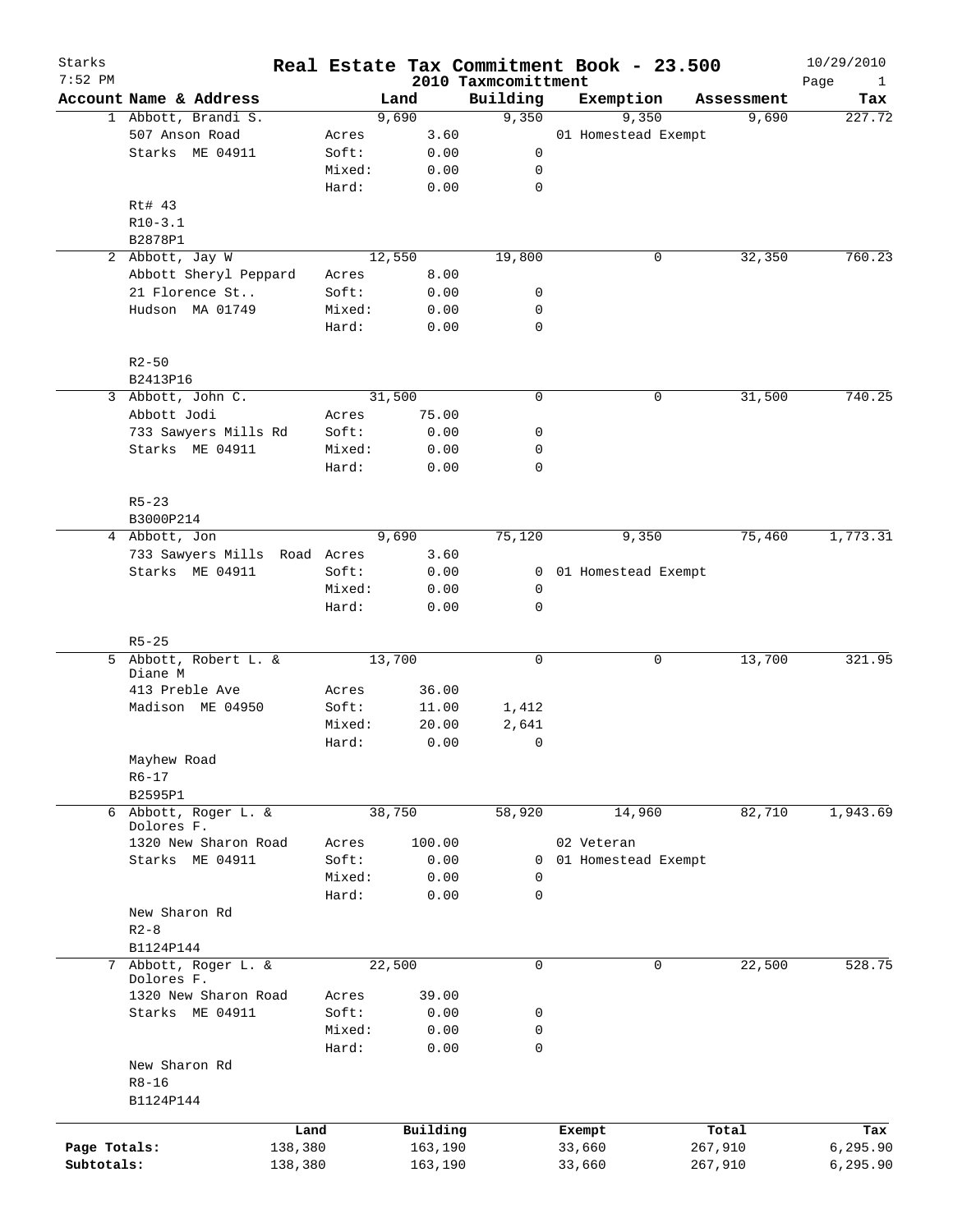| Starks<br>$7:52$ PM |                                      |        |        | 2010 Taxmcomittment | Real Estate Tax Commitment Book - 23.500 |            | 10/29/2010<br>Page<br>2 |
|---------------------|--------------------------------------|--------|--------|---------------------|------------------------------------------|------------|-------------------------|
|                     | Account Name & Address               |        | Land   | Building            | Exemption                                | Assessment | Tax                     |
|                     | 8 Abbott, Ryan                       |        | 10,600 | 43,850              | 9,350                                    | 45,100     | 1,059.85                |
|                     | 1379 New Sharon Road                 | Acres  | 5.00   |                     |                                          |            |                         |
|                     | Starks ME 04911                      | Soft:  | 0.00   | $\mathbf{0}$        | 01 Homestead Exempt                      |            |                         |
|                     |                                      | Mixed: | 0.00   | 0                   |                                          |            |                         |
|                     |                                      | Hard:  | 0.00   | 0                   |                                          |            |                         |
|                     | New Sharon Road                      |        |        |                     |                                          |            |                         |
|                     | $R8 - 16.1$                          |        |        |                     |                                          |            |                         |
|                     | B2325P21                             |        |        |                     |                                          |            |                         |
|                     | 72 Adams, Christine M.               |        | 53,000 | 124,320             | 9,350                                    | 167,970    | 3,947.30                |
|                     | Adams, Scot L.                       | Acres  | 157.00 |                     |                                          |            |                         |
|                     | 544 Anson Road                       | Soft:  | 0.00   | 0                   | 01 Homestead Exempt                      |            |                         |
|                     | Starks ME 04911                      | Mixed: | 0.00   | 0                   |                                          |            |                         |
|                     |                                      | Hard:  | 0.00   | 0                   |                                          |            |                         |
|                     | $R11 - 5$                            |        |        |                     |                                          |            |                         |
|                     | B1724P254                            |        |        |                     |                                          |            |                         |
|                     | 10 Adams, Fayelene J.                |        | 4,080  | 0                   | 0                                        | 4,080      | 95.88                   |
|                     | 226 Beans Corner Road                | Acres  | 0.34   |                     |                                          |            |                         |
|                     | New Sharon ME 04955                  | Soft:  | 0.00   | 0                   |                                          |            |                         |
|                     |                                      | Mixed: | 0.00   | 0                   |                                          |            |                         |
|                     |                                      | Hard:  | 0.00   | 0                   |                                          |            |                         |
|                     | Beans Corner Rd                      |        |        |                     |                                          |            |                         |
|                     | $R1 - 12$                            |        |        |                     |                                          |            |                         |
|                     | B2769P63                             |        |        |                     |                                          |            |                         |
|                     | 11 Adams, Michael                    |        | 12,920 | 0                   | 0                                        | 12,920     | 303.62                  |
|                     | RR1 Box 90                           | Acres  | 10.10  |                     |                                          |            |                         |
|                     | N. Anson ME 04958                    | Soft:  | 0.00   | 0                   |                                          |            |                         |
|                     |                                      | Mixed: | 0.00   | 0                   |                                          |            |                         |
|                     |                                      | Hard:  | 0.00   | 0                   |                                          |            |                         |
|                     | Mayhew Road                          |        |        |                     |                                          |            |                         |
|                     | $R6 - 2.3$                           |        |        |                     |                                          |            |                         |
|                     | B2150P149                            |        |        |                     |                                          |            |                         |
|                     | 12 Adams, Robert W. &<br>Jeanette G. |        | 4,670  | 0                   | 0                                        | 4,670      | 109.75                  |
|                     | 312 Starks Road                      | Acres  | 35.00  |                     |                                          |            |                         |
|                     | New Sharon ME 04955                  | Soft:  | 0.00   | 0                   |                                          |            |                         |
|                     |                                      | Mixed: | 0.00   | 0                   |                                          |            |                         |
|                     |                                      | Hard:  | 35.00  | 4,622               |                                          |            |                         |
|                     | Between 134 & Brann<br>Mills         |        |        |                     |                                          |            |                         |
|                     | $R1 - 15$                            |        |        |                     |                                          |            |                         |
|                     | B868P410                             |        |        |                     |                                          |            |                         |
|                     | 13 Adams, Robert W. &                |        | 12,850 | 0                   | 0                                        | 12,850     | 301.98                  |
|                     | Jeanette G.                          |        |        |                     |                                          |            |                         |
|                     | 312 Starks Road                      | Acres  | 10.00  |                     |                                          |            |                         |
|                     | New Sharon ME 04955                  | Soft:  | 0.00   | 0                   |                                          |            |                         |
|                     |                                      | Mixed: | 0.00   | 0                   |                                          |            |                         |
|                     |                                      | Hard:  | 0.00   | 0                   |                                          |            |                         |
|                     | Young Road                           |        |        |                     |                                          |            |                         |
|                     | $R1 - 15.1$                          |        |        |                     |                                          |            |                         |
|                     | B2055P89                             |        |        |                     |                                          |            |                         |

|              | Land    | Building | Exempt | Total   | Tax        |
|--------------|---------|----------|--------|---------|------------|
| Page Totals: | 98,120  | 168,170  | 18,700 | 247,590 | 5,818.38   |
| Subtotals:   | 236,500 | 331,360  | 52,360 | 515,500 | 12, 114.28 |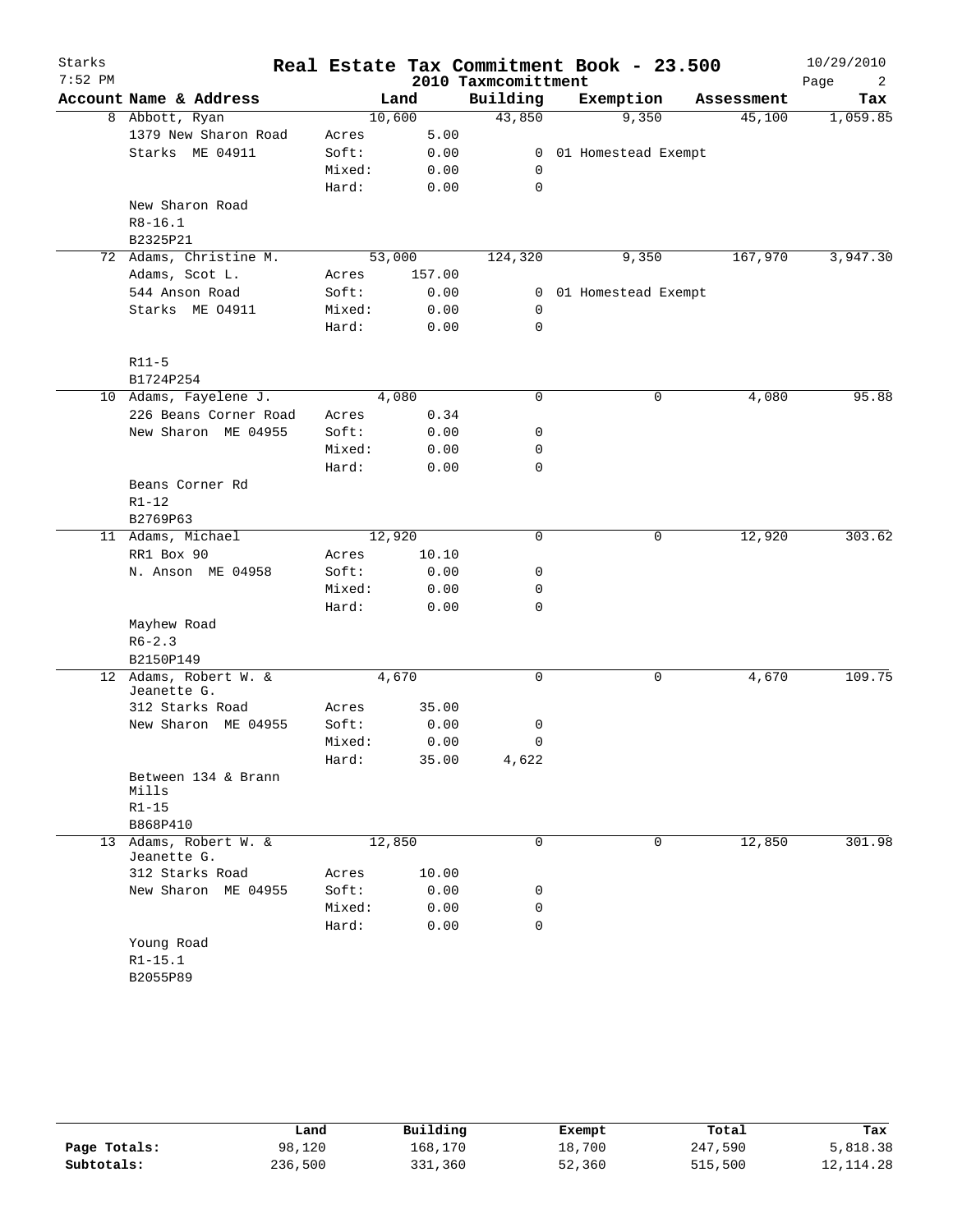| Starks<br>7:52 PM |                         |        |          | 2010 Taxmcomittment | Real Estate Tax Commitment Book - 23.500 |            | 10/29/2010<br>Page<br>3 |
|-------------------|-------------------------|--------|----------|---------------------|------------------------------------------|------------|-------------------------|
|                   | Account Name & Address  |        | Land     | Building            | Exemption                                | Assessment | Tax                     |
|                   | 16 Allen, Caitlin S.    |        | 20,300   | 26,280              | 9,350                                    | 37,230     | 874.91                  |
|                   | Gilmore Jennifer B.     | Acres  | 26.20    |                     |                                          |            |                         |
|                   | 110 Emery Road          | Soft:  | 0.00     |                     | 0 01 Homestead Exempt                    |            |                         |
|                   | Starks ME 04911         | Mixed: | 0.00     | 0                   |                                          |            |                         |
|                   |                         | Hard:  | 0.00     | 0                   |                                          |            |                         |
|                   | $R3 - 33$               |        |          |                     |                                          |            |                         |
|                   | B1783P272               |        |          |                     |                                          |            |                         |
|                   | 18 Ames, Peter E.       |        | 11,310   | 6,920               | 0                                        | 18,230     | 428.41                  |
|                   | Ames Roxanne M.         | Acres  | 6.09     |                     |                                          |            |                         |
|                   | 1326 Main St.           | Soft:  | 0.00     | 0                   |                                          |            |                         |
|                   | Readfield ME 04355      | Mixed: | 0.00     | 0                   |                                          |            |                         |
|                   |                         | Hard:  | 0.00     | 0                   |                                          |            |                         |
|                   | West Mills Rd           |        |          |                     |                                          |            |                         |
|                   | $R7-11.3$               |        |          |                     |                                          |            |                         |
|                   | B2456P349               |        |          |                     |                                          |            |                         |
|                   | 19 Anger Jr., Robert K. |        | 25,500   | 14,745              | 0                                        | 40,245     | 945.76                  |
|                   | Anger Sr. Robert K.     | Acres  | 47.00    |                     |                                          |            |                         |
|                   | 282 Flanders Road       | Soft:  | 0.00     | 0                   |                                          |            |                         |
|                   | East Lyme CT 06333      | Mixed: | 0.00     | 0                   |                                          |            |                         |
|                   |                         | Hard:  | 0.00     | 0                   |                                          |            |                         |
|                   |                         |        |          |                     |                                          |            |                         |
|                   | Locke Hill Rd           |        |          |                     |                                          |            |                         |
|                   | $R2 - 24.15$            |        |          |                     |                                          |            |                         |
|                   | B2778P86                |        |          |                     |                                          |            |                         |
|                   | 22 Armstrong, Kenneth   |        | 23,500   | $\mathbf 0$         | 0                                        | 23,500     | 552.25                  |
|                   | P.O. Box 187            | Acres  | 43.00    |                     |                                          |            |                         |
|                   | Madison ME 04950        | Soft:  | 0.00     | 0                   |                                          |            |                         |
|                   |                         | Mixed: | 0.00     | 0                   |                                          |            |                         |
|                   |                         | Hard:  | 0.00     | $\mathbf 0$         |                                          |            |                         |
|                   | R11-22                  |        |          |                     |                                          |            |                         |
|                   | 23 Armstrong, Kenneth R |        | 7,380    | 13,200              | 0                                        | 20,580     | 483.63                  |
|                   | P.O. Box 187            | Acres  | 0.85     |                     |                                          |            |                         |
|                   | Madison ME 04950        | Soft:  | 0.00     | 0                   |                                          |            |                         |
|                   |                         | Mixed: | 0.00     | 0                   |                                          |            |                         |
|                   |                         | Hard:  | 0.00     | 0                   |                                          |            |                         |
|                   | $R11 - 21$              |        |          |                     |                                          |            |                         |
|                   | B2741P205               |        |          |                     |                                          |            |                         |
|                   | 711 Ashby, Deborah      |        | 8,000    | 9,350               | 9,350                                    | 8,000      | 188.00                  |
|                   | P.O. Box 443            | Acres  | 1.00     |                     | 01 Homestead Exempt                      |            |                         |
|                   | Anson ME 04911          | Soft:  | 0.00     | $\mathbf 0$         |                                          |            |                         |
|                   |                         | Mixed: | 0.00     | 0                   |                                          |            |                         |
|                   |                         | Hard:  | 0.00     | $\mathsf{O}$        |                                          |            |                         |
|                   | $R7-1.2A$               |        |          |                     |                                          |            |                         |
|                   | 24 Athearn, James A. &  |        | 19,750   | 11,880              | 0                                        | 31,630     | 743.31                  |
|                   | Deborah F.              |        |          |                     |                                          |            |                         |
|                   | Box 39                  | Acres  | 24.00    |                     |                                          |            |                         |
|                   | Edgartown MA 02539      | Soft:  | 0.00     | 0                   |                                          |            |                         |
|                   |                         | Mixed: | 0.00     | 0                   |                                          |            |                         |
|                   |                         | Hard:  | 0.00     | $\mathbf 0$         |                                          |            |                         |
|                   | West Mills Rd.          |        |          |                     |                                          |            |                         |
|                   | $R3 - 12$               |        |          |                     |                                          |            |                         |
|                   | B812P665                |        |          |                     |                                          |            |                         |
|                   |                         |        |          |                     |                                          |            |                         |
|                   |                         |        |          |                     |                                          |            |                         |
|                   | Land                    |        | Building |                     | Exempt                                   | Total      | Tax                     |
| Page Totals:      | 115,740                 |        | 82,375   |                     | 18,700                                   | 179,415    | 4,216.27                |

**Subtotals:** 352,240 413,735 71,060 694,915 16,330.55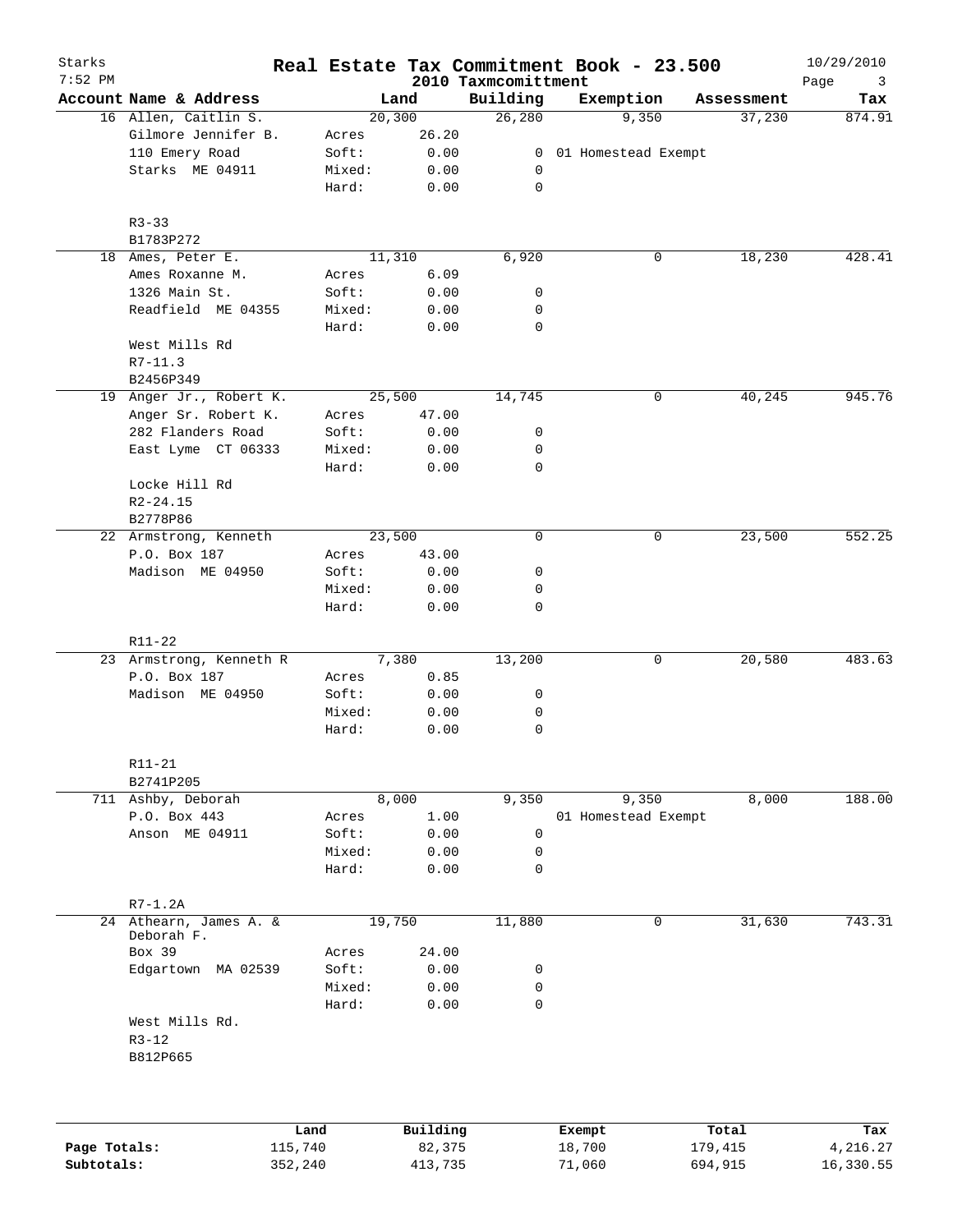| Starks<br>$7:52$ PM |                                              |                 |              | Real Estate Tax Commitment Book - 23.500<br>2010 Taxmcomittment |                       |   |            | 10/29/2010<br>Page<br>4 |
|---------------------|----------------------------------------------|-----------------|--------------|-----------------------------------------------------------------|-----------------------|---|------------|-------------------------|
|                     | Account Name & Address                       |                 | Land         | Building                                                        | Exemption             |   | Assessment | Tax                     |
|                     | 25 Athenian, Gary                            | 17,750          |              | 13,320                                                          | 9,350                 |   | 21,720     | 510.42                  |
|                     | 164 Dill Road                                | Acres           | 16.00        |                                                                 |                       |   |            |                         |
|                     | Starks ME 04911                              | Soft:           | 0.00         | $\mathbf{0}$                                                    | 01 Homestead Exempt   |   |            |                         |
|                     |                                              | Mixed:          | 0.00         | 0                                                               |                       |   |            |                         |
|                     |                                              | Hard:           | 0.00         | $\Omega$                                                        |                       |   |            |                         |
|                     | Dill Rd.                                     |                 |              |                                                                 |                       |   |            |                         |
|                     | $R12-6$                                      |                 |              |                                                                 |                       |   |            |                         |
|                     | B1992P161                                    |                 |              |                                                                 |                       |   |            |                         |
|                     | 26 Atwood and Twilight G.<br>Meader, John T. | 3,840           |              | 13,320                                                          | 9,350                 |   | 7,810      | 183.54                  |
|                     |                                              | Acres           | 0.23         |                                                                 |                       |   |            |                         |
|                     | 33 Chicken Street                            | Soft:           | 0.00         |                                                                 | 0 01 Homestead Exempt |   |            |                         |
|                     | Starks ME 04911                              | Mixed:<br>Hard: | 0.00<br>0.00 | $\mathbf 0$<br>$\Omega$                                         |                       |   |            |                         |
|                     | Chicken St.                                  |                 |              |                                                                 |                       |   |            |                         |
|                     | $U2 - 20$                                    |                 |              |                                                                 |                       |   |            |                         |
|                     | B1163P27                                     |                 |              |                                                                 |                       |   |            |                         |
|                     | 28 Aube, Edwin L. &<br>Lorraine M.           | 27,250          |              | 50,040                                                          | 9,350                 |   | 67,940     | 1,596.59                |
|                     | 52 Lynds Road                                | Acres           | 54.00        |                                                                 |                       |   |            |                         |
|                     | Starks ME 04911                              | Soft:           | 0.00         |                                                                 | 0 01 Homestead Exempt |   |            |                         |
|                     |                                              | Mixed:          | 0.00         | $\mathbf 0$                                                     |                       |   |            |                         |
|                     |                                              | Hard:           | 0.00         | 0                                                               |                       |   |            |                         |
|                     | Rt.43 Madison Rd.                            |                 |              |                                                                 |                       |   |            |                         |
|                     | $R11 - 13$                                   |                 |              |                                                                 |                       |   |            |                         |
|                     | B987P290                                     |                 |              |                                                                 |                       |   |            |                         |
| 27                  | Aube, Edwin L. &<br>Lorraine M.              | 25,750          |              | 0                                                               |                       | 0 | 25,750     | 605.13                  |
|                     | 52 Lynds Road                                | Acres           | 52.00        |                                                                 |                       |   |            |                         |
|                     | Starks ME 04911                              | Soft:           | 0.00         | 0                                                               |                       |   |            |                         |
|                     |                                              | Mixed:          | 0.00         | 0                                                               |                       |   |            |                         |
|                     |                                              | Hard:           | 0.00         | 0                                                               |                       |   |            |                         |
|                     | Rt.43 Madison Rd.                            |                 |              |                                                                 |                       |   |            |                         |
|                     | $R11 - 14$                                   |                 |              |                                                                 |                       |   |            |                         |
|                     | B987P290                                     |                 |              |                                                                 |                       |   |            |                         |
|                     | 14 Ayotte, Pierre                            | 11,830          |              | $\Omega$                                                        |                       | 0 | 11,830     | 278.01                  |
|                     | Blackwell hill Rd                            | Acres           | 8.43         |                                                                 |                       |   |            |                         |
|                     | Madison Me 04950                             | Soft:           | 0.00         | 0                                                               |                       |   |            |                         |
|                     |                                              | Mixed:          | 0.00         | 0                                                               |                       |   |            |                         |
|                     |                                              | Hard:           | 0.00         | $\Omega$                                                        |                       |   |            |                         |
|                     | $R3 - 41.3$                                  |                 |              |                                                                 |                       |   |            |                         |
|                     | B4242P223 09/28/2009 B3344P81                |                 |              |                                                                 |                       |   |            |                         |
|                     | 496 Ayotte, Pierre                           |                 | 9,300        | 13,200                                                          |                       | 0 | 22,500     | 528.75                  |
|                     | Blackwell hill Rd                            | Acres           | 3.00         |                                                                 |                       |   |            |                         |
|                     | Madison Me 04950                             | Soft:           | 0.00         | 0                                                               |                       |   |            |                         |
|                     |                                              | Mixed:          | 0.00         | 0                                                               |                       |   |            |                         |
|                     |                                              | Hard:           | 0.00         | 0                                                               |                       |   |            |                         |
|                     | Doyen Road                                   |                 |              |                                                                 |                       |   |            |                         |
|                     | $R2 - 44$                                    |                 |              |                                                                 |                       |   |            |                         |
|                     | B4242P222 11/30/2009 B2166P156               |                 |              |                                                                 |                       |   |            |                         |
|                     |                                              |                 |              |                                                                 |                       |   |            |                         |
|                     |                                              |                 |              |                                                                 |                       |   |            |                         |

|              | Land    | Building | Exempt | Total   | Tax       |
|--------------|---------|----------|--------|---------|-----------|
| Page Totals: | 95,720  | 89,880   | 28,050 | 157,550 | 3,702.44  |
| Subtotals:   | 447,960 | 503,615  | 99,110 | 852,465 | 20,032.99 |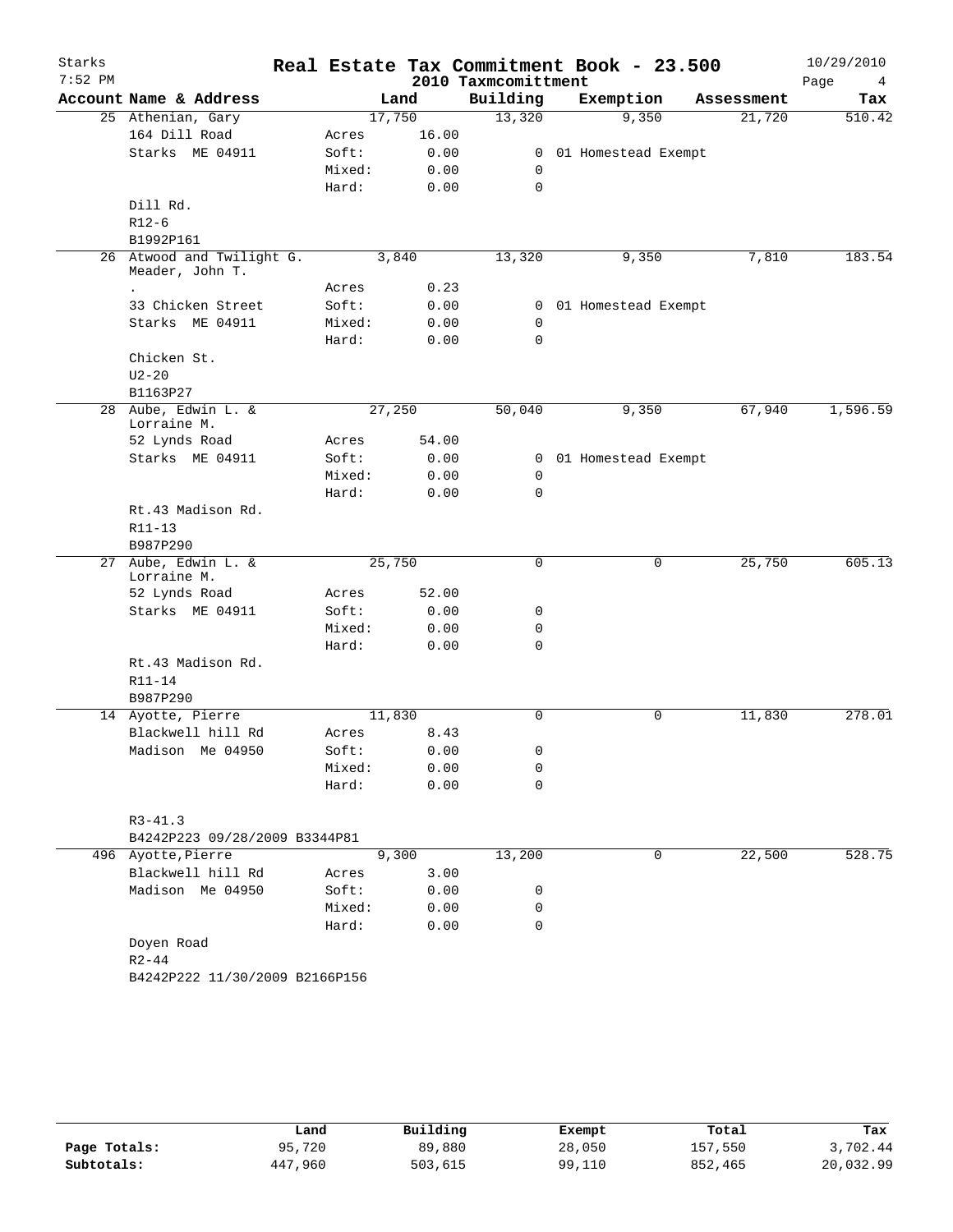| Starks<br>$7:52$ PM |                                        |         |          |                                 | Real Estate Tax Commitment Book - 23.500 |            | 10/29/2010       |
|---------------------|----------------------------------------|---------|----------|---------------------------------|------------------------------------------|------------|------------------|
|                     | Account Name & Address                 |         | Land     | 2010 Taxmcomittment<br>Building | Exemption                                | Assessment | Page<br>5<br>Tax |
|                     | 267 Baines, Jack                       |         | 25,500   | 174,480                         | 9,350                                    | 190,630    | 4,479.81         |
|                     | Baines, Terri-Lynn                     | Acres   | 47.00    |                                 | 01 Homestead Exempt                      |            |                  |
|                     | 60 Peterson Road                       | Soft:   | 0.00     | 0                               |                                          |            |                  |
|                     | Starks ME 04911                        | Mixed:  | 0.00     | 0                               |                                          |            |                  |
|                     |                                        | Hard:   | 0.00     | 0                               |                                          |            |                  |
|                     | Peterson Rd                            |         |          |                                 |                                          |            |                  |
|                     |                                        |         |          |                                 |                                          |            |                  |
|                     | $R11 - 8$                              |         |          |                                 |                                          |            |                  |
|                     | B4244P125 02/26/2010 B2034P186         |         |          |                                 |                                          |            |                  |
|                     | 30 Baker, Michael L                    |         | 3,740    | 0                               | 0                                        | 3,740      | 87.89            |
|                     | Baker Carol A.                         | Acres   | 34.30    |                                 |                                          |            |                  |
|                     | 899 New Vineyard Rd.                   | Soft:   | 0.00     | 0                               |                                          |            |                  |
|                     | New Vineyard Me 04956                  | Mixed:  | 34.30    | 0                               |                                          |            |                  |
|                     |                                        | Hard:   | 0.00     | 0                               |                                          |            |                  |
|                     | Ind Line & Chick. St.                  |         |          |                                 |                                          |            |                  |
|                     | $R4 - 12$                              |         |          |                                 |                                          |            |                  |
|                     | B2692P346                              |         |          |                                 |                                          |            |                  |
|                     | 35 Bashura, Gary J.                    |         | 23,480   | 0                               | 0                                        | 23,480     | 551.78           |
|                     | 35 Greenfield Drive                    | Acres   | 42.90    |                                 |                                          |            |                  |
|                     | Ansonia CT 06401                       | Soft:   | 0.00     | 0                               |                                          |            |                  |
|                     |                                        | Mixed:  | 0.00     | 0                               |                                          |            |                  |
|                     |                                        | Hard:   | 0.00     | 0                               |                                          |            |                  |
|                     | Rt. 43                                 |         |          |                                 |                                          |            |                  |
|                     | $R7 - 1.4$                             |         |          |                                 |                                          |            |                  |
|                     | B1565P325                              |         |          |                                 |                                          |            |                  |
|                     | 36 Bastarche, Marie                    |         | 8,500    | 0                               | 0                                        | 8,500      | 199.75           |
|                     | 26 Woodbridge Ave                      | Acres   | 3.30     |                                 |                                          |            |                  |
|                     | E. Hartford CT 06108                   | Soft:   | 0.00     | 0                               |                                          |            |                  |
|                     |                                        |         |          | 0                               |                                          |            |                  |
|                     |                                        | Mixed:  | 0.00     | 0                               |                                          |            |                  |
|                     | Madison Rd & Rt 43<br>$R8 - 30$        | Hard:   | 0.00     |                                 |                                          |            |                  |
|                     | B787P17                                |         |          |                                 |                                          |            |                  |
|                     | 40 Beach, John G. & Sarina             |         | 38,750   | 0                               | 0                                        | 38,750     | 910.63           |
|                     | Ρ.                                     |         |          |                                 |                                          |            |                  |
|                     | 130 Anson St.                          | Acres   | 104.00   |                                 |                                          |            |                  |
|                     | Farmington ME 04938                    | Soft:   | 0.00     | 0                               |                                          |            |                  |
|                     |                                        | Mixed:  | 0.00     | 0                               |                                          |            |                  |
|                     |                                        | Hard:   | 0.00     | 0                               |                                          |            |                  |
|                     | Beans Corner Road<br>$R1 - 13$         |         |          |                                 |                                          |            |                  |
|                     | B1917P219                              |         |          |                                 |                                          |            |                  |
|                     | 41 Beal, Barbara A.                    |         | 10,450   | 0                               | $\mathbf 0$                              | 10,450     | 245.58           |
|                     | 7 Forest Street                        | Acres   | 6.30     |                                 |                                          |            |                  |
|                     | Dexter ME 04930                        | Soft:   | 0.00     | 0                               |                                          |            |                  |
|                     |                                        | Mixed:  | 0.00     | 0                               |                                          |            |                  |
|                     |                                        | Hard:   | 0.00     | $\mathbf 0$                     |                                          |            |                  |
|                     |                                        |         |          |                                 |                                          |            |                  |
|                     | $R2 - 51$                              |         |          |                                 |                                          |            |                  |
|                     | B2244P219                              |         |          |                                 |                                          |            |                  |
|                     | 42 Beaulieu, Jason Richard             |         | 4,310    | 1,200                           | $\mathbf 0$                              | 5,510      | 129.49           |
|                     | 45 Locke Hill Road                     | Acres   | 0.29     |                                 |                                          |            |                  |
|                     | Starks ME 04911                        | Soft:   | 0.00     | 0                               |                                          |            |                  |
|                     |                                        | Mixed:  | 0.00     | 0                               |                                          |            |                  |
|                     |                                        | Hard:   | 0.00     | $\mathbf 0$                     |                                          |            |                  |
|                     | Locke Hill Road<br>$U2-1$<br>B1919P342 |         |          |                                 |                                          |            |                  |
|                     |                                        |         |          |                                 |                                          |            |                  |
|                     |                                        | Land    | Building |                                 | Exempt                                   | Total      | Tax              |
| Page Totals:        |                                        | 114,730 | 175,680  |                                 | 9,350                                    | 281,060    | 6,604.93         |
| Subtotals:          |                                        | 562,690 | 679,295  |                                 | 108,460                                  | 1,133,525  | 26,637.92        |
|                     |                                        |         |          |                                 |                                          |            |                  |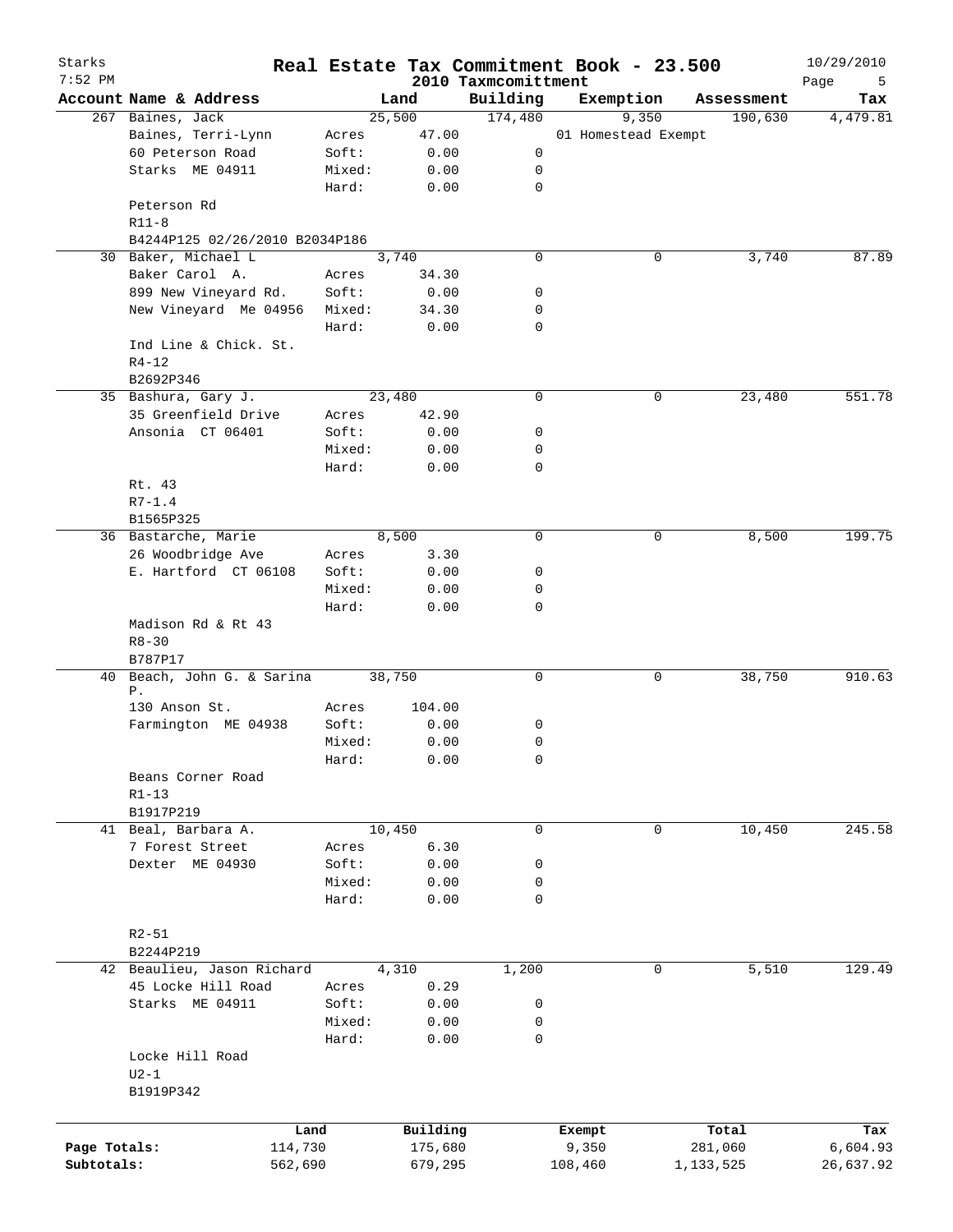| Starks<br>$7:52$ PM |                                            |                 |              | 2010 Taxmcomittment | Real Estate Tax Commitment Book - 23.500 |            | 10/29/2010<br>Page<br>6 |
|---------------------|--------------------------------------------|-----------------|--------------|---------------------|------------------------------------------|------------|-------------------------|
|                     | Account Name & Address                     |                 | Land         | Building            | Exemption                                | Assessment | Tax                     |
|                     | 43 Beliveau, George B &                    |                 | 41,200       | $\mathbf 0$         | $\Omega$                                 | 41,200     | 968.20                  |
|                     | Pat H                                      |                 |              |                     |                                          |            |                         |
|                     | PO Box 1227                                | Acres           | 113.80       |                     |                                          |            |                         |
|                     | Rockwell NC 28138                          | Soft:<br>Mixed: | 0.00<br>0.00 | 0<br>0              |                                          |            |                         |
|                     |                                            | Hard:           | 0.00         | 0                   |                                          |            |                         |
|                     | West Mills Rd                              |                 |              |                     |                                          |            |                         |
|                     | $R5 - 22$                                  |                 |              |                     |                                          |            |                         |
|                     | B846P1074                                  |                 |              |                     |                                          |            |                         |
|                     | 44 Beliveau, George B &                    |                 | 12,140       | 0                   | 0                                        | 12,140     | 285.29                  |
|                     | Pat H                                      |                 |              |                     |                                          |            |                         |
|                     | PO Box 1227                                | Acres           | 8.90         |                     |                                          |            |                         |
|                     | Rockwell NC 28138                          | Soft:           | 0.00         | 0                   |                                          |            |                         |
|                     |                                            | Mixed:          | 0.00         | 0                   |                                          |            |                         |
|                     |                                            | Hard:           | 0.00         | 0                   |                                          |            |                         |
|                     | West Mills Rd                              |                 |              |                     |                                          |            |                         |
|                     | $R4 - 23.1$                                |                 |              |                     |                                          |            |                         |
|                     | B846P1075                                  |                 |              |                     |                                          |            |                         |
|                     | 45 Bell, Jack L.                           |                 | 16,390       | 7,200               | 0                                        | 23,590     | 554.37                  |
|                     | Bell Elizabeth D.                          | Acres           | 13.90        |                     |                                          |            |                         |
|                     | 868 Main St.                               | Soft:           | 0.00         | 0                   |                                          |            |                         |
|                     | Dennistown ME 04945                        | Mixed:          | 0.00         | 0                   |                                          |            |                         |
|                     |                                            | Hard:           | 0.00         | $\mathbf 0$         |                                          |            |                         |
|                     | Mayhew Rd                                  |                 |              |                     |                                          |            |                         |
|                     | $R6 - 9$                                   |                 |              |                     |                                          |            |                         |
|                     | B2508P189                                  |                 |              |                     |                                          |            |                         |
|                     | 629 Bellefleur, Eileen M.                  |                 | 17,200       | 15,000              | 0                                        | 32,200     | 756.70                  |
|                     | Bellefleur, Craig A.                       | Acres           | 17.80        |                     |                                          |            |                         |
|                     | 33 Nichols Street                          | Soft:           | 0.00         | 0                   |                                          |            |                         |
|                     | Madison ME 04950                           | Mixed:          | 0.00         | 0                   |                                          |            |                         |
|                     |                                            | Hard:           | 0.00         | 0                   |                                          |            |                         |
|                     | Newsharon Road                             |                 |              |                     |                                          |            |                         |
|                     | $R8 - 8$<br>B3917P197 09/10/2007 B2516P329 |                 |              |                     |                                          |            |                         |
|                     | 46 Belmore, Thomas G.                      |                 | 14,220       | 0                   | 0                                        | 14,220     | 334.17                  |
|                     | Belmore Tracy L.                           | Acres           | 12.10        |                     |                                          |            |                         |
|                     | 169 Center Avenue                          | Soft:           | 0.00         | 0                   |                                          |            |                         |
|                     | Middleboro MA 02346                        | Mixed:          | 0.00         | 0                   |                                          |            |                         |
|                     |                                            | Hard:           | 0.00         | 0                   |                                          |            |                         |
|                     |                                            |                 |              |                     |                                          |            |                         |
|                     | $R1 - 40.2$                                |                 |              |                     |                                          |            |                         |
|                     | B3418P224                                  |                 |              |                     |                                          |            |                         |
| 47                  | Belyea, Charles L.                         |                 | 5,310        | 28,080              | 9,350                                    | 24,040     | 564.94                  |
|                     | 11 Anson Road                              | Acres           | 0.44         |                     |                                          |            |                         |
|                     | Starks ME 04911                            | Soft:           | 0.00         | 0                   | 01 Homestead Exempt                      |            |                         |
|                     |                                            | Mixed:          | 0.00         | 0                   |                                          |            |                         |
|                     |                                            | Hard:           | 0.00         | $\mathbf 0$         |                                          |            |                         |
|                     | Rt. 43-Village                             |                 |              |                     |                                          |            |                         |
|                     | $UI-6, UI-7$                               |                 |              |                     |                                          |            |                         |
|                     | B889P339                                   |                 |              |                     |                                          |            |                         |
|                     | 564 Belyea, Charles L.                     |                 | 5,930        | 4,000               | 0                                        | 9,930      | 233.36                  |
|                     | 11 Anson Road                              | Acres           | 0.55         |                     |                                          |            |                         |
|                     | Starks ME 04911                            | Soft:           | 0.00         | 0                   |                                          |            |                         |
|                     |                                            | Mixed:          | 0.00         | 0                   |                                          |            |                         |
|                     |                                            | Hard:           | 0.00         | 0                   |                                          |            |                         |
|                     |                                            |                 |              |                     |                                          |            |                         |
|                     | $U1-9$                                     |                 |              |                     |                                          |            |                         |
|                     | B4236P69 01/29/2010 B2023P251              |                 |              |                     |                                          |            |                         |
|                     |                                            | Land            | Building     |                     | Exempt                                   | Total      | Tax                     |
| Page Totals:        | 112,390                                    |                 | 54,280       |                     | 9,350                                    | 157,320    | 3,697.03                |

**Subtotals:** 675,080 733,575 117,810 1,290,845 30,334.95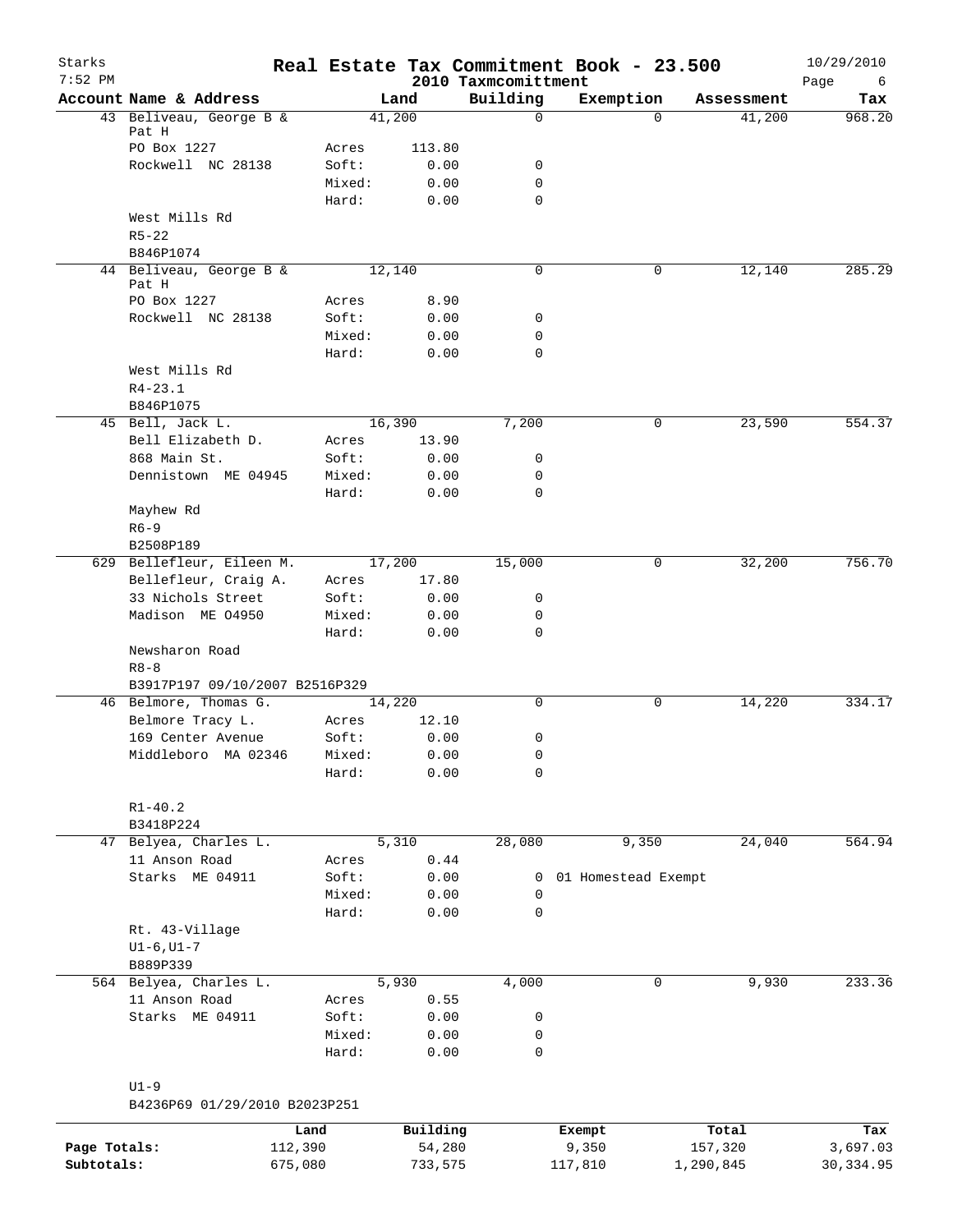| Starks<br>$7:52$ PM |                                                    |        |          | 2010 Taxmcomittment | Real Estate Tax Commitment Book - 23.500 |            | 10/29/2010<br>Page<br>7 |
|---------------------|----------------------------------------------------|--------|----------|---------------------|------------------------------------------|------------|-------------------------|
|                     | Account Name & Address                             |        | Land     | Building            | Exemption                                | Assessment | Tax                     |
|                     | 51 Benoit Revocable Trust,<br>Maureen              |        | 8,900    | $\mathbf 0$         | $\Omega$                                 | 8,900      | 209.15                  |
|                     | 28 Ridge Hill Rd.                                  | Acres  | 67.00    |                     |                                          |            |                         |
|                     | N. Smithfield RI 02896 Soft:                       |        | 11.00    | 1,412               |                                          |            |                         |
|                     |                                                    | Mixed: | 42.00    | 5,547               |                                          |            |                         |
|                     |                                                    | Hard:  | 14.00    | 1,849               |                                          |            |                         |
|                     | Brann's Mills Rd                                   |        |          |                     |                                          |            |                         |
|                     | $R2 - 15$                                          |        |          |                     |                                          |            |                         |
|                     | B2746P169                                          |        |          |                     |                                          |            |                         |
|                     | 48 Benoit, Lucien                                  |        | 7,970    | 0                   | 0                                        | 7,970      | 187.30                  |
|                     | Benoit, Maureen                                    | Acres  | 60.00    |                     |                                          |            |                         |
|                     | 28 Ridge Hill Rd                                   | Soft:  | 11.00    | 1,412               |                                          |            |                         |
|                     | N. Smithfield RI 02896                             | Mixed: | 34.00    | 4,490               |                                          |            |                         |
|                     |                                                    | Hard:  | 15.00    | 1,981               |                                          |            |                         |
|                     | Brann Mills Rd<br>$R2 - 13$                        |        |          |                     |                                          |            |                         |
|                     | B797P1032                                          |        |          |                     |                                          |            |                         |
| 49                  | Benoit, Lucien E &                                 |        | 2,670    | $\mathbf 0$         | 0                                        | 2,670      | 62.75                   |
|                     | Maureen                                            |        |          |                     |                                          |            |                         |
|                     | 28 Ridge Hill Rd.                                  | Acres  | 20.00    |                     |                                          |            |                         |
|                     | N.Smithfield RI 02896                              | Soft:  | 0.00     | 0                   |                                          |            |                         |
|                     |                                                    | Mixed: | 20.00    | 2,641               |                                          |            |                         |
|                     |                                                    | Hard:  | 0.00     | $\mathbf 0$         |                                          |            |                         |
|                     | Brann Mills Road                                   |        |          |                     |                                          |            |                         |
|                     | $R2 - 11$                                          |        |          |                     |                                          |            |                         |
|                     | B2180P182                                          |        |          |                     |                                          |            |                         |
|                     | 50 Benoit, Lucien E. &                             |        | 11,800   | 18,120              | 0                                        | 29,920     | 703.12                  |
|                     | Maureen<br>28 Ridge Hill Rd.                       | Acres  | 14.00    |                     |                                          |            |                         |
|                     | N. Smithfield RI 02896                             | Soft:  | 0.00     | 0                   |                                          |            |                         |
|                     |                                                    | Mixed: | 0.00     | 0                   |                                          |            |                         |
|                     |                                                    | Hard:  | 9.00     | 1,189               |                                          |            |                         |
|                     | Brann Mills Rd                                     |        |          |                     |                                          |            |                         |
|                     | $R2 - 12$                                          |        |          |                     |                                          |            |                         |
|                     | B797P1031                                          |        |          |                     |                                          |            |                         |
|                     | 68 Benson, Eric R                                  |        | 7,390    | 60,043              | 0                                        | 67,433     | 1,584.68                |
|                     | Benson, Catherine M                                | Acres  | 1.60     |                     |                                          |            |                         |
|                     | 1202 Poplar Hill Rd.                               | Soft:  | 0.00     | 0                   |                                          |            |                         |
|                     | Baltimore MD 21210                                 | Mixed: | 0.00     | 0                   |                                          |            |                         |
|                     |                                                    | Hard:  | 0.00     | 0                   |                                          |            |                         |
|                     | West Mills Rd.                                     |        |          |                     |                                          |            |                         |
|                     | $R4 - 28$                                          |        |          |                     |                                          |            |                         |
|                     | B4147P141 06/11/2009 B3881P46 07/17/2007 B1358P242 |        |          |                     |                                          |            |                         |
|                     | 52 Benton, Jonathon A.                             |        | 8,140    | 40,590              | 0                                        | 48,730     | 1,145.16                |
|                     | Benton Shelia M.                                   | Acres  | 2.75     |                     |                                          |            |                         |
|                     | 19 Sheridan Ave.                                   | Soft:  | 0.00     | 0                   |                                          |            |                         |
|                     | Rochester NH 03867                                 | Mixed: | 0.00     | 0                   |                                          |            |                         |
|                     |                                                    | Hard:  | 0.00     | 0                   |                                          |            |                         |
|                     |                                                    |        |          |                     |                                          |            |                         |
|                     | $R8 - 39.3$                                        |        |          |                     |                                          |            |                         |
|                     | 74 Berto, Daniel A.                                |        | 8,590    | 39,400              | 0                                        | 47,990     | 1,127.77                |
|                     | Berto, Sandy B.                                    | Acres  | 1.90     |                     |                                          |            |                         |
|                     | 87 Rock Ave                                        | Soft:  | 0.00     | 0                   |                                          |            |                         |
|                     | Pawtucket RI 02861                                 | Mixed: | 0.00     | 0                   |                                          |            |                         |
|                     |                                                    | Hard:  | 0.00     | $\mathbf 0$         |                                          |            |                         |
|                     |                                                    |        |          |                     |                                          |            |                         |
|                     | $R4 - 3.1$                                         |        |          |                     |                                          |            |                         |
|                     | B3385P43                                           |        |          |                     |                                          |            |                         |
|                     | Land                                               |        | Building |                     | Exempt                                   | Total      | Tax                     |
| Page Totals:        | 55,460                                             |        | 158,153  |                     | 0                                        | 213,613    | 5,019.93                |
| Subtotals:          | 730,540                                            |        | 891,728  |                     | 117,810                                  | 1,504,458  | 35, 354.88              |
|                     |                                                    |        |          |                     |                                          |            |                         |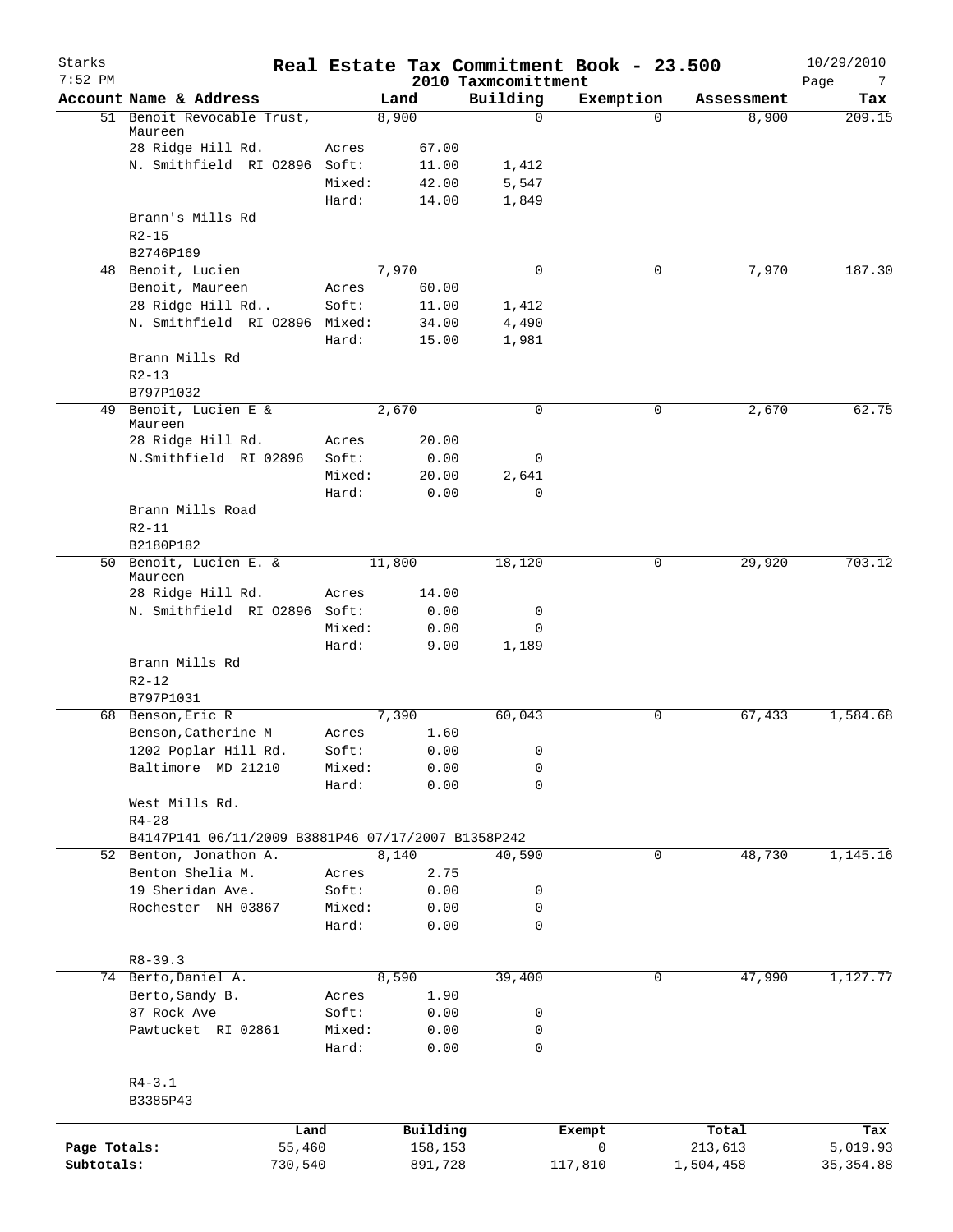| Starks<br>$7:52$ PM |                             |        |          | 2010 Taxmcomittment | Real Estate Tax Commitment Book - 23.500 |            | 10/29/2010<br>Page<br>8 |
|---------------------|-----------------------------|--------|----------|---------------------|------------------------------------------|------------|-------------------------|
|                     | Account Name & Address      |        | Land     | Building            | Exemption                                | Assessment | Tax                     |
|                     | 54 Bessey, Patty D.         |        | 5,660    | 19,680              | 9,350                                    | 15,990     | 375.77                  |
|                     | 26 Chicken Street           | Acres  | 0.50     |                     |                                          |            |                         |
|                     | Starks ME 04911             | Soft:  | 0.00     | $\overline{0}$      | 01 Homestead Exempt                      |            |                         |
|                     |                             | Mixed: | 0.00     | 0                   |                                          |            |                         |
|                     |                             | Hard:  | 0.00     | 0                   |                                          |            |                         |
|                     | Chicken St.                 |        |          |                     |                                          |            |                         |
|                     | $U2-8$                      |        |          |                     |                                          |            |                         |
|                     | B1408P341                   |        |          |                     |                                          |            |                         |
|                     | 55 Bishop, John H. Jr.      |        | 18,380   | 0                   | 0                                        | 18,380     | 431.93                  |
|                     | 476 Washington St           | Acres  | 22.50    |                     |                                          |            |                         |
|                     | Gloucester MA 01930         | Soft:  | 0.00     | 0                   |                                          |            |                         |
|                     |                             | Mixed: | 0.00     | 0                   |                                          |            |                         |
|                     |                             | Hard:  | 0.00     | $\mathbf 0$         |                                          |            |                         |
|                     | Locke Hill Rd.              |        |          |                     |                                          |            |                         |
|                     | $R2 - 58.1$                 |        |          |                     |                                          |            |                         |
|                     | B929P276                    |        |          |                     |                                          |            |                         |
|                     | 56 Bliss, Christine         |        | 17,250   | $\mathbf 0$         | 0                                        | 17,250     | 405.38                  |
|                     | 91 ww. Ave.                 | Acres  | 18.00    |                     |                                          |            |                         |
|                     | West Warwick RI 02893       | Soft:  | 0.00     | 0                   |                                          |            |                         |
|                     |                             | Mixed: | 0.00     | 0                   |                                          |            |                         |
|                     |                             | Hard:  | 0.00     | $\mathbf 0$         |                                          |            |                         |
|                     |                             |        |          |                     |                                          |            |                         |
|                     | $R1 - 29.2$                 |        |          |                     |                                          |            |                         |
|                     | B1551P244                   |        |          |                     |                                          |            |                         |
|                     | 57 Born, Robyn              |        | 19,700   | 0                   | 0                                        | 19,700     | 462.95                  |
|                     | 168 West Auburn Road        | Acres  | 27.80    |                     |                                          |            |                         |
|                     | Auburn ME 04210             | Soft:  | 0.00     | 0                   |                                          |            |                         |
|                     |                             | Mixed: | 0.00     | 0                   |                                          |            |                         |
|                     |                             | Hard:  | 0.00     | $\mathbf 0$         |                                          |            |                         |
|                     | $R6 - 7, R6 - 8$<br>B2705P9 |        |          |                     |                                          |            |                         |
|                     | 461 Borowski, Pawel         |        | 13,330   | 47,400              | 0                                        | 60,730     | 1,427.16                |
|                     | Borowski, Nubia             | Acres  | 9.20     |                     |                                          |            |                         |
|                     | 11 Fathorn Road             | Soft:  | 0.00     | 0                   |                                          |            |                         |
|                     | Plymouth MA 02360           | Mixed: | 0.00     | 0                   |                                          |            |                         |
|                     |                             | Hard:  | 0.00     | 0                   |                                          |            |                         |
|                     |                             |        |          |                     |                                          |            |                         |
|                     | R12-11.1-5                  |        |          |                     |                                          |            |                         |
|                     | B3528P188 07/20/2005        |        |          |                     |                                          |            |                         |
|                     | 58 Botelho, Chester & Anna  |        | 12,460   | 0                   | 0                                        | 12,460     | 292.81                  |
|                     | $\mathsf{C}$ .              |        |          |                     |                                          |            |                         |
|                     | 52 Elm Lane                 | Acres  | 9.40     |                     |                                          |            |                         |
|                     | Wales MA 01081              | Soft:  | 0.00     | 0                   |                                          |            |                         |
|                     |                             | Mixed: | 0.00     | 0                   |                                          |            |                         |
|                     |                             | Hard:  | 0.00     | $\mathbf 0$         |                                          |            |                         |
|                     | Brann Mills Rd.             |        |          |                     |                                          |            |                         |
|                     | $R1 - 20$                   |        |          |                     |                                          |            |                         |
|                     | 59 Bouchard, Michael        |        | 16,262   | 7,680               | 0                                        | 23,942     | 562.64                  |
|                     | Bouchard Colette            | Acres  | 51.00    |                     |                                          |            |                         |
|                     | 8 Pare St.                  | Soft:  | 0.00     | 0                   |                                          |            |                         |
|                     | Waterville Me 04901         | Mixed: | 45.00    | 5,663               |                                          |            |                         |
|                     |                             | Hard:  | 0.00     | 0                   |                                          |            |                         |
|                     | Dill Road                   |        |          |                     |                                          |            |                         |
|                     | $R6 - 20$                   |        |          |                     |                                          |            |                         |
|                     | B3280P261                   |        |          |                     |                                          |            |                         |
|                     |                             |        |          |                     |                                          |            |                         |
|                     |                             |        |          |                     |                                          |            |                         |
|                     | Land                        |        | Building |                     | Exempt                                   | Total      | Tax                     |
| Page Totals:        | 103,042                     |        | 74,760   |                     | 9,350                                    | 168,452    | 3,958.64                |
| Subtotals:          | 833,582                     |        | 966,488  |                     | 127,160                                  | 1,672,910  | 39, 313.52              |
|                     |                             |        |          |                     |                                          |            |                         |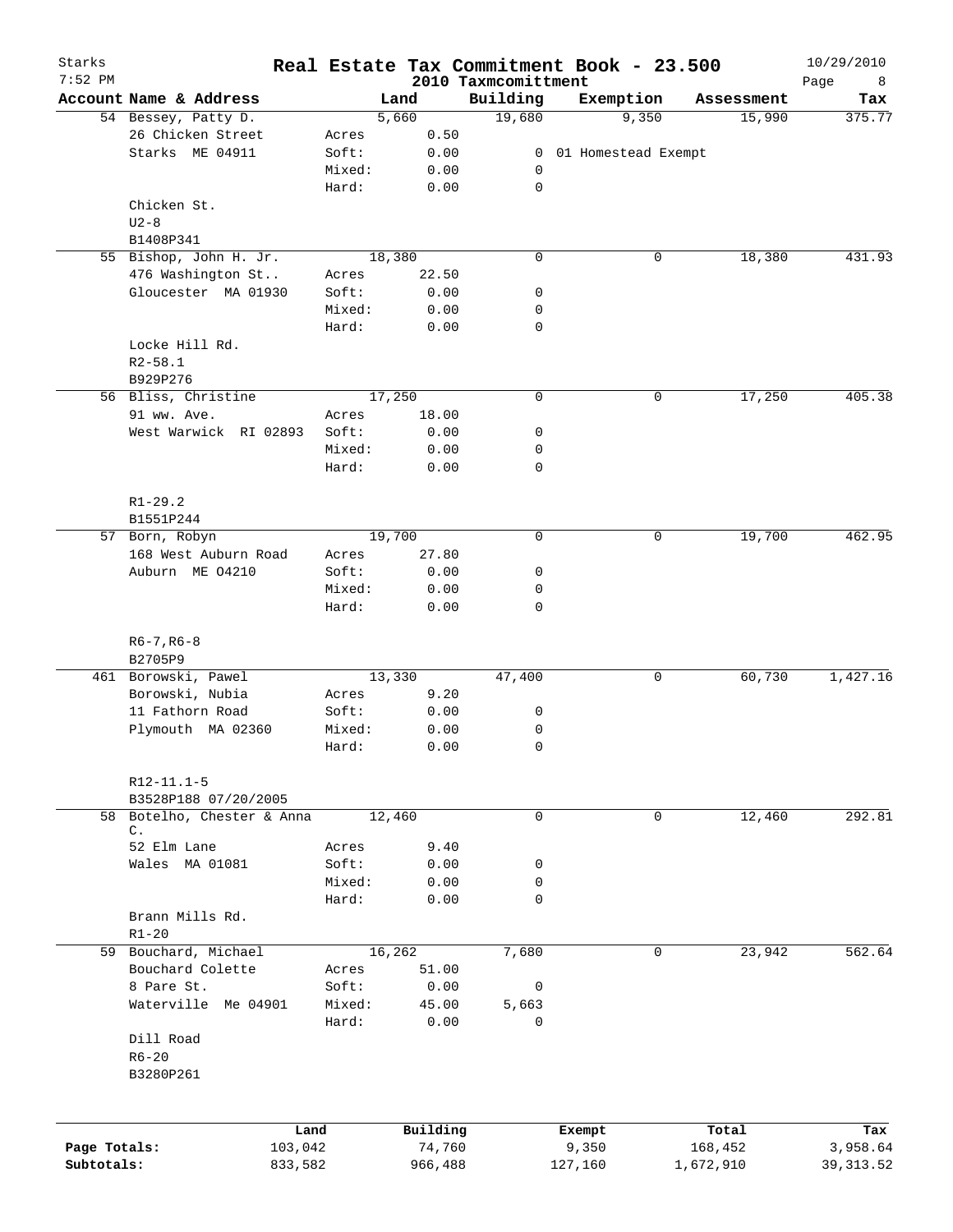| Starks<br>$7:52$ PM |                                     |        | Real Estate Tax Commitment Book - 23.500 | 2010 Taxmcomittment |                         |           |            | 10/29/2010<br>9 |
|---------------------|-------------------------------------|--------|------------------------------------------|---------------------|-------------------------|-----------|------------|-----------------|
|                     | Account Name & Address              |        | Land                                     | Building            | Exemption               |           | Assessment | Page<br>Tax     |
|                     | 60 Boucher, Douglas A.              |        | 20,330                                   | 12,600              |                         | $\Omega$  | 32,930     | 773.86          |
|                     | 28 Champa Rd                        | Acres  | 26.30                                    |                     |                         |           |            |                 |
|                     | Billerica MA 01821                  | Soft:  | 0.00                                     | 0                   |                         |           |            |                 |
|                     |                                     | Mixed: | 0.00                                     | 0                   |                         |           |            |                 |
|                     |                                     | Hard:  | 0.00                                     | $\mathbf 0$         |                         |           |            |                 |
|                     | West Mills Rd.                      |        |                                          |                     |                         |           |            |                 |
|                     | $R4 - 36$                           |        |                                          |                     |                         |           |            |                 |
|                     | B3838P176 03/21/2007 B995P252       |        |                                          |                     |                         |           |            |                 |
|                     | 61 Boyle, John D.                   |        | 12,850                                   | $\mathbf 0$         |                         | 0         | 12,850     | 301.98          |
|                     | P0 Box 127                          | Acres  | 10.00                                    |                     |                         |           |            |                 |
|                     | Farmington ME 04938                 | Soft:  | 0.00                                     | 0                   |                         |           |            |                 |
|                     |                                     | Mixed: | 0.00                                     | 0                   |                         |           |            |                 |
|                     |                                     | Hard:  | 0.00                                     | $\mathbf 0$         |                         |           |            |                 |
|                     | West Mills Rd. Rt. 148              |        |                                          |                     |                         |           |            |                 |
|                     | $R5 - 34$                           |        |                                          |                     |                         |           |            |                 |
|                     | B31280P640                          |        |                                          |                     |                         |           |            |                 |
|                     | 62 Brackett, Jerry & Jane           |        | 18,860                                   | 36,360              | 19,635                  |           | 35,585     | 836.25          |
|                     | 487 Anson Road                      | Acres  | 36.00                                    |                     | 02 Veteran              |           |            |                 |
|                     | Starks ME 04911                     | Soft:  | 3.00                                     |                     | 385 01 Homestead Exempt |           |            |                 |
|                     |                                     | Mixed: | 0.00                                     |                     | 0 30 Blind              |           |            |                 |
|                     |                                     | Hard:  | 20.00                                    | 2,641               |                         |           |            |                 |
|                     | Rt. 43 Madison Rd.                  |        |                                          |                     |                         |           |            |                 |
|                     | $R10-3$                             |        |                                          |                     |                         |           |            |                 |
|                     | B2243P335                           |        |                                          |                     |                         |           |            |                 |
|                     | 63 Brown, Harry H.                  |        | 21,200                                   | 29,280              | 9,350                   |           | 41,130     | 966.56          |
|                     |                                     |        |                                          |                     |                         |           |            |                 |
|                     | 45 Abijah Hill Road                 | Acres  | 69.00                                    |                     |                         |           |            |                 |
|                     | Starks ME 04911                     | Soft:  | 2.00                                     |                     | 257 01 Homestead Exempt |           |            |                 |
|                     |                                     | Mixed: | 0.00                                     | 0                   |                         |           |            |                 |
|                     |                                     | Hard:  | 58.00                                    | 7,659               |                         |           |            |                 |
|                     | Bijah Hill Rd.                      |        |                                          |                     |                         |           |            |                 |
|                     | $R2 - 41$                           |        |                                          |                     |                         |           |            |                 |
|                     | B904P358                            |        |                                          | $\mathbf 0$         |                         |           |            | 227.25          |
|                     | 525 Brown, Hermon                   |        | 9,670                                    |                     |                         | 0         | 9,670      |                 |
|                     | 72 West Cundy's Point<br>Road       | Acres  | 5.10                                     |                     |                         |           |            |                 |
|                     | Harpswell ME 04079                  | Soft:  | 0.00                                     | 0                   |                         |           |            |                 |
|                     |                                     | Mixed: | 0.00                                     | $\mathbf 0$         |                         |           |            |                 |
|                     |                                     | Hard:  | 0.00                                     | 0                   |                         |           |            |                 |
|                     |                                     |        |                                          |                     |                         |           |            |                 |
|                     | $R4 - 22$                           |        |                                          |                     |                         |           |            |                 |
|                     | B3878P88 07/10/2007 B775P805        |        |                                          |                     |                         |           |            |                 |
|                     | 309 Brown, James D.                 |        | 17,100                                   | 19,200              |                         | 0         | 36,300     | 853.05          |
|                     | 7700 Highway 164                    | Acres  | 15.00                                    |                     |                         |           |            |                 |
|                     | Hollywood SC 29449                  | Soft:  | 0.00                                     | 0                   |                         |           |            |                 |
|                     |                                     | Mixed: |                                          | 0                   |                         |           |            |                 |
|                     |                                     | Hard:  | 0.00                                     | $\mathbf 0$         |                         |           |            |                 |
|                     |                                     |        | 0.00                                     |                     |                         |           |            |                 |
|                     |                                     |        |                                          |                     |                         |           |            |                 |
|                     | $R8 - 32$                           |        |                                          |                     |                         |           |            |                 |
|                     | B3548P155 08/08/2005 B2259P283      |        |                                          |                     |                         |           |            |                 |
|                     | 64 Brown, Milton H. Jr.&<br>Jeffery |        | 19,500                                   | $\mathbf 0$         |                         | 0         | 19,500     | 458.25          |
|                     | POBox 9                             | Acres  | 27.00                                    |                     |                         |           |            |                 |
|                     | Dublin NH 03444                     | Soft:  | 0.00                                     | 0                   |                         |           |            |                 |
|                     |                                     | Mixed: | 0.00                                     | 0                   |                         |           |            |                 |
|                     |                                     | Hard:  | 0.00                                     | $\mathbf 0$         |                         |           |            |                 |
|                     | West Mills Rd.                      |        |                                          |                     |                         |           |            |                 |
|                     | $R3 - 11$                           |        |                                          |                     |                         |           |            |                 |
|                     | B2410P122                           |        |                                          |                     |                         |           |            |                 |
|                     |                                     |        |                                          |                     |                         |           |            |                 |
|                     |                                     | Land   | Building                                 |                     | Exempt                  |           | Total      | Tax             |
| Page Totals:        | 119,510                             |        | 97,440                                   |                     | 28,985                  |           | 187,965    | 4, 417.20       |
| Subtotals:          | 953,092                             |        | 1,063,928                                |                     | 156,145                 | 1,860,875 |            | 43,730.72       |
|                     |                                     |        |                                          |                     |                         |           |            |                 |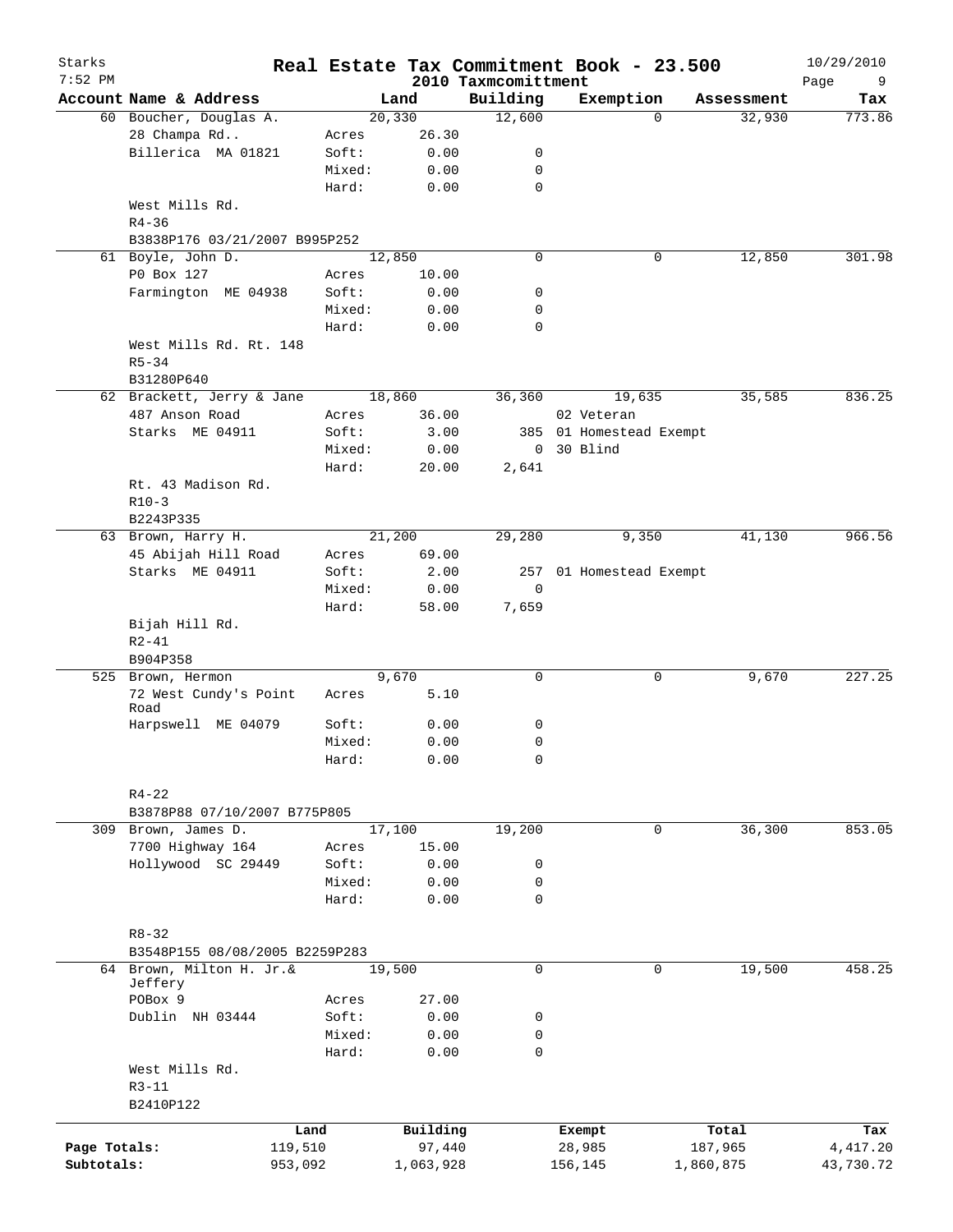| Starks<br>7:52 PM |                                |           |           | 2010 Taxmcomittment | Real Estate Tax Commitment Book - 23.500 |                   | 10/29/2010<br>Page<br>10 |
|-------------------|--------------------------------|-----------|-----------|---------------------|------------------------------------------|-------------------|--------------------------|
|                   | Account Name & Address         |           | Land      | Building            | Exemption                                | Assessment        | Tax                      |
|                   | 184 Brusila, Sara              |           | 1,600     | $\mathbf 0$         |                                          | $\Omega$<br>1,600 | 37.60                    |
|                   | 44 Emery Road                  | Acres     | 12.00     |                     |                                          |                   |                          |
|                   | Starks ME 04911                | Soft:     | 0.00      | 0                   |                                          |                   |                          |
|                   |                                | Mixed:    | 12.00     | 1,585               |                                          |                   |                          |
|                   |                                | Hard:     | 0.00      | 0                   |                                          |                   |                          |
|                   | $R4 - 10$                      |           |           |                     |                                          |                   |                          |
|                   | B1783P272                      |           |           |                     |                                          |                   |                          |
|                   | 183 Brusila, Sara              |           | 19,000    | $\mathbf 0$         |                                          | 19,000<br>0       | 446.50                   |
|                   | 44 Emery Road                  | Acres     | 25.00     |                     |                                          |                   |                          |
|                   | Starks ME 04911                | Soft:     | 0.00      | 0                   |                                          |                   |                          |
|                   |                                | Mixed:    | 0.00      | 0                   |                                          |                   |                          |
|                   |                                | Hard:     | 0.00      | $\mathbf 0$         |                                          |                   |                          |
|                   | $R3 - 34$                      |           |           |                     |                                          |                   |                          |
|                   | B1783P272                      |           |           |                     |                                          |                   |                          |
|                   | 65 Brusila, Sara L.            |           | 47,650    | 83,400              | 9,350                                    | 121,700           | 2,859.95                 |
|                   | 44 Emery Road                  | Acres     | 135.60    |                     | 01 Homestead Exempt                      |                   |                          |
|                   | Starks ME 04911                | Soft:     | 0.00      | 0                   |                                          |                   |                          |
|                   |                                | Mixed:    | 0.00      | 0                   |                                          |                   |                          |
|                   |                                | Hard:     | 0.00      | 0                   |                                          |                   |                          |
|                   | $R3 - 33.1$                    |           |           |                     |                                          |                   |                          |
|                   | B3179P109                      |           |           |                     |                                          |                   |                          |
|                   | 66 Burnham, Daryl & Doreen     |           | 9,690     | 9,000               |                                          | 0<br>18,690       | 439.22                   |
|                   | 46Burnham Rd                   | Acres     | 3.60      |                     |                                          |                   |                          |
|                   | Hebron ME 04238                | Soft:     | 0.00      | 0                   |                                          |                   |                          |
|                   |                                | Mixed:    | 0.00      | 0                   |                                          |                   |                          |
|                   |                                | Hard:     | 0.00      | $\mathbf 0$         |                                          |                   |                          |
|                   | Mt. Hunger Rd.                 |           |           |                     |                                          |                   |                          |
|                   | $R5 - 9$<br>B1822P6            |           |           |                     |                                          |                   |                          |
|                   | 67 Caffyn, Thomas E. &         |           | 11,830    | $\mathbf 0$         |                                          | 11,830<br>0       | 278.01                   |
|                   | Diane                          |           |           |                     |                                          |                   |                          |
|                   | 200 Sand Rd                    | Acres     | 8.43      |                     |                                          |                   |                          |
|                   | Canaan ME 04924                | Soft:     | 0.00      | 0                   |                                          |                   |                          |
|                   |                                | Mixed:    | 0.00      | 0                   |                                          |                   |                          |
|                   |                                | Hard:     | 0.00      | 0                   |                                          |                   |                          |
|                   | Chicken St.                    |           |           |                     |                                          |                   |                          |
|                   | $R3 - 24$                      |           |           |                     |                                          |                   |                          |
|                   | B2473P148                      |           |           |                     |                                          |                   |                          |
|                   | 69 Callon, Ross                |           | 23,500    | 0                   |                                          | 23,500<br>0       | 552.25                   |
|                   | 11 Applewood Drive             | Acres     | 43.00     |                     |                                          |                   |                          |
|                   | Westford MA 01886              | Soft:     | 0.00      | 0                   |                                          |                   |                          |
|                   |                                | Mixed:    | 0.00      | 0                   |                                          |                   |                          |
|                   |                                | Hard:     | 0.00      | 0                   |                                          |                   |                          |
|                   | West Mills Rd.                 |           |           |                     |                                          |                   |                          |
|                   | $R4 - 26$                      |           |           |                     |                                          |                   |                          |
|                   | B1037P151                      |           |           |                     |                                          |                   |                          |
|                   | 591 Campbell, Andrew           |           | 25,860    | 94,770              |                                          | 120,630<br>0      | 2,834.81                 |
|                   | Smithers, Phyllis              | Acres     | 48.42     |                     |                                          |                   |                          |
|                   | 243 East Main St.              | Soft:     | 0.00      | 0                   |                                          |                   |                          |
|                   | Gloucester MA 01930            | Mixed:    | 0.00      | 0                   |                                          |                   |                          |
|                   |                                | Hard:     | 0.00      | 0                   |                                          |                   |                          |
|                   | Felker Hill Road               |           |           |                     |                                          |                   |                          |
|                   | $R8 - 38.1$                    |           |           |                     |                                          |                   |                          |
|                   | B3836P317 04/18/2007 B1303P344 |           |           |                     |                                          |                   |                          |
|                   |                                | Land      | Building  |                     | Exempt                                   | Total             | Tax                      |
| Page Totals:      |                                | 139,130   | 187,170   |                     | 9,350                                    | 316,950           | 7,448.34                 |
| Subtotals:        |                                | 1,092,222 | 1,251,098 |                     | 165,495                                  | 2,177,825         | 51,179.06                |
|                   |                                |           |           |                     |                                          |                   |                          |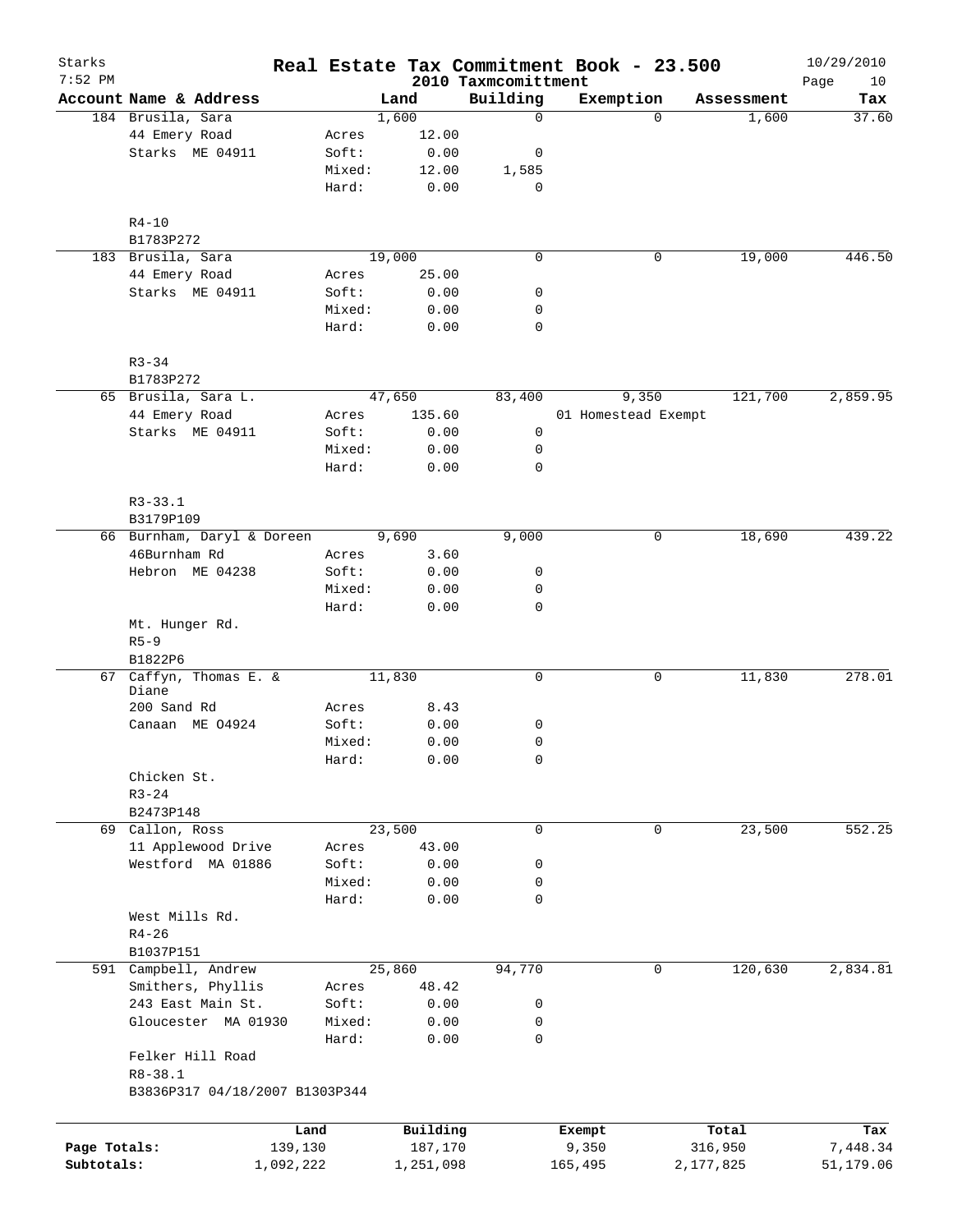| Starks<br>$7:52$ PM |                                               |         |        | 2010 Taxmcomittment | Real Estate Tax Commitment Book - 23.500 |            | 10/29/2010<br>Page<br>11 |
|---------------------|-----------------------------------------------|---------|--------|---------------------|------------------------------------------|------------|--------------------------|
|                     | Account Name & Address                        |         | Land   | Building            | Exemption                                | Assessment | Tax                      |
|                     | 589 Campbell, Andrew                          | 21,610  |        | $\mathbf 0$         | $\Omega$                                 | 21,610     | 507.84                   |
|                     | Smithers, Phyllis                             | Acres   | 35.45  |                     |                                          |            |                          |
|                     | 243 East Main St.                             | Soft:   | 0.00   | 0                   |                                          |            |                          |
|                     | Gloucester MA 01930                           | Mixed:  | 0.00   | 0                   |                                          |            |                          |
|                     |                                               | Hard:   | 0.00   | $\mathbf 0$         |                                          |            |                          |
|                     | $R8 - 38.2$<br>B2866P284                      |         |        |                     |                                          |            |                          |
|                     | 644 Carle, Matthew F.                         | 16,560  |        | $\mathbf 0$         | 0                                        | 16,560     | 389.16                   |
|                     | P.O. Box 15834                                | Acres   | 15.70  |                     |                                          |            |                          |
|                     | Rio Rancho NM 87174                           | Soft:   | 0.00   | 0                   |                                          |            |                          |
|                     |                                               | Mixed:  | 0.00   | 0                   |                                          |            |                          |
|                     |                                               | Hard:   | 0.00   | 0                   |                                          |            |                          |
|                     | $R9 - 7.5$                                    |         |        |                     |                                          |            |                          |
|                     | B3545P99 08/08/2005 B1444P263                 |         |        |                     |                                          |            |                          |
|                     | 75 Carpenter Charles, J<br>Jr.                | 19,220  |        | 0                   | $\mathbf 0$                              | 19,220     | 451.67                   |
|                     | P.O. Box 2233                                 | Acres   | 154.00 |                     |                                          |            |                          |
|                     | Skowhegan ME 04967                            | Soft:   | 0.00   | 0                   |                                          |            |                          |
|                     |                                               | Mixed:  | 144.00 | 19,017              |                                          |            |                          |
|                     |                                               | Hard:   | 0.00   | 0                   |                                          |            |                          |
|                     | Mt. Hunger Rd.                                |         |        |                     |                                          |            |                          |
|                     | $R5-13, R5-14$                                |         |        |                     |                                          |            |                          |
|                     | B3821P78 03/08/2007 B2538P124                 |         |        |                     |                                          |            |                          |
|                     | 76 Carrol, Robert N.& June                    | 23,250  |        | 54,000              | 9,350                                    | 67,900     | 1,595.65                 |
|                     | M. Nash                                       |         |        |                     |                                          |            |                          |
|                     | P.O. Box 161                                  | Acres   | 38.00  |                     | 01 Homestead Exempt                      |            |                          |
|                     | New Sharon ME 04955                           | Soft:   | 0.00   | 0                   |                                          |            |                          |
|                     |                                               | Mixed:  | 0.00   | 0<br>$\Omega$       |                                          |            |                          |
|                     |                                               | Hard:   | 0.00   |                     |                                          |            |                          |
|                     | Young Road                                    |         |        |                     |                                          |            |                          |
|                     | $R1 - 3$<br>B2514P246                         |         |        |                     |                                          |            |                          |
|                     | 77 Cassidy, Christine M                       | 13,070  |        | 41,670              | 0                                        | 54,740     | 1,286.39                 |
|                     | 305 Shag Bark Rd.                             | Acres   | 8.80   |                     |                                          |            |                          |
|                     | Taunton MA 02780                              | Soft:   | 0.00   | 0                   |                                          |            |                          |
|                     |                                               | Mixed:  | 0.00   | 0                   |                                          |            |                          |
|                     |                                               | Hard:   | 0.00   | 0                   |                                          |            |                          |
|                     | West Mills Rd                                 |         |        |                     |                                          |            |                          |
|                     | $R7 - 11.5$                                   |         |        |                     |                                          |            |                          |
|                     | B2580P89                                      |         |        |                     |                                          |            |                          |
|                     | 78 Central Maine Power                        | 380,900 |        | 1,165,140           | 0                                        | 1,546,040  | 36, 331.94               |
|                     | Att: Eric Roach<br>R.E.Dept.                  | Acres   | 293.00 |                     |                                          |            |                          |
|                     | C/O Utility Shared<br>Services Local Tax Dept | Soft:   | 0.00   | 0                   |                                          |            |                          |
|                     | 70 Farm View Drive<br>Freeport Bldg.          | Mixed:  | 0.00   | 0                   |                                          |            |                          |
|                     | New Gloucester, ME<br>04260                   | Hard:   | 0.00   | $\mathbf 0$         |                                          |            |                          |
|                     | Distrib, Trans, & Land                        |         |        |                     |                                          |            |                          |

|              | Land      | Building  | Exempt  | Total     | Tax       |
|--------------|-----------|-----------|---------|-----------|-----------|
| Page Totals: | 474,610   | 1,260,810 | 9,350   | 1,726,070 | 40,562.65 |
| Subtotals:   | 1,566,832 | 2,511,908 | 174,845 | 3,903,895 | 91,741.71 |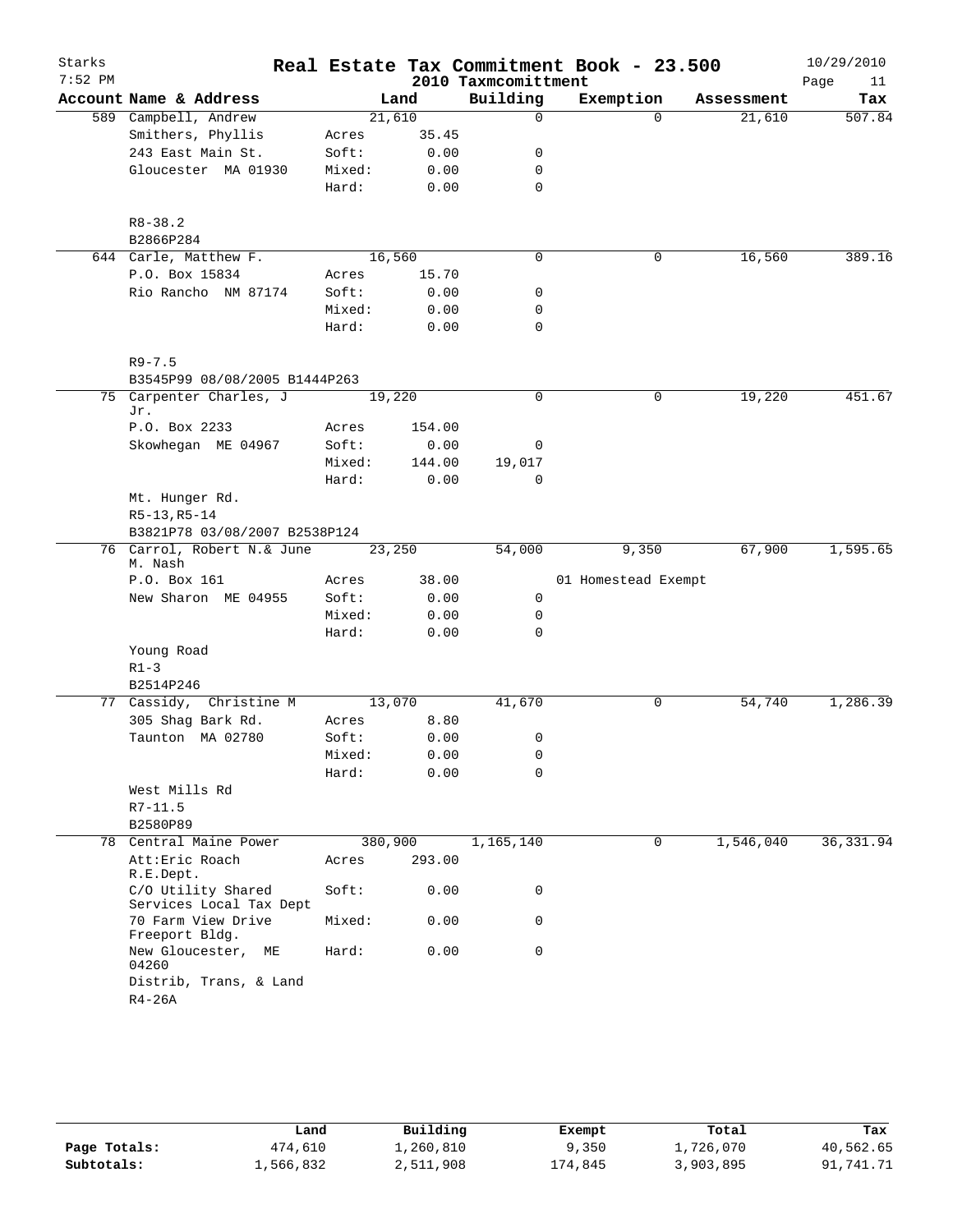| Starks<br>$7:52$ PM |                                      |        |               | 2010 Taxmcomittment | Real Estate Tax Commitment Book - 23.500 |          |            | 10/29/2010<br>Page<br>12 |
|---------------------|--------------------------------------|--------|---------------|---------------------|------------------------------------------|----------|------------|--------------------------|
|                     | Account Name & Address               |        | Land          | Building            | Exemption                                |          | Assessment | Tax                      |
|                     | 293 Cesario, Sonja                   |        | 15,450        | $\mathbf 0$         |                                          | $\Omega$ | 15,450     | 363.08                   |
|                     | P.O. Box 55                          | Acres  | 14.00         |                     |                                          |          |            |                          |
|                     | West Farmington<br>МE<br>04992       | Soft:  | 0.00          | 0                   |                                          |          |            |                          |
|                     |                                      | Mixed: | 0.00          | $\mathbf 0$         |                                          |          |            |                          |
|                     |                                      | Hard:  | 0.00          | $\Omega$            |                                          |          |            |                          |
|                     | Thompson Bridge Road                 |        |               |                     |                                          |          |            |                          |
|                     | $R3 - 1.1$                           |        |               |                     |                                          |          |            |                          |
|                     | B1055P303                            |        |               |                     |                                          | 9,350    | 58,950     | 1,385.33                 |
|                     | 79 Cesario, Sonja P<br>P.O. Box 55   | Acres  | 9,300<br>3.00 | 59,000              |                                          |          |            |                          |
|                     | West Farmington ME<br>04992          | Soft:  | 0.00          |                     | 0 01 Homestead Exempt                    |          |            |                          |
|                     |                                      | Mixed: | 0.00          | 0                   |                                          |          |            |                          |
|                     |                                      | Hard:  | 0.00          | $\mathbf 0$         |                                          |          |            |                          |
|                     | Norton Corner Rt. 43                 |        |               |                     |                                          |          |            |                          |
|                     | $R3-1$                               |        |               |                     |                                          |          |            |                          |
|                     | B2424P312                            |        |               |                     |                                          |          |            |                          |
|                     | 80 Chambers, James S.                |        | 21,500        | 20,400              |                                          | 0        | 41,900     | 984.65                   |
|                     | Chambers Louise R.                   | Acres  | 31.00         |                     |                                          |          |            |                          |
|                     | 1781 North Brookfield<br>Rd.         | Soft:  | 0.00          | 0                   |                                          |          |            |                          |
|                     | Oakham, MA 01068                     | Mixed: | 0.00          | $\mathbf 0$         |                                          |          |            |                          |
|                     |                                      | Hard:  | 0.00          | $\mathbf 0$         |                                          |          |            |                          |
|                     |                                      |        |               |                     |                                          |          |            |                          |
|                     | $R3 - 37$                            |        |               |                     |                                          |          |            |                          |
|                     | B3398P254                            |        |               |                     |                                          |          |            |                          |
|                     | 82 Chick, Freeman                    |        | 6,540         | $\mathbf 0$         |                                          | 0        | 6,540      | 153.69                   |
|                     | 97 Chick Rd                          | Acres  | 49.00         |                     |                                          |          |            |                          |
|                     | Industry ME 04938                    | Soft:  | 0.00          | 0                   |                                          |          |            |                          |
|                     |                                      | Mixed: | 0.00          | $\mathbf 0$         |                                          |          |            |                          |
|                     |                                      | Hard:  | 49.00         | 6,471               |                                          |          |            |                          |
|                     | Upper Chicken St.<br>$R4 - 18$       |        |               |                     |                                          |          |            |                          |
|                     | B680P207                             |        |               |                     |                                          |          |            |                          |
|                     | 83 Chick, Freeman                    |        | 10,150        | 7,200               |                                          | 0        | 17,350     | 407.73                   |
|                     | 97 Chick Rd                          | Acres  | 4.30          |                     |                                          |          |            |                          |
|                     | Industry ME 04938                    | Soft:  | 0.00          | 0                   |                                          |          |            |                          |
|                     |                                      | Mixed: | 0.00          | 0                   |                                          |          |            |                          |
|                     |                                      | Hard:  | 0.00          | 0                   |                                          |          |            |                          |
|                     | Upper Chicken St.                    |        |               |                     |                                          |          |            |                          |
|                     | $R4 - 17$                            |        |               |                     |                                          |          |            |                          |
|                     | 84 Chick, Freeman                    |        | 54,890        | $\mathbf 0$         |                                          | 0        | 54,890     | 1,289.92                 |
|                     | 97 Chick Rd                          | Acres  | 288.00        |                     |                                          |          |            |                          |
|                     | Industry ME 04938                    | Soft:  | 8.00          | 1,027               |                                          |          |            |                          |
|                     |                                      | Mixed: | 114.00        | 15,055              |                                          |          |            |                          |
|                     |                                      | Hard:  | 134.00        | 17,696              |                                          |          |            |                          |
|                     | Upper Chicken St.                    |        |               |                     |                                          |          |            |                          |
|                     | R4-1516                              |        |               |                     |                                          |          |            |                          |
|                     | B1021P252                            |        |               |                     |                                          |          |            |                          |
|                     | 39 Chick, Freeman L.                 |        | 7,000         | 0                   |                                          | 0        | 7,000      | 164.50                   |
|                     | Chick, Freeman T.                    | Acres  | 1.00          |                     |                                          |          |            |                          |
|                     | 97 Chick Road                        | Soft:  | 0.00          | 0                   |                                          |          |            |                          |
|                     | Industry ME 04938                    | Mixed: | 0.00          | 0                   |                                          |          |            |                          |
|                     |                                      | Hard:  | 0.00          | $\mathbf 0$         |                                          |          |            |                          |
|                     | Industry Line & W.M. Rd<br>$R5 - 26$ |        |               |                     |                                          |          |            |                          |
|                     | B3786P191 12/12/2006 B1416P72        |        |               |                     |                                          |          |            |                          |
|                     |                                      |        |               |                     |                                          |          |            |                          |
|                     |                                      | Land   | Building      |                     | Exempt                                   |          | Total      | Tax                      |
| Page Totals:        | 124,830                              |        | 86,600        |                     | 9,350                                    |          | 202,080    | 4,748.90                 |
| Subtotals:          | 1,691,662                            |        | 2,598,508     |                     | 184,195                                  |          | 4,105,975  | 96,490.61                |
|                     |                                      |        |               |                     |                                          |          |            |                          |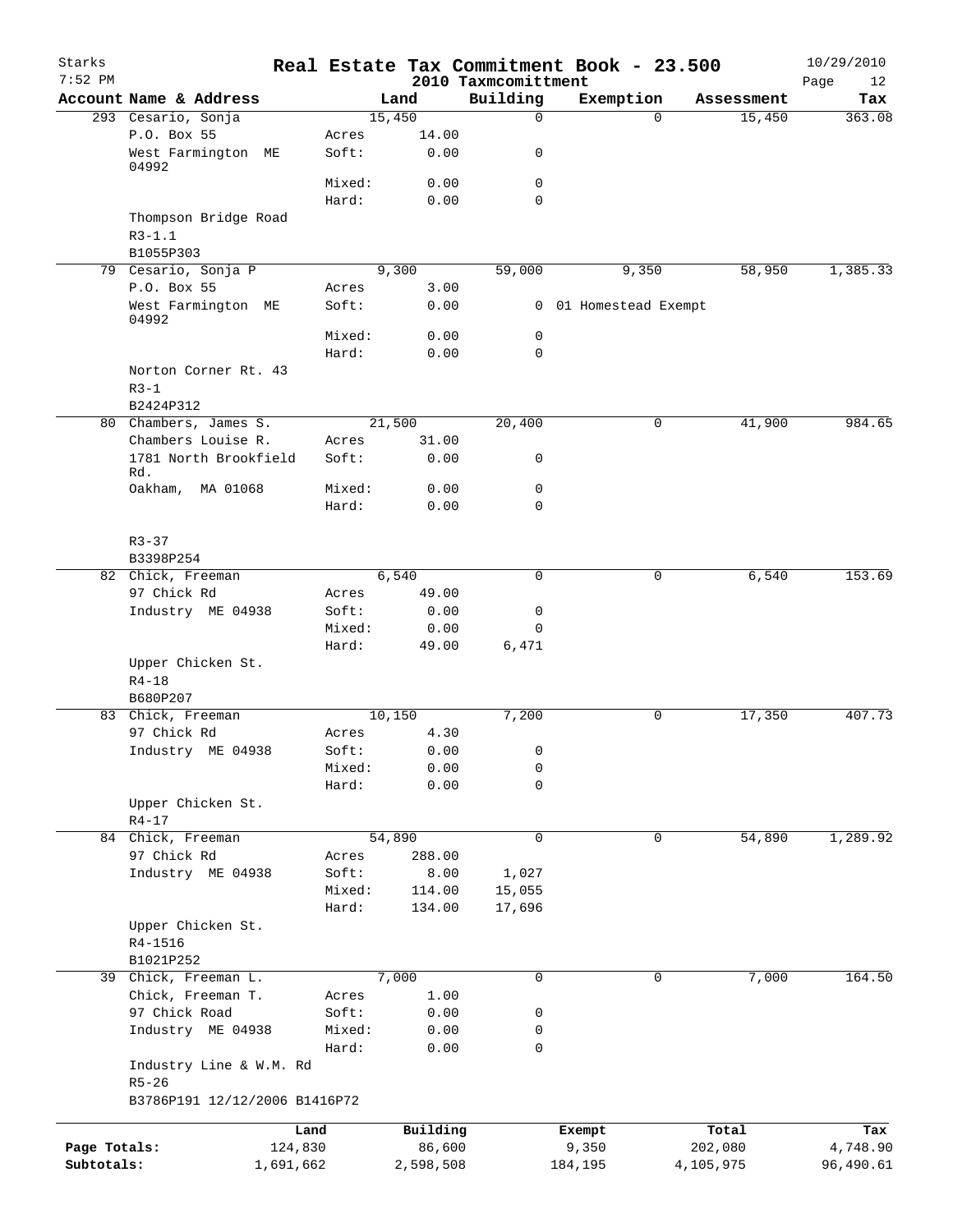| Starks    |                             |        |        |                     | Real Estate Tax Commitment Book - 23.500 |            | 10/29/2010 |
|-----------|-----------------------------|--------|--------|---------------------|------------------------------------------|------------|------------|
| $7:52$ PM |                             |        |        | 2010 Taxmcomittment |                                          |            | Page<br>13 |
|           | Account Name & Address      |        | Land   | Building            | Exemption                                | Assessment | Tax        |
|           | 85 Chick, Freeman L.        | 15,800 |        | 13,200              | $\Omega$                                 | 29,000     | 681.50     |
|           | 97 Chick Rd                 | Acres  | 13.00  |                     |                                          |            |            |
|           | Industry ME 04938           | Soft:  | 0.00   | 0                   |                                          |            |            |
|           |                             | Mixed: | 0.00   | 0                   |                                          |            |            |
|           |                             | Hard:  | 0.00   | 0                   |                                          |            |            |
|           | Rt. 148                     |        |        |                     |                                          |            |            |
|           | $R5 - 27$                   |        |        |                     |                                          |            |            |
|           | B2427P45                    |        |        |                     |                                          |            |            |
|           | 17 Chretien, Gary L.        | 17,000 |        | 0                   | 0                                        | 17,000     | 399.50     |
|           | Chretien, Betty D.          | Acres  | 17.00  |                     |                                          |            |            |
|           | 272 Glen Harris Road        | Soft:  | 0.00   | 0                   |                                          |            |            |
|           | New Sharon ME 04955         | Mixed: | 0.00   | 0                   |                                          |            |            |
|           |                             | Hard:  | 0.00   | 0                   |                                          |            |            |
|           | $R1 - 9$                    |        |        |                     |                                          |            |            |
|           | B3479P70 05/27/2005 B1869P1 |        |        |                     |                                          |            |            |
|           | 86 Christen, Pamela         |        | 25,350 | 83,000              | 0                                        | 108,350    | 2,546.23   |
|           | 65 Shusta Road              | Acres  | 167.00 |                     |                                          |            |            |
|           | Madison ME 04950            | Soft:  | 0.00   | 0                   |                                          |            |            |
|           |                             | Mixed: | 44.00  | 5,414               |                                          |            |            |
|           |                             | Hard:  | 89.00  | 11,753              |                                          |            |            |
|           | Chicken St.                 |        |        |                     |                                          |            |            |
|           | $R3-25, R3-26, R3-27$       |        |        |                     |                                          |            |            |
|           | B2132P223                   |        |        |                     |                                          |            |            |
|           | 87 Churchill, Caleb         |        | 25,750 | 0                   | 0                                        | 25,750     | 605.13     |
|           | 5 Hisler Mnt. Rd            | Acres  | 52.00  |                     |                                          |            |            |
|           | Somerville ME 04348         | Soft:  | 0.00   | 0                   |                                          |            |            |
|           |                             | Mixed: | 0.00   | 0                   |                                          |            |            |
|           |                             | Hard:  | 0.00   | 0                   |                                          |            |            |
|           | Brann Mills Road            |        |        |                     |                                          |            |            |
|           | $R2 - 18$                   |        |        |                     |                                          |            |            |
|           | B2035P100                   |        |        |                     |                                          |            |            |
|           | 88 Churchill, David N.&     |        | 7,000  | 0                   | 0                                        | 7,000      | 164.50     |
|           | Craig A<br>23 Forest St.    | Acres  | 1.00   |                     |                                          |            |            |
|           | Rutland VT 05701            | Soft:  | 0.00   | 0                   |                                          |            |            |
|           |                             | Mixed: | 0.00   | 0                   |                                          |            |            |
|           |                             | Hard:  | 0.00   | 0                   |                                          |            |            |
|           | Brann Mills Road            |        |        |                     |                                          |            |            |
|           | $R2 - 17.1$                 |        |        |                     |                                          |            |            |
|           | B1866P25                    |        |        |                     |                                          |            |            |
| 89        | Churchill, William          |        | 20,250 | 63,920              | 9,350                                    | 74,820     | 1,758.27   |
|           | C.Sr.                       |        |        |                     |                                          |            |            |
|           | 59 Branns Mills Road        | Acres  | 26.00  |                     |                                          |            |            |
|           | Anson ME 04911              | Soft:  | 0.00   | 0                   | 01 Homestead Exempt                      |            |            |
|           |                             | Mixed: | 0.00   | $\mathbf 0$         |                                          |            |            |
|           |                             | Hard:  | 0.00   | $\Omega$            |                                          |            |            |
|           | Brann Mills Rd.             |        |        |                     |                                          |            |            |
|           | $R2 - 17$                   |        |        |                     |                                          |            |            |
|           | B1760P52                    |        |        |                     |                                          |            |            |

|              | Land      | Building  | Exempt  | Total     | Tax        |
|--------------|-----------|-----------|---------|-----------|------------|
| Page Totals: | 111,150   | 160,120   | 9,350   | 261,920   | 6, 155.13  |
| Subtotals:   | ⊥,802,812 | 2,758,628 | 193,545 | 4,367,895 | 102,645.74 |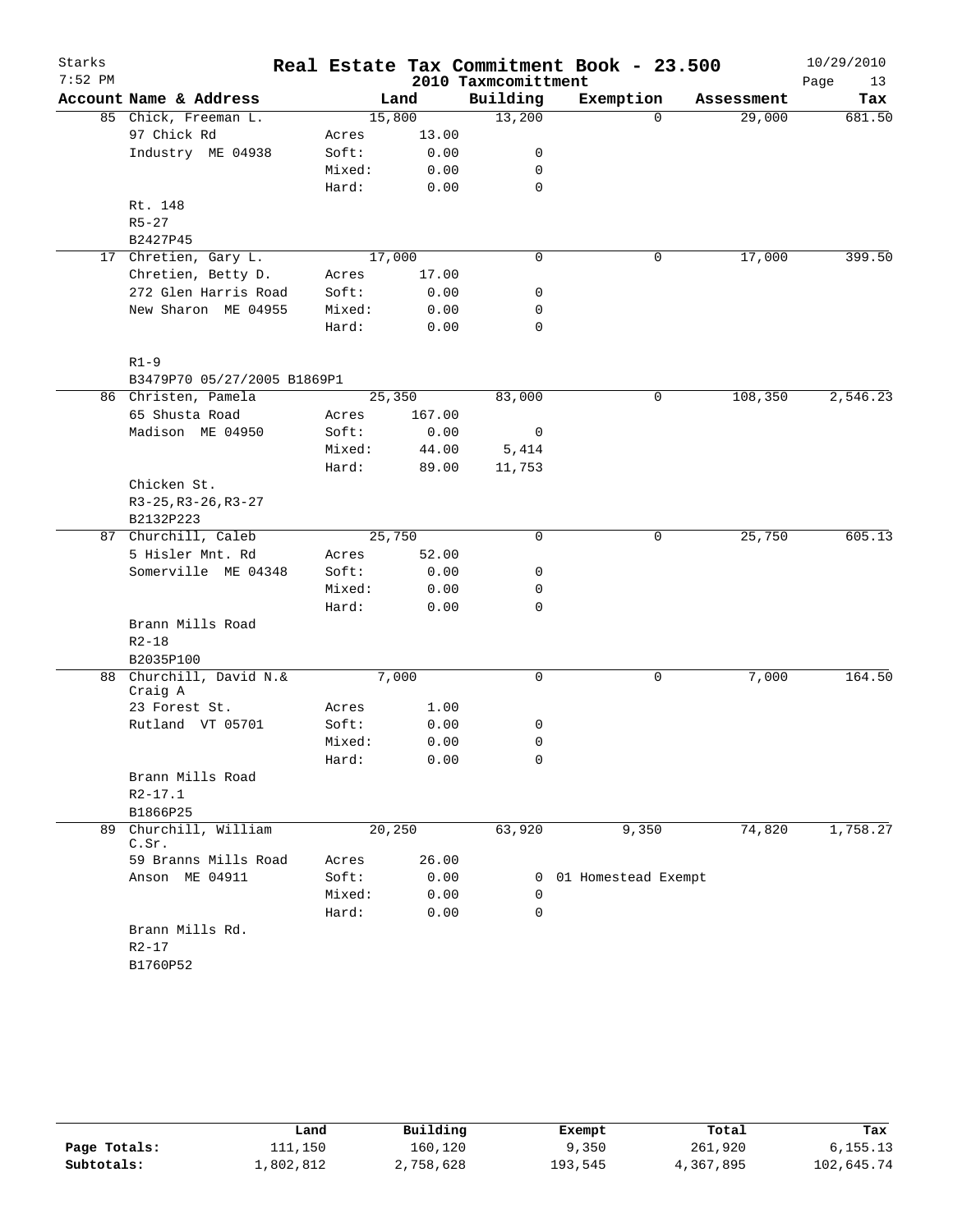| Starks<br>$7:52$ PM |                               | Real Estate Tax Commitment Book - 23.500 |        | 2010 Taxmcomittment |                       |            | 10/29/2010        |
|---------------------|-------------------------------|------------------------------------------|--------|---------------------|-----------------------|------------|-------------------|
|                     | Account Name & Address        |                                          | Land   | Building            | Exemption             | Assessment | Page<br>14<br>Tax |
|                     | 91 Clancy, Barbara M. &       |                                          | 16,750 | $\mathbf 0$         | $\Omega$              | 16,750     | 393.63            |
|                     | Janet M.                      |                                          |        |                     |                       |            |                   |
|                     | 201 Barton Rd                 | Acres                                    | 16.00  |                     |                       |            |                   |
|                     | Stow MA 01775                 | Soft:                                    | 0.00   | 0                   |                       |            |                   |
|                     |                               | Mixed:                                   | 0.00   | 0                   |                       |            |                   |
|                     |                               | Hard:                                    | 0.00   | $\mathbf 0$         |                       |            |                   |
|                     | Riverroad                     |                                          |        |                     |                       |            |                   |
|                     | $R10-21$                      |                                          |        |                     |                       |            |                   |
|                     | B1272P185                     |                                          |        |                     |                       |            |                   |
|                     | 92 Clark, Carlton             |                                          | 28,500 | 21,300              | 0                     | 49,800     | 1,170.30          |
|                     | P.O. Box 306                  | Acres                                    | 59.00  |                     |                       |            |                   |
|                     | Anson ME 04911                | Soft:                                    | 0.00   | 0                   |                       |            |                   |
|                     |                               | Mixed:                                   | 0.00   | 0                   |                       |            |                   |
|                     |                               | Hard:                                    | 0.00   | $\mathbf 0$         |                       |            |                   |
|                     | Sterry Hill Rd.               |                                          |        |                     |                       |            |                   |
|                     | $R7 - 25$                     |                                          |        |                     |                       |            |                   |
|                     | B839P702                      |                                          |        |                     |                       |            |                   |
|                     | 355 Clark, Elaine E.          |                                          | 35,750 | 121,620             | 9,350                 | 148,020    | 3,478.47          |
|                     | 24 Abijah Hill Road           | Acres                                    | 48.00  |                     |                       |            |                   |
|                     | Bijah Hill Rd.                | Soft:                                    | 0.00   | $\overline{0}$      | 01 Homestead Exempt   |            |                   |
|                     | Starks ME 04911               | Mixed:                                   | 0.00   | 0                   |                       |            |                   |
|                     |                               | Hard:                                    | 0.00   | 0                   |                       |            |                   |
|                     | Bijah Hill Rd                 |                                          |        |                     |                       |            |                   |
|                     | $R2 - 40$                     |                                          |        |                     |                       |            |                   |
|                     | B3958P338 12/18/2007 B875P991 |                                          |        |                     |                       |            |                   |
|                     | 93 Clark, James L             |                                          | 19,000 | 49,280              | 9,350                 | 58,930     | 1,384.86          |
|                     | Clark Michael R.              | Acres                                    | 21.00  |                     |                       |            |                   |
|                     | 332 Anson Road                | Soft:                                    | 0.00   | 0                   | 01 Homestead Exempt   |            |                   |
|                     | Starks ME 04911               | Mixed:                                   | 0.00   | 0                   |                       |            |                   |
|                     |                               | Hard:                                    | 0.00   | 0                   |                       |            |                   |
|                     | Rt. 43 Madison Rd.            |                                          |        |                     |                       |            |                   |
|                     | $R11 - 4.1$                   |                                          |        |                     |                       |            |                   |
|                     | B1260P16                      |                                          |        |                     |                       |            |                   |
|                     | 94 Clark, James L. &          |                                          | 9,300  | 43,260              | 9,350                 | 43,210     | 1,015.44          |
|                     | Danyel M                      |                                          |        |                     |                       |            |                   |
|                     | 332 Anson Road                | Acres                                    | 3.00   |                     |                       |            |                   |
|                     | Starks ME 04911               | Soft:                                    | 0.00   |                     | 0 01 Homestead Exempt |            |                   |
|                     |                               | Mixed:                                   | 0.00   | $\mathbf 0$         |                       |            |                   |
|                     |                               | Hard:                                    | 0.00   | 0                   |                       |            |                   |
|                     | Route 43                      |                                          |        |                     |                       |            |                   |
|                     | $R11 - 4.3$                   |                                          |        |                     |                       |            |                   |
|                     | B2120P167                     |                                          |        |                     |                       |            |                   |
|                     | 95 Clark, Robert L. &         |                                          | 15,800 | 109,840             | 9,350                 | 116,290    | 2,732.82          |
|                     | Donna L.                      |                                          |        |                     |                       |            |                   |
|                     | 634 Sandy River Road          | Acres                                    | 13.00  |                     |                       |            |                   |
|                     | Starks ME 04911               | Soft:                                    | 0.00   | 0                   | 01 Homestead Exempt   |            |                   |
|                     |                               | Mixed:                                   | 0.00   | 0                   |                       |            |                   |
|                     |                               | Hard:                                    | 0.00   | 0                   |                       |            |                   |
|                     | Riverroad                     |                                          |        |                     |                       |            |                   |
|                     | $R10-13.1$                    |                                          |        |                     |                       |            |                   |
|                     | B1419P289                     |                                          |        |                     |                       |            |                   |

|              | Land      | Building  | Exempt  | Total     | Tax        |
|--------------|-----------|-----------|---------|-----------|------------|
| Page Totals: | 125,100   | 345,300   | 37,400  | 433,000   | 10,175.52  |
| Subtotals:   | 1,927,912 | 3,103,928 | 230,945 | 4,800,895 | 112,821.26 |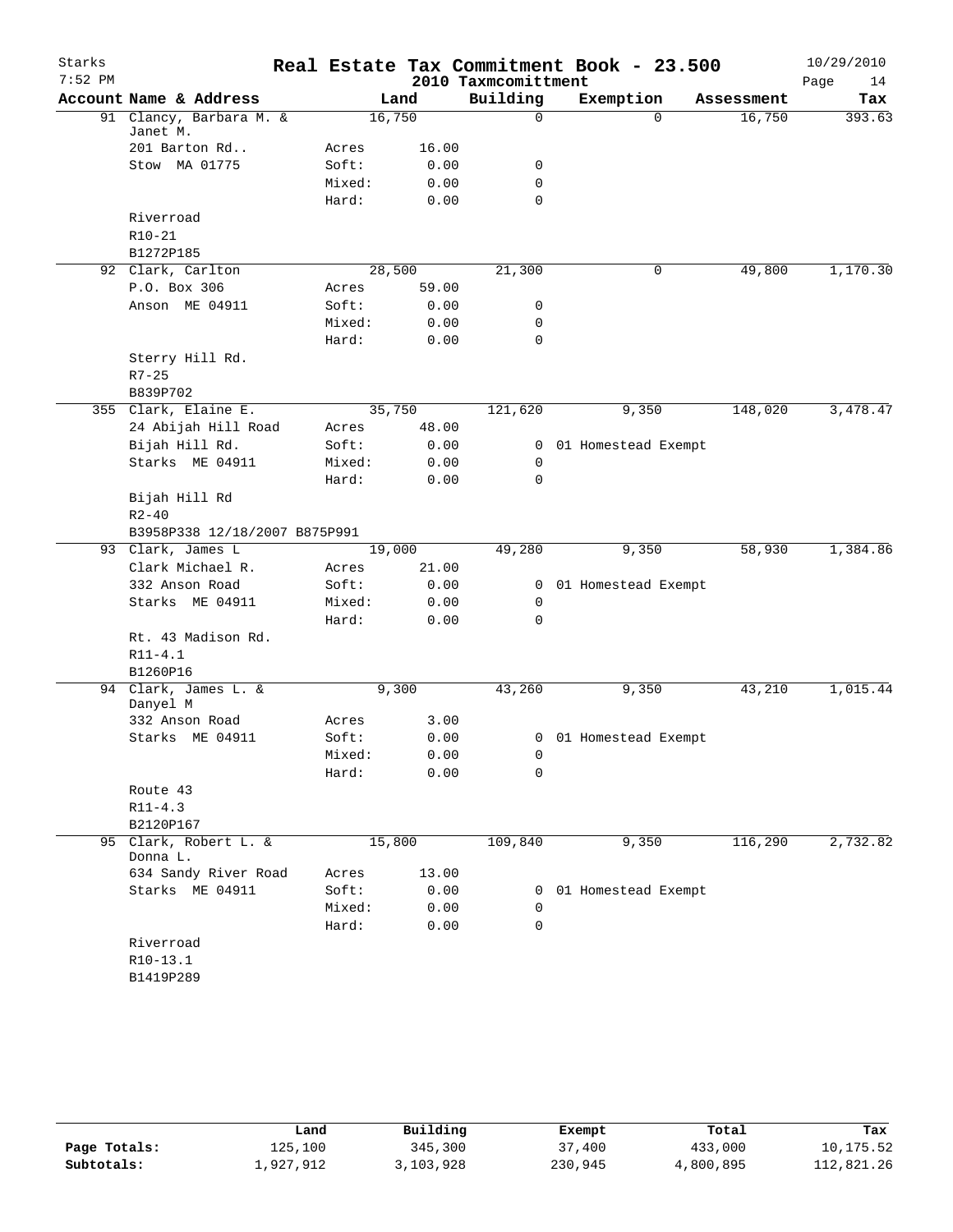| Starks<br>$7:52$ PM |                               |                |                     | 2010 Taxmcomittment | Real Estate Tax Commitment Book - 23.500 |                  | 10/29/2010<br>Page<br>15 |
|---------------------|-------------------------------|----------------|---------------------|---------------------|------------------------------------------|------------------|--------------------------|
|                     | Account Name & Address        |                | Land                | Building            | Exemption                                | Assessment       | Tax                      |
|                     | 96 Clark, Russell             |                | 8,650               | 51,000              | 9,350                                    | 50,300           | 1,182.05                 |
|                     | 12 Dill Road                  | Acres          | 2.00                |                     |                                          |                  |                          |
|                     | Starks ME 04911               | Soft:          | 0.00                | $\overline{0}$      | 01 Homestead Exempt                      |                  |                          |
|                     |                               | Mixed:         | 0.00                | 0                   |                                          |                  |                          |
|                     |                               | Hard:          | 0.00                | 0                   |                                          |                  |                          |
|                     | Rt. 43 Madison Road           |                |                     |                     |                                          |                  |                          |
|                     | $R12-4$                       |                |                     |                     |                                          |                  |                          |
|                     | B827P431                      |                |                     |                     |                                          |                  |                          |
|                     | 416 Clark, Kelly D            |                | 3,750               | 25,800              | 9,350                                    | 20,200           | 474.70                   |
|                     | 42 Chicken Street             | Acres          | 0.22                |                     | 01 Homestead Exempt                      |                  |                          |
|                     | Starks ME 04911               | Soft:          | 0.00                | 0                   |                                          |                  |                          |
|                     |                               | Mixed:         | 0.00                | 0                   |                                          |                  |                          |
|                     |                               | Hard:          | 0.00                | $\mathbf 0$         |                                          |                  |                          |
|                     | Chicken Street                |                |                     |                     |                                          |                  |                          |
|                     | $U2-13$                       |                |                     |                     |                                          |                  |                          |
|                     | B4242P16 02/22/2010 B2159P134 |                |                     |                     |                                          |                  |                          |
| 97                  | Clarrage, Gerald W. Sr.       |                | 9,600               | $\mathbf 0$         | $\mathbf 0$                              | 9,600            | 225.60                   |
|                     | & Janet A                     |                |                     |                     |                                          |                  |                          |
|                     | 126 Mildram Rd.               | Acres          | 5.00                |                     |                                          |                  |                          |
|                     | Wells ME 04090                | Soft:          | 0.00                | 0                   |                                          |                  |                          |
|                     |                               | Mixed:         | 0.00                | 0                   |                                          |                  |                          |
|                     |                               | Hard:          | 0.00                | $\mathbf 0$         |                                          |                  |                          |
|                     | West Mills Rd.                |                |                     |                     |                                          |                  |                          |
|                     | $R4 - 35.2$                   |                |                     |                     |                                          |                  |                          |
|                     | B1322P152                     |                |                     |                     |                                          |                  |                          |
|                     | 380 Clement, Reginald A.      |                | 10,580              | 20,478              | 0                                        | 31,058           | 729.86                   |
|                     | Clement, Kathryn L.           | Acres          | 6.50                |                     |                                          |                  |                          |
|                     | PO Box 81                     | Soft:          | 0.00                | 0                   |                                          |                  |                          |
|                     | Anson ME 04911                | Mixed:         | 0.00                | $\mathbf 0$         |                                          |                  |                          |
|                     |                               | Hard:          | 0.00                | $\mathbf 0$         |                                          |                  |                          |
|                     |                               |                |                     |                     |                                          |                  |                          |
|                     | $R10-10$                      |                |                     |                     |                                          |                  |                          |
|                     | 361 CLL, LLC                  |                | 21,500              | 50,280              | 0                                        | 71,780           | 1,686.83                 |
|                     | Lucien Benoit                 | Acres          | 31.00               |                     |                                          |                  |                          |
|                     | 28 Ridge Hill Road            | Soft:          | 0.00                | 0                   |                                          |                  |                          |
|                     | North Smithfield RI<br>02896  | Mixed:         | 0.00                | $\mathbf 0$         |                                          |                  |                          |
|                     |                               | Hard:          | 0.00                | 0                   |                                          |                  |                          |
|                     |                               |                |                     |                     |                                          |                  |                          |
|                     | $R2 - 33$                     |                |                     |                     |                                          |                  |                          |
| 98                  | Colburn, Gary                 |                | 11,250              | 43,270              | 0                                        | 54,520           | 1,281.22                 |
|                     | 904 New Sharon Road           | Acres          | 6.00                |                     |                                          |                  |                          |
|                     | Starks ME 04911               | Soft:          | 0.00                | 0                   |                                          |                  |                          |
|                     |                               | Mixed:         | 0.00                | 0                   |                                          |                  |                          |
|                     |                               | Hard:          | 0.00                | $\mathbf 0$         |                                          |                  |                          |
|                     | Rt.134 New Sharon Rd.         |                |                     |                     |                                          |                  |                          |
|                     | $R1 - 47$                     |                |                     |                     |                                          |                  |                          |
|                     | B1589P147                     |                |                     |                     |                                          |                  |                          |
| 99                  | Cole, Norman F. &             |                | 5,710               | 27,660              | 9,350                                    | 24,020           | 564.47                   |
|                     | Catherine L.                  |                |                     |                     |                                          |                  |                          |
|                     | 2694 Industry Road            | Acres          | 0.51                |                     |                                          |                  |                          |
|                     | Starks ME 04911               | Soft:          | 0.00                | 0                   | 01 Homestead Exempt                      |                  |                          |
|                     |                               | Mixed:         | 0.00                | $\mathbf 0$         |                                          |                  |                          |
|                     |                               | Hard:          | 0.00                | $\mathbf 0$         |                                          |                  |                          |
|                     |                               |                |                     |                     |                                          |                  |                          |
|                     | $U1-15$                       |                |                     |                     |                                          |                  |                          |
|                     | B1171P328                     |                |                     |                     |                                          |                  |                          |
|                     |                               |                |                     |                     |                                          |                  |                          |
|                     |                               |                |                     |                     |                                          |                  |                          |
| Page Totals:        |                               | Land<br>71,040 | Building<br>218,488 |                     | Exempt<br>28,050                         | Total<br>261,478 | Tax<br>6,144.73          |
| Subtotals:          | 1,998,952                     |                | 3, 322, 416         |                     | 258,995                                  | 5,062,373        | 118,965.99               |
|                     |                               |                |                     |                     |                                          |                  |                          |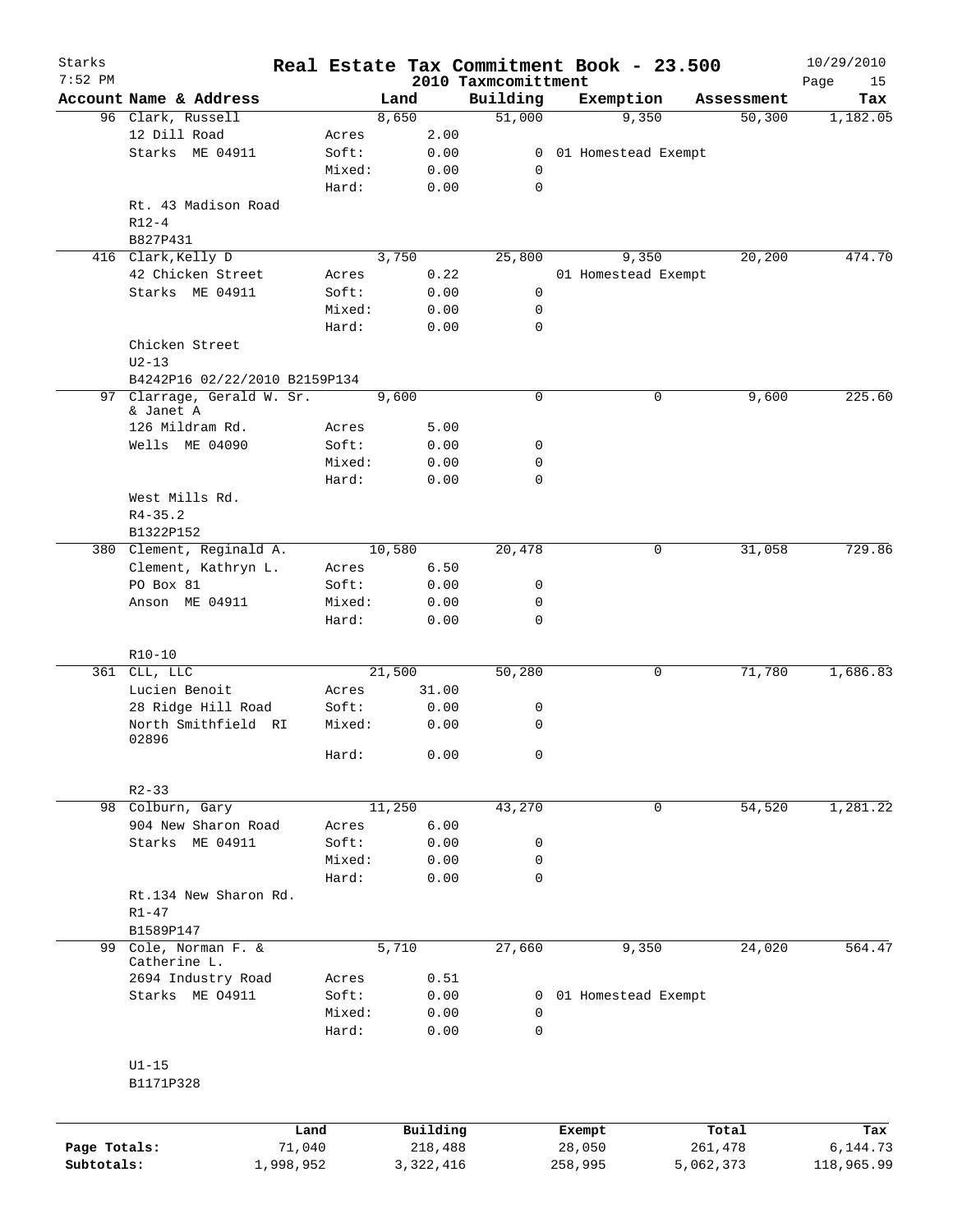| Starks<br>$7:52$ PM |                                 |           |                |        |           | 2010 Taxmcomittment | Real Estate Tax Commitment Book - 23.500 |             |             | 10/29/2010        |
|---------------------|---------------------------------|-----------|----------------|--------|-----------|---------------------|------------------------------------------|-------------|-------------|-------------------|
|                     | Account Name & Address          |           |                | Land   |           | Building            | Exemption                                |             | Assessment  | Page<br>16<br>Tax |
|                     | 101 Cole, Robert W              |           |                | 8,560  |           | $\mathbf 0$         |                                          | $\Omega$    | 8,560       | 201.16            |
|                     | 41 Chase St                     |           | Acres          |        | 3.40      |                     |                                          |             |             |                   |
|                     | Beverly MA 01915                |           | Soft:          |        | 0.00      | 0                   |                                          |             |             |                   |
|                     |                                 |           | Mixed:         |        | 0.00      | 0                   |                                          |             |             |                   |
|                     |                                 |           | Hard:          |        | 0.00      | $\mathbf 0$         |                                          |             |             |                   |
|                     |                                 |           |                |        |           |                     |                                          |             |             |                   |
|                     | $R5 - 30$<br>B1895P264          |           |                |        |           |                     |                                          |             |             |                   |
|                     | 100 Cole, Robert W              |           |                | 11,190 |           | 1,200               |                                          | 0           | 12,390      | 291.17            |
|                     | 41 Chase St                     |           |                |        | 5.90      |                     |                                          |             |             |                   |
|                     | Beverly MA 01915                |           | Acres<br>Soft: |        |           | 0                   |                                          |             |             |                   |
|                     |                                 |           |                |        | 0.00      |                     |                                          |             |             |                   |
|                     |                                 |           | Mixed:         |        | 0.00      | 0                   |                                          |             |             |                   |
|                     |                                 |           | Hard:          |        | 0.00      | $\mathbf 0$         |                                          |             |             |                   |
|                     | Rt. 148 West Mills Rd.          |           |                |        |           |                     |                                          |             |             |                   |
|                     | $R5 - 29$                       |           |                |        |           |                     |                                          |             |             |                   |
|                     | B1895P264                       |           |                |        |           |                     |                                          |             |             |                   |
|                     | 103 Comstock, Craig             |           |                | 25,080 |           | 53,740              |                                          | 9,350       | 69,470      | 1,632.55          |
|                     | 58 Comstock Road                |           | Acres          |        | 67.00     |                     |                                          |             |             |                   |
|                     | Starks ME 04911                 |           | Soft:          |        | 15.00     |                     | 1,925 01 Homestead Exempt                |             |             |                   |
|                     |                                 |           | Mixed:         |        | 8.00      | 1,056               |                                          |             |             |                   |
|                     |                                 |           | Hard:          |        | 23.00     | 3,037               |                                          |             |             |                   |
|                     | 19 & 26                         |           |                |        |           |                     |                                          |             |             |                   |
|                     | $R2 - 19$                       |           |                |        |           |                     |                                          |             |             |                   |
|                     | B809P728                        |           |                |        |           |                     |                                          |             |             |                   |
|                     | 491 Comstock, Craig             |           |                | 26,050 |           | $\mathbf 0$         |                                          | 0           | 26,050      | 612.17            |
|                     | Comstock, Valerie               |           | Acres          |        | 48.00     |                     |                                          |             |             |                   |
|                     | 58 Comstock Road                |           | Soft:          |        | 10.00     | 0                   |                                          |             |             |                   |
|                     | Starks ME 04911                 |           | Mixed:         |        | 0.00      | 0                   |                                          |             |             |                   |
|                     |                                 |           | Hard:          |        | 9.00      | $\mathbf 0$         |                                          |             |             |                   |
|                     | Industry Road<br>$R2 - 28$      |           |                |        |           |                     |                                          |             |             |                   |
|                     | B3902P339 08/20/2007 B849P84    |           |                |        |           |                     |                                          |             |             |                   |
|                     | 104 Comstock, Craig &           |           |                | 2,470  |           | $\mathbf 0$         |                                          | 0           | 2,470       | 58.05             |
|                     | Valerie L.                      |           |                |        |           |                     |                                          |             |             |                   |
|                     | 58 Comstock Road                |           | Acres          |        | 19.00     |                     |                                          |             |             |                   |
|                     | Starks ME 04911                 |           | Soft:          |        | 19.00     | 2,438               |                                          |             |             |                   |
|                     |                                 |           | Mixed:         |        | 0.00      | 0                   |                                          |             |             |                   |
|                     |                                 |           | Hard:          |        | 0.00      | 0                   |                                          |             |             |                   |
|                     | Branns Mill Rd.<br>$R1 - 31.2$  |           |                |        |           |                     |                                          |             |             |                   |
|                     | B877P954                        |           |                |        |           |                     |                                          |             |             |                   |
| 105                 | Comstock, Craig &<br>Valerie L. |           |                | 1,340  |           | $\mathbf 0$         |                                          | $\mathbf 0$ | 1,340       | 31.49             |
|                     | 58 Comstock Road                |           | Acres          |        | 10.00     |                     |                                          |             |             |                   |
|                     | Starks ME 04911                 |           | Soft:          |        | 0.00      | 0                   |                                          |             |             |                   |
|                     |                                 |           | Mixed:         |        | 10.00     | 1,321               |                                          |             |             |                   |
|                     |                                 |           |                |        |           |                     |                                          |             |             |                   |
|                     |                                 |           | Hard:          |        | 0.00      | $\mathbf 0$         |                                          |             |             |                   |
|                     | Branns Mill Rd.                 |           |                |        |           |                     |                                          |             |             |                   |
|                     | $R1 - 31.1$                     |           |                |        |           |                     |                                          |             |             |                   |
|                     | B877P954                        |           |                |        |           |                     |                                          |             |             |                   |
|                     | 106 Connell, James              |           |                | 23,750 |           | 17,860              |                                          | 0           | 41,610      | 977.84            |
|                     | Connell Sandra                  |           | Acres          |        | 40.00     |                     |                                          |             |             |                   |
|                     | 292 County Rd.                  |           | Soft:          |        | 0.00      | 0                   |                                          |             |             |                   |
|                     | Buzzards Bay MA 02532           |           | Mixed:         |        | 0.00      | 0                   |                                          |             |             |                   |
|                     |                                 |           | Hard:          |        | 0.00      | $\mathbf 0$         |                                          |             |             |                   |
|                     |                                 |           |                |        |           |                     |                                          |             |             |                   |
|                     | $R1 - 29.3$                     |           |                |        |           |                     |                                          |             |             |                   |
|                     | B1315P35                        |           |                |        |           |                     |                                          |             |             |                   |
|                     |                                 | Land      |                |        | Building  |                     | Exempt                                   |             | Total       | Tax               |
| Page Totals:        |                                 | 98,440    |                |        | 72,800    |                     | 9,350                                    |             | 161,890     | 3,804.43          |
| Subtotals:          |                                 | 2,097,392 |                |        | 3,395,216 |                     | 268,345                                  |             | 5, 224, 263 | 122,770.42        |
|                     |                                 |           |                |        |           |                     |                                          |             |             |                   |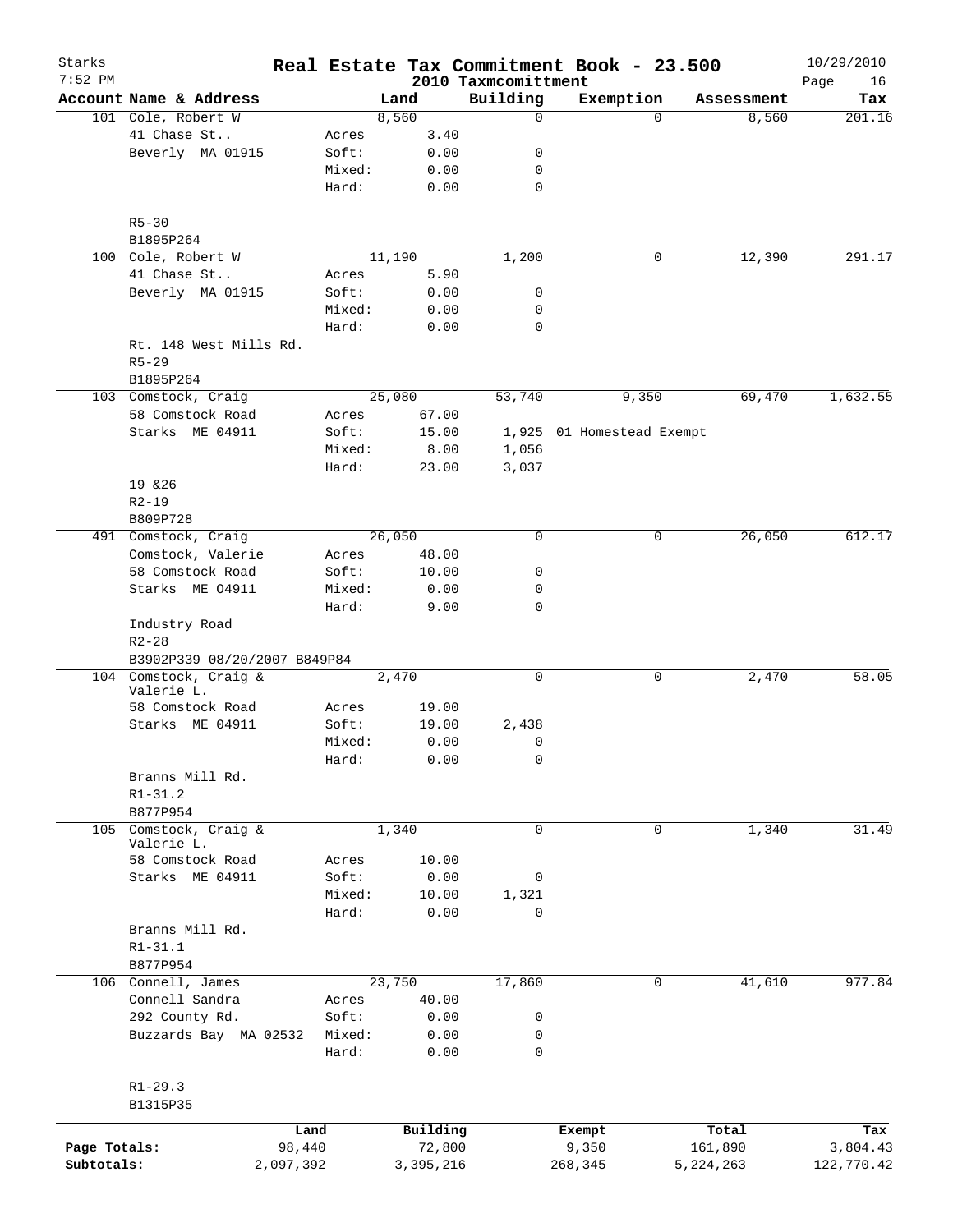| Starks<br>$7:52$ PM |                                                                         |        |           |                                 | Real Estate Tax Commitment Book - 23.500 |            | 10/29/2010        |
|---------------------|-------------------------------------------------------------------------|--------|-----------|---------------------------------|------------------------------------------|------------|-------------------|
|                     | Account Name & Address                                                  |        | Land      | 2010 Taxmcomittment<br>Building | Exemption                                | Assessment | Page<br>17<br>Tax |
|                     | 107 Cook, Peter                                                         |        | 530       | $\mathbf 0$                     | $\Omega$                                 | 530        | 12.46             |
|                     | 272 Anson Road                                                          | Acres  | 4.00      |                                 |                                          |            |                   |
|                     | Starks ME 04911                                                         | Soft:  | 0.00      | 0                               |                                          |            |                   |
|                     |                                                                         | Mixed: | 4.00      | 528                             |                                          |            |                   |
|                     |                                                                         | Hard:  | 0.00      | $\mathbf 0$                     |                                          |            |                   |
|                     | Madison Rd                                                              |        |           |                                 |                                          |            |                   |
|                     | $R7 - 3$                                                                |        |           |                                 |                                          |            |                   |
|                     | 108 Cook, Peter                                                         |        | 16,100    | 45,240                          | 9,350                                    | 51,990     | 1,221.77          |
|                     | 272 Anson Road                                                          | Acres  | 31.00     |                                 |                                          |            |                   |
|                     | Starks ME 04911                                                         | Soft:  | 11.00     |                                 | 1,412 01 Homestead Exempt                |            |                   |
|                     |                                                                         | Mixed: | 0.00      | $\mathbf 0$                     |                                          |            |                   |
|                     |                                                                         | Hard:  | 11.00     | 1,453                           |                                          |            |                   |
|                     | Madison Rd                                                              |        |           |                                 |                                          |            |                   |
|                     | $R7-2$                                                                  |        |           |                                 |                                          |            |                   |
|                     | B1793P287                                                               |        |           |                                 |                                          |            |                   |
| 317                 | Coombs Walter, E and                                                    |        | 22,680    | 11,760                          | $\mathbf 0$                              | 34,440     | 809.34            |
|                     | Phyllis E<br>28 Growling Bear Dr.                                       | Acres  | 80.00     |                                 |                                          |            |                   |
|                     | Brunswick ME 04011                                                      | Soft:  | 0.00      | 0                               |                                          |            |                   |
|                     |                                                                         | Mixed: | 32.00     | 4,226                           |                                          |            |                   |
|                     |                                                                         | Hard:  | 39.00     | 5,150                           |                                          |            |                   |
|                     |                                                                         |        |           |                                 |                                          |            |                   |
|                     | $R4 - 4, R4 - 6$                                                        |        |           |                                 |                                          |            |                   |
|                     | B3820P63 B1582P258                                                      |        |           |                                 |                                          |            |                   |
|                     | 339 Coronati, Joseph                                                    |        | 13,850    | 35,500                          | 0                                        | 49,350     | 1,159.72          |
|                     | Coronati, Kimberly                                                      | Acres  | 10.00     |                                 |                                          |            |                   |
|                     | 106 Middle Road                                                         | Soft:  | 0.00      | 0                               |                                          |            |                   |
|                     | Deerfield NH 03037                                                      | Mixed: | 0.00      | 0                               |                                          |            |                   |
|                     |                                                                         | Hard:  | 0.00      | $\mathbf 0$                     |                                          |            |                   |
|                     | $R2 - 24.5$<br>B3547P314 08/30/2005 B1024P186<br>111 Costigan, Julie L. |        | 8,780     | 32,120                          | 9,350                                    | 31,550     | 741.43            |
|                     | 14 Anson Road                                                           | Acres  | 2.20      |                                 |                                          |            |                   |
|                     | Starks ME 04911                                                         | Soft:  | 0.00      | 0                               | 01 Homestead Exempt                      |            |                   |
|                     |                                                                         | Mixed: | 0.00      | 0                               |                                          |            |                   |
|                     |                                                                         | Hard:  | 0.00      | 0                               |                                          |            |                   |
|                     | $U2-28$                                                                 |        |           |                                 |                                          |            |                   |
|                     | B1627P300                                                               |        |           |                                 |                                          |            |                   |
|                     | 112 Cotton, Dennis L.                                                   |        | 11,250    | 39,820                          | 9,350                                    | 41,720     | 980.42            |
|                     | 215 Sawyers Mills Road                                                  | Acres  | 6.00      |                                 | 01 Homestead Exempt                      |            |                   |
|                     | Starks ME 04911                                                         | Soft:  | 0.00      | $\mathbf 0$                     |                                          |            |                   |
|                     |                                                                         | Mixed: | 0.00      | 0                               |                                          |            |                   |
|                     |                                                                         | Hard:  | 0.00      | $\mathbf 0$                     |                                          |            |                   |
|                     | West Mills Rd                                                           |        |           |                                 |                                          |            |                   |
|                     | $R7 - 11.4$                                                             |        |           |                                 |                                          |            |                   |
|                     | B5043P146 09/17/2008 B2519P271                                          |        |           |                                 |                                          |            |                   |
|                     | 113 Couto, Francisco R. &<br>Celestina F                                |        | 13,170    | 6,020                           | 0                                        | 19,190     | 450.97            |
|                     | 36 Rogers Drive                                                         | Acres  | 8.95      |                                 |                                          |            |                   |
|                     | Stoughton MA 02072                                                      | Soft:  | 0.00      | 0                               |                                          |            |                   |
|                     |                                                                         | Mixed: | 0.00      | 0                               |                                          |            |                   |
|                     |                                                                         | Hard:  | 0.00      | 0                               |                                          |            |                   |
|                     | $R5-5$                                                                  |        |           |                                 |                                          |            |                   |
|                     | B1560P104                                                               |        |           |                                 |                                          |            |                   |
|                     |                                                                         |        |           |                                 |                                          |            |                   |
|                     |                                                                         | Land   | Building  |                                 | Exempt                                   | Total      | Tax               |
| Page Totals:        | 86,360                                                                  |        | 170,460   |                                 | 28,050                                   | 228,770    | 5,376.11          |
| Subtotals:          | 2,183,752                                                               |        | 3,565,676 |                                 | 296,395                                  | 5,453,033  | 128, 146.53       |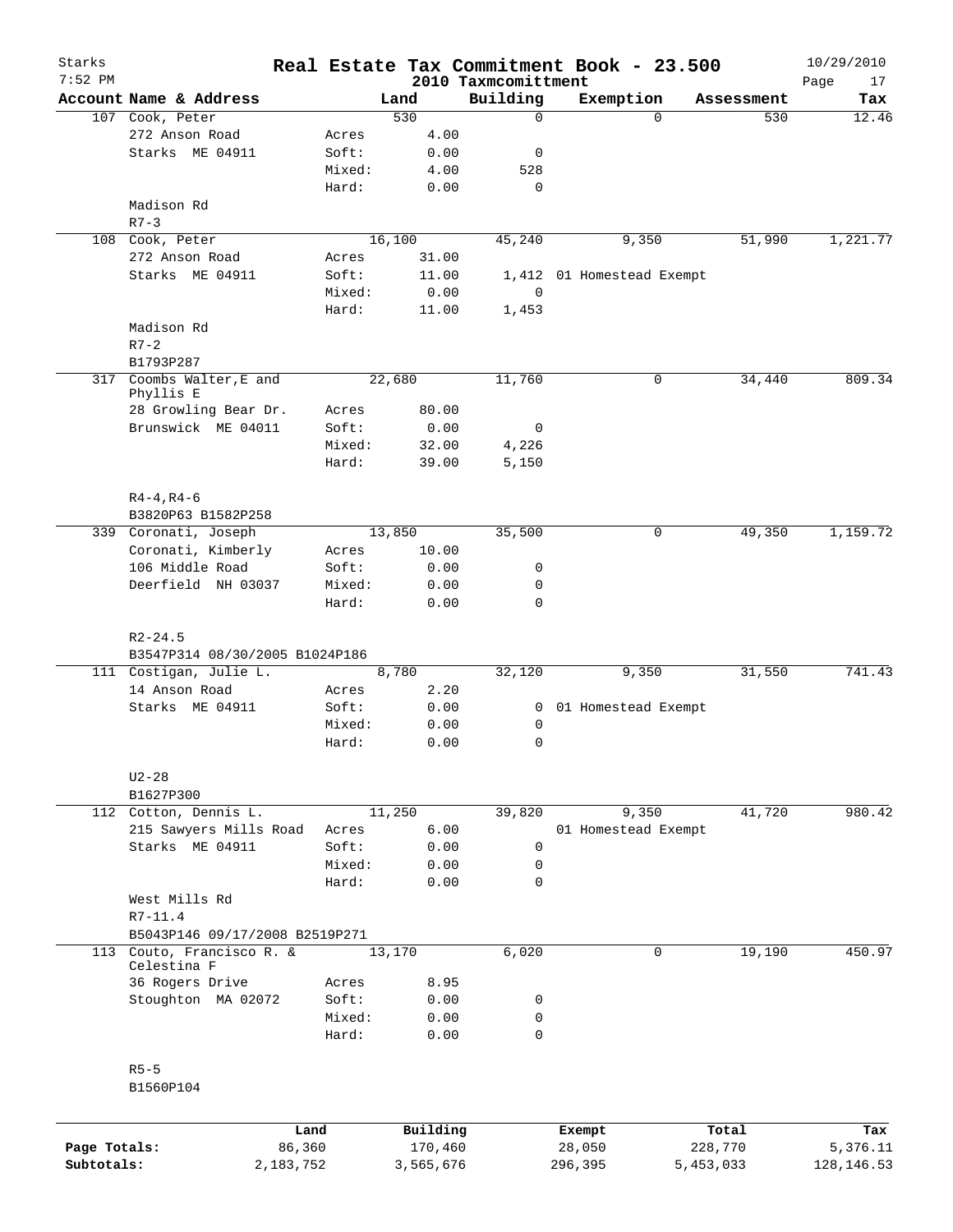| Starks<br>$7:52$ PM |                                                   |                 |               |                                 | Real Estate Tax Commitment Book - 23.500 |                    | 10/29/2010        |
|---------------------|---------------------------------------------------|-----------------|---------------|---------------------------------|------------------------------------------|--------------------|-------------------|
|                     | Account Name & Address                            |                 | Land          | 2010 Taxmcomittment<br>Building | Exemption                                | Assessment         | Page<br>18<br>Tax |
|                     | 114 Cowan, Dennis B. and                          |                 | 14,050        | 15,210                          |                                          | 29,260<br>$\Omega$ | 687.61            |
|                     | Sylvia A.                                         |                 |               |                                 |                                          |                    |                   |
|                     | 17 Maxim Street                                   | Acres           | 10.30         |                                 |                                          |                    |                   |
|                     | Madison ME 04950                                  | Soft:           | 0.00          | 0                               |                                          |                    |                   |
|                     |                                                   | Mixed:          | 0.00          | $\mathbf 0$                     |                                          |                    |                   |
|                     |                                                   | Hard:           | 0.00          | 0                               |                                          |                    |                   |
|                     | Thompson Bridge Road<br>$R3 - 46.4$               |                 |               |                                 |                                          |                    |                   |
|                     | B2748P280                                         |                 |               |                                 |                                          |                    |                   |
|                     | 115 Cowan, Edward                                 |                 | 12,710        | 43,080                          | 9,350                                    | 46,440             | 1,091.34          |
|                     | PO Box 132                                        | Acres           | 8.24          |                                 |                                          |                    |                   |
|                     | Anson ME 04911                                    | Soft:           | 0.00          | $\mathbf{0}$                    | 01 Homestead Exempt                      |                    |                   |
|                     |                                                   | Mixed:          | 0.00          | $\mathbf 0$                     |                                          |                    |                   |
|                     |                                                   | Hard:           | 0.00          | 0                               |                                          |                    |                   |
|                     | $R9 - 8$                                          |                 |               |                                 |                                          |                    |                   |
|                     | B1469P206                                         |                 |               |                                 |                                          |                    |                   |
|                     | 705 Cowan, Marc and Tracy                         |                 | 7,980         | 72,048                          | 9,350                                    | 70,678             | 1,660.93          |
|                     | 39 Freedom Way Lane                               | Acres           | 2.50          |                                 | 01 Homestead Exempt                      |                    |                   |
|                     | Starks ME 04911                                   | Soft:           | 0.00          | $\mathsf{O}$                    |                                          |                    |                   |
|                     |                                                   | Mixed:          | 0.00          | $\mathsf{O}$                    |                                          |                    |                   |
|                     |                                                   | Hard:           | 0.00          | 0                               |                                          |                    |                   |
|                     | $R3 - 27.1$                                       |                 |               |                                 |                                          |                    |                   |
|                     | B3815P52 02/23/2007                               |                 |               |                                 |                                          |                    |                   |
|                     | 343 Cowell, Edward J.                             |                 | 4,450         | 21,000                          |                                          | 25,450<br>0        | 598.08            |
|                     | 18 Anson Road                                     | Acres           | 0.31          |                                 |                                          |                    |                   |
|                     | Starks ME 04911                                   | Soft:           | 0.00<br>0.00  | 0<br>0                          |                                          |                    |                   |
|                     |                                                   | Mixed:<br>Hard: | 0.00          | 0                               |                                          |                    |                   |
|                     | villate                                           |                 |               |                                 |                                          |                    |                   |
|                     | $U2 - 29$                                         |                 |               |                                 |                                          |                    |                   |
|                     | B4060P53 10/01/2008 B1779P53                      |                 |               |                                 |                                          |                    |                   |
|                     | 117 Cram, Robert & Norma                          |                 | 9,950         | 52,800                          | 9,350                                    | 53,400             | 1,254.90          |
|                     | 1054 New Sharon Road                              | Acres           | 4.00          |                                 |                                          |                    |                   |
|                     | Starks ME 04911                                   | Soft:           | 0.00          | 0                               | 01 Homestead Exempt                      |                    |                   |
|                     |                                                   | Mixed:          | 0.00          | 0                               |                                          |                    |                   |
|                     |                                                   | Hard:           | 0.00          | 0                               |                                          |                    |                   |
|                     | New Sharon Rd                                     |                 |               |                                 |                                          |                    |                   |
|                     | $R1 - 41.1$                                       |                 |               |                                 |                                          |                    |                   |
|                     | B1830P88                                          |                 |               |                                 |                                          |                    |                   |
|                     | 118 Crockett, Stephen &<br>Diane                  |                 | 23,500        | 18,960                          | 9,350                                    | 33,110             | 778.09            |
|                     | P.O.Box 467                                       | Acres           | 39.00         |                                 |                                          |                    |                   |
|                     | Anson ME 04911                                    | Soft:           | 0.00          | $\mathbf{0}$                    | 01 Homestead Exempt                      |                    |                   |
|                     |                                                   | Mixed:          | 0.00          | $\mathbf 0$                     |                                          |                    |                   |
|                     |                                                   | Hard:           | 0.00          | $\mathbf 0$                     |                                          |                    |                   |
|                     | $R3 - 6.1$                                        |                 |               |                                 |                                          |                    |                   |
|                     | B1443P326                                         |                 |               |                                 |                                          |                    |                   |
|                     | 195 Cromwell, Gary R.                             |                 | 5,679         | 0                               |                                          | 0<br>5,679         | 133.46            |
|                     | P.O. Box 693                                      | Acres           | 43.00         |                                 |                                          |                    |                   |
|                     | Augusta ME 04332                                  | Soft:<br>Mixed: | 0.00<br>43.00 | 0<br>5,679                      |                                          |                    |                   |
|                     |                                                   | Hard:           | 0.00          | 0                               |                                          |                    |                   |
|                     | R5-18, R5-19.4                                    |                 |               |                                 |                                          |                    |                   |
|                     | B4149P12 06/09/2009 B4095P172 02/02/2009 B1299P75 |                 |               |                                 |                                          |                    |                   |
|                     | Land                                              |                 | Building      |                                 | Exempt                                   | Total              | Tax               |
| Page Totals:        | 78,319                                            |                 | 223,098       |                                 | 37,400                                   | 264,017            | 6,204.41          |
| Subtotals:          | 2,262,071                                         |                 | 3,788,774     |                                 | 333,795                                  | 5,717,050          | 134,350.94        |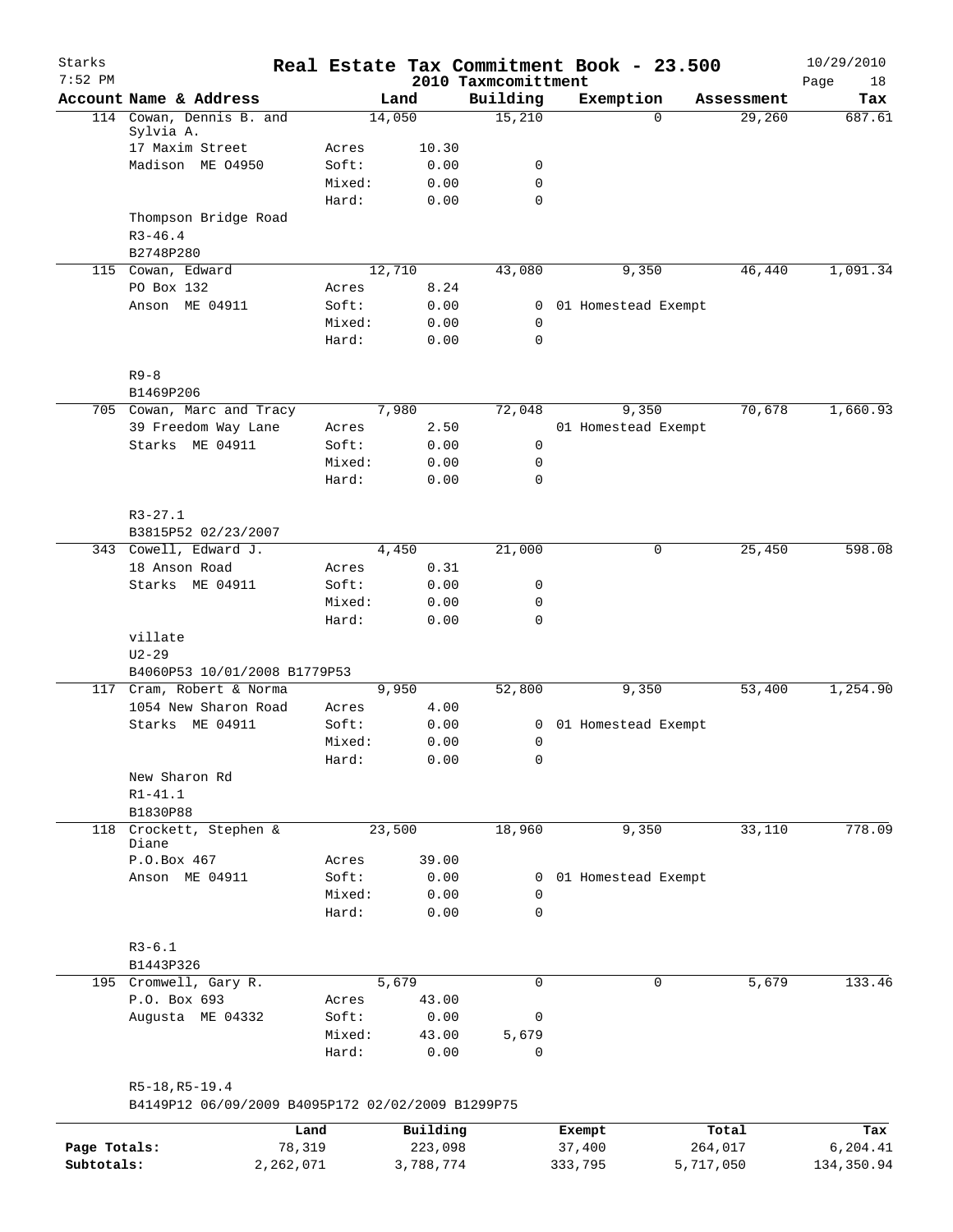| Starks<br>$7:52$ PM |                                                   |        |           | 2010 Taxmcomittment | Real Estate Tax Commitment Book - 23.500 |                    | 10/29/2010<br>Page<br>19 |
|---------------------|---------------------------------------------------|--------|-----------|---------------------|------------------------------------------|--------------------|--------------------------|
|                     | Account Name & Address                            |        | Land      | Building            | Exemption                                | Assessment         | Tax                      |
|                     | 254 Crouss II, Frederick R.                       |        | 22,750    | $\mathbf 0$         |                                          | 22,750<br>$\Omega$ | 534.63                   |
|                     | Methot, Mary E                                    | Acres  | 40.00     |                     |                                          |                    |                          |
|                     | 135 Packardbille Road                             | Soft:  | 0.00      | 0                   |                                          |                    |                          |
|                     | Pelham MA 01002                                   | Mixed: | 0.00      | 0                   |                                          |                    |                          |
|                     |                                                   | Hard:  | 0.00      | $\mathbf 0$         |                                          |                    |                          |
|                     | $R2 - 24.13$                                      |        |           |                     |                                          |                    |                          |
| 120                 | B4098P325 01/15/2009 B1785P43<br>Curran, Thomas & |        | 13,050    | 0                   |                                          | 13,050<br>0        | 306.68                   |
|                     | Jennifer<br>3 Cobbler'S Lane                      | Acres  | 10.30     |                     |                                          |                    |                          |
|                     | Beverly MA 01915                                  | Soft:  | 0.00      | 0                   |                                          |                    |                          |
|                     |                                                   | Mixed: | 0.00      | 0                   |                                          |                    |                          |
|                     |                                                   | Hard:  | 0.00      | $\mathbf 0$         |                                          |                    |                          |
|                     | $R6 - 2.4$                                        |        |           |                     |                                          |                    |                          |
|                     | B1786P253                                         |        |           |                     |                                          |                    |                          |
|                     | 121 Curtis, Kevin C.                              |        | 5,060     | $\mathbf 0$         |                                          | 0<br>5,060         | 118.91                   |
|                     | 35 Locke Hill Road                                | Acres  | 0.40      |                     |                                          |                    |                          |
|                     | Starks ME 04911                                   | Soft:  | 0.00      | 0                   |                                          |                    |                          |
|                     |                                                   | Mixed: | 0.00      | 0                   |                                          |                    |                          |
|                     |                                                   | Hard:  | 0.00      | $\mathbf 0$         |                                          |                    |                          |
|                     | Route #43                                         |        |           |                     |                                          |                    |                          |
|                     | $U2-2$                                            |        |           |                     |                                          |                    |                          |
|                     | B2845P229                                         |        |           |                     |                                          |                    |                          |
|                     | 122 Cushman, Steven J. &<br>Tabbatha              |        | 8,070     | 61,320              | 9,350                                    | 60,040             | 1,410.94                 |
|                     | 237 Beans Corner Rd                               | Acres  | 1.10      |                     |                                          |                    |                          |
|                     | New Sharon ME 04955                               | Soft:  | 0.00      |                     | 0 01 Homestead Exempt                    |                    |                          |
|                     |                                                   | Mixed: | 0.00      | 0                   |                                          |                    |                          |
|                     |                                                   | Hard:  | 0.00      | $\mathbf 0$         |                                          |                    |                          |
|                     | Beans Corner Road                                 |        |           |                     |                                          |                    |                          |
|                     | $R1 - 11$                                         |        |           |                     |                                          |                    |                          |
|                     | B2610P207                                         |        |           |                     |                                          |                    |                          |
|                     | 123 Dalton, Charles J. Iii                        |        | 12,850    | 0                   |                                          | 12,850<br>0        | 301.98                   |
|                     | PO Box 101                                        | Acres  | 10.00     |                     |                                          |                    |                          |
|                     | Schenevus NY 12155                                | Soft:  | 0.00      | 0                   |                                          |                    |                          |
|                     |                                                   | Mixed: | 0.00      | 0                   |                                          |                    |                          |
|                     |                                                   | Hard:  | 0.00      | $\mathsf{O}\xspace$ |                                          |                    |                          |
|                     | $R2 - 24.8$                                       |        |           |                     |                                          |                    |                          |
|                     | B1170P179                                         |        |           |                     |                                          |                    |                          |
|                     | 723 David Brackett                                |        | 0         | 8,000               | 0                                        | 8,000              | 188.00                   |
|                     | 10 Locke Hill Road                                |        |           |                     |                                          |                    |                          |
|                     | Starks ME 04911                                   |        |           |                     |                                          |                    |                          |
|                     |                                                   |        |           |                     |                                          |                    |                          |
|                     | 124 David, Chapman                                |        | 18,500    | 30,960              | 9,350                                    | 40,110             | 942.59                   |
|                     | Chapman Linda                                     | Acres  | 19.00     |                     |                                          |                    |                          |
|                     | 1034 New Sharon Road                              | Soft:  | 0.00      | 0                   | 01 Homestead Exempt                      |                    |                          |
|                     | Starks ME 04911                                   | Mixed: | 0.00      | 0                   |                                          |                    |                          |
|                     |                                                   | Hard:  | 0.00      | 0                   |                                          |                    |                          |
|                     | $R1 - 41.2$<br>B1497P11                           |        |           |                     |                                          |                    |                          |
|                     |                                                   |        |           |                     |                                          |                    |                          |
|                     |                                                   | Land   | Building  |                     | Exempt                                   | Total              | Tax                      |
| Page Totals:        |                                                   | 80,280 | 100,280   |                     | 18,700                                   | 161,860            | 3,803.73                 |
| Subtotals:          | 2,342,351                                         |        | 3,889,054 |                     | 352,495                                  | 5,878,910          | 138, 154.67              |
|                     |                                                   |        |           |                     |                                          |                    |                          |
|                     |                                                   |        |           |                     |                                          |                    |                          |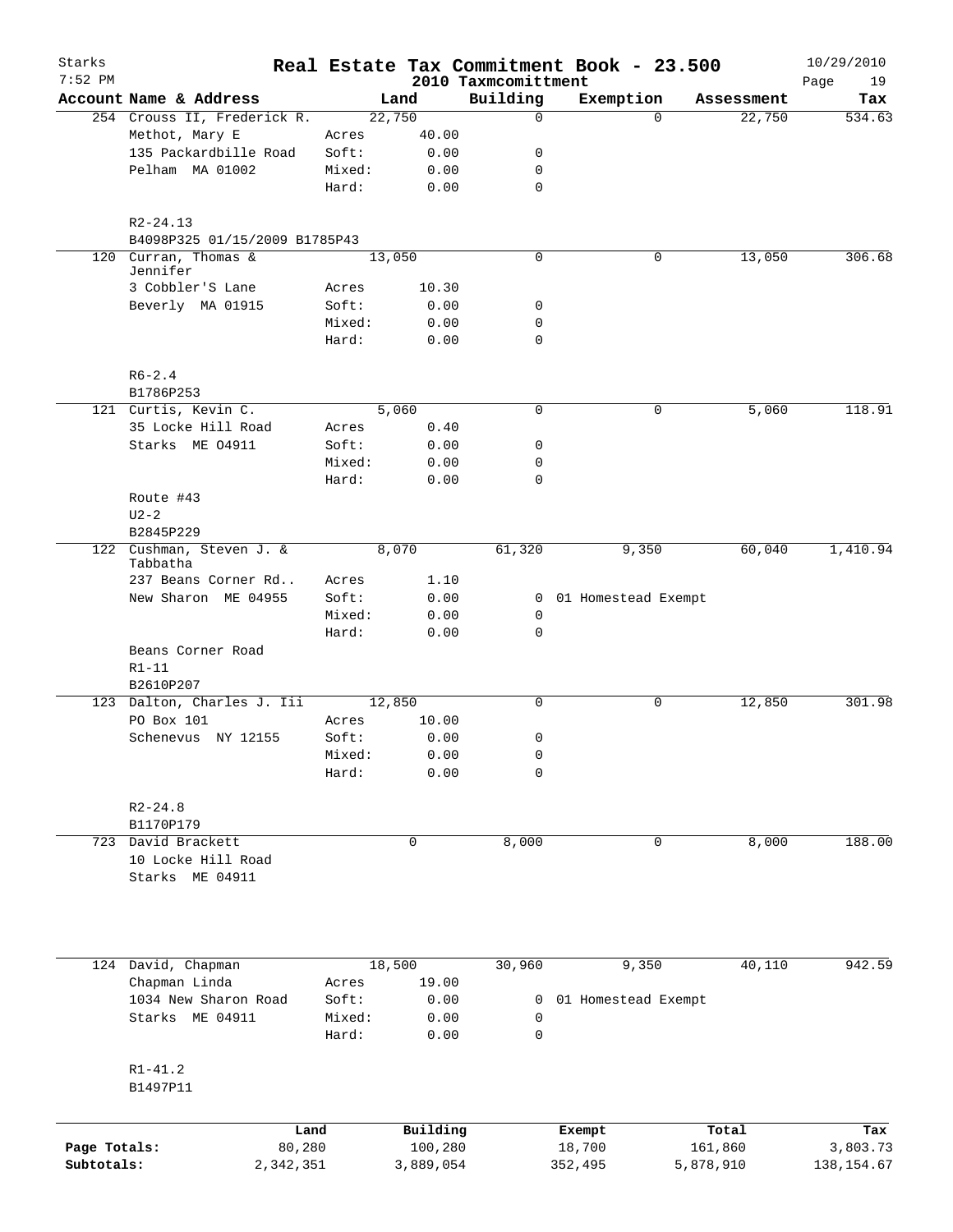| Starks<br>$7:52$ PM |                                         |                 |           | 2010 Taxmcomittment | Real Estate Tax Commitment Book - 23.500 |             |            | 10/29/2010<br>20<br>Page |
|---------------------|-----------------------------------------|-----------------|-----------|---------------------|------------------------------------------|-------------|------------|--------------------------|
|                     | Account Name & Address                  |                 | Land      | Building            | Exemption                                |             | Assessment | Tax                      |
|                     | 134 Davis et Al., George                |                 | 8,950     |                     | $\mathsf{O}$                             | $\Omega$    | 8,950      | 210.33                   |
|                     | Т.                                      |                 |           |                     |                                          |             |            |                          |
|                     | %Russell Schleich                       | Acres           | 4.00      |                     |                                          |             |            |                          |
|                     | 87 North Rd                             | Soft:           |           | 0.00<br>0           |                                          |             |            |                          |
|                     | Harwinton CT 06791                      | Mixed:          |           | $\mathbf 0$<br>0.00 |                                          |             |            |                          |
|                     |                                         | Hard:           |           | $\mathbf 0$<br>0.00 |                                          |             |            |                          |
|                     | $R3 - 40.1$                             |                 |           |                     |                                          |             |            |                          |
|                     | B2203P195                               |                 |           |                     |                                          |             |            |                          |
|                     | 133 Davis, Charles                      |                 | 10,280    | 50,916              |                                          | 0           | 61,196     | 1,438.11                 |
|                     | 6 Dean Street                           | Acres           | 4.50      |                     |                                          |             |            |                          |
|                     | Norfolk MA 02056                        | Soft:           |           | 0.00<br>0           |                                          |             |            |                          |
|                     |                                         | Mixed:          | 0.00      | 0                   |                                          |             |            |                          |
|                     |                                         | Hard:           | 0.00      | $\mathbf 0$         |                                          |             |            |                          |
|                     | $R1 - 39.1$                             |                 |           |                     |                                          |             |            |                          |
|                     | B3247P1                                 |                 |           |                     |                                          |             |            |                          |
|                     | 127 Davis, Lawny                        |                 | 9,600     |                     | $\mathbf 0$                              | 0           | 9,600      | 225.60                   |
|                     | PO Box 518                              | Acres           | 5.00      |                     |                                          |             |            |                          |
|                     | Anson ME 04911                          | Soft:           |           | 0<br>0.00           |                                          |             |            |                          |
|                     |                                         | Mixed:          |           | 0.00<br>0           |                                          |             |            |                          |
|                     |                                         | Hard:           | 0.00      | 0                   |                                          |             |            |                          |
|                     |                                         |                 |           |                     |                                          |             |            |                          |
|                     | R12-10.3                                |                 | 9,600     |                     | $\mathbf 0$                              | $\mathbf 0$ | 9,600      | 225.60                   |
|                     | 128 Davis, Lawny                        |                 |           |                     |                                          |             |            |                          |
|                     | PO Box 518<br>Anson ME 04911            | Acres<br>Soft:  | 5.00      | $\mathbf 0$         |                                          |             |            |                          |
|                     |                                         |                 |           | 0.00<br>$\mathbf 0$ |                                          |             |            |                          |
|                     |                                         | Mixed:<br>Hard: | 0.00      | $\mathbf 0$         |                                          |             |            |                          |
|                     |                                         |                 | 0.00      |                     |                                          |             |            |                          |
|                     | R12-10.4                                |                 |           |                     |                                          |             |            |                          |
| 129                 | Davis, Mark T & Annette                 |                 | 18,050    | 21,420              | 9,350                                    |             | 30,120     | 707.82                   |
|                     | Η.                                      |                 |           |                     |                                          |             |            |                          |
|                     | 1618 New Sharon Road<br>Starks ME 04911 | Acres<br>Soft:  | 17.20     |                     |                                          |             |            |                          |
|                     |                                         |                 | 0.00      |                     | 0 01 Homestead Exempt                    |             |            |                          |
|                     |                                         | Mixed:          | 0.00      | 0                   |                                          |             |            |                          |
|                     |                                         | Hard:           | 0.00      | 0                   |                                          |             |            |                          |
|                     | New Sharon Road                         |                 |           |                     |                                          |             |            |                          |
|                     | $R2 - 6$<br>B2569P319                   |                 |           |                     |                                          |             |            |                          |
| 131                 | Davis, Sammy E. &                       |                 | 9,040     | 55,742              | 9,350                                    |             | 55,432     | 1,302.65                 |
|                     | Angelina G                              |                 |           |                     |                                          |             |            |                          |
|                     | 545 Anson Road                          | Acres           |           | 2.60                |                                          |             |            |                          |
|                     | Starks ME 04911                         | Soft:           |           | 0.00<br>0           | 01 Homestead Exempt                      |             |            |                          |
|                     |                                         | Mixed:          | 0.00      | $\mathbf 0$         |                                          |             |            |                          |
|                     |                                         | Hard:           | 0.00      | $\mathbf 0$         |                                          |             |            |                          |
|                     | Rt 43 Madison Rd                        |                 |           |                     |                                          |             |            |                          |
|                     | $R10-5$                                 |                 |           |                     |                                          |             |            |                          |
|                     | B965P281                                |                 |           |                     |                                          |             |            |                          |
|                     | 132 Davis, Terry And Euna               |                 | 22,500    | 38,352              | 9,350                                    |             | 51,502     | 1,210.30                 |
|                     | 1636 New Sharon Road                    | Acres           | 35.00     |                     | 01 Homestead Exempt                      |             |            |                          |
|                     | Starks ME 04911                         | Soft:           | 0.00      | $\mathbf 0$         |                                          |             |            |                          |
|                     |                                         | Mixed:          | 0.00      | 0                   |                                          |             |            |                          |
|                     |                                         | Hard:           | 0.00      | $\mathbf 0$         |                                          |             |            |                          |
|                     | New Sharon Road                         |                 |           |                     |                                          |             |            |                          |
|                     | $R2 - 6.2$                              |                 |           |                     |                                          |             |            |                          |
|                     | B2514P1                                 |                 |           |                     |                                          |             |            |                          |
|                     |                                         |                 |           |                     |                                          |             |            |                          |
|                     |                                         | Land            | Building  |                     | Exempt                                   |             | Total      | Tax                      |
| Page Totals:        | 88,020                                  |                 | 166,430   |                     | 28,050                                   | 226,400     |            | 5,320.41                 |
| Subtotals:          | 2,430,371                               |                 | 4,055,484 |                     | 380,545                                  | 6, 105, 310 |            | 143, 475.08              |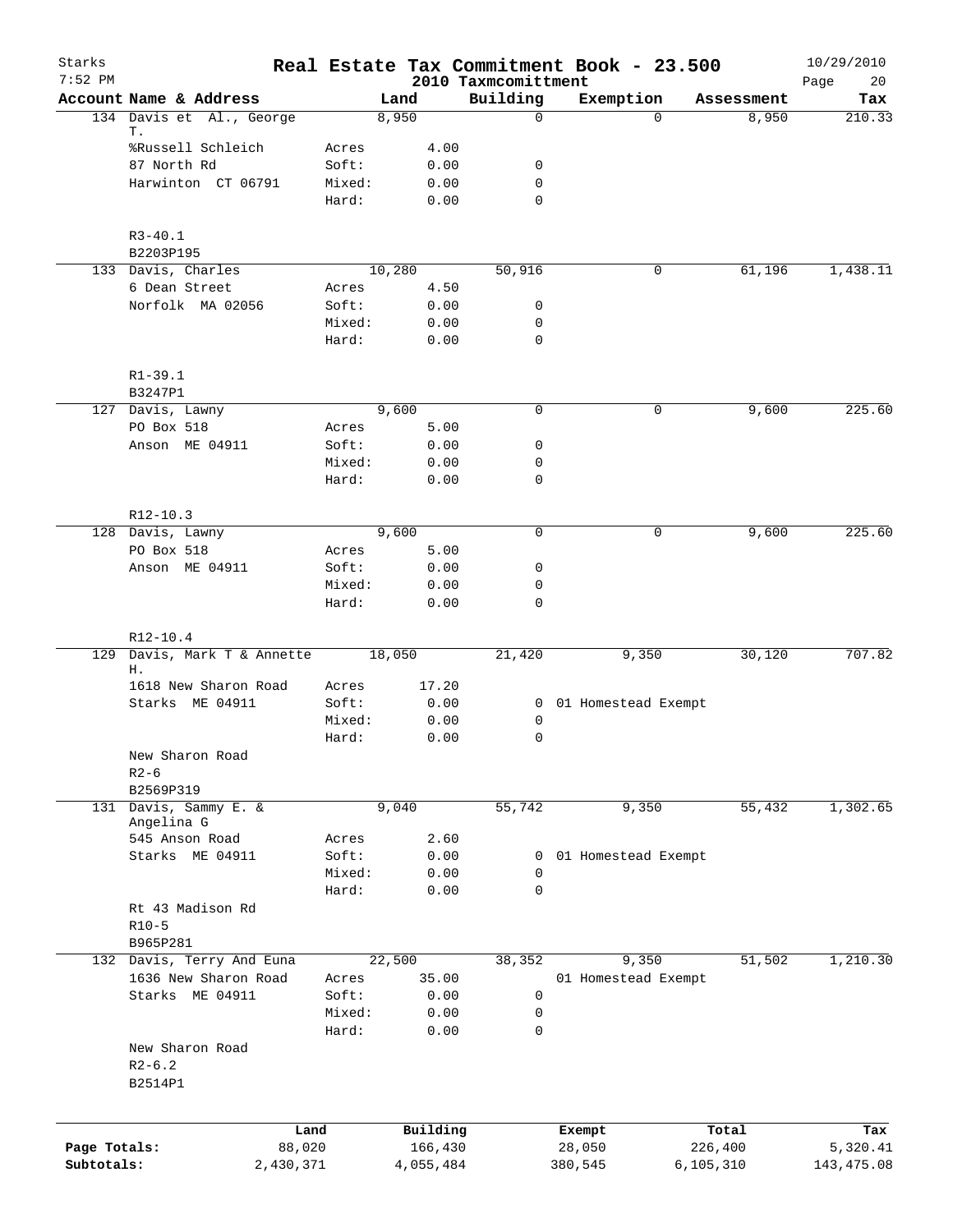| Starks<br>$7:52$ PM |                        |        |        |           |                                 | Real Estate Tax Commitment Book - 23.500 |            | 10/29/2010        |
|---------------------|------------------------|--------|--------|-----------|---------------------------------|------------------------------------------|------------|-------------------|
|                     | Account Name & Address |        | Land   |           | 2010 Taxmcomittment<br>Building | Exemption                                | Assessment | Page<br>21<br>Tax |
|                     | 135 De Celle, James    |        | 9,670  |           | $\mathbf 0$                     | $\Omega$                                 | 9,670      | 227.25            |
|                     | 525 Cedar St.          | Acres  |        | 5.10      |                                 |                                          |            |                   |
|                     | Walpole MA 02081       | Soft:  |        | 0.00      | 0                               |                                          |            |                   |
|                     |                        | Mixed: |        | 0.00      | 0                               |                                          |            |                   |
|                     |                        | Hard:  |        | 0.00      | 0                               |                                          |            |                   |
|                     |                        |        |        |           |                                 |                                          |            |                   |
|                     | $R2 - 24.9.1$          |        |        |           |                                 |                                          |            |                   |
|                     | B1717P56               |        |        |           |                                 |                                          |            |                   |
|                     | 136 Deming, Roi A.     |        | 12,100 |           | 24,720                          | 9,350                                    | 27,470     | 645.54            |
|                     | 1195 New Sharon Road   | Acres  |        | 7.30      |                                 |                                          |            |                   |
|                     | Starks ME 04911        | Soft:  |        | 0.00      |                                 | 0 01 Homestead Exempt                    |            |                   |
|                     |                        | Mixed: |        | 0.00      | 0                               |                                          |            |                   |
|                     |                        | Hard:  |        | 0.00      | 0                               |                                          |            |                   |
|                     |                        |        |        |           |                                 |                                          |            |                   |
|                     | $R1 - 34.4$            |        |        |           |                                 |                                          |            |                   |
|                     | B2209P236              |        |        |           |                                 |                                          |            |                   |
|                     | 138 Denis, Emanuel     |        | 13,630 |           | 0                               | $\mathsf{O}$                             | 13,630     | 320.31            |
|                     | % Howard Brower        | Acres  |        | 11.20     |                                 |                                          |            |                   |
|                     | PO Box 242             | Soft:  |        | 0.00      | 0                               |                                          |            |                   |
|                     | Lincoln MA 01773       | Mixed: |        | 0.00      | 0                               |                                          |            |                   |
|                     |                        | Hard:  |        | 0.00      | 0                               |                                          |            |                   |
|                     | 80 Fletcher Rd Belmont |        |        |           |                                 |                                          |            |                   |
|                     | Мa                     |        |        |           |                                 |                                          |            |                   |
|                     | $R6 - 2.17$            |        |        |           |                                 |                                          |            |                   |
|                     | B883P1018              |        |        |           |                                 |                                          |            |                   |
|                     | 150 Denis, Emanuel T.  |        | 13,240 |           | $\mathbf 0$                     | 0                                        | 13,240     | 311.14            |
|                     | % Howard Brower        | Acres  |        | 10.60     |                                 |                                          |            |                   |
|                     | PO Box 242             | Soft:  |        | 0.00      | 0                               |                                          |            |                   |
|                     | Lincoln MA 01773       | Mixed: |        | 0.00      | 0                               |                                          |            |                   |
|                     |                        | Hard:  |        | 0.00      | $\mathbf 0$                     |                                          |            |                   |
|                     |                        |        |        |           |                                 |                                          |            |                   |
|                     | $R6 - 2.7$             |        |        |           |                                 |                                          |            |                   |
|                     | B883P1018              |        |        |           |                                 |                                          |            |                   |
|                     | 146 Denis, Emanuel T.  |        | 1,470  |           | 0                               | 0                                        | 1,470      | 34.55             |
|                     | % Howard Brower        | Acres  |        | 11.00     |                                 |                                          |            |                   |
|                     | PO Box 242             | Soft:  |        | 0.00      | 0                               |                                          |            |                   |
|                     | Lincoln MA 01773       | Mixed: |        | 11.00     | 1,453                           |                                          |            |                   |
|                     |                        | Hard:  |        | 0.00      | 0                               |                                          |            |                   |
|                     |                        |        |        |           |                                 |                                          |            |                   |
|                     | $R6 - 2.14$            |        |        |           |                                 |                                          |            |                   |
|                     | B883P1018              |        |        |           |                                 |                                          |            |                   |
|                     | 145 Denis, Emanuel T.  |        | 13,310 |           | 0                               | 0                                        | 13,310     | 312.79            |
|                     | % Howard Brower        | Acres  |        | 10.70     |                                 |                                          |            |                   |
|                     | PO Box 242             | Soft:  |        | 0.00      | 0                               |                                          |            |                   |
|                     | Lincoln MA 01773       | Mixed: |        | 0.00      | 0                               |                                          |            |                   |
|                     |                        | Hard:  |        | 0.00      | $\mathbf 0$                     |                                          |            |                   |
|                     |                        |        |        |           |                                 |                                          |            |                   |
|                     | $R6 - 2.15$            |        |        |           |                                 |                                          |            |                   |
|                     | B883P1018              |        |        |           | $\mathbf 0$                     | $\mathbf 0$                              |            |                   |
|                     | 149 Denis, Emanuel T.  |        | 12,850 |           |                                 |                                          | 12,850     | 301.98            |
|                     | % Howard Brower        | Acres  |        | 10.00     |                                 |                                          |            |                   |
|                     | PO Box 242             | Soft:  |        | 0.00      | 0                               |                                          |            |                   |
|                     | Lincoln MA 01773       | Mixed: |        | 0.00      | 0                               |                                          |            |                   |
|                     |                        | Hard:  |        | 0.00      | 0                               |                                          |            |                   |
|                     | Mayhew Rd              |        |        |           |                                 |                                          |            |                   |
|                     | $R6 - 2.5$             |        |        |           |                                 |                                          |            |                   |
|                     | B883P1018              |        |        |           |                                 |                                          |            |                   |
|                     |                        |        |        |           |                                 |                                          |            |                   |
|                     | Land                   |        |        | Building  |                                 | Exempt                                   | Total      | Tax               |
| Page Totals:        | 76,270                 |        |        | 24,720    |                                 | 9,350                                    | 91,640     | 2,153.56          |
| Subtotals:          | 2,506,641              |        |        | 4,080,204 |                                 | 389,895                                  | 6,196,950  | 145,628.64        |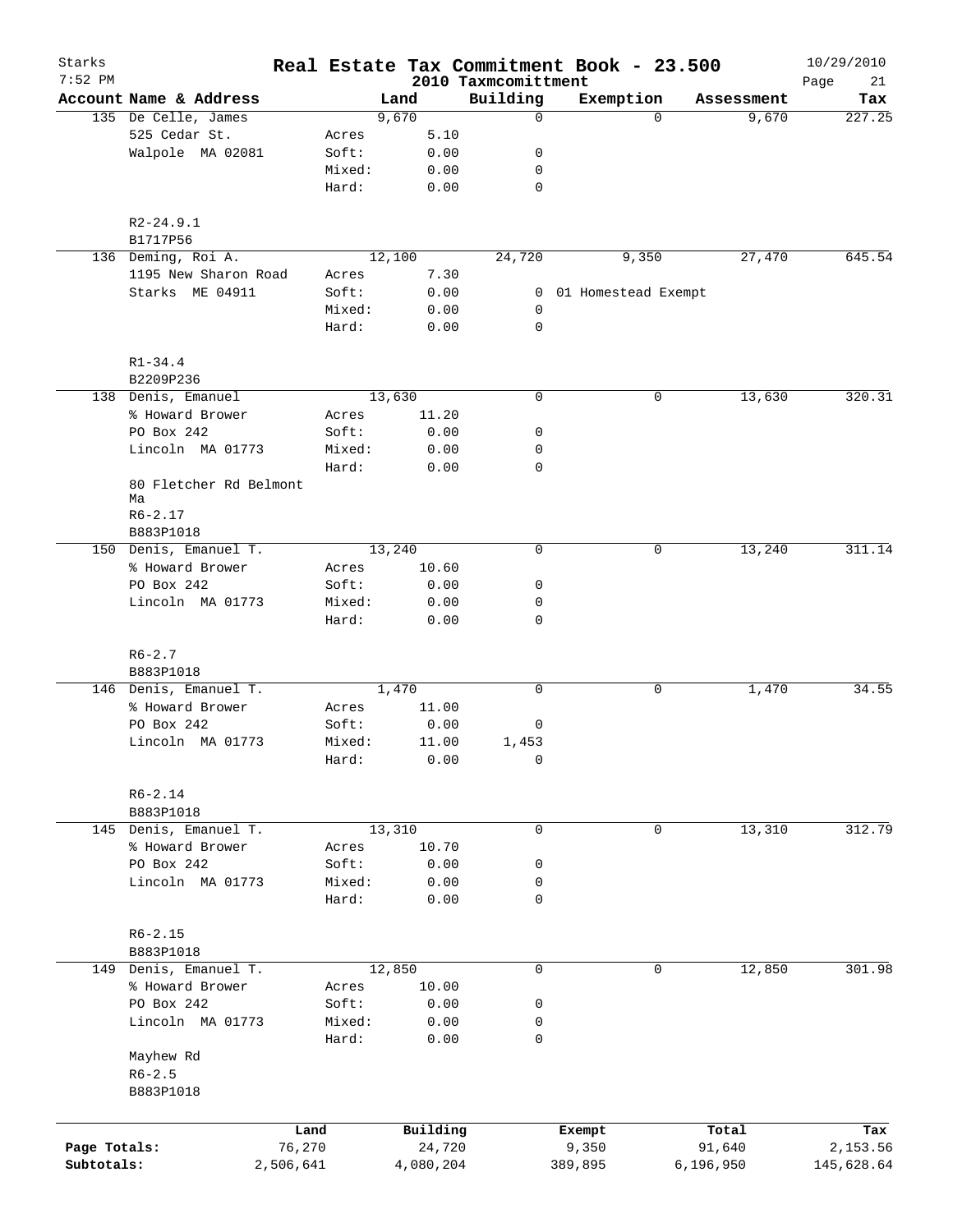| Starks<br>$7:52$ PM |                               |                 |               |                                 | Real Estate Tax Commitment Book - 23.500 |            | 10/29/2010        |
|---------------------|-------------------------------|-----------------|---------------|---------------------------------|------------------------------------------|------------|-------------------|
|                     | Account Name & Address        |                 | Land          | 2010 Taxmcomittment<br>Building | Exemption                                | Assessment | Page<br>22<br>Tax |
|                     | 141 Denis, Emanuel T.         |                 | 13,050        | $\mathbf 0$                     | $\Omega$                                 | 13,050     | 306.68            |
|                     | % Howard Brower               | Acres           | 10.30         |                                 |                                          |            |                   |
|                     | PO Box 242                    | Soft:           | 0.00          | 0                               |                                          |            |                   |
|                     | Lincoln MA 01773              | Mixed:          | 0.00          | 0                               |                                          |            |                   |
|                     |                               | Hard:           | 0.00          | $\mathbf 0$                     |                                          |            |                   |
|                     | $R6 - 2.9$                    |                 |               |                                 |                                          |            |                   |
|                     | B883P1018                     |                 |               |                                 |                                          |            |                   |
|                     | 139 Denis, Emanuel T.         |                 | 1,600         | $\mathbf 0$                     | 0                                        | 1,600      | 37.60             |
|                     | P.O. Box 242                  | Acres           | 12.00         |                                 |                                          |            |                   |
|                     | Lincoln MA 01773              | Soft:           | 0.00          | 0                               |                                          |            |                   |
|                     |                               | Mixed:<br>Hard: | 12.00<br>0.00 | 1,585<br>0                      |                                          |            |                   |
|                     |                               |                 |               |                                 |                                          |            |                   |
|                     | $R6 - 2.1$                    |                 |               |                                 |                                          |            |                   |
|                     | 151 Dennison, Linda E.        |                 | 14,850        | 59,020                          | 0                                        | 73,870     | 1,735.95          |
|                     | 122 Thomas Road               | Acres           | 11.53         |                                 |                                          |            |                   |
|                     | Gansevoort NY 12831           | Soft:           | 0.00          | 0                               |                                          |            |                   |
|                     |                               | Mixed:          | 0.00          | 0                               |                                          |            |                   |
|                     |                               | Hard:           | 0.00          | $\mathbf 0$                     |                                          |            |                   |
|                     | $R8 - 38 - 8$                 |                 |               |                                 |                                          |            |                   |
|                     | B2740P56                      |                 |               |                                 |                                          |            |                   |
|                     | 152 Depetrillo III, Angelo    |                 | 10,600        | 18,480                          | 9,350                                    | 19,730     | 463.66            |
|                     | PO Box 365                    | Acres           | 5.00          |                                 |                                          |            |                   |
|                     | Anson ME 04911                | Soft:           | 0.00          | 0                               | 01 Homestead Exempt                      |            |                   |
|                     |                               | Mixed:<br>Hard: | 0.00<br>0.00  | 0<br>$\mathbf 0$                |                                          |            |                   |
|                     | $R5 - 3.3$                    |                 |               |                                 |                                          |            |                   |
|                     | B953P1                        |                 |               |                                 |                                          |            |                   |
|                     | 153 Derian Jr., Joseph A.     |                 | 17,040        | 13,200                          | 0                                        | 30,240     | 710.64            |
|                     | Derian Eileen M.              | Acres           | 14.90         |                                 |                                          |            |                   |
|                     | 47 Black Brook Road           | Soft:           | 0.00          | 0                               |                                          |            |                   |
|                     | S. Easton MA 02375            | Mixed:          | 0.00          | 0                               |                                          |            |                   |
|                     |                               | Hard:           | 0.00          | 0                               |                                          |            |                   |
|                     | $R8 - 38 - 13$                |                 |               |                                 |                                          |            |                   |
|                     | B2839P317                     |                 |               |                                 |                                          |            |                   |
|                     | 266 DeRosa, Christopher       |                 | 15,150        | 920                             | 0                                        | 16,070     | 377.65            |
|                     | DeRosa, Doreen                | Acres           | 12.00         |                                 |                                          |            |                   |
|                     | 73 Bentley Street             | Soft:           | 0.00          | 0                               |                                          |            |                   |
|                     | East Providence RI<br>02914   | Mixed:          | 0.00          | 0                               |                                          |            |                   |
|                     |                               | Hard:           | 0.00          | $\mathbf 0$                     |                                          |            |                   |
|                     | Faulkner Hill Rd              |                 |               |                                 |                                          |            |                   |
|                     | $R8 - 38 - 12$                |                 |               |                                 |                                          |            |                   |
|                     | B3546P262 08/26/2005 B1782P71 |                 |               |                                 |                                          |            |                   |
|                     | 154 Devine, Daniel J.         |                 | 15,410        | 79,428                          | 9,350                                    | 85,488     | 2,008.97          |
|                     | Devine Sheriann M.            | Acres           | 12.40         |                                 | 01 Homestead Exempt                      |            |                   |
|                     | 473 Sandy River Rd            | Soft:           | 0.00          | 0                               |                                          |            |                   |
|                     | Starks ME 04911               | Mixed:          | 0.00          | 0                               |                                          |            |                   |
|                     |                               | Hard:           | 0.00          | 0                               |                                          |            |                   |
|                     | $R9 - 7.4$                    |                 |               |                                 |                                          |            |                   |
|                     | B1439P117                     |                 |               |                                 |                                          |            |                   |
|                     |                               |                 |               |                                 |                                          |            |                   |
|                     |                               | Land            | Building      |                                 | <b>Exempt</b>                            | Total      | Tax               |

|              | Land      | Building  | Exempt  | Total     | Tax        |
|--------------|-----------|-----------|---------|-----------|------------|
| Page Totals: | 87,700    | 171,048   | 18,700  | 240,048   | 5,641.15   |
| Subtotals:   | 2,594,341 | 4,251,252 | 408,595 | 6,436,998 | 151,269.79 |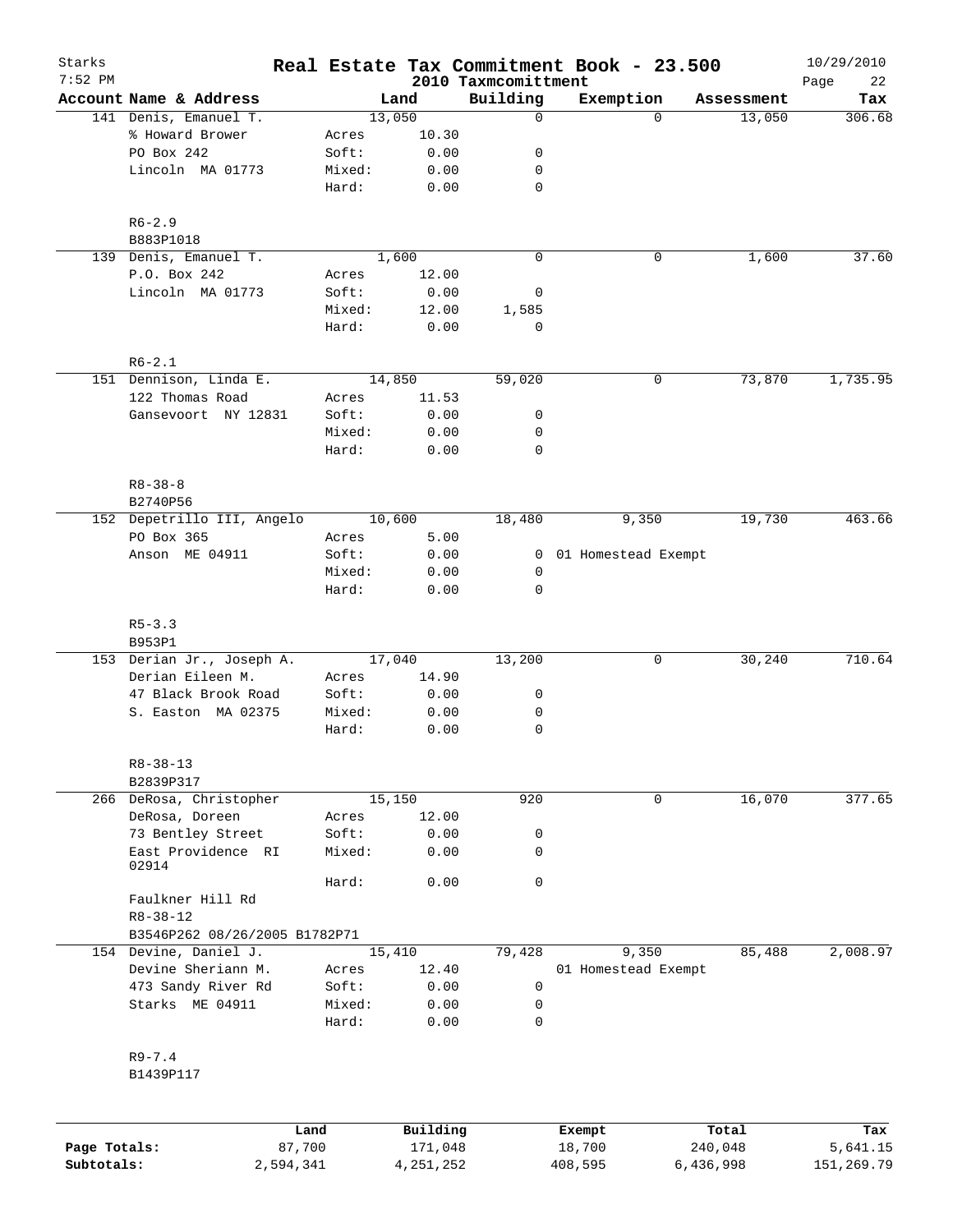| Starks    |                                                                     |                 |       |                     | Real Estate Tax Commitment Book - 23.500 |            | 10/29/2010 |
|-----------|---------------------------------------------------------------------|-----------------|-------|---------------------|------------------------------------------|------------|------------|
| $7:52$ PM |                                                                     |                 |       | 2010 Taxmcomittment |                                          |            | 23<br>Page |
|           | Account Name & Address                                              |                 | Land  | Building            | Exemption                                | Assessment | Tax        |
|           | 29 Diethelm, Christian N                                            | 12,850          |       | $\mathbf 0$         | $\Omega$                                 | 12,850     | 301.98     |
|           | 912 EastBrook Rd.                                                   | Acres           | 10.00 |                     |                                          |            |            |
|           | Eastbrook MA 04634                                                  | Soft:           | 0.00  | 0                   |                                          |            |            |
|           |                                                                     | Mixed:<br>Hard: | 0.00  | 0<br>$\mathbf 0$    |                                          |            |            |
|           |                                                                     |                 | 0.00  |                     |                                          |            |            |
|           | Mayhew Rd.<br>$R6 - 3.1$                                            |                 |       |                     |                                          |            |            |
|           | B3838P353 04/24/2007                                                |                 |       |                     |                                          |            |            |
| 158       | Doiron, Jamie E.& Karen                                             | 24,250          |       | 45,720              | 9,350                                    | 60,620     | 1,424.57   |
|           | L                                                                   |                 |       |                     |                                          |            |            |
|           | 1195 Anson Road                                                     | Acres           | 42.00 |                     |                                          |            |            |
|           | Starks ME 04911                                                     | Soft:           | 0.00  |                     | 0 01 Homestead Exempt                    |            |            |
|           |                                                                     | Mixed:          | 0.00  | $\mathbf 0$         |                                          |            |            |
|           |                                                                     | Hard:           | 0.00  | $\mathbf 0$         |                                          |            |            |
|           | Anson Rd                                                            |                 |       |                     |                                          |            |            |
|           | R12-15                                                              |                 |       |                     |                                          |            |            |
|           | B2591P263                                                           |                 |       |                     |                                          |            |            |
|           | 679 Doiron, Colleen A                                               | 8,810           |       | 60,840              | 9,350                                    | 60,300     | 1,417.05   |
|           | 538 Sandy River Rd                                                  | Acres           | 2.25  |                     | 01 Homestead Exempt                      |            |            |
|           | Starks ME 04911                                                     | Soft:           | 0.00  | 0                   |                                          |            |            |
|           |                                                                     | Mixed:          | 0.00  | 0                   |                                          |            |            |
|           |                                                                     | Hard:           | 0.00  | 0                   |                                          |            |            |
|           | River Road                                                          |                 |       |                     |                                          |            |            |
|           | $R9-5.4A$                                                           |                 |       |                     |                                          |            |            |
|           | B3671P229 05/04/2006 B3513P179 B1609P294<br>455 Donovan, Gregory J. | 19,980          |       | 11,500              | 9,350                                    | 22,130     | 520.05     |
|           | 59 Homestead Road                                                   | Acres           | 28.90 |                     | 01 Homestead Exempt                      |            |            |
|           | Starks ME 04911                                                     | Soft:           | 0.00  | $\mathbf 0$         |                                          |            |            |
|           |                                                                     | Mixed:          | 0.00  | 0                   |                                          |            |            |
|           |                                                                     | Hard:           | 0.00  | 0                   |                                          |            |            |
|           | Upper Chicken St.                                                   |                 |       |                     |                                          |            |            |
|           | $R4 - 7$                                                            |                 |       |                     |                                          |            |            |
|           | B3836P137 04/17/2007 B2043P347                                      |                 |       |                     |                                          |            |            |
|           | 161 Dorr, David And                                                 | 9,860           |       | $\mathbf 0$         | 0                                        | 9,860      | 231.71     |
|           | Elizabeth                                                           |                 |       |                     |                                          |            |            |
|           | RR 1212 Shaw Hill Rd.                                               | Acres           | 5.40  |                     |                                          |            |            |
|           | Industry ME 04938                                                   | Soft:           | 0.00  | 0                   |                                          |            |            |
|           |                                                                     | Mixed:          | 0.00  | 0                   |                                          |            |            |
|           |                                                                     | Hard:           | 0.00  | 0                   |                                          |            |            |
|           | Rt. 134 New Sharon Rd                                               |                 |       |                     |                                          |            |            |
|           | $R8 - 17$                                                           |                 |       |                     |                                          |            |            |
|           | B2308P6                                                             |                 |       |                     |                                          |            |            |
| 162       | Dorr, David G. &<br>Elizabeth J.                                    | 5,610           |       | 0                   | 0                                        | 5,610      | 131.84     |
|           | RR 1 Box 1212 Shaw<br>Hill Rd.                                      | Acres           | 42.00 |                     |                                          |            |            |
|           | Industry ME 04938                                                   | Soft:           | 0.00  | 0                   |                                          |            |            |
|           |                                                                     | Mixed:          | 15.00 | 1,981               |                                          |            |            |
|           |                                                                     | Hard:           | 27.00 | 3,566               |                                          |            |            |
|           | New Sharon Rd<br>$R2 - 10$                                          |                 |       |                     |                                          |            |            |

|              | Land      | Building  | Exempt  | Total     | Tax        |
|--------------|-----------|-----------|---------|-----------|------------|
| Page Totals: | 81,360    | 118,060   | 28,050  | 171,370   | 4,027.20   |
| Subtotals:   | 2,675,701 | 4,369,312 | 436,645 | 6,608,368 | 155,296.99 |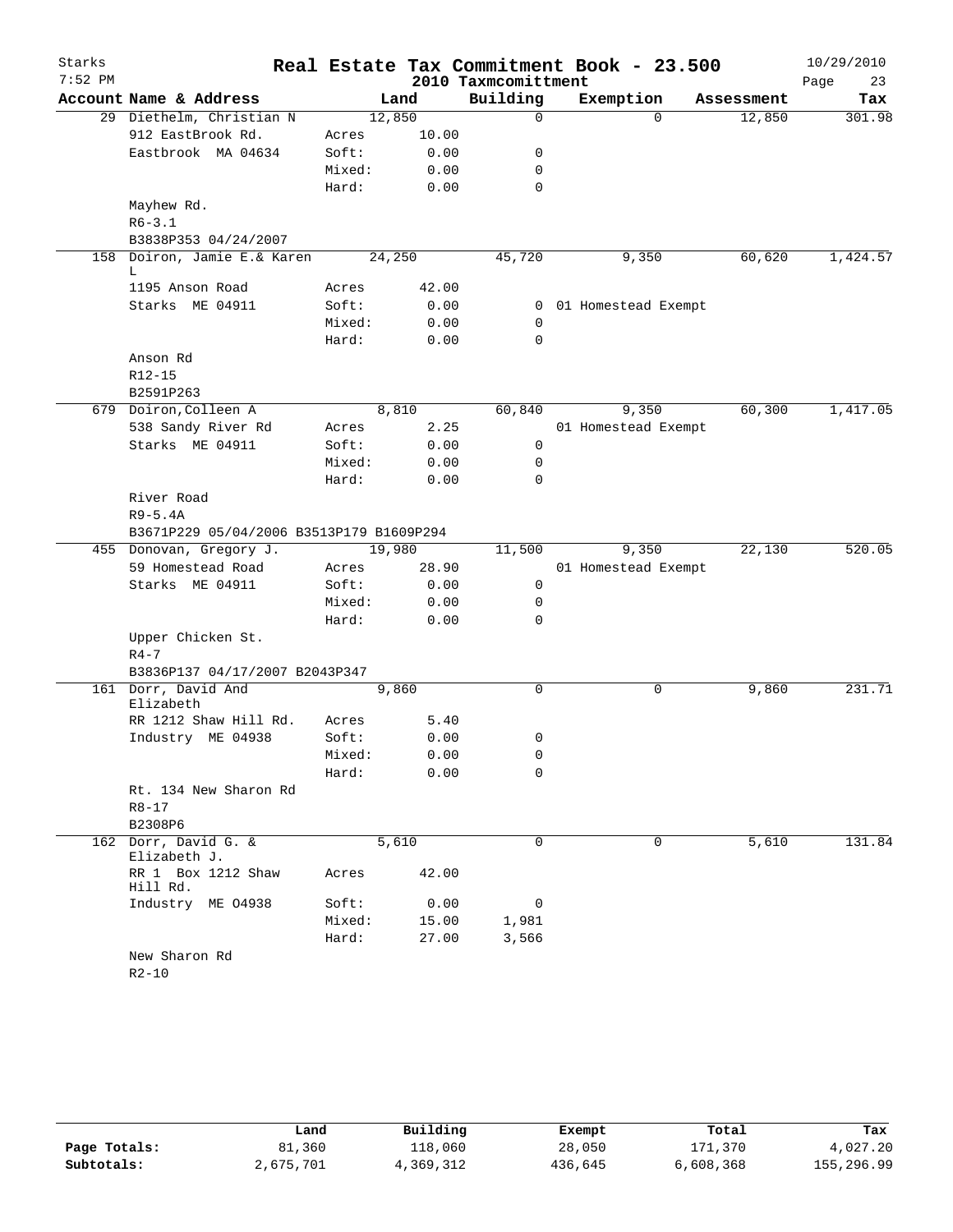| Starks<br>$7:52$ PM |                                                 |           |                |           | 2010 Taxmcomittment | Real Estate Tax Commitment Book - 23.500 |            | 10/29/2010<br>Page<br>24 |
|---------------------|-------------------------------------------------|-----------|----------------|-----------|---------------------|------------------------------------------|------------|--------------------------|
|                     | Account Name & Address                          |           |                | Land      | Building            | Exemption                                | Assessment | Tax                      |
|                     | 164 Doucette, Thomas J.                         |           | 13,660         |           | 39,930              | 0                                        | 53,590     | 1,259.37                 |
|                     | 2 Shortell Ave                                  |           | Acres          | 40.00     |                     |                                          |            |                          |
|                     | Beverly MA 01915                                |           | Soft:          | 18.00     | 2,310               |                                          |            |                          |
|                     |                                                 |           | Mixed:         | 20.00     | 2,641               |                                          |            |                          |
|                     |                                                 |           | Hard:          | 0.00      | $\mathbf 0$         |                                          |            |                          |
|                     | Dill Road                                       |           |                |           |                     |                                          |            |                          |
|                     | $R6 - 22.1$                                     |           |                |           |                     |                                          |            |                          |
|                     | B1391P335                                       |           |                |           |                     |                                          |            |                          |
|                     | 165 Dow, Cecil                                  |           | 50,560         |           | 176,486             | 14,960                                   | 212,086    | 4,984.02                 |
|                     | 135 Shusta Road                                 |           | Acres          | 215.00    |                     | 02 Veteran                               |            |                          |
|                     | Madison ME 04911                                |           | Soft:          | 45.00     |                     | 5,775 01 Homestead Exempt                |            |                          |
|                     |                                                 |           | Mixed:         | 75.00     | 9,905               |                                          |            |                          |
|                     |                                                 |           | Hard:          | 0.00      | 0                   |                                          |            |                          |
|                     | Rt 43 Madison Rd                                |           |                |           |                     |                                          |            |                          |
|                     | $R12-2$                                         |           |                |           |                     |                                          |            |                          |
| 166                 | Drane & June Ann                                |           | 11,250         |           | 10,440              | 0                                        | 21,690     | 509.72                   |
|                     | Mattos, Sandra                                  |           |                |           |                     |                                          |            |                          |
|                     | 40 Malden Ave.                                  |           | Acres          | 6.00      |                     |                                          |            |                          |
|                     | Sanford Me 04073                                |           | Soft:          | 0.00      | 0                   |                                          |            |                          |
|                     |                                                 |           | Mixed:         | 0.00      | 0                   |                                          |            |                          |
|                     |                                                 |           | Hard:          | 0.00      | 0                   |                                          |            |                          |
|                     | Brann Mills Road                                |           |                |           |                     |                                          |            |                          |
|                     | $R2 - 16$                                       |           |                |           |                     |                                          |            |                          |
|                     | B2183P263                                       |           |                |           |                     |                                          |            |                          |
|                     | 167 Dube, Brad A                                |           | 13,300         |           | 73,200              | 9,350                                    | 77,150     | 1,813.03                 |
|                     | Dube Sara L                                     |           | Acres          | 33.00     |                     |                                          |            |                          |
|                     | 465 Mayhew Road                                 |           | Soft:          | 0.00      |                     | 0 01 Homestead Exempt                    |            |                          |
|                     | Starks ME 04911                                 |           | Mixed:         | 30.00     | 3,962               |                                          |            |                          |
|                     |                                                 |           | Hard:          | 0.00      | 0                   |                                          |            |                          |
|                     |                                                 |           |                |           |                     |                                          |            |                          |
|                     | $R6 - 1.5$                                      |           |                |           |                     |                                          |            |                          |
|                     | B3151P296                                       |           |                |           |                     |                                          |            |                          |
|                     | 168 Dube, John<br>1233 Kennebec River Rd. Acres |           | 34,080         |           | 30,016              | 0                                        | 64,096     | 1,506.26                 |
|                     |                                                 |           |                | 170.00    | 0                   |                                          |            |                          |
|                     | Embden ME 04958                                 |           | Soft:          | 0.00      |                     |                                          |            |                          |
|                     |                                                 |           | Mixed:         | 130.00    | 17,168              |                                          |            |                          |
|                     |                                                 |           | Hard:          | 38.00     | 5,018               |                                          |            |                          |
|                     | $R6 - 1$                                        |           |                |           |                     |                                          |            |                          |
|                     | B1671P186                                       |           |                |           |                     |                                          |            |                          |
|                     | 169 Duhaime, Roberta J.                         |           | 22,750         |           | 0                   | 0                                        | 22,750     | 534.63                   |
|                     | 104 Woodchester Dr.                             |           | Acres          | 40.00     |                     |                                          |            |                          |
|                     | Weston MA 02193                                 |           | Soft:          | 0.00      | 0                   |                                          |            |                          |
|                     |                                                 |           | Mixed:         | 0.00      | 0                   |                                          |            |                          |
|                     |                                                 |           | Hard:          | 0.00      | $\mathbf 0$         |                                          |            |                          |
|                     |                                                 |           |                |           |                     |                                          |            |                          |
|                     | R12-25                                          |           |                |           |                     |                                          |            |                          |
|                     | B809P257                                        |           |                |           |                     |                                          |            |                          |
|                     | 170 Duley, Harold K.                            |           | 23,500         |           | 50,880              | $\mathbf 0$                              | 74,380     | 1,747.93                 |
|                     |                                                 |           |                | 39.00     |                     |                                          |            |                          |
|                     | Duley, Shirley A.<br>5 School Street            |           | Acres<br>Soft: | 0.00      | 0                   |                                          |            |                          |
|                     | P.O. Box 72                                     |           | Mixed:         | 0.00      | 0                   |                                          |            |                          |
|                     | Anson ME 04911                                  |           | Hard:          | 0.00      | $\mathbf 0$         |                                          |            |                          |
|                     | Rt.43                                           |           |                |           |                     |                                          |            |                          |
|                     | $R12-1$                                         |           |                |           |                     |                                          |            |                          |
|                     | B3490P192 05/24/2005 B1982P226                  |           |                |           |                     |                                          |            |                          |
|                     |                                                 |           |                |           |                     |                                          |            |                          |
|                     |                                                 |           |                |           |                     |                                          |            |                          |
|                     |                                                 | Land      |                | Building  |                     | Exempt                                   | Total      | Tax                      |
| Page Totals:        |                                                 | 169,100   |                | 380,952   |                     | 24,310                                   | 525,742    | 12,354.96                |
| Subtotals:          |                                                 | 2,844,801 |                | 4,750,264 |                     | 460,955                                  | 7,134,110  | 167,651.95               |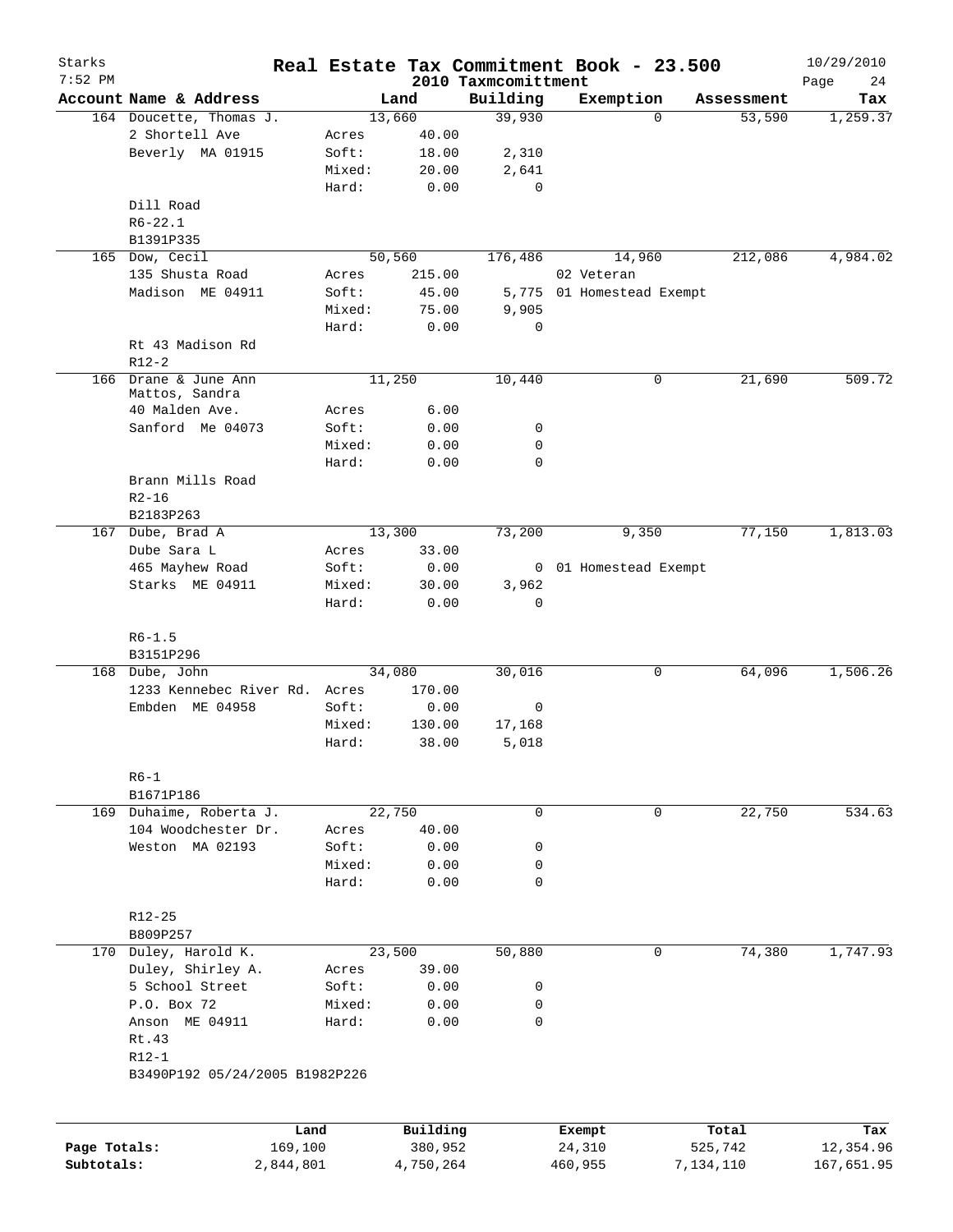| Starks<br>$7:52$ PM |                                                  |           |        |           | 2010 Taxmcomittment | Real Estate Tax Commitment Book - 23.500 |             |            | 10/29/2010        |
|---------------------|--------------------------------------------------|-----------|--------|-----------|---------------------|------------------------------------------|-------------|------------|-------------------|
|                     | Account Name & Address                           |           |        | Land      | Building            | Exemption                                |             | Assessment | Page<br>25<br>Tax |
|                     | 172 Duley, Troy                                  |           |        | 10,900    | $\mathbf 0$         |                                          | $\Omega$    | 10,900     | 256.15            |
|                     | 45-2B Weston Avenue                              |           | Acres  | 7.00      |                     |                                          |             |            |                   |
|                     | Madison ME 04950                                 |           | Soft:  | 0.00      | $\mathbf 0$         |                                          |             |            |                   |
|                     |                                                  |           | Mixed: | 0.00      | 0                   |                                          |             |            |                   |
|                     |                                                  |           | Hard:  | 0.00      | $\mathbf 0$         |                                          |             |            |                   |
|                     | $R7 - 9$                                         |           |        |           |                     |                                          |             |            |                   |
|                     | B4034P20 08/02/2008 B1035P184                    |           |        |           |                     |                                          |             |            |                   |
|                     | 173 Duley, Troy                                  |           |        | 21,250    | $\Omega$            |                                          | 0           | 21,250     | 499.38            |
|                     | 45-2B Weston Avenue                              |           | Acres  | 34.00     |                     |                                          |             |            |                   |
|                     | Madison ME 04950                                 |           | Soft:  | 0.00      | 0                   |                                          |             |            |                   |
|                     |                                                  |           | Mixed: | 0.00      | 0                   |                                          |             |            |                   |
|                     |                                                  |           | Hard:  | 0.00      | $\mathbf 0$         |                                          |             |            |                   |
|                     | $R7 - 13$                                        |           |        |           |                     |                                          |             |            |                   |
|                     | B4034P20 08/02/2008 B1035P186<br>171 Duley, Troy |           |        | 18,750    | $\mathbf 0$         |                                          | 0           |            | 440.63            |
|                     |                                                  |           |        |           |                     |                                          |             | 18,750     |                   |
|                     | 45-2B Weston Avenue<br>Madison ME 04950          |           | Acres  | 24.00     | $\mathbf 0$         |                                          |             |            |                   |
|                     |                                                  |           | Soft:  | 0.00      |                     |                                          |             |            |                   |
|                     |                                                  |           | Mixed: | 0.00      | 0<br>$\mathbf 0$    |                                          |             |            |                   |
|                     |                                                  |           | Hard:  | 0.00      |                     |                                          |             |            |                   |
|                     | $R7 - 12$<br>B4034P20 08/02/2008 B1035P185       |           |        |           |                     |                                          |             |            |                   |
|                     | 408 Durgin, James E.                             |           |        | 16,220    | $\mathbf 0$         |                                          | 0           | 16,220     | 381.17            |
|                     | 77 Sokkis Trail                                  |           | Acres  | 43.00     |                     |                                          |             |            |                   |
|                     | East Waterboro ME<br>04030                       |           | Soft:  | 0.00      | 0                   |                                          |             |            |                   |
|                     |                                                  |           | Mixed: | 35.00     | 4,622               |                                          |             |            |                   |
|                     |                                                  |           | Hard:  | 0.00      | $\mathbf 0$         |                                          |             |            |                   |
|                     | Dill Road                                        |           |        |           |                     |                                          |             |            |                   |
|                     | $R6 - 21.2$                                      |           |        |           |                     |                                          |             |            |                   |
|                     | B3636P338 02/22/2006 B1306P109                   |           |        |           |                     |                                          |             |            |                   |
|                     | 176 Dyke et Al, Darrell A.                       |           |        | 36,000    | 32,400              | 9,350                                    |             | 59,050     | 1,387.68          |
|                     | 2470 Industry Road                               |           | Acres  | 89.00     |                     |                                          |             |            |                   |
|                     | Starks ME 04911                                  |           | Soft:  | 0.00      |                     | 01 Homestead Exempt<br>$\mathbf{0}$      |             |            |                   |
|                     |                                                  |           | Mixed: | 0.00      | $\mathbf 0$         |                                          |             |            |                   |
|                     |                                                  |           | Hard:  | 0.00      | 0                   |                                          |             |            |                   |
|                     | Industry Rd                                      |           |        |           |                     |                                          |             |            |                   |
|                     | $R2 - 37$                                        |           |        |           |                     |                                          |             |            |                   |
|                     | B2619P106                                        |           |        |           |                     |                                          |             |            |                   |
| 177                 | Eason, Glen O                                    |           |        | 38,250    | 31,320              | 9,350                                    |             | 60,220     | 1,415.17          |
|                     | Eason Grace T.                                   |           | Acres  | 98.00     |                     |                                          |             |            |                   |
|                     | PO Box 879                                       |           | Soft:  | 0.00      | 0                   | 01 Homestead Exempt                      |             |            |                   |
|                     | Farmington ME 04938                              |           | Mixed: | 0.00      | 0                   |                                          |             |            |                   |
|                     |                                                  |           | Hard:  | 0.00      | $\mathbf 0$         |                                          |             |            |                   |
|                     | Felker Hill Rd                                   |           |        |           |                     |                                          |             |            |                   |
|                     | $R8 - 36$                                        |           |        |           |                     |                                          |             |            |                   |
|                     | B2616P167                                        |           |        |           |                     |                                          |             |            |                   |
|                     | 179 Edwards, Ivan                                |           |        | 10,250    | $\mathbf 0$         |                                          | $\mathbf 0$ | 10,250     | 240.88            |
|                     | PO Box 586                                       |           | Acres  | 6.00      |                     |                                          |             |            |                   |
|                     | Farmington ME 04938                              |           | Soft:  | 0.00      | 0                   |                                          |             |            |                   |
|                     |                                                  |           | Mixed: | 0.00      | 0                   |                                          |             |            |                   |
|                     |                                                  |           | Hard:  | 0.00      | 0                   |                                          |             |            |                   |
|                     | $R10-16$                                         |           |        |           |                     |                                          |             |            |                   |
|                     | B1916P158                                        |           |        |           |                     |                                          |             |            |                   |
|                     |                                                  | Land      |        | Building  |                     | Exempt                                   |             | Total      | Tax               |
| Page Totals:        |                                                  | 151,620   |        | 63,720    |                     | 18,700                                   |             | 196,640    | 4,621.06          |
| Subtotals:          |                                                  | 2,996,421 |        | 4,813,984 |                     | 479,655                                  |             | 7,330,750  | 172, 273.01       |
|                     |                                                  |           |        |           |                     |                                          |             |            |                   |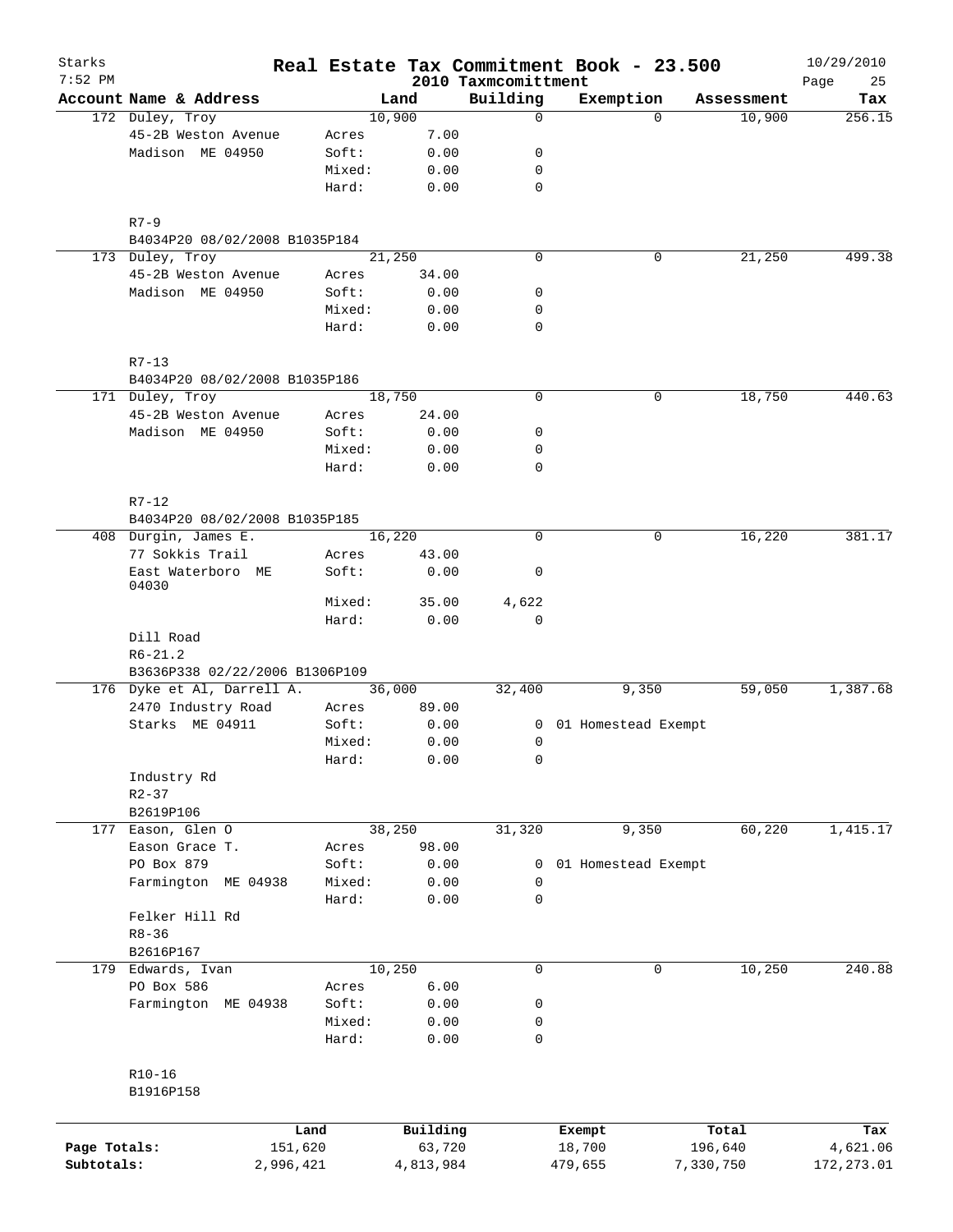| Starks<br>$7:52$ PM |                                                    |        |        | 2010 Taxmcomittment | Real Estate Tax Commitment Book - 23.500 |             | 10/29/2010<br>26<br>Page |
|---------------------|----------------------------------------------------|--------|--------|---------------------|------------------------------------------|-------------|--------------------------|
|                     | Account Name & Address                             |        | Land   | Building            | Exemption                                | Assessment  | Tax                      |
|                     | 181 Elfahel, Katrina.                              |        | 8,590  | 32,400              | 9,350                                    | 31,640      | 743.54                   |
|                     | 199 Anson Road                                     | Acres  | 1.90   |                     |                                          |             |                          |
|                     | Starks ME 04911                                    | Soft:  | 0.00   |                     | 0 01 Homestead Exempt                    |             |                          |
|                     |                                                    | Mixed: | 0.00   | 0                   |                                          |             |                          |
|                     |                                                    | Hard:  | 0.00   | $\mathbf 0$         |                                          |             |                          |
|                     | Route 43                                           |        |        |                     |                                          |             |                          |
|                     | $R8 - 42, R8 - 44.2$                               |        |        |                     |                                          |             |                          |
|                     | B2159P85                                           |        |        |                     |                                          |             |                          |
|                     | 180 Elfahel, Katrina.                              |        | 7,590  | $\mathbf 0$         | 0                                        | 7,590       | 178.37                   |
|                     | 199 Anson Road                                     | Acres  | 1.90   |                     |                                          |             |                          |
|                     | Starks ME 04911                                    | Soft:  | 0.00   | 0                   |                                          |             |                          |
|                     |                                                    | Mixed: | 0.00   | 0                   |                                          |             |                          |
|                     |                                                    | Hard:  | 0.00   | 0                   |                                          |             |                          |
|                     | Route 43                                           |        |        |                     |                                          |             |                          |
|                     | $R7 - 5$                                           |        |        |                     |                                          |             |                          |
|                     | B2180P104                                          |        |        |                     |                                          |             |                          |
|                     | 182 Emerson, Penny Glazier                         |        | 8,490  | 23,040              | 9,350                                    | 22,180      | 521.23                   |
|                     | Emerson Peter                                      | Acres  | 1.75   |                     |                                          |             |                          |
|                     | 2729 Industry Road                                 | Soft:  | 0.00   |                     | 0 01 Homestead Exempt                    |             |                          |
|                     | Starks ME 04911                                    | Mixed: | 0.00   | 0                   |                                          |             |                          |
|                     |                                                    | Hard:  | 0.00   | 0                   |                                          |             |                          |
|                     | In Town                                            |        |        |                     |                                          |             |                          |
|                     |                                                    |        |        |                     |                                          |             |                          |
|                     | $UI-10, UI-11$                                     |        |        |                     |                                          |             |                          |
|                     | B1625P303                                          |        |        |                     |                                          |             |                          |
|                     | 116 Erb, Briana F.                                 |        | 13,200 | 36, 240             | 9,350                                    | 40,090      | 942.12                   |
|                     | Campbell, Timothy J.                               | Acres  | 9.00   |                     |                                          |             |                          |
|                     | 1145 New Sharon Road                               | Soft:  | 0.00   | $\mathbf{0}$        | 01 Homestead Exempt                      |             |                          |
|                     | Starks ME 04911                                    | Mixed: | 0.00   | 0                   |                                          |             |                          |
|                     |                                                    | Hard:  | 0.00   | 0                   |                                          |             |                          |
|                     |                                                    |        |        |                     |                                          |             |                          |
|                     | R1-37                                              |        |        |                     |                                          |             |                          |
|                     | B4208P337 10/21/2009 B2279P224                     |        |        |                     |                                          |             |                          |
|                     | 185 Evans Jr., William A.                          |        | 17,100 | 23,520              |                                          | 40,620<br>0 | 954.57                   |
|                     | Evans Diane E.                                     | Acres  | 15.00  |                     |                                          |             |                          |
|                     | 48 Union St.                                       | Soft:  | 0.00   | 0                   |                                          |             |                          |
|                     | South Berwick ME 04398 Mixed:                      |        | 0.00   | 0                   |                                          |             |                          |
|                     |                                                    | Hard:  | 0.00   | 0                   |                                          |             |                          |
|                     |                                                    |        |        |                     |                                          |             |                          |
|                     | $R3 - 45$                                          |        |        |                     |                                          |             |                          |
|                     | B1886P307                                          |        |        |                     |                                          |             |                          |
|                     | 119 Fairbanks, Susan M                             |        | 13,590 | 5,760               |                                          | 0<br>19,350 | 454.73                   |
|                     | Smith, Everett W.                                  | Acres  | 9.60   |                     |                                          |             |                          |
|                     | 136 Long Swamp Rd.                                 | Soft:  | 0.00   | 0                   |                                          |             |                          |
|                     | Berwick ME 03901                                   | Mixed: | 0.00   | 0                   |                                          |             |                          |
|                     |                                                    | Hard:  | 0.00   | 0                   |                                          |             |                          |
|                     |                                                    |        |        |                     |                                          |             |                          |
|                     | $R7 - 10.4$                                        |        |        |                     |                                          |             |                          |
|                     | B3904P224 09/05/2007 B3769P232 10/30/2006 B1388P74 |        |        |                     |                                          |             |                          |
|                     | 187 Farnsworth, Raymond S.                         |        | 42,330 | 50,640              | 9,350                                    | 83,620      | 1,965.07                 |
|                     | 182 Sterry Hill Road                               | Acres  | 152.00 |                     |                                          |             |                          |
|                     | Starks ME 04911                                    | Soft:  | 20.00  | 2,567               | 01 Homestead Exempt                      |             |                          |
|                     |                                                    | Mixed: | 7.00   | 924                 |                                          |             |                          |
|                     |                                                    | Hard:  | 109.00 | 14,395              |                                          |             |                          |
|                     |                                                    |        |        |                     |                                          |             |                          |
|                     |                                                    |        |        |                     |                                          |             |                          |
|                     | $R5-1$                                             |        |        |                     |                                          |             |                          |
|                     |                                                    |        |        |                     |                                          |             |                          |
|                     |                                                    |        |        |                     |                                          |             |                          |
|                     |                                                    |        |        |                     |                                          |             |                          |

|              | Land      | Building  | Exempt  | Total     | Tax        |
|--------------|-----------|-----------|---------|-----------|------------|
| Page Totals: | 110,890   | 171,600   | 37,400  | 245,090   | 5,759.63   |
| Subtotals:   | 3,107,311 | 4,985,584 | 517,055 | 7,575,840 | 178,032.64 |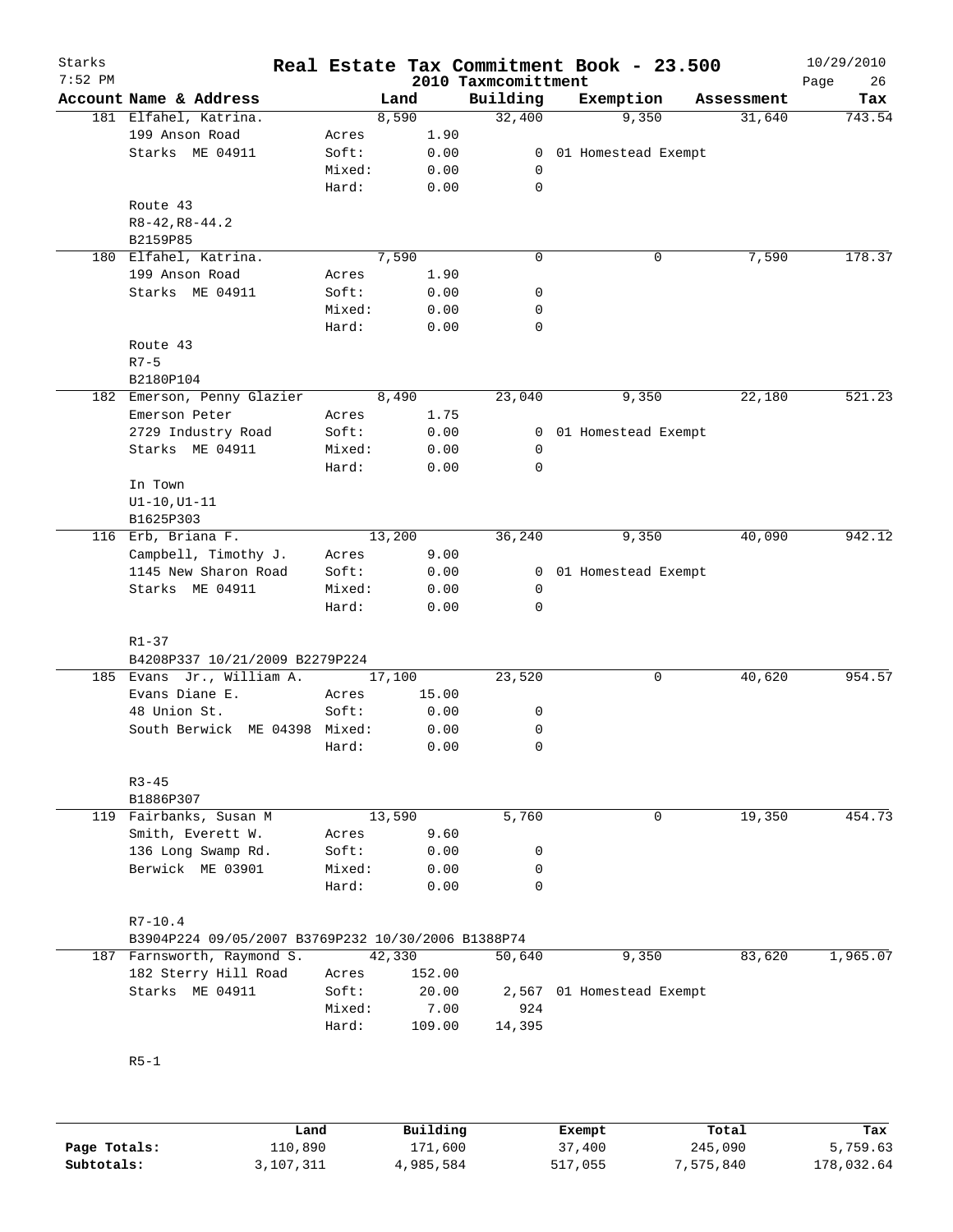| Starks       |                                                   |                 |               |                                 | Real Estate Tax Commitment Book - 23.500 |            | 10/29/2010        |
|--------------|---------------------------------------------------|-----------------|---------------|---------------------------------|------------------------------------------|------------|-------------------|
| $7:52$ PM    | Account Name & Address                            |                 | Land          | 2010 Taxmcomittment<br>Building | Exemption                                | Assessment | 27<br>Page<br>Tax |
|              | 188 Farnsworth, Raymond S.                        |                 | 2,400         | 0                               | $\Omega$                                 | 2,400      | 56.40             |
|              | 182 Sterry Hill Road                              | Acres           | 18.00         |                                 |                                          |            |                   |
|              | Starks ME 04911                                   | Soft:           | 0.00          | 0                               |                                          |            |                   |
|              |                                                   | Mixed:          | 18.00         | 2,377                           |                                          |            |                   |
|              |                                                   | Hard:           | 0.00          | 0                               |                                          |            |                   |
|              | $R5 - 2$                                          |                 |               |                                 |                                          |            |                   |
|              | B2256P298                                         |                 |               |                                 |                                          |            |                   |
|              | 189 Fayen, Rick                                   |                 | 26,250        | 62,040                          | 9,350                                    | 78,940     | 1,855.09          |
|              | Fayen Dorothy J.<br>51 Thompson Bridge Road Soft: | Acres           | 50.00<br>0.00 | 0                               | 01 Homestead Exempt                      |            |                   |
|              | Starks ME 04911                                   | Mixed:          | 0.00          | 0                               |                                          |            |                   |
|              |                                                   | Hard:           | 0.00          | $\mathbf 0$                     |                                          |            |                   |
|              | Chin Rd.                                          |                 |               |                                 |                                          |            |                   |
|              | $R3 - 42$                                         |                 |               |                                 |                                          |            |                   |
|              | B2010P164                                         |                 |               |                                 |                                          |            |                   |
|              | 110 Fee, Eamon P                                  |                 | 15,000        | 25,300                          | 0                                        | 40,300     | 947.05            |
|              | 6-8 Richardson St.                                | Acres           | 13.30         |                                 |                                          |            |                   |
|              | Winchester,<br>МA<br>01890-1817                   | Soft:           | 0.00          | 0                               |                                          |            |                   |
|              |                                                   | Mixed:          | 0.00          | 0                               |                                          |            |                   |
|              |                                                   | Hard:           | 0.00          | 0                               |                                          |            |                   |
|              | $R2 - 53.1$                                       |                 |               |                                 |                                          |            |                   |
|              | B4127P180 04/17/2009 B3214P197                    |                 |               |                                 |                                          |            |                   |
|              | 190 Fellman, Carl                                 |                 | 9,300         | 12,240                          | 0                                        | 21,540     | 506.19            |
|              | Fellman Dorrea                                    | Acres           | 3.00          |                                 |                                          |            |                   |
|              | 2014 Industry Road<br>Starks ME 04911             | Soft:<br>Mixed: | 0.00<br>0.00  | 0<br>0                          |                                          |            |                   |
|              |                                                   | Hard:           | 0.00          | $\mathbf 0$                     |                                          |            |                   |
|              | $R2 - 60$                                         |                 |               |                                 |                                          |            |                   |
|              | 191 Fenlason, Irene                               |                 | 14,010        | 42,360                          | 9,350                                    | 47,020     | 1,104.97          |
|              | PO Box 268                                        | Acres           | 46.00         |                                 |                                          |            |                   |
|              | Anson ME 04911                                    | Soft:           | 0.00          |                                 | 0 01 Homestead Exempt                    |            |                   |
|              |                                                   | Mixed:          | 45.00         | 5,943                           |                                          |            |                   |
|              |                                                   | Hard:           | 0.00          | 0                               |                                          |            |                   |
|              | River Road                                        |                 |               |                                 |                                          |            |                   |
|              | $R9 - 5.4A1$                                      |                 |               |                                 |                                          |            |                   |
|              | B2308P297                                         |                 |               |                                 |                                          |            |                   |
|              | 192 Fenlason, Irene M.                            |                 | 9,340         | 0                               | 0                                        | 9,340      | 219.49            |
|              | PO Box 268                                        | Acres           | 70.00         |                                 |                                          |            |                   |
|              | Anson ME 04911                                    | Soft:           | 0.00          | 0                               |                                          |            |                   |
|              |                                                   | Mixed:          | 70.00         | 9,244                           |                                          |            |                   |
|              | River Road                                        | Hard:           | 0.00          | 0                               |                                          |            |                   |
|              | $R9 - 5.4$                                        |                 |               |                                 |                                          |            |                   |
|              | B2645P77                                          |                 |               |                                 |                                          |            |                   |
|              | 193 Ferland, Paul A. &                            |                 | 11,560        | 9,000                           | 0                                        | 20,560     | 483.16            |
|              | Paulette D.                                       |                 |               |                                 |                                          |            |                   |
|              | 480 De Mello Dr                                   | Acres           | 28.00         |                                 |                                          |            |                   |
|              | Tiverton RI 02878                                 | Soft:           | 11.00         | 1,412                           |                                          |            |                   |
|              |                                                   | Mixed:          | 6.00          | 792                             |                                          |            |                   |
|              |                                                   | Hard:           | 10.00         | 1,321                           |                                          |            |                   |
|              | $R8 - 11$<br>B956P140                             |                 |               |                                 |                                          |            |                   |
|              | Land                                              |                 | Building      |                                 | Exempt                                   | Total      | Tax               |
| Page Totals: | 87,860                                            |                 | 150,940       |                                 | 18,700                                   | 220,100    | 5,172.35          |
| Subtotals:   | 3,195,171                                         |                 | 5,136,524     |                                 | 535,755                                  | 7,795,940  | 183,204.99        |
|              |                                                   |                 |               |                                 |                                          |            |                   |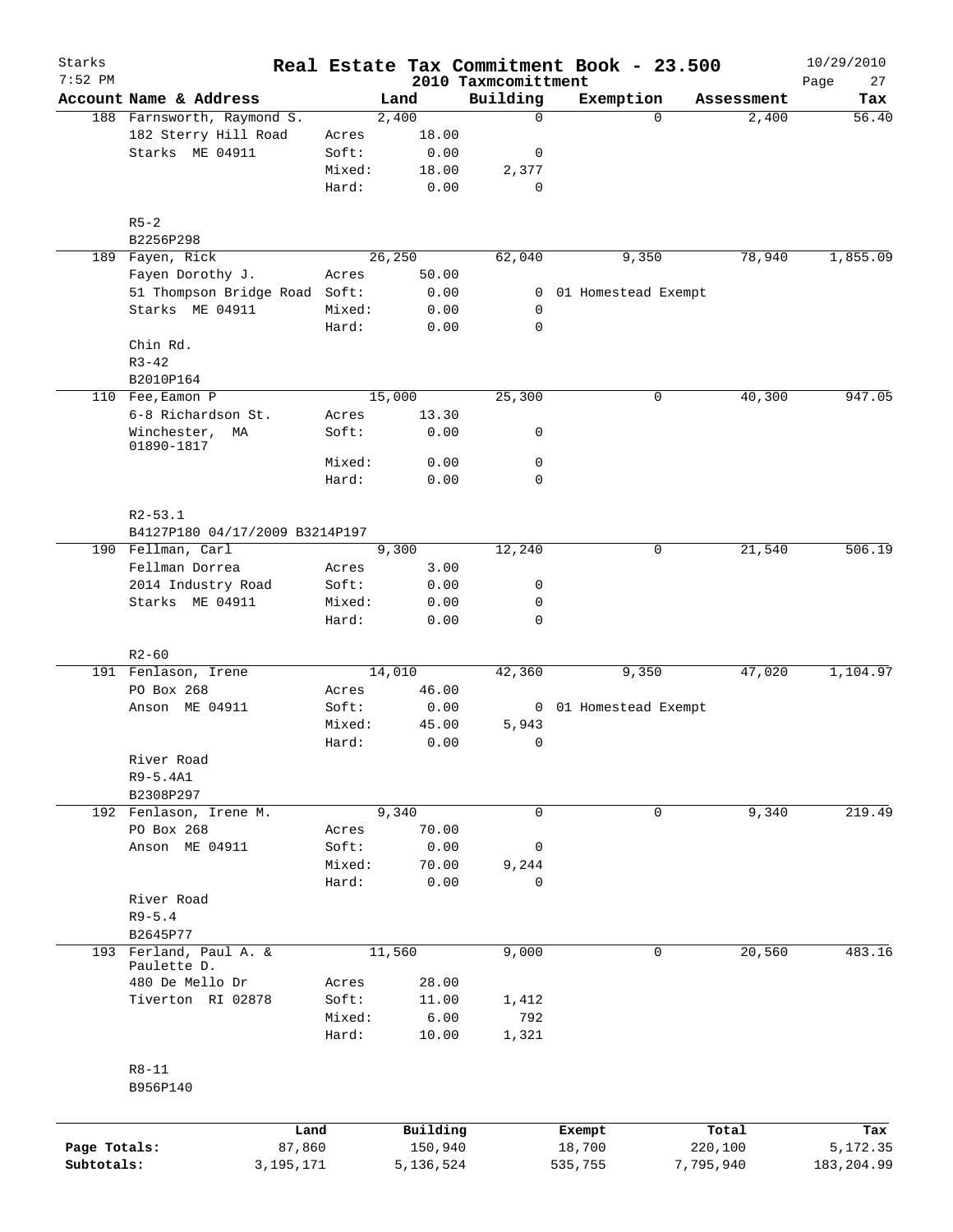| Starks<br>$7:52$ PM |                                                          |                 |              |                                 | Real Estate Tax Commitment Book - 23.500 |                    | 10/29/2010        |
|---------------------|----------------------------------------------------------|-----------------|--------------|---------------------------------|------------------------------------------|--------------------|-------------------|
|                     | Account Name & Address                                   |                 | Land         | 2010 Taxmcomittment<br>Building | Exemption                                | Assessment         | Page<br>28<br>Tax |
|                     | 194 Field, Robert J                                      |                 | 10,600       | 41,880                          |                                          | $\Omega$<br>52,480 | 1,233.28          |
|                     | Field Patricia L                                         | Acres           | 5.00         |                                 |                                          |                    |                   |
|                     | 98 Olde Ferry Road                                       | Soft:           | 0.00         | 0                               |                                          |                    |                   |
|                     | Starks Me 04911                                          | Mixed:          | 0.00         | 0                               |                                          |                    |                   |
|                     |                                                          | Hard:           | 0.00         | $\mathbf 0$                     |                                          |                    |                   |
|                     | R12-11.5                                                 |                 |              |                                 |                                          |                    |                   |
|                     | B3270P323                                                |                 |              |                                 |                                          |                    |                   |
|                     | 680 Fleetwood, George                                    |                 | 9,950        | 9,350                           | 14,960                                   | 4,340              | 101.99            |
|                     | 133 Felkner Hill Road                                    | Acres           | 4.00         |                                 | 01 Homestead Exempt                      |                    |                   |
|                     | Starks ME 04911                                          | Soft:           | 0.00         | 0                               | 02 Veteran                               |                    |                   |
|                     |                                                          | Mixed:          | 0.00         | $\mathbf 0$                     |                                          |                    |                   |
|                     |                                                          | Hard:           | 0.00         | $\mathbf 0$                     |                                          |                    |                   |
|                     | $R8 - 38 - 5$<br>B1303P325                               |                 |              |                                 |                                          |                    |                   |
|                     | 687 Flynn, Cornelius                                     |                 | 9,600        | 72,538                          | 0                                        | 82,138             | 1,930.24          |
|                     | Flynn, Cynthia A.                                        | Acres           | 5.00         |                                 |                                          |                    |                   |
|                     | 241 North Road                                           | Soft:           | 0.00         | 0                               |                                          |                    |                   |
|                     | Hampden MA 01036                                         | Mixed:          | 0.00         | 0                               |                                          |                    |                   |
|                     |                                                          | Hard:           | 0.00         | $\mathbf 0$                     |                                          |                    |                   |
|                     |                                                          |                 |              |                                 |                                          |                    |                   |
|                     | $R6 - 22.4B$<br>B3887P94 07/27/2007 B3655P237 03/29/2006 |                 |              |                                 |                                          |                    |                   |
|                     | 196 Forbes, Ernestine Fay                                |                 | 30,000       | $\mathbf 0$                     | 0                                        | 30,000             | 705.00            |
|                     | and Thelma Joe Sacco                                     |                 |              |                                 |                                          |                    |                   |
|                     | 95 Dexter St                                             | Acres           | 67.00        |                                 |                                          |                    |                   |
|                     | Milton MA 02186                                          | Soft:           | 0.00         | 0                               |                                          |                    |                   |
|                     |                                                          | Mixed:<br>Hard: | 0.00<br>0.00 | $\mathbf 0$<br>$\mathbf 0$      |                                          |                    |                   |
|                     |                                                          |                 |              |                                 |                                          |                    |                   |
|                     | R11-11<br>B2666P278                                      |                 |              |                                 |                                          |                    |                   |
|                     | 144 Ford, Jason                                          |                 | 13,570       | 29,148                          | 0                                        | 42,718             | 1,003.87          |
|                     | Ford, Marcy                                              | Acres           | 11.10        |                                 |                                          |                    |                   |
|                     | 75 Bay Road                                              | Soft:           | 0.00         | 0                               |                                          |                    |                   |
|                     | Harwich MA 02645                                         | Mixed:          | 0.00         | $\mathbf 0$                     |                                          |                    |                   |
|                     |                                                          | Hard:           | 0.00         | 0                               |                                          |                    |                   |
|                     | $R6 - 2.16$                                              |                 |              |                                 |                                          |                    |                   |
|                     | B883P1018                                                |                 |              |                                 |                                          |                    |                   |
|                     | 197 Fortier, R J                                         |                 | 5,710        | 28,200                          | 0                                        | 33,910             | 796.89            |
|                     | P.O. Box 621                                             | Acres           | 0.51         |                                 |                                          |                    |                   |
|                     | Sabattus, ME 04280                                       | Soft:           | 0.00         | 0                               |                                          |                    |                   |
|                     |                                                          | Mixed:          | 0.00         | 0                               |                                          |                    |                   |
|                     |                                                          | Hard:           | 0.00         | $\mathbf 0$                     |                                          |                    |                   |
|                     | $U1-4$                                                   |                 |              |                                 |                                          |                    |                   |
|                     | B2056P309                                                |                 |              |                                 |                                          |                    |                   |
| 729                 | Four Seasons Rod & Gun<br>Club                           |                 | 19,750       | 6,000                           |                                          | 0<br>25,750        | 605.13            |
|                     | P.O. Box 355                                             | Acres           | 24.00        |                                 |                                          |                    |                   |
|                     | Madison ME 04950                                         | Soft:           | 0.00         | 0                               |                                          |                    |                   |
|                     |                                                          | Mixed:          | 0.00         | 0                               |                                          |                    |                   |
|                     |                                                          | Hard:           | 0.00         | $\mathbf 0$                     |                                          |                    |                   |
|                     | R12-14.1                                                 |                 |              |                                 |                                          |                    |                   |
|                     |                                                          |                 |              |                                 |                                          |                    |                   |
|                     | Land                                                     |                 | Building     |                                 | Exempt                                   | Total              | Tax               |
| Page Totals:        | 99,180                                                   |                 | 187,116      |                                 | 14,960                                   | 271,336            | 6,376.40          |
| Subtotals:          | 3,294,351                                                |                 | 5,323,640    |                                 | 550,715                                  | 8,067,276          | 189,581.39        |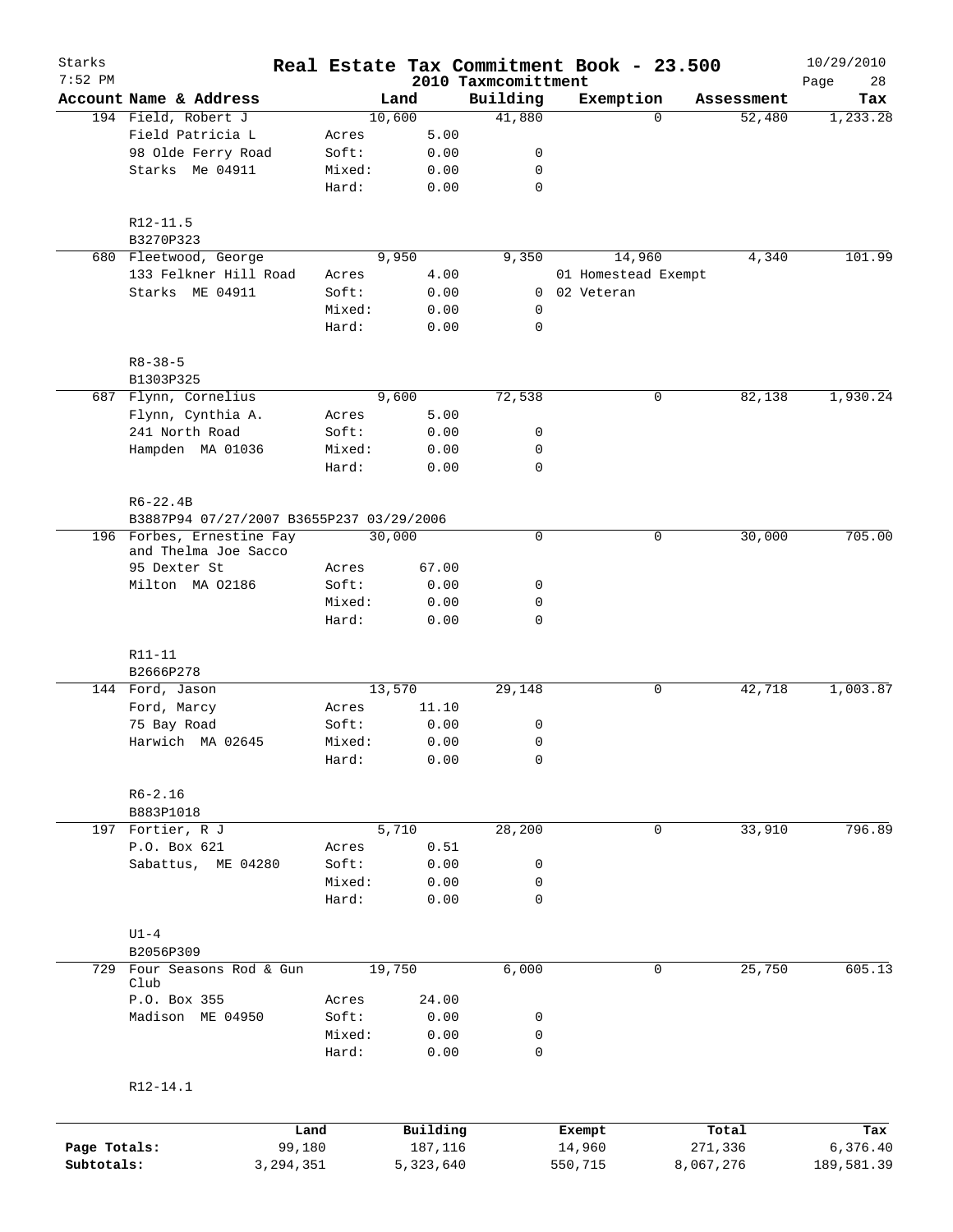| Starks    |                                                    |        |             |                     | Real Estate Tax Commitment Book - 23.500 |            | 10/29/2010 |
|-----------|----------------------------------------------------|--------|-------------|---------------------|------------------------------------------|------------|------------|
| $7:52$ PM |                                                    |        |             | 2010 Taxmcomittment |                                          |            | 29<br>Page |
|           | Account Name & Address                             |        | Land        | Building            | Exemption                                | Assessment | Tax        |
|           | 198 Fournier, Dorothy L. &<br>Eugene E.            | 10,340 |             | 12,960              | $\Omega$                                 | 23,300     | 547.55     |
|           | 406 Swetts Pond Rd.                                | Acres  | 4.60        |                     |                                          |            |            |
|           | Orrington ME 04474                                 | Soft:  | 0.00        | 0                   |                                          |            |            |
|           |                                                    | Mixed: | 0.00        | $\mathbf 0$         |                                          |            |            |
|           |                                                    | Hard:  | 0.00        | $\mathbf 0$         |                                          |            |            |
|           | $R2 - 32$                                          |        |             |                     |                                          |            |            |
|           | B1467P225                                          |        |             |                     |                                          |            |            |
|           | 199 Fournier, Eugene E. &<br>Dorothy L.            | 16,750 |             | $\mathbf 0$         | 0                                        | 16,750     | 393.63     |
|           | 406 Swetts Pond Rd                                 | Acres  | 16.00       |                     |                                          |            |            |
|           | Orrington ME 04474                                 | Soft:  | 0.00        | 0                   |                                          |            |            |
|           |                                                    | Mixed: | 0.00        | $\mathbf 0$         |                                          |            |            |
|           |                                                    | Hard:  | 0.00        | $\mathbf 0$         |                                          |            |            |
|           | $R2 - 30$                                          |        |             |                     |                                          |            |            |
|           | B896P38                                            |        |             |                     |                                          |            |            |
|           | 200 Fox, William & Francis<br>1115 New Sharon Road |        | $\mathbf 0$ | 14,880              | 9,350                                    | 5,530      | 129.96     |
|           | Starks ME 04911                                    |        |             |                     | 01 Homestead Exempt                      |            |            |
|           | $R1-380N$<br>B838P458                              |        |             |                     |                                          |            |            |
| 409       | Franklin-Somerset                                  | 13,920 |             | 42,360              | $\mathbf 0$                              | 56,280     | 1,322.58   |
|           | Federal Credit Union                               |        |             |                     |                                          |            |            |
|           | 26 Leavitt Street                                  | Acres  | 10.10       |                     |                                          |            |            |
|           | Skowhegan ME 04976                                 | Soft:  | 0.00        | 0                   |                                          |            |            |
|           |                                                    | Mixed: | 0.00        | $\mathbf 0$         |                                          |            |            |
|           |                                                    | Hard:  | 0.00        | $\Omega$            |                                          |            |            |
|           | $R6 - 21.1$                                        |        |             |                     |                                          |            |            |
|           | B4219P65 12/03/2009 B3339P78                       |        |             |                     |                                          |            |            |
|           | 201 Frederic, Joseph W.                            | 20,000 |             | 67,680              | 9,350                                    | 78,330     | 1,840.76   |
|           | 219 Chicken Street                                 | Acres  | 25.00       |                     |                                          |            |            |
|           | Starks ME 04911                                    | Soft:  | 0.00        |                     | 0 01 Homestead Exempt                    |            |            |
|           |                                                    | Mixed: | 0.00        | 0                   |                                          |            |            |
|           |                                                    | Hard:  | 0.00        | 0                   |                                          |            |            |
|           | Chicken Street                                     |        |             |                     |                                          |            |            |
|           | $R3-18.2$                                          |        |             |                     |                                          |            |            |
|           | B2294P277                                          |        |             |                     |                                          |            |            |
|           | 203 Frederic, Paul                                 |        | 50,580      | 143,834             | 9,350                                    | 185,064    | 4,349.00   |
|           | 141 Chicken Street                                 | Acres  | 179.00      |                     | 01 Homestead Exempt                      |            |            |
|           | Starks ME 04911                                    | Soft:  | 0.00        | 0                   |                                          |            |            |
|           |                                                    | Mixed: | 62.00       | 8,188               |                                          |            |            |
|           |                                                    | Hard:  | 6.00        | 792                 |                                          |            |            |
|           | Chicken St                                         |        |             |                     |                                          |            |            |
|           | R3-18, R3-19.1                                     |        |             |                     |                                          |            |            |
|           | B873P248                                           |        |             |                     |                                          |            |            |
|           |                                                    |        |             |                     |                                          |            |            |

|              | Land      | Building  | Exempt  | Total     | Tax          |
|--------------|-----------|-----------|---------|-----------|--------------|
| Page Totals: | 111,590   | 281,714   | 28,050  | 365,254   | 8,583.48     |
| Subtotals:   | 3,405,941 | 5,605,354 | 578,765 | 8,432,530 | 198, 164, 87 |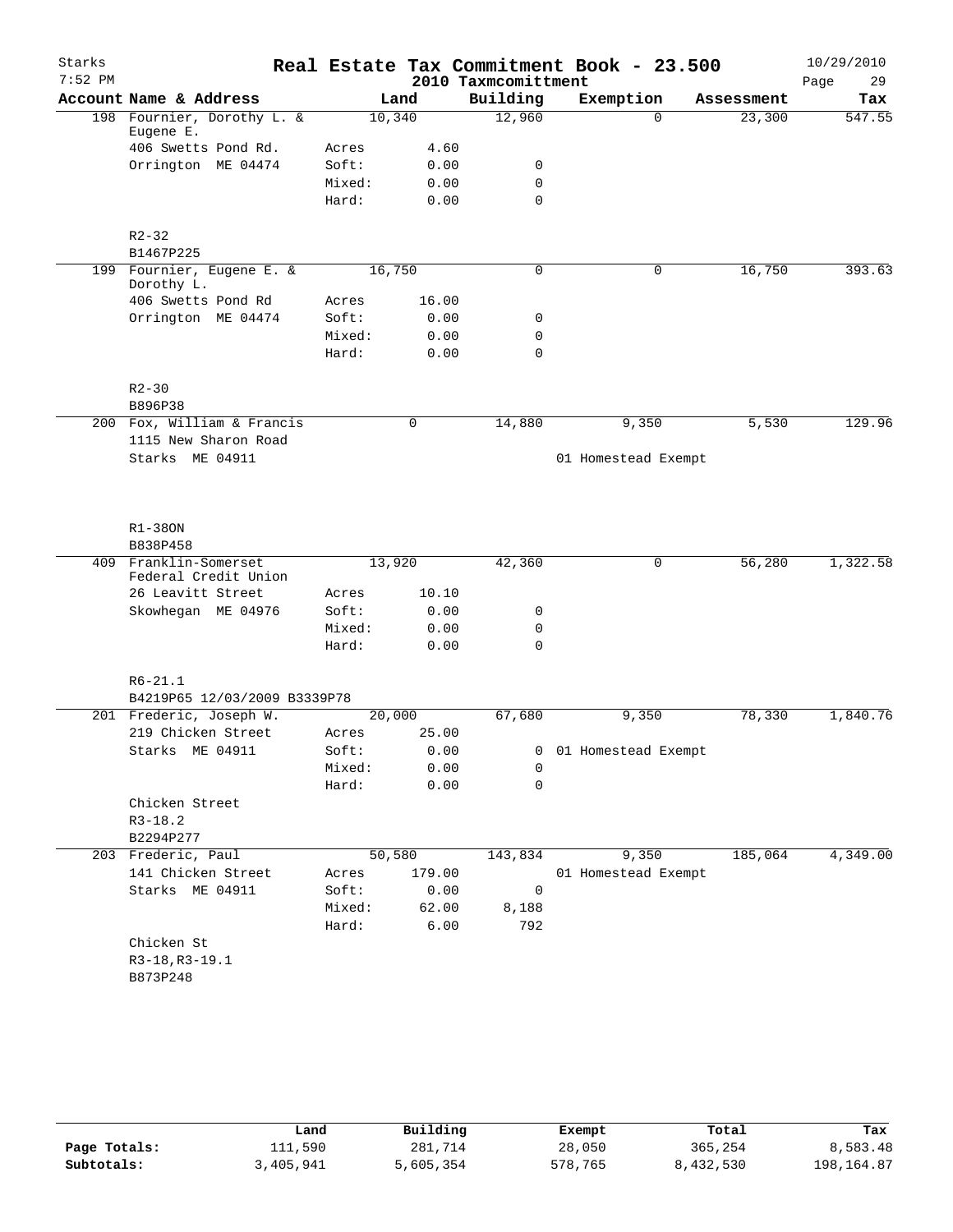| Starks<br>$7:52$ PM |                                       |                |           |                                 | Real Estate Tax Commitment Book - 23.500 |            | 10/29/2010        |
|---------------------|---------------------------------------|----------------|-----------|---------------------------------|------------------------------------------|------------|-------------------|
|                     | Account Name & Address                |                | Land      | 2010 Taxmcomittment<br>Building | Exemption                                | Assessment | Page<br>30<br>Tax |
|                     | 204 Frederick, Paul                   |                | 25,060    | $\mathbf 0$                     | 0                                        | 25,060     | 588.91            |
|                     | 141 Chicken Street                    | Acres          | 66.00     |                                 |                                          |            |                   |
|                     | Starks ME 04911                       | Soft:          | 0.00      | 0                               |                                          |            |                   |
|                     |                                       | Mixed:         | 32.00     | 4,226                           |                                          |            |                   |
|                     |                                       | Hard:          | 4.00      | 528                             |                                          |            |                   |
|                     | $R4 - 34$                             |                |           |                                 |                                          |            |                   |
|                     | B3092P256                             |                |           |                                 |                                          |            |                   |
|                     | 205 Friend, Tara M.                   |                | 12,100    | 39,600                          | 9,350                                    | 42,350     | 995.23            |
|                     | 2658 Industry Road                    | Acres          | 7.30      |                                 |                                          |            |                   |
|                     | Starks ME 04911                       | Soft:          | 0.00      | 0                               | 01 Homestead Exempt                      |            |                   |
|                     |                                       | Mixed:         | 0.00      | 0                               |                                          |            |                   |
|                     |                                       | Hard:          | 0.00      | $\mathbf 0$                     |                                          |            |                   |
|                     | Rt. #43                               |                |           |                                 |                                          |            |                   |
|                     | $R2 - 52$                             |                |           |                                 |                                          |            |                   |
|                     | B2737P209                             |                |           |                                 |                                          |            |                   |
|                     | 206 Frietas, Antonio G. &<br>Maria S. |                | 12,820    | 6,020                           | 0                                        | 18,840     | 442.74            |
|                     | 55 Sheehan St                         | Acres          | 8.42      |                                 |                                          |            |                   |
|                     | Stoughton MA 02072                    | Soft:          | 0.00      | 0                               |                                          |            |                   |
|                     |                                       | Mixed:         | 0.00      | $\mathbf 0$                     |                                          |            |                   |
|                     |                                       | Hard:          | 0.00      | $\mathbf 0$                     |                                          |            |                   |
|                     | Mayhew Road<br>$R5 - 5.1$             |                |           |                                 |                                          |            |                   |
|                     | 207 Frith, Monica L.                  |                | 13,850    | 13,320                          | 9,350                                    | 17,820     | 418.77            |
|                     | 761 Mayhew Road                       | Acres          | 10.00     |                                 |                                          |            |                   |
|                     | Starks ME 04911                       | Soft:          | 0.00      | 0                               | 01 Homestead Exempt                      |            |                   |
|                     |                                       | Mixed:         | 0.00      | 0                               |                                          |            |                   |
|                     |                                       | Hard:          | 0.00      | $\mathbf 0$                     |                                          |            |                   |
|                     | Mayhew Road                           |                |           |                                 |                                          |            |                   |
|                     | $R6 - 2.2$                            |                |           |                                 |                                          |            |                   |
|                     | B2150P149                             |                |           |                                 |                                          |            |                   |
|                     | 208 Fusco, Joseph & Gregory           |                | 11,900    | 22,920                          | 0                                        | 34,820     | 818.27            |
|                     | & Joseph III<br>5 Loveland Lane       |                | 7.00      |                                 |                                          |            |                   |
|                     | Bristol CT 06010                      | Acres<br>Soft: | 0.00      | 0                               |                                          |            |                   |
|                     |                                       | Mixed:         | 0.00      | 0                               |                                          |            |                   |
|                     |                                       | Hard:          | 0.00      | $\Omega$                        |                                          |            |                   |
|                     | Emery Road                            |                |           |                                 |                                          |            |                   |
|                     | $R3 - 40$                             |                |           |                                 |                                          |            |                   |
|                     | B2153P50                              |                |           |                                 |                                          |            |                   |
|                     | 209 Gaeta, Lorraine A.                |                | 31,250    | $\mathbf 0$                     | 0                                        | 31,250     | 734.38            |
|                     | 133 Mayhew Road                       | Acres          | 74.00     |                                 |                                          |            |                   |
|                     | Starks ME 04911                       | Soft:          | 0.00      | 0                               |                                          |            |                   |
|                     |                                       | Mixed:         | 0.00      | 0                               |                                          |            |                   |
|                     |                                       | Hard:          | 0.00      | $\mathbf 0$                     |                                          |            |                   |
|                     |                                       |                |           |                                 |                                          |            |                   |
|                     | $R11-1$                               |                |           |                                 |                                          |            |                   |
|                     | B2793P226                             |                |           |                                 |                                          |            |                   |
|                     | 211 Gaeta, Lorraine Ann               |                | 74,500    | 71,700                          | 9,350                                    | 136,850    | 3,215.98          |
|                     | 133 Mayhew Road                       | Acres          | 243.00    |                                 |                                          |            |                   |
|                     | Starks ME 04911                       | Soft:          | 0.00      | $\overline{0}$                  | 01 Homestead Exempt                      |            |                   |
|                     |                                       | Mixed:         | 0.00      | 0                               |                                          |            |                   |
|                     |                                       | Hard:          | 0.00      | $\mathbf 0$                     |                                          |            |                   |
|                     | $R7 - 15$                             |                |           |                                 |                                          |            |                   |
|                     | B868P796                              |                |           |                                 |                                          |            |                   |
|                     |                                       |                |           |                                 |                                          |            |                   |
|                     |                                       | Land           | Building  |                                 | Exempt                                   | Total      | Tax               |
| Page Totals:        | 181,480                               |                | 153,560   |                                 | 28,050                                   | 306,990    | 7,214.28          |
| Subtotals:          | 3,587,421                             |                | 5,758,914 |                                 | 606,815                                  | 8,739,520  | 205, 379.15       |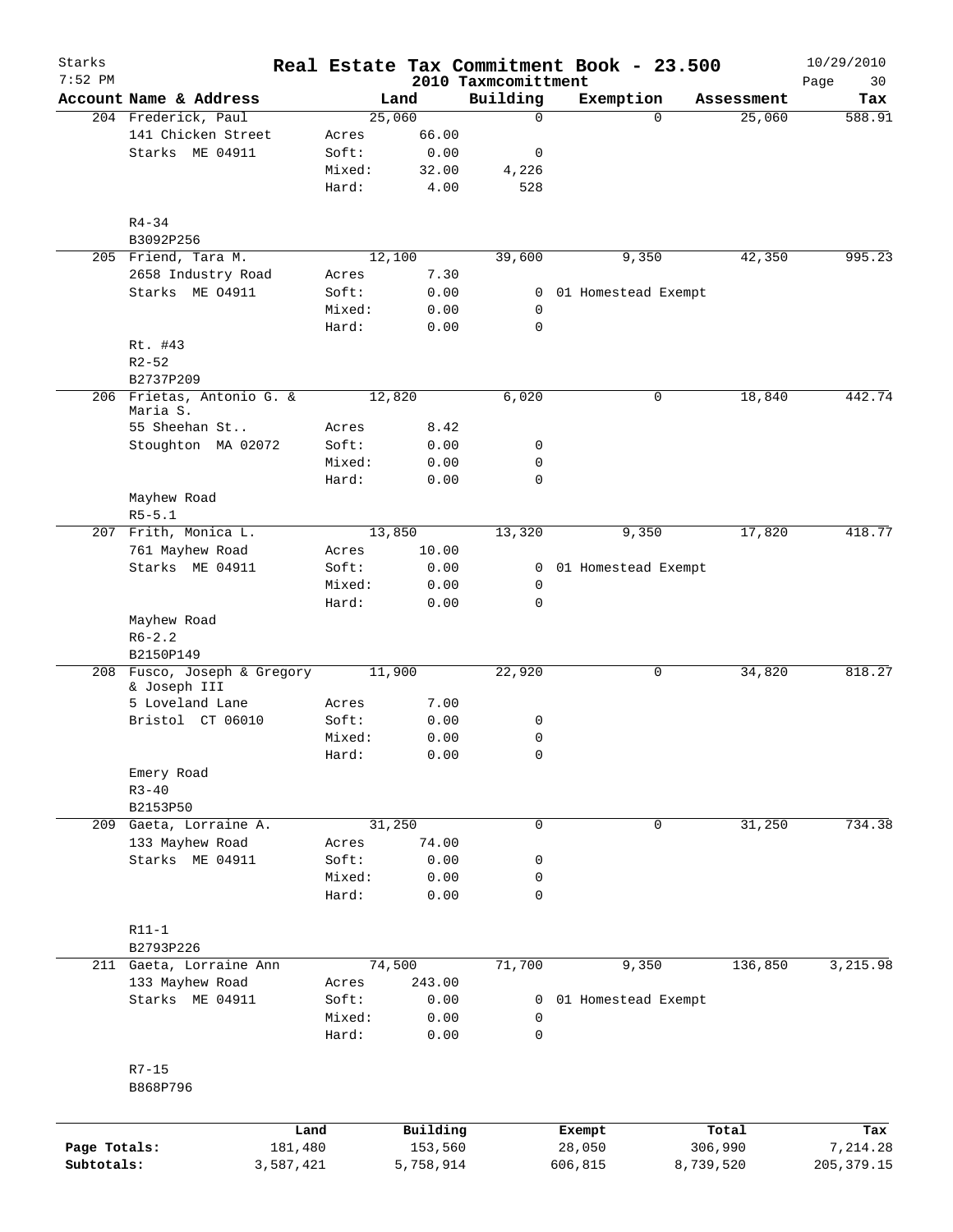| Starks<br>$7:52$ PM |                                     |           |        |           | 2010 Taxmcomittment | Real Estate Tax Commitment Book - 23.500 |             |            | 10/29/2010<br>Page<br>31 |
|---------------------|-------------------------------------|-----------|--------|-----------|---------------------|------------------------------------------|-------------|------------|--------------------------|
|                     | Account Name & Address              |           |        | Land      | Building            | Exemption                                |             | Assessment | Tax                      |
|                     | 210 Gaeta, Lorraine Ann             |           |        | 19,000    | $\mathbf 0$         |                                          | $\Omega$    | 19,000     | 446.50                   |
|                     | 133 Mayhew Road                     |           | Acres  | 25.00     |                     |                                          |             |            |                          |
|                     | Starks ME 04911                     |           | Soft:  | 0.00      | 0                   |                                          |             |            |                          |
|                     |                                     |           | Mixed: | 0.00      | 0                   |                                          |             |            |                          |
|                     |                                     |           | Hard:  | 0.00      | $\mathbf 0$         |                                          |             |            |                          |
|                     | $R11-2$                             |           |        |           |                     |                                          |             |            |                          |
|                     | B1468P169                           |           |        |           |                     |                                          |             |            |                          |
|                     | 71 Gailis Peter                     |           |        | 13,850    | 64,520              |                                          | 0           | 78,370     | 1,841.70                 |
|                     | Gailis, Susan                       |           | Acres  | 10.00     |                     |                                          |             |            |                          |
|                     | 31 Winthrop street                  |           | Soft:  | 0.00      | 0                   |                                          |             |            |                          |
|                     | Salem Ma 01970                      |           | Mixed: | 0.00      | 0                   |                                          |             |            |                          |
|                     |                                     |           | Hard:  | 0.00      | $\mathbf 0$         |                                          |             |            |                          |
|                     | Mayhew Road, Starks                 |           |        |           |                     |                                          |             |            |                          |
|                     | $R7 - 10.6$                         |           |        |           |                     |                                          |             |            |                          |
|                     | B4087P99 12/20/2008 B1302P75        |           |        |           |                     |                                          |             |            |                          |
| 649                 | Gambale Kathleen M and<br>Joseph J. |           |        | 16,100    | 24,960              |                                          | 0           | 41,060     | 964.91                   |
|                     | 18 Barnes Rd                        |           | Acres  | 15.00     |                     |                                          |             |            |                          |
|                     | Salem MA 01970                      |           | Soft:  | 0.00      | 0                   |                                          |             |            |                          |
|                     |                                     |           | Mixed: | 0.00      | $\mathbf 0$         |                                          |             |            |                          |
|                     |                                     |           | Hard:  | 0.00      | $\mathbf 0$         |                                          |             |            |                          |
|                     | $R1 - 29.5$                         |           |        |           |                     |                                          |             |            |                          |
|                     | B3736P201 09/01/2007 B1524P234      |           |        |           |                     |                                          |             |            |                          |
|                     | 213 Gardiner, Frances               |           |        | 9,210     | $\Omega$            |                                          | $\mathbf 0$ | 9,210      | 216.44                   |
|                     | RFD 2, Fallbrook Rd                 |           | Acres  | 4.40      |                     |                                          |             |            |                          |
|                     | Troy PA 16947                       |           | Soft:  | 0.00      | 0                   |                                          |             |            |                          |
|                     |                                     |           | Mixed: | 0.00      | $\mathbf 0$         |                                          |             |            |                          |
|                     |                                     |           | Hard:  | 0.00      | $\mathbf 0$         |                                          |             |            |                          |
|                     | $R1 - 35$                           |           |        |           |                     |                                          |             |            |                          |
|                     | B780P630                            |           |        |           |                     |                                          |             |            |                          |
|                     | 567 Gecoy, Rocco R. &<br>Carolyn G. |           |        | 13,030    | 72,329              |                                          | 0           | 85,359     | 2,005.94                 |
|                     | 4 Otter Pond Road                   |           | Acres  | 10.28     |                     |                                          |             |            |                          |
|                     | Lynnfield MA 01940                  |           | Soft:  | 0.00      | 0                   |                                          |             |            |                          |
|                     |                                     |           | Mixed: | 0.00      | 0                   |                                          |             |            |                          |
|                     |                                     |           | Hard:  | 0.00      | 0                   |                                          |             |            |                          |
|                     | $R6 - 21.3$                         |           |        |           |                     |                                          |             |            |                          |
|                     | B4009P310 06/12/2008 B1485P12       |           |        |           |                     |                                          |             |            |                          |
| 37                  | Giberson Funeral Home               |           |        | 9,300     | 1,000               |                                          | 0           | 10,300     | 242.05                   |
|                     | P.O. Box 688                        |           | Acres  | 3.00      |                     |                                          |             |            |                          |
|                     | Bingham ME 04920                    |           | Soft:  | 0.00      | 0                   |                                          |             |            |                          |
|                     |                                     |           | Mixed: | 0.00      | 0                   |                                          |             |            |                          |
|                     |                                     |           | Hard:  | 0.00      | $\mathbf 0$         |                                          |             |            |                          |
|                     | Mt. Hunger Rd                       |           |        |           |                     |                                          |             |            |                          |
|                     | $R5 - 9.1$                          |           |        |           |                     |                                          |             |            |                          |
|                     | B1822P6                             |           |        |           |                     |                                          |             |            |                          |
|                     | 214 Gierczak, John M.               |           |        | 16,750    | 0                   |                                          | 0           | 16,750     | 393.63                   |
|                     | Gierczak Emma E.                    |           | Acres  | 5.50      |                     |                                          |             |            |                          |
|                     | 453 Beans Corner Rd.                |           | Soft:  | 0.00      | 0                   |                                          |             |            |                          |
|                     | New Sharon ME 04955                 |           | Mixed: | 0.00      | 0                   |                                          |             |            |                          |
|                     |                                     |           | Hard:  | 0.00      | 0                   |                                          |             |            |                          |
|                     | New Sharon Town Line                |           |        |           |                     |                                          |             |            |                          |
|                     | $R1-5$                              |           |        |           |                     |                                          |             |            |                          |
|                     | B876P159                            |           |        |           |                     |                                          |             |            |                          |
|                     |                                     | Land      |        | Building  |                     | Exempt                                   |             | Total      | Tax                      |
| Page Totals:        |                                     | 97,240    |        | 162,809   |                     | 0                                        |             | 260,049    | 6,111.17                 |
| Subtotals:          |                                     | 3,684,661 |        | 5,921,723 |                     | 606,815                                  |             | 8,999,569  | 211,490.32               |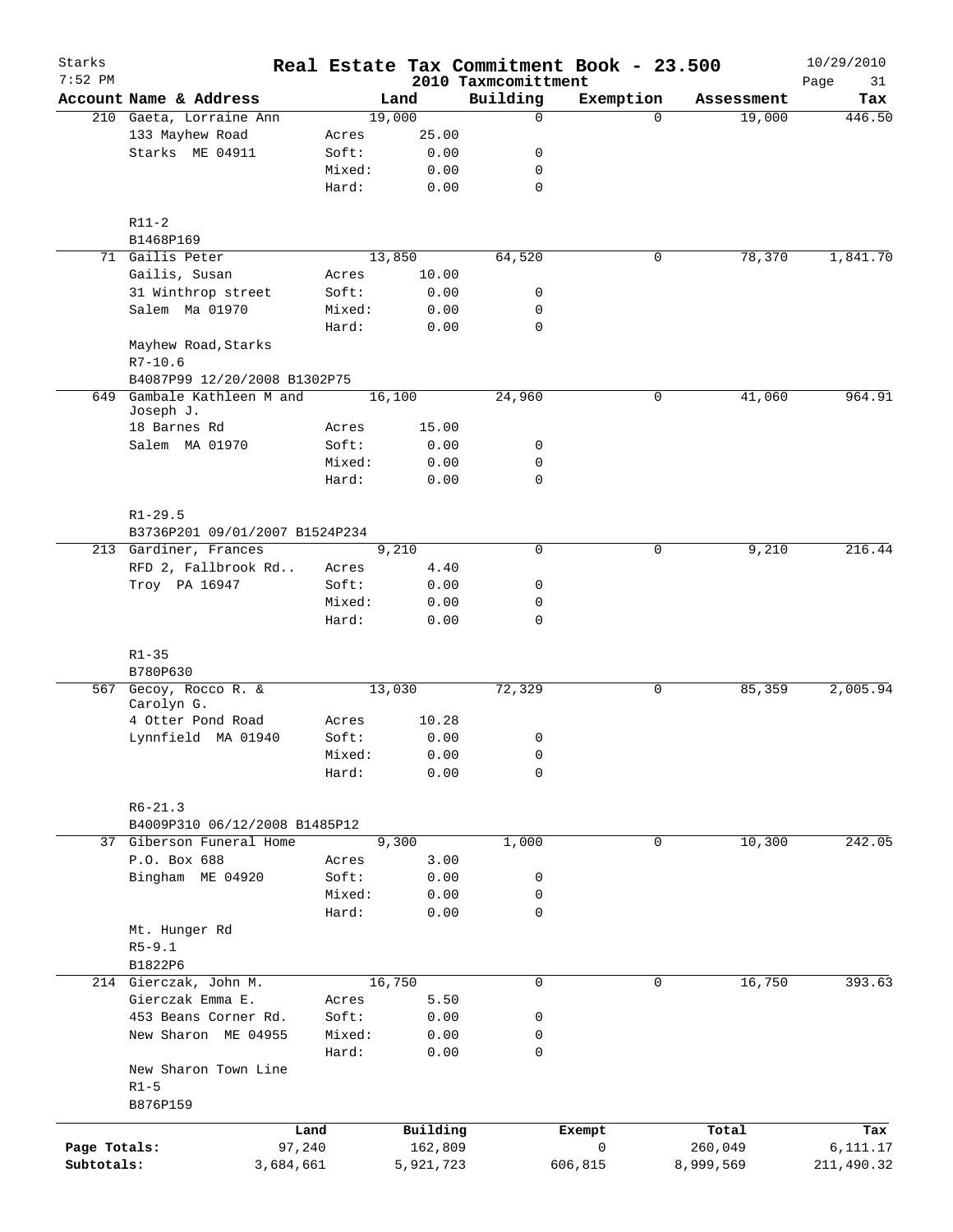| Starks<br>$7:52$ PM |                                                    |        |           | 2010 Taxmcomittment | Real Estate Tax Commitment Book - 23.500 |            | 10/29/2010<br>Page<br>32 |
|---------------------|----------------------------------------------------|--------|-----------|---------------------|------------------------------------------|------------|--------------------------|
|                     | Account Name & Address                             |        | Land      | Building            | Exemption                                | Assessment | Tax                      |
|                     | 216 Gifford, Walter B.                             |        | 32,000    | 28,440              | 9,350                                    | 51,090     | 1,200.62                 |
|                     | 115 Locke Hill Rd                                  | Acres  | 73.00     |                     | 01 Homestead Exempt                      |            |                          |
|                     | Starks ME 04911                                    | Soft:  | 0.00      | 0                   |                                          |            |                          |
|                     |                                                    | Mixed: | 0.00      | 0                   |                                          |            |                          |
|                     |                                                    | Hard:  | 0.00      | 0                   |                                          |            |                          |
|                     |                                                    |        |           |                     |                                          |            |                          |
|                     | $R3 - 7$                                           |        |           |                     |                                          |            |                          |
|                     | B1537P108                                          |        |           |                     |                                          |            |                          |
|                     | 217 Gifford, Walter B.                             |        | 8,650     | 9,000               | 0                                        | 17,650     | 414.78                   |
|                     | 115 Locke Hill Road                                | Acres  | 2.00      |                     |                                          |            |                          |
|                     | Starks ME 04911                                    | Soft:  | 0.00      | 0                   |                                          |            |                          |
|                     |                                                    | Mixed: | 0.00      | 0                   |                                          |            |                          |
|                     |                                                    | Hard:  | 0.00      | 0                   |                                          |            |                          |
|                     | Locke Cemetery Road                                |        |           |                     |                                          |            |                          |
|                     | $R3 - 8$                                           |        |           |                     |                                          |            |                          |
|                     | B2226P169                                          |        |           |                     |                                          |            |                          |
|                     | 215 Gifford, Walter B.                             |        | 13,270    | 59,410              | 0                                        | 72,680     | 1,707.98                 |
|                     | Gifford, Diane C.                                  | Acres  | 9.10      |                     |                                          |            |                          |
|                     | 115 Locke Hill Rd.                                 | Soft:  | 0.00      | 0                   |                                          |            |                          |
|                     | Starks ME 04911                                    | Mixed: | 0.00      | 0                   |                                          |            |                          |
|                     |                                                    |        |           |                     |                                          |            |                          |
|                     |                                                    | Hard:  | 0.00      | 0                   |                                          |            |                          |
|                     | Lockehill Rd.                                      |        |           |                     |                                          |            |                          |
|                     | $R2 - 54$                                          |        |           |                     |                                          |            |                          |
|                     | B4211P246 10/30/2009 B3929P326 11/05/2007 B956P224 |        |           |                     |                                          |            |                          |
|                     | 218 Giggey, Gregory W.                             |        | 6,260     | $\mathbf 0$         | 0                                        | 6,260      | 147.11                   |
|                     | 25 Fischer Lane                                    | Acres  | 0.80      |                     |                                          |            |                          |
|                     | Tijeras NM 87059                                   | Soft:  | 0.00      | 0                   |                                          |            |                          |
|                     |                                                    | Mixed: | 0.00      | 0                   |                                          |            |                          |
|                     |                                                    | Hard:  | 0.00      | $\mathbf 0$         |                                          |            |                          |
|                     |                                                    |        |           |                     |                                          |            |                          |
|                     | $R8 - 23$                                          |        |           |                     |                                          |            |                          |
|                     | B1655P328                                          |        |           |                     |                                          |            |                          |
|                     | 147 Glidden, Errol R.                              |        | 13,760    | $\mathbf 0$         | 0                                        | 13,760     | 323.36                   |
|                     | 340 Porterfield Road                               | Acres  | 11.40     |                     |                                          |            |                          |
|                     | Porter ME 04068                                    | Soft:  | 0.00      | 0                   |                                          |            |                          |
|                     |                                                    | Mixed: | 0.00      | 0                   |                                          |            |                          |
|                     |                                                    | Hard:  | 0.00      | 0                   |                                          |            |                          |
|                     | Mayhew Road Subdivison                             |        |           |                     |                                          |            |                          |
|                     | $R6 - 2.11$                                        |        |           |                     |                                          |            |                          |
|                     | B3996P286 05/13/2009 B3554P1 B883P1018             |        |           |                     |                                          |            |                          |
|                     | 220 Goff, Patricia R.                              |        | 10,830    | 18,540              | 0                                        | 29,370     | 690.20                   |
|                     | 535 Chick Crossing Rd.                             | Acres  | 5.35      |                     |                                          |            |                          |
|                     | Wells ME 04090                                     | Soft:  | 0.00      | 0                   |                                          |            |                          |
|                     |                                                    | Mixed: | 0.00      | 0                   |                                          |            |                          |
|                     |                                                    | Hard:  | 0.00      | 0                   |                                          |            |                          |
|                     |                                                    |        |           |                     |                                          |            |                          |
|                     | $R4 - 35.1$                                        |        |           |                     |                                          |            |                          |
|                     | B1322P150                                          |        |           |                     |                                          |            |                          |
| 222                 | Gotowala, Michael G                                |        | 8,540     | 48,384              | $\mathbf 0$                              | 56,924     | 1,337.71                 |
|                     | Gotowala Nichole                                   | Acres  | 5.00      |                     |                                          |            |                          |
|                     | Robbins                                            |        |           |                     |                                          |            |                          |
|                     | 269 Academy Road                                   | Soft:  | 0.00      | 0                   |                                          |            |                          |
|                     | Cheshire CT 06410                                  | Mixed: | 0.00      | 0                   |                                          |            |                          |
|                     |                                                    | Hard:  | 2.00      | 259                 |                                          |            |                          |
|                     | Felker Hill Rd                                     |        |           |                     |                                          |            |                          |
|                     | $R8 - 38 - 16$                                     |        |           |                     |                                          |            |                          |
|                     | B2749P258                                          |        |           |                     |                                          |            |                          |
|                     |                                                    |        |           |                     |                                          |            |                          |
|                     | Land                                               |        | Building  |                     | Exempt                                   | Total      | Tax                      |
| Page Totals:        | 93,310                                             |        | 163,774   |                     | 9,350                                    | 247,734    | 5,821.76                 |
| Subtotals:          | 3,777,971                                          |        | 6,085,497 |                     | 616,165                                  | 9,247,303  | 217, 312.08              |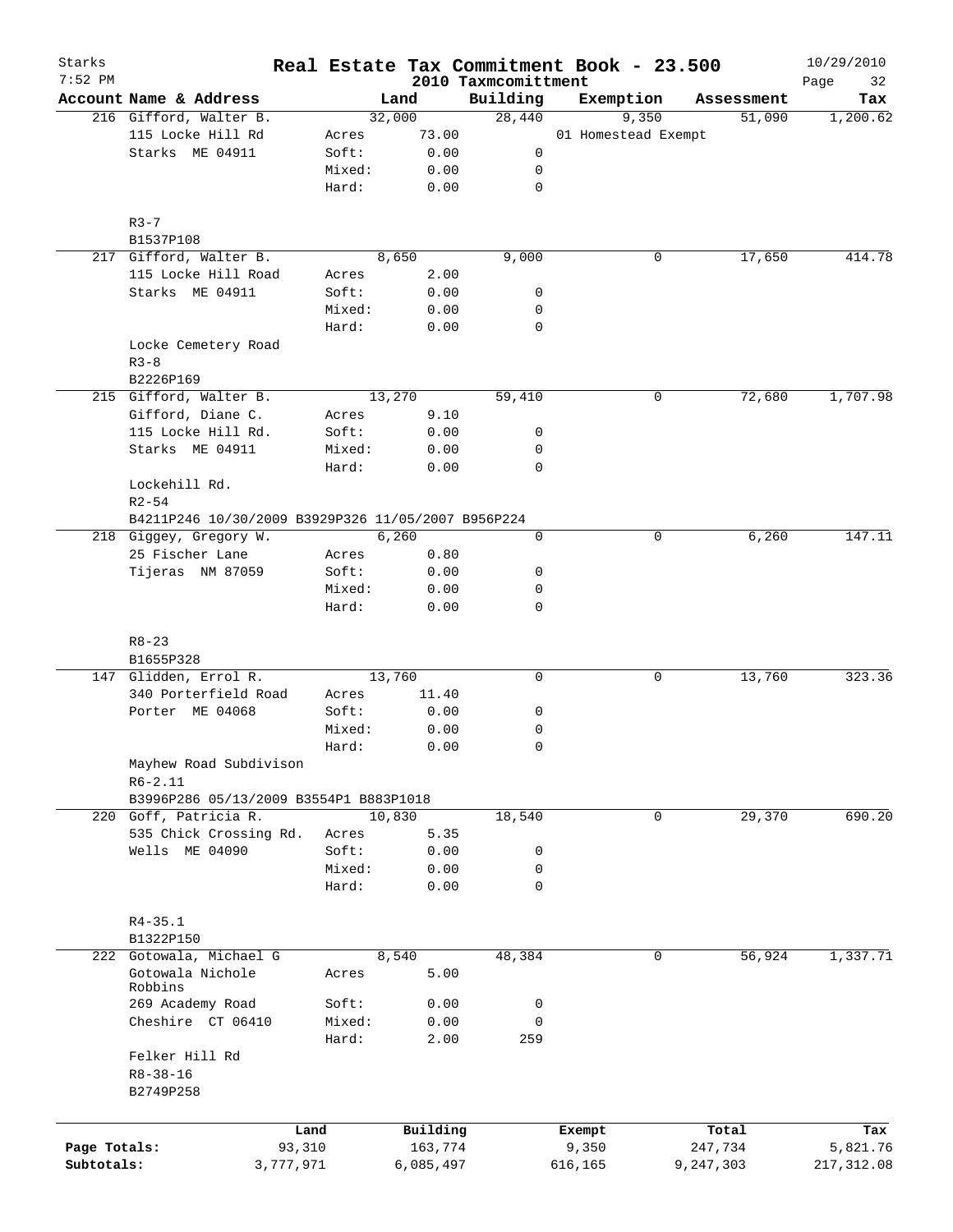| Starks<br>$7:52$ PM |                                                                               |                 |                     | 2010 Taxmcomittment | Real Estate Tax Commitment Book - 23.500 |                  | 10/29/2010<br>Page<br>33 |
|---------------------|-------------------------------------------------------------------------------|-----------------|---------------------|---------------------|------------------------------------------|------------------|--------------------------|
|                     | Account Name & Address                                                        |                 | Land                | Building            | Exemption                                | Assessment       | Tax                      |
|                     | 223 Gotowala, Micheal G                                                       |                 | 5,933               | $\Omega$            | $\Omega$                                 | 5,933            | 139.43                   |
|                     | Gotowala Nicole<br>Robbins                                                    | Acres           | 46.00               |                     |                                          |                  |                          |
|                     | 269 Academy Rd                                                                | Soft:           | 0.00                | 0                   |                                          |                  |                          |
|                     | Cheshire Ct 06410                                                             | Mixed:          | 5.00                | 629                 |                                          |                  |                          |
|                     |                                                                               | Hard:           | 41.00               | 5,304               |                                          |                  |                          |
|                     | $R8 - 18$                                                                     |                 |                     |                     |                                          |                  |                          |
|                     | B3233P287                                                                     |                 |                     |                     |                                          |                  |                          |
|                     | 224 Graef, Adriane H                                                          |                 | 32,250              | $\mathbf 0$         | 0                                        | 32,250           | 757.88                   |
|                     | 39 High Rock Rd.<br>Sandy Hook CT 06482                                       | Acres<br>Soft:  | 78.00<br>0.00       | 0                   |                                          |                  |                          |
|                     |                                                                               | Mixed:          | 0.00                | $\mathbf 0$         |                                          |                  |                          |
|                     |                                                                               | Hard:           | 0.00                | $\mathbf 0$         |                                          |                  |                          |
|                     | Rt. 148 Anson Town Line                                                       |                 |                     |                     |                                          |                  |                          |
|                     | R5-16, R5-17.1<br>B1789P142                                                   |                 |                     |                     |                                          |                  |                          |
|                     | 160 Graham, Thomas Jr.                                                        |                 | 13,590              | 64,002              | 0                                        | 77,592           | 1,823.41                 |
|                     | Graham, Catherine                                                             | Acres           | 9.60                |                     |                                          |                  |                          |
|                     | 61 Mayhew Road                                                                | Soft:           | 0.00                | 0                   |                                          |                  |                          |
|                     | Starks ME 04911                                                               | Mixed:          | 0.00                | $\mathbf 0$         |                                          |                  |                          |
|                     |                                                                               | Hard:           | 0.00                | $\mathbf 0$         |                                          |                  |                          |
|                     | $R7 - 10.5$                                                                   |                 |                     |                     |                                          |                  |                          |
|                     | B3955P192 01/22/2008 B3803P283 01/22/2007 B2048P69<br>227 Gray, Arlene et. Al |                 | 36,470              | 41,930              | 0                                        | 78,400           | 1,842.40                 |
|                     | c/o Barbara Santiago<br>Santiago, Barbara<br>Trustee                          | Acres           | 120.00              |                     |                                          |                  |                          |
|                     | 123 Madison Ave.                                                              | Soft:           | 32.00               | 5,775               |                                          |                  |                          |
|                     | Madison ME 04950                                                              | Mixed:          | 14.00               | 2,905               |                                          |                  |                          |
|                     |                                                                               | Hard:           | 6.00                | $\mathbf 0$         |                                          |                  |                          |
|                     | 6 Howard Lot<br>R12-17,18                                                     |                 |                     |                     |                                          |                  |                          |
|                     | B3910P240 09/21/2007                                                          |                 |                     |                     |                                          |                  |                          |
|                     | 226 Gray, David E                                                             |                 | 12,160              | 54,054              | 0                                        | 66,214           | 1,556.03                 |
|                     | 48 Olive St.                                                                  | Acres           | 7.40                |                     |                                          |                  |                          |
|                     | Milford Ct 06460                                                              | Soft:           | 0.00                | 0                   |                                          |                  |                          |
|                     |                                                                               | Mixed:<br>Hard: | 0.00<br>0.00        | 0<br>0              |                                          |                  |                          |
|                     | Emery Road                                                                    |                 |                     |                     |                                          |                  |                          |
|                     | $R3 - 35$                                                                     |                 |                     |                     |                                          |                  |                          |
|                     | B2887P310                                                                     |                 |                     |                     |                                          |                  |                          |
| 737                 | Gray, Richard E.                                                              |                 | 4,330               | 0                   | 0                                        | 4,330            | 101.76                   |
|                     | 1294 Anson Road                                                               | Acres           | 40.00               |                     |                                          |                  |                          |
|                     | Starks ME 04911                                                               | Soft:           | 36.00               | 0                   |                                          |                  |                          |
|                     |                                                                               | Mixed:          | 4.00                | 0                   |                                          |                  |                          |
|                     |                                                                               | Hard:           | 0.00                | 0                   |                                          |                  |                          |
|                     | R12-26                                                                        |                 |                     |                     |                                          |                  |                          |
|                     | B4237P1 01/22/2010                                                            |                 |                     |                     |                                          |                  |                          |
| 230                 | Greenleaf, Andrea                                                             |                 | 11,100              | $\mathbf 0$         | 0                                        | 11,100           | 260.85                   |
|                     | 4060 Snyder Ridge Lane                                                        | Acres           | 7.30                |                     |                                          |                  |                          |
|                     | Winston-Salem NC 27107                                                        | Soft:           | 0.00                | 0                   |                                          |                  |                          |
|                     |                                                                               | Mixed:<br>Hard: | 0.00<br>0.00        | 0<br>$\mathbf 0$    |                                          |                  |                          |
|                     | $R1 - 16$                                                                     |                 |                     |                     |                                          |                  |                          |
|                     |                                                                               |                 |                     |                     |                                          |                  |                          |
| Page Totals:        | Land<br>115,833                                                               |                 | Building<br>159,986 |                     | Exempt<br>$\mathsf{O}$                   | Total<br>275,819 | Tax<br>6,481.76          |
| Subtotals:          | 3,893,804                                                                     |                 | 6,245,483           |                     | 616,165                                  | 9,523,122        | 223,793.84               |
|                     |                                                                               |                 |                     |                     |                                          |                  |                          |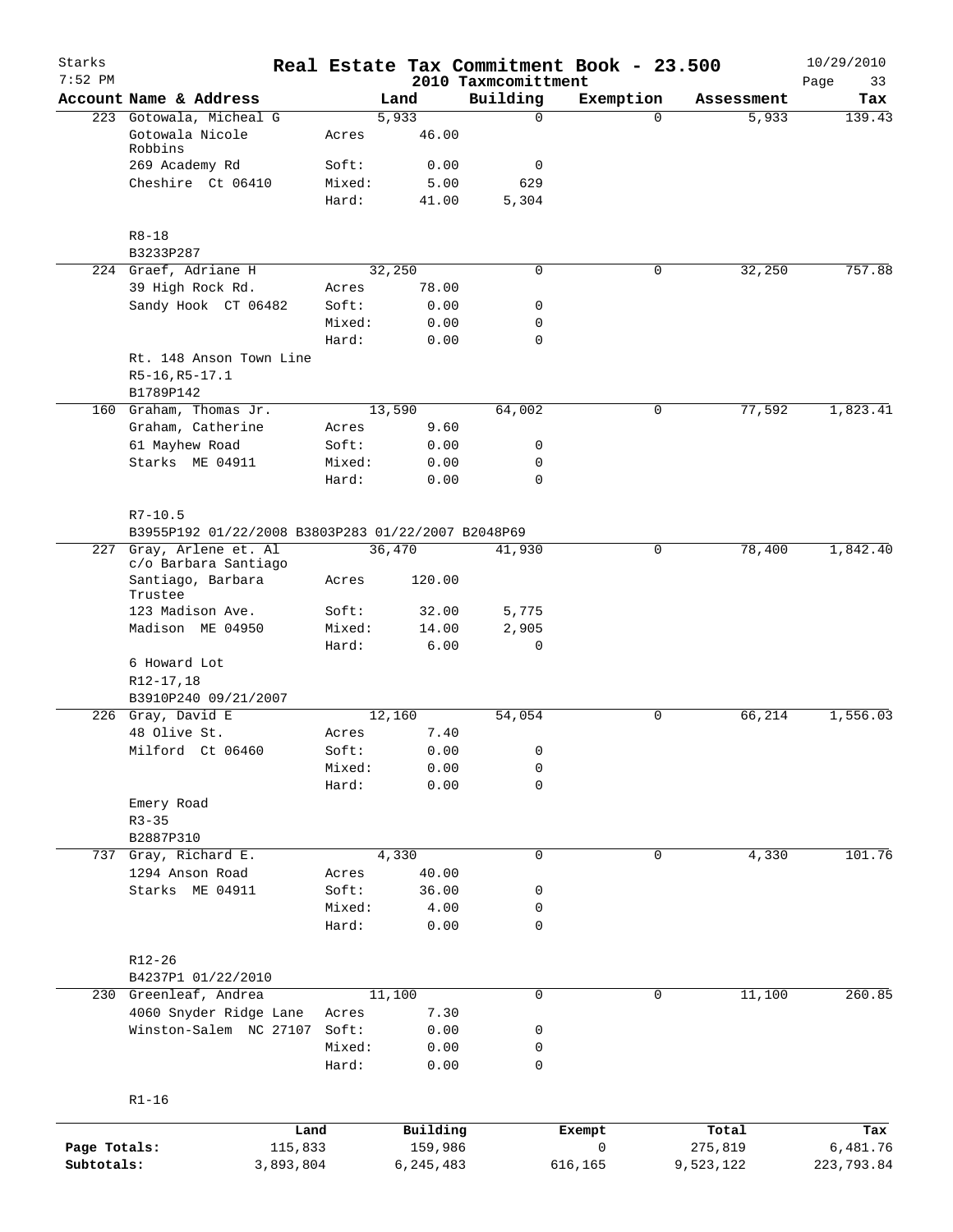| Starks<br>$7:52$ PM |                                                     |           |           |                                 | Real Estate Tax Commitment Book - 23.500 |            | 10/29/2010        |
|---------------------|-----------------------------------------------------|-----------|-----------|---------------------------------|------------------------------------------|------------|-------------------|
|                     | Account Name & Address                              |           | Land      | 2010 Taxmcomittment<br>Building | Exemption                                | Assessment | Page<br>34<br>Tax |
|                     | 231 Greenleaf, Scott                                |           | 8,650     | 2,400                           | $\Omega$                                 | 11,050     | 259.68            |
|                     | P.O. Box 600                                        | Acres     | 2.00      |                                 |                                          |            |                   |
|                     |                                                     |           |           |                                 |                                          |            |                   |
|                     | Anson ME 04911                                      | Soft:     | 0.00      | 0                               |                                          |            |                   |
|                     |                                                     | Mixed:    | 0.00      | $\mathbf 0$                     |                                          |            |                   |
|                     |                                                     | Hard:     | 0.00      | $\mathbf 0$                     |                                          |            |                   |
|                     | Rt. 134                                             |           |           |                                 |                                          |            |                   |
|                     | $R1 - 42.1$                                         |           |           |                                 |                                          |            |                   |
|                     | B1497P10                                            |           |           |                                 |                                          |            |                   |
| 232                 | Gregoire, Peter B.                                  |           | 11,770    | 47,460                          | 0                                        | 59,230     | 1,391.91          |
|                     | Gregoire Rebecca                                    | Acres     | 6.80      |                                 |                                          |            |                   |
|                     | 709 Sanford Road                                    | Soft:     | 0.00      | 0                               |                                          |            |                   |
|                     | Wellss Me 04090                                     | Mixed:    | 0.00      | 0                               |                                          |            |                   |
|                     |                                                     | Hard:     | 0.00      | $\mathbf 0$                     |                                          |            |                   |
|                     | West Mills Rd                                       |           |           |                                 |                                          |            |                   |
|                     | $R4 - 39$                                           |           |           |                                 |                                          |            |                   |
|                     | B1127P322                                           |           |           |                                 |                                          |            |                   |
| 143                 | Guinen, Robert S.                                   |           | 14,045    | 37,560                          | 9,350                                    | 42,255     | 992.99            |
|                     | Guinen, Glen                                        | Acres     | 10.30     |                                 | 01 Homestead Exempt                      |            |                   |
|                     | R.Guinen, Linda A.                                  |           |           |                                 |                                          |            |                   |
|                     | 5 Redneck Rd.                                       | Soft:     | 0.00      | 0                               |                                          |            |                   |
|                     | Starks ME 04911                                     | Mixed:    | 0.00      | $\mathbf 0$                     |                                          |            |                   |
|                     |                                                     | Hard:     | 0.00      | $\mathbf 0$                     |                                          |            |                   |
|                     |                                                     |           |           |                                 |                                          |            |                   |
|                     | $R6 - 2.18$                                         |           |           |                                 |                                          |            |                   |
|                     | B4142P135 05/26/2009 B3505P311 06/18/2005 B883P1018 |           |           |                                 |                                          |            |                   |
|                     | 233 Gulnick, William J &                            |           | 6,200     | 42,840                          | 18,700                                   | 30,340     | 712.99            |
|                     | Carol L                                             |           |           |                                 |                                          |            |                   |
|                     | 6 Anson Road                                        | Acres     | 0.60      |                                 | 16 2 WW2 Vets Res.                       |            |                   |
|                     | Starks ME 04911                                     | Soft:     | 0.00      |                                 | 0 01 Homestead Exempt                    |            |                   |
|                     |                                                     | Mixed:    | 0.00      | 0                               |                                          |            |                   |
|                     |                                                     | Hard:     | 0.00      | $\mathbf 0$                     |                                          |            |                   |
|                     | Rt. 43 Madison Rd                                   |           |           |                                 |                                          |            |                   |
|                     | $U2 - 25, U2 - 26$                                  |           |           |                                 |                                          |            |                   |
|                     | B2467P318                                           |           |           |                                 |                                          |            |                   |
|                     | 234 Guthrie, James D. Jr.                           |           | 17,230    | $\mathbf 0$                     | 0                                        | 17,230     | 404.91            |
|                     | 166 Lunenburg Road                                  | Acres     | 43.00     |                                 |                                          |            |                   |
|                     | West Townsend MA 01474 Soft:                        |           | 7.00      | 898                             |                                          |            |                   |
|                     |                                                     | Mixed:    | 0.00      | $\overline{0}$                  |                                          |            |                   |
|                     |                                                     | Hard:     | 26.00     | 3,434                           |                                          |            |                   |
|                     | Industry Line                                       |           |           |                                 |                                          |            |                   |
|                     | $R4-13A$                                            |           |           |                                 |                                          |            |                   |
|                     | B2690P12                                            |           |           |                                 |                                          |            |                   |
|                     | 235 Guthrie, James D., Jr                           |           | 47,000    | 16,920                          | 0                                        | 63,920     | 1,502.12          |
|                     | 166 Lunenburg Road                                  | Acres     | 133.00    |                                 |                                          |            |                   |
|                     | West Townsend MA 01474                              | Soft:     | 0.00      | 0                               |                                          |            |                   |
|                     |                                                     | Mixed:    | 0.00      | 0                               |                                          |            |                   |
|                     |                                                     | Hard:     | 0.00      | $\mathbf 0$                     |                                          |            |                   |
|                     | Gordon Road                                         |           |           |                                 |                                          |            |                   |
|                     | $R4-11, R4-13$                                      |           |           |                                 |                                          |            |                   |
|                     |                                                     |           |           |                                 |                                          |            |                   |
|                     | B1800P1                                             |           |           |                                 |                                          |            |                   |
|                     | 237 Haley Jr., Charles J.                           |           | 24,530    | 0                               | 0                                        | 24,530     | 576.46            |
|                     | Haley Linda S                                       | Acres     | 47.10     |                                 |                                          |            |                   |
|                     | P.O. Box 58                                         | Soft:     | 0.00      | 0                               |                                          |            |                   |
|                     | Anson ME 04911                                      | Mixed:    | 0.00      | 0                               |                                          |            |                   |
|                     |                                                     | Hard:     | 0.00      | 0                               |                                          |            |                   |
|                     |                                                     |           |           |                                 |                                          |            |                   |
|                     | $R8 - 1$                                            |           |           |                                 |                                          |            |                   |
|                     | B1026P1                                             |           |           |                                 |                                          |            |                   |
|                     |                                                     | Land      | Building  |                                 | Exempt                                   | Total      | Tax               |
| Page Totals:        |                                                     | 129,425   | 147,180   |                                 | 28,050                                   | 248,555    | 5,841.06          |
| Subtotals:          |                                                     | 4,023,229 | 6,392,663 |                                 | 644,215                                  | 9,771,677  | 229,634.90        |
|                     |                                                     |           |           |                                 |                                          |            |                   |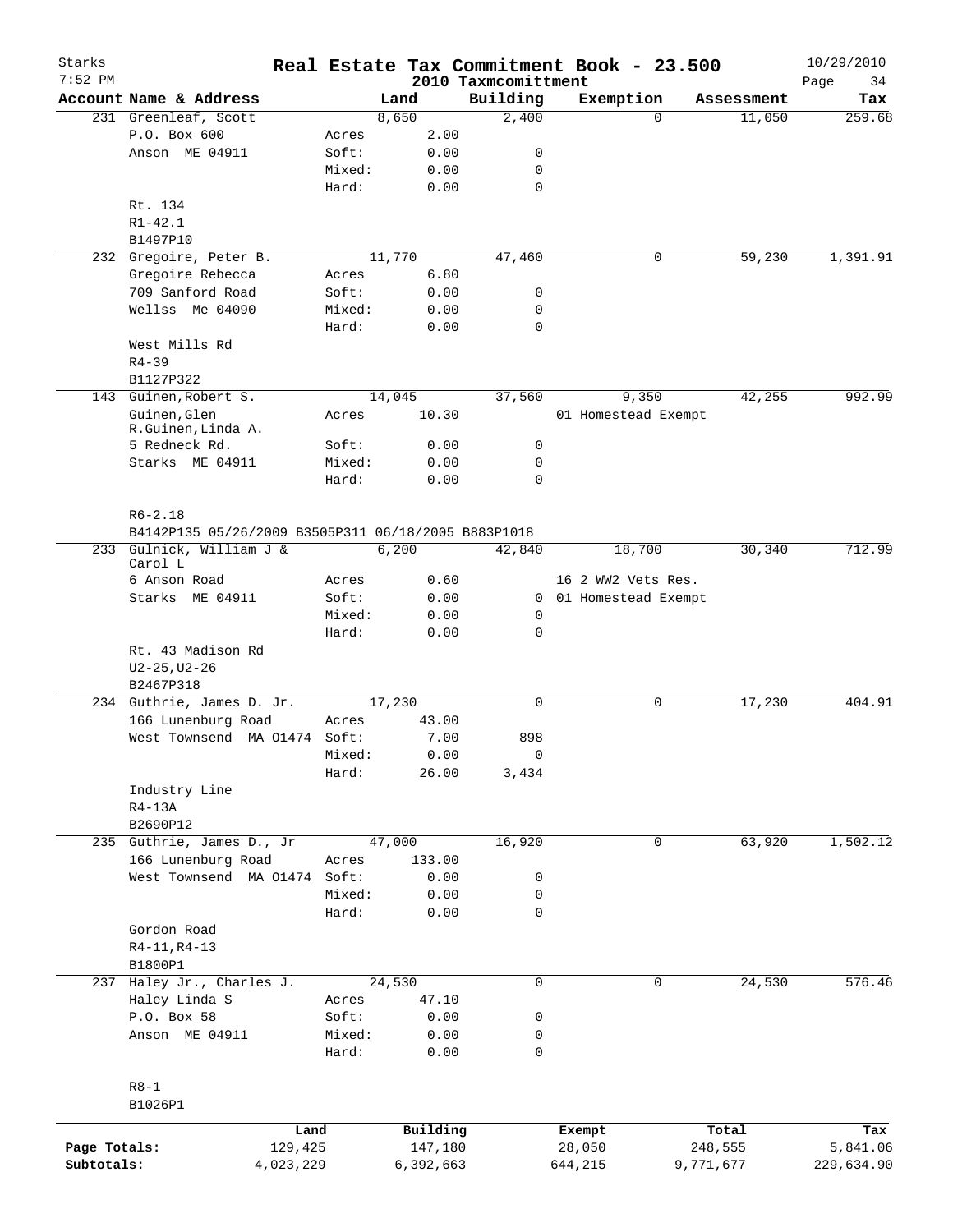| Starks<br>$7:52$ PM |                                       |        |           | 2010 Taxmcomittment | Real Estate Tax Commitment Book - 23.500 |            | 10/29/2010<br>Page<br>35 |
|---------------------|---------------------------------------|--------|-----------|---------------------|------------------------------------------|------------|--------------------------|
|                     | Account Name & Address                |        | Land      | Building            | Exemption                                | Assessment | Tax                      |
|                     | 238 Hall, Leslie E. &                 |        | 18,750    | 19,050              | $\Omega$                                 |            | 37,800<br>888.30         |
|                     | Suzanne T.                            |        |           |                     |                                          |            |                          |
|                     | 167 Main St Rt. 26                    | Acres  | 20.00     |                     |                                          |            |                          |
|                     | Oxford ME 04270                       | Soft:  | 0.00      | 0                   |                                          |            |                          |
|                     |                                       | Mixed: | 0.00      | $\mathbf 0$         |                                          |            |                          |
|                     | West Mills Road                       | Hard:  | 0.00      | $\mathbf 0$         |                                          |            |                          |
|                     | $R5 - 19.2$                           |        |           |                     |                                          |            |                          |
|                     | B1077P93                              |        |           |                     |                                          |            |                          |
|                     | 163 Ham, Douglas                      |        | 18,750    | 76,580              | 0                                        |            | 95,330<br>2,240.26       |
|                     | 84 Estes Road                         | Acres  | 20.00     |                     |                                          |            |                          |
|                     | Rochester NH 03867                    | Soft:  | 0.00      | 0                   |                                          |            |                          |
|                     |                                       | Mixed: | 0.00      | 0                   |                                          |            |                          |
|                     |                                       | Hard:  | 0.00      | $\mathbf 0$         |                                          |            |                          |
|                     | Dill Road                             |        |           |                     |                                          |            |                          |
|                     | $R6 - 22.4$                           |        |           |                     |                                          |            |                          |
|                     | B1391P335                             |        |           |                     |                                          |            |                          |
|                     | 240 Hamilton, Thomas H. &<br>Laura J. |        | 6,690     | 12,600              | 0                                        |            | 19,290<br>453.32         |
|                     | 1266 Randy Ave. Se                    | Acres  | 0.70      |                     |                                          |            |                          |
|                     | Palm Bay FL 32909                     | Soft:  | 0.00      | 0                   |                                          |            |                          |
|                     |                                       | Mixed: | 0.00      | $\mathbf 0$         |                                          |            |                          |
|                     |                                       | Hard:  | 0.00      | $\mathbf 0$         |                                          |            |                          |
|                     |                                       |        |           |                     |                                          |            |                          |
|                     | $R3 - 23$                             |        |           |                     |                                          |            |                          |
|                     | B896P792                              |        |           |                     |                                          |            |                          |
|                     | 241 Hand, Roger & Carolee             |        | 5,930     | 33,000              | 14,960                                   |            | 23,970<br>563.29         |
|                     | 2731 Industry Road                    | Acres  | 0.55      |                     | 02 Veteran                               |            |                          |
|                     | Starks ME 04911                       | Soft:  | 0.00      |                     | 0 01 Homestead Exempt                    |            |                          |
|                     |                                       | Mixed: | 0.00      | 0                   |                                          |            |                          |
|                     |                                       | Hard:  | 0.00      | $\mathbf 0$         |                                          |            |                          |
|                     |                                       |        |           |                     |                                          |            |                          |
|                     | $U1-8$<br>B1269P206                   |        |           |                     |                                          |            |                          |
|                     | 242 Hanlon, Jeffery R                 |        | 10,600    | 16,730              | 0                                        |            | 27,330<br>642.26         |
|                     | 2 Caron St.                           | Acres  | 5.00      |                     |                                          |            |                          |
|                     | Lisbon ME 04935                       | Soft:  | 0.00      | 0                   |                                          |            |                          |
|                     |                                       | Mixed: | 0.00      | $\mathsf 0$         |                                          |            |                          |
|                     |                                       | Hard:  | 0.00      | $\mathsf 0$         |                                          |            |                          |
|                     | Mayhew Road                           |        |           |                     |                                          |            |                          |
|                     | $R6 - 2.1$                            |        |           |                     |                                          |            |                          |
|                     | B2674P179                             |        |           |                     |                                          |            |                          |
|                     | 212 Hanlon, Jeffrey R.                |        | 18,830    | 10,970              | 0                                        |            | 29,800<br>700.30         |
|                     | 2 Caron Street                        | Acres  | 20.30     |                     |                                          |            |                          |
|                     | Lisbon ME 04250                       | Soft:  | 0.00      | 0                   |                                          |            |                          |
|                     |                                       | Mixed: | 0.00      | 0                   |                                          |            |                          |
|                     |                                       | Hard:  | 0.00      | $\mathbf 0$         |                                          |            |                          |
|                     | Sterry Hill Road                      |        |           |                     |                                          |            |                          |
|                     | $R4 - 40.1, R4 - 40.2$                |        |           |                     |                                          |            |                          |
|                     | B2203P52<br>419 Harrick, Michael C.   |        | 12,850    | 0                   | 0                                        |            | 12,850<br>301.98         |
|                     | P.O. Box 74                           | Acres  | 10.00     |                     |                                          |            |                          |
|                     | Stevenson CT 06491                    | Soft:  | 0.00      | $\mathsf 0$         |                                          |            |                          |
|                     |                                       | Mixed: | 0.00      | 0                   |                                          |            |                          |
|                     |                                       | Hard:  | 0.00      | $\mathbf 0$         |                                          |            |                          |
|                     | Mayhew Rd                             |        |           |                     |                                          |            |                          |
|                     | $R7 - 10.3$                           |        |           |                     |                                          |            |                          |
|                     | B3540P264 B1314P9                     |        |           |                     |                                          |            |                          |
|                     | Land                                  |        | Building  |                     |                                          | Total      | Tax                      |
| Page Totals:        | 92,400                                |        | 168,930   |                     | Exempt<br>14,960                         | 246,370    | 5,789.71                 |
| Subtotals:          | 4, 115, 629                           |        | 6,561,593 |                     | 659,175                                  | 10,018,047 | 235, 424.61              |
|                     |                                       |        |           |                     |                                          |            |                          |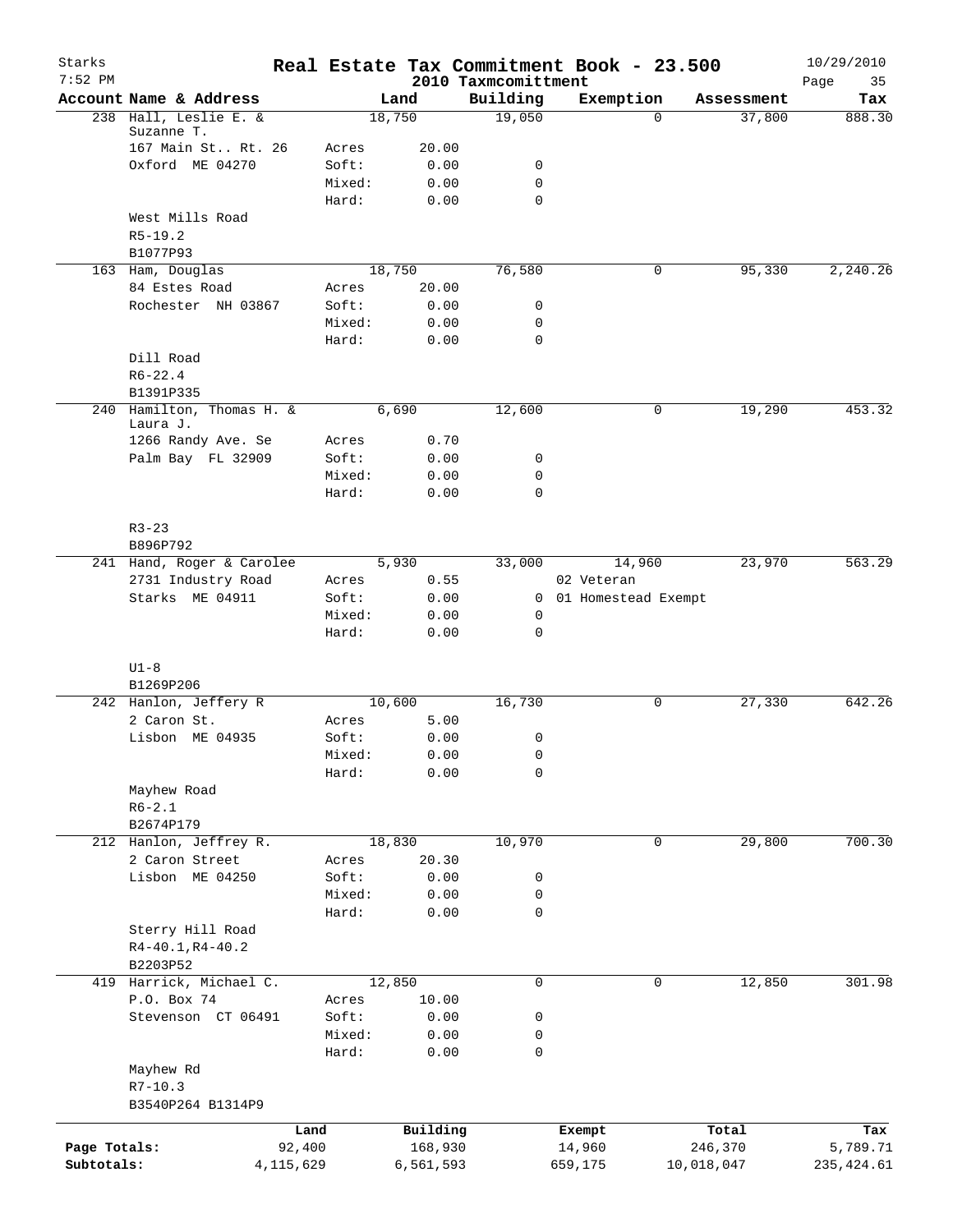| Starks<br>$7:52$ PM |                                      |        |        | 2010 Taxmcomittment | Real Estate Tax Commitment Book - 23.500 |            | 10/29/2010<br>36<br>Page |
|---------------------|--------------------------------------|--------|--------|---------------------|------------------------------------------|------------|--------------------------|
|                     | Account Name & Address               |        | Land   | Building            | Exemption                                | Assessment | Tax                      |
|                     | 244 Harris, Adrian                   | 27,130 |        | $\mathbf 0$         | $\Omega$                                 | 27,130     | 637.55                   |
|                     | RFD Box 180                          | Acres  | 57.50  |                     |                                          |            |                          |
|                     | New Sharon ME 04955                  | Soft:  | 0.00   | 0                   |                                          |            |                          |
|                     |                                      | Mixed: | 0.00   | 0                   |                                          |            |                          |
|                     |                                      | Hard:  | 0.00   | $\mathbf 0$         |                                          |            |                          |
|                     |                                      |        |        |                     |                                          |            |                          |
|                     | $R1 - 39$<br>B2591P303               |        |        |                     |                                          |            |                          |
|                     | 245 Harris, Nelson N                 |        | 10,670 | 13,320              | 9,350                                    | 14,640     | 344.04                   |
|                     | P.O.Box 504                          | Acres  | 5.10   |                     |                                          |            |                          |
|                     | Anson ME 04911                       | Soft:  | 0.00   |                     | 0 01 Homestead Exempt                    |            |                          |
|                     |                                      | Mixed: | 0.00   | 0                   |                                          |            |                          |
|                     |                                      | Hard:  | 0.00   | 0                   |                                          |            |                          |
|                     | Mayhew Road                          |        |        |                     |                                          |            |                          |
|                     | $R6 - 2.1A$                          |        |        |                     |                                          |            |                          |
|                     | B1364P44                             |        |        |                     |                                          |            |                          |
|                     | 246 Harris, Paul D. &<br>Elaine C.   | 27,250 |        | 0                   | 0                                        | 27,250     | 640.38                   |
|                     | 86 Beechwood St.                     | Acres  | 58.00  |                     |                                          |            |                          |
|                     | Thomaston ME 04861                   | Soft:  | 0.00   | 0                   |                                          |            |                          |
|                     |                                      | Mixed: | 0.00   | 0                   |                                          |            |                          |
|                     |                                      | Hard:  | 0.00   | $\mathbf 0$         |                                          |            |                          |
|                     |                                      |        |        |                     |                                          |            |                          |
|                     | $R7-16.3, 16.4, 16.5$                |        |        |                     |                                          |            |                          |
|                     | B1302P114<br>249 Hartigan, Dennis P. |        | 18,180 | 26,880              | 0                                        | 45,060     | 1,058.91                 |
|                     | Hartigan Susan C.                    | Acres  | 17.70  |                     |                                          |            |                          |
|                     | PO Box 72                            | Soft:  | 0.00   | 0                   |                                          |            |                          |
|                     | North Berwick ME 03906 Mixed:        |        | 0.00   | 0                   |                                          |            |                          |
|                     |                                      | Hard:  | 0.00   | $\mathbf 0$         |                                          |            |                          |
|                     | New Sharon Rd                        |        |        |                     |                                          |            |                          |
|                     | $R2 - 45$                            |        |        |                     |                                          |            |                          |
|                     | B1827P184                            |        |        |                     |                                          |            |                          |
|                     | 250 Hartigan, Joseph W.              |        | 18,320 | 46,680              | 9,350                                    | 55,650     | 1,307.78                 |
|                     | Hartigan Roberta M.                  | Acres  | 72.50  |                     |                                          |            |                          |
|                     | 106 Anson Road                       | Soft:  | 0.00   |                     | 0 01 Homestead Exempt                    |            |                          |
|                     | Starks ME 04911                      | Mixed: | 70.00  | 9,244               |                                          |            |                          |
|                     |                                      | Hard:  | 0.00   | 0                   |                                          |            |                          |
|                     | $R7 - 6$                             |        |        |                     |                                          |            |                          |
|                     | B1271P100                            |        |        |                     |                                          |            |                          |
|                     | 253 Hartley, Melissa M               |        | 11,580 | 77,810              | 9,350                                    | 80,040     | 1,880.94                 |
|                     | 93 Olde Ferry Road                   | Acres  | 6.50   |                     |                                          |            |                          |
|                     | Starks ME 04911                      | Soft:  | 0.00   | 0                   | 01 Homestead Exempt                      |            |                          |
|                     |                                      | Mixed: | 0.00   | 0                   |                                          |            |                          |
|                     |                                      | Hard:  | 0.00   | $\mathbf 0$         |                                          |            |                          |
|                     | Johnston'S Ferryroad                 |        |        |                     |                                          |            |                          |
|                     | R12-10.5, R12-10.6                   |        |        |                     |                                          |            |                          |
|                     | B3864P205 05/18/2007                 |        |        |                     |                                          |            |                          |
|                     | 255 Hawxwelll, Jaren W               |        | 18,250 | $\mathbf 0$         | $\mathbf 0$                              | 18,250     | 428.88                   |
|                     | 621 Cener Street                     | Acres  | 22.00  |                     |                                          |            |                          |
|                     | North Dighton MA 02764               | Soft:  | 0.00   | 0                   |                                          |            |                          |
|                     |                                      | Mixed: | 0.00   | 0                   |                                          |            |                          |
|                     |                                      | Hard:  | 0.00   | $\mathbf 0$         |                                          |            |                          |
|                     |                                      |        |        |                     |                                          |            |                          |
|                     | $R1 - 48$                            |        |        |                     |                                          |            |                          |
|                     | B3976P101 03/28/2008 B807P218        |        |        |                     |                                          |            |                          |

|              | Land      | Building  | Exempt  | Total      | Tax        |
|--------------|-----------|-----------|---------|------------|------------|
| Page Totals: | 131,380   | 164,690   | 28,050  | 268,020    | 6,298.48   |
| Subtotals:   | 4,247,009 | 6,726,283 | 687,225 | 10,286,067 | 241,723.09 |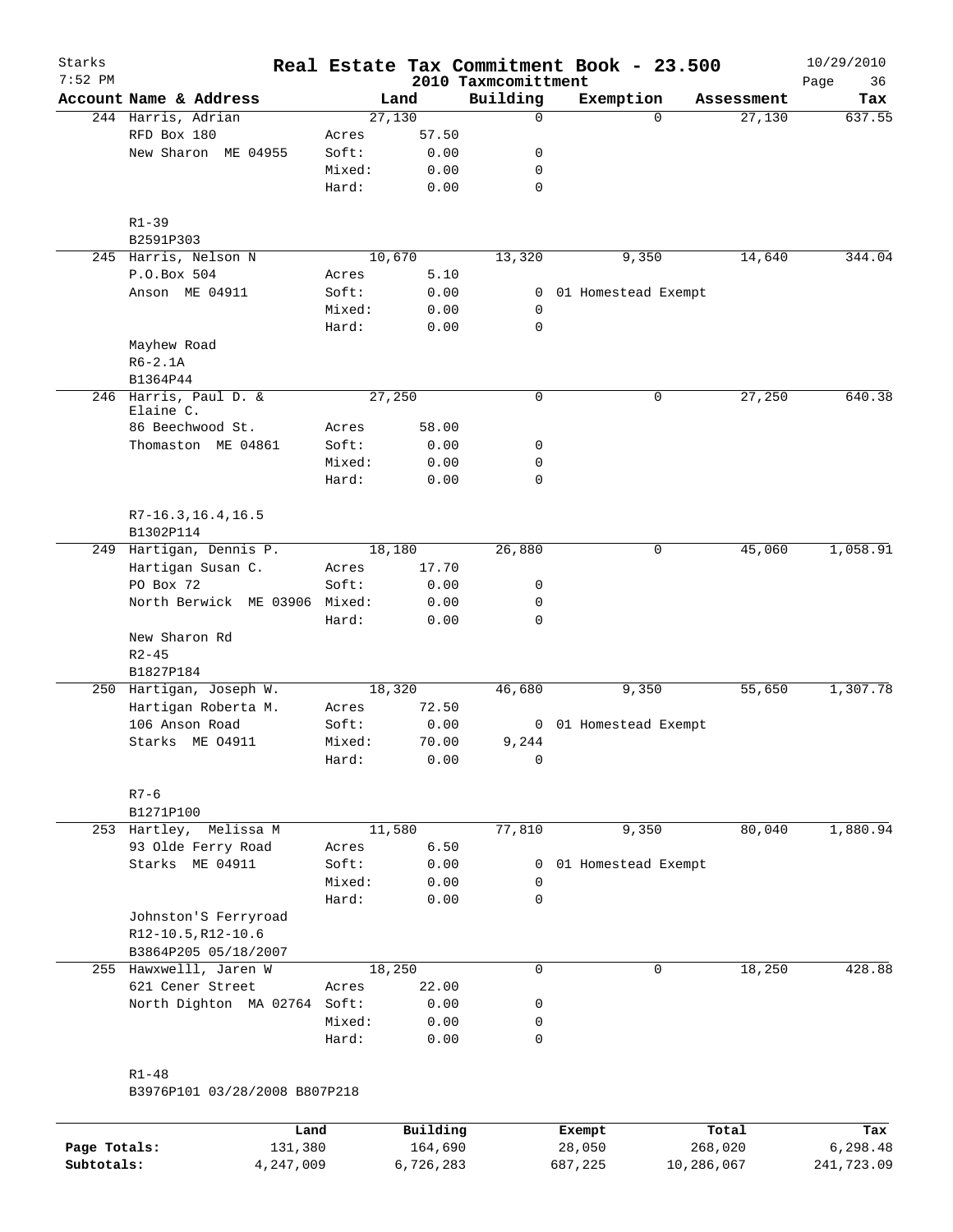| Starks<br>$7:52$ PM |                                      |           |        |              | Real Estate Tax Commitment Book - 23.500 |                     |            |            | 10/29/2010        |
|---------------------|--------------------------------------|-----------|--------|--------------|------------------------------------------|---------------------|------------|------------|-------------------|
|                     | Account Name & Address               |           |        | Land         | 2010 Taxmcomittment<br>Building          | Exemption           |            | Assessment | Page<br>37<br>Tax |
|                     | 257 Hayden Family Trust              |           |        | 10,010       | $\mathbf 0$                              | $\Omega$            |            | 10,010     | 235.24            |
|                     | 398 Anson Road                       |           | Acres  | 75.00        |                                          |                     |            |            |                   |
|                     | Starks ME 04911                      |           | Soft:  | 0.00         | $\mathbf 0$                              |                     |            |            |                   |
|                     |                                      |           | Mixed: | 25.00        | 3,302                                    |                     |            |            |                   |
|                     |                                      |           | Hard:  | 50.00        | 6,603                                    |                     |            |            |                   |
|                     |                                      |           |        |              |                                          |                     |            |            |                   |
|                     | $R5 - 8$                             |           |        |              |                                          |                     |            |            |                   |
|                     | B897P626 B0P135                      |           |        |              |                                          |                     |            |            |                   |
|                     | 703 Hayden, Joseph O.                |           |        | 10,610       | 62,655                                   | 9,350               |            | 63,915     | 1,502.00          |
|                     | Steward, Ashley M.                   |           | Acres  | 20.00        |                                          | 01 Homestead Exempt |            |            |                   |
|                     | 370 Anson Road                       |           | Soft:  | 0.00         | 0                                        |                     |            |            |                   |
|                     | Starks ME 04911                      |           | Mixed: | 18.00        | 0                                        |                     |            |            |                   |
|                     |                                      |           | Hard:  | 0.00         | $\mathbf 0$                              |                     |            |            |                   |
|                     | Anson Road                           |           |        |              |                                          |                     |            |            |                   |
|                     | $R11 - 4.5$                          |           |        |              |                                          |                     |            |            |                   |
|                     | B3772P184 11/14/2006                 |           |        |              |                                          |                     |            |            |                   |
|                     | 735 Hayden, Joseph P.O.              |           |        | 9,950        | 10,000                                   | 0                   |            | 19,950     | 468.83            |
|                     |                                      |           | Acres  | 4.00         |                                          |                     |            |            |                   |
|                     | Starks ME 04911                      |           | Soft:  | 0.00         | 0                                        |                     |            |            |                   |
|                     |                                      |           | Mixed: | 0.00         | 0                                        |                     |            |            |                   |
|                     |                                      |           | Hard:  | 0.00         | $\mathbf 0$                              |                     |            |            |                   |
|                     |                                      |           |        |              |                                          |                     |            |            |                   |
|                     | $R-10$ 2A                            |           |        |              |                                          |                     |            |            |                   |
|                     | 258 Hayden, Joseph Paul &<br>Pauline |           |        | 9,300        | 77,880                                   | 9,350               |            | 77,830     | 1,829.01          |
|                     | 417 Anson Road                       |           | Acres  | 3.00         |                                          |                     |            |            |                   |
|                     | Starks ME 04911                      |           | Soft:  |              |                                          |                     |            |            |                   |
|                     |                                      |           |        | 0.00<br>0.00 | 0<br>$\mathsf{O}$                        | 01 Homestead Exempt |            |            |                   |
|                     |                                      |           | Mixed: |              |                                          |                     |            |            |                   |
|                     |                                      |           | Hard:  | 0.00         | $\mathbf 0$                              |                     |            |            |                   |
|                     | $R10-2$                              |           |        |              |                                          |                     |            |            |                   |
|                     | B1210P219                            |           |        |              |                                          |                     |            |            |                   |
|                     | 256 Hayden, Lorraine P.              |           |        | 10,600       | 58,650                                   | 14,960              |            | 54,290     | 1,275.82          |
|                     | 529 Anson Road                       |           | Acres  | 5.00         |                                          | 02 Veteran          |            |            |                   |
|                     | Starks ME 04911                      |           | Soft:  | 0.00         | $\mathbf{0}$                             | 01 Homestead Exempt |            |            |                   |
|                     |                                      |           | Mixed: | 0.00         | $\mathbf 0$                              |                     |            |            |                   |
|                     |                                      |           | Hard:  | 0.00         | $\mathbf 0$                              |                     |            |            |                   |
|                     |                                      |           |        |              |                                          |                     |            |            |                   |
|                     | $R10-4$                              |           |        |              |                                          |                     |            |            |                   |
|                     | B3491P195 05/09/2005                 |           |        |              |                                          |                     |            |            |                   |
|                     | 259 Hebert, Carlton                  |           |        | 10,120       | 37,320                                   | 14,960              |            | 32,480     | 763.28            |
|                     | 2 Sawyers Mills Road                 |           | Acres  | 17.00        |                                          | 02 Veteran          |            |            |                   |
|                     | Starks ME 04911                      |           | Soft:  | 4.00         | 513                                      | 01 Homestead Exempt |            |            |                   |
|                     |                                      |           | Mixed: | 12.00        | 1,585                                    |                     |            |            |                   |
|                     |                                      |           | Hard:  | 0.00         | 0                                        |                     |            |            |                   |
|                     | Rt 43 Madison Rd                     |           |        |              |                                          |                     |            |            |                   |
|                     | $R3 - 9, R7 - 7$                     |           |        |              |                                          |                     |            |            |                   |
|                     | B598P321                             |           |        |              |                                          |                     |            |            |                   |
|                     | 260 Hebert, Kerry D.                 |           |        | 29,140       | 129,380                                  | 9,350               |            | 149,170    | 3,505.50          |
|                     | Hebert Jennifer                      |           | Acres  | 144.00       |                                          |                     |            |            |                   |
|                     | P.O. Box 582                         |           | Soft:  | 5.00         | 642                                      | 01 Homestead Exempt |            |            |                   |
|                     | Starks ME 04911                      |           | Mixed: | 74.00        | 9,772                                    |                     |            |            |                   |
|                     |                                      |           | Hard:  | 60.00        | 7,924                                    |                     |            |            |                   |
|                     | Mayhew Rd                            |           |        |              |                                          |                     |            |            |                   |
|                     | $R5 - 7$                             |           |        |              |                                          |                     |            |            |                   |
|                     | B2716P181                            |           |        |              |                                          |                     |            |            |                   |
|                     |                                      |           |        |              |                                          |                     |            |            |                   |
|                     |                                      | Land      |        | Building     |                                          | Exempt              |            | Total      | Tax               |
| Page Totals:        |                                      | 89,730    |        | 375,885      |                                          | 57,970              |            | 407,645    | 9,579.68          |
| Subtotals:          |                                      | 4,336,739 |        | 7,102,168    |                                          | 745,195             | 10,693,712 |            | 251,302.77        |
|                     |                                      |           |        |              |                                          |                     |            |            |                   |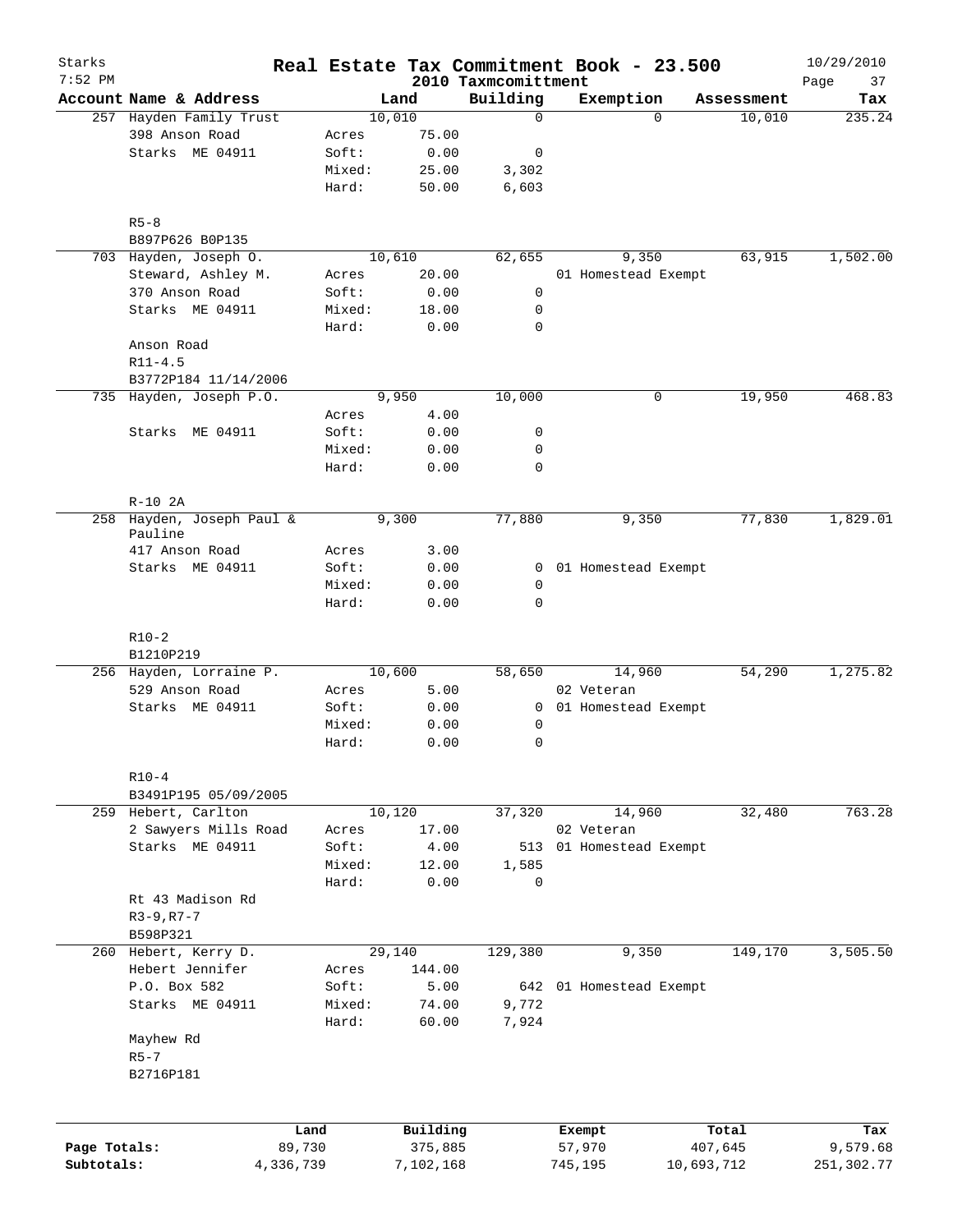| Starks<br>$7:52$ PM |                                                            |                |                   | 2010 Taxmcomittment | Real Estate Tax Commitment Book - 23.500 |            | 10/29/2010<br>38<br>Page |
|---------------------|------------------------------------------------------------|----------------|-------------------|---------------------|------------------------------------------|------------|--------------------------|
|                     | Account Name & Address                                     |                | Land              | Building            | Exemption                                | Assessment | Tax                      |
|                     | 261 Hemmingway, Harold &                                   |                | 12,400            | $\mathbf 0$         | $\Omega$                                 | 12,400     | 291.40                   |
|                     | Wayne Walker<br>P.O. Box 788                               | Acres          | 9.30              |                     |                                          |            |                          |
|                     | Farmington ME 04938                                        | Soft:          | 0.00              | 0                   |                                          |            |                          |
|                     |                                                            | Mixed:         | 0.00              | $\mathbf 0$         |                                          |            |                          |
|                     |                                                            | Hard:          | 0.00              | $\Omega$            |                                          |            |                          |
|                     | $R2 - 14$                                                  |                |                   |                     |                                          |            |                          |
|                     | B846P42                                                    |                |                   |                     |                                          |            |                          |
|                     | 262 Henckel, Troy L                                        |                | 17,230<br>15.20   | 3,600               | 0                                        | 20,830     | 489.51                   |
|                     | 7024 Desert Canyon<br>El Paso TX 79912                     | Acres<br>Soft: | 0.00              | 0                   |                                          |            |                          |
|                     |                                                            | Mixed:         | 0.00              | $\mathbf 0$         |                                          |            |                          |
|                     |                                                            | Hard:          | 0.00              | $\mathbf 0$         |                                          |            |                          |
|                     | New Sharon Road                                            |                |                   |                     |                                          |            |                          |
|                     | $R8 - 8.1$                                                 |                |                   |                     |                                          |            |                          |
|                     | B2526P17                                                   |                |                   |                     |                                          |            |                          |
|                     | 263 Henderson, LLC                                         |                | 10,300            | $\mathbf 0$         | 0                                        | 10,300     | 242.05                   |
|                     | 25 Riverside Lane                                          | Acres          | 79.00             |                     |                                          |            |                          |
|                     | Ellsworth ME 04605                                         | Soft:          | 65.00             | 8,342               |                                          |            |                          |
|                     |                                                            | Mixed:         | 0.00              | 0                   |                                          |            |                          |
|                     |                                                            | Hard:          | 14.00             | 1,849               |                                          |            |                          |
|                     | $R1 - 45$                                                  |                |                   |                     |                                          |            |                          |
|                     | B3604P242 11/08/2005 B880P1084                             |                |                   |                     |                                          |            |                          |
|                     | 264 Hennings, Arlo &<br>Pauline                            |                | $\frac{1}{9,410}$ | $\Omega$            | 0                                        | 9,410      | 221.14                   |
|                     | 509 Farmington Falls Rd Acres                              |                | 4.70              |                     |                                          |            |                          |
|                     | Farmington ME 04938                                        | Soft:          | 0.00              | 0                   |                                          |            |                          |
|                     |                                                            | Mixed:         | 0.00              | 0                   |                                          |            |                          |
|                     |                                                            | Hard:          | 0.00              | $\mathbf 0$         |                                          |            |                          |
|                     | $R7 - 17$                                                  |                |                   |                     |                                          |            |                          |
|                     | 634 Henri, Allen & Diane                                   |                | 8,950             | $\mathbf 0$         | 0                                        | 8,950      | 210.33                   |
|                     | 588 Hollis Road                                            | Acres          | 4.00              |                     |                                          |            |                          |
|                     | Hollis ME 04042                                            | Soft:          | 0.00              | 0                   |                                          |            |                          |
|                     |                                                            | Mixed:         | 0.00              | 0                   |                                          |            |                          |
|                     |                                                            | Hard:          | 0.00              | 0                   |                                          |            |                          |
|                     | $R5-4$                                                     |                |                   |                     |                                          |            |                          |
|                     | B3827P177 03/23/2007 B825P640<br>268 Hildreth, Earle Jr. C |                | 48,250            | 2,400               | 0                                        | 50,650     | 1,190.28                 |
|                     | 112 Newell Rd                                              | Acres          | 138.00            |                     |                                          |            |                          |
|                     | Yarmouth ME 04096                                          | Soft:          | 0.00              | 0                   |                                          |            |                          |
|                     |                                                            | Mixed:         | 0.00              | 0                   |                                          |            |                          |
|                     |                                                            | Hard:          | 0.00              | 0                   |                                          |            |                          |
|                     | $R8 - 46$                                                  |                |                   |                     |                                          |            |                          |
|                     | B1025P82                                                   |                |                   |                     |                                          |            |                          |
|                     | 269 Hill, James. P                                         |                | 20,750            | 18,960              | 0                                        | 39,710     | 933.19                   |
|                     | Hill Lisa M                                                | Acres          | 28.00             |                     |                                          |            |                          |
|                     | 63 Parker Ave                                              | Soft:          | 0.00              | 0                   |                                          |            |                          |
|                     | Dracut MA 01826                                            | Mixed:         | 0.00              | 0                   |                                          |            |                          |
|                     |                                                            | Hard:          | 0.00              | 0                   |                                          |            |                          |
|                     | West Mill Road<br>R5-23.1, R5-23.2<br>B1460P131            |                |                   |                     |                                          |            |                          |
|                     |                                                            |                |                   |                     |                                          |            |                          |
|                     | Land                                                       |                | Building          |                     | Exempt                                   | Total      | Tax                      |
| Page Totals:        | 127,290                                                    |                | 24,960            |                     | $\mathsf{O}\xspace$                      | 152,250    | 3,577.90                 |
| Subtotals:          | 4,464,029                                                  |                | 7,127,128         |                     | 745,195                                  | 10,845,962 | 254,880.67               |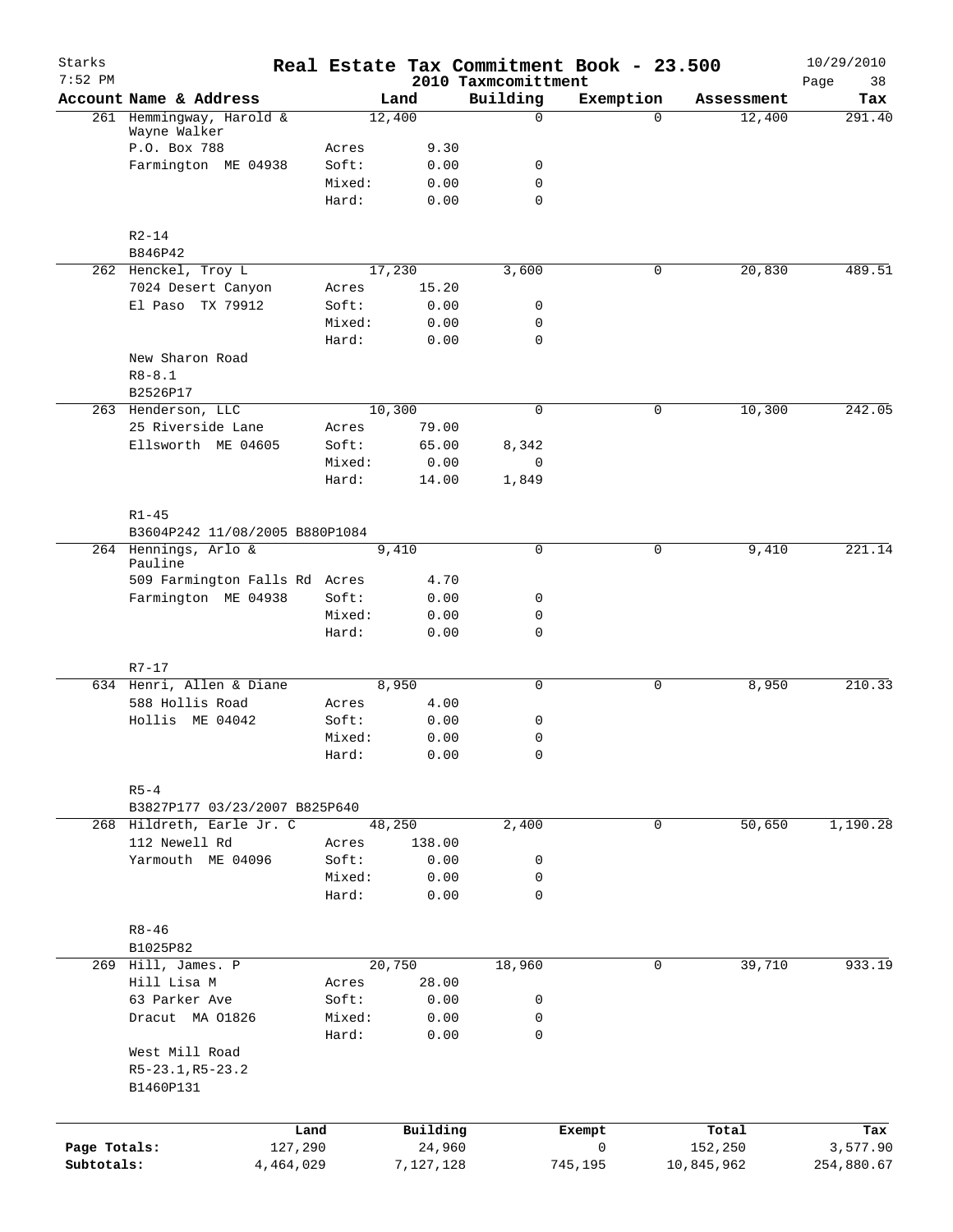| Starks<br>$7:52$ PM |                                                     |                 |                | 2010 Taxmcomittment | Real Estate Tax Commitment Book - 23.500 |            | 10/29/2010<br>Page<br>39 |
|---------------------|-----------------------------------------------------|-----------------|----------------|---------------------|------------------------------------------|------------|--------------------------|
|                     | Account Name & Address                              |                 | Land           | Building            | Exemption                                | Assessment | Tax                      |
|                     | 270 Hill, Richard                                   |                 | 13,180         | $\mathbf 0$         | $\Omega$                                 | 13,180     | 309.73                   |
|                     | 8 Melrose Ave # 2                                   | Acres           | 10.50          |                     |                                          |            |                          |
|                     | Haverhill MA 01830                                  | Soft:           | 0.00           | 0                   |                                          |            |                          |
|                     |                                                     | Mixed:          | 0.00           | 0                   |                                          |            |                          |
|                     |                                                     | Hard:           | 0.00           | 0                   |                                          |            |                          |
|                     | R2-24.11                                            |                 |                |                     |                                          |            |                          |
|                     | B1481P291                                           |                 |                |                     |                                          |            |                          |
|                     | 572 Hilton, Ernest W.                               |                 | 3,270          | $\mathbf 0$         | 0                                        | 3,270      | 76.85                    |
|                     | Hilton, Gwendolyn R.                                | Acres           | 30.00          |                     |                                          |            |                          |
|                     | 8 Olde Ferry Road                                   | Soft:           | 0.00           | 0                   |                                          |            |                          |
|                     | Starks ME 04911                                     | Mixed:          | 30.00          | 3,962               |                                          |            |                          |
|                     |                                                     | Hard:           | 0.00           | 0                   |                                          |            |                          |
|                     | Bet. Chin & Gordon Rds                              |                 |                |                     |                                          |            |                          |
|                     | $R3 - 38$                                           |                 |                |                     |                                          |            |                          |
|                     | B3683P195 05/25/2006 B2604P115                      |                 |                |                     |                                          |            |                          |
|                     | 706 Hilton, Ernest W.                               |                 | 6,650          | $\mathbf 0$         | 0                                        | 6,650      | 156.28                   |
|                     | Hilton, Gwendolyn R.                                | Acres           | 50.00          |                     |                                          |            |                          |
|                     | 8 Olde Ferry Road                                   | Soft:           | 7.00           | 898                 |                                          |            |                          |
|                     | Starks ME 04911                                     | Mixed:          | 43.00          | 5,679               |                                          |            |                          |
|                     |                                                     | Hard:           | 0.00           | 0                   |                                          |            |                          |
|                     | Mayhew Road                                         |                 |                |                     |                                          |            |                          |
|                     | $R6-16.1$                                           |                 |                |                     |                                          |            |                          |
|                     | 394 Hilton, Ernest W.                               |                 | 1,530          | $\mathbf 0$         | 0                                        | 1,530      | 35.96                    |
|                     | Hilton, Gwendolyn R.                                | Acres           | 11.50          |                     |                                          |            |                          |
|                     | 8 Olde Ferry Road                                   | Soft:           | 2.00           | 257                 |                                          |            |                          |
|                     | Starks ME 04911                                     | Mixed:          | 9.00           | 1,189               |                                          |            |                          |
|                     |                                                     | Hard:           | 0.50           | 66                  |                                          |            |                          |
|                     | Mayhew Rd                                           |                 |                |                     |                                          |            |                          |
|                     | $R6 - 2.13$                                         |                 |                |                     |                                          |            |                          |
|                     | B3579P170 10/24/2005 B1737P20                       |                 |                |                     |                                          |            |                          |
|                     | 573 Hilton, Ernest W.                               |                 | 13,850         | $\mathbf 0$         | 0                                        | 13,850     | 325.48                   |
|                     | 8 Olde Ferry Road                                   | Acres           | 10.00          |                     |                                          |            |                          |
|                     | Starks ME 04911                                     | Soft:           | 0.00           | 0                   |                                          |            |                          |
|                     |                                                     | Mixed:          | 0.00           | 0                   |                                          |            |                          |
|                     |                                                     | Hard:           | 0.00           | 0                   |                                          |            |                          |
|                     | $R3 - 43$                                           |                 |                |                     |                                          |            |                          |
|                     | B3749P110 09/22/2006 B3749P109 09/22/2006 B1370P188 |                 |                |                     |                                          |            |                          |
| 273                 | Hilton, Ernest W. &<br>Gwendolyn R.                 |                 | 13,430         | $\mathbf 0$         | $\mathbf 0$                              | 13,430     | 315.61                   |
|                     | 8 Olde Ferry Road                                   | Acres           | 101.00         |                     |                                          |            |                          |
|                     | Starks ME 04911                                     | Soft:           | 13.00          | 1,668               |                                          |            |                          |
|                     |                                                     | Mixed:          | 78.00          | 10,301              |                                          |            |                          |
|                     |                                                     | Hard:           | 10.00          | 1,321               |                                          |            |                          |
|                     | Off Johnston Ferry Rd                               |                 |                |                     |                                          |            |                          |
|                     | R12-13                                              |                 |                |                     |                                          |            |                          |
|                     | B2527P326                                           |                 |                |                     |                                          |            |                          |
|                     | 275 Hilton, Ernest W. &                             |                 | 47,090         | 34,920              | $\mathbf 0$                              | 82,010     | 1,927.24                 |
|                     | Gwendolyn R.                                        |                 |                |                     |                                          |            |                          |
|                     | 8 Olde Ferry Road                                   | Acres           | 195.00         |                     |                                          |            |                          |
|                     | Starks ME 04911                                     | Soft:           | 40.00          | 5,134               |                                          |            |                          |
|                     |                                                     | Mixed:<br>Hard: | 36.00<br>55.00 | 4,754<br>7,263      |                                          |            |                          |
|                     |                                                     |                 |                |                     |                                          |            |                          |
|                     | $R12 - 16$                                          |                 |                |                     |                                          |            |                          |
|                     | B1313P327                                           |                 |                |                     |                                          |            |                          |
|                     |                                                     |                 |                |                     |                                          |            |                          |
|                     |                                                     | Land            | Building       |                     | Exempt                                   | Total      | Tax                      |
| Page Totals:        | 99,000                                              |                 | 34,920         |                     | 0                                        | 133,920    | 3,147.15                 |
| Subtotals:          | 4,563,029                                           |                 | 7,162,048      |                     | 745,195                                  | 10,979,882 | 258,027.82               |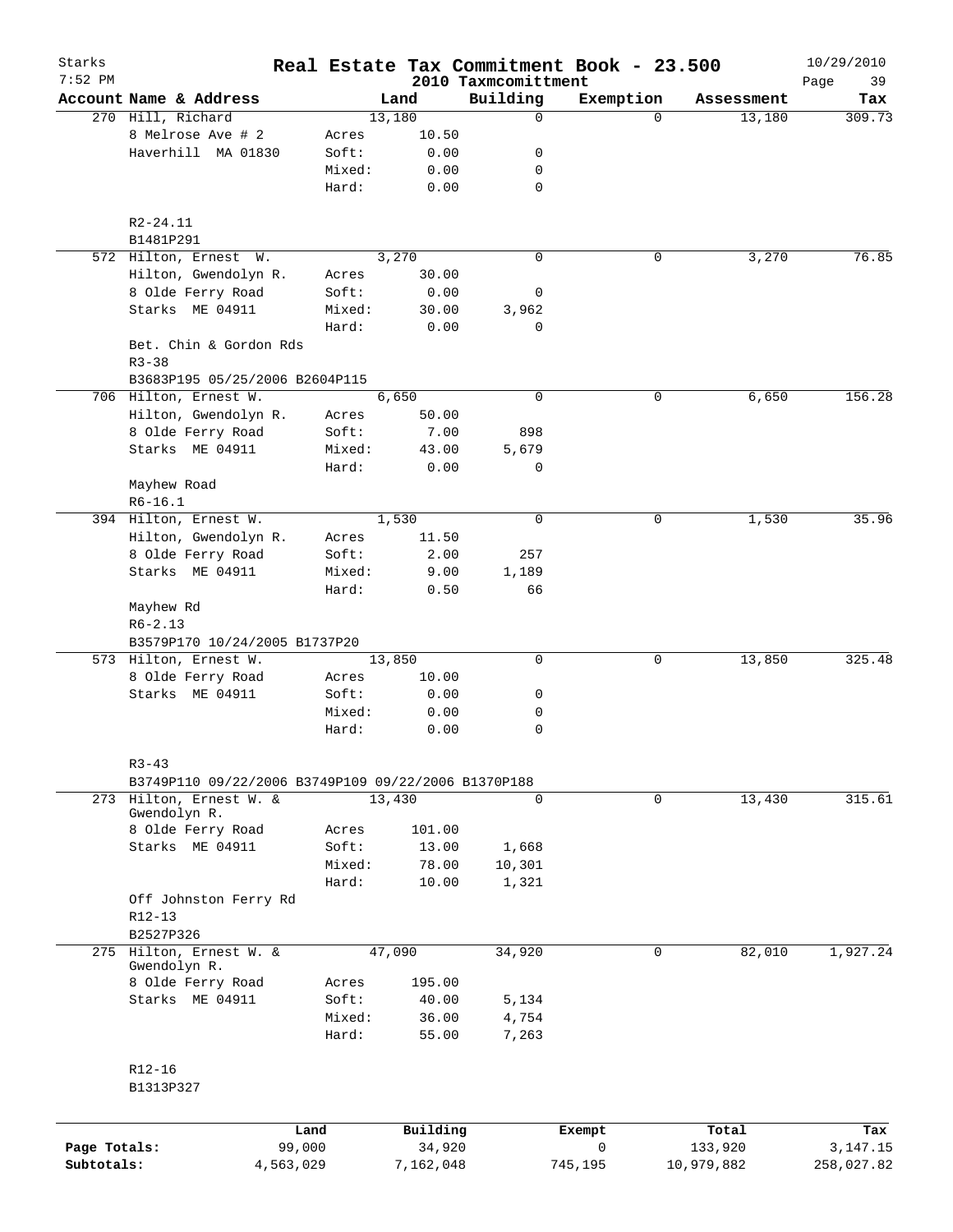| Starks    |                                         |        |        |                     | Real Estate Tax Commitment Book - 23.500 |            | 10/29/2010 |
|-----------|-----------------------------------------|--------|--------|---------------------|------------------------------------------|------------|------------|
| $7:52$ PM |                                         |        |        | 2010 Taxmcomittment |                                          |            | Page<br>40 |
|           | Account Name & Address                  |        | Land   | Building            | Exemption                                | Assessment | Tax        |
|           | 274 Hilton, Ernest W. &<br>Gwendolyn R. |        | 8,000  | 23,160              | $\Omega$                                 | 31,160     | 732.26     |
|           | 8 Olde Ferry Road                       | Acres  | 1.00   |                     |                                          |            |            |
|           | Starks ME 04911                         | Soft:  | 0.00   | 0                   |                                          |            |            |
|           |                                         | Mixed: | 0.00   | $\mathbf 0$         |                                          |            |            |
|           |                                         | Hard:  | 0.00   | $\Omega$            |                                          |            |            |
|           | $R12-9$                                 |        |        |                     |                                          |            |            |
|           | B1244P163                               |        |        |                     |                                          |            |            |
|           | 276 Hilton, Ernest W. &<br>Gwendolyn R. |        | 69,010 | 79,680              | 9,350                                    | 139,340    | 3,274.49   |
|           | 8 Olde Ferry Road                       | Acres  | 366.00 |                     |                                          |            |            |
|           | Starks ME 04911                         | Soft:  | 157.00 |                     | 20,149 01 Homestead Exempt               |            |            |
|           |                                         | Mixed: | 0.00   | $\mathbf 0$         |                                          |            |            |
|           |                                         | Hard:  | 149.00 | 19,677              |                                          |            |            |
|           | Lots, 7, 8, 9.1                         |        |        |                     |                                          |            |            |
|           | $R12-7, 8, 9.1$                         |        |        |                     |                                          |            |            |
|           | B1244P164                               |        |        |                     |                                          |            |            |
| 277       | Hilton, Ernest W. &<br>Gwendolyn R.     |        | 10,120 | $\mathbf 0$         | $\mathsf{O}$                             | 10,120     | 237.82     |
|           | 8 Olde Ferry Road                       | Acres  | 78.00  |                     |                                          |            |            |
|           | Starks ME 04911                         | Soft:  | 78.00  | 10,011              |                                          |            |            |
|           |                                         | Mixed: | 0.00   | $\mathbf 0$         |                                          |            |            |
|           |                                         | Hard:  | 0.00   | 0                   |                                          |            |            |
|           | $R6 - 6$<br>B1244P164                   |        |        |                     |                                          |            |            |
|           | 278 Hilton, James L. and                |        | 15,450 | 0                   | 0                                        | 15,450     | 363.08     |
|           | Elizabeth M.<br>797 Sandy River Rd      | Acres  | 14.00  |                     |                                          |            |            |
|           | Norridgewock ME 04957                   | Soft:  | 0.00   | 0                   |                                          |            |            |
|           |                                         | Mixed: | 0.00   | 0                   |                                          |            |            |
|           |                                         | Hard:  | 0.00   | $\Omega$            |                                          |            |            |
|           | $R10-16.1$                              |        |        |                     |                                          |            |            |
|           | B3714P222 07/26/2006 B1708P211          |        |        |                     |                                          |            |            |
|           | 272 Hilton, Paul                        |        | 29,050 | 3,840               | 0                                        | 32,890     | 772.92     |
|           | Guillette, Patricia                     | Acres  | 86.00  |                     |                                          |            |            |
|           | 72 South Maple Street                   | Soft:  | 8.00   | 1,027               |                                          |            |            |
|           | Hadley MA 01035                         | Mixed: | 0.00   | 0                   |                                          |            |            |
|           |                                         | Hard:  | 45.00  | 5,943               |                                          |            |            |
|           | River Road                              |        |        |                     |                                          |            |            |
|           | $R10-8$                                 |        |        |                     |                                          |            |            |
|           | B3584P102 10/29/2005 B2104P144          |        |        |                     |                                          |            |            |
|           | 271 Hilton, Paul                        |        | 41,110 | 0                   | 0                                        | 41,110     | 966.09     |
|           | Guillette, Patricia                     | Acres  | 181.00 |                     |                                          |            |            |
|           | 72 South Maple Street                   | Soft:  | 92.00  | 11,807              |                                          |            |            |
|           | Hadley MA 01035                         | Mixed: | 25.00  | 3,302               |                                          |            |            |
|           |                                         | Hard:  | 25.00  | 3,302               |                                          |            |            |
|           | River Road And Route 43                 |        |        |                     |                                          |            |            |
|           | $R10-9$                                 |        |        |                     |                                          |            |            |
|           | B3584P102 10/29/2005 B2104P144          |        |        |                     |                                          |            |            |

|              | Land      | Building  | Exempt  | Total      | Tax          |
|--------------|-----------|-----------|---------|------------|--------------|
| Page Totals: | 172,740   | 106,680   | 9,350   | 270,070    | 6,346.66     |
| Subtotals:   | 4,735,769 | 7,268,728 | 754,545 | 11,249,952 | 264, 374. 48 |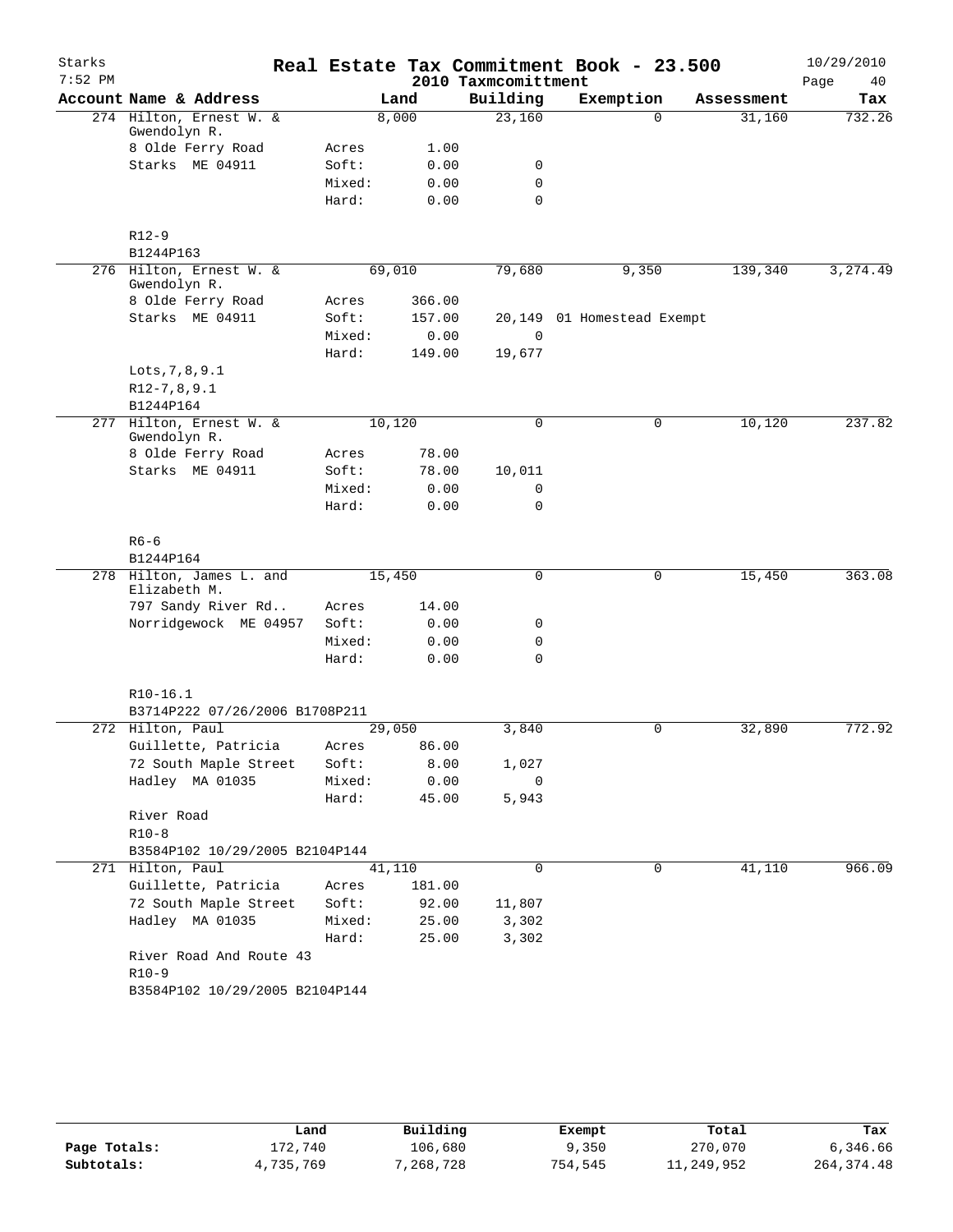| Starks    |                                                                             |                |       |                         | Real Estate Tax Commitment Book - 23.500 |            | 10/29/2010    |
|-----------|-----------------------------------------------------------------------------|----------------|-------|-------------------------|------------------------------------------|------------|---------------|
| $7:52$ PM |                                                                             |                |       | 2010 Taxmcomittment     |                                          |            | Page<br>41    |
|           | Account Name & Address<br>248 Hjort, Jonathan                               |                | Land  | Building<br>$\mathbf 0$ | Exemption<br>$\Omega$                    | Assessment | Tax<br>587.50 |
|           | 20 Industry R.D                                                             | 25,000         | 49.00 |                         |                                          | 25,000     |               |
|           | New Sharon ME 04955                                                         | Acres<br>Soft: | 0.00  | 0                       |                                          |            |               |
|           |                                                                             |                |       |                         |                                          |            |               |
|           |                                                                             | Mixed:         | 0.00  | 0<br>$\mathbf 0$        |                                          |            |               |
|           |                                                                             | Hard:          | 0.00  |                         |                                          |            |               |
|           | $R1 - 6$                                                                    |                |       |                         |                                          |            |               |
|           | B2739P81 11/15/2000 B2075P189                                               |                |       |                         |                                          |            |               |
|           | 279 Hjort, Jonathan R.                                                      | 9,930          |       | $\mathbf 0$             | 0                                        | 9,930      | 233.36        |
|           | 20 Industry Rd                                                              | Acres          | 5.50  |                         |                                          |            |               |
|           | New Sharon Me 04955                                                         | Soft:          | 0.00  | 0                       |                                          |            |               |
|           |                                                                             | Mixed:         | 0.00  | 0                       |                                          |            |               |
|           |                                                                             | Hard:          | 0.00  | 0                       |                                          |            |               |
|           | Beans Corner Road                                                           |                |       |                         |                                          |            |               |
|           | $R1 - 7$                                                                    |                |       |                         |                                          |            |               |
|           | B1645P334                                                                   |                |       |                         |                                          |            |               |
|           | 363 Hoar, Leigh E.                                                          | 18,500         |       | 68,300                  | 9,350                                    | 77,450     | 1,820.08      |
|           | P.O. Box 73                                                                 | Acres          | 19.00 |                         | 01 Homestead Exempt                      |            |               |
|           | West Farmington ME                                                          | Soft:          | 0.00  | 0                       |                                          |            |               |
|           | 04992                                                                       |                |       |                         |                                          |            |               |
|           |                                                                             | Mixed:         | 0.00  | 0                       |                                          |            |               |
|           |                                                                             | Hard:          | 0.00  | $\Omega$                |                                          |            |               |
|           | Anson Road                                                                  |                |       |                         |                                          |            |               |
|           | R8-31.22                                                                    |                |       |                         |                                          |            |               |
|           | B3986P168 04/11/2008 B3960P223 12/11/2007 B3642P300<br>02/28/2006 B2081P120 |                |       |                         |                                          |            |               |
|           | 280 Hogg, Mark E.                                                           | 14,110         |       | 21,240                  | 0                                        | 35,350     | 830.73        |
|           | % Joan Hogg                                                                 | Acres          | 10.40 |                         |                                          |            |               |
|           | 808 Gulf Blvd.                                                              | Soft:          | 0.00  | 0                       |                                          |            |               |
|           | Indian Rocks Bch FL                                                         | Mixed:         | 0.00  | 0                       |                                          |            |               |
|           | 34635                                                                       | Hard:          | 0.00  | 0                       |                                          |            |               |
|           |                                                                             |                |       |                         |                                          |            |               |
|           | $R4 - 41$                                                                   |                |       |                         |                                          |            |               |
|           | B1142P216                                                                   |                |       |                         |                                          |            |               |
|           | 281 Holmes, Eric G                                                          | 10,410         |       | 13,320                  | 9,350                                    | 14,380     | 337.93        |
|           | 60 Academy St.                                                              | Acres          | 78.00 |                         |                                          |            |               |
|           | Auburn ME 04210                                                             | Soft:          | 0.00  |                         | 0 01 Homestead Exempt                    |            |               |
|           |                                                                             | Mixed:         | 2.00  | 264                     |                                          |            |               |
|           |                                                                             | Hard:          | 76.00 | 10,037                  |                                          |            |               |
|           | Mayhew Rd                                                                   |                |       |                         |                                          |            |               |
|           | $R7-16.1$                                                                   |                |       |                         |                                          |            |               |
|           | B2583P332                                                                   |                |       |                         |                                          |            |               |
| 282       | Hooker, Robert A. &                                                         | 20,950         |       | 600                     | $\mathbf 0$                              | 21,550     | 506.43        |
|           | Marilyn N.                                                                  |                |       |                         |                                          |            |               |
|           | 252 Poor Farm Road                                                          | Acres          | 40.00 |                         |                                          |            |               |
|           | Starks ME 04911                                                             | Soft:          | 0.00  | 0                       |                                          |            |               |
|           |                                                                             | Mixed:         | 18.00 | 2,377                   |                                          |            |               |
|           |                                                                             | Hard:          | 6.00  | 792                     |                                          |            |               |
|           |                                                                             |                |       |                         |                                          |            |               |
|           | $R1 - 29.1$                                                                 |                |       |                         |                                          |            |               |
|           | B1118P4                                                                     |                |       |                         |                                          |            |               |

|              | Land      | Building  | Exempt  | Total      | Tax        |
|--------------|-----------|-----------|---------|------------|------------|
| Page Totals: | 98,900    | 103,460   | 18,700  | 183,660    | 4,316.03   |
| Subtotals:   | 4,834,669 | 7,372,188 | 773,245 | 11,433,612 | 268,690.51 |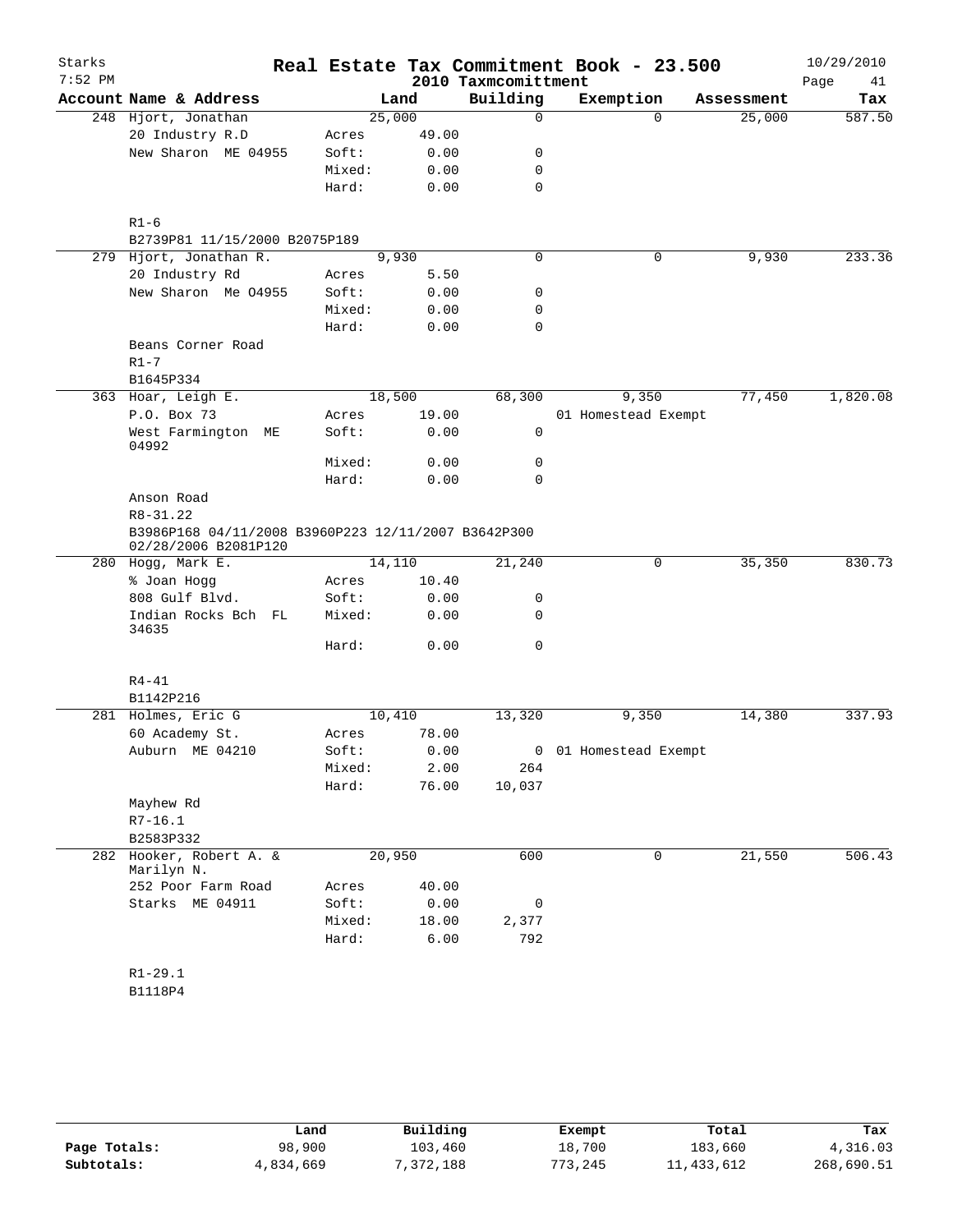| Starks    |                                       |                 |              |                     | Real Estate Tax Commitment Book - 23.500 |            | 10/29/2010 |
|-----------|---------------------------------------|-----------------|--------------|---------------------|------------------------------------------|------------|------------|
| $7:52$ PM |                                       |                 |              | 2010 Taxmcomittment |                                          |            | 42<br>Page |
|           | Account Name & Address                |                 | Land         | Building            | Exemption                                | Assessment | Tax        |
|           | 283 Hooker, Robert And<br>Marilyn     | 13,370          |              | 54,420              | 9,350                                    | 58,440     | 1,373.34   |
|           | 252 Poor Farm Road                    | Acres           | 18.00        |                     |                                          |            |            |
|           | Starks ME 04911                       | Soft:           | 0.00         |                     | 0 01 Homestead Exempt                    |            |            |
|           |                                       | Mixed:          | 11.00        | 1,453               |                                          |            |            |
|           |                                       | Hard:           | 0.00         | $\mathbf 0$         |                                          |            |            |
|           | $R1 - 29.6$                           |                 |              |                     |                                          |            |            |
|           | B1157P262                             |                 |              |                     |                                          |            |            |
|           | 284 Hopp, William O.                  | 14,500          |              | 13,200              | $\mathbf 0$                              | 27,700     | 650.95     |
|           | 22 Taylor St.                         | Acres           | 11.00        |                     |                                          |            |            |
|           | Stamford CT 06902                     | Soft:           | 0.00         | 0                   |                                          |            |            |
|           |                                       | Mixed:          | 0.00         | 0                   |                                          |            |            |
|           |                                       | Hard:           | 0.00         | $\mathbf 0$         |                                          |            |            |
|           | $R4 - 31$                             |                 |              |                     |                                          |            |            |
|           | B804P567                              |                 |              |                     |                                          |            |            |
|           | 285 Horelick, Estate of,<br>Walter    | 27,250          |              | 0                   | 0                                        | 27,250     | 640.38     |
|           | %Peter Horelick Jr.                   | Acres           | 58.00        |                     |                                          |            |            |
|           | 425 Burr Rd.                          | Soft:           | 0.00         | 0                   |                                          |            |            |
|           | Southbury CT 06488                    | Mixed:          | 0.00         | 0                   |                                          |            |            |
|           |                                       | Hard:           | 0.00         | $\mathbf 0$         |                                          |            |            |
|           | $R6 - 5$                              |                 |              |                     |                                          |            |            |
|           | B627P10                               |                 |              |                     |                                          |            |            |
|           | 286 Horner, Joseph C. &<br>Cathleen A |                 | 10,860       |                     | 9,350                                    | 85,930     | 2,019.36   |
|           | 18 Doyon Road                         | Acres           | 5.40         |                     |                                          |            |            |
|           | Anson ME 04911                        | Soft:           | 0.00         | $\mathbf{0}$        | 01 Homestead Exempt                      |            |            |
|           |                                       | Mixed:          | 0.00         | 0                   |                                          |            |            |
|           |                                       | Hard:           | 0.00         | $\mathbf 0$         |                                          |            |            |
|           | Rt. 43                                |                 |              |                     |                                          |            |            |
|           | $R2 - 43$                             |                 |              |                     |                                          |            |            |
|           | B2294P344                             |                 |              |                     |                                          |            | 237.82     |
|           | 287 Hoskins, Douglas W &<br>Maxine    | 10,120          |              | 0                   | $\mathbf 0$                              | 10,120     |            |
|           | 14 Hardy St                           | Acres           | 5.80         |                     |                                          |            |            |
|           | Madison ME 04950                      | Soft:           | 0.00         | 0                   |                                          |            |            |
|           |                                       | Mixed:<br>Hard: | 0.00<br>0.00 | 0<br>$\mathbf 0$    |                                          |            |            |
|           |                                       |                 |              |                     |                                          |            |            |
|           | R10-19<br>B2414P233                   |                 |              |                     |                                          |            |            |
| 288       | Hoskins, Douglas W. &<br>Maxine       |                 | 8,760        | 0                   | 0                                        | 8,760      | 205.86     |
|           | 14 Hardy St                           | Acres           | 3.70         |                     |                                          |            |            |
|           | Madison ME 04950                      | Soft:           | 0.00         | 0                   |                                          |            |            |
|           |                                       | Mixed:          | 0.00         | 0                   |                                          |            |            |
|           |                                       | Hard:           | 0.00         | 0                   |                                          |            |            |
|           | $R10 - 15$                            |                 |              |                     |                                          |            |            |
|           | B2414P233                             |                 |              |                     |                                          |            |            |
|           |                                       |                 |              |                     |                                          |            |            |

|              | Land      | Building | Exempt  | Total      | Tax        |
|--------------|-----------|----------|---------|------------|------------|
| Page Totals: | 84,860    | 152,040  | 18,700  | 218,200    | 5,127.71   |
| Subtotals:   | 4,919,529 | .524.228 | 791,945 | 11,651,812 | 273,818.22 |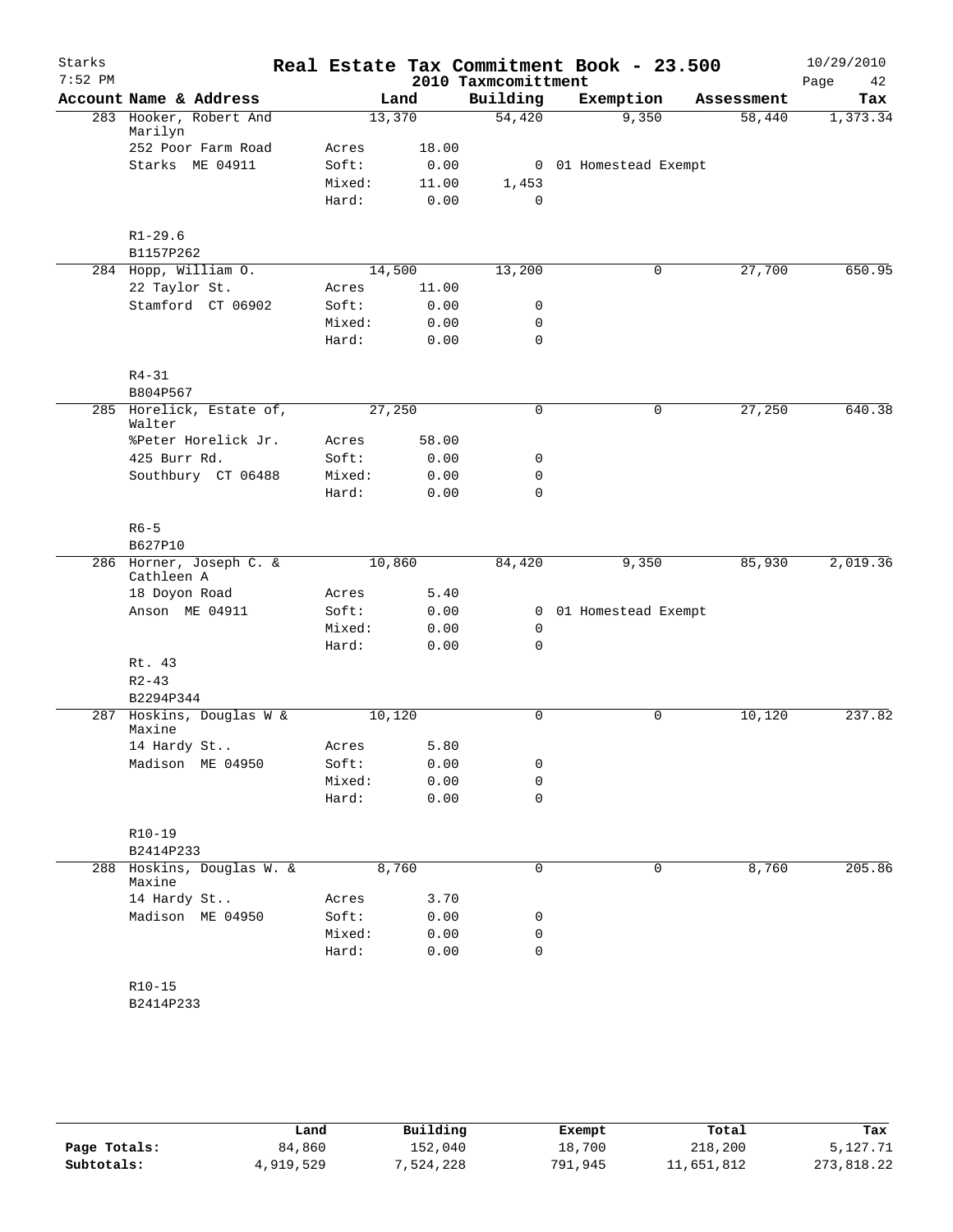| Starks<br>$7:52$ PM |                                      |        |        | 2010 Taxmcomittment | Real Estate Tax Commitment Book - 23.500 |            | 10/29/2010<br>Page<br>43 |
|---------------------|--------------------------------------|--------|--------|---------------------|------------------------------------------|------------|--------------------------|
|                     | Account Name & Address               |        | Land   | Building            | Exemption                                | Assessment | Tax                      |
|                     | 289 Hoskins, Douglas W. &            |        | 7,650  | $\mathbf 0$         | $\Omega$                                 | 7,650      | 179.78                   |
|                     | Maxine                               |        |        |                     |                                          |            |                          |
|                     | 14 Hardy St                          | Acres  | 2.00   |                     |                                          |            |                          |
|                     | Madison ME 04950                     | Soft:  | 0.00   | 0                   |                                          |            |                          |
|                     |                                      | Mixed: | 0.00   | $\mathbf 0$         |                                          |            |                          |
|                     |                                      | Hard:  | 0.00   | $\mathbf 0$         |                                          |            |                          |
|                     | $R10 - 20$                           |        |        |                     |                                          |            |                          |
|                     | B2414P233                            |        |        |                     |                                          |            |                          |
|                     | 290 Hoskins, Douglas W. &<br>Maxine  |        | 46,750 | 38,040              | 0                                        | 84,790     | 1,992.57                 |
|                     | 14 Hardy St                          | Acres  | 132.00 |                     |                                          |            |                          |
|                     | Madison ME 04950                     | Soft:  | 0.00   | 0                   |                                          |            |                          |
|                     |                                      | Mixed: | 0.00   | $\mathsf{O}$        |                                          |            |                          |
|                     |                                      | Hard:  | 0.00   | $\mathbf 0$         |                                          |            |                          |
|                     | Sandy River Rd                       |        |        |                     |                                          |            |                          |
|                     | $R10-22$                             |        |        |                     |                                          |            |                          |
|                     | B2414P233                            |        |        |                     |                                          |            |                          |
|                     | 291 Hoskins, Douglas W. &<br>Maxine. |        | 18,500 | $\mathbf 0$         | 0                                        | 18,500     | 434.75                   |
|                     | 14 Hardy St                          | Acres  | 23.00  |                     |                                          |            |                          |
|                     | Madison ME 04950                     | Soft:  | 0.00   | 0                   |                                          |            |                          |
|                     |                                      | Mixed: | 0.00   | 0                   |                                          |            |                          |
|                     |                                      | Hard:  | 0.00   | $\mathbf 0$         |                                          |            |                          |
|                     | $R10-23$                             |        |        |                     |                                          |            |                          |
|                     | B2414P233                            |        |        |                     |                                          |            |                          |
|                     | 292 Huckle, Laura                    |        | 15,610 | 30,430              | 0                                        | 46,040     | 1,081.94                 |
|                     | 71 Old Point Ave.                    | Acres  | 12.70  |                     |                                          |            |                          |
|                     | Madison ME 04950                     | Soft:  | 0.00   | 0                   |                                          |            |                          |
|                     |                                      | Mixed: | 0.00   | 0                   |                                          |            |                          |
|                     |                                      | Hard:  | 0.00   | $\mathbf 0$         |                                          |            |                          |
|                     |                                      |        |        |                     |                                          |            |                          |
|                     | $R1 - 23$                            |        |        |                     |                                          |            |                          |
|                     | B948P220                             |        |        |                     |                                          |            |                          |
|                     | 294 Huettner, Barbara H.             |        | 8,650  | 29,640              | 9,350                                    | 28,940     | 680.09                   |
|                     | 375 Anson Road                       | Acres  | 2.00   |                     |                                          |            |                          |
|                     | Starks ME 04911                      | Soft:  |        | 0.00                | 0 01 Homestead Exempt                    |            |                          |
|                     |                                      | Mixed: | 0.00   | 0                   |                                          |            |                          |
|                     |                                      | Hard:  | 0.00   | $\mathbf 0$         |                                          |            |                          |
|                     | $R8 - 31.1$                          |        |        |                     |                                          |            |                          |
|                     | B3570P27 01/30/1989 B1286P244        |        |        |                     |                                          |            |                          |
|                     | 728 Huggins, Gary D. &               |        | 19,450 | 0                   | 0                                        | 19,450     | 457.08                   |
|                     | Kimberly J.                          |        |        |                     |                                          |            |                          |
|                     | P.O. Box 431                         | Acres  | 26.80  |                     |                                          |            |                          |
|                     | Norridgewock ME 04957                | Soft:  | 0.00   | 0                   |                                          |            |                          |
|                     |                                      | Mixed: | 0.00   | 0                   |                                          |            |                          |
|                     |                                      | Hard:  | 0.00   | $\mathbf 0$         |                                          |            |                          |
|                     | $R11 - 11.2$                         |        |        |                     |                                          |            |                          |
|                     | B4043P296 08/12/2008                 |        |        |                     |                                          |            |                          |
|                     |                                      |        |        |                     |                                          |            |                          |
|                     |                                      |        |        |                     |                                          |            |                          |
|                     |                                      |        |        |                     |                                          |            |                          |

|              | Land      | Building | Exempt  | Total      | Tax        |
|--------------|-----------|----------|---------|------------|------------|
| Page Totals: | 116,610   | 98,110   | 9,350   | 205,370    | 4,826.21   |
| Subtotals:   | 5,036,139 | ,622,338 | 801,295 | 11,857,182 | 278,644.43 |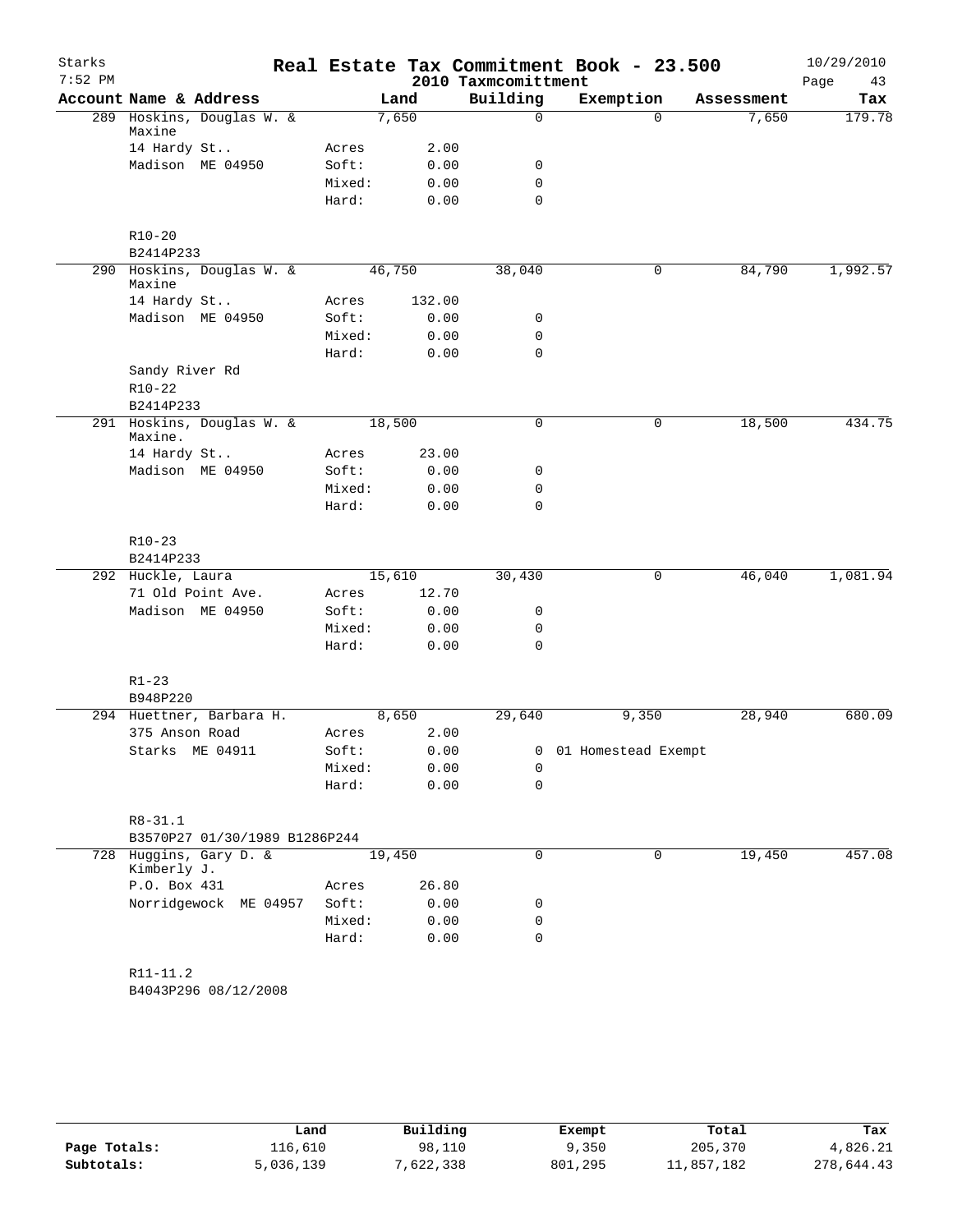| Starks<br>$7:52$ PM |                                     |                 |                     |                                 | Real Estate Tax Commitment Book - 23.500 |                  | 10/29/2010        |
|---------------------|-------------------------------------|-----------------|---------------------|---------------------------------|------------------------------------------|------------------|-------------------|
|                     | Account Name & Address              |                 | Land                | 2010 Taxmcomittment<br>Building | Exemption                                | Assessment       | Page<br>44<br>Tax |
|                     | 295 Hughgill, Robert C.<br>&Mary J. |                 | 10,860              | 51,630                          | 9,350                                    | 53,140           | 1,248.79          |
|                     | 277 Locke Hill Road                 | Acres           | 5.40                |                                 |                                          |                  |                   |
|                     | Starks ME 04911                     | Soft:           | 0.00                | 0                               | 01 Homestead Exempt                      |                  |                   |
|                     |                                     | Mixed:          | 0.00                | 0                               |                                          |                  |                   |
|                     |                                     | Hard:           | 0.00                | $\mathbf 0$                     |                                          |                  |                   |
|                     | Locke Hill Road                     |                 |                     |                                 |                                          |                  |                   |
|                     | $R3 - 3.1$                          |                 |                     |                                 |                                          |                  |                   |
|                     | B2208P1060                          |                 |                     |                                 |                                          |                  |                   |
|                     | 296 Hughgill, Robert C.<br>&Mary J. |                 | 8,790               | $\mathbf 0$                     | 0                                        | 8,790            | 206.57            |
|                     | 277 Locke Hill Road                 | Acres           | 60.00               |                                 |                                          |                  |                   |
|                     | Starks ME 04911                     | Soft:           | 41.00               | 5,262                           |                                          |                  |                   |
|                     |                                     | Mixed:          | 19.00               | 3,434                           |                                          |                  |                   |
|                     |                                     | Hard:           | 0.00                | 0                               |                                          |                  |                   |
|                     | Locke Hill Road<br>$R3 - 3$         |                 |                     |                                 |                                          |                  |                   |
| 297                 | Hull, Jon A. & Dawn H.              |                 | 31,250              | 61,440                          | 9,350                                    | 83,340           | 1,958.49          |
|                     | 55 Cemetary Road                    | Acres           | 70.00               |                                 |                                          |                  |                   |
|                     | Starks ME 04911                     | Soft:           | 0.00                | 0                               | 01 Homestead Exempt                      |                  |                   |
|                     |                                     | Mixed:          | 0.00                | 0                               |                                          |                  |                   |
|                     |                                     | Hard:           | 0.00                | $\mathbf 0$                     |                                          |                  |                   |
|                     | $R3 - 24.2$                         |                 |                     |                                 |                                          |                  |                   |
|                     | B1531P17                            |                 |                     |                                 |                                          |                  |                   |
|                     | 298 Hunnefield Sr., James<br>L      |                 | 16,880              | $\mathbf 0$                     | 0                                        | 16,880           | 396.68            |
|                     | Marsh Jr. William                   | Acres           | 16.50               |                                 |                                          |                  |                   |
|                     | 9 Brown ST.                         | Soft:           | 0.00                | 0                               |                                          |                  |                   |
|                     | Skowhegan ME 04976                  | Mixed:          | 0.00                | 0                               |                                          |                  |                   |
|                     |                                     | Hard:           | 0.00                | 0                               |                                          |                  |                   |
|                     | Poor Farm Road                      |                 |                     |                                 |                                          |                  |                   |
|                     | $R2 - 39$                           |                 |                     |                                 |                                          |                  |                   |
|                     | B2128P90                            |                 |                     |                                 |                                          |                  |                   |
|                     | 299 Irvine, Carl H Jr.              |                 | 7,380               | 18,000                          | 9,350                                    | 16,030           | 376.71            |
|                     | Irvine Margaret                     | P Acres         | 0.85                |                                 |                                          |                  |                   |
|                     | 66 Chicken Street                   | Soft:           | 0.00                |                                 | 0 01 Homestead Exempt                    |                  |                   |
|                     | Starks ME 04911                     | Mixed:          | 0.00                | 0                               |                                          |                  |                   |
|                     |                                     | Hard:           | 0.00                | 0                               |                                          |                  |                   |
|                     | $U2-16$                             |                 |                     |                                 |                                          |                  |                   |
|                     | B1394P74                            |                 |                     |                                 |                                          |                  |                   |
|                     | 301 Jackson, David L.               |                 | 10,100              | $\mathbf 0$                     | 0                                        | 10,100           | 237.35            |
|                     | PO Box 293                          | Acres           | 5.77                |                                 |                                          |                  |                   |
|                     | Anson ME 04911                      | Soft:           | 0.00                | 0                               |                                          |                  |                   |
|                     |                                     | Mixed:<br>Hard: | 0.00<br>0.00        | 0<br>0                          |                                          |                  |                   |
|                     |                                     |                 |                     |                                 |                                          |                  |                   |
|                     | R12-10.1, R12-10.2<br>B1692P100     |                 |                     |                                 |                                          |                  |                   |
|                     | 300 Jackson, David L.               |                 | 3,830               | $\mathbf 0$                     | 0                                        | 3,830            | 90.01             |
|                     | PO Box 293                          | Acres           | 0.30                |                                 |                                          |                  |                   |
|                     | Anson ME 04911                      | Soft:           | 0.00                | 0                               |                                          |                  |                   |
|                     |                                     | Mixed:          | 0.00                | 0                               |                                          |                  |                   |
|                     |                                     | Hard:           | 0.00                | $\mathbf 0$                     |                                          |                  |                   |
|                     | $R8 - 41$                           |                 |                     |                                 |                                          |                  |                   |
|                     |                                     |                 |                     |                                 |                                          |                  |                   |
| Page Totals:        | 89,090                              | Land            | Building<br>131,070 |                                 | Exempt<br>28,050                         | Total<br>192,110 | Tax<br>4,514.60   |
| Subtotals:          | 5, 125, 229                         |                 | 7,753,408           |                                 | 829,345                                  | 12,049,292       | 283,159.03        |
|                     |                                     |                 |                     |                                 |                                          |                  |                   |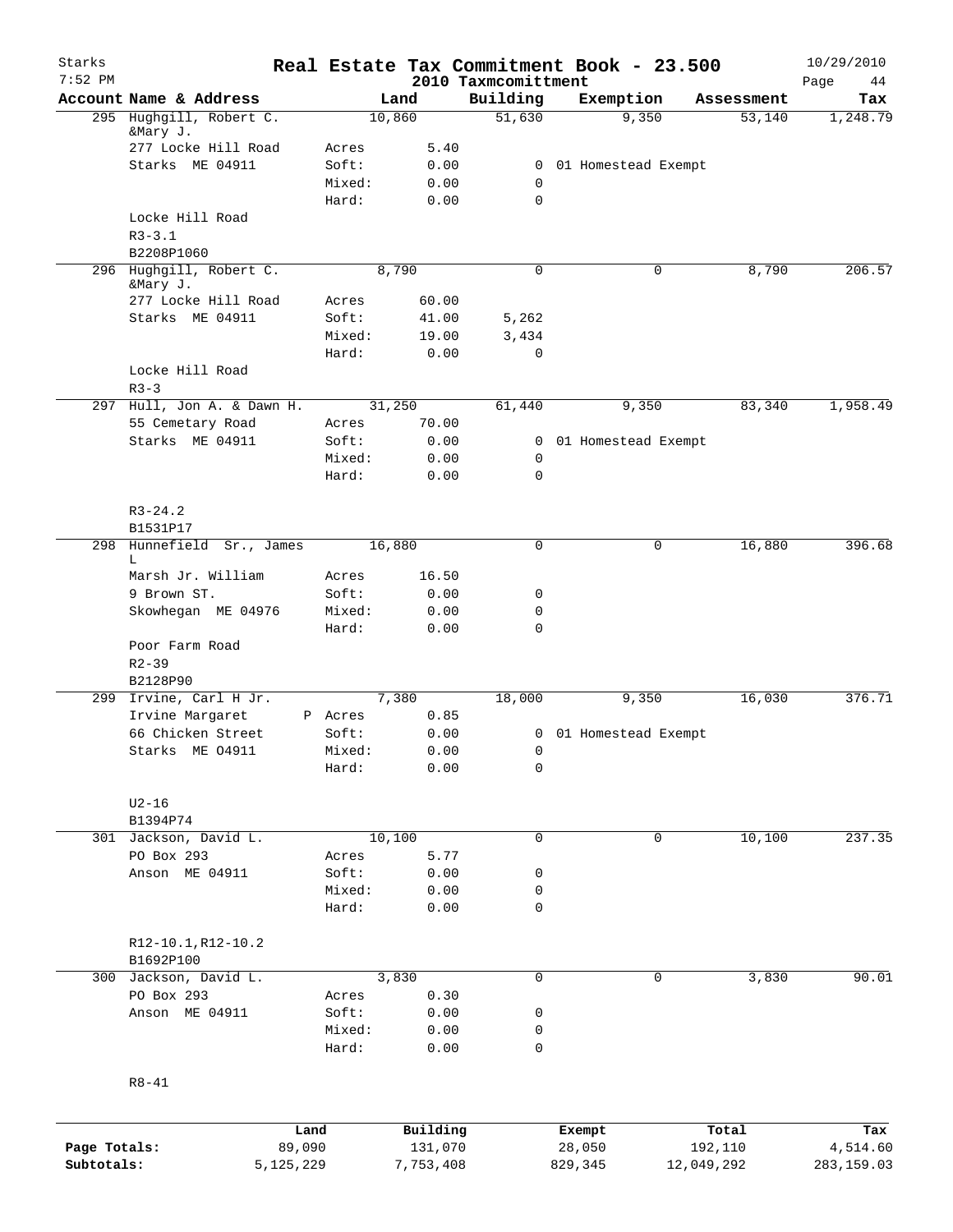| Starks<br>$7:52$ PM |                                     |                 |        |              | 2010 Taxmcomittment | Real Estate Tax Commitment Book - 23.500 |              | 10/29/2010<br>Page<br>45 |
|---------------------|-------------------------------------|-----------------|--------|--------------|---------------------|------------------------------------------|--------------|--------------------------|
|                     | Account Name & Address              |                 | Land   |              | Building            | Exemption                                | Assessment   | Tax                      |
|                     | 302 Jackson, Jeff                   |                 | 0      |              | 13,440              | 9,350                                    | 4,090        | 96.12                    |
|                     | PO Box 33                           |                 |        |              |                     | 01 Homestead Exempt                      |              |                          |
|                     | Anson ME 04911                      |                 |        |              |                     |                                          |              |                          |
|                     | $R8-410N$                           |                 |        |              |                     |                                          |              |                          |
| 303                 | Jarvinen, Donald                    |                 | 8,330  |              | 33,488              | 0                                        | 41,818       | 982.72                   |
|                     | Jarvinen Ann M.                     | Acres           |        | 1.50         |                     |                                          |              |                          |
|                     | 795 Congress St.                    | Soft:           |        | 0.00         | 0                   |                                          |              |                          |
|                     | Duxbury MA 02332                    | Mixed:<br>Hard: |        | 0.00<br>0.00 | 0<br>$\mathbf 0$    |                                          |              |                          |
|                     |                                     |                 |        |              |                     |                                          |              |                          |
|                     | $R4 - 33.1$<br>B1788P55             |                 |        |              |                     |                                          |              |                          |
|                     | 304 Jarvinen, Donald                |                 | 18,500 |              | 0                   | 0                                        | 18,500       | 434.75                   |
|                     | Jarvinen Anne M.                    | Acres           |        | 23.00        |                     |                                          |              |                          |
|                     | 795 Congress St.                    | Soft:           |        | 0.00         | 0                   |                                          |              |                          |
|                     | Duxbury MA 02332                    | Mixed:          |        | 0.00         | 0                   |                                          |              |                          |
|                     |                                     | Hard:           |        | 0.00         | 0                   |                                          |              |                          |
|                     | $R4 - 33$                           |                 |        |              |                     |                                          |              |                          |
|                     | 305 Jarvinen, Donald                |                 | 11,360 |              | $\mathsf{O}$        | 0                                        | 11,360       | 266.96                   |
|                     | Jarvinen Anne M.                    | Acres           |        | 7.70         |                     |                                          |              |                          |
|                     | 795 Congress St.                    | Soft:           |        | 0.00         | 0                   |                                          |              |                          |
|                     | Duxbury MA 02332                    | Mixed:          |        | 0.00         | 0                   |                                          |              |                          |
|                     | West Mills Rd                       | Hard:           |        | 0.00         | $\mathbf 0$         |                                          |              |                          |
|                     | $R4 - 27$                           |                 |        |              |                     |                                          |              |                          |
|                     | B2973P182                           |                 |        |              |                     |                                          |              |                          |
| 308                 | Johnson & Maxine E.<br>Wolph, David |                 | 25,720 |              | 78,000              | 9,350                                    | 94,370       | 2,217.70                 |
|                     | PO Box 288                          | Acres           |        | 84.50        |                     |                                          |              |                          |
|                     | Anson ME 04911                      | Soft:           |        | 0.00         |                     | 0 01 Homestead Exempt                    |              |                          |
|                     |                                     | Mixed:          |        | 65.00        | 8,584               |                                          |              |                          |
|                     |                                     | Hard:           |        | 0.00         | 0                   |                                          |              |                          |
|                     | Dill Road                           |                 |        |              |                     |                                          |              |                          |
|                     | R6-23.1A, R6-23.1B<br>B2074P139     |                 |        |              |                     |                                          |              |                          |
| 420                 | Johnson Kenneth R. and              |                 | 18,250 |              | 0                   | 0                                        | 18,250       | 428.88                   |
|                     | Kathleen M.                         |                 |        |              |                     |                                          |              |                          |
|                     | 1404 New Sharon Road                | Acres           |        | 22.00        |                     |                                          |              |                          |
|                     | Starks Me 04911                     | Soft:           |        | 0.00         | 0                   |                                          |              |                          |
|                     |                                     | Mixed:<br>Hard: |        | 0.00<br>0.00 | 0<br>$\mathbf 0$    |                                          |              |                          |
|                     |                                     |                 |        |              |                     |                                          |              |                          |
|                     | $R8 - 10.8$                         |                 |        |              |                     |                                          |              |                          |
|                     | B3719P133 07/31/2006 B1020P215      |                 |        |              |                     |                                          |              |                          |
|                     | 306 Johnson, Kenneth &<br>Kathleen  |                 | 10,600 |              | 39,450              | 9,350                                    | 40,700       | 956.45                   |
|                     | 1404 New Sharon Road                | Acres           |        | 5.00         |                     | 01 Homestead Exempt                      |              |                          |
|                     | Starks ME 04911                     | Soft:           |        | 0.00         | 0                   |                                          |              |                          |
|                     |                                     | Mixed:<br>Hard: |        | 0.00<br>0.00 | 0<br>$\mathbf 0$    |                                          |              |                          |
|                     |                                     |                 |        |              |                     |                                          |              |                          |
|                     | $R8 - 10.1$                         |                 |        |              |                     |                                          |              |                          |
|                     | B1550P132                           |                 |        |              |                     |                                          |              |                          |
|                     |                                     | Land            |        | Building     |                     | Exempt                                   | Total        | Tax                      |
| Page Totals:        |                                     | 92,760          |        | 164,378      |                     | 28,050                                   | 229,088      | 5,383.58                 |
| Subtotals:          |                                     | 5,217,989       |        | 7,917,786    |                     | 857,395                                  | 12, 278, 380 | 288,542.61               |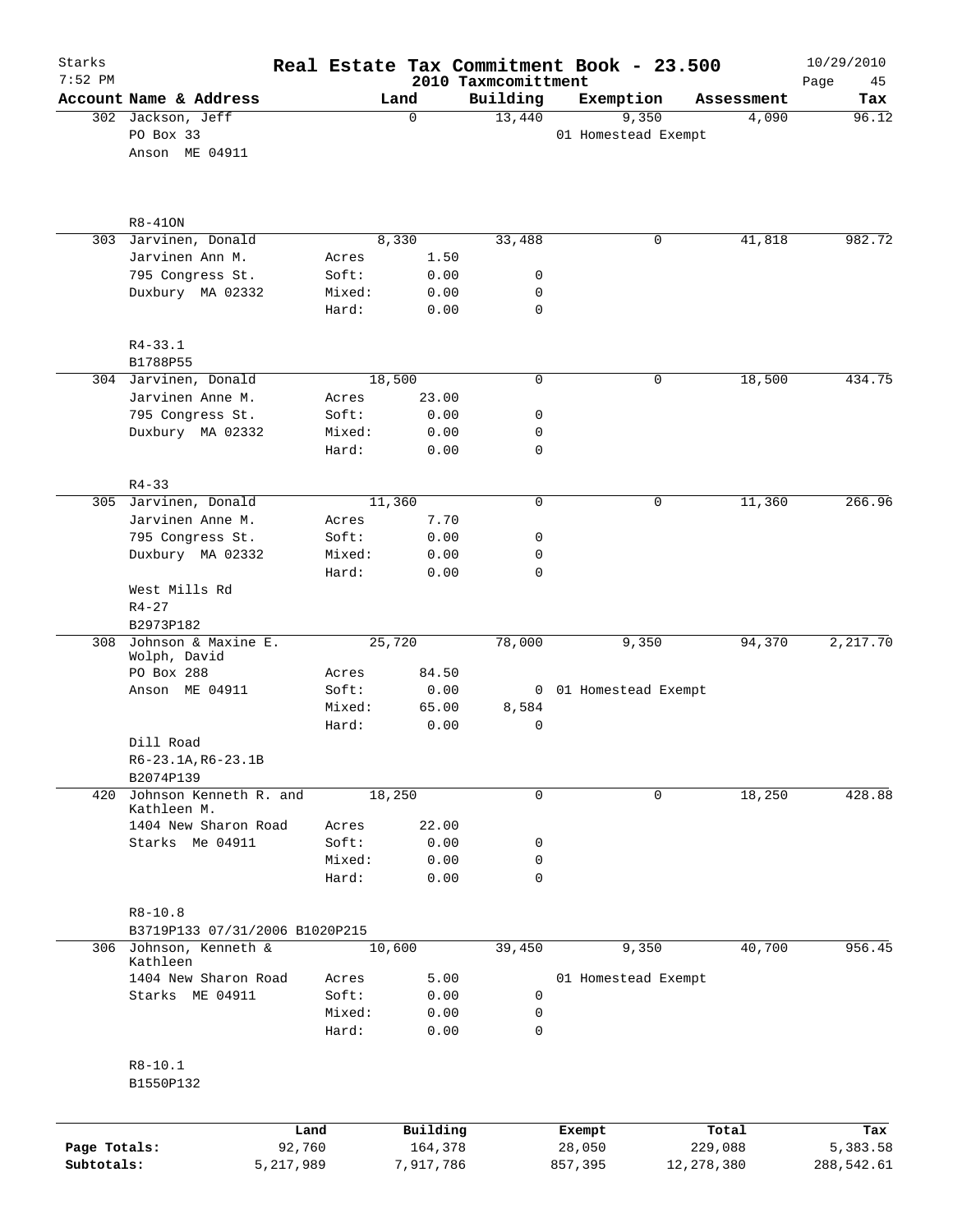| Starks       |                                                                    |             |                 |              |                                 | Real Estate Tax Commitment Book - 23.500 |                      | 10/29/2010        |
|--------------|--------------------------------------------------------------------|-------------|-----------------|--------------|---------------------------------|------------------------------------------|----------------------|-------------------|
| $7:52$ PM    | Account Name & Address                                             |             |                 | Land         | 2010 Taxmcomittment<br>Building | Exemption                                | Assessment           | Page<br>46<br>Tax |
|              | 307 Johnson, Kenneth C.                                            |             |                 | 31,500       | 22,320                          | 9,350                                    | 44,470               | 1,045.05          |
|              | 95 Johnson Road                                                    |             | Acres           | 71.00        |                                 |                                          |                      |                   |
|              | Starks ME 04911                                                    |             | Soft:           | 0.00         | 0                               | 01 Homestead Exempt                      |                      |                   |
|              |                                                                    |             | Mixed:          | 0.00         | 0                               |                                          |                      |                   |
|              |                                                                    |             | Hard:           | 0.00         | $\mathsf{O}$                    |                                          |                      |                   |
|              | $R6 - 18$                                                          |             |                 |              |                                 |                                          |                      |                   |
|              | B1270P43                                                           |             |                 |              |                                 |                                          |                      |                   |
|              | 651 Johnson, Kyle W                                                |             |                 | 8,650        | 28,800                          |                                          | 37,450<br>0          | 880.08            |
|              | P.O.Box 364                                                        |             | Acres           | 2.00         |                                 |                                          |                      |                   |
|              | Solon ME 04979                                                     |             | Soft:           | 0.00         | 0                               |                                          |                      |                   |
|              |                                                                    |             | Mixed:          | 0.00         | 0                               |                                          |                      |                   |
|              |                                                                    |             | Hard:           | 0.00         | $\mathbf 0$                     |                                          |                      |                   |
|              | $R1 - 32.1$                                                        |             |                 |              |                                 |                                          |                      |                   |
|              | B3852P166 05/24/2007 B1607P348                                     |             |                 |              |                                 |                                          |                      |                   |
|              | 386 Johnson, Christopher                                           |             |                 | 12,850       | 7,028                           |                                          | 19,878<br>0          | 467.13            |
|              | Johnson, Marily                                                    |             | Acres           | 10.00        |                                 |                                          |                      |                   |
|              | 29 Union St                                                        |             | Soft:           | 0.00         | 0                               |                                          |                      |                   |
|              | Taunton Ma 02780                                                   |             | Mixed:          | 0.00         | 0                               |                                          |                      |                   |
|              |                                                                    |             | Hard:           | 0.00         | $\mathbf 0$                     |                                          |                      |                   |
|              | $R2 - 24.6$<br>B4145P256 06/08/2009 B4037P178 08/11/2008 B1976P205 |             |                 |              |                                 |                                          |                      |                   |
|              | 310 Jordan, Bruce A. &                                             |             |                 | 11,250       | 16,990                          |                                          | 28,240<br>0          | 663.64            |
|              | Lorraine A.                                                        |             |                 |              |                                 |                                          |                      |                   |
|              | 83 Chute Rd                                                        |             | Acres           | 6.00         |                                 |                                          |                      |                   |
|              | Windham ME 04062                                                   |             | Soft:           | 0.00         | 0                               |                                          |                      |                   |
|              |                                                                    |             | Mixed:          | 0.00         | 0                               |                                          |                      |                   |
|              |                                                                    |             | Hard:           | 0.00         | 0                               |                                          |                      |                   |
|              | $R1 - 47.1$                                                        |             |                 |              |                                 |                                          |                      |                   |
|              | B1589P148                                                          |             |                 |              |                                 |                                          |                      |                   |
|              | 311 Jordan, Jean M.                                                |             |                 | 16,520       | 41,724                          |                                          | 0<br>58,244          | 1,368.73          |
|              | 191 South Road                                                     |             | Acres           | 14.10        |                                 |                                          |                      |                   |
|              | Marlboro CT 06447                                                  |             | Soft:           | 0.00         | 0                               |                                          |                      |                   |
|              |                                                                    |             | Mixed:          | 0.00         | 0                               |                                          |                      |                   |
|              |                                                                    |             | Hard:           | 0.00         | 0                               |                                          |                      |                   |
|              | $R4-23.3, R4-23.2$                                                 |             |                 |              |                                 |                                          |                      |                   |
|              | B2799P205                                                          |             |                 |              |                                 |                                          |                      |                   |
|              | 312 Kahler, Royce                                                  |             |                 | 3,360        | $\mathbf 0$                     |                                          | $\mathbf 0$<br>3,360 | 78.96             |
|              | %Kahler, John                                                      |             | Acres           | 0.23         |                                 |                                          |                      |                   |
|              | 110 Northbridge St.                                                |             | Soft:           | 0.00         | 0                               |                                          |                      |                   |
|              | Mendon MA 01756                                                    |             | Mixed:          | 0.00         | 0                               |                                          |                      |                   |
|              |                                                                    |             | Hard:           | 0.00         | 0                               |                                          |                      |                   |
|              | $R10-18$                                                           |             |                 |              |                                 |                                          |                      |                   |
|              | B79P1112                                                           |             |                 |              |                                 |                                          |                      |                   |
|              | 313 Kahler, Royce C.                                               |             |                 | 9,500        | 600                             |                                          | 10,100<br>0          | 237.35            |
|              | %Kahler, John                                                      |             | Acres           | 3.30         |                                 |                                          |                      |                   |
|              | 110 Northbridge St.                                                |             | Soft:           | 0.00         | 0                               |                                          |                      |                   |
|              | Mendon MA 01756                                                    |             | Mixed:<br>Hard: | 0.00<br>0.00 | 0<br>$\mathbf 0$                |                                          |                      |                   |
|              | $R10 - 17$                                                         |             |                 |              |                                 |                                          |                      |                   |
|              | B801P524                                                           |             |                 |              |                                 |                                          |                      |                   |
|              |                                                                    | Land        |                 | Building     |                                 | Exempt                                   | Total                | Tax               |
| Page Totals: |                                                                    | 93,630      |                 | 117,462      |                                 | 9,350                                    | 201,742              | 4,740.94          |
| Subtotals:   |                                                                    | 5, 311, 619 |                 | 8,035,248    |                                 | 866,745                                  | 12,480,122           | 293, 283.55       |
|              |                                                                    |             |                 |              |                                 |                                          |                      |                   |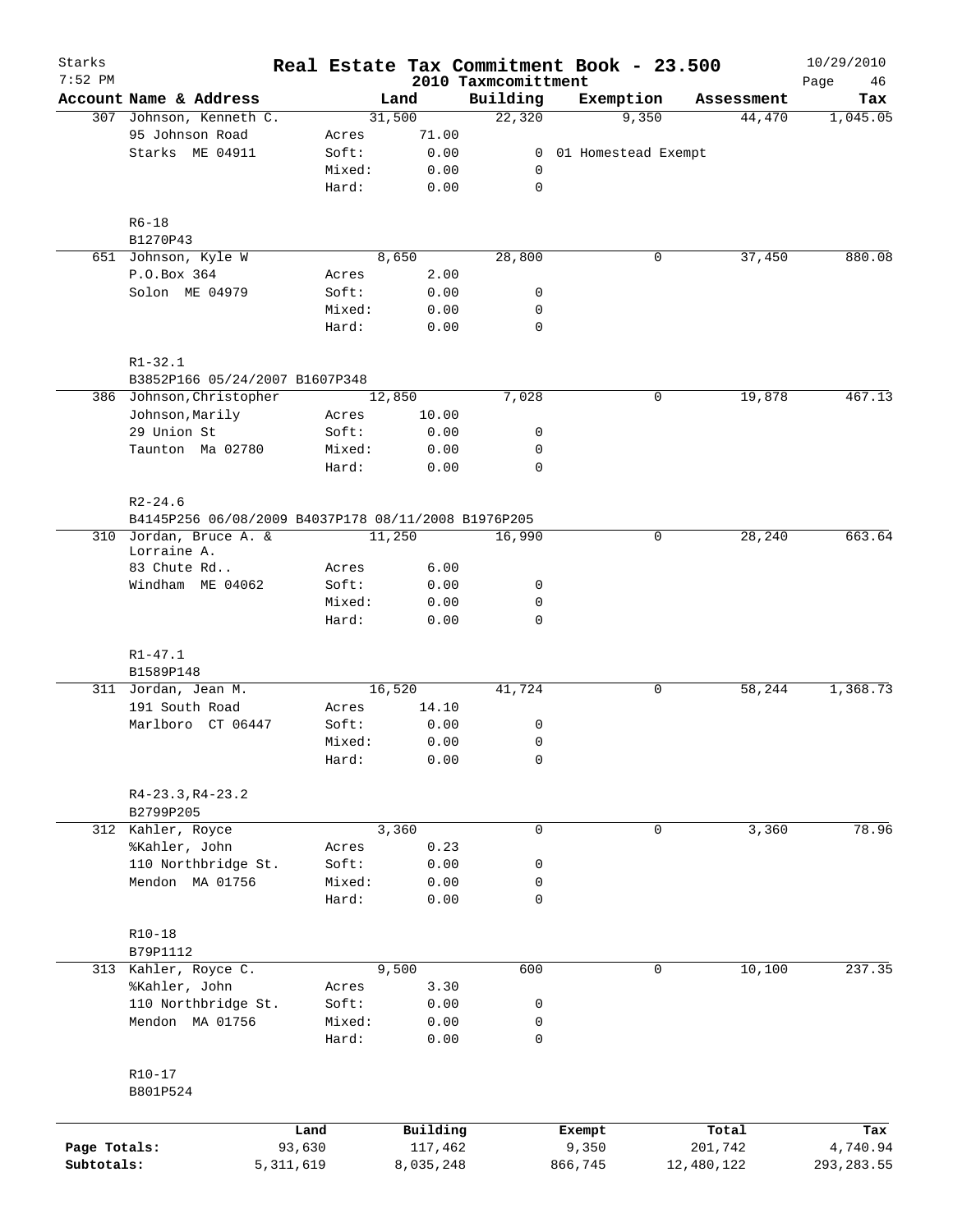| Starks<br>$7:52$ PM |                                       |                |                     | 2010 Taxmcomittment | Real Estate Tax Commitment Book - 23.500 |                  | 10/29/2010<br>Page<br>47 |
|---------------------|---------------------------------------|----------------|---------------------|---------------------|------------------------------------------|------------------|--------------------------|
|                     | Account Name & Address                |                | Land                | Building            | Exemption                                | Assessment       | Tax                      |
|                     | 314 Karnowski, Douglas J.             |                | 7,330               | $\mathbf 0$         | $\Omega$                                 | 7,330            | 172.26                   |
|                     | 8 Jean St.                            | Acres          | 1.50                |                     |                                          |                  |                          |
|                     | Middletown RI 02842                   | Soft:          | 0.00                | 0                   |                                          |                  |                          |
|                     |                                       | Mixed:         | 0.00                | 0                   |                                          |                  |                          |
|                     |                                       | Hard:          | 0.00                | $\mathbf 0$         |                                          |                  |                          |
|                     | New Sharon Road                       |                |                     |                     |                                          |                  |                          |
|                     | $R8 - 15.1$                           |                |                     |                     |                                          |                  |                          |
|                     | B2186P24                              |                |                     |                     |                                          |                  |                          |
|                     | 316 Keister, Milton D. &              |                | 18,750              | $\mathbf 0$         | 0                                        | 18,750           | 440.63                   |
|                     | Elizabeth S                           |                |                     |                     |                                          |                  |                          |
|                     | 263 Lohr Rd                           | Acres          | 24.00               |                     |                                          |                  |                          |
|                     | Mifflenburg PA 17844                  | Soft:          | 0.00                | 0                   |                                          |                  |                          |
|                     |                                       | Mixed:         | 0.00                | 0                   |                                          |                  |                          |
|                     |                                       | Hard:          | 0.00                | 0                   |                                          |                  |                          |
|                     | River Road                            |                |                     |                     |                                          |                  |                          |
|                     | $R9 - 7.1, R9 - 7.2$                  |                |                     |                     |                                          |                  |                          |
|                     | B1719P130                             |                |                     |                     |                                          |                  |                          |
|                     | 516 Kelley, Roger E.<br>RFD 2 Box 570 |                | 8,590               | 51,480              | 9,350                                    | 50,720           | 1,191.92                 |
|                     |                                       | Acres<br>Soft: | 1.90<br>0.00        |                     |                                          |                  |                          |
|                     | Norridgewock ME 04957                 | Mixed:         | 0.00                | 0<br>0              | 01 Homestead Exempt                      |                  |                          |
|                     |                                       | Hard:          | 0.00                | 0                   |                                          |                  |                          |
|                     | Locke Hill Rd                         |                |                     |                     |                                          |                  |                          |
|                     | $R3 - 4.2$                            |                |                     |                     |                                          |                  |                          |
|                     | B2585P269                             |                |                     |                     |                                          |                  |                          |
|                     | 318 Kenerson, Paul E.                 |                | 22,500              | 72,186              | 0                                        | 94,686           | 2,225.12                 |
|                     | 256 Mayhew Road                       | Acres          | 35.00               |                     |                                          |                  |                          |
|                     | Starks ME 04911                       | Soft:          | 0.00                | 0                   |                                          |                  |                          |
|                     |                                       | Mixed:         | 0.00                | 0                   |                                          |                  |                          |
|                     |                                       | Hard:          | 0.00                | 0                   |                                          |                  |                          |
|                     |                                       |                |                     |                     |                                          |                  |                          |
|                     | $R7 - 24$                             |                |                     |                     |                                          |                  |                          |
|                     | B3416P338 12/02/2004 B1505P80         |                |                     |                     |                                          |                  |                          |
|                     | 320 Kennedy, Justin M                 |                | 20,250              | $\mathbf 0$         | 0                                        | 20,250           | 475.88                   |
|                     | 261 Vermont St                        | Acres          | 30.00               |                     |                                          |                  |                          |
|                     | West Roxbury MA 02132                 | Soft:          | 0.00                | 0                   |                                          |                  |                          |
|                     |                                       | Mixed:         | 0.00                | $\mathbf 0$         |                                          |                  |                          |
|                     |                                       | Hard:          | 0.00                | 0                   |                                          |                  |                          |
|                     |                                       |                |                     |                     |                                          |                  |                          |
|                     | R8-31.21                              |                |                     |                     |                                          |                  |                          |
|                     | B904P595                              |                |                     |                     |                                          |                  |                          |
|                     | 321 Kimball, Lemuel C. &<br>Melissa K |                | 0                   | 9,350               | 9,350                                    | $\mathbf 0$      | 0.00                     |
|                     | PO Box 173                            |                |                     |                     |                                          |                  |                          |
|                     | Anson ME 04911                        |                |                     |                     | 01 Homestead Exempt                      |                  |                          |
|                     |                                       |                |                     |                     |                                          |                  |                          |
|                     |                                       |                |                     |                     |                                          |                  |                          |
|                     | Anson Road                            |                |                     |                     |                                          |                  |                          |
|                     | $R7-1.20N$                            |                |                     |                     |                                          |                  |                          |
|                     | 322 Kimball, Lemuel P. and            |                | 26,600              | 41,868              | 9,350                                    | 59,118           | 1,389.27                 |
|                     | Cynthia M.                            |                |                     |                     |                                          |                  |                          |
|                     | PO Box 173                            | Acres          | 106.00              |                     |                                          |                  |                          |
|                     | Anson ME 04911                        | Soft:          | 16.00               |                     | 2,053 01 Homestead Exempt                |                  |                          |
|                     |                                       | Mixed:         | 29.00               | 3,830               |                                          |                  |                          |
|                     |                                       | Hard:          | 51.00               | 6,735               |                                          |                  |                          |
|                     | Route 43                              |                |                     |                     |                                          |                  |                          |
|                     | $R7 - 1.2$                            |                |                     |                     |                                          |                  |                          |
|                     | B2143P24                              |                |                     |                     |                                          |                  |                          |
|                     |                                       |                |                     |                     |                                          |                  |                          |
| Page Totals:        | 104,020                               | Land           | Building<br>174,884 |                     | Exempt<br>28,050                         | Total<br>250,854 | Tax<br>5,895.08          |
| Subtotals:          | 5,415,639                             |                | 8,210,132           |                     | 894,795                                  | 12,730,976       | 299,178.63               |
|                     |                                       |                |                     |                     |                                          |                  |                          |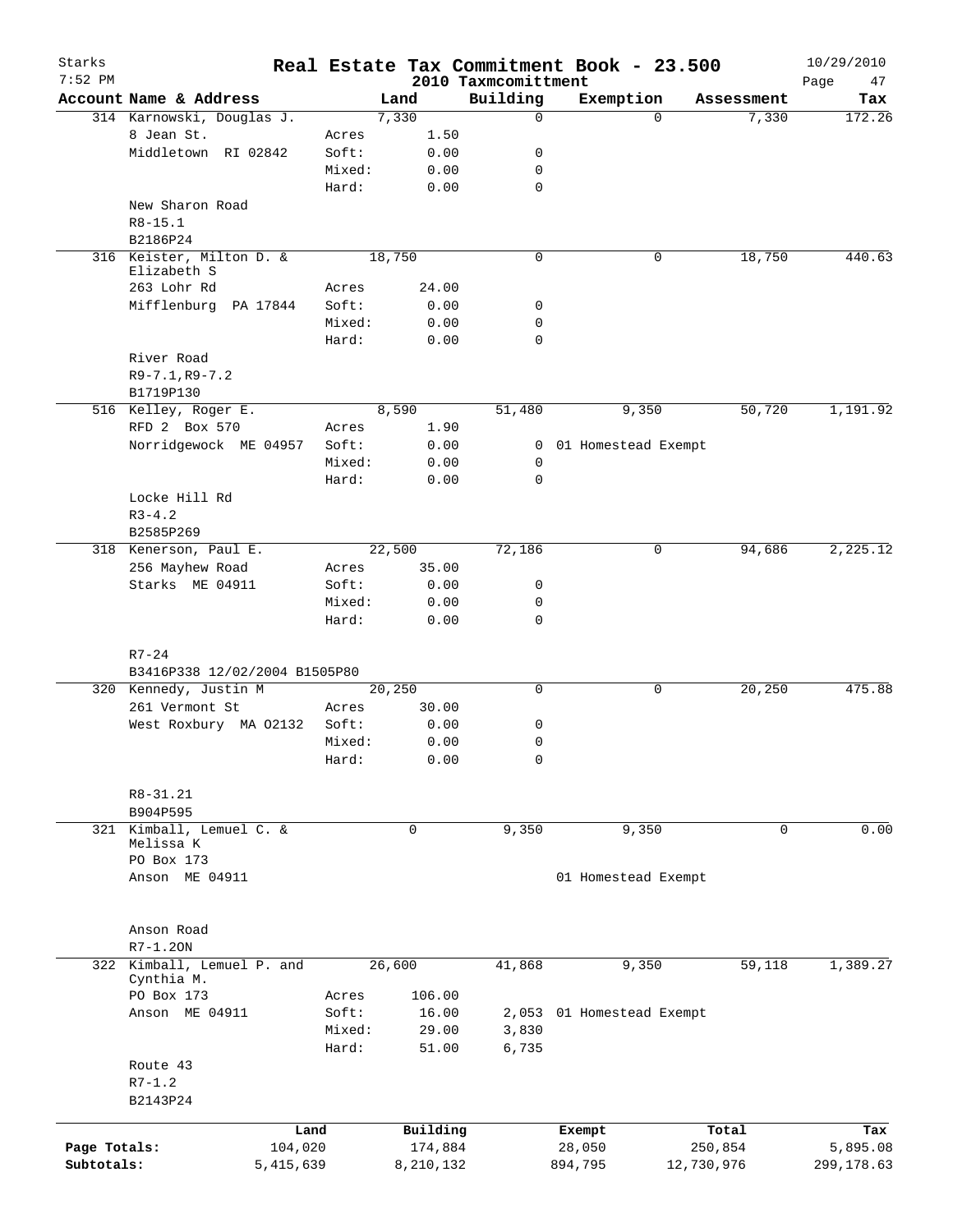| Starks<br>$7:52$ PM |                                     |        |        | 2010 Taxmcomittment | Real Estate Tax Commitment Book - 23.500 |            | 10/29/2010<br>Page<br>48 |
|---------------------|-------------------------------------|--------|--------|---------------------|------------------------------------------|------------|--------------------------|
|                     | Account Name & Address              |        | Land   | Building            | Exemption                                | Assessment | Tax                      |
|                     | 406 Kleppinger, Marie               |        | 8,950  | 0                   | $\Omega$                                 | 8,950      | 210.33                   |
|                     | 61 Centennial Road                  | Acres  | 4.00   |                     |                                          |            |                          |
|                     | Telford PA 18969-1211               | Soft:  | 0.00   | 0                   |                                          |            |                          |
|                     |                                     | Mixed: | 0.00   | 0                   |                                          |            |                          |
|                     |                                     | Hard:  | 0.00   | 0                   |                                          |            |                          |
|                     | $R2 - 23.1$                         |        |        |                     |                                          |            |                          |
|                     | B3611P190 12/16/2005 B1031P75       |        |        |                     |                                          |            |                          |
|                     | 324 Knowles, David E &<br>Loretta C |        | 18,250 | 0                   | 0                                        | 18, 250    | 428.88                   |
|                     | 485 Oak Street                      | Acres  | 22.00  |                     |                                          |            |                          |
|                     | Oakland ME 04963                    | Soft:  | 0.00   | 0                   |                                          |            |                          |
|                     |                                     | Mixed: | 0.00   | 0                   |                                          |            |                          |
|                     |                                     | Hard:  | 0.00   | 0                   |                                          |            |                          |
|                     | $R8 - 7$                            |        |        |                     |                                          |            |                          |
|                     | B2294P343                           |        |        |                     |                                          |            |                          |
|                     | 709 Koetsch, Bernard E.             |        | 8,000  | 11,600              | 0                                        | 19,600     | 460.60                   |
|                     | 41 Summer St.                       | Acres  | 1.00   |                     |                                          |            |                          |
|                     | Stratford CT 06614                  | Soft:  | 0.00   | 0                   |                                          |            |                          |
|                     |                                     | Mixed: | 0.00   | 0                   |                                          |            |                          |
|                     |                                     | Hard:  | 0.00   | $\Omega$            |                                          |            |                          |
|                     | $R2 - 34.1$                         |        |        |                     |                                          |            |                          |
|                     | B1096P287 08/08/1983                |        |        |                     |                                          |            |                          |
|                     | 159 Koetsch, Bernard E.             |        | 21,750 | 21,930              | $\mathbf 0$                              | 43,680     | 1,026.48                 |
|                     | 41 Summer Street                    | Acres  | 36.00  |                     |                                          |            |                          |
|                     | Stratford CT 06614                  | Soft:  | 0.00   | 0                   |                                          |            |                          |
|                     |                                     | Mixed: | 0.00   | 0                   |                                          |            |                          |
|                     |                                     | Hard:  | 0.00   | 0                   |                                          |            |                          |
|                     | $R2 - 34$                           |        |        |                     |                                          |            |                          |
|                     | B2457P279 B1096P289 08/08/1983      |        |        |                     |                                          |            |                          |
|                     | 325 Kopacz, Kenneth                 |        | 20,250 | 0                   | 0                                        | 20,250     | 475.88                   |
|                     | 67 Reidy Hill Rd                    | Acres  | 30.00  |                     |                                          |            |                          |
|                     | Amston CT 06231                     | Soft:  | 0.00   | 0                   |                                          |            |                          |
|                     |                                     | Mixed: | 0.00   | 0                   |                                          |            |                          |
|                     |                                     | Hard:  | 0.00   | 0                   |                                          |            |                          |
|                     | $R2 - 9.1$<br>B790P721              |        |        |                     |                                          |            |                          |
|                     | 326 Kozielewicz, Edward &           |        | 16,320 | 13,320              | 9,350                                    | 20,290     | 476.82                   |
|                     | Marilyn                             |        |        |                     |                                          |            |                          |
|                     | PO Box 93R St                       | Acres  | 13.80  |                     |                                          |            |                          |
|                     | Anson ME 04911                      | Soft:  | 0.00   | 0                   | 01 Homestead Exempt                      |            |                          |
|                     |                                     | Mixed: | 0.00   | 0                   |                                          |            |                          |
|                     |                                     | Hard:  | 0.00   | 0                   |                                          |            |                          |
|                     | $R6 - 10$                           |        |        |                     |                                          |            |                          |
|                     | B1313P215                           |        |        |                     |                                          |            |                          |

|              | Land      | Building  | Exempt  | Total      | Tax         |
|--------------|-----------|-----------|---------|------------|-------------|
| Page Totals: | 93,520    | 46,850    | 9,350   | 131,020    | 3,078.99    |
| Subtotals:   | 5,509,159 | 8,256,982 | 904,145 | 12,861,996 | 302, 257.62 |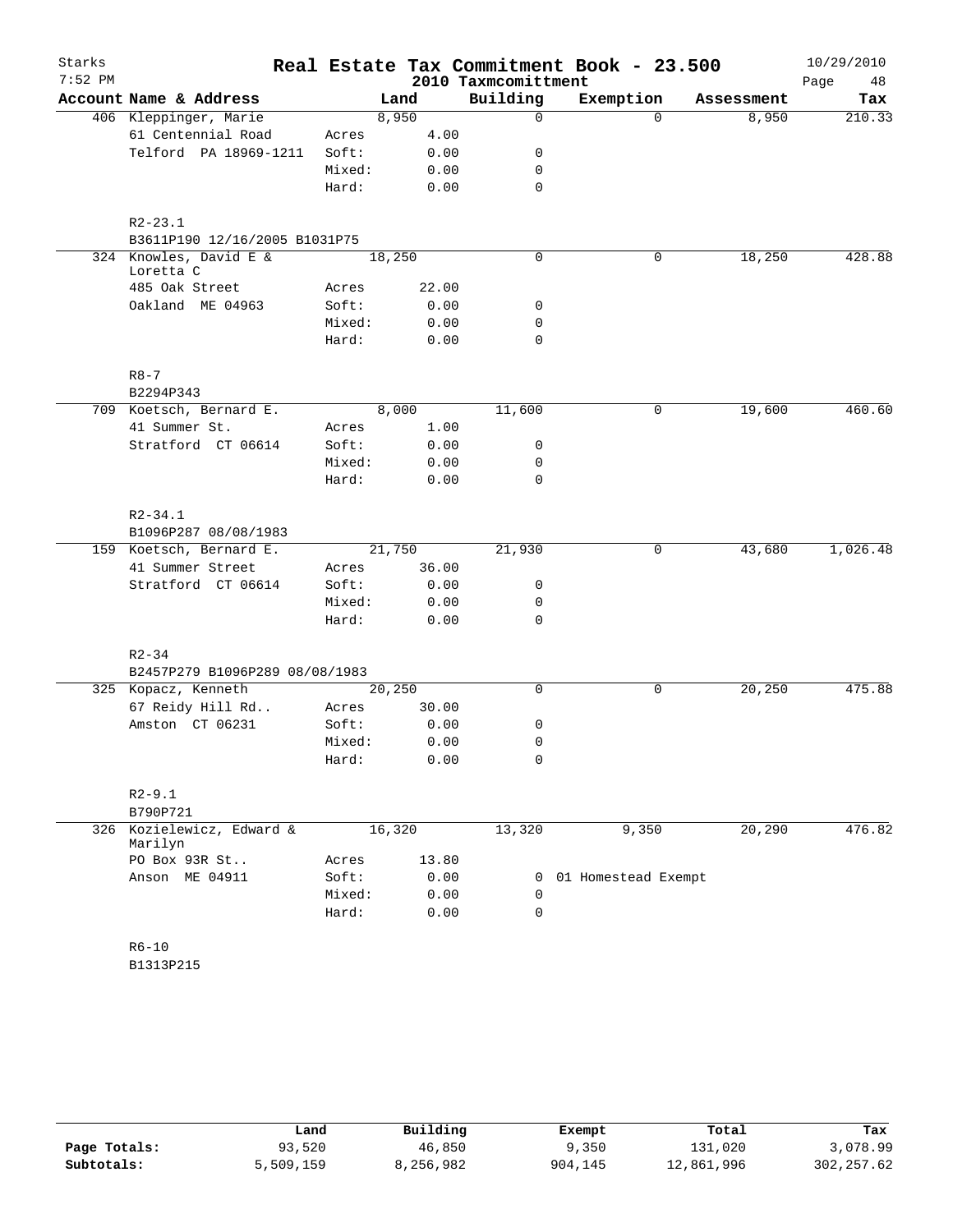| Starks<br>$7:52$ PM |                                 |                 |                 | 2010 Taxmcomittment | Real Estate Tax Commitment Book - 23.500 |            | 10/29/2010<br>49<br>Page |
|---------------------|---------------------------------|-----------------|-----------------|---------------------|------------------------------------------|------------|--------------------------|
|                     | Account Name & Address          | Land            |                 | Building            | Exemption                                | Assessment | Tax                      |
|                     | 327 Krebs, Carleton L. &        | 86,190          |                 | 85,370              | $\Omega$                                 | 171,560    | 4,031.66                 |
|                     | Marcia J.<br>86 Krebs Road      |                 |                 |                     |                                          |            |                          |
|                     | Starks ME 04911                 | Acres<br>Soft:  | 383.00          |                     |                                          |            |                          |
|                     |                                 |                 | 2.00            | 257                 |                                          |            |                          |
|                     |                                 | Mixed:<br>Hard: | 62.00<br>136.00 | 8,188<br>17,960     |                                          |            |                          |
|                     | Faulkner Hill Rd                |                 |                 |                     |                                          |            |                          |
|                     | $R8-19, R8-20$                  |                 |                 |                     |                                          |            |                          |
|                     | B926P2                          |                 |                 |                     |                                          |            |                          |
|                     | 328 Krebs, Carleton L. &        | 8,000           |                 | 32,400              | 14,960                                   | 25,440     | 597.84                   |
|                     | Marcia J.                       |                 |                 |                     |                                          |            |                          |
|                     | 86 Krebs Road                   | Acres           | 1.00            |                     | 02 Veteran                               |            |                          |
|                     | Starks ME 04911                 | Soft:           | 0.00            | $\overline{0}$      | 01 Homestead Exempt                      |            |                          |
|                     |                                 | Mixed:          | 0.00            | 0                   |                                          |            |                          |
|                     |                                 | Hard:           | 0.00            | 0                   |                                          |            |                          |
|                     |                                 |                 |                 |                     |                                          |            |                          |
|                     | $R8 - 18$<br>B926P2             |                 |                 |                     |                                          |            |                          |
|                     | 329 Krebs, Carlton L. and       | 16,690          |                 | 0                   | 0                                        | 16,690     | 392.22                   |
|                     | Marcia J.                       |                 |                 |                     |                                          |            |                          |
|                     | 86 Krebs Road                   | Acres           | 15.90           |                     |                                          |            |                          |
|                     | Anson ME 04911                  | Soft:           | 0.00            | 0                   |                                          |            |                          |
|                     |                                 | Mixed:          | 0.00            | 0                   |                                          |            |                          |
|                     |                                 | Hard:           | 0.00            | 0                   |                                          |            |                          |
|                     | River Road                      |                 |                 |                     |                                          |            |                          |
|                     | $R9 - 7.6$                      |                 |                 |                     |                                          |            |                          |
|                     | B2766P274                       |                 |                 |                     |                                          |            |                          |
|                     | 330 Krebs, Dennis &<br>Angelica | 8,650           |                 | 45,480              | 9,350                                    | 44,780     | 1,052.33                 |
|                     | 1440 New Sharon Road            | Acres           | 2.00            |                     |                                          |            |                          |
|                     | Starks ME 04911                 | Soft:           | 0.00            |                     | 0 01 Homestead Exempt                    |            |                          |
|                     |                                 | Mixed:          | 0.00            | 0                   |                                          |            |                          |
|                     |                                 | Hard:           | 0.00            | $\mathbf 0$         |                                          |            |                          |
|                     |                                 |                 |                 |                     |                                          |            |                          |
|                     | $R8 - 10$                       |                 |                 |                     |                                          |            |                          |
|                     | B1532P279                       |                 |                 |                     |                                          |            |                          |
|                     | 323 Laqueux, Claude             | 16,750          |                 | $\mathbf 0$         | 0                                        | 16,750     | 393.63                   |
|                     | 25 Cannon Ball Drive            | Acres           | 16.00           |                     |                                          |            |                          |
|                     | Danbury CT 06810                | Soft:<br>Mixed: | 0.00<br>0.00    | 0<br>0              |                                          |            |                          |
|                     |                                 | Hard:           | 0.00            | 0                   |                                          |            |                          |
|                     |                                 |                 |                 |                     |                                          |            |                          |
|                     | $R9 - 4$                        |                 |                 |                     |                                          |            |                          |
|                     | B3632P320 07/17/2003 B847P205   |                 |                 |                     |                                          |            |                          |
|                     | 333 Lagueux, Claude             | 14,240          |                 | 33,600              | 0                                        | 47,840     | 1,124.24                 |
|                     | 25 Cannonball Drive             | Acres           | 10.60           |                     |                                          |            |                          |
|                     | Danbury CT 06810                | Soft:           | 0.00            | 0                   |                                          |            |                          |
|                     |                                 | Mixed:          | 0.00            | 0                   |                                          |            |                          |
|                     |                                 | Hard:           | 0.00            | $\mathbf 0$         |                                          |            |                          |
|                     | West Mills Road                 |                 |                 |                     |                                          |            |                          |
|                     | $R3-14.2A$                      |                 |                 |                     |                                          |            |                          |
|                     | B2874P19                        |                 |                 |                     |                                          |            |                          |
|                     |                                 |                 |                 |                     |                                          |            |                          |
|                     |                                 |                 |                 |                     |                                          |            |                          |
|                     |                                 |                 |                 |                     |                                          |            |                          |

|              | Land      | Building  | Exempt  | Total      | Tax        |
|--------------|-----------|-----------|---------|------------|------------|
| Page Totals: | 150,520   | 196,850   | 24,310  | 323,060    | 7,591.92   |
| Subtotals:   | 5,659,679 | 8,453,832 | 928,455 | 13,185,056 | 309,849.54 |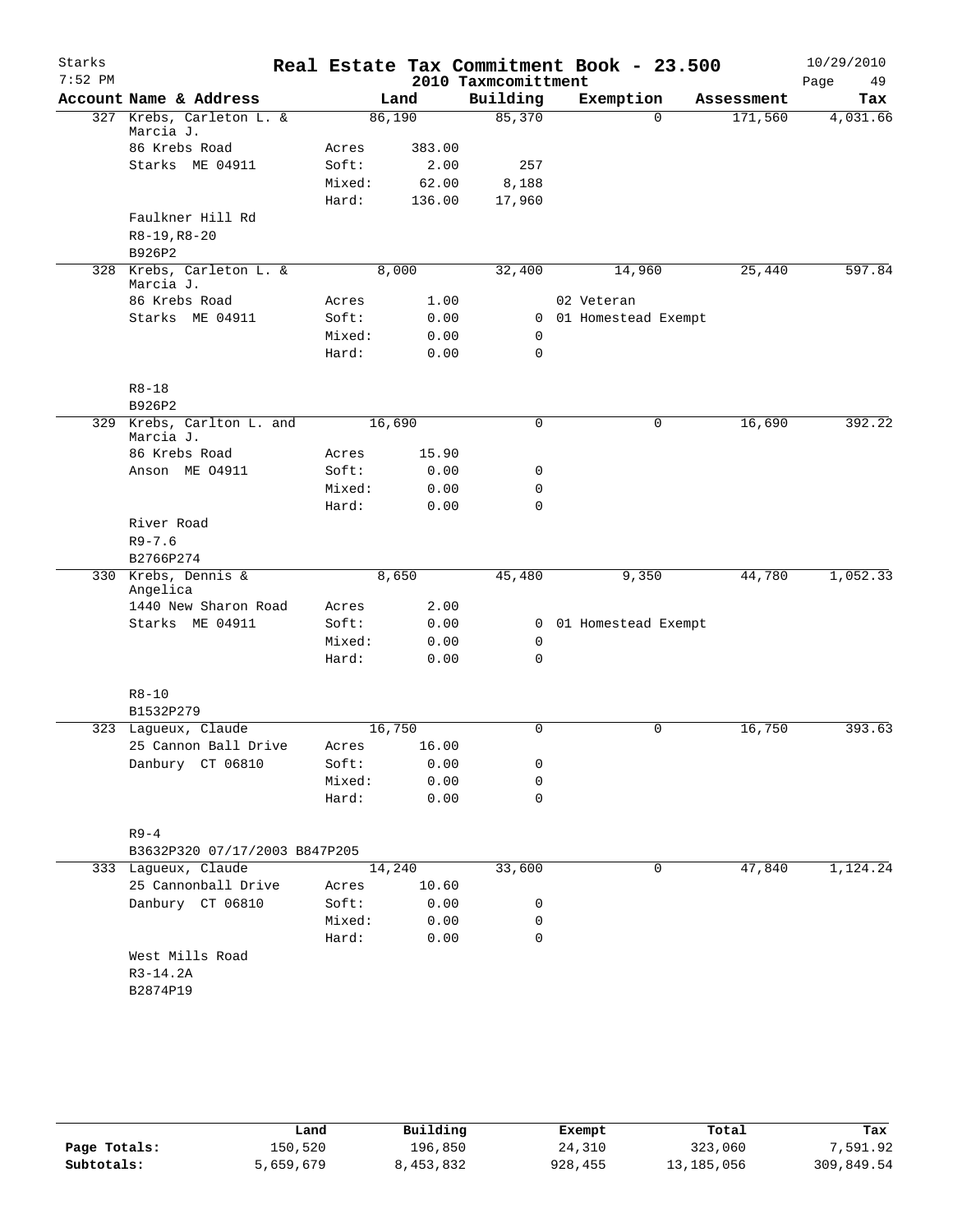| Starks<br>7:52 PM |                               |        |           | 2010 Taxmcomittment | Real Estate Tax Commitment Book - 23.500 |            | 10/29/2010<br>Page<br>50 |
|-------------------|-------------------------------|--------|-----------|---------------------|------------------------------------------|------------|--------------------------|
|                   | Account Name & Address        |        | Land      | Building            | Exemption                                | Assessment | Tax                      |
|                   | 334 Lagueux, Claude           |        | 19,250    | $\mathbf 0$         | $\Omega$                                 | 19,250     | 452.38                   |
|                   | 25 Cannonball Drive           | Acres  | 26.00     |                     |                                          |            |                          |
|                   | Danbury CT 06810              | Soft:  | 0.00      | 0                   |                                          |            |                          |
|                   |                               | Mixed: | 0.00      | 0                   |                                          |            |                          |
|                   |                               | Hard:  | 0.00      | 0                   |                                          |            |                          |
|                   | River Road                    |        |           |                     |                                          |            |                          |
|                   |                               |        |           |                     |                                          |            |                          |
|                   | $R9 - 5.1A$                   |        |           |                     |                                          |            |                          |
|                   | B2201P136                     |        |           |                     |                                          |            |                          |
|                   | 336 Lagueux, Claude           |        | 18,500    | $\mathbf 0$         | 0                                        | 18,500     | 434.75                   |
|                   | 25 Cannonball Drive           | Acres  | 23.00     |                     |                                          |            |                          |
|                   | Danbury CT 06810              | Soft:  | 0.00      | 0                   |                                          |            |                          |
|                   |                               | Mixed: | 0.00      | 0                   |                                          |            |                          |
|                   |                               | Hard:  | 0.00      | $\mathbf 0$         |                                          |            |                          |
|                   | River Rd.                     |        |           |                     |                                          |            |                          |
|                   | $R9 - 5.3$                    |        |           |                     |                                          |            |                          |
|                   | B2201P136                     |        |           |                     |                                          |            |                          |
|                   | 335 Lagueux, Claude           |        | 19,250    | $\mathbf 0$         | 0                                        | 19,250     | 452.38                   |
|                   | 25 Cannonball Drive           | Acres  | 26.00     |                     |                                          |            |                          |
|                   | Danbury CT 06810              | Soft:  | 0.00      | 0                   |                                          |            |                          |
|                   |                               | Mixed: | 0.00      | 0                   |                                          |            |                          |
|                   |                               |        |           |                     |                                          |            |                          |
|                   |                               | Hard:  | 0.00      | 0                   |                                          |            |                          |
|                   | River Rd.                     |        |           |                     |                                          |            |                          |
|                   | $R9 - 5.2$                    |        |           |                     |                                          |            |                          |
|                   | B2201P1369                    |        |           |                     |                                          |            |                          |
|                   | 157 Lane III, John A.         |        | 54,750    | $\mathbf 0$         | 0                                        | 54,750     | 1,286.63                 |
|                   | 32 Grange Road                | Acres  | 168.00    |                     |                                          |            |                          |
|                   | East Madison ME 04950         | Soft:  | 0.00      | 0                   |                                          |            |                          |
|                   |                               | Mixed: | 0.00      | 0                   |                                          |            |                          |
|                   |                               | Hard:  | 0.00      | $\mathbf 0$         |                                          |            |                          |
|                   |                               |        |           |                     |                                          |            |                          |
|                   | $R10-1$                       |        |           |                     |                                          |            |                          |
|                   | B3569P99 10/04/2005 B1245P329 |        |           |                     |                                          |            |                          |
|                   | 340 Laney, Cindy A.           |        | 14,500    | 24,710              | 0                                        | 39,210     | 921.44                   |
|                   | P.O. Box 87                   | Acres  | 11.00     |                     |                                          |            |                          |
|                   | Anson ME 04911                | Soft:  | 0.00      | 0                   |                                          |            |                          |
|                   |                               | Mixed: | 0.00      | 0                   |                                          |            |                          |
|                   |                               | Hard:  | 0.00      | $\mathbf 0$         |                                          |            |                          |
|                   | River Rd.                     |        |           |                     |                                          |            |                          |
|                   | $R10-16.2$                    |        |           |                     |                                          |            |                          |
|                   | B1920P96                      |        |           |                     |                                          |            |                          |
| 341               | Langrell, Sr., Edward         |        | 20,500    | 0                   | 0                                        | 20,500     | 481.75                   |
|                   | Α.                            |        |           |                     |                                          |            |                          |
|                   | Langrell Frances A.           | Acres  | 31.00     |                     |                                          |            |                          |
|                   | P.O. Box 174                  | Soft:  | 0.00      | 0                   |                                          |            |                          |
|                   | Dennisville NJ 08214          | Mixed: | 0.00      | 0                   |                                          |            |                          |
|                   |                               | Hard:  | 0.00      | $\mathbf 0$         |                                          |            |                          |
|                   |                               |        |           |                     |                                          |            |                          |
|                   | $R5 - 33$                     |        |           |                     |                                          |            |                          |
|                   | B1300P37                      |        |           |                     |                                          |            |                          |
|                   | 342 Larose, Albert N. &       |        | 22,500    | 17,300              | 9,350                                    | 30,450     | 715.58                   |
|                   | Linda D.                      |        |           |                     |                                          |            |                          |
|                   | 118 Olde Ferry Road           | Acres  | 35.00     |                     |                                          |            |                          |
|                   | Starks ME 04911               | Soft:  | 0.00      |                     | 0 01 Homestead Exempt                    |            |                          |
|                   |                               | Mixed: | 0.00      | 0                   |                                          |            |                          |
|                   |                               | Hard:  | 0.00      | $\mathbf 0$         |                                          |            |                          |
|                   |                               |        |           |                     |                                          |            |                          |
|                   | R12-11.4                      |        |           |                     |                                          |            |                          |
|                   | B1362P65                      |        |           |                     |                                          |            |                          |
|                   |                               |        |           |                     |                                          |            |                          |
|                   | Land                          |        | Building  |                     | Exempt                                   | Total      | Tax                      |
| Page Totals:      | 169,250                       |        | 42,010    |                     | 9,350                                    | 201,910    | 4,744.91                 |
| Subtotals:        | 5,828,929                     |        | 8,495,842 |                     | 937,805                                  | 13,386,966 | 314,594.45               |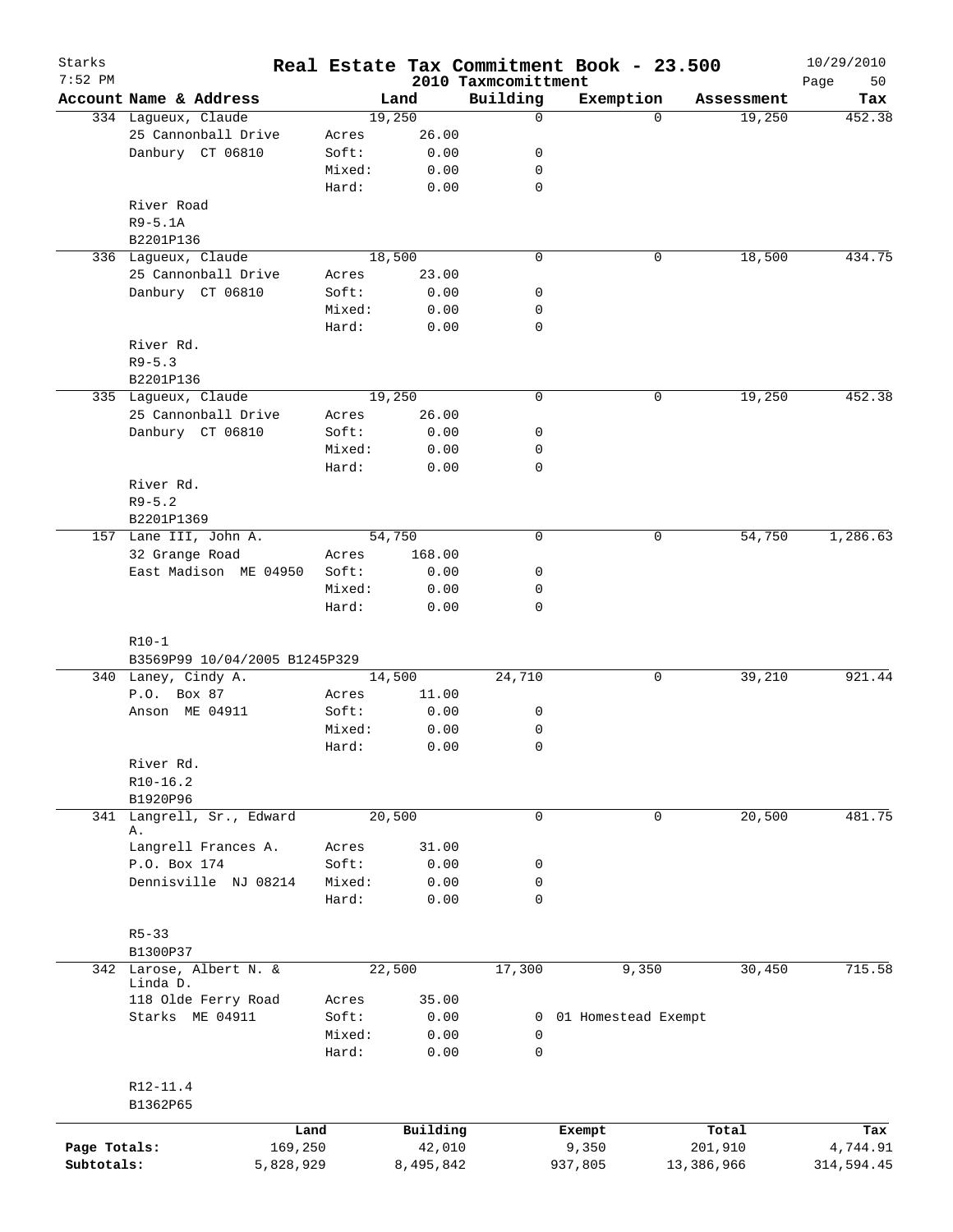| Starks<br>$7:52$ PM |                                                             |        |           | 2010 Taxmcomittment | Real Estate Tax Commitment Book - 23.500 |            | 10/29/2010<br>51<br>Page |
|---------------------|-------------------------------------------------------------|--------|-----------|---------------------|------------------------------------------|------------|--------------------------|
|                     | Account Name & Address                                      |        | Land      | Building            | Exemption                                | Assessment | Tax                      |
|                     | 391 Larson, Allen L.                                        |        | 18,440    | 14,420              | $\Omega$                                 | 32,860     | 772.21                   |
|                     | Larson, Heather M.                                          | Acres  | 18.75     |                     |                                          |            |                          |
|                     | 3 Brainard Road                                             | Soft:  | 0.00      | $\mathsf{O}$        |                                          |            |                          |
|                     | Niantic CT 06857                                            | Mixed: | 0.00      | 0                   |                                          |            |                          |
|                     |                                                             | Hard:  | 0.00      | $\mathbf 0$         |                                          |            |                          |
|                     | $R8 - 38.6$                                                 |        |           |                     |                                          |            |                          |
|                     | B3607P158 12/16/2005 B2684P51                               |        |           |                     |                                          |            |                          |
|                     | 344 Laux Jr., Kenneth G.                                    |        | 10,600    | 43,010              | 9,350                                    | 44,260     | 1,040.11                 |
|                     | 2152 Industry Road                                          | Acres  | 16.00     |                     |                                          |            |                          |
|                     | Starks ME 04911                                             | Soft:  | 0.00      |                     | 0 01 Homestead Exempt                    |            |                          |
|                     |                                                             | Mixed: | 0.00      | 0                   |                                          |            |                          |
|                     |                                                             | Hard:  | 0.00      | 0                   |                                          |            |                          |
|                     | Industry Rd & Rt 43                                         |        |           |                     |                                          |            |                          |
|                     | $R2 - 24.9$                                                 |        |           |                     |                                          |            |                          |
|                     | B2086P253                                                   |        |           |                     |                                          |            |                          |
|                     | 186 Laux, Kenneth G.                                        |        | 24,750    | 19,968              | $\mathbf 0$                              | 44,718     | 1,050.87                 |
|                     | 2152 Industry Road                                          | Acres  | 44.00     |                     |                                          |            |                          |
|                     | Starks ME 04911                                             | Soft:  | 0.00      | 0                   |                                          |            |                          |
|                     |                                                             | Mixed: | 0.00      | 0                   |                                          |            |                          |
|                     |                                                             | Hard:  | 0.00      | $\mathbf 0$         |                                          |            |                          |
|                     | Industry Road                                               |        |           |                     |                                          |            |                          |
|                     | $R2 - 24.12$                                                |        |           |                     |                                          |            |                          |
|                     | B4102P211 02/14/2009 B2666P302                              |        |           |                     |                                          |            |                          |
|                     | 688 Leahy, Berry E                                          |        | 14,500    | 18,820              | 0                                        | 33,320     | 783.02                   |
|                     | 110 Middle Rd.                                              | Acres  | 11.00     |                     |                                          |            |                          |
|                     | Newbury Ma 01951                                            | Soft:  | 0.00      | 0                   |                                          |            |                          |
|                     |                                                             | Mixed: | 0.00      | 0                   |                                          |            |                          |
|                     |                                                             | Hard:  | 0.00      | 0                   |                                          |            |                          |
|                     | $R8 - 38 - 5A$<br>B4222P251 12/11/2009 B3508P266 06/22/2005 |        |           |                     |                                          |            | 315.84                   |
|                     | 345 Leal, Robert J. &<br>Kathleen                           |        | 13,440    | 0                   | 0                                        | 13,440     |                          |
|                     | 9 Kerry Lane                                                | Acres  | 10.90     |                     |                                          |            |                          |
|                     | Hopkinton MA 01748                                          | Soft:  | 0.00      | 0                   |                                          |            |                          |
|                     |                                                             | Mixed: | 0.00      | 0                   |                                          |            |                          |
|                     |                                                             | Hard:  | 0.00      | 0                   |                                          |            |                          |
|                     | Mayhew Road                                                 |        |           |                     |                                          |            |                          |
|                     | $R6 - 2.8$                                                  |        |           |                     |                                          |            |                          |
|                     | B1862P70                                                    |        |           |                     |                                          |            |                          |
|                     | 347 Leighton, Gary & Lynda                                  |        | 30,360    | 13,700              | 9,350                                    | 34,710     | 815.69                   |
|                     | 101 Ridge Road                                              | Acres  | 111.00    |                     |                                          |            |                          |
|                     | Anson ME 04911                                              | Soft:  | 5.00      | 2,438               | 01 Homestead Exempt                      |            |                          |
|                     |                                                             | Mixed: | 34.00     | 3,566               |                                          |            |                          |
|                     |                                                             | Hard:  | 61.00     | 6,471               |                                          |            |                          |
|                     | River Rd.                                                   |        |           |                     |                                          |            |                          |
|                     | $R9 - 5.1$                                                  |        |           |                     |                                          |            |                          |
|                     | B1014P17                                                    |        |           |                     |                                          |            |                          |
|                     | 349 Lejoy, Susan L                                          |        | 9,470     | 0                   | 0                                        | 9,470      | 222.55                   |
|                     | Bean, Peter                                                 | Acres  | 4.80      |                     |                                          |            |                          |
|                     | P.O. Box 644                                                | Soft:  | 0.00      | 0                   |                                          |            |                          |
|                     | West Farmington<br>МE                                       | Mixed: | 0.00      | 0                   |                                          |            |                          |
|                     | 04992                                                       |        |           |                     |                                          |            |                          |
|                     |                                                             | Hard:  | 0.00      | 0                   |                                          |            |                          |
|                     | $R4 - 19$                                                   |        |           |                     |                                          |            |                          |
|                     | B2085P213                                                   |        |           |                     |                                          |            |                          |
|                     | Land                                                        |        | Building  |                     | Exempt                                   | Total      | Tax                      |
| Page Totals:        | 121,560                                                     |        | 109,918   |                     | 18,700                                   | 212,778    | 5,000.29                 |
| Subtotals:          | 5,950,489                                                   |        | 8,605,760 |                     | 956,505                                  | 13,599,744 | 319,594.74               |
|                     |                                                             |        |           |                     |                                          |            |                          |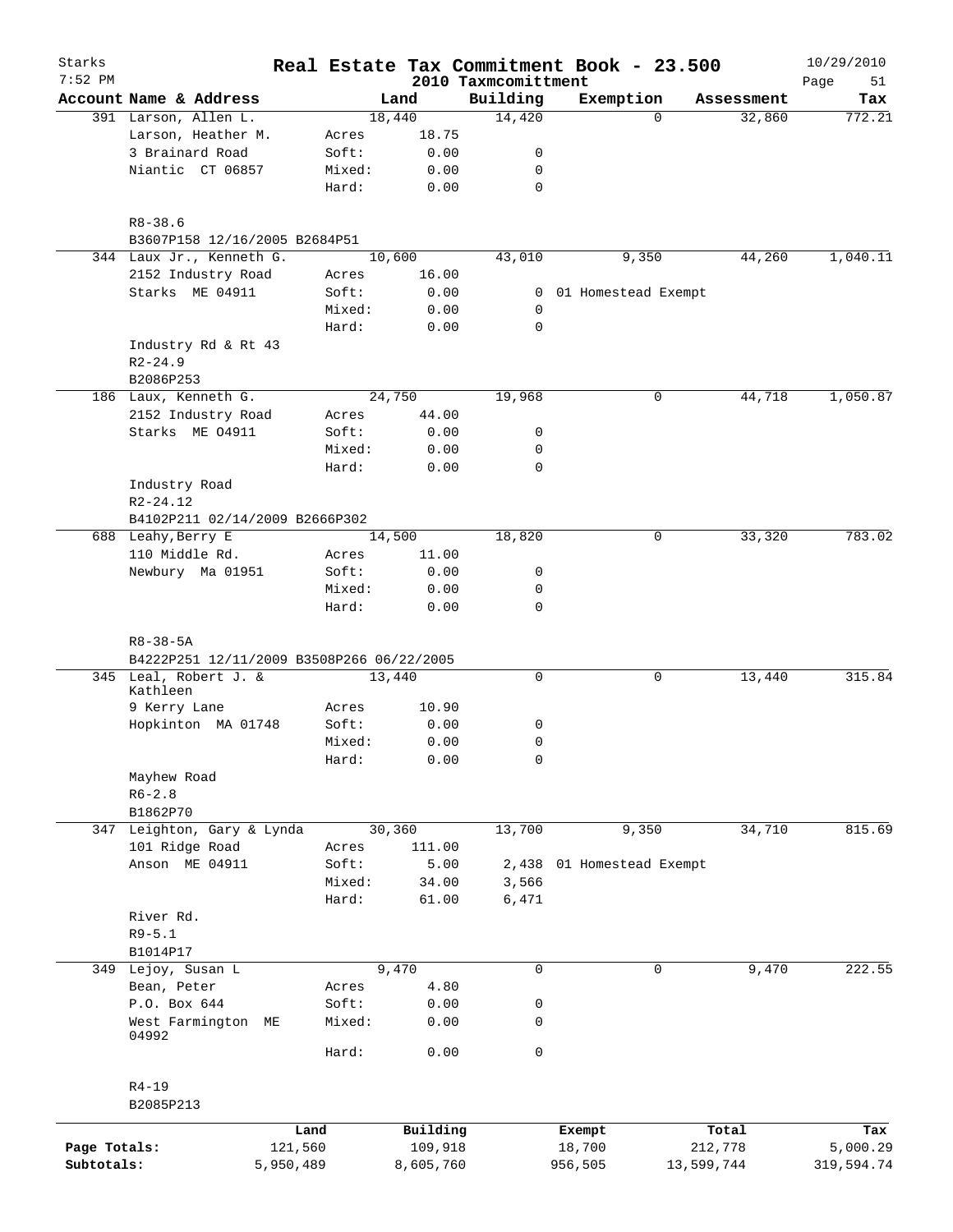| Starks    |                                                         |                 |              |                         | Real Estate Tax Commitment Book - 23.500 |            | 10/29/2010 |
|-----------|---------------------------------------------------------|-----------------|--------------|-------------------------|------------------------------------------|------------|------------|
| $7:52$ PM |                                                         |                 |              | 2010 Taxmcomittment     |                                          |            | 52<br>Page |
|           | Account Name & Address                                  |                 | Land         | Building                | Exemption                                | Assessment | Tax        |
|           | 348 Lejoy, Susan L.                                     | 10,030          |              | 26,070                  | $\Omega$                                 | 36,100     | 848.35     |
|           | P.O. Box 644                                            | Acres           | 4.12         |                         |                                          |            |            |
|           | West Farmington ME<br>04992                             | Soft:           | 0.00         | 0                       |                                          |            |            |
|           |                                                         | Mixed:          | 0.00         | 0                       |                                          |            |            |
|           |                                                         | Hard:           | 0.00         | 0                       |                                          |            |            |
|           | $R4 - 20, R4 - 21$<br>B977P199                          |                 |              |                         |                                          |            |            |
|           | 315 Lemay Trapper C.                                    | 20,000          |              | 82,285                  | 9,350                                    | 92,935     | 2,183.97   |
|           | Lemay Carlene A. and<br>George E Lemay, Jr.             | Acres           | 25.00        |                         | 01 Homestead Exempt                      |            |            |
|           | 188 Locke Hill Road                                     | Soft:           | 0.00         | 0                       |                                          |            |            |
|           | Starks ME 04911                                         | Mixed:          | 0.00         | 0                       |                                          |            |            |
|           |                                                         | Hard:           | 0.00         | $\Omega$                |                                          |            |            |
|           | Locke Hill Rd                                           |                 |              |                         |                                          |            |            |
|           | $R2 - 56.1$                                             |                 |              |                         |                                          |            |            |
|           | B3785P343 12/13/2006 B2726P20                           |                 | $\mathbf 0$  |                         | $\mathbf 0$                              |            | 23.50      |
|           | 53 Lemay, George and<br>Carlene<br>274 Sandy River Road |                 |              | 1,000                   |                                          | 1,000      |            |
|           | Starks ME 04911                                         |                 |              |                         |                                          |            |            |
|           |                                                         |                 |              |                         |                                          |            |            |
|           | River Rd                                                |                 |              |                         |                                          |            |            |
|           | $R9 - 3$                                                |                 |              |                         |                                          |            |            |
|           | B1521P64                                                |                 |              |                         |                                          |            |            |
|           | 351 Lemay, George E. Jr. &<br>Carlene A                 | 48,000          |              | 32,520                  | 9,350                                    | 71,170     | 1,672.50   |
|           | 274 Sandy River Road                                    | Acres           | 137.00       |                         |                                          |            |            |
|           | Starks ME 04911                                         | Soft:           | 0.00         | $\overline{0}$          | 01 Homestead Exempt                      |            |            |
|           |                                                         | Mixed:<br>Hard: | 0.00<br>0.00 | $\mathbf 0$<br>$\Omega$ |                                          |            |            |
|           | River Road                                              |                 |              |                         |                                          |            |            |
|           | $R8-27, R8-28, R8-29$                                   |                 |              |                         |                                          |            |            |
|           | B1142P75                                                |                 |              |                         |                                          |            |            |
| 350       | Lemay, George E. Jr. &<br>Carlene A                     |                 | 8,200        | 1,320                   | 0                                        | 9,520      | 223.72     |
|           | 274 Sandy River Road                                    | Acres           | 1.30         |                         |                                          |            |            |
|           | Starks ME 04911                                         | Soft:           | 0.00         | 0                       |                                          |            |            |
|           |                                                         | Mixed:          | 0.00         | 0                       |                                          |            |            |
|           |                                                         | Hard:           | 0.00         | 0                       |                                          |            |            |
|           | River Road<br>$R9 - 2, R9 - 3$                          |                 |              |                         |                                          |            |            |
|           | B1142P75                                                |                 |              |                         |                                          |            |            |
|           | 353 Leonard, Terry K.                                   | 15,150          |              | 48,840                  | 0                                        | 63,990     | 1,503.77   |
|           | P.O. Box 568                                            | Acres           | 12.00        |                         |                                          |            |            |
|           | Anson ME 04911                                          | Soft:           | 0.00         | 0                       |                                          |            |            |
|           |                                                         | Mixed:          | 0.00         | 0                       |                                          |            |            |
|           |                                                         | Hard:           | 0.00         | 0                       |                                          |            |            |
|           | $R2 - 10.1$                                             |                 |              |                         |                                          |            |            |
|           | B2746P133                                               |                 |              |                         |                                          |            |            |
|           |                                                         |                 |              |                         |                                          |            |            |

|              | Land      | Building  | Exempt  | Total      | Tax        |
|--------------|-----------|-----------|---------|------------|------------|
| Page Totals: | 101,380   | 192,035   | 18,700  | 274,715    | 6.455.81   |
| Subtotals:   | 6,051,869 | 8,797,795 | 975,205 | 13,874,459 | 326,050.55 |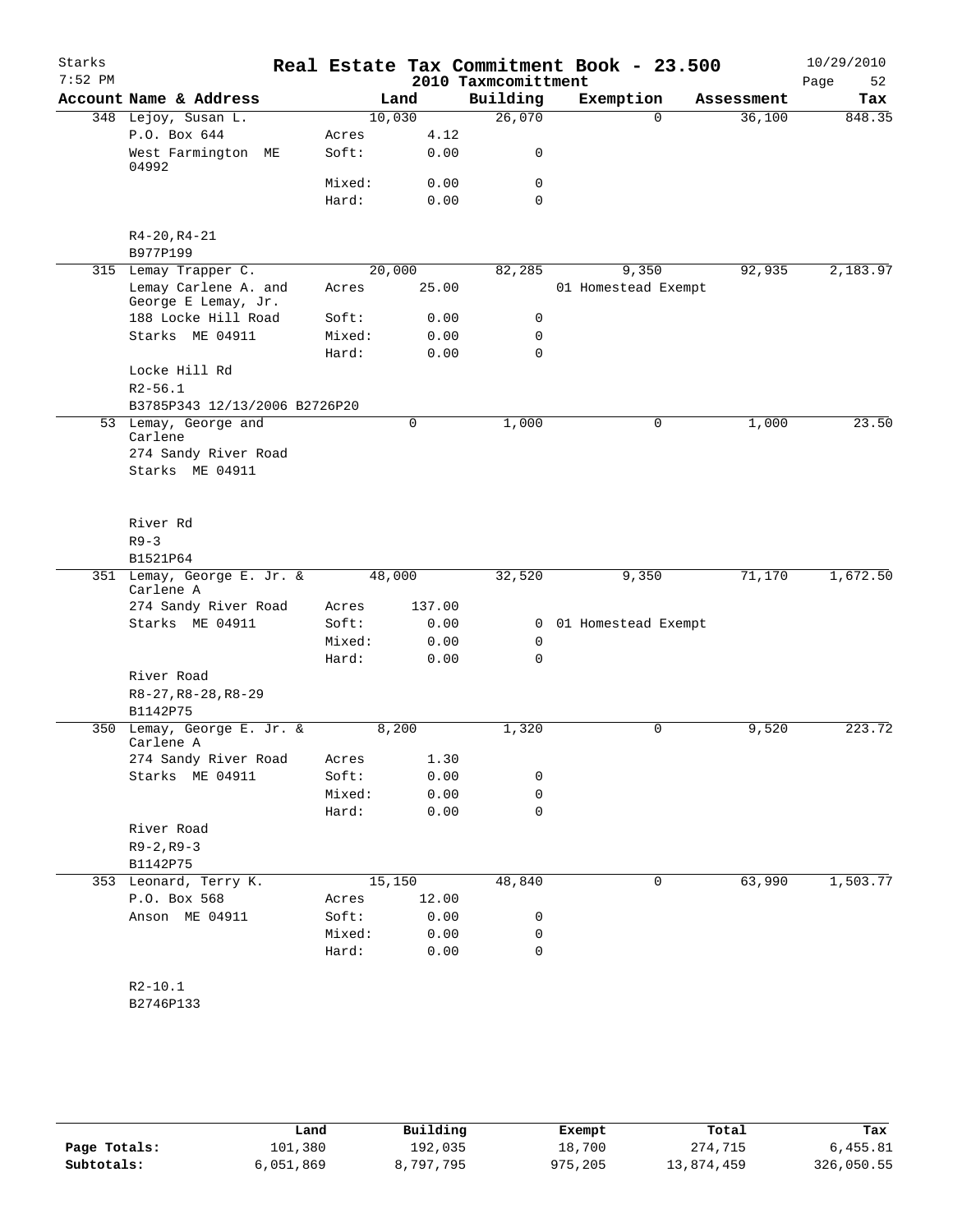| Starks<br>$7:52$ PM |                                                |        |          | 2010 Taxmcomittment | Real Estate Tax Commitment Book - 23.500 |            | 10/29/2010        |
|---------------------|------------------------------------------------|--------|----------|---------------------|------------------------------------------|------------|-------------------|
|                     | Account Name & Address                         |        | Land     | Building            | Exemption                                | Assessment | Page<br>53<br>Tax |
|                     | 354 Lepage, Gordon D. &                        |        | 13,310   | $\Omega$            | $\Omega$                                 | 13,310     | 312.79            |
|                     | Carole M.                                      |        |          |                     |                                          |            |                   |
|                     | 81 Beans Corner Rd                             | Acres  | 101.00   |                     |                                          |            |                   |
|                     | New Sharon ME 04955                            | Soft:  | 47.00    | 6,032               |                                          |            |                   |
|                     |                                                | Mixed: | 46.00    | 6,075               |                                          |            |                   |
|                     |                                                | Hard:  | 8.00     | 1,056               |                                          |            |                   |
|                     | $R1 - 51$                                      |        |          |                     |                                          |            |                   |
|                     | B1479P326                                      |        |          |                     |                                          |            |                   |
|                     | 332 Lessard, Allen R.                          |        | 8,000    | 11,280              | 0                                        | 19,280     | 453.08            |
|                     | Worthley, Barry M.                             | Acres  | 1.00     |                     |                                          |            |                   |
|                     | P.O. Box 201                                   | Soft:  | 0.00     | 0                   |                                          |            |                   |
|                     | Madison ME 04950                               | Mixed: | 0.00     | $\mathbf 0$         |                                          |            |                   |
|                     |                                                | Hard:  | 0.00     | $\mathbf 0$         |                                          |            |                   |
|                     | Emery Road                                     |        |          |                     |                                          |            |                   |
|                     | $R3 - 31$                                      |        |          |                     |                                          |            |                   |
|                     | B2023P202                                      |        |          |                     |                                          |            |                   |
|                     | 717 Lewis, Jeremiah D.                         |        | 22,750   | $\mathbf 0$         | 0                                        | 22,750     | 534.63            |
|                     | 2701 Industry Road                             | Acres  | 40.00    |                     |                                          |            |                   |
|                     | Starks ME 04911                                | Soft:  | 0.00     | 0                   |                                          |            |                   |
|                     |                                                | Mixed: | 0.00     | 0                   |                                          |            |                   |
|                     |                                                | Hard:  | 0.00     | 0                   |                                          |            |                   |
|                     |                                                |        |          |                     |                                          |            |                   |
|                     | $R2 - 40.1$                                    |        |          |                     |                                          |            |                   |
|                     | B3958P338 12/18/2007<br>319 Lewis, Jeremiah D. |        | 8,000    | 21,840              | 9,350                                    | 20,490     | 481.52            |
|                     | 2701 Industry Road                             | Acres  | 1.00     |                     |                                          |            |                   |
|                     | Starks ME 04911                                | Soft:  | 0.00     | $\mathbf{0}$        | 01 Homestead Exempt                      |            |                   |
|                     |                                                | Mixed: | 0.00     | 0                   |                                          |            |                   |
|                     |                                                | Hard:  | 0.00     | 0                   |                                          |            |                   |
|                     |                                                |        |          |                     |                                          |            |                   |
|                     | $R8 - 1.1$                                     |        |          |                     |                                          |            |                   |
|                     | B3582P227 10/28/2005 B1044P251                 |        |          |                     |                                          |            |                   |
|                     | 357 Libby, Kevin & Mary                        |        | 0        | 18,840              | 0                                        | 18,840     | 442.74            |
|                     | 1638 New Sharon Road                           |        |          |                     |                                          |            |                   |
|                     | Starks ME 04911                                |        |          |                     |                                          |            |                   |
|                     |                                                |        |          |                     |                                          |            |                   |
|                     |                                                |        |          |                     |                                          |            |                   |
|                     | $R2-6.10N$                                     |        |          |                     |                                          |            |                   |
|                     | 356 Libby, Kevin A                             |        | 16,650   | 33,480              | 9,350                                    | 40,780     | 958.33            |
|                     | Mary E.                                        | Acres  | 3.00     |                     |                                          |            |                   |
|                     | 1638 New Sharon Road                           | Soft:  | 0.00     | 0                   | 01 Homestead Exempt                      |            |                   |
|                     | Starks ME 04911                                | Mixed: | 0.00     | 0                   |                                          |            |                   |
|                     |                                                | Hard:  | 0.00     | $\mathbf 0$         |                                          |            |                   |
|                     |                                                |        |          |                     |                                          |            |                   |
|                     | $R2 - 6.1$                                     |        |          |                     |                                          |            |                   |
|                     | B2859P147                                      |        |          |                     |                                          |            |                   |
|                     | 385 Libby, Timothy D,                          |        | 5,710    | 21,600              | 9,350                                    | 17,960     | 422.06            |
|                     | Libby, June A.                                 | Acres  | 0.51     |                     | 01 Homestead Exempt                      |            |                   |
|                     | 43 Chicken Street                              | Soft:  | 0.00     | 0                   |                                          |            |                   |
|                     | Starks ME 04911                                | Mixed: | 0.00     | $\mathbf 0$         |                                          |            |                   |
|                     |                                                | Hard:  | 0.00     | $\mathbf 0$         |                                          |            |                   |
|                     | Chicken Street                                 |        |          |                     |                                          |            |                   |
|                     | $U2-18$<br>B4082P196 12/14/2008 B2540P192      |        |          |                     |                                          |            |                   |
|                     |                                                |        |          |                     |                                          |            |                   |
|                     |                                                |        |          |                     |                                          |            |                   |
|                     |                                                | Land   | Building |                     | Exempt                                   | Total      | Tax               |
| Page Totals:        |                                                | 74,420 | 107,040  |                     | 28,050                                   | 153,410    | 3,605.15          |

**Subtotals:** 6,126,289 8,904,835 1,003,255 14,027,869 329,655.70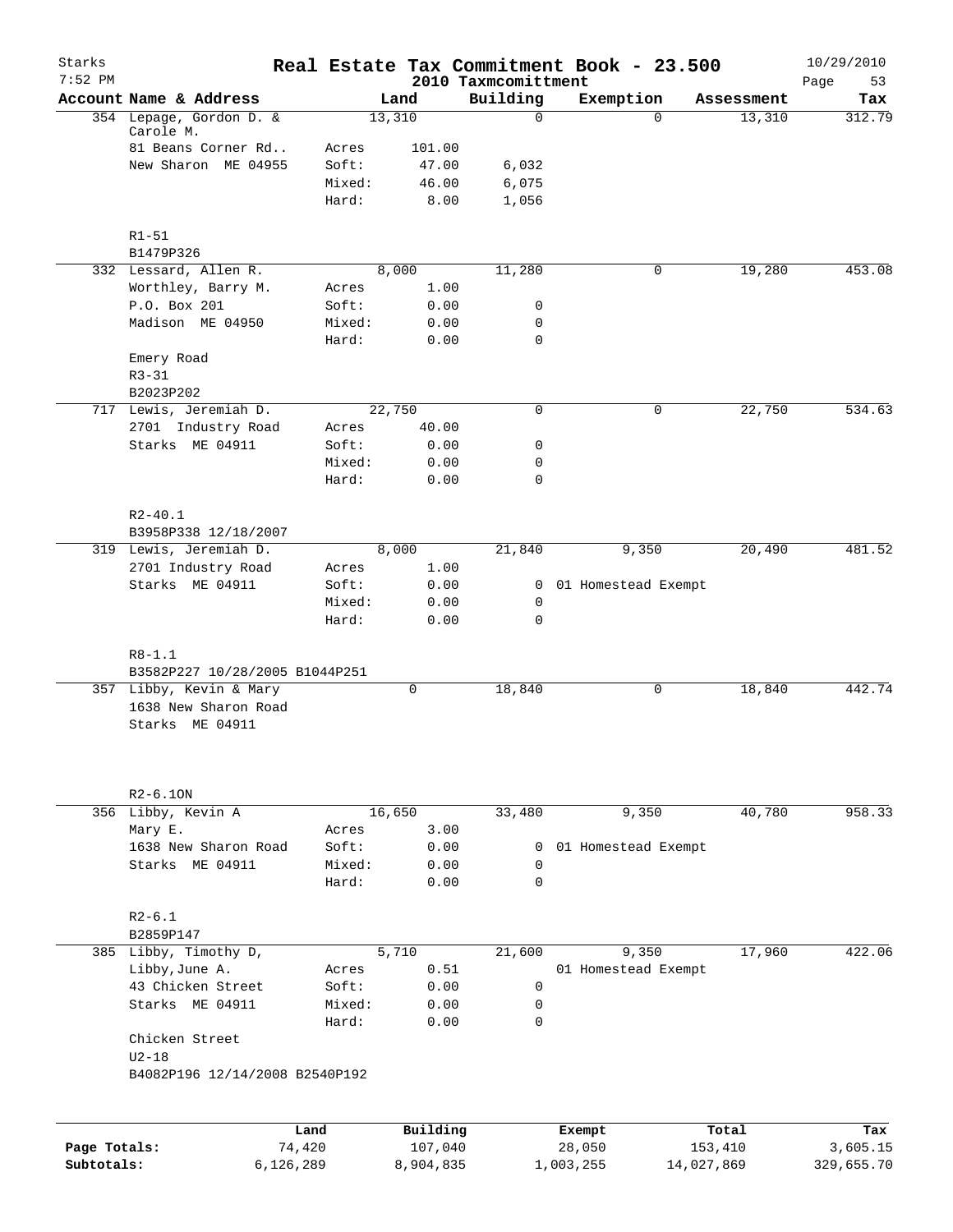| Starks    |                                      |        |        |                                 | Real Estate Tax Commitment Book - 23.500 |            | 10/29/2010        |
|-----------|--------------------------------------|--------|--------|---------------------------------|------------------------------------------|------------|-------------------|
| $7:52$ PM | Account Name & Address               |        | Land   | 2010 Taxmcomittment<br>Building | Exemption                                | Assessment | Page<br>54<br>Tax |
|           | 358 Lickteig, John H.                | 22,950 |        | $\mathbf 0$                     | $\Omega$                                 | 22,950     | 539.33            |
|           | 25 Wall St.                          | Acres  | 105.00 |                                 |                                          |            |                   |
|           | Milford CT 06460                     | Soft:  | 0.00   | 0                               |                                          |            |                   |
|           |                                      | Mixed: | 12.00  | 1,585                           |                                          |            |                   |
|           |                                      | Hard:  | 88.00  | 11,621                          |                                          |            |                   |
|           | $R5 - 17$                            |        |        |                                 |                                          |            |                   |
|           | B1284P287                            |        |        |                                 |                                          |            |                   |
|           | 359 Liddell, John N. Sr.             | 14,500 |        | 22,560                          | 9,350                                    | 27,710     | 651.18            |
|           | 2617 Industry Road                   | Acres  | 18.00  |                                 |                                          |            |                   |
|           | Starks ME 04911                      | Soft:  | 0.00   | $\mathbf{0}$                    | 01 Homestead Exempt                      |            |                   |
|           |                                      | Mixed: | 0.00   | 0                               |                                          |            |                   |
|           |                                      | Hard:  | 0.00   | 0                               |                                          |            |                   |
|           | $R2 - 42.1$                          |        |        |                                 |                                          |            |                   |
|           | B1534P330                            |        |        |                                 |                                          |            |                   |
|           | 619 Linton, Bruce R. and<br>Lola B.  | 14,510 |        | 16,870                          | 0                                        | 31,380     | 737.43            |
|           | 1397 Lakewood Road                   | Acres  | 11.02  |                                 |                                          |            |                   |
|           | Madison ME 04950                     | Soft:  | 0.00   | 0                               |                                          |            |                   |
|           |                                      | Mixed: | 0.00   | 0                               |                                          |            |                   |
|           |                                      | Hard:  | 0.00   | $\mathbf 0$                     |                                          |            |                   |
|           | Sawyer's Mills Road<br>$R3-14.2B$    |        |        |                                 |                                          |            |                   |
|           | B4067P143 10/27/2008 B2628P8         |        |        |                                 |                                          |            |                   |
|           | 360 Liscinsky, Et. Al,<br>Stephen    | 22,250 |        | $\Omega$                        | 0                                        | 22,250     | 522.88            |
|           | 34 Hair St                           | Acres  | 38.00  |                                 |                                          |            |                   |
|           | Statford CT 06497                    | Soft:  | 0.00   | 0                               |                                          |            |                   |
|           |                                      | Mixed: | 0.00   | 0                               |                                          |            |                   |
|           |                                      | Hard:  | 0.00   | 0                               |                                          |            |                   |
|           | $R4 - 2$                             |        |        |                                 |                                          |            |                   |
|           | B1387P315                            |        |        |                                 |                                          |            |                   |
|           | 365 Locke Hill Land Trust            | 16,560 |        | 20,830                          | 9,350                                    | 28,040     | 658.94            |
|           | % James Keidel Trustee               | Acres  | 14.17  |                                 |                                          |            |                   |
|           | P.O. Box 434                         | Soft:  | 0.00   |                                 | 0 01 Homestead Exempt                    |            |                   |
|           | Anson ME 04911                       | Mixed: | 0.00   | $\mathbf 0$                     |                                          |            |                   |
|           |                                      | Hard:  | 0.00   | 0                               |                                          |            |                   |
|           | Locke Hill Rd.                       |        |        |                                 |                                          |            |                   |
|           | $R3 - 4$                             |        |        |                                 |                                          |            |                   |
|           | B1603P46                             |        |        |                                 |                                          |            |                   |
|           | 366 Locke Hill Road Realty<br>Trust  | 19,000 |        | 0                               | 0                                        | 19,000     | 446.50            |
|           | Rose M. Wallace c/o<br>Brian Coulson | Acres  | 25.00  |                                 |                                          |            |                   |
|           | 1165 Massasoit Road                  | Soft:  | 0.00   | 0                               |                                          |            |                   |
|           | Eastham MA 02642                     | Mixed: | 0.00   | $\mathbf 0$                     |                                          |            |                   |
|           |                                      | Hard:  | 0.00   | 0                               |                                          |            |                   |
|           | Locke Hill Rd                        |        |        |                                 |                                          |            |                   |
|           | $R2 - 56$                            |        |        |                                 |                                          |            |                   |
|           | B2668P1                              |        |        |                                 |                                          |            |                   |

|              | Land      | Building  | Exempt    | Total      | Tax         |
|--------------|-----------|-----------|-----------|------------|-------------|
| Page Totals: | 109,770   | 60,260    | 18,700    | 151,330    | 3,556.26    |
| Subtotals:   | 6,236,059 | 8,965,095 | ⊥,021,955 | 14,179,199 | 333, 211.96 |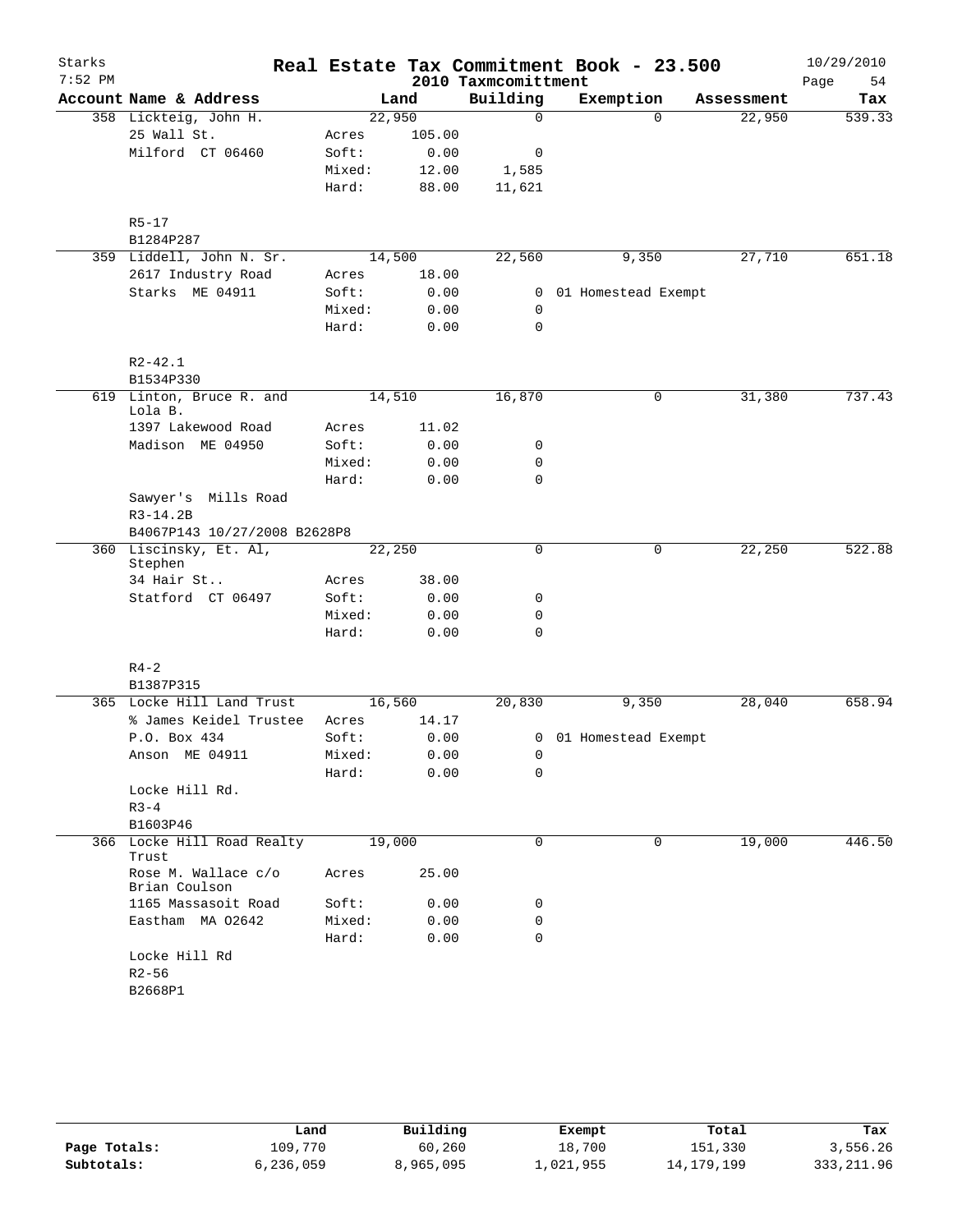| Starks    |                                         |                 |              |                     | Real Estate Tax Commitment Book - 23.500 |            | 10/29/2010 |
|-----------|-----------------------------------------|-----------------|--------------|---------------------|------------------------------------------|------------|------------|
| $7:52$ PM |                                         |                 |              | 2010 Taxmcomittment |                                          |            | Page<br>55 |
|           | Account Name & Address                  |                 | Land         | Building            | Exemption                                | Assessment | Tax        |
|           | 367 Locke Hill Road Realty<br>Trust     |                 | 20,750       | 21,720              | $\Omega$                                 | 42,470     | 998.05     |
|           | Rose M. Wallace c/o<br>Brian W. Coulson | Acres           | 28.00        |                     |                                          |            |            |
|           | 1165 Massasoit Road                     | Soft:           | 0.00         | 0                   |                                          |            |            |
|           | Eastham MA 02642                        | Mixed:<br>Hard: | 0.00<br>0.00 | 0<br>$\Omega$       |                                          |            |            |
|           | Locke Hill Rd                           |                 |              |                     |                                          |            |            |
|           | $R3 - 4.1$                              |                 |              |                     |                                          |            |            |
|           | B2668P1                                 |                 |              |                     |                                          |            |            |
|           | 364 Locke, Crystal A.                   |                 | 8,460        | 50,160              | 9,350                                    | 49,270     | 1,157.85   |
|           | 4 Ricci Road                            | Acres           | 1.70         |                     |                                          |            |            |
|           | Starks ME 04911                         | Soft:           | 0.00         |                     | 0 01 Homestead Exempt                    |            |            |
|           |                                         | Mixed:          | 0.00         | 0                   |                                          |            |            |
|           |                                         | Hard:           | 0.00         | $\mathbf 0$         |                                          |            |            |
|           | R11-20                                  |                 |              |                     |                                          |            |            |
|           | B865P294                                |                 |              |                     |                                          |            |            |
|           | 142 Locke, Linwood                      |                 | 12,980       | 0                   | 0                                        | 12,980     | 305.03     |
|           | Locke, Carol                            | Acres           | 10.20        |                     |                                          |            |            |
|           | 433 Mayhew Road                         | Soft:           | 0.00         | 0                   |                                          |            |            |
|           | Starks ME 04911                         | Mixed:          | 0.00         | 0                   |                                          |            |            |
|           |                                         | Hard:           | 0.00         | 0                   |                                          |            |            |
|           | $R6 - 2.19$<br>B883P1018                |                 |              |                     |                                          |            |            |
|           | 362 Locke, Linwood                      |                 | 13,850       | 88,855              | 9,350                                    | 93,355     | 2,193.84   |
|           | Locke, Carol                            |                 |              |                     | 01 Homestead Exempt                      |            |            |
|           | 433 Mayhew Road                         |                 |              |                     |                                          |            |            |
|           | Starks ME 04911                         |                 |              |                     |                                          |            |            |
|           | $R6 - 3$                                |                 |              |                     |                                          |            |            |
|           | B3869P189 06/26/2007 B3299P231          |                 |              |                     |                                          |            |            |
|           | 715 Log Land Corp                       |                 | 2,391        | 0                   | 0                                        | 2,391      | 56.19      |
|           | Box 163                                 | Acres           | 29.00        |                     |                                          |            |            |
|           | Norridgewock ME 04957                   | Soft:           | 4.00         | 0                   |                                          |            |            |
|           |                                         | Mixed:          | 23.00        | 0                   |                                          |            |            |
|           |                                         | Hard:           | 2.00         | 0                   |                                          |            |            |
|           | $R3 - 4.3$                              |                 |              |                     |                                          |            |            |
|           | 369 Lovell, Vincent E. &<br>Diane J.    |                 | 12,750       | 79,360              | 14,960                                   | 77,150     | 1,813.03   |
|           | 364 Branns Mills Road                   | Acres           | 33.00        |                     | 02 Veteran                               |            |            |
|           | Starks ME 04911                         | Soft:           | 9.00         |                     | 1,155 01 Homestead Exempt                |            |            |
|           |                                         | Mixed:          | 15.00        | 1,981               |                                          |            |            |
|           |                                         | Hard:           | 7.00         | 924                 |                                          |            |            |
|           | $R1 - 22$                               |                 |              |                     |                                          |            |            |
|           | B866P593                                |                 |              |                     |                                          |            |            |

|              | Land      | Building  | Exempt    | Total      | Tax        |
|--------------|-----------|-----------|-----------|------------|------------|
| Page Totals: | 11,181    | 240,095   | 33,660    | 277,616    | 6,523.99   |
| Subtotals:   | 6,307,240 | 9,205,190 | ⊥,055,615 | 14,456,815 | 339,735.95 |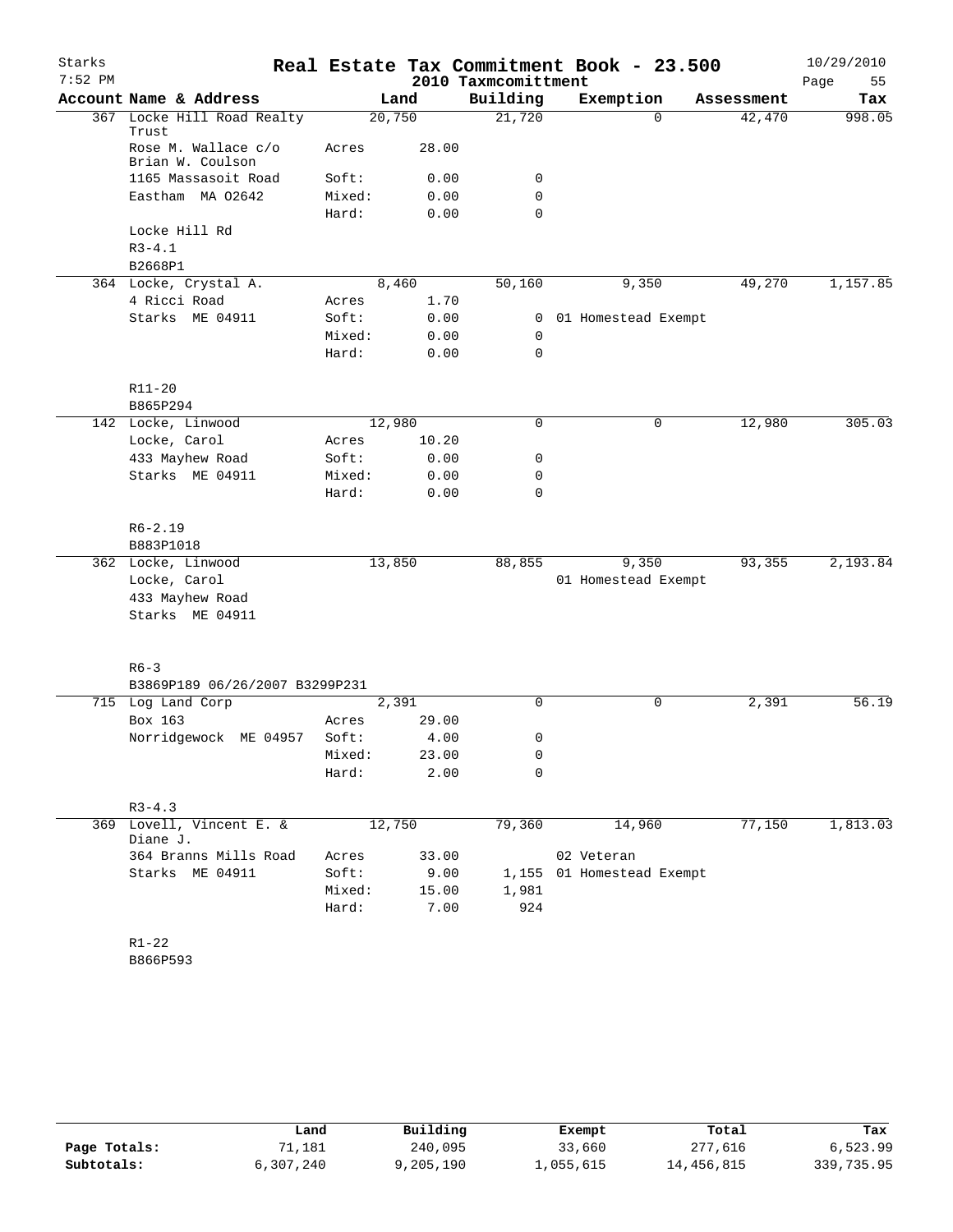| Starks<br>$7:52$ PM |                                                  |                 |              | 2010 Taxmcomittment | Real Estate Tax Commitment Book - 23.500 |            | 10/29/2010<br>Page<br>56 |
|---------------------|--------------------------------------------------|-----------------|--------------|---------------------|------------------------------------------|------------|--------------------------|
|                     | Account Name & Address                           |                 | Land         | Building            | Exemption                                | Assessment | Tax                      |
|                     | 370 Lu & Suong Ngoc Tran,<br>Hai Van             | 21,350          |              | 0                   | $\Omega$                                 | 21,350     | 501.73                   |
|                     | 23 Cross St                                      | Acres           | 34.40        |                     |                                          |            |                          |
|                     | Lawrence MA 01842                                | Soft:           | 0.00         | 0                   |                                          |            |                          |
|                     |                                                  | Mixed:          | 0.00         | $\mathbf 0$         |                                          |            |                          |
|                     |                                                  | Hard:           | 0.00         | 0                   |                                          |            |                          |
|                     | $R4 - 14.1$<br>B1072P98                          |                 |              |                     |                                          |            |                          |
|                     | 371 Lu & Suong Ngoc Tran,<br>Hai Van             | 25,250          |              | 0                   | 0                                        | 25,250     | 593.38                   |
|                     | 23 Cross St                                      | Acres           | 50.00        |                     |                                          |            |                          |
|                     | Lawrence MA 01842                                | Soft:           | 0.00         | 0                   |                                          |            |                          |
|                     |                                                  | Mixed:          | 0.00         | 0                   |                                          |            |                          |
|                     |                                                  | Hard:           | 0.00         | 0                   |                                          |            |                          |
|                     | $R4 - 14.2$<br>B1057P44                          |                 |              |                     |                                          |            |                          |
|                     | 372 Luce, Brian R                                | 11,160          |              | 86,930              | 9,350                                    | 88,740     | 2,085.39                 |
|                     | PO Box 271                                       | Acres           | 5.86         |                     | 01 Homestead Exempt                      |            |                          |
|                     | Anson ME 04911                                   | Soft:           | 0.00         | 0                   |                                          |            |                          |
|                     |                                                  | Mixed:          | 0.00         | 0                   |                                          |            |                          |
|                     |                                                  | Hard:           | 0.00         | 0                   |                                          |            |                          |
|                     | Rt.43 Madison Rd.<br>$R12 - 11.1 - 2$<br>B2634P1 |                 |              |                     |                                          |            |                          |
| 373                 | Luce, Dale E & Barbara<br>Ann                    | 11,250          |              | 57,960              | 9,350                                    | 59,860     | 1,406.71                 |
|                     | 9 Dill Road                                      | Acres           | 6.00         |                     |                                          |            |                          |
|                     | Starks ME 04911                                  | Soft:           | 0.00         | $\overline{0}$      | 01 Homestead Exempt                      |            |                          |
|                     |                                                  | Mixed:          | 0.00         | $\mathbf 0$         |                                          |            |                          |
|                     |                                                  | Hard:           | 0.00         | $\mathbf 0$         |                                          |            |                          |
|                     | $R12-3$                                          |                 |              |                     |                                          |            |                          |
|                     | B897P1057                                        |                 |              |                     |                                          |            |                          |
|                     | 375 Luce, Norman<br>PO Box 22                    |                 | 8,240        | 0                   | $\mathbf 0$                              | 8,240      | 193.64                   |
|                     |                                                  | Acres           | 2.90         |                     |                                          |            |                          |
|                     | Anson ME 04911                                   | Soft:<br>Mixed: | 0.00<br>0.00 | 0<br>0              |                                          |            |                          |
|                     |                                                  | Hard:           | 0.00         | 0                   |                                          |            |                          |
|                     | $R12 - 24$                                       |                 |              |                     |                                          |            |                          |
|                     | B2810P154                                        |                 |              |                     |                                          |            |                          |
|                     | 374 Luce, Norman                                 | 38,950          |              | 91,100              | 9,350                                    | 120,700    | 2,836.45                 |
|                     | PO Box 22                                        | Acres           | 133.00       |                     |                                          |            |                          |
|                     | Anson ME 04911                                   | Soft:           | 35.00        | 4,492               | 01 Homestead Exempt                      |            |                          |
|                     |                                                  | Mixed:          | 33.00        | 4,358               |                                          |            |                          |
|                     |                                                  | Hard:           | 0.00         | 0                   |                                          |            |                          |
|                     | $R6-12, R6-14$<br>B867P243                       |                 |              |                     |                                          |            |                          |

|              | Land      | Building  | Exempt    | Total      | Tax          |
|--------------|-----------|-----------|-----------|------------|--------------|
| Page Totals: | 116,200   | 235,990   | 28,050    | 324,140    | 7,617.30     |
| Subtotals:   | 6,423,440 | 9,441,180 | ⊥,083,665 | 14,780,955 | 347, 353. 25 |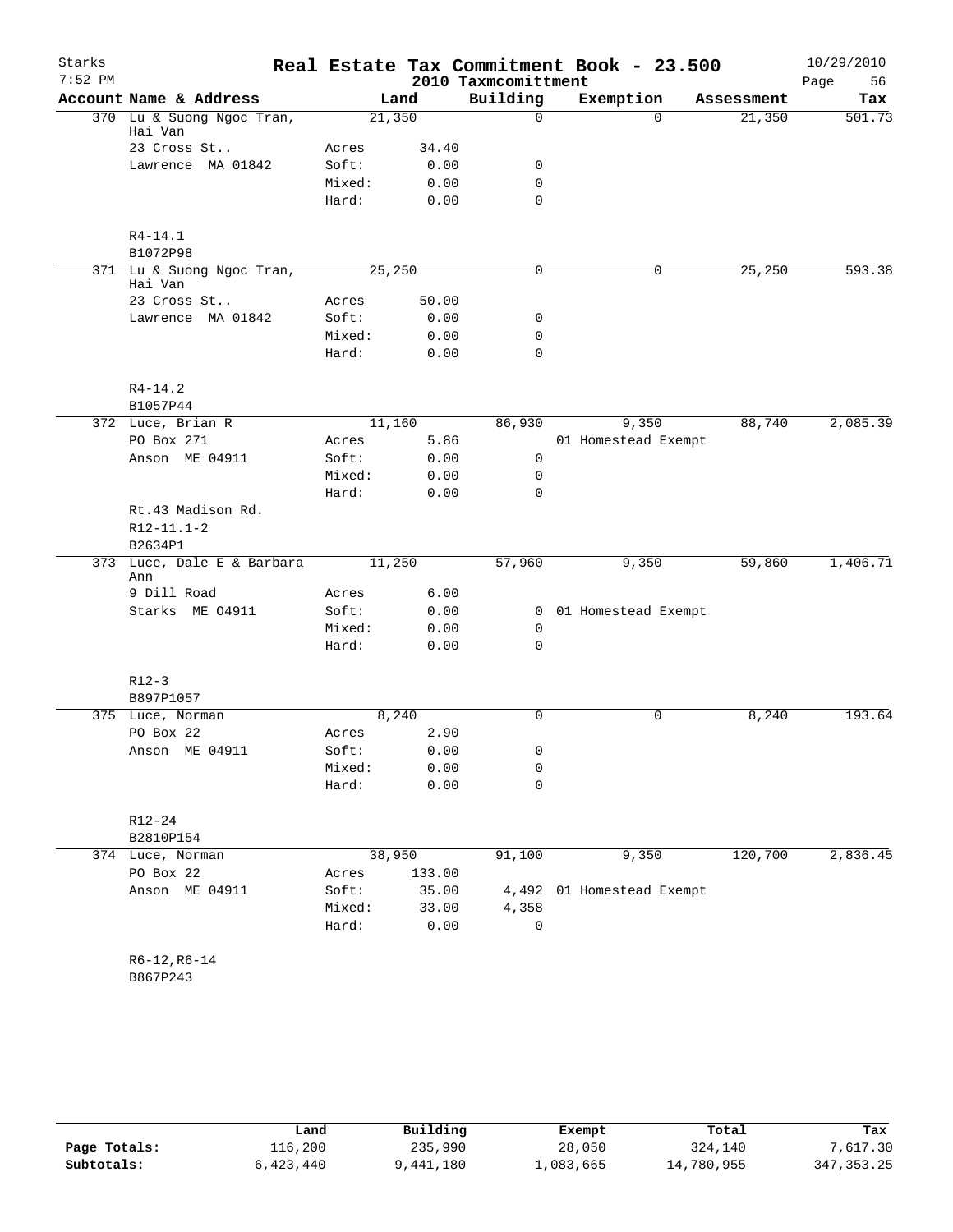| Starks<br>$7:52$ PM |                                |           |        |           |                                 | Real Estate Tax Commitment Book - 23.500 |                       | 10/29/2010        |
|---------------------|--------------------------------|-----------|--------|-----------|---------------------------------|------------------------------------------|-----------------------|-------------------|
|                     | Account Name & Address         |           |        | Land      | 2010 Taxmcomittment<br>Building | Exemption                                | Assessment            | Page<br>57<br>Tax |
|                     | 33 Luce, Norman F.             |           |        | 12,070    | 0                               |                                          | 12,070<br>$\Omega$    | 283.65            |
|                     | P.O. Box 22                    |           | Acres  | 8.80      |                                 |                                          |                       |                   |
|                     | Anson ME 04911                 |           | Soft:  | 0.00      | 0                               |                                          |                       |                   |
|                     |                                |           | Mixed: | 0.00      | 0                               |                                          |                       |                   |
|                     |                                |           | Hard:  | 0.00      | $\mathbf 0$                     |                                          |                       |                   |
|                     | Mayhew Rd                      |           |        |           |                                 |                                          |                       |                   |
|                     | $R6 - 13$                      |           |        |           |                                 |                                          |                       |                   |
|                     | B823P788                       |           |        |           |                                 |                                          |                       |                   |
|                     | 34 Luce, Norman F.             |           |        | 21,250    | 11,640                          |                                          | 0<br>32,890           | 772.92            |
|                     | Luce, Beth B.                  |           | Acres  | 30.00     |                                 |                                          |                       |                   |
|                     | P.O. Box 22                    |           | Soft:  | 0.00      | 0                               |                                          |                       |                   |
|                     | Anson ME 04911                 |           | Mixed: | 0.00      | 0                               |                                          |                       |                   |
|                     |                                |           | Hard:  | 0.00      | $\mathbf 0$                     |                                          |                       |                   |
|                     | Bet. Dill & Rt.43              |           |        |           |                                 |                                          |                       |                   |
|                     | $R6 - 16$                      |           |        |           |                                 |                                          |                       |                   |
|                     | B3821P278 01/23/2007 B823P788  |           |        |           |                                 |                                          |                       |                   |
|                     | 376 Luce, Norman F. & Beth     |           |        | 16,280    | 0                               |                                          | 16,280<br>0           | 382.58            |
|                     | Β.                             |           |        |           |                                 |                                          |                       |                   |
|                     | PO Box 22                      |           | Acres  | 122.00    |                                 |                                          |                       |                   |
|                     | Anson ME 04911                 |           | Soft:  | 0.00      | 0                               |                                          |                       |                   |
|                     |                                |           | Mixed: | 40.00     | 5,282                           |                                          |                       |                   |
|                     |                                |           | Hard:  | 82.00     | 10,829                          |                                          |                       |                   |
|                     | Madison Rd                     |           |        |           |                                 |                                          |                       |                   |
|                     | $R7 - 4$                       |           |        |           |                                 |                                          |                       |                   |
|                     | B1139P165                      |           |        |           |                                 |                                          |                       |                   |
|                     | 90 Luce, Norman F.             |           |        | 16,260    | $\mathbf 0$                     |                                          | 16,260<br>0           | 382.11            |
|                     | Luce, Beth B.                  |           |        | 15.25     |                                 |                                          |                       |                   |
|                     |                                |           | Acres  |           | 0                               |                                          |                       |                   |
|                     | P.O. Box 22                    |           | Soft:  | 0.00      |                                 |                                          |                       |                   |
|                     | Anson ME 04911                 |           | Mixed: | 0.00      | 0                               |                                          |                       |                   |
|                     |                                |           | Hard:  | 0.00      | 0                               |                                          |                       |                   |
|                     | Rt. 43 Madison Rd.             |           |        |           |                                 |                                          |                       |                   |
|                     | $R12 - 11.1 - 3$               |           |        |           |                                 |                                          |                       |                   |
|                     | B3833P66 04/10/2007            |           |        |           |                                 |                                          |                       |                   |
|                     | 377 Luckraft, Elizabeth        |           |        | 8,000     | 27,600                          |                                          | 35,600<br>0           | 836.60            |
|                     | 938 East Pond Road             |           | Acres  | 1.00      |                                 |                                          |                       |                   |
|                     | Smithfield ME 04978            |           | Soft:  | 0.00      | 0                               |                                          |                       |                   |
|                     |                                |           | Mixed: | 0.00      | 0                               |                                          |                       |                   |
|                     |                                |           | Hard:  | 0.00      | 0                               |                                          |                       |                   |
|                     |                                |           |        |           |                                 |                                          |                       |                   |
|                     | R8-38.1A                       |           |        |           |                                 |                                          |                       |                   |
|                     | B3456P1                        |           |        |           |                                 |                                          |                       |                   |
|                     | 577 Luker, Bradford C.         |           |        | 12,530    | $\mathbf 0$                     |                                          | $\mathbf 0$<br>12,530 | 294.46            |
|                     | 19 Hennessey Rd.               |           | Acres  | 9.50      |                                 |                                          |                       |                   |
|                     | Industry ME 04938              |           | Soft:  | 0.00      | 0                               |                                          |                       |                   |
|                     |                                |           | Mixed: | 0.00      | 0                               |                                          |                       |                   |
|                     |                                |           | Hard:  | 0.00      | $\mathbf 0$                     |                                          |                       |                   |
|                     |                                |           |        |           |                                 |                                          |                       |                   |
|                     | $R5 - 31$                      |           |        |           |                                 |                                          |                       |                   |
|                     | B3754P304 10/04/2006 B1033P170 |           |        |           |                                 |                                          |                       |                   |
|                     | 378 Lundwall, Kathryn T.       |           |        | 10,600    | 35,154                          | 9,350                                    | 36,404                | 855.49            |
|                     | P.O. Box 371                   |           | Acres  | 5.00      |                                 | 01 Homestead Exempt                      |                       |                   |
|                     | Madison ME 04950               |           | Soft:  | 0.00      | 0                               |                                          |                       |                   |
|                     |                                |           | Mixed: | 0.00      | 0                               |                                          |                       |                   |
|                     |                                |           | Hard:  | 0.00      | 0                               |                                          |                       |                   |
|                     |                                |           |        |           |                                 |                                          |                       |                   |
|                     | $R4 - 39.1$                    |           |        |           |                                 |                                          |                       |                   |
|                     | B3294P88                       |           |        |           |                                 |                                          |                       |                   |
|                     |                                |           |        |           |                                 |                                          |                       |                   |
|                     |                                | Land      |        | Building  |                                 | Exempt                                   | Total                 | Tax               |
| Page Totals:        |                                | 96,990    |        | 74,394    |                                 | 9,350                                    | 162,034               | 3,807.81          |
| Subtotals:          |                                | 6,520,430 |        | 9,515,574 |                                 | 1,093,015                                | 14,942,989            | 351,161.06        |
|                     |                                |           |        |           |                                 |                                          |                       |                   |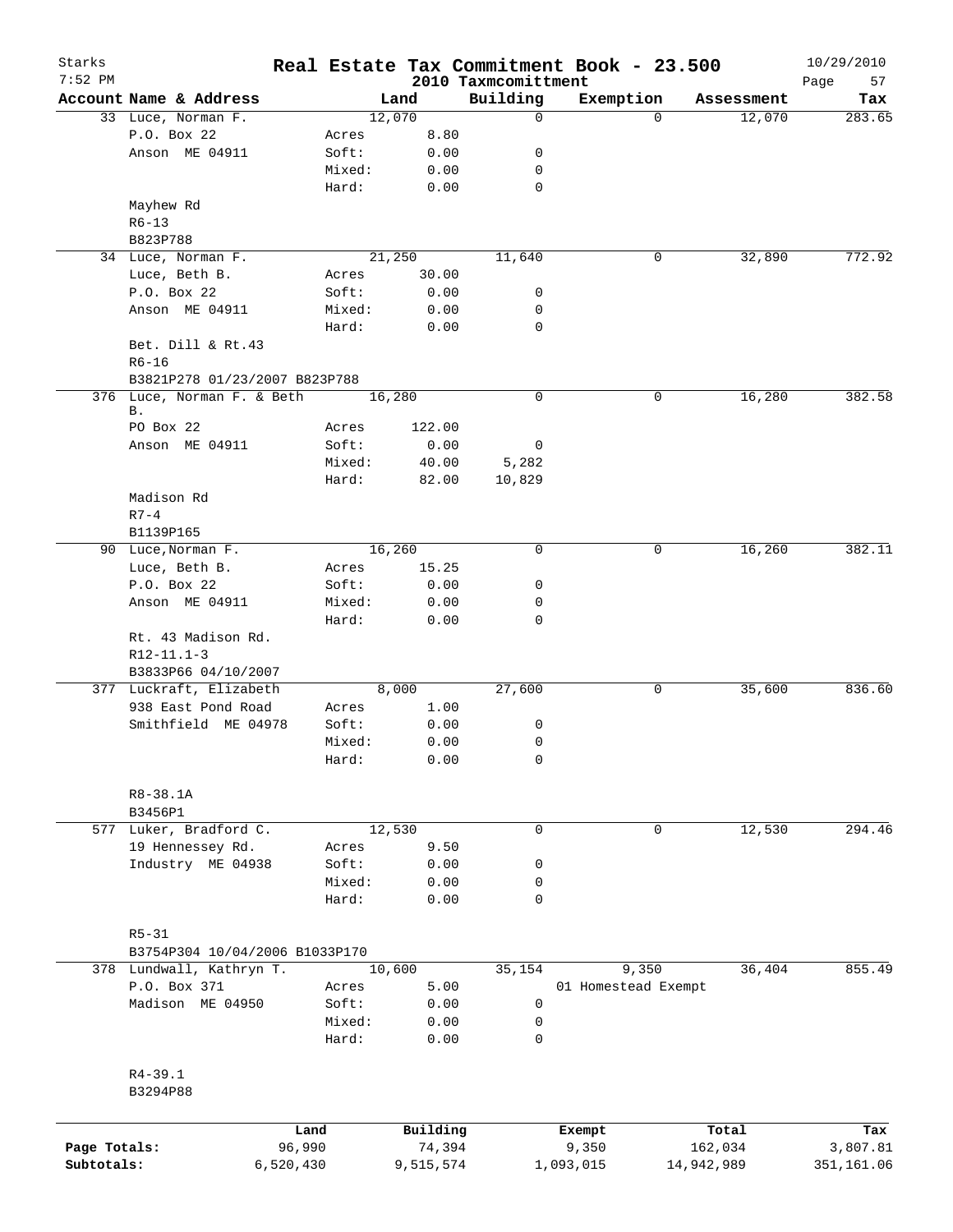| Starks       |                                       |           |                 |              | Real Estate Tax Commitment Book - 23.500 |             |             |              | 10/29/2010        |
|--------------|---------------------------------------|-----------|-----------------|--------------|------------------------------------------|-------------|-------------|--------------|-------------------|
| $7:52$ PM    | Account Name & Address                |           |                 | Land         | 2010 Taxmcomittment<br>Building          | Exemption   |             | Assessment   | Page<br>58<br>Tax |
|              | 637 Lydon, William                    |           |                 | 13,850       | 52,416                                   |             | $\Omega$    | 66, 266      | 1,557.25          |
|              | Lydon, Irene                          |           | Acres           | 10.00        |                                          |             |             |              |                   |
|              | 9 Finney Street                       |           | Soft:           | 0.00         | 0                                        |             |             |              |                   |
|              | Carver MA 12330                       |           | Mixed:          | 0.00         | 0                                        |             |             |              |                   |
|              |                                       |           | Hard:           | 0.00         | $\mathbf 0$                              |             |             |              |                   |
|              | $R2 - 48$                             |           |                 |              |                                          |             |             |              |                   |
|              | B3541P244 08/19/2005 B868P244         |           |                 |              |                                          |             |             |              |                   |
|              | 734 Lynds, William I.                 |           |                 | 10,770       | $\mathbf 0$                              |             | 0           | 10,770       | 253.10            |
|              | Lynds, Janette F.                     |           | Acres           | 6.80         |                                          |             |             |              |                   |
|              | P.O. Box 94                           |           | Soft:           | 0.00         | 0                                        |             |             |              |                   |
|              | Anson ME 04911                        |           | Mixed:<br>Hard: | 0.00<br>0.00 | 0<br>$\mathbf 0$                         |             |             |              |                   |
|              | $R12-2A$                              |           |                 |              |                                          |             |             |              |                   |
|              | B4220P50 12/02/2009                   |           |                 |              |                                          |             |             |              |                   |
|              | 379 Lynds, William I. &<br>Janette F. |           |                 | 34,590       | 49,706                                   |             | 0           | 84,296       | 1,980.96          |
|              | PO Box 94                             |           | Acres           | 137.00       |                                          |             |             |              |                   |
|              | Anson ME 04911                        |           | Soft:           | 2.00         | 257                                      |             |             |              |                   |
|              |                                       |           | Mixed:          | 110.00       | 14,527                                   |             |             |              |                   |
|              |                                       |           | Hard:           | 3.00         | 396                                      |             |             |              |                   |
|              | R11-11.1,7,92<br>B1991P332            |           |                 |              |                                          |             |             |              |                   |
|              | 382 Madison Electric Works            |           |                 | 9,600        | $\mathbf 0$                              |             | 0           | 9,600        | 225.60            |
|              | 6 Business Park Drive                 |           | Acres           | 5.00         |                                          |             |             |              |                   |
|              | Madison ME 04911                      |           | Soft:           | 0.00         | 0                                        |             |             |              |                   |
|              |                                       |           | Mixed:          | 0.00         | 0                                        |             |             |              |                   |
|              |                                       |           | Hard:           | 0.00         | 0                                        |             |             |              |                   |
|              | R12-19.1                              |           |                 |              |                                          |             |             |              |                   |
|              | B3878P84 06/27/2007 B987P232          |           |                 |              |                                          |             |             |              |                   |
|              | 381 Madison Electric Works            |           |                 | 7,650        | 0                                        |             | 0           | 7,650        | 179.78            |
|              | 6 Business Park Drive                 |           | Acres           | 2.00         |                                          |             |             |              |                   |
|              | Madison ME 04950                      |           | Soft:           | 0.00         | 0                                        |             |             |              |                   |
|              |                                       |           | Mixed:<br>Hard: | 0.00<br>0.00 | $\mathbf 0$<br>0                         |             |             |              |                   |
|              | $R12 - 23.1$                          |           |                 |              |                                          |             |             |              |                   |
|              | B987P232                              |           |                 |              |                                          |             |             |              |                   |
| 383          | Madison Paper<br>Industries           |           |                 | 38,250       | 134,400                                  |             | $\mathbf 0$ | 172,650      | 4,057.28          |
|              | PO Box 129                            |           | Acres           | 74.00        |                                          |             |             |              |                   |
|              | Madison ME 04950                      |           | Soft:           | 0.00         | 0                                        |             |             |              |                   |
|              |                                       |           | Mixed:          | 0.00         | $\mathbf 0$                              |             |             |              |                   |
|              |                                       |           | Hard:           | 0.00         | $\mathbf 0$                              |             |             |              |                   |
| 387          | $R12 - 14$<br>Mann, James N. & Donna  |           |                 | 8,070        | 46,950                                   |             | 0           | 55,020       | 1,292.97          |
|              | G.                                    |           |                 |              |                                          |             |             |              |                   |
|              | PO Box 165                            |           | Acres           | 1.10         |                                          |             |             |              |                   |
|              | New Sharon ME 04955                   |           | Soft:           | 0.00         | 0                                        |             |             |              |                   |
|              |                                       |           | Mixed:<br>Hard: | 0.00<br>0.00 | 0<br>$\mathbf 0$                         |             |             |              |                   |
|              |                                       |           |                 |              |                                          |             |             |              |                   |
|              | $R1-1$<br>B1380P94                    |           |                 |              |                                          |             |             |              |                   |
|              |                                       | Land      |                 | Building     |                                          | Exempt      |             | Total        | Tax               |
| Page Totals: |                                       | 122,780   |                 | 283,472      |                                          | $\mathbf 0$ |             | 406,252      | 9,546.94          |
| Subtotals:   |                                       | 6,643,210 |                 | 9,799,046    |                                          | 1,093,015   |             | 15, 349, 241 | 360,708.00        |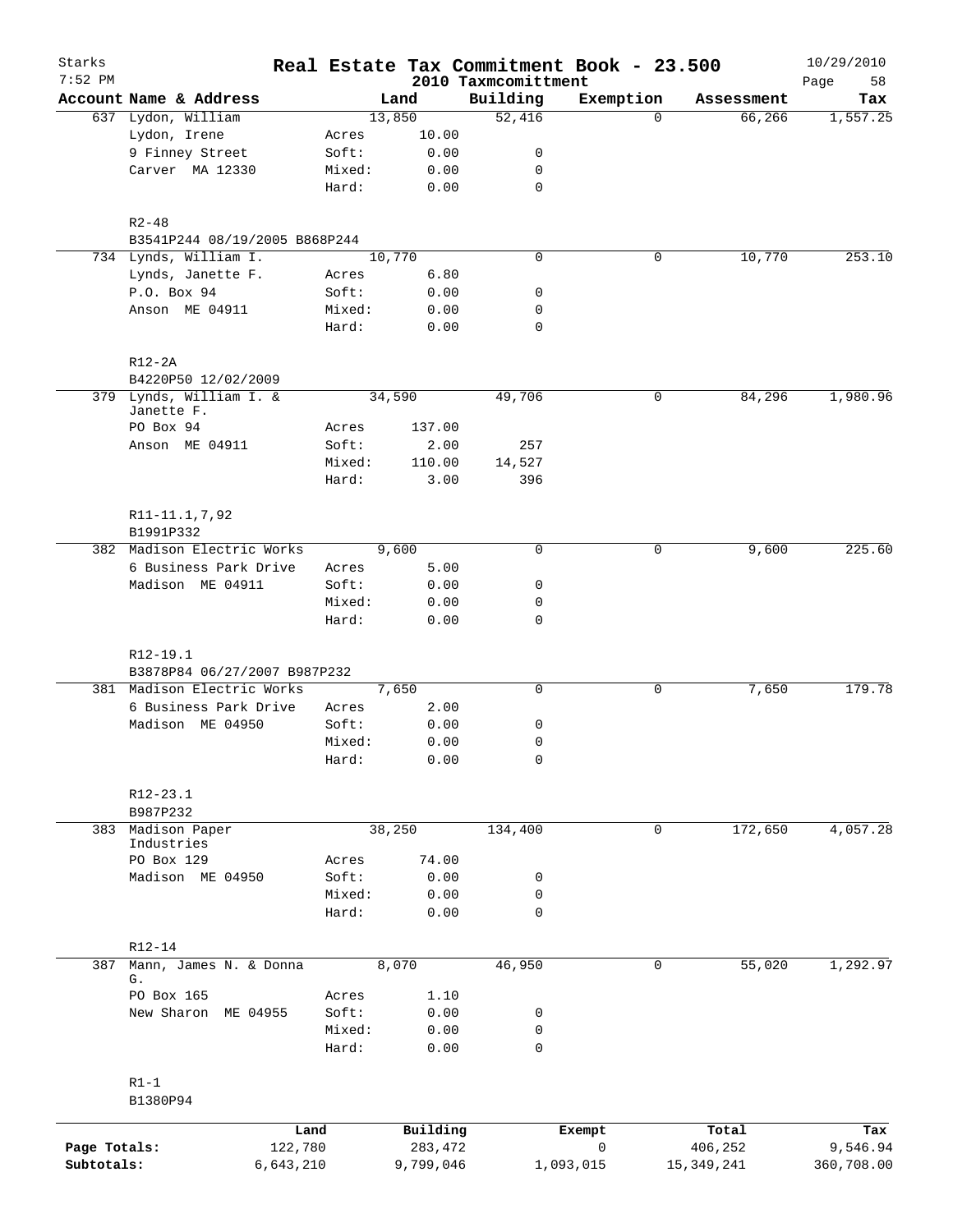| Starks<br>$7:52$ PM |                                   |                 |               | 2010 Taxmcomittment  | Real Estate Tax Commitment Book - 23.500 |   |            | 10/29/2010<br>59<br>Page |
|---------------------|-----------------------------------|-----------------|---------------|----------------------|------------------------------------------|---|------------|--------------------------|
|                     | Account Name & Address            | Land            |               | Building             | Exemption                                |   | Assessment | Tax                      |
|                     | 368 Mansfield, John Michael       | 10,596          |               | 29,280               | 9,350                                    |   | 30,526     | 717.36                   |
|                     | Mansfield, Kelly Jayne            | Acres           | 29.00         |                      | 01 Homestead Exempt                      |   |            |                          |
|                     | 56 Jacob Lane                     | Soft:           | 0.00          | 0                    |                                          |   |            |                          |
|                     | Starks ME 04911                   | Mixed:          | 24.00         | 3,169                |                                          |   |            |                          |
|                     |                                   | Hard:           | 0.00          | 0                    |                                          |   |            |                          |
|                     | $R3 - 4.3$<br>B1292P204           |                 |               |                      |                                          |   |            |                          |
| 388                 | Marchesseault, Ronald             | 19,000          |               | $\mathbf 0$          |                                          | 0 | 19,000     | 446.50                   |
|                     | $P. \&$                           |                 |               |                      |                                          |   |            |                          |
|                     | Marchesseault, Ingrid             | Acres           | 25.00         |                      |                                          |   |            |                          |
|                     | PO Box 222, Newport<br>Rd         | Soft:           | 0.00          | 0                    |                                          |   |            |                          |
|                     | Oneco CT 06373                    | Mixed:          | 0.00          | $\mathbf 0$          |                                          |   |            |                          |
|                     |                                   | Hard:           | 0.00          | $\mathbf 0$          |                                          |   |            |                          |
|                     | $R1 - 41.3$                       |                 |               |                      |                                          |   |            |                          |
|                     | B1104P98                          |                 |               |                      |                                          |   |            |                          |
|                     | 699 Marschall, Martina L.         | 11,110          |               | 32,361               |                                          | 0 | 43, 471    | 1,021.57                 |
|                     | 3031 Lampp Lighter Lane Acres     |                 | 29.50         |                      |                                          |   |            |                          |
|                     | Dublin GA 31021                   | Soft:           | 0.00          | 0                    |                                          |   |            |                          |
|                     |                                   | Mixed:<br>Hard: | 28.50<br>0.00 | 3,764<br>$\mathbf 0$ |                                          |   |            |                          |
|                     | Dill Road                         |                 |               |                      |                                          |   |            |                          |
|                     | $R6 - 1.7$                        |                 |               |                      |                                          |   |            |                          |
|                     | B3719P1 08/03/2006                |                 |               |                      |                                          |   |            |                          |
|                     | 389 Martikke, George &<br>Rosalie | 24,500          |               | 7,680                |                                          | 0 | 32,180     | 756.23                   |
|                     | 97 Chicken Street                 | Acres           | 43.00         |                      |                                          |   |            |                          |
|                     | Starks ME 04911                   | Soft:           | 0.00          | 0                    |                                          |   |            |                          |
|                     |                                   | Mixed:          | 0.00          | 0                    |                                          |   |            |                          |
|                     |                                   | Hard:           | 0.00          | $\mathbf 0$          |                                          |   |            |                          |
|                     | $R3 - 16$                         |                 |               |                      |                                          |   |            |                          |
|                     | B2402P116                         |                 |               |                      |                                          |   |            |                          |
| 390                 | Martikke, George F&<br>Rosalie    | 19,000          |               | 38,520               | 9,350                                    |   | 48,170     | 1,131.99                 |
|                     | 97 Chicken Street                 | Acres           | 21.00         |                      |                                          |   |            |                          |
|                     | Starks ME 04911                   | Soft:           | 0.00          | 0                    | 01 Homestead Exempt                      |   |            |                          |
|                     |                                   | Mixed:          | 0.00          | 0                    |                                          |   |            |                          |
|                     |                                   | Hard:           | 0.00          | $\mathbf 0$          |                                          |   |            |                          |
|                     | Chicken Street                    |                 |               |                      |                                          |   |            |                          |
|                     | $R3 - 15$                         |                 |               |                      |                                          |   |            |                          |
|                     | B2234P301                         |                 |               |                      |                                          |   |            |                          |
|                     | 392 Martineau, Richard F.         | 26,250          |               | 17,520               |                                          | 0 | 43,770     | 1,028.60                 |
|                     | PO Box 93                         | Acres           | 50.00         |                      |                                          |   |            |                          |
|                     | W. Farmington ME 04992 Soft:      |                 | 0.00          | 0                    |                                          |   |            |                          |
|                     |                                   | Mixed:          | 0.00          | 0                    |                                          |   |            |                          |
|                     |                                   | Hard:           | 0.00          | $\mathbf 0$          |                                          |   |            |                          |
|                     | $R1 - 43$                         |                 |               |                      |                                          |   |            |                          |
|                     | B2041P8                           |                 |               |                      |                                          |   |            |                          |

|              | Land      | Building  | Exempt    | Total      | Tax        |
|--------------|-----------|-----------|-----------|------------|------------|
| Page Totals: | ⊥10,456   | 125,361   | 18,700    | 217,117    | 5,102.25   |
| Subtotals:   | 6,753,666 | 9,924,407 | ⊥,111,715 | 15,566,358 | 365,810.25 |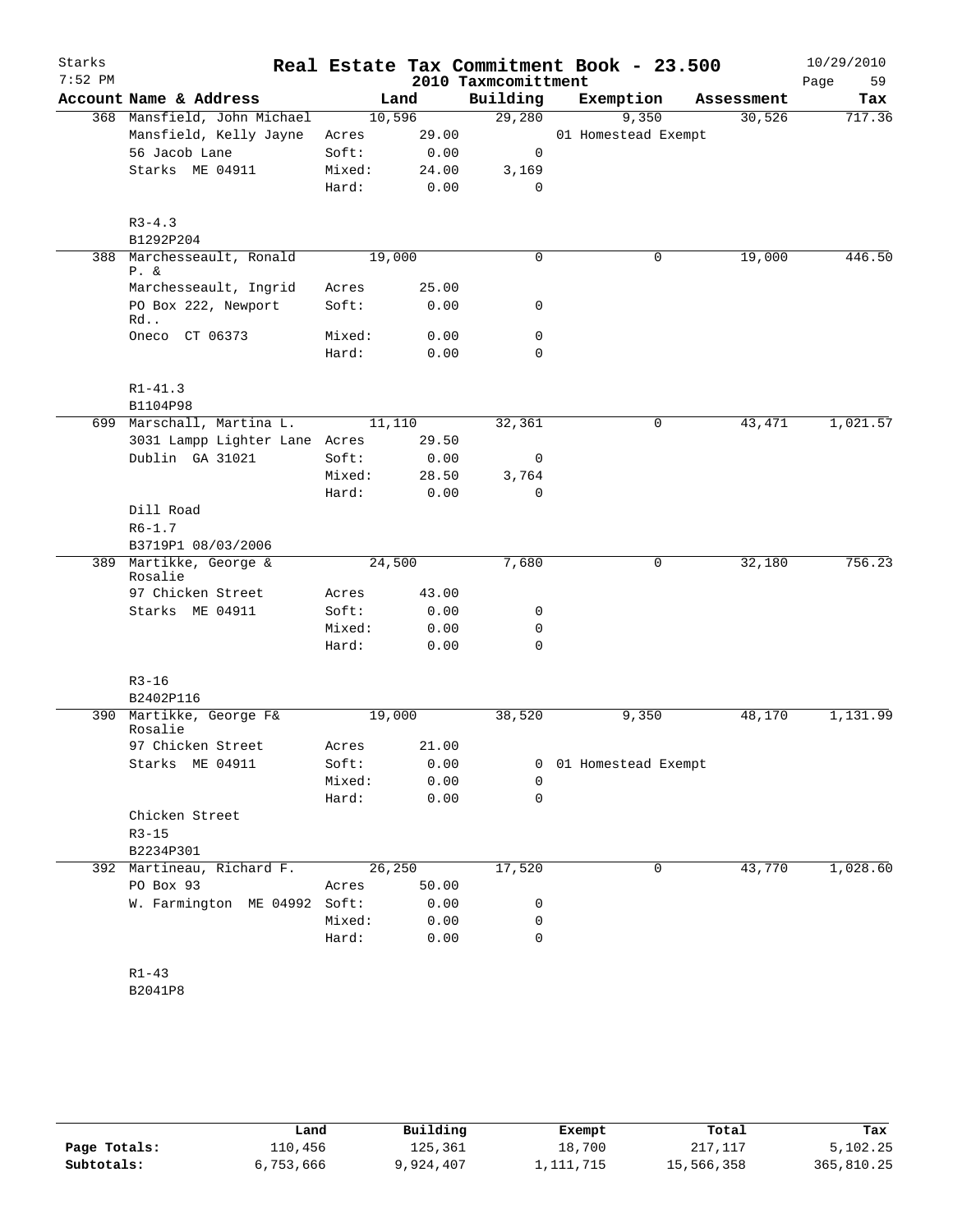| Starks<br>$7:52$ PM |                                       |        |       | 2010 Taxmcomittment | Real Estate Tax Commitment Book - 23.500 |            | 10/29/2010<br>Page<br>60 |
|---------------------|---------------------------------------|--------|-------|---------------------|------------------------------------------|------------|--------------------------|
|                     | Account Name & Address                |        | Land  | Building            | Exemption                                | Assessment | Tax                      |
|                     | 393 Mason, Carol                      | 22,350 |       | $\mathbf 0$         | $\Omega$                                 | 22,350     | 525.23                   |
|                     | Mason, George J. Jr.                  | Acres  | 38.40 |                     |                                          |            |                          |
|                     | 15 Spencer Rd                         | Soft:  | 0.00  | 0                   |                                          |            |                          |
|                     | Higganum CT 06441                     | Mixed: | 0.00  | 0                   |                                          |            |                          |
|                     |                                       | Hard:  | 0.00  | $\mathbf 0$         |                                          |            |                          |
|                     | Branns Mills Rd                       |        |       |                     |                                          |            |                          |
|                     | $R1 - 25, 26, 27$                     |        |       |                     |                                          |            |                          |
|                     | B1834P58                              |        |       |                     |                                          |            |                          |
| 395                 | McCahan, Kenneth R                    | 21,330 |       | 48,960              | 0                                        | 70,290     | 1,651.82                 |
|                     | McCahan Gabrielle A                   | Acres  | 30.30 |                     |                                          |            |                          |
|                     | P.O.Box 285                           | Soft:  | 0.00  | 0                   |                                          |            |                          |
|                     | West Farmington Me<br>04992           | Mixed: | 0.00  | 0                   |                                          |            |                          |
|                     |                                       | Hard:  | 0.00  | $\mathbf 0$         |                                          |            |                          |
|                     | $R2 - 58$                             |        |       |                     |                                          |            |                          |
|                     | B2922P8                               |        |       |                     |                                          |            |                          |
|                     | 396 Mccarten, Michael P. &            | 12,850 |       | 0                   | 0                                        | 12,850     | 301.98                   |
|                     | Brown, Jeffrey L.                     | Acres  | 10.00 |                     |                                          |            |                          |
|                     | 3 Friar Tuck Lane                     | Soft:  | 0.00  | 0                   |                                          |            |                          |
|                     | Nashua NH 03062                       | Mixed: | 0.00  | 0                   |                                          |            |                          |
|                     |                                       | Hard:  | 0.00  | 0                   |                                          |            |                          |
|                     | R8-38.11                              |        |       |                     |                                          |            |                          |
|                     | B1297P183                             |        |       |                     |                                          |            |                          |
|                     | 397 McCarthy, Joseph K. &<br>Maryanne | 23,380 |       | 89,080              | 9,350                                    | 103,110    | 2,423.09                 |
|                     | Rfd Box 220                           | Acres  | 38.53 |                     |                                          |            |                          |
|                     | Box 220<br>RFD                        | Soft:  | 0.00  | $\mathbf{0}$        | 01 Homestead Exempt                      |            |                          |
|                     | New Sharon ME 04955                   | Mixed: | 0.00  | 0                   |                                          |            |                          |
|                     |                                       | Hard:  | 0.00  | 0                   |                                          |            |                          |
|                     | Bean's corner Rd.                     |        |       |                     |                                          |            |                          |
|                     | $R1 - 8$                              |        |       |                     |                                          |            |                          |
|                     | B2614P308                             |        |       |                     |                                          |            |                          |
|                     | 398 McConnachie, Alice                | 19,000 |       | 47,500              | 9,350                                    | 57,150     | 1,343.03                 |
|                     | 190 Sawyers Mills Road                | Acres  | 21.00 |                     |                                          |            |                          |
|                     | Starks ME 04911                       | Soft:  | 0.00  |                     | 0 01 Homestead Exempt                    |            |                          |
|                     |                                       | Mixed: | 0.00  | 0                   |                                          |            |                          |
|                     |                                       | Hard:  | 0.00  | 0                   |                                          |            |                          |
|                     | $R3-11A$                              |        |       |                     |                                          |            |                          |
|                     | B1144P264                             |        |       |                     |                                          |            |                          |
|                     | 399 McCue, John J. & Cathy<br>Υ.      | 18,610 |       | 7,680               | $\mathbf 0$                              | 26,290     | 617.82                   |
|                     | 360 Hardscrabble Road                 | Acres  | 19.43 |                     |                                          |            |                          |
|                     | North Monmouth ME<br>04265            | Soft:  | 0.00  | 0                   |                                          |            |                          |
|                     |                                       | Mixed: | 0.00  | 0                   |                                          |            |                          |
|                     |                                       | Hard:  | 0.00  | $\Omega$            |                                          |            |                          |
|                     | $R8 - 38.3$                           |        |       |                     |                                          |            |                          |
|                     | B1412P239                             |        |       |                     |                                          |            |                          |
|                     |                                       |        |       |                     |                                          |            |                          |

|              | Land      | Building   | Exempt    | Total      | Tax        |
|--------------|-----------|------------|-----------|------------|------------|
| Page Totals: | 117,520   | 193,220    | 18,700    | 292,040    | 6,862.97   |
| Subtotals:   | 6,871,186 | 10,117,627 | 1,130,415 | 15,858,398 | 372,673.22 |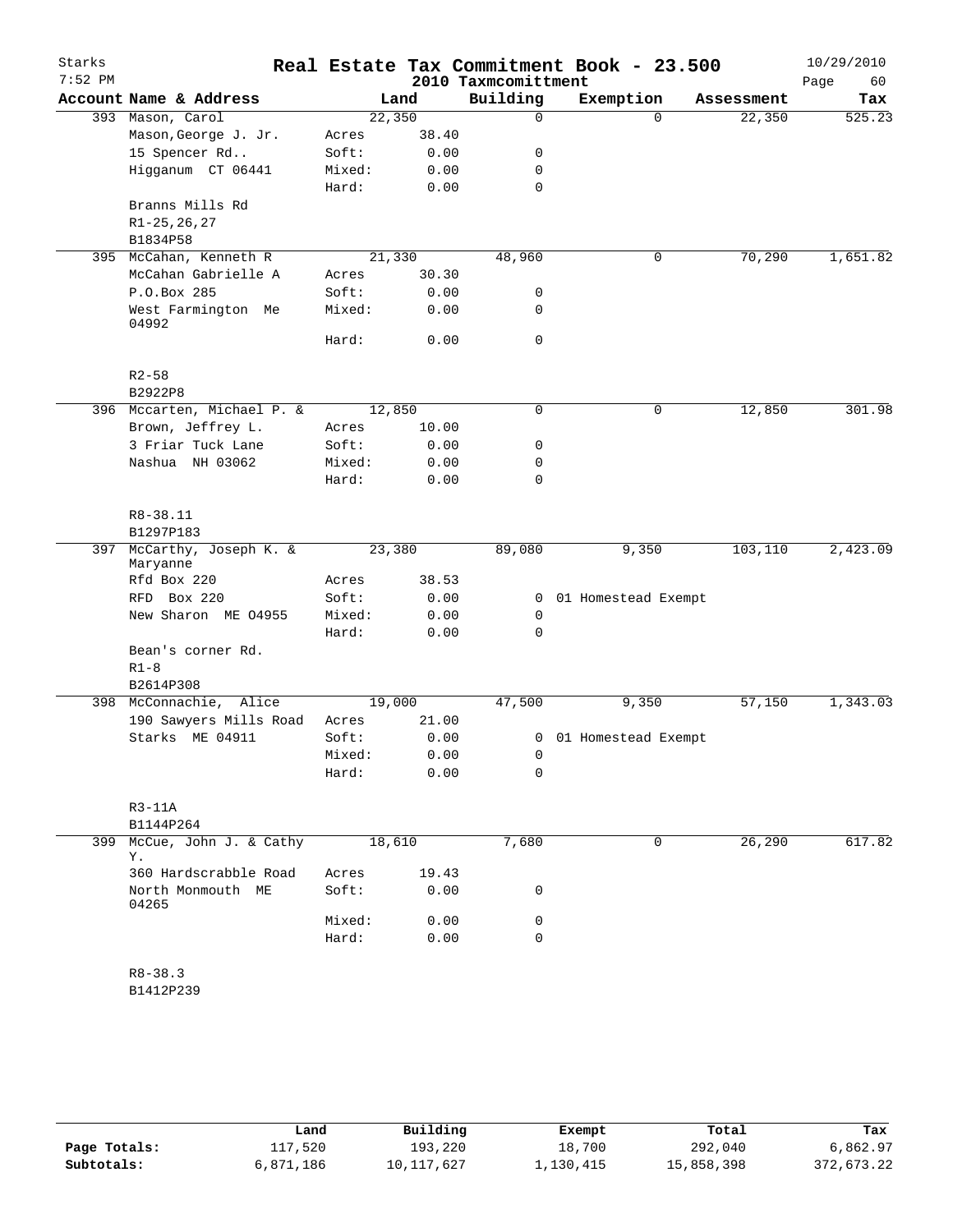| Starks<br>$7:52$ PM |                                           |        |        | 2010 Taxmcomittment | Real Estate Tax Commitment Book - 23.500 |            | 10/29/2010        |
|---------------------|-------------------------------------------|--------|--------|---------------------|------------------------------------------|------------|-------------------|
|                     | Account Name & Address                    |        | Land   | Building            | Exemption                                | Assessment | Page<br>61<br>Tax |
| 400                 | McDowell, Ronald J. &                     |        | 7,360  | 0                   | $\Omega$                                 | 7,360      | 172.96            |
|                     | Anna M.                                   |        |        |                     |                                          |            |                   |
|                     | 2569 Carlo Henry Rd.                      | Acres  | 1.55   |                     |                                          |            |                   |
|                     | Lake Charles LA 70607                     | Soft:  | 0.00   | 0                   |                                          |            |                   |
|                     |                                           | Mixed: | 0.00   | $\mathbf 0$         |                                          |            |                   |
|                     |                                           | Hard:  | 0.00   | 0                   |                                          |            |                   |
|                     | $R3 - 39$                                 |        |        |                     |                                          |            |                   |
|                     | B836P345                                  |        |        |                     |                                          |            |                   |
|                     | 401 McEwen, Ann Lee                       |        | 7,160  | 1,200               | 0                                        | 8,360      | 196.46            |
|                     | 26 Washington Avenue                      | Acres  | 0.80   |                     |                                          |            |                   |
|                     | Northhampton MA 01060                     | Soft:  | 0.00   | 0                   |                                          |            |                   |
|                     |                                           | Mixed: | 0.00   | 0                   |                                          |            |                   |
|                     |                                           | Hard:  | 0.00   | 0                   |                                          |            |                   |
|                     | $R8 - 24$<br>B3870P88 06/21/2007 B802P683 |        |        |                     |                                          |            |                   |
|                     | 402 Mcfarlane, Jeffery &                  |        | 27,500 | 0                   | $\mathsf{O}$                             | 27,500     | 646.25            |
|                     | Anita                                     |        |        |                     |                                          |            |                   |
|                     | RR<br>1 Box 1316                          | Acres  | 59.00  |                     |                                          |            |                   |
|                     | Farmington ME 04938                       | Soft:  | 0.00   | 0                   |                                          |            |                   |
|                     |                                           | Mixed: | 0.00   | 0                   |                                          |            |                   |
|                     |                                           | Hard:  | 0.00   | $\mathbf 0$         |                                          |            |                   |
|                     | Thompson Bridge Road<br>$R3 - 44$         |        |        |                     |                                          |            |                   |
|                     | B2515P153                                 |        |        |                     |                                          |            |                   |
|                     | 403 Mcfarlane, Jeffrey &<br>Anita         |        | 14,060 | 0                   | 0                                        | 14,060     | 330.41            |
|                     | RFD 1, Box 1316                           | Acres  | 50.00  |                     |                                          |            |                   |
|                     | Farmington ME 04938                       | Soft:  | 0.00   | 0                   |                                          |            |                   |
|                     |                                           | Mixed: | 18.00  | 2,377               |                                          |            |                   |
|                     |                                           | Hard:  | 30.00  | 3,962               |                                          |            |                   |
|                     | Thompson Bridge Road                      |        |        |                     |                                          |            |                   |
|                     | $R3 - 46.1$                               |        |        |                     |                                          |            |                   |
|                     | B1373P349                                 |        |        |                     |                                          |            |                   |
|                     | 404 McLaughlin, Chris                     |        | 12,360 | 69,360              | 9,350                                    | 72,370     | 1,700.70          |
|                     | 404 Anson Road                            | Acres  | 7.70   |                     |                                          |            |                   |
|                     | Starks ME 04911                           | Soft:  | 0.00   |                     | 0 01 Homestead Exempt                    |            |                   |
|                     |                                           | Mixed: | 0.00   | 0                   |                                          |            |                   |
|                     |                                           | Hard:  | 0.00   | 0                   |                                          |            |                   |
|                     | $R11-3$                                   |        |        |                     |                                          |            |                   |
|                     | B2053P120                                 |        |        |                     |                                          |            |                   |
|                     | 405 McPherson, Wayne                      |        | 9,540  | 0                   | $\mathbf 0$                              | 9,540      | 224.19            |
|                     | 20 Isthmus Rd.                            | Acres  | 4.90   |                     |                                          |            |                   |
|                     | Rumford Me 04276                          | Soft:  | 0.00   | 0                   |                                          |            |                   |
|                     |                                           | Mixed: | 0.00   | 0                   |                                          |            |                   |
|                     |                                           | Hard:  | 0.00   | $\mathbf 0$         |                                          |            |                   |
|                     | $R2 - 27$                                 |        |        |                     |                                          |            |                   |
|                     | B3217P114                                 |        |        |                     |                                          |            |                   |
|                     |                                           |        |        |                     |                                          |            |                   |

|              | Land      | Building   | Exempt    | Total      | Tax        |
|--------------|-----------|------------|-----------|------------|------------|
| Page Totals: | 77,980    | 70,560     | 9,350     | 139,190    | 3,270.97   |
| Subtotals:   | 6,949,166 | 10,188,187 | 1,139,765 | 15,997,588 | 375,944.19 |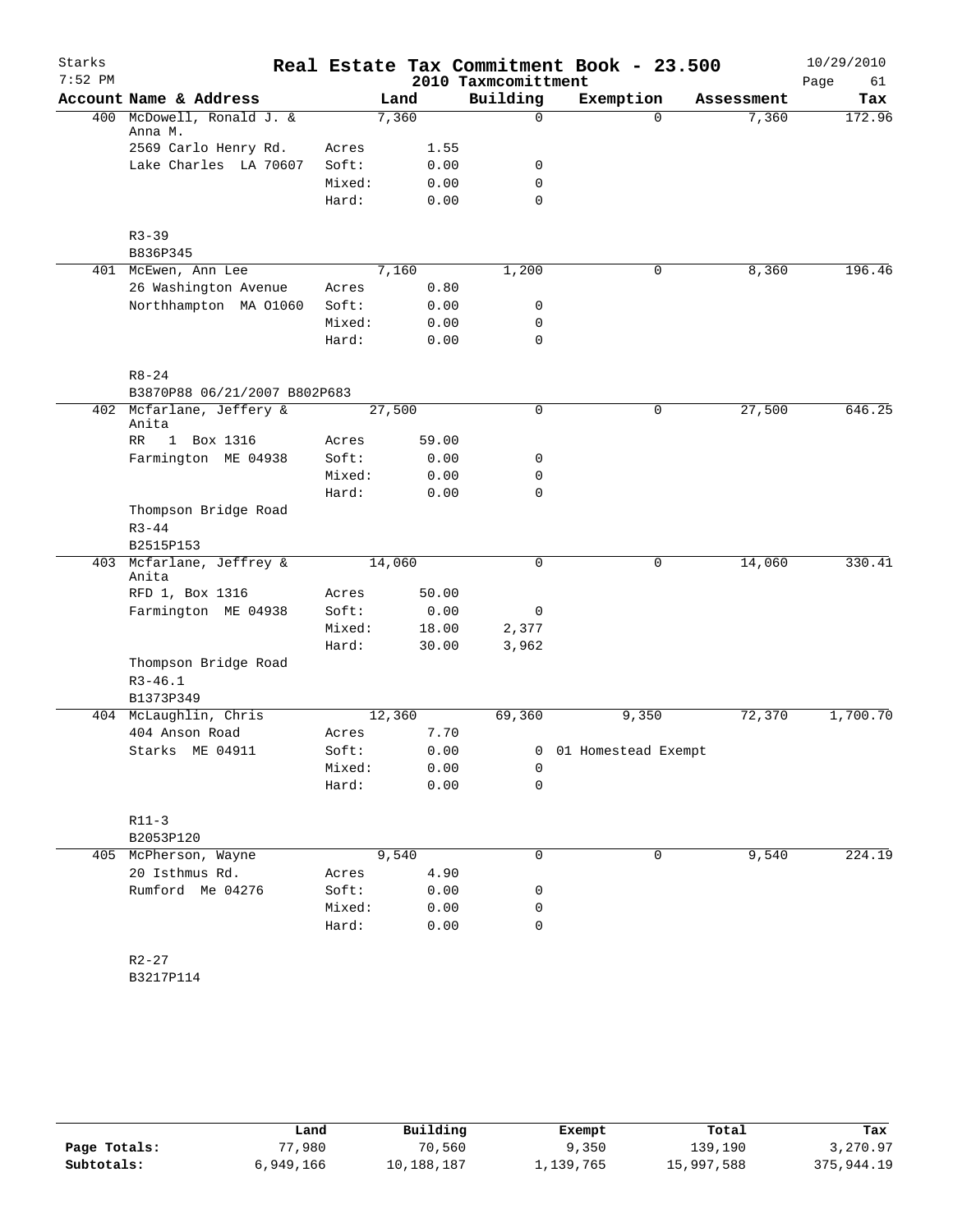| Starks    |                                        |        |        |                     | Real Estate Tax Commitment Book - 23.500 |            | 10/29/2010 |
|-----------|----------------------------------------|--------|--------|---------------------|------------------------------------------|------------|------------|
| $7:52$ PM |                                        |        |        | 2010 Taxmcomittment |                                          |            | 62<br>Page |
|           | Account Name & Address                 | Land   |        | Building            | Exemption                                | Assessment | Tax        |
|           | 407 Meagher, Brian                     | 43,010 |        | 121,800             | 9,350                                    | 155,460    | 3,653.31   |
|           | 896 Anson Road                         | Acres  | 159.00 |                     |                                          |            |            |
|           | Starks ME 04911                        | Soft:  | 0.00   |                     | 0 01 Homestead Exempt                    |            |            |
|           |                                        | Mixed: | 90.00  | 11,885              |                                          |            |            |
|           |                                        | Hard:  | 0.00   | $\mathbf 0$         |                                          |            |            |
|           | $R11 - 23$                             |        |        |                     |                                          |            |            |
|           | B3930P297 11/02/2007 B1327P95          |        |        |                     |                                          |            |            |
|           | 411 Melancon Inter Vivos<br>Family Tr. | 35,000 |        | 86,420              | 9,350                                    | 112,070    | 2,633.65   |
|           | 486 Anson Road                         | Acres  | 85.00  |                     |                                          |            |            |
|           | Starks ME 04911                        | Soft:  | 0.00   |                     | 0 01 Homestead Exempt                    |            |            |
|           |                                        | Mixed: | 0.00   | $\mathbf 0$         |                                          |            |            |
|           |                                        | Hard:  | 0.00   | $\Omega$            |                                          |            |            |
|           | Rt.43                                  |        |        |                     |                                          |            |            |
|           | $R11-4$                                |        |        |                     |                                          |            |            |
|           | B2525P184                              |        |        |                     |                                          |            |            |
|           | 410 Melancon, B. Peter                 | 21,850 |        | 55,840              | 9,350                                    | 68,340     | 1,605.99   |
|           | 442 Anson Road                         | Acres  | 11.00  |                     |                                          |            |            |
|           | Starks ME 04911                        | Soft:  | 0.00   |                     | 0 01 Homestead Exempt                    |            |            |
|           |                                        | Mixed: | 0.00   | 0                   |                                          |            |            |
|           |                                        | Hard:  | 0.00   | $\mathbf 0$         |                                          |            |            |
|           | Rt.43 Anson Rd                         |        |        |                     |                                          |            |            |
|           | $R11 - 4.2$                            |        |        |                     |                                          |            |            |
|           | B1576P78                               |        |        |                     |                                          |            |            |
|           | 412 Melancon-Quimby, Robin             | 6,450  |        | 19,920              | 9,350                                    | 17,020     | 399.97     |
|           | 28 Chicken Street                      | Acres  | 0.65   |                     |                                          |            |            |
|           | Starks ME 04911                        | Soft:  | 0.00   |                     | 0 01 Homestead Exempt                    |            |            |
|           |                                        | Mixed: | 0.00   | $\mathbf 0$         |                                          |            |            |
|           |                                        | Hard:  | 0.00   | 0                   |                                          |            |            |
|           | $U2-9$                                 |        |        |                     |                                          |            |            |
|           | B1254P161                              |        |        |                     |                                          |            |            |
|           | 413 Miller, Joseph R.&<br>Judith L.    | 40,740 |        | 175,950             | 9,350                                    | 207,340    | 4,872.49   |
|           | 182 Olde Ferry Road                    | Acres  | 128.00 |                     |                                          |            |            |
|           | Starks ME 04911                        | Soft:  | 0.00   |                     | 0 01 Homestead Exempt                    |            |            |
|           |                                        | Mixed: | 0.00   |                     |                                          |            |            |
|           |                                        | Hard:  | 43.00  | 5,679               |                                          |            |            |
|           | Pease Road                             |        |        |                     |                                          |            |            |
|           | R12-11.2                               |        |        |                     |                                          |            |            |
|           | B2208P25                               |        |        |                     |                                          |            |            |
| 414       | Millett, Colin C. &<br>Elaine M.       | 9,300  |        | 16,170              | 9,350                                    | 16,120     | 378.82     |
|           | 510 Branns Mills Road                  | Acres  | 3.00   |                     |                                          |            |            |
|           | Starks ME 04911                        | Soft:  | 0.00   |                     | 0 01 Homestead Exempt                    |            |            |
|           |                                        | Mixed: | 0.00   | 0                   |                                          |            |            |
|           |                                        | Hard:  | 0.00   | 0                   |                                          |            |            |
|           | Branns Mill Road                       |        |        |                     |                                          |            |            |
|           | $R1 - 32.1$                            |        |        |                     |                                          |            |            |
|           | B2047P312                              |        |        |                     |                                          |            |            |

|              | Land      | Building   | Exempt    | Total      | Tax          |
|--------------|-----------|------------|-----------|------------|--------------|
| Page Totals: | 156,350   | 476,100    | 56,100    | 576,350    | 13,544.23    |
| Subtotals:   | 7,105,516 | 10,664,287 | ⊥,195,865 | 16,573,938 | 389, 488, 42 |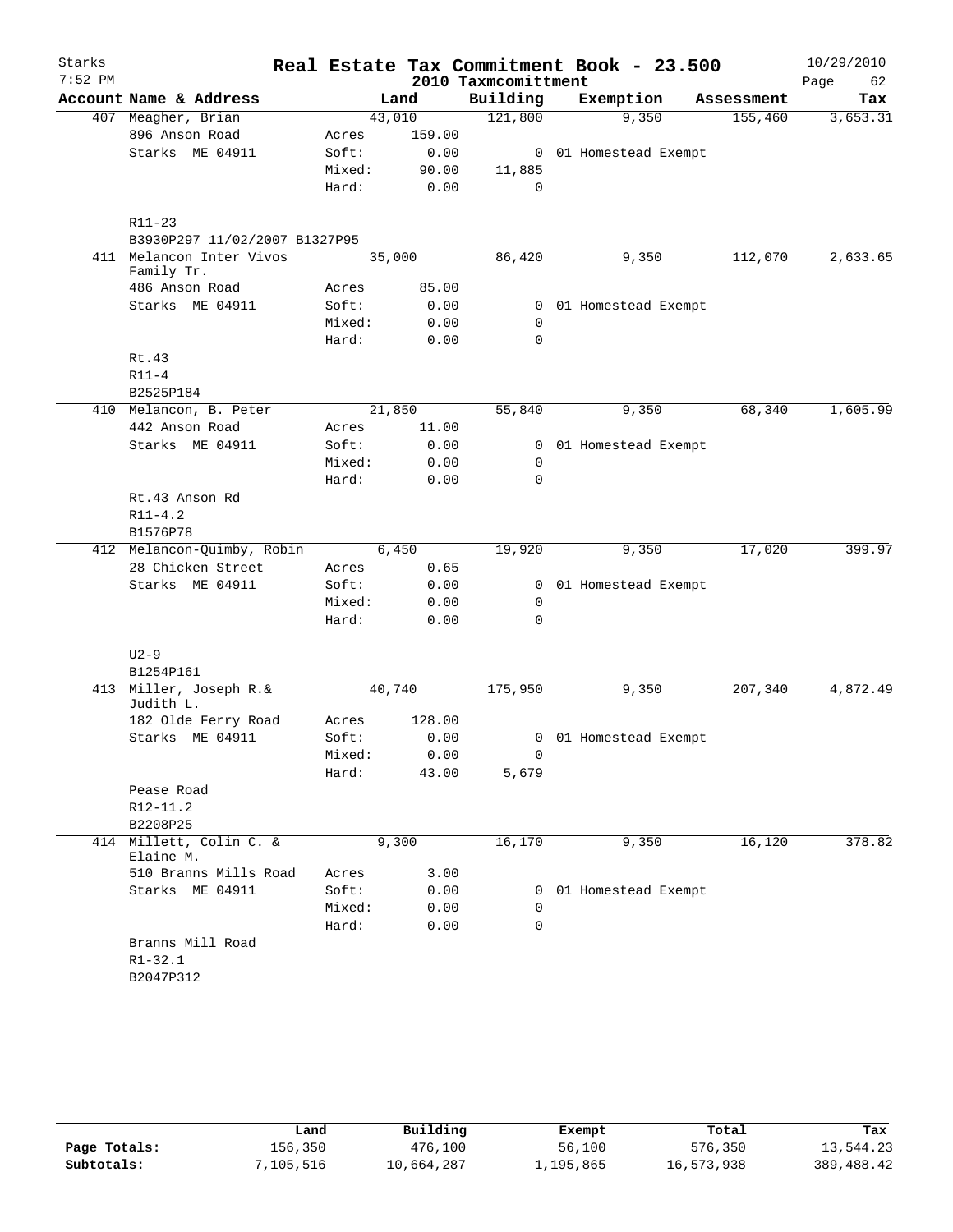| Starks<br>$7:52$ PM |                                                                  |                 |              | 2010 Taxmcomittment     | Real Estate Tax Commitment Book - 23.500 |            | 10/29/2010<br>63<br>Page |
|---------------------|------------------------------------------------------------------|-----------------|--------------|-------------------------|------------------------------------------|------------|--------------------------|
|                     | Account Name & Address                                           |                 | Land         | Building                | Exemption                                | Assessment | Tax                      |
|                     | 595 Morey , Shaun                                                |                 | 13,960       | 1,200                   | $\Omega$                                 | 15,160     | 356.26                   |
|                     | Trefethen, Amanda                                                | Acres           | 10.17        |                         |                                          |            |                          |
|                     | 218 8th Street                                                   | Soft:           | 0.00         | 0                       |                                          |            |                          |
|                     | Hermosa Beach CA 90254 Mixed:                                    |                 | 0.00         | 0                       |                                          |            |                          |
|                     |                                                                  | Hard:           | 0.00         | $\mathbf 0$             |                                          |            |                          |
|                     | $R8 - 38.10$                                                     |                 |              |                         |                                          |            |                          |
|                     | B3808P206 01/30/2007 B1298P52                                    |                 |              |                         |                                          |            |                          |
|                     | 418 Morris, Wayne R. &<br>Sylvie B.                              |                 | 5,660        | 13,320                  | 9,350                                    | 9,630      | 226.31                   |
|                     | 6 Chicken Street                                                 | Acres           | 0.50         |                         |                                          |            |                          |
|                     | Starks ME 04911                                                  | Soft:           | 0.00         |                         | 0 01 Homestead Exempt                    |            |                          |
|                     |                                                                  | Mixed:<br>Hard: | 0.00<br>0.00 | $\mathbf 0$<br>$\Omega$ |                                          |            |                          |
|                     | $U2-6$                                                           |                 |              |                         |                                          |            |                          |
|                     | B940P145                                                         |                 |              |                         |                                          |            |                          |
|                     | 421 Murphy, James F.                                             |                 | 48,130       | 61,440                  | 9,350                                    | 100,220    | 2,355.17                 |
|                     | PO Box 27                                                        | Acres           | 198.00       |                         |                                          |            |                          |
|                     | Farmington ME 04938                                              | Soft:           | 25.00        |                         | 3,209 01 Homestead Exempt                |            |                          |
|                     |                                                                  | Mixed:          | 63.00        | 8,320                   |                                          |            |                          |
|                     |                                                                  | Hard:           | 41.00        | 5,414                   |                                          |            |                          |
|                     | Route 43                                                         |                 |              |                         |                                          |            |                          |
|                     | R11-17, R11-18                                                   |                 |              |                         |                                          |            |                          |
|                     | B1639P130                                                        |                 |              |                         |                                          |            |                          |
|                     | 175 Murray, Faith C.                                             |                 | 23,750       | 71,677                  | 9,350                                    | 86,077     | 2,022.81                 |
|                     | 1005 New Sharon Road                                             | Acres           | 40.00        |                         | 01 Homestead Exempt                      |            |                          |
|                     | Starks ME 04911                                                  | Soft:           | 0.00         | $\mathbf 0$             |                                          |            |                          |
|                     |                                                                  | Mixed:          | 0.00         | $\mathbf 0$             |                                          |            |                          |
|                     |                                                                  | Hard:           | 0.00         | $\Omega$                |                                          |            |                          |
|                     |                                                                  |                 |              |                         |                                          |            |                          |
|                     | $R1 - 42$<br>B4086P285 01/02/2009 B3879P247 07/10/2007 B1609P227 |                 |              |                         |                                          |            |                          |
|                     | 422 Nahigian, Ralph K.                                           |                 | 10,540       | 36,000                  | 0                                        | 46,540     | 1,093.69                 |
|                     | 5 Gilles Street                                                  | Acres           | 4.90         |                         |                                          |            |                          |
|                     | Coventry RI 02816                                                | Soft:           | 0.00         | 0                       |                                          |            |                          |
|                     |                                                                  | Mixed:          | 0.00         | $\mathbf 0$             |                                          |            |                          |
|                     |                                                                  | Hard:           | 0.00         | $\mathsf{O}$            |                                          |            |                          |
|                     |                                                                  |                 |              |                         |                                          |            |                          |
|                     | $R7 - 18$<br>B2881P6                                             |                 |              |                         |                                          |            |                          |
|                     | 423 Nasse, Harry F.                                              |                 | 27,000       | $\mathsf{O}$            | 0                                        | 27,000     | 634.50                   |
|                     | 35 Main St.                                                      | Acres           | 57.00        |                         |                                          |            |                          |
|                     | Sussex NJ 07461                                                  | Soft:           | 0.00         | 0                       |                                          |            |                          |
|                     |                                                                  | Mixed:          | 0.00         | $\mathsf{O}$            |                                          |            |                          |
|                     |                                                                  | Hard:           | 0.00         | $\mathbf 0$             |                                          |            |                          |
|                     | Young Road                                                       |                 |              |                         |                                          |            |                          |
|                     | $R1-17$                                                          |                 |              |                         |                                          |            |                          |
|                     | B2524P228                                                        |                 |              |                         |                                          |            |                          |
|                     | 424 Nasse, Julianna                                              |                 | 26,750       | 15,090                  | 9,350                                    | 32,490     | 763.52                   |
|                     | Lagin-Nasse &                                                    |                 |              |                         |                                          |            |                          |
|                     | Lagin, Nancy                                                     | Acres           | 52.00        |                         |                                          |            |                          |
|                     | 17 Fred Young Road                                               | Soft:           | 0.00         | 0                       | 01 Homestead Exempt                      |            |                          |
|                     | Starks ME 04911                                                  | Mixed:          | 0.00         | 0                       |                                          |            |                          |
|                     |                                                                  | Hard:           | 0.00         | $\mathsf{O}$            |                                          |            |                          |
|                     | Young Road                                                       |                 |              |                         |                                          |            |                          |
|                     | $R1 - 17.2$                                                      |                 |              |                         |                                          |            |                          |
|                     | B2524P228                                                        |                 |              |                         |                                          |            |                          |
|                     | Land                                                             |                 | Building     |                         | Exempt                                   | Total      | Tax                      |
| Page Totals:        | 155,790                                                          |                 | 198,727      |                         | 37,400                                   | 317,117    | 7,452.26                 |
| Subtotals:          | 7,261,306                                                        |                 | 10,863,014   |                         | 1,233,265                                | 16,891,055 | 396,940.68               |
|                     |                                                                  |                 |              |                         |                                          |            |                          |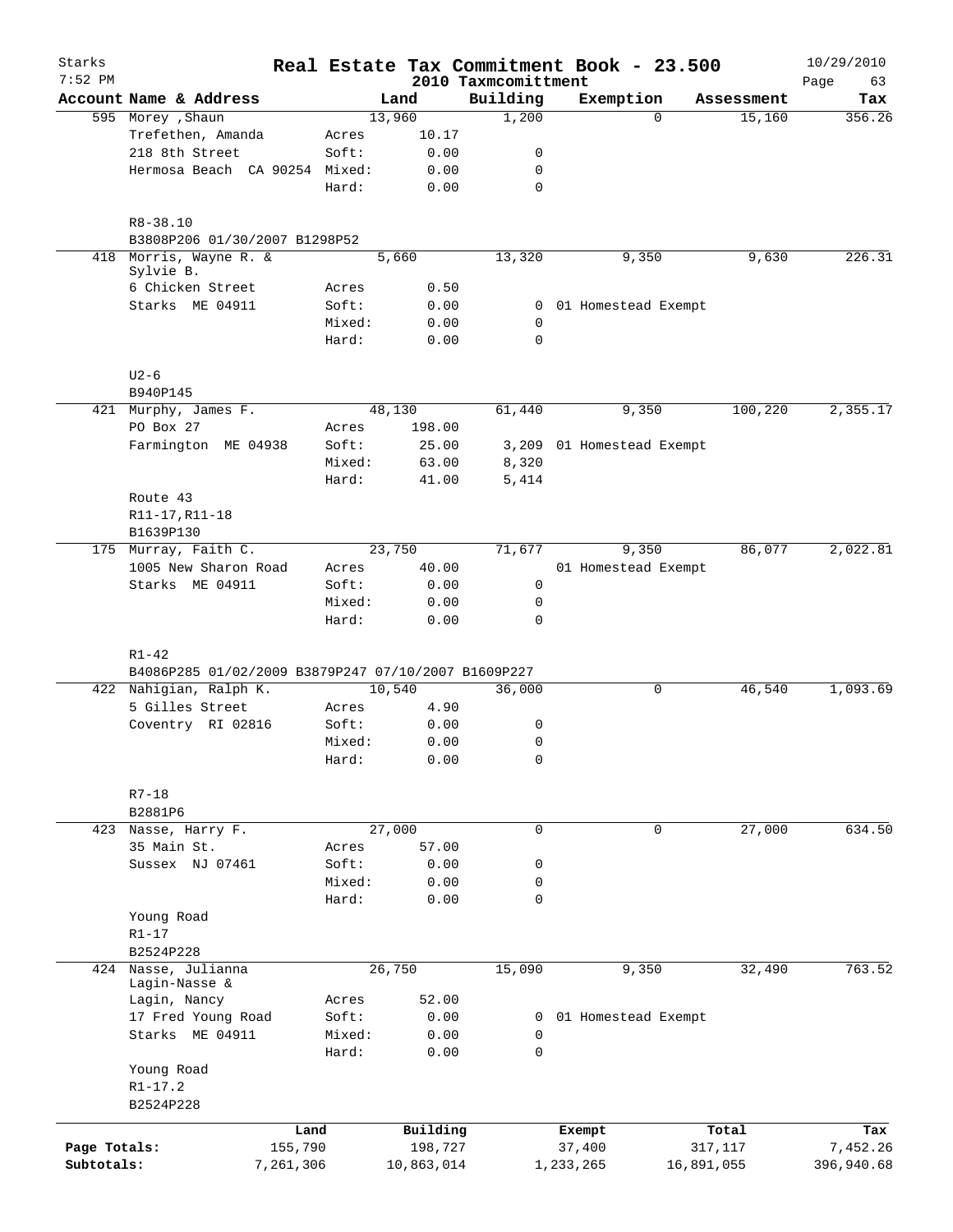| Starks<br>$7:52$ PM |                                                     |        |          | 2010 Taxmcomittment | Real Estate Tax Commitment Book - 23.500 |            | 10/29/2010        |
|---------------------|-----------------------------------------------------|--------|----------|---------------------|------------------------------------------|------------|-------------------|
|                     | Account Name & Address                              |        | Land     | Building            | Exemption                                | Assessment | Page<br>64<br>Tax |
|                     | 425 Nelson, Craig M. &                              |        | 21,770   | 17,820              | 9,350                                    | 30,240     | 710.64            |
|                     | Mclauchlan, Martha N.                               | Acres  | 40.00    |                     |                                          |            |                   |
|                     | 102 Sterry Hill Road                                | Soft:  | 0.00     | 0                   | 01 Homestead Exempt                      |            |                   |
|                     | Starks ME 04911                                     | Mixed: | 0.00     | 0                   |                                          |            |                   |
|                     |                                                     | Hard:  | 17.00    | 2,245               |                                          |            |                   |
|                     | $R4 - 42$                                           |        |          |                     |                                          |            |                   |
|                     | B1136P196                                           |        |          |                     |                                          |            |                   |
|                     | 426 Nelson, Mark & Claire                           |        | 6,670    | $\Omega$            | 0                                        | 6,670      | 156.75            |
|                     | 171 Locke Hill Road                                 | Acres  | 50.00    |                     |                                          |            |                   |
|                     | Starks ME 04911                                     | Soft:  | 0.00     | 0                   |                                          |            |                   |
|                     |                                                     | Mixed: | 0.00     | 0                   |                                          |            |                   |
|                     |                                                     | Hard:  | 50.00    | 6,603               |                                          |            |                   |
|                     | Lock Hill Road                                      |        |          |                     |                                          |            |                   |
|                     | $R2 - 55$                                           |        |          |                     |                                          |            |                   |
|                     | B2281P73                                            |        |          |                     |                                          |            |                   |
| 427                 | Nelson, Mark & Claire<br>Nadeau                     |        | 11,900   | 44,700              | 9,350                                    | 47,250     | 1,110.38          |
|                     | 171 Locke Hill Road                                 | Acres  | 7.00     |                     |                                          |            |                   |
|                     | Starks ME 04911                                     | Soft:  | 0.00     | 0                   | 01 Homestead Exempt                      |            |                   |
|                     |                                                     | Mixed: | 0.00     | 0                   |                                          |            |                   |
|                     |                                                     | Hard:  | 0.00     | 0                   |                                          |            |                   |
|                     | $R3-6.2$                                            |        |          |                     |                                          |            |                   |
|                     | B883P23                                             |        |          |                     |                                          |            |                   |
|                     | 428 Nelson, Mark G. and<br>Claire                   |        | 7,850    | $\mathbf 0$         | 0                                        | 7,850      | 184.48            |
|                     | 171 Locke Hill Road                                 | Acres  | 2.30     |                     |                                          |            |                   |
|                     | Starks ME 04911                                     | Soft:  | 0.00     | 0                   |                                          |            |                   |
|                     |                                                     | Mixed: | 0.00     | 0                   |                                          |            |                   |
|                     |                                                     | Hard:  | 0.00     | 0                   |                                          |            |                   |
|                     | Locke Hill Rd                                       |        |          |                     |                                          |            |                   |
|                     | $R3 - 5$                                            |        |          |                     |                                          |            |                   |
|                     | B2785P130                                           |        |          |                     |                                          |            |                   |
|                     | 429 Newson, John                                    |        | 14,370   | 17,160              | 9,350                                    | 22,180     | 521.23            |
|                     | 1518 New Sharon Road                                | Acres  | 10.80    |                     |                                          |            |                   |
|                     | Starks ME 04911                                     | Soft:  | 0.00     |                     | 0 01 Homestead Exempt                    |            |                   |
|                     |                                                     | Mixed: | 0.00     | $\overline{0}$      |                                          |            |                   |
|                     |                                                     | Hard:  | 0.00     | 0                   |                                          |            |                   |
|                     | New Sharon Rd                                       |        |          |                     |                                          |            |                   |
|                     | $R8 - 10.6$                                         |        |          |                     |                                          |            |                   |
|                     | B1605P178                                           |        |          |                     |                                          |            |                   |
|                     | 430 Newton, Kirt                                    |        | 9,300    | 56,040              | 9,350                                    | 55,990     | 1,315.77          |
|                     | 2069 Hill Road                                      | Acres  | 3.00     |                     |                                          |            |                   |
|                     | Canaan ME 04924                                     | Soft:  | 0.00     | 0                   | 01 Homestead Exempt                      |            |                   |
|                     |                                                     | Mixed: | 0.00     | 0                   |                                          |            |                   |
|                     |                                                     | Hard:  | 0.00     | $\mathbf 0$         |                                          |            |                   |
|                     | Route 134                                           |        |          |                     |                                          |            |                   |
|                     | $R1 - 32.3$                                         |        |          |                     |                                          |            |                   |
|                     | B2152P225                                           |        |          |                     |                                          |            |                   |
|                     | 148 Nichols Bradford S.                             |        | 14,970   | 90,133              | 9,350                                    | 95,753     | 2,250.20          |
|                     | Nichols, Carol M.                                   | Acres  | 22.00    |                     | 01 Homestead Exempt                      |            |                   |
|                     | 261 Mayhew Rd                                       | Soft:  | 0.00     | 0                   |                                          |            |                   |
|                     | Starks Me 04911                                     | Mixed: | 11.00    | 1,453               |                                          |            |                   |
|                     |                                                     | Hard:  | 0.00     | 0                   |                                          |            |                   |
|                     | $R6-1.4, 5$                                         |        |          |                     |                                          |            |                   |
|                     | B3574P262 08/18/2005 B3404P322 11/05/2004 B883P1018 |        |          |                     |                                          |            |                   |
|                     |                                                     | Land   | Building |                     | Exempt                                   | Total      | Tax               |

|              | nand      | Building   | Exempt    | Total      | тах        |
|--------------|-----------|------------|-----------|------------|------------|
| Page Totals: | 86,830    | 225,853    | 46,750    | 265,933    | 6,249.45   |
| Subtotals:   | 7,348,136 | 11,088,867 | 1,280,015 | 17,156,988 | 403,190.13 |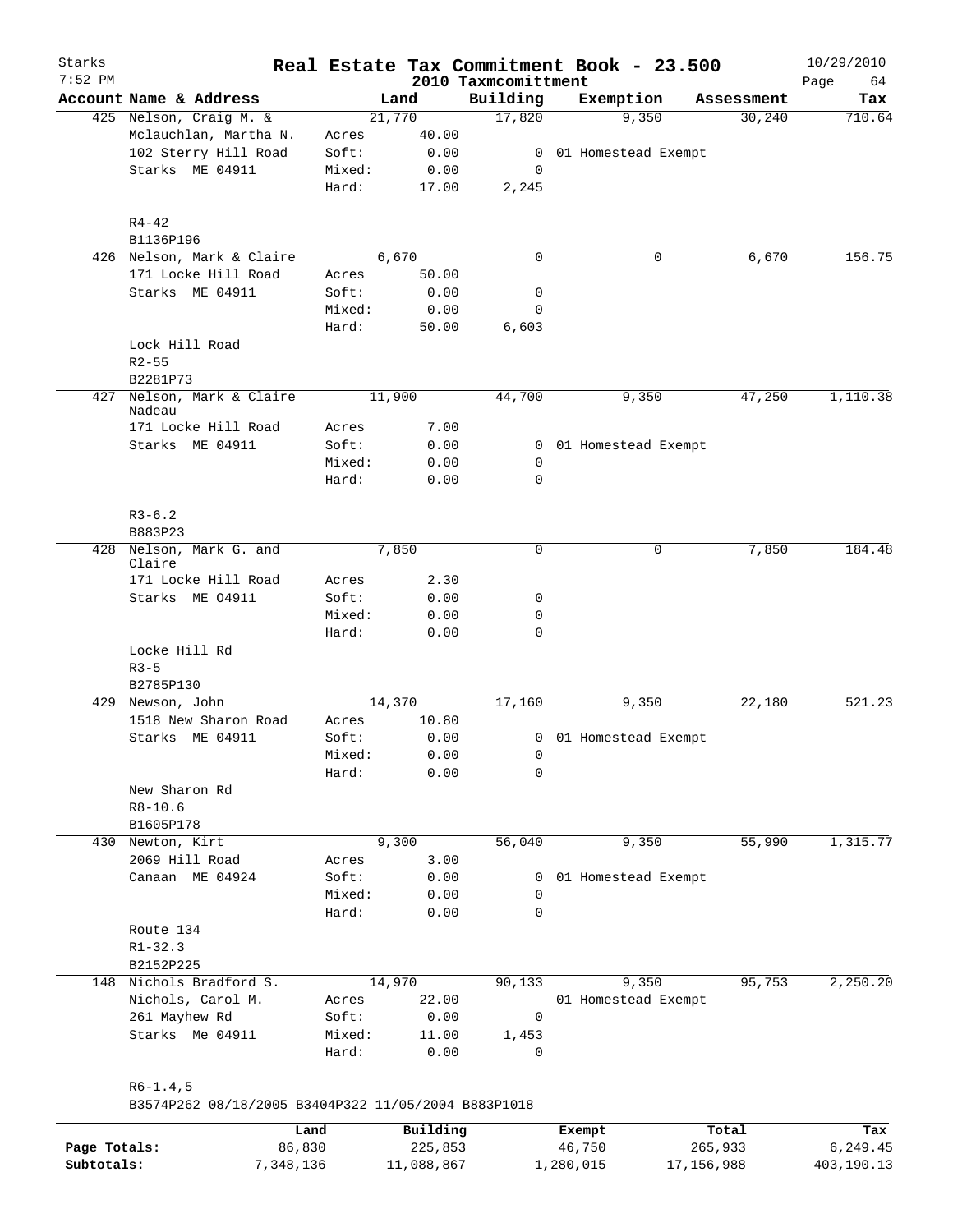| Starks    |                                            |        |        |       |                     | Real Estate Tax Commitment Book - 23.500 |            | 10/29/2010 |
|-----------|--------------------------------------------|--------|--------|-------|---------------------|------------------------------------------|------------|------------|
| $7:52$ PM |                                            |        |        |       | 2010 Taxmcomittment |                                          |            | Page<br>65 |
|           | Account Name & Address                     |        | Land   |       | Building            | Exemption                                | Assessment | Tax        |
|           | 431 Nichols, Chrystal L.<br>and Michael A. |        | 9,760  |       | 24,780              | 9,350                                    | 25,190     | 591.97     |
|           | 17 Anson Road                              | Acres  |        | 3.70  |                     |                                          |            |            |
|           | Starks ME 04911                            | Soft:  |        | 0.00  | 0                   | 01 Homestead Exempt                      |            |            |
|           |                                            | Mixed: |        | 0.00  | 0                   |                                          |            |            |
|           |                                            | Hard:  |        | 0.00  | $\mathbf 0$         |                                          |            |            |
|           | village                                    |        |        |       |                     |                                          |            |            |
|           | $U1-5$                                     |        |        |       |                     |                                          |            |            |
|           | B2663P30                                   |        |        |       |                     |                                          |            |            |
|           | 432 Nichols, Raynold B. &<br>Jeanne A.     |        | 8,430  |       | 71,830              | 9,350                                    | 70,910     | 1,666.39   |
|           | 69 Anson Road                              | Acres  |        | 1.66  |                     |                                          |            |            |
|           | Starks ME 04911                            | Soft:  |        | 0.00  | 0                   | 01 Homestead Exempt                      |            |            |
|           |                                            | Mixed: |        | 0.00  | 0                   |                                          |            |            |
|           |                                            | Hard:  |        | 0.00  | 0                   |                                          |            |            |
|           | $UI - 1, 2$                                |        |        |       |                     |                                          |            |            |
|           | B1046P23                                   |        |        |       |                     |                                          |            |            |
|           | 433 Nickerson, David H. &<br>Deborah       |        | 10,250 |       | $\mathbf 0$         | 0                                        | 10,250     | 240.88     |
|           | 140 Winthrop St                            | Acres  |        | 6.00  |                     |                                          |            |            |
|           | Holliston MA 01746                         | Soft:  |        | 0.00  | 0                   |                                          |            |            |
|           |                                            | Mixed: |        | 0.00  | 0                   |                                          |            |            |
|           |                                            | Hard:  |        | 0.00  | $\mathbf 0$         |                                          |            |            |
|           | $R8 - 11.1$                                |        |        |       |                     |                                          |            |            |
|           | B1393P322                                  |        |        |       |                     |                                          |            |            |
|           | 434 Niemi, Jeffery L                       |        | 8,230  |       | 74,760              | 9,350                                    | 73,640     | 1,730.54   |
|           | Gordon Lisa M                              | Acres  |        | 1.35  |                     |                                          |            |            |
|           | 2693 Industry Road                         | Soft:  |        | 0.00  | 0                   | 01 Homestead Exempt                      |            |            |
|           | Starks Me 04911                            | Mixed: |        | 0.00  | 0                   |                                          |            |            |
|           |                                            | Hard:  |        | 0.00  | 0                   |                                          |            |            |
|           | Route #43                                  |        |        |       |                     |                                          |            |            |
|           | $R8 - 1.2$                                 |        |        |       |                     |                                          |            |            |
|           | B2107P158                                  |        |        |       |                     |                                          |            |            |
|           | 435 Noble, Debra J.                        |        | 16,390 |       | 7,440               | $\mathbf 0$                              | 23,830     | 560.01     |
|           | 82 Myrtle Ave.                             | Acres  |        | 13.90 |                     |                                          |            |            |
|           | Webster MA 01570                           | Soft:  |        | 0.00  | 0                   |                                          |            |            |
|           |                                            | Mixed: |        | 0.00  | 0                   |                                          |            |            |
|           |                                            | Hard:  |        | 0.00  | 0                   |                                          |            |            |
|           | Mayhew Rd<br>R6-11                         |        |        |       |                     |                                          |            |            |
|           | B1982P158                                  |        |        |       |                     |                                          |            |            |
| 140       | Nolfi, Edward F.                           |        | 14,220 |       | 0                   | $\mathbf 0$                              | 14,220     | 334.17     |
|           | Nolfi, Kathleen A.                         | Acres  |        | 12.10 |                     |                                          |            |            |
|           | 66 Fisher Street                           | Soft:  |        | 0.00  | 0                   |                                          |            |            |
|           | Norwood MA 02062                           | Mixed: |        | 0.00  | 0                   |                                          |            |            |
|           |                                            | Hard:  |        | 0.00  | 0                   |                                          |            |            |
|           |                                            |        |        |       |                     |                                          |            |            |
|           | $R6 - 2.12$                                |        |        |       |                     |                                          |            |            |

B883P1018

|              | Land      | Building   | Exempt    | Total      | Tax          |
|--------------|-----------|------------|-----------|------------|--------------|
| Page Totals: | 67,280    | 178,810    | 28,050    | 218,040    | 5,123.96     |
| Subtotals:   | 1,415,416 | 11,267,677 | 1,308,065 | 17,375,028 | 408, 314, 09 |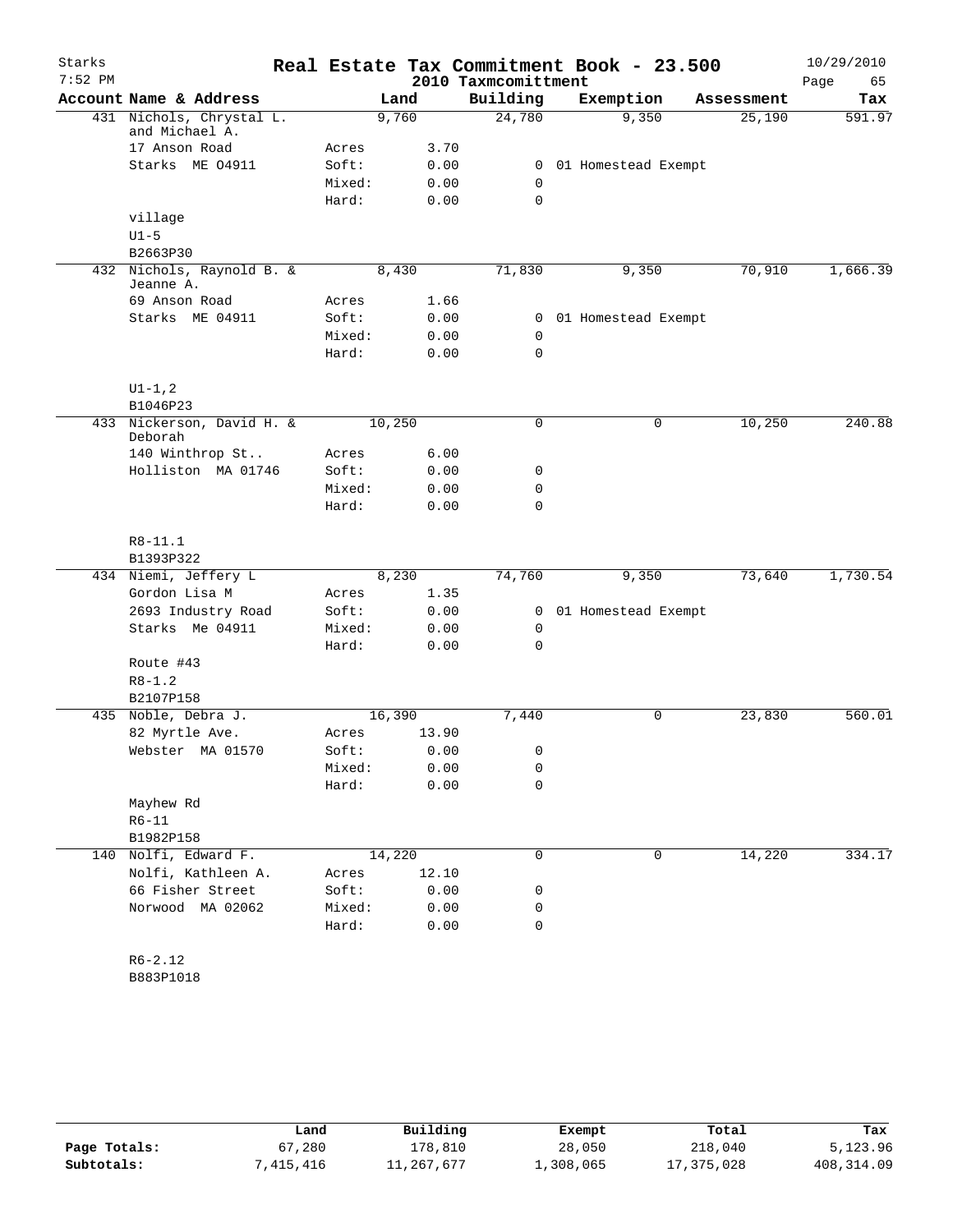| Starks       |                                |           |            |                                 | Real Estate Tax Commitment Book - 23.500 |            | 10/29/2010        |
|--------------|--------------------------------|-----------|------------|---------------------------------|------------------------------------------|------------|-------------------|
| $7:52$ PM    | Account Name & Address         |           | Land       | 2010 Taxmcomittment<br>Building | Exemption                                | Assessment | Page<br>66<br>Tax |
|              | 702 Norton, David L.           |           | 10,600     | 40,080                          | 9,350                                    | 41,330     | 971.26            |
|              | Norton, Sheryl A.              | Acres     | 5.00       |                                 | 01 Homestead Exempt                      |            |                   |
|              | 11 Mountain View Road          | Soft:     | 0.00       | 0                               |                                          |            |                   |
|              | Madison ME 04950               | Mixed:    | 0.00       | 0                               |                                          |            |                   |
|              |                                | Hard:     | 0.00       | $\mathbf 0$                     |                                          |            |                   |
|              | Saywer Mills Rd.               |           |            |                                 |                                          |            |                   |
|              | $R7 - 8.1$                     |           |            |                                 |                                          |            |                   |
|              | B3765P311 10/31/2006           |           |            |                                 |                                          |            |                   |
|              | 436 Norton, David L.           |           | 8,300      | $\mathbf 0$                     | 0                                        | 8,300      | 195.05            |
|              | Norton Sheryl A.               | Acres     | 3.00       |                                 |                                          |            |                   |
|              | 11 Mountain View Road          | Soft:     | 0.00       | 0                               |                                          |            |                   |
|              | Madison ME 04950               | Mixed:    | 0.00       | 0                               |                                          |            |                   |
|              |                                | Hard:     | 0.00       | $\mathbf 0$                     |                                          |            |                   |
|              | $R3 - 38.1$                    |           |            |                                 |                                          |            |                   |
|              | B2962P16                       |           |            |                                 |                                          |            |                   |
|              | 437 Norton, Dayle A.           |           | 15,150     | 4,800                           | 0                                        | 19,950     | 468.83            |
|              | 606 Bog Road                   | Acres     | 12.00      |                                 |                                          |            |                   |
|              | N. New Portland ME<br>04961    | Soft:     | 0.00       | 0                               |                                          |            |                   |
|              |                                | Mixed:    | 0.00       | $\mathbf 0$                     |                                          |            |                   |
|              |                                | Hard:     | 0.00       | $\mathbf 0$                     |                                          |            |                   |
|              | Rt. 134 Farmington Rd.         |           |            |                                 |                                          |            |                   |
|              | $R8 - 5$                       |           |            |                                 |                                          |            |                   |
|              | B1273P152                      |           |            |                                 |                                          |            |                   |
|              | 690 Norton, Erin E.            |           | 16,750     | 131,880                         | 9,350                                    | 139,280    | 3,273.08          |
|              | Norton, Jared M.               | Acres     | 16.00      |                                 | 01 Homestead Exempt                      |            |                   |
|              | 398 Anson Road                 | Soft:     | 0.00       | 0                               |                                          |            |                   |
|              | Starks ME 04911                | Mixed:    | 0.00       | 0                               |                                          |            |                   |
|              |                                | Hard:     | 0.00       | $\mathbf 0$                     |                                          |            |                   |
|              | $R11 - 4.4$                    |           |            |                                 |                                          |            |                   |
|              | B3531P248 06/06/2005           |           |            |                                 |                                          |            |                   |
|              | 252 Norton, Jordon David       |           | 5,930      | 28,200                          | 9,350                                    | 24,780     | 582.33            |
|              | Hartigan, Julia R.             | Acres     | 0.55       |                                 |                                          |            |                   |
|              | 12 Anson Road                  | Soft:     | 0.00       | 0                               | 01 Homestead Exempt                      |            |                   |
|              | Starks ME 04911                | Mixed:    | 0.00       | 0                               |                                          |            |                   |
|              |                                | Hard:     | 0.00       | 0                               |                                          |            |                   |
|              | Main St.                       |           |            |                                 |                                          |            |                   |
|              | $U2 - 27$                      |           |            |                                 |                                          |            |                   |
|              | B3939P294 11/19/2007 B2360P217 |           |            |                                 |                                          |            |                   |
|              | 565 Norton, Jared M            |           | 14,630     | 9,960                           | 0                                        | 24,590     | 577.87            |
|              | 398 Anson Rd.                  | Acres     | 11.20      |                                 |                                          |            |                   |
|              | Starks ME 04911                | Soft:     | 0.00       | 0                               |                                          |            |                   |
|              |                                | Mixed:    | 0.00       | 0                               |                                          |            |                   |
|              |                                | Hard:     | 0.00       | $\mathbf 0$                     |                                          |            |                   |
|              | $R7 - 11.1$                    |           |            |                                 |                                          |            |                   |
|              | B3196P134                      |           |            |                                 |                                          |            |                   |
| 438          | Nunes, Roderick & Diane<br>М.  |           | 21,250     | 17,640                          | $\mathbf 0$                              | 38,890     | 913.92            |
|              | 1 County Lane                  | Acres     | 30.00      |                                 |                                          |            |                   |
|              | Hope RI 02831                  | Soft:     | 0.00       | 0                               |                                          |            |                   |
|              |                                | Mixed:    | 0.00       | $\mathbf 0$                     |                                          |            |                   |
|              |                                | Hard:     | 0.00       | $\mathbf 0$                     |                                          |            |                   |
|              | West Mills Road                |           |            |                                 |                                          |            |                   |
|              | $R5 - 19.3$                    |           |            |                                 |                                          |            |                   |
|              | B1341P23                       |           |            |                                 |                                          |            |                   |
|              |                                | Land      | Building   |                                 | Exempt                                   | Total      | Tax               |
| Page Totals: |                                | 92,610    | 232,560    |                                 | 28,050                                   | 297,120    | 6,982.34          |
| Subtotals:   |                                | 7,508,026 | 11,500,237 |                                 | 1,336,115                                | 17,672,148 | 415,296.43        |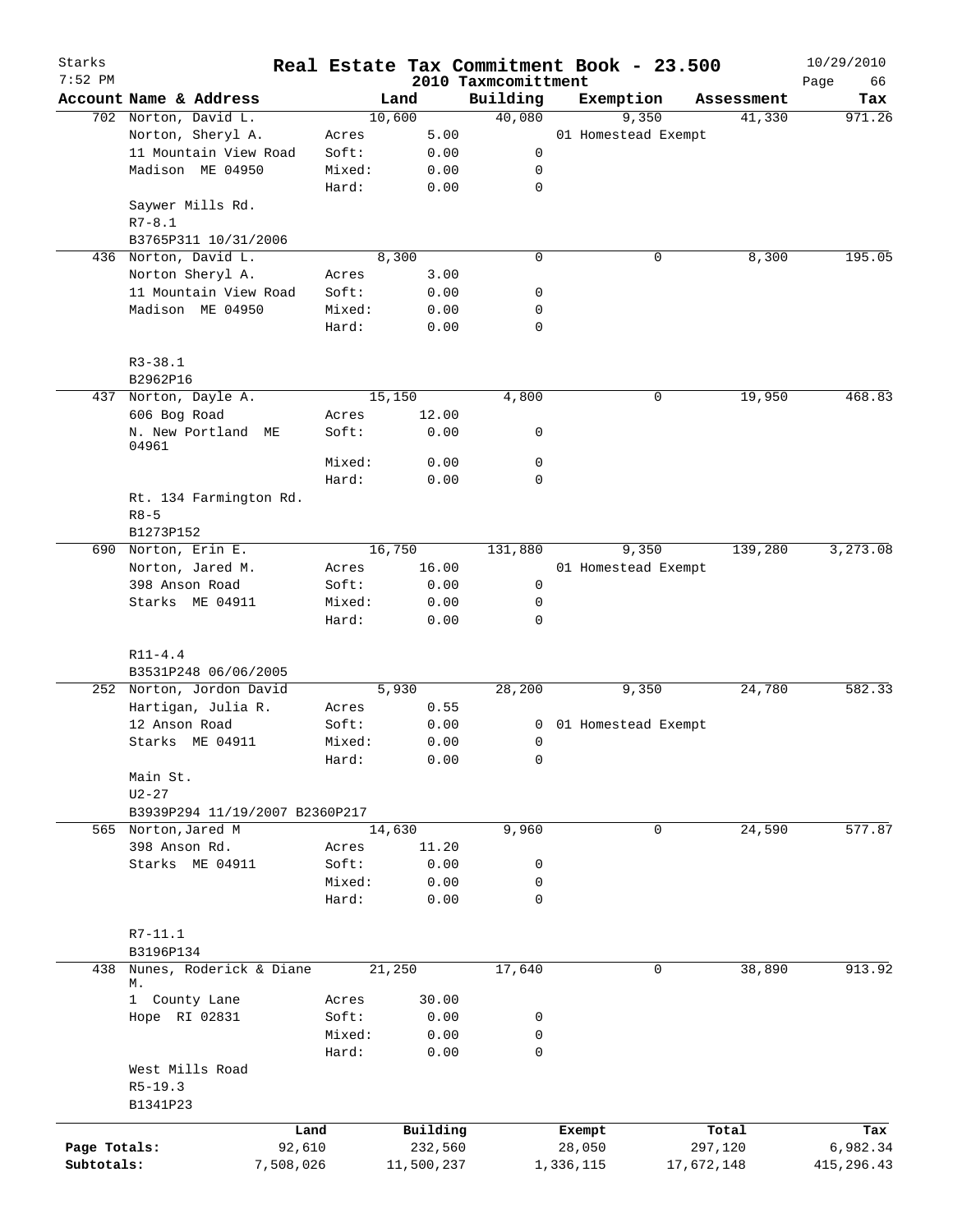| Starks       |                                                    |                 |                |                     | Real Estate Tax Commitment Book - 23.500 |            | 10/29/2010 |
|--------------|----------------------------------------------------|-----------------|----------------|---------------------|------------------------------------------|------------|------------|
| $7:52$ PM    |                                                    |                 |                | 2010 Taxmcomittment |                                          |            | Page<br>67 |
|              | Account Name & Address                             |                 | Land<br>22,000 | Building<br>90,500  | Exemption<br>$\Omega$                    | Assessment | Tax        |
|              | 247 Obert, Robert<br>Obert, Jennifer               | Acres           | 33.00          |                     |                                          | 112,500    | 2,643.75   |
|              | P.O. Box 594                                       | Soft:           | 0.00           | 0                   |                                          |            |            |
|              | Norridgewock ME 04957                              | Mixed:          | 0.00           | 0                   |                                          |            |            |
|              |                                                    | Hard:           | 0.00           | $\mathbf 0$         |                                          |            |            |
|              |                                                    |                 |                |                     |                                          |            |            |
|              | $R7 - 19$                                          |                 |                |                     |                                          |            |            |
|              | B3818P303 03/05/2007 B3703P15 06/28/2006 B1473P294 |                 |                |                     |                                          |            |            |
|              | 81 O'Conner, Dennis P.                             |                 | 9,630          | 6,720               | 0                                        | 16, 350    | 384.23     |
|              | 178 Limac Circle                                   | Acres           | 3.50           |                     |                                          |            |            |
|              | Center Conway NH 03813 Soft:                       |                 | 0.00           | 0                   |                                          |            |            |
|              |                                                    | Mixed:          | 0.00           | 0                   |                                          |            |            |
|              |                                                    | Hard:           | 0.00           | $\mathbf 0$         |                                          |            |            |
|              | $R3 - 29$                                          |                 |                |                     |                                          |            |            |
|              | B3991P259 04/17/2008 B1262P4                       |                 |                |                     |                                          |            |            |
|              | 439 O'Donald, Gale                                 |                 | 8,850          | 13,320              | 9,350                                    | 12,820     | 301.27     |
|              | 1767 New Sharon Road                               | Acres           | 2.30           |                     |                                          |            |            |
|              | Starks ME 04911                                    | Soft:           | 0.00           | 0                   | 01 Homestead Exempt                      |            |            |
|              |                                                    | Mixed:          | 0.00           | 0                   |                                          |            |            |
|              |                                                    | Hard:           | 0.00           | $\mathbf 0$         |                                          |            |            |
|              | Route #134                                         |                 |                |                     |                                          |            |            |
|              | $R8 - 3$                                           |                 |                |                     |                                          |            |            |
|              | B2255P185                                          |                 |                |                     |                                          |            |            |
|              | 440 O'Hara, Francais G.                            |                 | 15,280         | 40,490              | 0                                        | 55,770     | 1,310.60   |
|              | 60 Oxford Road                                     | Acres           | 12.20          |                     |                                          |            |            |
|              | Dracut MA 01826                                    | Soft:           | 0.00           | 0                   |                                          |            |            |
|              |                                                    | Mixed:          | 0.00           | 0                   |                                          |            |            |
|              |                                                    | Hard:           | 0.00           | $\Omega$            |                                          |            |            |
|              | West Mills Road                                    |                 |                |                     |                                          |            |            |
|              | R7-11.5A                                           |                 |                |                     |                                          |            |            |
|              | B2459P220                                          |                 |                |                     |                                          |            |            |
| 442          | Olafson Sr., Anders N.                             |                 | 10,800         | 84,780              | 0                                        | 95,580     | 2, 246.13  |
|              | Olafson, Karleen                                   | Acres           | 5.30           |                     |                                          |            |            |
|              | 350 Branns Mills Road                              | Soft:           | 0.00           | 0                   |                                          |            |            |
|              | Starks ME 04911                                    | Mixed:          | 0.00           | 0                   |                                          |            |            |
|              |                                                    | Hard:           | 0.00           | 0                   |                                          |            |            |
|              | Brann Mills Rd.                                    |                 |                |                     |                                          |            |            |
|              | $R1-21$                                            |                 |                |                     |                                          |            |            |
|              | B3798P219 12/22/2006 B2541P141                     |                 |                |                     |                                          |            |            |
|              | 443 Oliver, Ervin G. &                             |                 | 6,710          | 0                   | 0                                        | 6,710      | 157.69     |
|              | Marilyn L.                                         |                 |                |                     |                                          |            |            |
|              | 2621 West Missouri Ave.                            | Acres           | 2.00           |                     |                                          |            |            |
|              | Artesia NM 88210                                   | Soft:           | 0.00           | 0                   |                                          |            |            |
|              |                                                    | Mixed:          | 0.00           | 0                   |                                          |            |            |
|              |                                                    | Hard:           | 0.00           | $\mathbf 0$         |                                          |            |            |
|              | Route #43                                          |                 |                |                     |                                          |            |            |
|              | $R2-1$                                             |                 |                |                     |                                          |            |            |
|              | B854P773                                           |                 |                |                     |                                          |            |            |
|              | 444 Oliver, Herbert E.                             |                 | 5,000          | 20,450              | 9,350                                    | 16,100     | 378.35     |
|              | Oliver Tina M.                                     | Acres           | 0.25           |                     |                                          |            |            |
|              | 1712 New Sharon Road                               | Soft:           | 0.00           | 0                   | 01 Homestead Exempt                      |            |            |
|              | Starks ME 04911                                    | Mixed:<br>Hard: | 0.00<br>0.00   | 0<br>0              |                                          |            |            |
|              |                                                    |                 |                |                     |                                          |            |            |
|              | $R2-5$                                             |                 |                |                     |                                          |            |            |
|              | B3214P158                                          |                 |                |                     |                                          |            |            |
|              |                                                    |                 |                |                     |                                          |            |            |
|              |                                                    | Land            | Building       |                     | Exempt                                   | Total      | Tax        |
| Page Totals: |                                                    | 78,270          | 256,260        |                     | 18,700<br>1,354,815                      | 315,830    | 7,422.02   |
| Subtotals:   | 7,586,296                                          |                 | 11,756,497     |                     |                                          | 17,987,978 | 422,718.45 |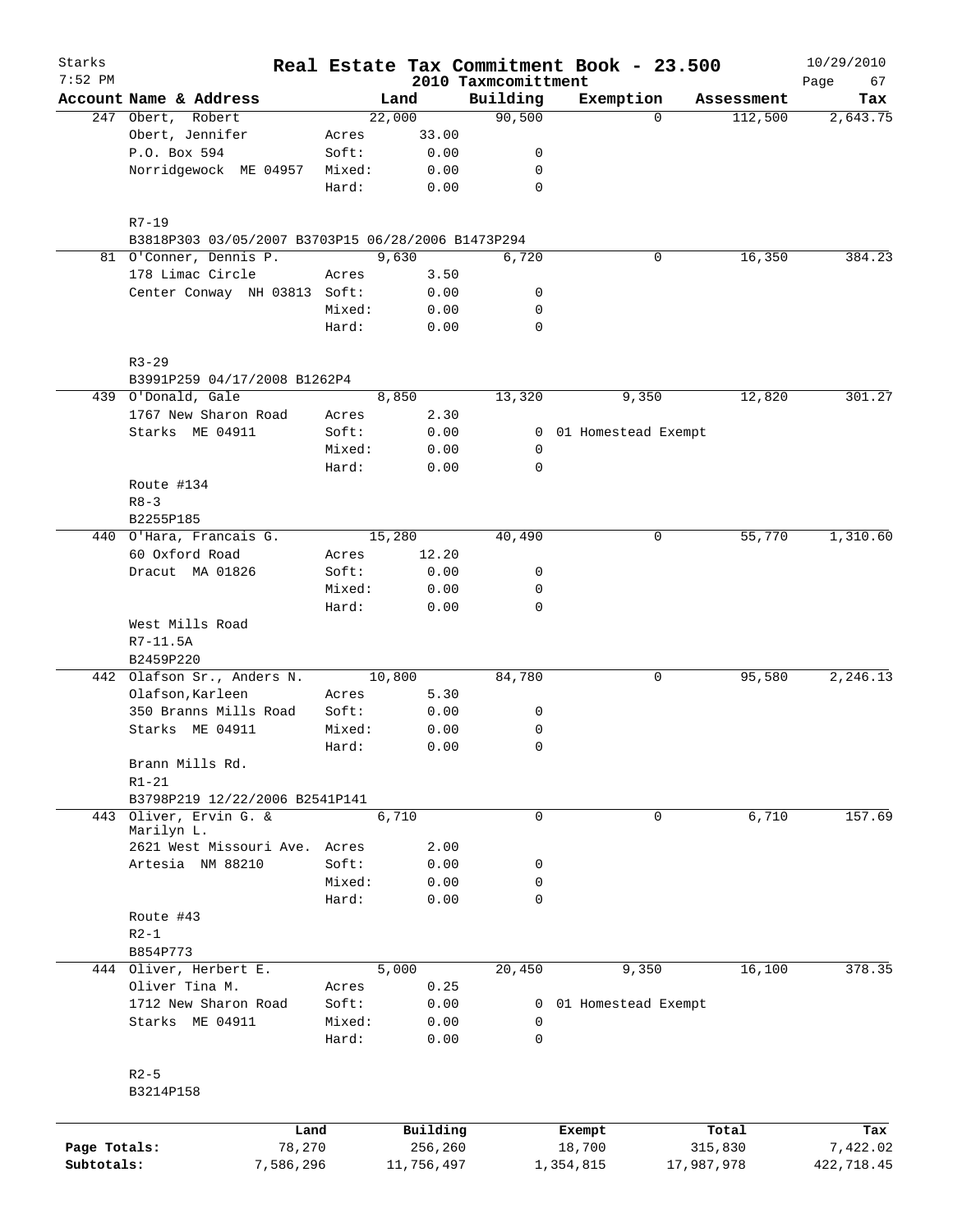| Starks       |                                     |                 |              |                                 | Real Estate Tax Commitment Book - 23.500 |                       | 10/29/2010        |
|--------------|-------------------------------------|-----------------|--------------|---------------------------------|------------------------------------------|-----------------------|-------------------|
| $7:52$ PM    | Account Name & Address              |                 | Land         | 2010 Taxmcomittment<br>Building | Exemption                                | Assessment            | Page<br>68<br>Tax |
|              | 445 Oliver, Marilyn L.              |                 | 7,200        | 0                               |                                          | 7,200<br>$\Omega$     | 169.20            |
|              | 2621 W.Missouri Ave                 | Acres           | 1.30         |                                 |                                          |                       |                   |
|              | Artesia NM 88210                    | Soft:           | 0.00         | 0                               |                                          |                       |                   |
|              |                                     | Mixed:          | 0.00         | 0                               |                                          |                       |                   |
|              |                                     | Hard:           | 0.00         | 0                               |                                          |                       |                   |
|              | $R8 - 1.3$                          |                 |              |                                 |                                          |                       |                   |
|              | B3341P315                           |                 |              |                                 |                                          |                       |                   |
|              | 236 Oliver, Marilyn L.              |                 | 11,100       | $\mathbf 0$                     |                                          | 11,100<br>0           | 260.85            |
|              | 2621 West Missouri Ave. Acres       |                 | 7.30         |                                 |                                          |                       |                   |
|              | Artesia NM 88210                    | Soft:           | 0.00         | 0                               |                                          |                       |                   |
|              |                                     | Mixed:<br>Hard: | 0.00<br>0.00 | 0<br>$\mathbf 0$                |                                          |                       |                   |
|              | $R2-2$                              |                 |              |                                 |                                          |                       |                   |
|              | B1026P2                             |                 |              |                                 |                                          |                       |                   |
|              | 447 Oliver, Richard E.              |                 | 18,800       | 31,440                          | 9,350                                    | 40,890                | 960.92            |
|              | 2197 Industry RD.                   | Acres           | 20.20        |                                 |                                          |                       |                   |
|              | Starks ME 04911                     | Soft:           | 0.00         | 0                               | 01 Homestead Exempt                      |                       |                   |
|              |                                     | Mixed:          | 0.00         | 0                               |                                          |                       |                   |
|              |                                     | Hard:           | 0.00         | $\mathbf 0$                     |                                          |                       |                   |
|              | Industry Rd                         |                 |              |                                 |                                          |                       |                   |
|              | $R2 - 22, R2 - 23$                  |                 |              |                                 |                                          |                       |                   |
|              | B3040P215 11/20/2002 B1947P180      |                 |              |                                 |                                          |                       |                   |
|              | 448 Oliver, Ronald L. &<br>Carla J. |                 | 8,910        | 35,700                          | 9,350                                    | 35,260                | 828.61            |
|              | 182 Chicken Street                  | Acres           | 2.40         |                                 |                                          |                       |                   |
|              | Starks ME 04911                     | Soft:           | 0.00         |                                 | 0 01 Homestead Exempt                    |                       |                   |
|              |                                     | Mixed:<br>Hard: | 0.00<br>0.00 | 0<br>0                          |                                          |                       |                   |
|              |                                     |                 |              |                                 |                                          |                       |                   |
|              | $R3-19.2$<br>B1661P23               |                 |              |                                 |                                          |                       |                   |
|              | 441 O'Reilly, Benjamin H.           |                 | 28,750       | 17,250                          |                                          | 46,000<br>0           | 1,081.00          |
|              | 19 Burnham Rd                       | Acres           | 60.00        |                                 |                                          |                       |                   |
|              | Gorham ME 04038                     | Soft:           | 0.00         | 0                               |                                          |                       |                   |
|              |                                     | Mixed:          | 0.00         | 0                               |                                          |                       |                   |
|              |                                     | Hard:           | 0.00         | 0                               |                                          |                       |                   |
|              | $R8 - 6$                            |                 |              |                                 |                                          |                       |                   |
|              | B1622P166                           |                 |              |                                 |                                          |                       |                   |
|              | 449 Orfanos, Efthimios              |                 | 13,050       | $\mathbf 0$                     |                                          | $\mathbf 0$<br>13,050 | 306.68            |
|              | Orfanos Ekaterini                   | Acres           | 10.30        |                                 |                                          |                       |                   |
|              | 18 Colgate Rd                       | Soft:           | 0.00         | 0                               |                                          |                       |                   |
|              | Beverly MA 01915                    | Mixed:          | 0.00         | 0                               |                                          |                       |                   |
|              |                                     | Hard:           | 0.00         | 0                               |                                          |                       |                   |
|              | Mayhew Road                         |                 |              |                                 |                                          |                       |                   |
|              | $R6 - 1.1$                          |                 |              |                                 |                                          |                       |                   |
|              | B2915P227                           |                 |              |                                 |                                          |                       |                   |
|              | 450 Orfanos, Efthimios              |                 | 12,920       | 0                               |                                          | 0<br>12,920           | 303.62            |
|              | Orfanos Ekaterini                   | Acres           | 10.10        |                                 |                                          |                       |                   |
|              | 18 Colgate Rd                       | Soft:           | 0.00         | 0                               |                                          |                       |                   |
|              | Beverly MA 01915                    | Mixed:<br>Hard: | 0.00<br>0.00 | 0<br>0                          |                                          |                       |                   |
|              | $R6-1.2$                            |                 |              |                                 |                                          |                       |                   |
|              | B2915P227                           |                 |              |                                 |                                          |                       |                   |
|              | Land                                |                 | Building     |                                 | Exempt                                   | Total                 | Tax               |
| Page Totals: | 100,730                             |                 | 84,390       |                                 | 18,700                                   | 166,420               | 3,910.88          |
| Subtotals:   | 7,687,026                           |                 | 11,840,887   |                                 | 1,373,515                                | 18, 154, 398          | 426,629.33        |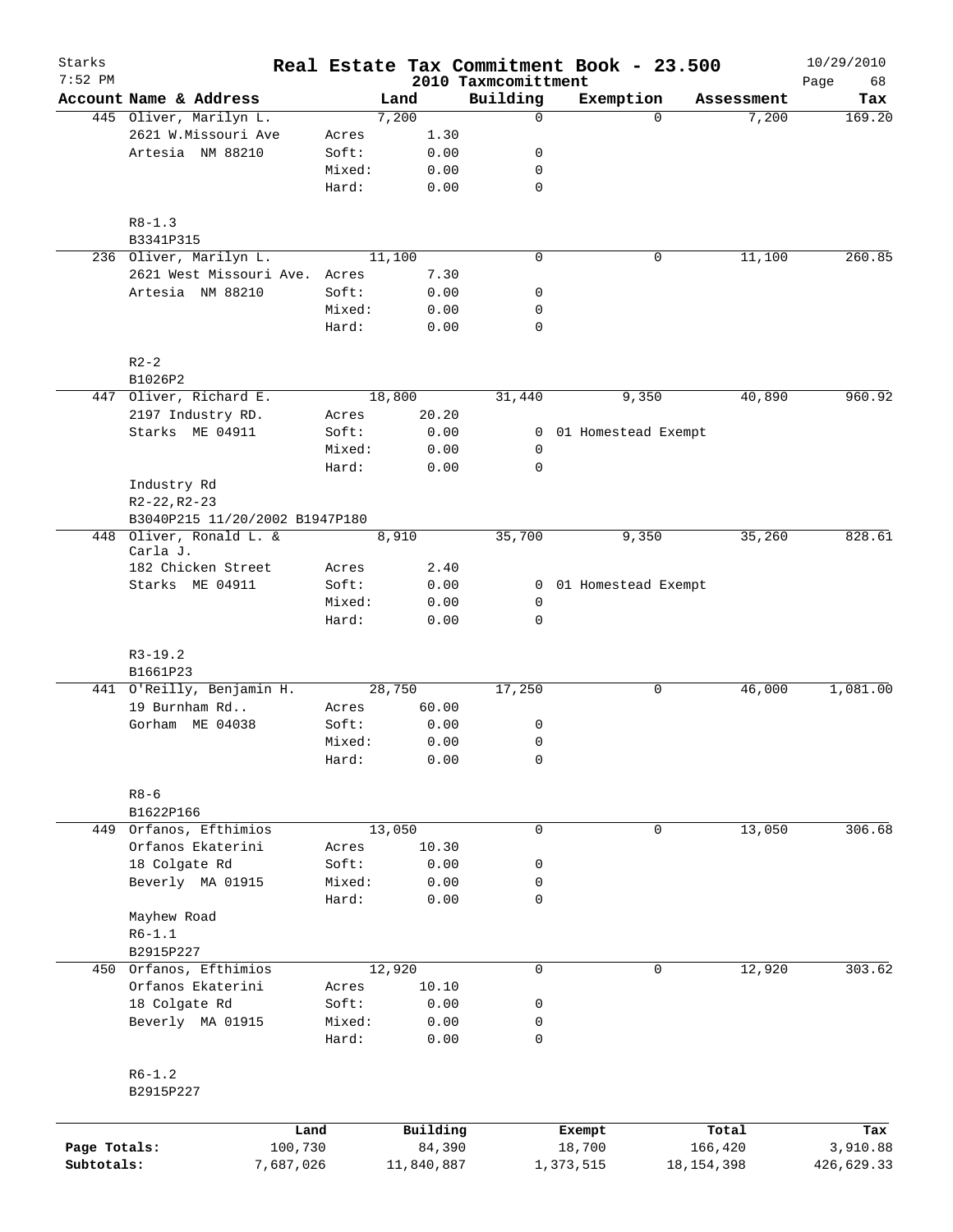| Starks       |                                  |        |            |                                 | Real Estate Tax Commitment Book - 23.500 |              | 10/29/2010        |
|--------------|----------------------------------|--------|------------|---------------------------------|------------------------------------------|--------------|-------------------|
| $7:52$ PM    | Account Name & Address           |        | Land       | 2010 Taxmcomittment<br>Building | Exemption                                | Assessment   | Page<br>69<br>Tax |
|              | 451 Orfanos, Efthimios M         |        | 12,920     | $\mathbf 0$                     | $\Omega$                                 | 12,920       | 303.62            |
|              | Orfanos Ekaterini                | Acres  | 10.10      |                                 |                                          |              |                   |
|              | 18 Colgate Rd                    | Soft:  | 0.00       | 0                               |                                          |              |                   |
|              | Beverly MA 01915                 | Mixed: | 0.00       | 0                               |                                          |              |                   |
|              |                                  | Hard:  | 0.00       | $\mathbf 0$                     |                                          |              |                   |
|              | Mayhew Road                      |        |            |                                 |                                          |              |                   |
|              | $R6 - 1.3$                       |        |            |                                 |                                          |              |                   |
|              | B2915P227                        |        |            |                                 |                                          |              |                   |
|              | 452 Orlowski, Steve &            |        | 15,150     | 14,680                          | 0                                        | 29,830       | 701.01            |
|              | Marilyn                          |        |            |                                 |                                          |              |                   |
|              | Orlowski, Marilyn                | Acres  | 12.00      |                                 |                                          |              |                   |
|              | 17 Reo                           | Soft:  | 0.00       | 0                               |                                          |              |                   |
|              | West Peabody MA 01960            | Mixed: | 0.00       | $\mathbf 0$<br>$\mathbf 0$      |                                          |              |                   |
|              |                                  | Hard:  | 0.00       |                                 |                                          |              |                   |
|              | Rt. #43<br>$R2 - 42$             |        |            |                                 |                                          |              |                   |
|              | B2054P43                         |        |            |                                 |                                          |              |                   |
|              | 454 Osathanondh MD., Rapin       |        | 22,750     | $\mathbf 0$                     | 0                                        | 22,750       | 534.63            |
|              | 1 Pickerel Terrace               | Acres  | 40.00      |                                 |                                          |              |                   |
|              | Wellesley MA 02482               | Soft:  | 0.00       | 0                               |                                          |              |                   |
|              |                                  | Mixed: | 0.00       | 0                               |                                          |              |                   |
|              |                                  | Hard:  | 0.00       | 0                               |                                          |              |                   |
|              |                                  |        |            |                                 |                                          |              |                   |
|              | $R6 - 22.5$                      |        |            |                                 |                                          |              |                   |
|              | B1311P279                        |        |            |                                 |                                          |              |                   |
|              | 453 Osathanondh MD., Rapin       |        | 9,710      | $\mathbf 0$                     | 0                                        | 9,710        | 228.19            |
|              | 1 Pickerel Terrace               | Acres  | 5.17       |                                 |                                          |              |                   |
|              | Wellesley MA 02482               | Soft:  | 0.00       | 0                               |                                          |              |                   |
|              |                                  | Mixed: | 0.00       | 0                               |                                          |              |                   |
|              |                                  | Hard:  | 0.00       | 0                               |                                          |              |                   |
|              |                                  |        |            |                                 |                                          |              |                   |
|              | $R6 - 22.3$                      |        |            |                                 |                                          |              |                   |
|              | B1311P279                        |        |            |                                 |                                          |              |                   |
|              | 456 Osgood, Wanda                |        | 25,050     | 37,402                          | 9,350                                    | 53,102       | 1,247.90          |
|              | P.O. Box 50                      | Acres  | 45.21      |                                 |                                          |              |                   |
|              | Anson ME 04911                   | Soft:  | 0.00       |                                 | 0 01 Homestead Exempt                    |              |                   |
|              |                                  | Mixed: | 0.00       | $\mathbf 0$                     |                                          |              |                   |
|              |                                  | Hard:  | 0.00       | 0                               |                                          |              |                   |
|              |                                  |        |            |                                 |                                          |              |                   |
|              | $R8 - 38 - 4$                    |        |            |                                 |                                          |              |                   |
|              | B2934P88                         |        |            |                                 |                                          |              |                   |
| 457          | Ostrand II, Carl V.              |        | 0          | 21,960                          | 0                                        | 21,960       | 516.06            |
|              | c/o Charles Belyea               |        |            |                                 |                                          |              |                   |
|              | 11 Anson Road<br>Starks ME 04911 |        |            |                                 |                                          |              |                   |
|              |                                  |        |            |                                 |                                          |              |                   |
|              |                                  |        |            |                                 |                                          |              |                   |
|              | $R4 - 23.4$                      |        |            |                                 |                                          |              |                   |
|              | 458 Ouellette, Kenneth W         |        | 28,000     | $\mathbf 0$                     | 0                                        | 28,000       | 658.00            |
|              | Emery Matthew P.                 | Acres  | 61.00      |                                 |                                          |              |                   |
|              | 3 High Bluff Lane                | Soft:  | 0.00       | 0                               |                                          |              |                   |
|              | Scarborough ME 04074             | Mixed: | 0.00       | 0                               |                                          |              |                   |
|              |                                  | Hard:  | 0.00       | 0                               |                                          |              |                   |
|              | Route 134                        |        |            |                                 |                                          |              |                   |
|              | $R2 - 38.1$                      |        |            |                                 |                                          |              |                   |
|              | B2176P135                        |        |            |                                 |                                          |              |                   |
|              |                                  |        |            |                                 |                                          |              |                   |
|              |                                  |        |            |                                 |                                          |              |                   |
|              |                                  | Land   | Building   |                                 | Exempt                                   | Total        | Tax               |
| Page Totals: | 113,580                          |        | 74,042     |                                 | 9,350                                    | 178,272      | 4,189.41          |
| Subtotals:   | 7,800,606                        |        | 11,914,929 |                                 | 1,382,865                                | 18, 332, 670 | 430,818.74        |
|              |                                  |        |            |                                 |                                          |              |                   |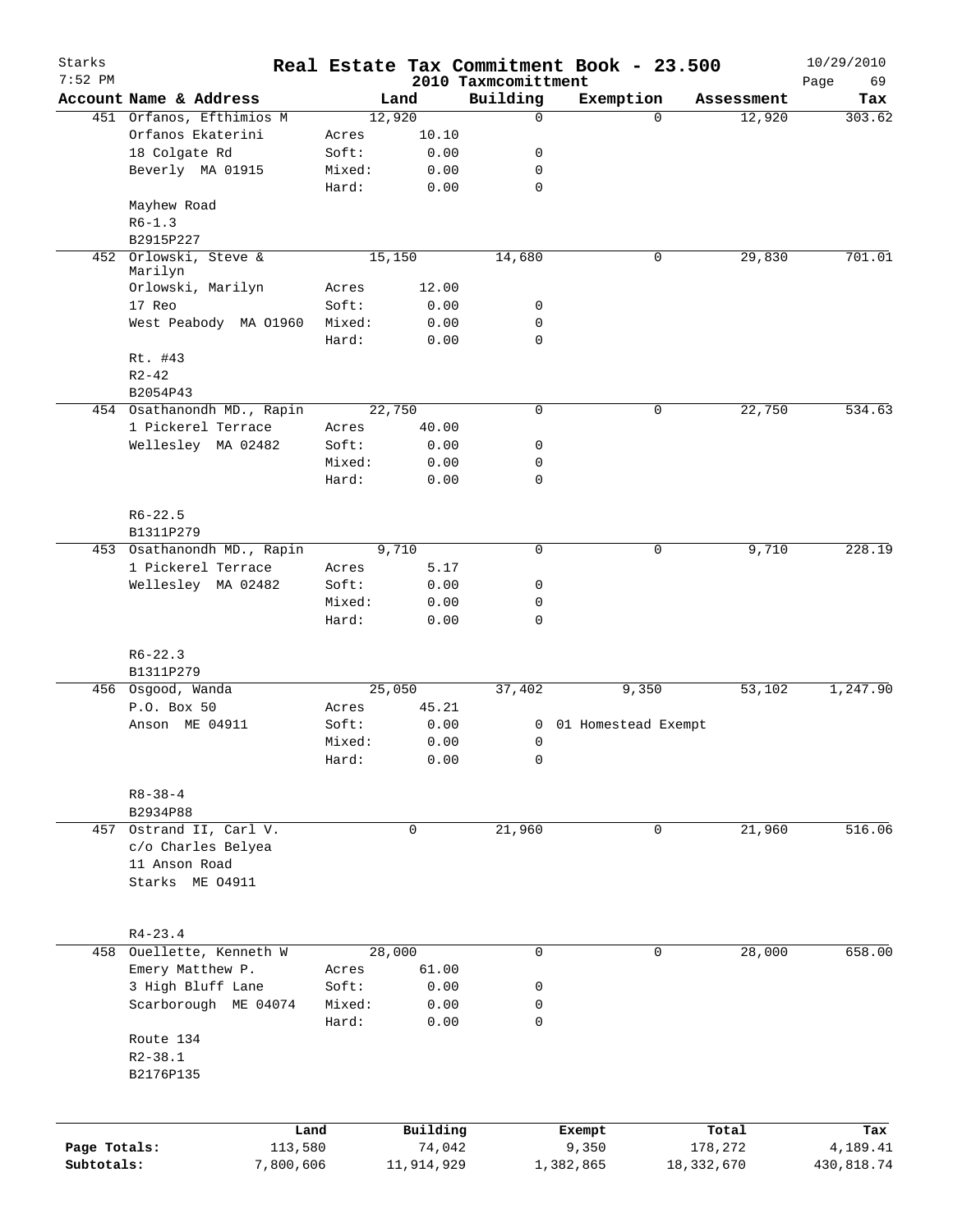| Starks<br>$7:52$ PM |                                                                                             |                 |              | 2010 Taxmcomittment | Real Estate Tax Commitment Book - 23.500 |            | 10/29/2010<br>Page<br>70 |
|---------------------|---------------------------------------------------------------------------------------------|-----------------|--------------|---------------------|------------------------------------------|------------|--------------------------|
|                     | Account Name & Address                                                                      |                 | Land         | Building            | Exemption                                | Assessment | Tax                      |
|                     | 459 Ouellette, Kenneth W.<br>Richard E. White Robert Acres<br>E. Horr, William H.<br>Frankl | 10,600          | 5.00         | 23,390              | $\Omega$                                 | 33,990     | 798.77                   |
|                     | 3 High Bluff Lane                                                                           | Soft:           | 0.00         | 0                   |                                          |            |                          |
|                     | Scarborough ME 04093                                                                        | Mixed:          | 0.00         | 0                   |                                          |            |                          |
|                     |                                                                                             | Hard:           | 0.00         | $\mathbf 0$         |                                          |            |                          |
|                     | R2-38.1C                                                                                    |                 |              |                     |                                          |            |                          |
|                     | B3346P192                                                                                   |                 |              |                     |                                          |            |                          |
|                     | 460 Pachedo, David R.                                                                       | 14,630          |              | 12,000              | 0                                        | 26,630     | 625.80                   |
|                     | Pachedo Suzanne L.                                                                          | Acres           | 11.20        |                     |                                          |            |                          |
|                     | 246 John Franklin Rd.                                                                       | Soft:           | 0.00         | 0                   |                                          |            |                          |
|                     | Hope RI 02831                                                                               | Mixed:          | 0.00         | 0                   |                                          |            |                          |
|                     |                                                                                             | Hard:           | 0.00         | $\mathbf 0$         |                                          |            |                          |
|                     | $R5-19.3A$                                                                                  |                 |              |                     |                                          |            |                          |
|                     | B2063P129                                                                                   |                 | 8,980        |                     | 0                                        |            | 380.23                   |
|                     | 70 Packard, Carrie<br>2874 West River Road                                                  |                 |              | 7,200               |                                          | 16,180     |                          |
|                     |                                                                                             | Acres           | 2.50         |                     |                                          |            |                          |
|                     | Sidney ME 04330                                                                             | Soft:           | 0.00         | 0                   |                                          |            |                          |
|                     |                                                                                             | Mixed:<br>Hard: | 0.00<br>0.00 | 0<br>$\mathbf 0$    |                                          |            |                          |
|                     | $U2-7$<br>B1103P137                                                                         |                 |              |                     |                                          |            |                          |
|                     | 462 Palmer, James W                                                                         |                 | 8,650        | 19,200              | 9,350                                    | 18,500     | 434.75                   |
|                     | Box 261 Chicken Street                                                                      | Acres           | 2.00         |                     |                                          |            |                          |
|                     | Starks ME 04911                                                                             | Soft:           | 0.00         | $\mathbf{0}$        | 01 Homestead Exempt                      |            |                          |
|                     |                                                                                             | Mixed:          | 0.00         | 0                   |                                          |            |                          |
|                     | Chicken St.                                                                                 | Hard:           | 0.00         | $\mathbf 0$         |                                          |            |                          |
|                     | $R4-1$                                                                                      |                 |              |                     |                                          |            |                          |
|                     | B2667P167                                                                                   |                 |              |                     |                                          |            |                          |
|                     | 464 Parrillo, Dennis V.                                                                     | 11,360          |              | 0                   | 0                                        | 11,360     | 266.96                   |
|                     | 63 St.ubtown Rd.                                                                            | Acres           | 7.70         |                     |                                          |            |                          |
|                     | Hope Valley RI 02832                                                                        | Soft:           | 0.00         | 0                   |                                          |            |                          |
|                     |                                                                                             | Mixed:          | 0.00         | 0                   |                                          |            |                          |
|                     |                                                                                             | Hard:           | 0.00         | 0                   |                                          |            |                          |
|                     | $R3 - 22$<br>B1387P315                                                                      |                 |              |                     |                                          |            |                          |
|                     | 466 Patenaude, Alan                                                                         |                 | 0            | 9,600               | 0                                        | 9,600      | 225.60                   |
|                     | 141 Felkner Hill Road<br>Starks ME 04911                                                    |                 |              |                     |                                          |            |                          |
|                     | Faulkner Hill Rd.<br>$R8 - 38 - 140N$<br>B1297P187                                          |                 |              |                     |                                          |            |                          |

|              | Land     | Building   | Exempt    | Total      | Tax        |
|--------------|----------|------------|-----------|------------|------------|
| Page Totals: | 54,220   | 1,390      | 9,350     | 116,260    | 2,732.11   |
| Subtotals:   | ,854,826 | 11,986,319 | 1,392,215 | 18,448,930 | 433,550.85 |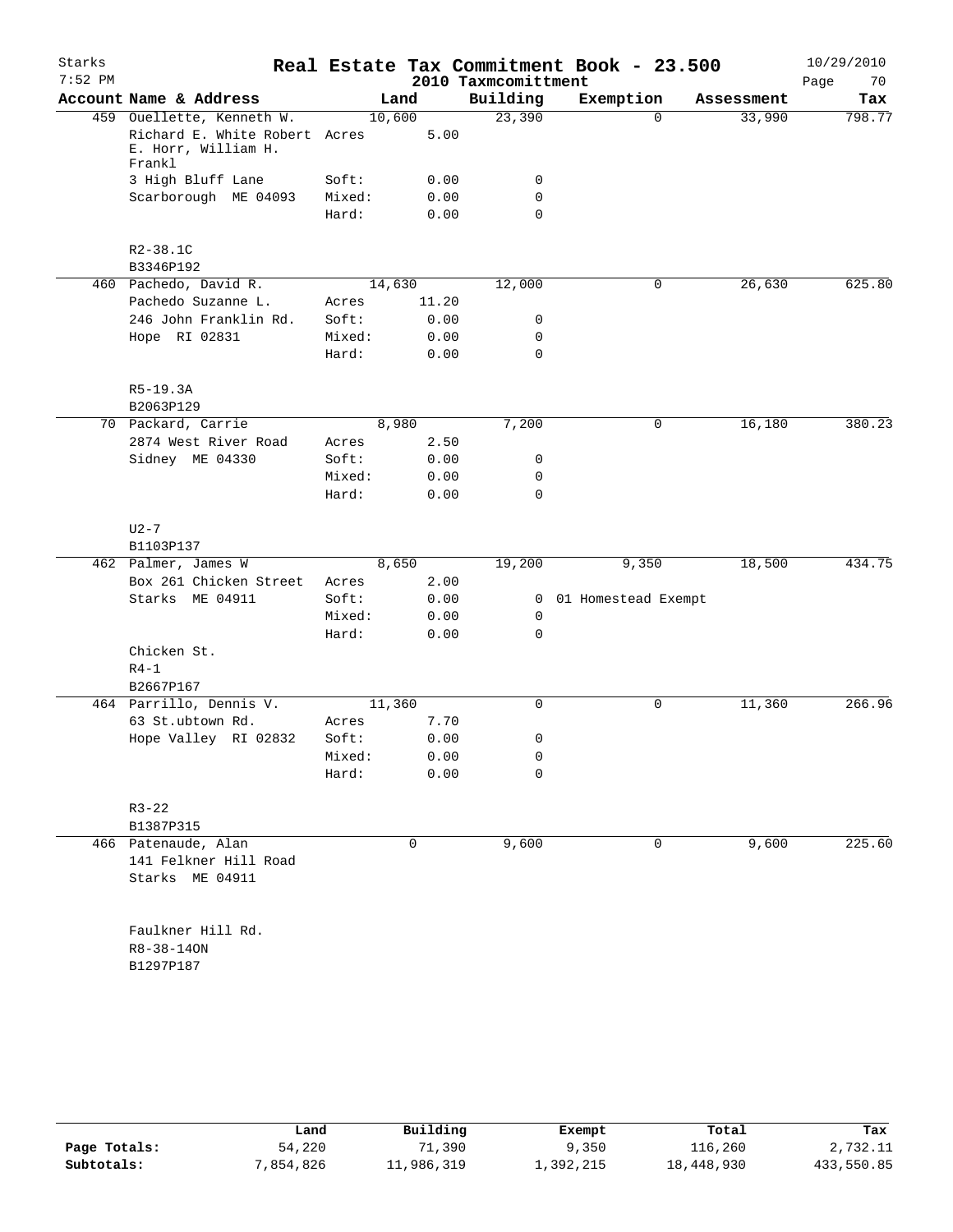| Starks<br>$7:52$ PM |                                                               |  |        |       | Real Estate Tax Commitment Book - 23.500<br>2010 Taxmcomittment |                     |             |            | 10/29/2010<br>71<br>Page |
|---------------------|---------------------------------------------------------------|--|--------|-------|-----------------------------------------------------------------|---------------------|-------------|------------|--------------------------|
|                     | Account Name & Address                                        |  | Land   |       | Building                                                        | Exemption           |             | Assessment | Tax                      |
|                     | 465 Patenaude, Alan                                           |  | 14,180 |       | 9,600                                                           |                     | 9,350       | 14,430     | 339.11                   |
|                     | 141 Felkner Hill Road                                         |  | Acres  | 10.50 |                                                                 | 01 Homestead Exempt |             |            |                          |
|                     | Starks ME 04911                                               |  | Soft:  | 0.00  | $\mathsf{O}$                                                    |                     |             |            |                          |
|                     |                                                               |  | Mixed: | 0.00  | 0                                                               |                     |             |            |                          |
|                     |                                                               |  | Hard:  | 0.00  | $\mathbf 0$                                                     |                     |             |            |                          |
|                     | Faulkner Hill Rd<br>Starks, Me<br>$R8 - 38 - 14$<br>B3233P283 |  |        |       |                                                                 |                     |             |            |                          |
|                     | 468 Patenaude, Donald                                         |  | 10,980 |       | $\mathbf 0$                                                     |                     | $\mathbf 0$ | 10,980     | 258.03                   |
|                     | Joseph                                                        |  |        |       |                                                                 |                     |             |            |                          |
|                     | P.O. Box 111                                                  |  | Acres  | 7.12  |                                                                 |                     |             |            |                          |
|                     | Ashauay RI 02804                                              |  | Soft:  | 0.00  | 0                                                               |                     |             |            |                          |
|                     |                                                               |  | Mixed: | 0.00  | 0                                                               |                     |             |            |                          |
|                     |                                                               |  | Hard:  | 0.00  | $\mathbf 0$                                                     |                     |             |            |                          |
|                     |                                                               |  |        |       |                                                                 |                     |             |            |                          |
|                     | $R1 - 17.1$<br>B3470P168 03/18/2005 B1511P261                 |  |        |       |                                                                 |                     |             |            |                          |
|                     | 470 Patenaude, Marc                                           |  | 8,650  |       | 8,400                                                           |                     | 0           | 17,050     | 400.68                   |
|                     | P.O. Box Box 143                                              |  | Acres  | 2.00  |                                                                 |                     |             |            |                          |
|                     | Anson Me 04911                                                |  | Soft:  | 0.00  | 0                                                               |                     |             |            |                          |
|                     |                                                               |  | Mixed: | 0.00  | 0                                                               |                     |             |            |                          |
|                     |                                                               |  | Hard:  | 0.00  | $\Omega$                                                        |                     |             |            |                          |
|                     | Felker Hill Rd<br>R8-38.15A                                   |  |        |       |                                                                 |                     |             |            |                          |
|                     | B3233P285<br>471 Patenaude, Rachel A                          |  | 9,560  |       | 13,260                                                          |                     | 9,350       | 13,470     | 316.55                   |
|                     | 23 Emery Road                                                 |  | Acres  | 3.40  |                                                                 |                     |             |            |                          |
|                     | Starks ME 04911                                               |  | Soft:  | 0.00  | $\overline{0}$                                                  | 01 Homestead Exempt |             |            |                          |
|                     |                                                               |  | Mixed: | 0.00  | 0                                                               |                     |             |            |                          |
|                     |                                                               |  | Hard:  | 0.00  | $\mathbf 0$                                                     |                     |             |            |                          |
|                     | Emery Rd<br>$R3 - 30$                                         |  |        |       |                                                                 |                     |             |            |                          |
|                     | B3670P149 05/04/2006 B3634P79 02/16/2006 B2656P7              |  |        |       |                                                                 |                     |             |            |                          |
|                     | 472 Patten, Bruce K&Cheryl                                    |  | 16,750 |       | 0                                                               |                     | 0           | 16,750     | 393.63                   |
|                     | W                                                             |  |        |       |                                                                 |                     |             |            |                          |
|                     | 1161 E. Pond Rd                                               |  | Acres  | 16.00 |                                                                 |                     |             |            |                          |
|                     | Smithfield ME 04978                                           |  | Soft:  | 0.00  | 0                                                               |                     |             |            |                          |
|                     |                                                               |  | Mixed: | 0.00  | 0                                                               |                     |             |            |                          |
|                     |                                                               |  | Hard:  | 0.00  | $\mathbf 0$                                                     |                     |             |            |                          |
|                     | $R8 - 33$                                                     |  |        |       |                                                                 |                     |             |            |                          |
|                     | B1885P35                                                      |  |        |       |                                                                 |                     |             |            |                          |
| 473                 | Patten, Bruce K. &<br>Cheryl W.                               |  | 7,000  |       | $\mathbf 0$                                                     |                     | $\mathbf 0$ | 7,000      | 164.50                   |
|                     | 1161 E. Pond Rd                                               |  | Acres  | 1.00  |                                                                 |                     |             |            |                          |
|                     | Smithfield ME 04978                                           |  | Soft:  | 0.00  | 0                                                               |                     |             |            |                          |
|                     |                                                               |  | Mixed: | 0.00  | 0                                                               |                     |             |            |                          |
|                     |                                                               |  | Hard:  | 0.00  | $\mathbf 0$                                                     |                     |             |            |                          |
|                     | $R2 - 3$<br>B1273P259                                         |  |        |       |                                                                 |                     |             |            |                          |

|              | Land      | Building   | Exempt    | Total      | Tax         |  |
|--------------|-----------|------------|-----------|------------|-------------|--|
| Page Totals: | 67,120    | 31,260     | 18,700    | 79,680     | 1,872.50    |  |
| Subtotals:   | 7,921,946 | 12,017,579 | 1,410,915 | 18,528,610 | 435, 423.35 |  |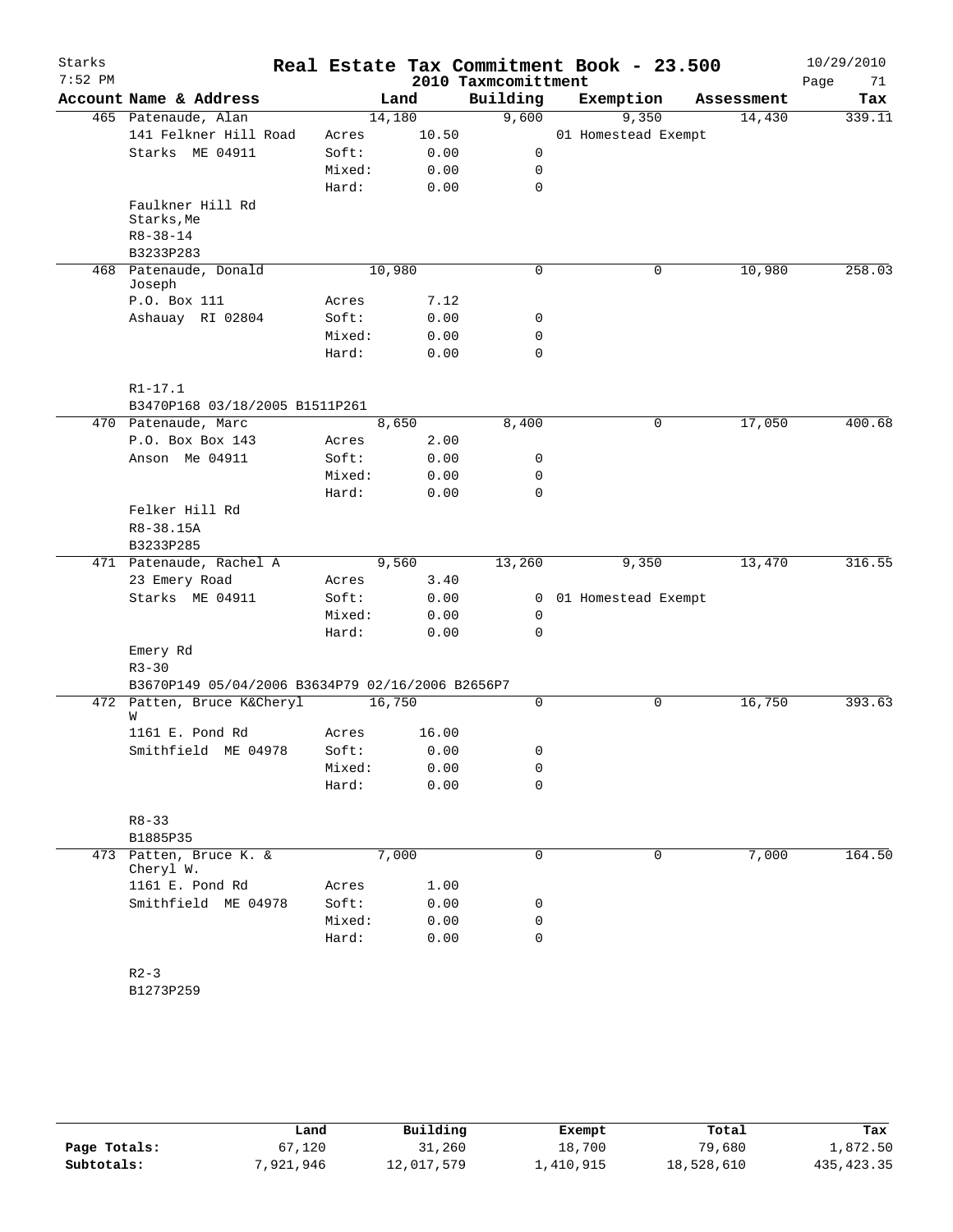| Starks<br>$7:52$ PM |                                             |                 |                | 2010 Taxmcomittment | Real Estate Tax Commitment Book - 23.500 |            |            | 10/29/2010<br>72<br>Page |
|---------------------|---------------------------------------------|-----------------|----------------|---------------------|------------------------------------------|------------|------------|--------------------------|
|                     | Account Name & Address                      |                 | Land           | Building            | Exemption                                |            | Assessment | Tax                      |
|                     | 474 Patten, Bruce K.&Cheryl                 |                 | 8,130          | 12,360              |                                          | $\Omega$   | 20,490     | 481.52                   |
|                     | W                                           |                 |                |                     |                                          |            |            |                          |
|                     | 1161 E. Pond Rd                             | Acres           | 1.20           |                     |                                          |            |            |                          |
|                     | Smithfield ME 04978                         | Soft:           | 0.00           | 0<br>0              |                                          |            |            |                          |
|                     |                                             | Mixed:<br>Hard: | 0.00<br>0.00   | $\mathbf 0$         |                                          |            |            |                          |
|                     |                                             |                 |                |                     |                                          |            |            |                          |
|                     | $R8 - 34$                                   |                 |                |                     |                                          |            |            |                          |
|                     | B1025P352                                   |                 |                |                     |                                          |            |            |                          |
|                     | 174 Pawel Borowski                          |                 | 12,330         | $\mathbf 0$         |                                          | 0          | 12,330     | 289.76                   |
|                     | Nubia Borowski                              | Acres           | 9.20           |                     |                                          |            |            |                          |
|                     | 11 Fathom Rd<br>Plymouth MA 02360           | Soft:<br>Mixed: | 0.00<br>0.00   | 0<br>$\mathbf 0$    |                                          |            |            |                          |
|                     |                                             | Hard:           | 0.00           | $\mathbf 0$         |                                          |            |            |                          |
|                     |                                             |                 |                |                     |                                          |            |            |                          |
|                     | $R12-11.1-4$                                |                 |                |                     |                                          |            |            |                          |
|                     | B3778P312 11/14/2006<br>475 Pelletier, Ann  |                 | 9,600          | 0                   |                                          | 0          | 9,600      | 225.60                   |
|                     | 511 South Hamilton                          | Acres           | 5.00           |                     |                                          |            |            |                          |
|                     | Eden SC 27288                               | Soft:           | 0.00           | 0                   |                                          |            |            |                          |
|                     |                                             | Mixed:          | 0.00           | 0                   |                                          |            |            |                          |
|                     |                                             | Hard:           | 0.00           | $\mathbf 0$         |                                          |            |            |                          |
|                     | New Sharon Rd                               |                 |                |                     |                                          |            |            |                          |
|                     | $R1 - 34.1$                                 |                 |                |                     |                                          |            |            |                          |
|                     | B2435P306                                   |                 |                |                     |                                          |            |            |                          |
|                     | 476 Pelletier, Ann M                        |                 | 13,960         | $\mathbf 0$         |                                          | 0          | 13,960     | 328.06                   |
|                     | Griffin Joseph Raymond                      | Acres           | 11.70          |                     |                                          |            |            |                          |
|                     | 46 Musquash Road                            | Soft:           | 0.00           | 0                   |                                          |            |            |                          |
|                     | Hudson NH 03051                             | Mixed:<br>Hard: | 0.00           | 0<br>$\mathbf 0$    |                                          |            |            |                          |
|                     | New Sharon Rd<br>Greenleafid<br>$R1 - 34.6$ |                 | 0.00           |                     |                                          |            |            |                          |
|                     | B2435P306                                   |                 |                |                     |                                          |            |            |                          |
|                     | 477 Pelletier, George                       |                 | 9,600          | 0                   |                                          | 0          | 9,600      | 225.60                   |
|                     | Pelletier Ann.                              | Acres           | 5.00           |                     |                                          |            |            |                          |
|                     | 46 Musquash Rd.                             | Soft:           | 0.00           | 0                   |                                          |            |            |                          |
|                     | Hudson ME 04955                             | Mixed:          | 0.00           | 0                   |                                          |            |            |                          |
|                     |                                             | Hard:           | 0.00           | 0                   |                                          |            |            |                          |
|                     | $R1 - 34.2$                                 |                 |                |                     |                                          |            |            |                          |
|                     | B3039P121                                   |                 |                |                     |                                          |            |            |                          |
|                     | 478 Pelletier, Jeri-Ann                     |                 | 13,850         | 61,290              | 9,350                                    |            | 65,790     | 1,546.07                 |
|                     | 511South Hamilton                           | Acres           | 10.00          |                     | 01 Homestead Exempt                      |            |            |                          |
|                     | Edeu NC 27288                               | Soft:           | 0.00           | 0                   |                                          |            |            |                          |
|                     |                                             | Mixed:<br>Hard: | 0.00<br>0.00   | 0<br>$\mathbf 0$    |                                          |            |            |                          |
|                     |                                             |                 |                |                     |                                          |            |            |                          |
|                     | $R1 - 34.3$                                 |                 |                |                     |                                          |            |            |                          |
|                     | B3005P124                                   |                 |                |                     |                                          |            |            |                          |
|                     | 480 Peppermint, Cary                        |                 | 13,840         | 11,405              |                                          | 0          | 25,245     | 593.26                   |
|                     | Nadir Christine                             | Acres           | 49.00          |                     |                                          |            |            |                          |
|                     | 49 Farnham St.                              | Soft:           | 5.00           | 642                 |                                          |            |            |                          |
|                     | Cazenovia NY 13035                          | Mixed:<br>Hard: | 28.00<br>14.00 | 3,698<br>1,849      |                                          |            |            |                          |
|                     |                                             |                 |                |                     |                                          |            |            |                          |
|                     | $R2 - 24.14$                                |                 |                |                     |                                          |            |            |                          |
|                     | B1131P49                                    |                 |                |                     |                                          |            |            |                          |
|                     | Land                                        |                 | Building       |                     | Exempt                                   |            | Total      | Tax                      |
| Page Totals:        | 81,310                                      |                 | 85,055         |                     | 9,350                                    | 157,015    |            | 3,689.87                 |
| Subtotals:          | 8,003,256                                   |                 | 12,102,634     |                     | 1,420,265                                | 18,685,625 |            | 439, 113. 22             |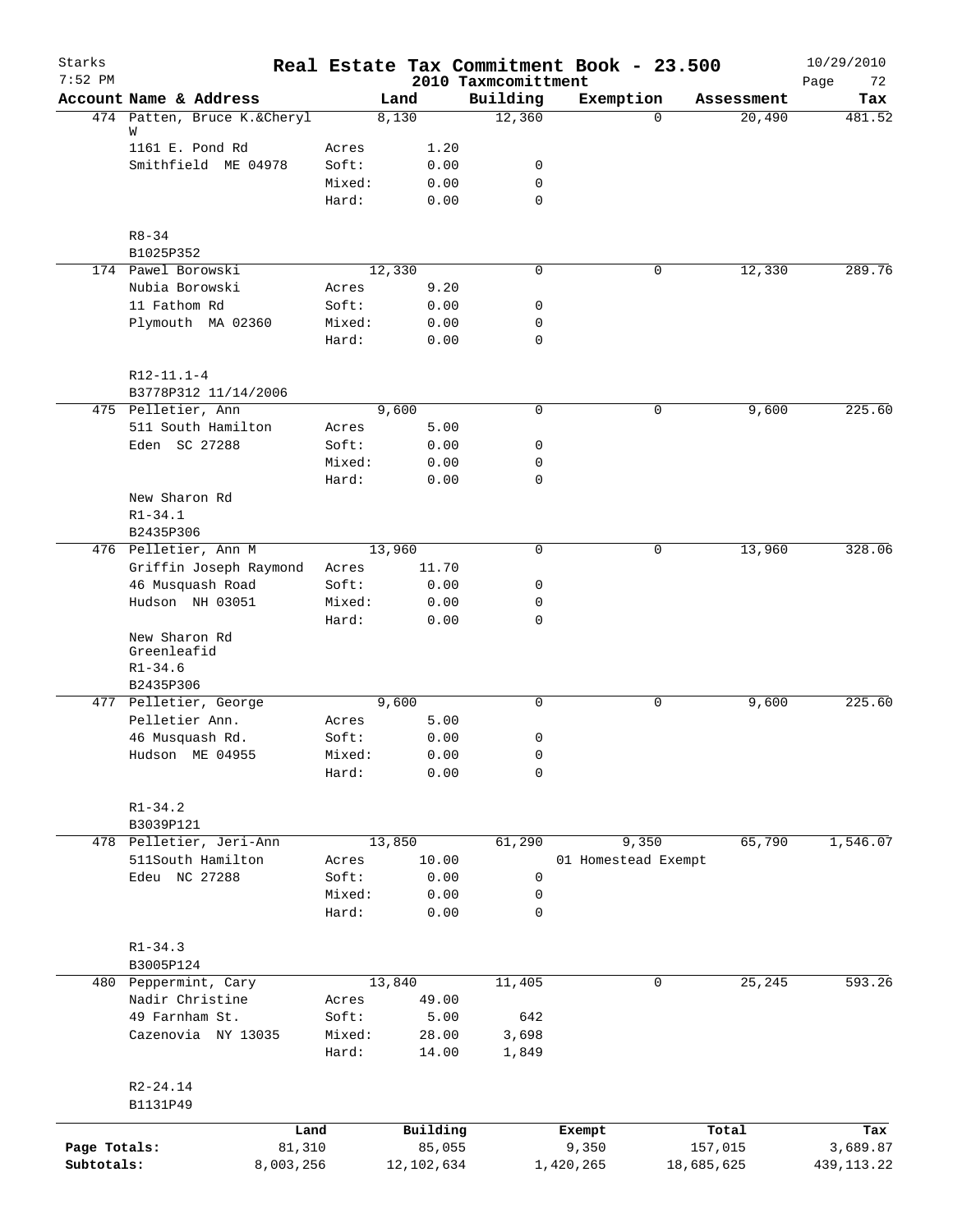| Starks<br>$7:52$ PM |                                      |                |       | 2010 Taxmcomittment | Real Estate Tax Commitment Book - 23.500 |             |            | 10/29/2010<br>Page<br>73 |
|---------------------|--------------------------------------|----------------|-------|---------------------|------------------------------------------|-------------|------------|--------------------------|
|                     | Account Name & Address               |                | Land  | Building            | Exemption                                |             | Assessment | Tax                      |
|                     | 481 Pereira, Joseph                  | 11,690         |       | 90,820              |                                          | $\Omega$    | 102,510    | 2,408.99                 |
|                     | Pereira Linda                        | Acres          | 15.00 |                     |                                          |             |            |                          |
|                     | 22 Anthony St.                       | Soft:          | 0.00  | 0                   |                                          |             |            |                          |
|                     | Berkley MA 02779                     | Mixed:         | 10.00 | 0                   |                                          |             |            |                          |
|                     |                                      | Hard:          | 0.00  | $\mathbf 0$         |                                          |             |            |                          |
|                     | Chicken St.                          |                |       |                     |                                          |             |            |                          |
|                     | $R3 - 30.2$                          |                |       |                     |                                          |             |            |                          |
|                     | B1446P338                            |                |       | 0                   |                                          |             |            | 51.23                    |
|                     | 482 Pereira, Linda<br>Pereira Joseph | 2,180<br>Acres | 20.00 |                     |                                          | 0           | 2,180      |                          |
|                     | 22 Anthony St.                       | Soft:          | 0.00  | 0                   |                                          |             |            |                          |
|                     | Berkley MA 02779                     | Mixed:         | 20.00 | 0                   |                                          |             |            |                          |
|                     |                                      | Hard:          | 0.00  | $\mathbf 0$         |                                          |             |            |                          |
|                     | $R4 - 8$                             |                |       |                     |                                          |             |            |                          |
|                     | B2581P349                            |                |       |                     |                                          |             |            |                          |
|                     | 483 Perkins, Raymond, E.             | 18,780         |       | 26,428              | 9,350                                    |             | 35,858     | 842.66                   |
|                     | 203 Sawyers Mills Road               | Acres          | 20.13 |                     |                                          |             |            |                          |
|                     | Starks ME 04911                      | Soft:          | 0.00  | $\mathbf{0}$        | 01 Homestead Exempt                      |             |            |                          |
|                     |                                      | Mixed:         | 0.00  | 0                   |                                          |             |            |                          |
|                     |                                      | Hard:          | 0.00  | $\mathbf 0$         |                                          |             |            |                          |
|                     | West Mills Rd                        |                |       |                     |                                          |             |            |                          |
|                     | $R7 - 11.2$                          |                |       |                     |                                          |             |            |                          |
|                     | B2655P104                            |                |       |                     |                                          |             |            |                          |
|                     | 484 Perreult, Alfred R. Et<br>Al     | 16,100         |       | 0                   |                                          | 0           | 16,100     | 378.35                   |
|                     | Box 291                              | Acres          | 15.00 |                     |                                          |             |            |                          |
|                     | Orleans<br>MA 02653                  | Soft:          | 0.00  | 0                   |                                          |             |            |                          |
|                     |                                      | Mixed:         | 0.00  | 0                   |                                          |             |            |                          |
|                     |                                      | Hard:          | 0.00  | 0                   |                                          |             |            |                          |
|                     | $R6 - 19$                            |                |       |                     |                                          |             |            |                          |
|                     | B1144P42                             |                |       |                     |                                          |             |            |                          |
|                     | 486 Peters, Bruce                    | 22,750         |       | 0                   |                                          | $\mathsf 0$ | 22,750     | 534.63                   |
|                     | 83 Mansfield Rd<br>Apt.215.          | Acres          | 40.00 |                     |                                          |             |            |                          |
|                     | New London CT 06320                  | Soft:          | 0.00  | 0                   |                                          |             |            |                          |
|                     |                                      | Mixed:         | 0.00  | 0                   |                                          |             |            |                          |
|                     |                                      | Hard:          | 0.00  | 0                   |                                          |             |            |                          |
|                     | R11-15                               |                |       |                     |                                          |             |            |                          |
|                     | B1755P164                            |                |       |                     |                                          |             |            |                          |
|                     | 485 Peters, Bruce                    | 17,250         |       | $\mathbf 0$         |                                          | $\mathbf 0$ | 17,250     | 405.38                   |
|                     | 83 Mansfield Rd<br>Apt.215.          | Acres          | 18.00 |                     |                                          |             |            |                          |
|                     | New London CT 06320                  | Soft:          | 0.00  | 0                   |                                          |             |            |                          |
|                     |                                      | Mixed:         | 0.00  | 0                   |                                          |             |            |                          |
|                     |                                      | Hard:          | 0.00  | 0                   |                                          |             |            |                          |
|                     | R11-16<br>B815P268                   |                |       |                     |                                          |             |            |                          |
|                     |                                      |                |       |                     |                                          |             |            |                          |

|              | Land      | Building   | Exempt    | Total      | Tax        |
|--------------|-----------|------------|-----------|------------|------------|
| Page Totals: | 88,750    | 117,248    | 9,350     | 196,648    | 4,621.24   |
| Subtotals:   | 8,092,006 | 12,219,882 | ⊥,429,615 | 18,882,273 | 443,734.46 |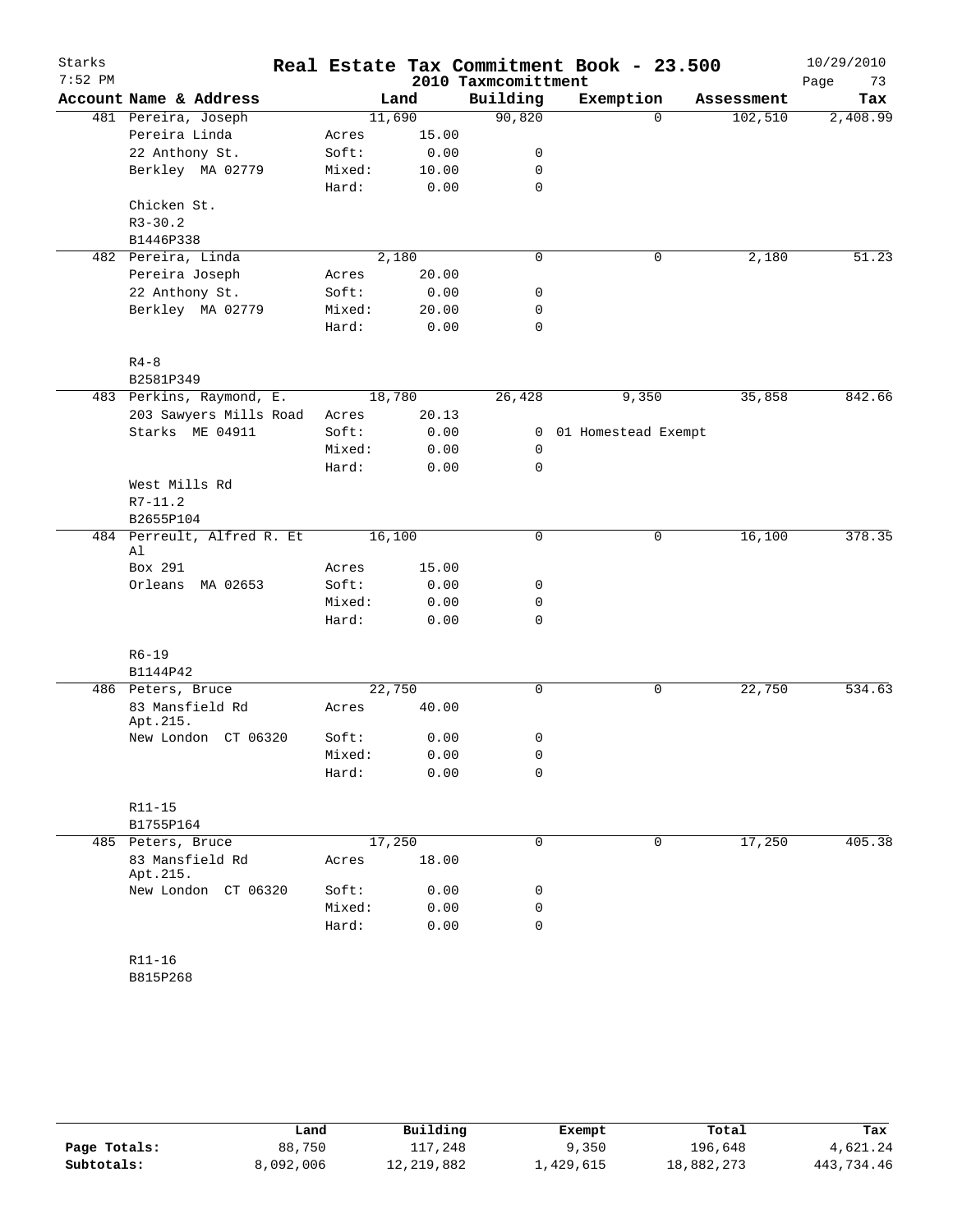| Starks    |                                        |                 |              |                     | Real Estate Tax Commitment Book - 23.500 |            | 10/29/2010 |
|-----------|----------------------------------------|-----------------|--------------|---------------------|------------------------------------------|------------|------------|
| $7:52$ PM |                                        |                 |              | 2010 Taxmcomittment |                                          |            | 74<br>Page |
|           | Account Name & Address                 |                 | Land         | Building            | Exemption                                | Assessment | Tax        |
|           | 489 Peterson Family Trust              |                 | 19,500       | 0                   | $\Omega$                                 | 19,500     | 458.25     |
|           | 13 Waugh Road                          | Acres           | 27.00        |                     |                                          |            |            |
|           | Starks ME 04911                        | Soft:<br>Mixed: | 0.00         | 0<br>$\mathbf 0$    |                                          |            |            |
|           |                                        | Hard:           | 0.00<br>0.00 | $\mathbf 0$         |                                          |            |            |
|           | Anson Road                             |                 |              |                     |                                          |            |            |
|           | $R11-9$                                |                 |              |                     |                                          |            |            |
|           | B564P357                               |                 |              |                     |                                          |            |            |
|           | 487 Peterson Family Trust              |                 | 17,880       | 91,480              | 9,350                                    | 100,010    | 2,350.24   |
|           | 13 Waugh Road                          | Acres           | 16.50        |                     |                                          |            |            |
|           | Starks ME 04911                        | Soft:           | 0.00         | 0                   | 01 Homestead Exempt                      |            |            |
|           |                                        | Mixed:          | 0.00         | 0                   |                                          |            |            |
|           |                                        | Hard:           | 0.00         | $\mathbf 0$         |                                          |            |            |
|           | $R11 - 8.1$                            |                 |              |                     |                                          |            |            |
|           | B1652P102                              |                 |              |                     |                                          |            |            |
|           | 488 Peterson Family Trust              |                 | 14,800       | 0                   | $\mathbf 0$                              | 14,800     | 347.80     |
|           | 13 Waugh Road                          | Acres           | 13.00        |                     |                                          |            |            |
|           | Starks ME 04911                        | Soft:           | 0.00         | 0                   |                                          |            |            |
|           |                                        | Mixed:          | 0.00         | 0                   |                                          |            |            |
|           |                                        | Hard:           | 0.00         | $\mathbf 0$         |                                          |            |            |
|           | $R11-6$                                |                 |              |                     |                                          |            |            |
|           | B516P191                               |                 |              |                     |                                          |            |            |
|           | 202 Peterson, Eric J. &<br>Laura R.    |                 | 15,150       | 64,080              | $\mathsf{O}$                             | 79,230     | 1,861.91   |
|           | 5 South Street                         | Acres           | 11.00        |                     |                                          |            |            |
|           | Newburyport MA<br>01950-4107           | Soft:           | 0.00         | 0                   |                                          |            |            |
|           |                                        | Mixed:          | 0.00         | 0                   |                                          |            |            |
|           |                                        | Hard:           | 0.00         | 0                   |                                          |            |            |
|           | Chicken Street<br>$R3 - 28$            |                 |              |                     |                                          |            |            |
|           | B1660P3                                |                 |              |                     |                                          |            |            |
| 490       | Phillips et All, Laurie<br>J.          |                 | 9,140        | 11,520              | 0                                        | 20,660     | 485.51     |
|           | 1023 Rangley Road                      | Acres           | 2.75         |                     |                                          |            |            |
|           | Phillips ME 04966                      | Soft:           | 0.00         | 0                   |                                          |            |            |
|           |                                        | Mixed:          | 0.00         | 0                   |                                          |            |            |
|           |                                        | Hard:           | 0.00         | 0                   |                                          |            |            |
|           | New Sharon Rd.                         |                 |              |                     |                                          |            |            |
|           | $R8 - 16.2$                            |                 |              |                     |                                          |            |            |
|           | B2678P266                              |                 |              |                     |                                          |            |            |
|           | 724 Phillips, Steven A. &<br>Teresa B. |                 | 7,325        | 0                   | $\mathbf 0$                              | 7,325      | 172.14     |
|           | 39 Cleveland Road                      | Acres           | 1.50         |                     |                                          |            |            |
|           | Embden ME 04958                        | Soft:           | 0.00         | 0                   |                                          |            |            |
|           |                                        | Mixed:          | 0.00         | 0                   |                                          |            |            |
|           |                                        | Hard:           | 0.00         | 0                   |                                          |            |            |
|           | $R5 - 31.1$                            |                 |              |                     |                                          |            |            |

B4066P160 10/21/2008

|              | Land      | Building   | Exempt    | Total      | Tax        |
|--------------|-----------|------------|-----------|------------|------------|
| Page Totals: | 83,795    | 167,080    | 9,350     | 241,525    | 5,675.85   |
| Subtotals:   | 8,175,801 | 12,386,962 | ⊥,438,965 | 19,123,798 | 449,410.31 |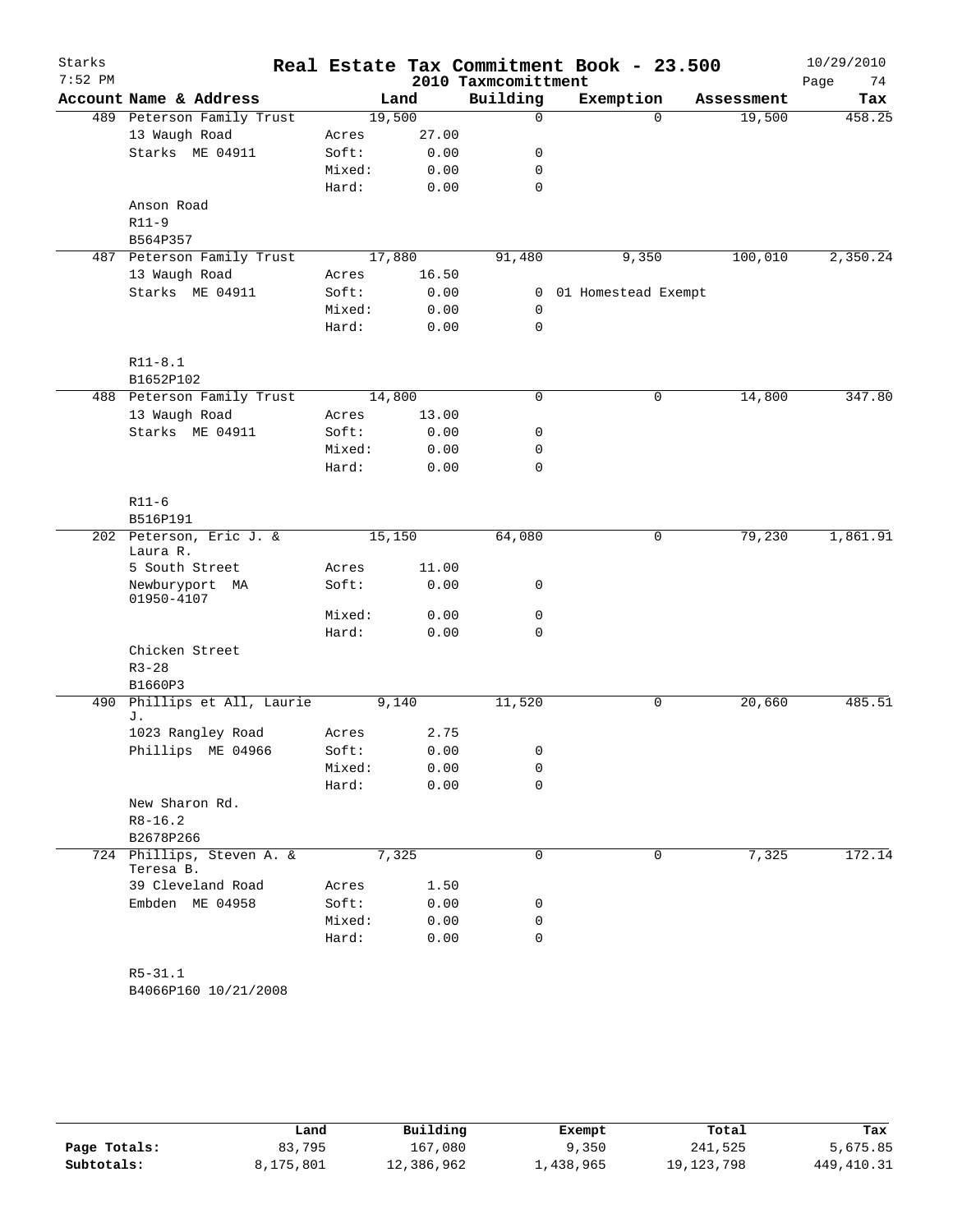| Starks<br>$7:52$ PM |                                  |    |        |        | 2010 Taxmcomittment | Real Estate Tax Commitment Book - 23.500 |            | 10/29/2010<br>Page<br>75 |
|---------------------|----------------------------------|----|--------|--------|---------------------|------------------------------------------|------------|--------------------------|
|                     | Account Name & Address           |    |        | Land   | Building            | Exemption                                | Assessment | Tax                      |
|                     | 479 Phoenix, Lolly               |    |        | 14,830 | $\mathbf 0$         | $\Omega$                                 |            | 14,830<br>348.51         |
|                     | Saleeby, Jon                     |    | Acres  | 11.50  |                     |                                          |            |                          |
|                     | P.O. Box 12                      |    | Soft:  | 0.00   | 0                   |                                          |            |                          |
|                     | North New Portland<br>04961      | ME | Mixed: | 0.00   | 0                   |                                          |            |                          |
|                     |                                  |    | Hard:  | 0.00   | $\mathbf 0$         |                                          |            |                          |
|                     | West Mills Road                  |    |        |        |                     |                                          |            |                          |
|                     | $R4 - 33.2$                      |    |        |        |                     |                                          |            |                          |
|                     | B2168P341                        |    |        |        |                     |                                          |            |                          |
|                     | 492 Piche, Bradley M.            |    |        | 18,000 | 15,220              | 0                                        |            | 33,220<br>780.67         |
|                     | Barnes Lorrin M.                 |    | Acres  | 17.00  |                     |                                          |            |                          |
|                     | 62 Linnea Ave                    |    | Soft:  | 0.00   | 0                   |                                          |            |                          |
|                     | Brockton MA 02301                |    | Mixed: | 0.00   | 0                   |                                          |            |                          |
|                     |                                  |    | Hard:  | 0.00   | 0                   |                                          |            |                          |
|                     | New Sharon Rd<br>$R8 - 9$        |    |        |        |                     |                                          |            |                          |
|                     | B2605P240                        |    |        |        |                     |                                          |            |                          |
|                     | 493 Pizzo, Angelo                |    |        | 11,900 | $\mathbf 0$         | 0                                        |            | 11,900<br>279.65         |
|                     | Pizzo, Ann                       |    | Acres  | 7.00   |                     |                                          |            |                          |
|                     | 21 Garrison St                   |    | Soft:  | 0.00   | 0                   |                                          |            |                          |
|                     | Cranston RI 02920                |    | Mixed: | 0.00   | 0                   |                                          |            |                          |
|                     |                                  |    | Hard:  | 0.00   | 0                   |                                          |            |                          |
|                     | $R5 - 3.2$                       |    |        |        |                     |                                          |            |                          |
|                     | B1863P288                        |    |        |        |                     |                                          |            |                          |
|                     | 494 Pond, Robert D El.           |    |        | 21,000 | 27,000              | $\mathbf 0$                              |            | 48,000<br>1,128.00       |
|                     | c/o Richard Pond                 |    | Acres  | 29.00  |                     |                                          |            |                          |
|                     | 182 Casco Rd.                    |    | Soft:  | 0.00   | 0                   |                                          |            |                          |
|                     | Naples ME 04055                  |    | Mixed: | 0.00   | 0                   |                                          |            |                          |
|                     |                                  |    | Hard:  | 0.00   | 0                   |                                          |            |                          |
|                     | Emery Road                       |    |        |        |                     |                                          |            |                          |
|                     | $R3 - 30.1$                      |    |        |        |                     |                                          |            |                          |
|                     | B1957P320                        |    |        |        |                     |                                          |            |                          |
|                     | 733 Powers, Jessica              |    |        | 7,650  | 0                   | 0                                        |            | 7,650<br>179.78          |
|                     | P.O. Box 829                     |    | Acres  | 2.00   |                     |                                          |            |                          |
|                     | Farmington ME 04938              |    | Soft:  | 0.00   | 0                   |                                          |            |                          |
|                     |                                  |    | Mixed: | 0.00   | 0                   |                                          |            |                          |
|                     |                                  |    | Hard:  | 0.00   | 0                   |                                          |            |                          |
|                     |                                  |    |        |        |                     |                                          |            |                          |
|                     | $R4 - 9B$<br>732 Powers, Jessica |    |        | 11,575 | 7,000               | 9,350                                    |            | 9,225<br>216.79          |
|                     | P.O. Box 829                     |    | Acres  | 6.50   |                     | 01 Homestead Exempt                      |            |                          |
|                     | Farmington ME 04938              |    | Soft:  | 0.00   | 0                   |                                          |            |                          |
|                     |                                  |    | Mixed: | 0.00   | 0                   |                                          |            |                          |
|                     |                                  |    | Hard:  | 0.00   | 0                   |                                          |            |                          |
|                     | $R-3$ 32B                        |    |        |        |                     |                                          |            |                          |
|                     | 498 Prescott, Daniel E           |    |        | 42,250 | 10,180              |                                          | 0          | 52,430<br>1,232.11       |
|                     | 848 Oak Pond Rd                  |    | Acres  | 114.00 |                     |                                          |            |                          |
|                     | Skowhegan ME 04976               |    | Soft:  | 0.00   | 0                   |                                          |            |                          |
|                     |                                  |    | Mixed: | 0.00   | 0                   |                                          |            |                          |
|                     |                                  |    | Hard:  | 0.00   | 0                   |                                          |            |                          |
|                     |                                  |    |        |        |                     |                                          |            |                          |
|                     | $R1-14$                          |    |        |        |                     |                                          |            |                          |
|                     | B1767P192                        |    |        |        |                     |                                          |            |                          |
|                     |                                  |    |        |        |                     |                                          |            |                          |
|                     |                                  |    |        |        |                     |                                          |            |                          |

|              | Land      | Building   | Exempt    | Total      | Tax        |
|--------------|-----------|------------|-----------|------------|------------|
| Page Totals: | 127,205   | 59,400     | 9,350     | 177,255    | 4,165.51   |
| Subtotals:   | 8,303,006 | 12,446,362 | 1,448,315 | 19,301,053 | 453,575.82 |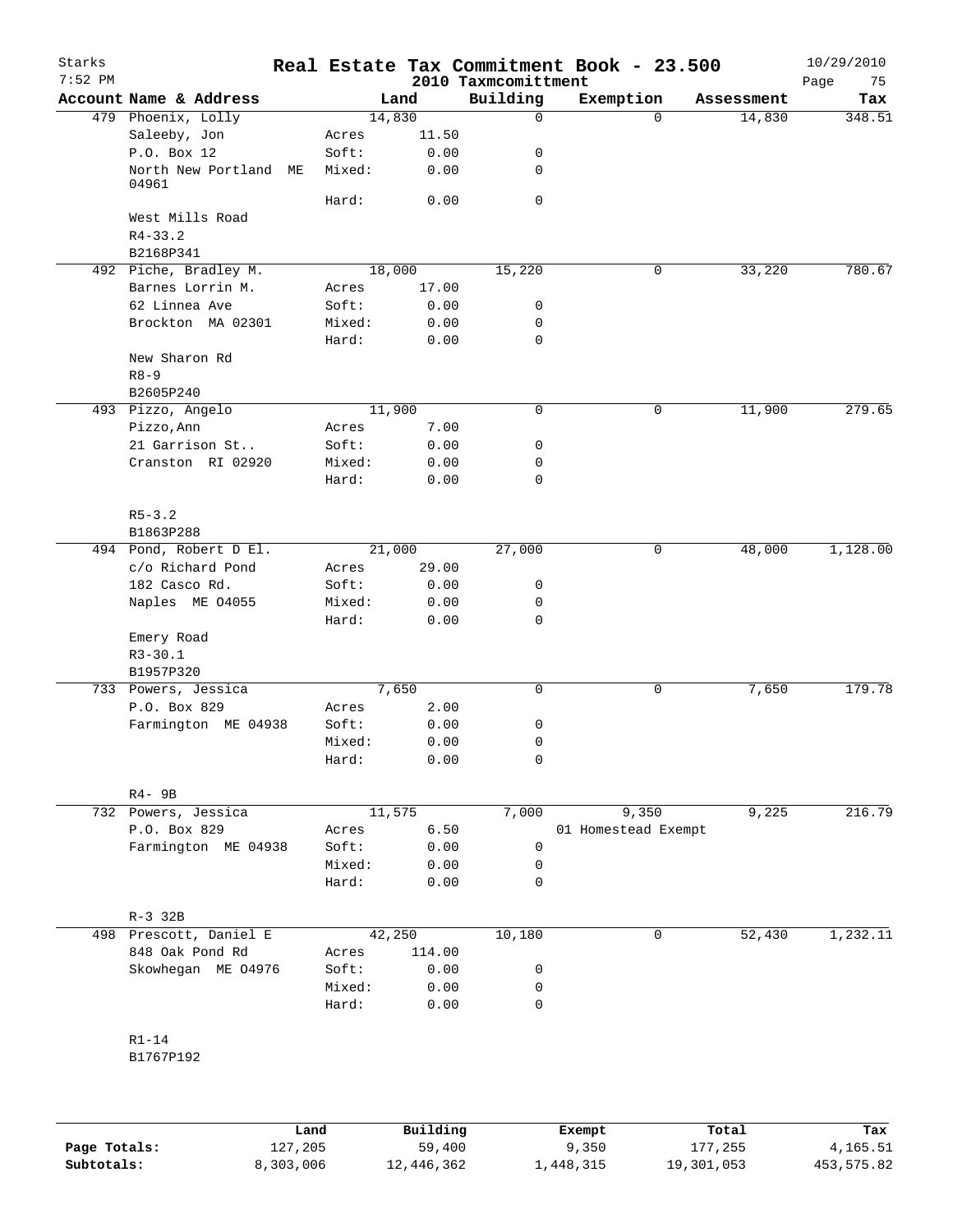| Starks<br>$7:52$ PM |                                           |                 |        |              | 2010 Taxmcomittment | Real Estate Tax Commitment Book - 23.500 |             |            | 10/29/2010<br>76<br>Page |
|---------------------|-------------------------------------------|-----------------|--------|--------------|---------------------|------------------------------------------|-------------|------------|--------------------------|
|                     | Account Name & Address                    |                 | Land   |              | Building            | Exemption                                |             | Assessment | Tax                      |
|                     | 499 Pressey, Robert & Mary                |                 | 8,000  |              | 49,920              |                                          | $\Omega$    | 57,920     | 1,361.12                 |
|                     | 2532 Rockfish Rd.                         | Acres           |        | 1.00         |                     |                                          |             |            |                          |
|                     | Raeford NC 28376                          | Soft:           |        | 0.00         | 0                   |                                          |             |            |                          |
|                     |                                           | Mixed:          |        | 0.00         | 0                   |                                          |             |            |                          |
|                     |                                           | Hard:           |        | 0.00         | 0                   |                                          |             |            |                          |
|                     | $R2 - 7.1$                                |                 |        |              |                     |                                          |             |            |                          |
|                     | B1405P169                                 |                 |        |              |                     |                                          |             |            |                          |
|                     | 500 Pressey, Ruby, Heirs Of               |                 | 23,750 |              | 24,240              | 9,350                                    |             | 38,640     | 908.04                   |
|                     | 29 Pressey Road                           | Acres           |        | 40.00        |                     |                                          |             |            |                          |
|                     | Starks ME 04911                           | Soft:           |        | 0.00         |                     | 0 01 Homestead Exempt                    |             |            |                          |
|                     |                                           | Mixed:          |        | 0.00         | 0                   |                                          |             |            |                          |
|                     |                                           | Hard:           |        | 0.00         | 0                   |                                          |             |            |                          |
|                     | $R2-7$                                    |                 |        |              |                     |                                          |             |            |                          |
|                     | B1413P314                                 |                 |        |              |                     |                                          |             |            |                          |
|                     | 15 Price, Harold                          |                 | 10,270 |              | 21,660              |                                          | $\mathbf 0$ | 31,930     | 750.36                   |
|                     | 16 Pearl St.                              | Acres           |        | 18.00        |                     |                                          |             |            |                          |
|                     | Madison ME 04950                          | Soft:           |        | 0.00         | 0                   |                                          |             |            |                          |
|                     |                                           | Mixed:          |        | 17.00        | 2,245               |                                          |             |            |                          |
|                     |                                           | Hard:           |        | 0.00         | 0                   |                                          |             |            |                          |
|                     | Dill Road                                 |                 |        |              |                     |                                          |             |            |                          |
|                     | $R6 - 2.2A - 2$                           |                 |        |              |                     |                                          |             |            |                          |
|                     | B2746P114                                 |                 |        |              |                     |                                          |             |            |                          |
|                     | 501 Price, Harold E                       |                 | 4,410  |              | $\mathbf 0$         |                                          | 0           | 4,410      | 103.64                   |
|                     | 16 Pearl St.                              | Acres           |        | 33.00        |                     |                                          |             |            |                          |
|                     | Madison ME 04950                          | Soft:           |        | 0.00         | 0                   |                                          |             |            |                          |
|                     |                                           | Mixed:          |        | 33.00        | 4,358               |                                          |             |            |                          |
|                     |                                           | Hard:           |        | 0.00         | 0                   |                                          |             |            |                          |
|                     | Dill Road<br>$R6 - 2.2A - 1$<br>B2746P114 |                 |        |              |                     |                                          |             |            |                          |
|                     | 225 Proctor, Sarah K                      |                 | 9,300  |              | 37,260              |                                          | 0           | 46,560     | 1,094.16                 |
|                     | 60 Main St.                               | Acres           |        | 3.00         |                     |                                          |             |            |                          |
|                     | New Sharon ME 04955                       | Soft:           |        | 0.00         | 0                   |                                          |             |            |                          |
|                     |                                           | Mixed:          |        | 0.00         | 0                   |                                          |             |            |                          |
|                     |                                           | Hard:           |        | 0.00         | $\mathbf 0$         |                                          |             |            |                          |
|                     | $R2 - 35, R2 - 36$                        |                 |        |              |                     |                                          |             |            |                          |
|                     | B4141P94 05/26/2009 B2669P274             |                 |        |              |                     |                                          |             |            |                          |
| 502                 | Ouimby, Clifton &                         |                 | 44,500 |              | 55,440              | 9,350                                    |             | 90,590     | 2,128.86                 |
|                     | Florence                                  |                 |        |              |                     |                                          |             |            |                          |
|                     | P.O. Box 469                              | Acres           |        | 123.00       |                     |                                          |             |            |                          |
|                     | Starks ME 04911                           | Soft:           |        | 0.00         | 0                   | 01 Homestead Exempt                      |             |            |                          |
|                     |                                           | Mixed:<br>Hard: |        | 0.00<br>0.00 | 0<br>$\mathbf 0$    |                                          |             |            |                          |
|                     |                                           |                 |        |              |                     |                                          |             |            |                          |
|                     | $R10-14, R10-14A$                         |                 |        |              |                     |                                          |             |            |                          |
| 503                 | Quimby, Clifton B. Et<br>Al               |                 | 61,750 |              | $\mathbf 0$         |                                          | $\mathbf 0$ | 61,750     | 1,451.13                 |
|                     | P.O. Box 469                              | Acres           |        | 196.00       |                     |                                          |             |            |                          |
|                     | Anson ME 04911                            | Soft:           |        | 0.00         | 0                   |                                          |             |            |                          |
|                     |                                           | Mixed:          |        | 0.00         | 0                   |                                          |             |            |                          |
|                     |                                           | Hard:           |        | 0.00         | 0                   |                                          |             |            |                          |
|                     |                                           |                 |        |              |                     |                                          |             |            |                          |
|                     | $R10-13$<br>B824P667                      |                 |        |              |                     |                                          |             |            |                          |
|                     |                                           |                 |        |              |                     |                                          |             |            |                          |
|                     |                                           | Land            |        | Building     |                     | Exempt                                   |             | Total      | Tax                      |
| Page Totals:        |                                           | 161,980         |        | 188,520      |                     | 18,700                                   |             | 331,800    | 7,797.31                 |
| Subtotals:          |                                           | 8,464,986       |        | 12,634,882   |                     | 1,467,015                                | 19,632,853  |            | 461, 373. 13             |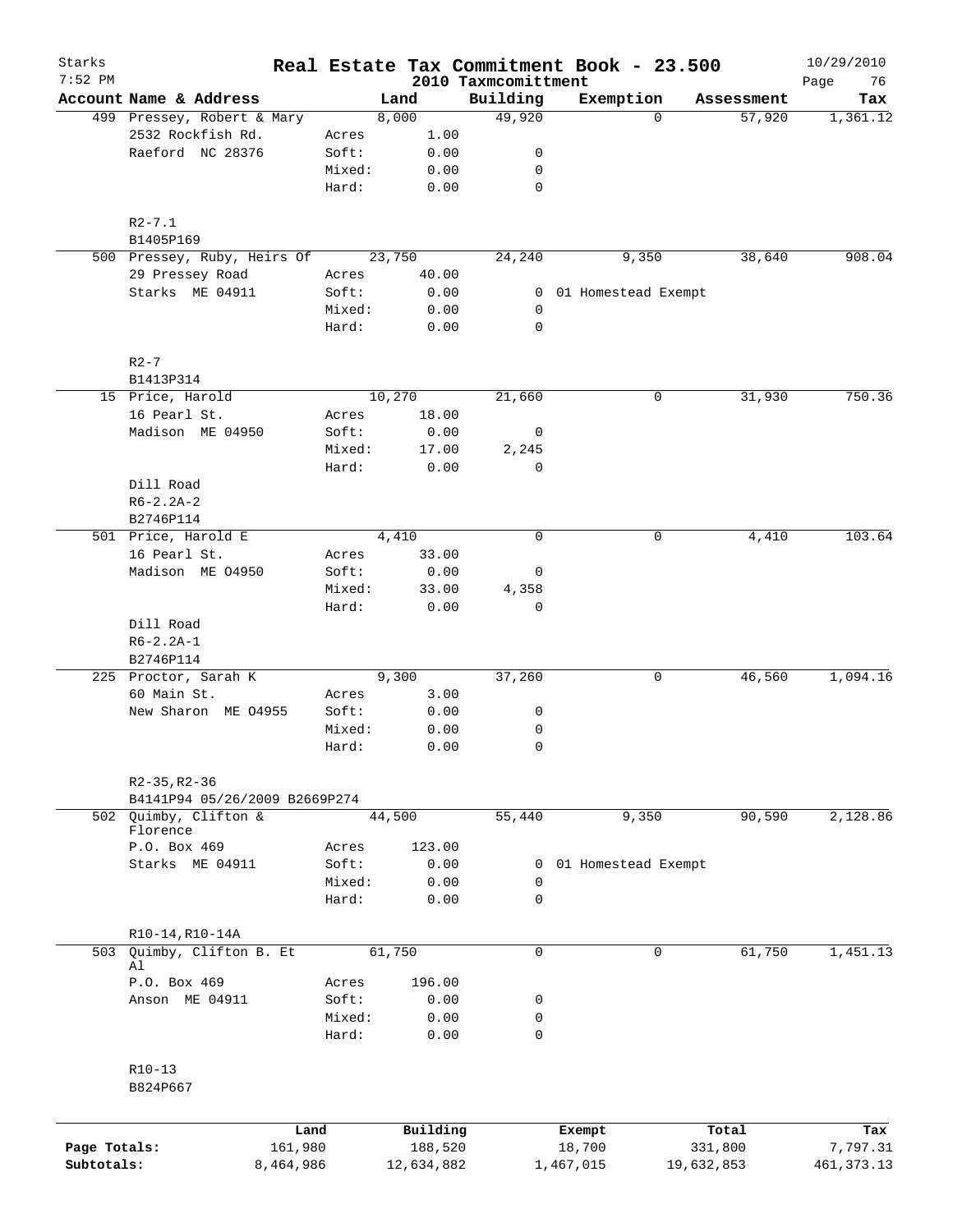| Starks<br>$7:52$ PM |                                          |                 |              |                                 | Real Estate Tax Commitment Book - 23.500 |             | 10/29/2010        |
|---------------------|------------------------------------------|-----------------|--------------|---------------------------------|------------------------------------------|-------------|-------------------|
|                     | Account Name & Address                   |                 | Land         | 2010 Taxmcomittment<br>Building | Exemption                                | Assessment  | 77<br>Page<br>Tax |
|                     | 504 Quimby, Clinton                      |                 | 0            | 9,350                           | 9,350                                    | $\mathbf 0$ | 0.00              |
|                     | 766 Sandy River Road<br>Starks ME 04911  |                 |              |                                 | 01 Homestead Exempt                      |             |                   |
|                     | R10-130n                                 |                 |              |                                 |                                          |             |                   |
| 506                 | Quimby, Herbert &<br>Janice              |                 | 19,000       | 76,046                          | 9,350                                    | 85,696      | 2,013.86          |
|                     | 565 Sandy River Road                     | Acres           | 21.00        |                                 |                                          |             |                   |
|                     | Starks ME 04911                          | Soft:           | 0.00         |                                 | 0 01 Homestead Exempt                    |             |                   |
|                     |                                          | Mixed:          | 0.00         | 0<br>$\mathbf 0$                |                                          |             |                   |
|                     | River Road                               | Hard:           | 0.00         |                                 |                                          |             |                   |
|                     | $R10 - 25$                               |                 |              |                                 |                                          |             |                   |
|                     | B879P745                                 |                 |              |                                 |                                          |             |                   |
|                     | 505 Quimby, Herbert L                    |                 | 40,380       | 0                               | 0                                        | 40,380      | 948.93            |
|                     | 565 Sandy River Road                     | Acres           | 110.50       |                                 |                                          |             |                   |
|                     | Starks ME 04911                          | Soft:           | 0.00         | 0                               |                                          |             |                   |
|                     |                                          | Mixed:          | 0.00         | 0                               |                                          |             |                   |
|                     |                                          | Hard:           | 0.00         | 0                               |                                          |             |                   |
|                     | River Rd                                 |                 |              |                                 |                                          |             |                   |
|                     | $R10 - 24$                               |                 |              |                                 |                                          |             |                   |
|                     | B2926P5                                  |                 |              |                                 |                                          |             |                   |
|                     | 507 Quimby, Shaun G.                     |                 | 8,650        | 46,800                          | 9,350                                    | 46,100      | 1,083.35          |
|                     | Ingraham Heather L.                      | Acres           | 2.00         |                                 |                                          |             |                   |
|                     | P.O.Box 645                              | Soft:           | 0.00         | 0                               | 01 Homestead Exempt                      |             |                   |
|                     | Starks ME 04911                          | Mixed:<br>Hard: | 0.00<br>0.00 | $\mathbf 0$<br>0                |                                          |             |                   |
|                     | Faulkner Hill Road                       |                 |              |                                 |                                          |             |                   |
|                     | $R8 - 39.2$                              |                 |              |                                 |                                          |             |                   |
|                     | B2653P340                                |                 |              |                                 |                                          |             |                   |
|                     | 508 Quimby/Melancon, Robin               |                 | 4,230        | 2,160                           | 0                                        | 6,390       | 150.17            |
|                     | 28 Chicken Street                        | Acres           | 0.28         |                                 |                                          |             |                   |
|                     | Starks ME 04911                          | Soft:           | 0.00         | 0                               |                                          |             |                   |
|                     |                                          | Mixed:          | 0.00         | 0                               |                                          |             |                   |
|                     |                                          | Hard:           | 0.00         | $\mathbf 0$                     |                                          |             |                   |
|                     | Chicken Street                           |                 |              |                                 |                                          |             |                   |
|                     | $U2-10$<br>B2167P73                      |                 |              |                                 |                                          |             |                   |
|                     | 109 R & G Ventures LLC                   |                 | 9,840        | 15,360                          | 0                                        | 25,200      | 592.20            |
|                     | c/o Lucien Benoit                        | Acres           | 18.00        |                                 |                                          |             |                   |
|                     | 28 Ridge Hill Road                       | Soft:           | 17.00        | 2,182                           |                                          |             |                   |
|                     | North Smithfield RI                      | Mixed:          | 0.00         | 0                               |                                          |             |                   |
|                     | 02896                                    |                 |              |                                 |                                          |             |                   |
|                     |                                          | Hard:           | 0.00         | $\mathsf{O}$                    |                                          |             |                   |
|                     | Branns mills rd                          |                 |              |                                 |                                          |             |                   |
|                     | $R1 - 30$                                |                 |              |                                 |                                          |             |                   |
|                     | B1116P17                                 |                 |              |                                 |                                          |             |                   |
|                     | 510 Rackliff, Michael A.                 |                 | 4,450        | 26,160                          | 0                                        | 30,610      | 719.34            |
|                     | Rackliff Rebecca J.<br>38 Chicken Street | Acres<br>Soft:  | 0.31<br>0.00 | 0                               |                                          |             |                   |
|                     | Starks ME 04911                          | Mixed:          | 0.00         | 0                               |                                          |             |                   |
|                     |                                          | Hard:           | 0.00         | $\mathbf 0$                     |                                          |             |                   |
|                     |                                          |                 |              |                                 |                                          |             |                   |
|                     | $U2-12$                                  |                 |              |                                 |                                          |             |                   |
|                     | B1440P52                                 |                 |              |                                 |                                          |             |                   |
|                     |                                          |                 |              |                                 |                                          |             |                   |
|                     |                                          | Land            | Building     |                                 | Exempt                                   | Total       | Tax               |
| Page Totals:        | 86,550                                   |                 | 175,876      |                                 | 28,050                                   | 234,376     | 5,507.85          |
| Subtotals:          | 8,551,536                                |                 | 12,810,758   |                                 | 1,495,065                                | 19,867,229  | 466,880.98        |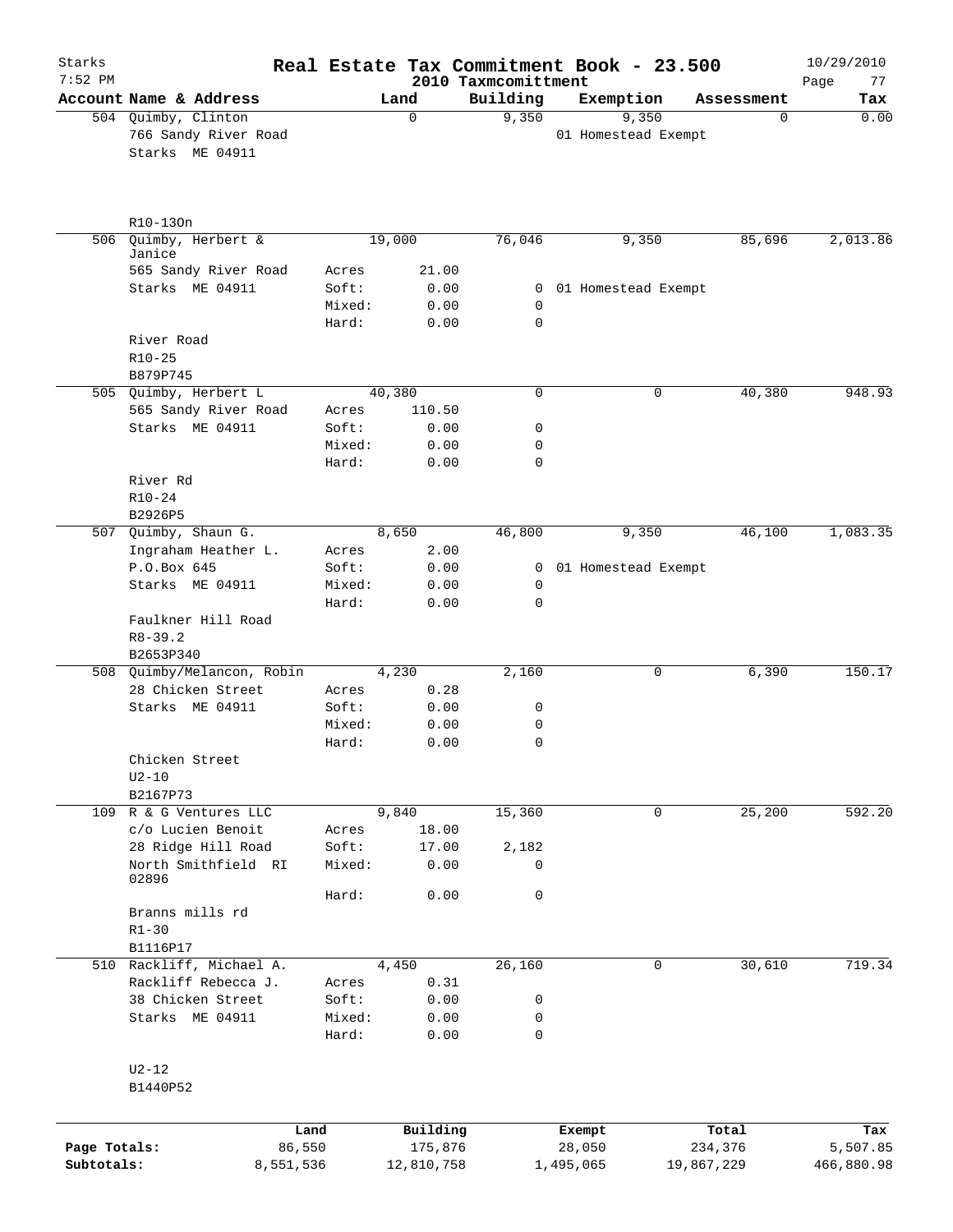| Starks<br>$7:52$ PM |                                                    |                 |        |              | 2010 Taxmcomittment         | Real Estate Tax Commitment Book - 23.500 |            | 10/29/2010<br>78<br>Page |
|---------------------|----------------------------------------------------|-----------------|--------|--------------|-----------------------------|------------------------------------------|------------|--------------------------|
|                     | Account Name & Address                             |                 | Land   |              | Building                    | Exemption                                | Assessment | Tax                      |
|                     | 511 Rackliff, Steven T.                            |                 | 3,840  |              | 17,930                      | $\Omega$                                 | 21,770     | 511.60                   |
|                     | 2710 Industry Road                                 | Acres           |        | 0.23         |                             |                                          |            |                          |
|                     | Starks ME 04911                                    | Soft:           |        | 0.00         | 0                           |                                          |            |                          |
|                     |                                                    | Mixed:          |        | 0.00         | 0                           |                                          |            |                          |
|                     |                                                    | Hard:           |        | 0.00         | $\mathbf 0$                 |                                          |            |                          |
|                     | $U1-16$                                            |                 |        |              |                             |                                          |            |                          |
|                     | B1757P76                                           |                 |        |              |                             |                                          |            |                          |
|                     | 512 Rackliff, Steven T. &<br>Nellie L.             |                 | 8,650  |              | 31,120                      | 9,350                                    | 30,420     | 714.87                   |
|                     | 27 Gordon Road                                     | Acres           |        | 2.00         |                             | 01 Homestead Exempt                      |            |                          |
|                     | Starks ME 04911                                    | Soft:           |        | 0.00         | 0                           |                                          |            |                          |
|                     |                                                    | Mixed:<br>Hard: |        | 0.00<br>0.00 | $\mathbf 0$<br>$\mathbf 0$  |                                          |            |                          |
|                     | $R3 - 37.1$                                        |                 |        |              |                             |                                          |            |                          |
|                     | B2980P74                                           |                 |        |              |                             |                                          |            |                          |
|                     | 514 Rackliff, Steven T. Jr.                        |                 | 3,840  |              | 25,800                      | 9,350                                    | 20,290     | 476.82                   |
|                     | 2710 Industry Road                                 | Acres           |        | 0.23         |                             |                                          |            |                          |
|                     | Starks ME 04911                                    | Soft:           |        | 0.00         |                             | 0 01 Homestead Exempt                    |            |                          |
|                     |                                                    | Mixed:          |        | 0.00         | 0                           |                                          |            |                          |
|                     |                                                    | Hard:           |        | 0.00         | $\mathbf 0$                 |                                          |            |                          |
|                     | $U1-17$                                            |                 |        |              |                             |                                          |            |                          |
|                     | B898P724                                           |                 |        |              | $\Omega$                    | $\mathbf 0$                              | 7,520      | 176.72                   |
|                     | 221 Rackliff, Steven                               |                 | 7,520  |              |                             |                                          |            |                          |
|                     | 2710 Industry Rd                                   | Acres           |        | 1.80         |                             |                                          |            |                          |
|                     | Starks Me 04911                                    | Soft:           |        | 0.00         | 0                           |                                          |            |                          |
|                     |                                                    | Mixed:<br>Hard: |        | 0.00<br>0.00 | $\mathbf 0$<br>$\mathbf 0$  |                                          |            |                          |
|                     | Poor Farm Road                                     |                 |        |              |                             |                                          |            |                          |
|                     | $R2 - 39.2$                                        |                 |        |              |                             |                                          |            |                          |
|                     | B4255P294 03/31/2010 B4242P227 09/28/2009          |                 |        |              |                             |                                          |            |                          |
|                     | 519 Rackliff, Steven                               |                 | 9,110  |              | 0                           | 0                                        | 9,110      | 214.09                   |
|                     | Rackliff, Jeannie                                  | Acres           |        | 2.70         |                             |                                          |            |                          |
|                     | 2710 Industry Rd.                                  | Soft:           |        | 0.00         | 0                           |                                          |            |                          |
|                     | Starks ME 04911                                    | Mixed:          |        | 0.00         | $\mathbf 0$                 |                                          |            |                          |
|                     |                                                    | Hard:           |        | 0.00         | $\mathsf{O}$                |                                          |            |                          |
|                     | $R2 - 53$                                          |                 |        |              |                             |                                          |            |                          |
|                     | B4241P191 02/15/2010 B4053P148 09/17/2008 B800P901 |                 |        |              |                             |                                          |            |                          |
|                     | 515 Ramos, Beatrice                                |                 | 28,500 |              | 6,840                       | 0                                        | 35,340     | 830.49                   |
|                     | 2199 Purchase St.                                  | Acres           |        | 59.00        |                             |                                          |            |                          |
|                     | Dighton MA 02715                                   | Soft:           |        | 0.00         | $\mathsf{O}$                |                                          |            |                          |
|                     |                                                    | Mixed:          |        | 0.00         | $\mathsf{O}$                |                                          |            |                          |
|                     |                                                    | Hard:           |        | 0.00         | $\mathbf 0$                 |                                          |            |                          |
|                     | $R8 - 44$                                          |                 |        |              |                             |                                          |            |                          |
|                     | B810P934                                           |                 |        |              |                             |                                          |            |                          |
|                     | 517 Randall, Babara J.                             |                 | 31,000 |              | 13,320                      | 9,350                                    | 34,970     | 821.80                   |
|                     | P.O.Box 449 692-B                                  | Acres           |        | 38.00        |                             |                                          |            |                          |
|                     | Anson ME 04911                                     | Soft:           |        | 0.00         | 0                           | 01 Homestead Exempt                      |            |                          |
|                     |                                                    | Mixed:<br>Hard: |        | 0.00<br>0.00 | $\mathsf{O}$<br>$\mathbf 0$ |                                          |            |                          |
|                     | $R5 - 12$                                          |                 |        |              |                             |                                          |            |                          |
|                     | B1509P262                                          |                 |        |              |                             |                                          |            |                          |
|                     |                                                    | Land            |        | Building     |                             | Exempt                                   | Total      | Tax                      |
| Page Totals:        | 92,460                                             |                 |        | 95,010       |                             | 28,050                                   | 159,420    | 3,746.39                 |
| Subtotals:          | 8,643,996                                          |                 |        | 12,905,768   |                             | 1,523,115                                | 20,026,649 | 470,627.37               |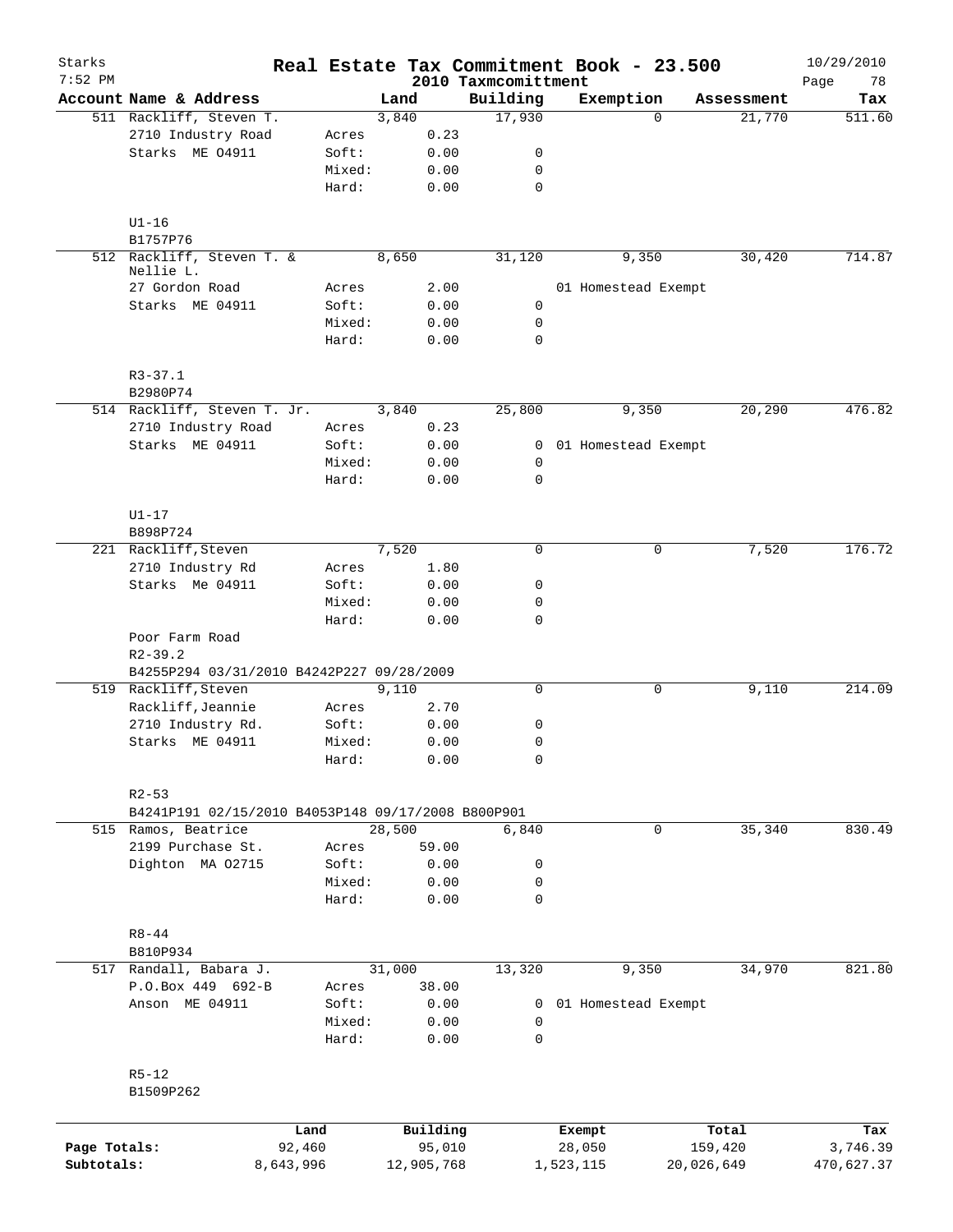| Starks<br>$7:52$ PM |                                |        |        | 2010 Taxmcomittment | Real Estate Tax Commitment Book - 23.500 |                   | 10/29/2010<br>Page<br>79 |
|---------------------|--------------------------------|--------|--------|---------------------|------------------------------------------|-------------------|--------------------------|
|                     | Account Name & Address         |        | Land   | Building            | Exemption                                | Assessment        | Tax                      |
|                     | 704 Randall, Robert M. Sr.     |        | 4,620  | $\mathbf 0$         |                                          | 4,620<br>$\Omega$ | 108.57                   |
|                     | Randall, Kathleen A.           | Acres  | 38.00  |                     |                                          |                   |                          |
|                     | 692-A West Mills Road          | Soft:  | 0.00   | 0                   |                                          |                   |                          |
|                     | Anson ME 04911                 | Mixed: | 0.00   | 0                   |                                          |                   |                          |
|                     |                                | Hard:  | 38.00  | 0                   |                                          |                   |                          |
|                     | $R5 - 12.1$                    |        |        |                     |                                          |                   |                          |
|                     | 229 Red Tail Alliance Inc.     |        | 11,580 | 66,240              | 0                                        | 77,820            | 1,828.77                 |
|                     | 157 Emery Road                 | Acres  | 6.50   |                     |                                          |                   |                          |
|                     | Starks ME 04911                | Soft:  | 0.00   | 0                   |                                          |                   |                          |
|                     |                                | Mixed: | 0.00   | 0                   |                                          |                   |                          |
|                     |                                | Hard:  | 0.00   | 0                   |                                          |                   |                          |
|                     | $R3 - 36$                      |        |        |                     |                                          |                   |                          |
|                     | B1168P20                       |        |        |                     |                                          |                   |                          |
|                     | 495 Redlevske, Marlene J.      |        | 14,050 | 36,050              | 0                                        | 50,100            | 1,177.35                 |
|                     | 1063 Beech Hill Road           | Acres  | 10.30  |                     |                                          |                   |                          |
|                     | Mercer ME 04957                | Soft:  | 0.00   | 0                   |                                          |                   |                          |
|                     |                                | Mixed: | 0.00   | 0                   |                                          |                   |                          |
|                     |                                | Hard:  | 0.00   | 0                   |                                          |                   |                          |
|                     | Mayhew Rd.                     |        |        |                     |                                          |                   |                          |
|                     | $R7 - 10.1$                    |        |        |                     |                                          |                   |                          |
|                     | B3826P118 03/10/2007 B2169P319 |        |        |                     |                                          |                   |                          |
|                     | 518 Reichenbach, Anita         |        | 46,750 | 15,480              | 14,960                                   | 47,270            | 1,110.85                 |
|                     | 29 Locke Hill Road             | Acres  | 132.00 |                     | 02 Veteran                               |                   |                          |
|                     | Starks ME 04911                | Soft:  | 0.00   |                     | 0 01 Homestead Exempt                    |                   |                          |
|                     |                                | Mixed: | 0.00   | 0                   |                                          |                   |                          |
|                     |                                | Hard:  | 0.00   | 0                   |                                          |                   |                          |
|                     | $R2 - 3$                       |        |        |                     |                                          |                   |                          |
|                     | B4053P148 09/12/2008 B800P901  |        |        |                     |                                          |                   |                          |
|                     | 520 Reitano Et Al, David       |        | 22,750 | $\mathbf 0$         | $\mathbf 0$                              | 22,750            | 534.63                   |
|                     | 56 Pleasant St                 | Acres  | 40.00  |                     |                                          |                   |                          |
|                     | Methuen MA 01844               | Soft:  | 0.00   | 0                   |                                          |                   |                          |
|                     |                                | Mixed: | 0.00   | 0                   |                                          |                   |                          |
|                     |                                | Hard:  | 0.00   | 0                   |                                          |                   |                          |
|                     | $R2 - 59.1$                    |        |        |                     |                                          |                   |                          |
|                     | B1021P73                       |        |        |                     |                                          |                   |                          |
|                     | 331 Renshaw, Elizabeth M.      |        | 7,590  | 0                   | $\mathbf 0$                              | 7,590             | 178.37                   |
|                     | Renshaw, Alexander R.          | Acres  | 1.90   |                     |                                          |                   |                          |
|                     | 443 Main Street                | Soft:  | 0.00   | 0                   |                                          |                   |                          |
|                     | Madison ME 04950               | Mixed: | 0.00   | 0                   |                                          |                   |                          |
|                     |                                | Hard:  | 0.00   | 0                   |                                          |                   |                          |
|                     | $R4 - 29$                      |        |        |                     |                                          |                   |                          |
|                     | B3891P183 08/03/2007 B831P621  |        |        |                     |                                          |                   |                          |
|                     | 522 Ricci, John                |        | 40,250 | 92,760              | 9,350                                    | 123,660           | 2,906.01                 |
|                     | PO Box 407                     | Acres  | 106.00 |                     |                                          |                   |                          |
|                     | Anson ME 04911                 | Soft:  | 0.00   | $\mathbf{0}$        | 01 Homestead Exempt                      |                   |                          |
|                     |                                | Mixed: | 0.00   | 0                   |                                          |                   |                          |
|                     |                                | Hard:  | 0.00   | 0                   |                                          |                   |                          |
|                     | R11-19                         |        |        |                     |                                          |                   |                          |
|                     | B1291P242                      |        |        |                     |                                          |                   |                          |
|                     |                                |        |        |                     |                                          |                   |                          |
|                     |                                |        |        |                     |                                          |                   |                          |
|                     |                                |        |        |                     |                                          |                   |                          |

|              | Land      | Building   | Exempt    | Total      | Tax        |
|--------------|-----------|------------|-----------|------------|------------|
| Page Totals: | 147,590   | 210,530    | 24,310    | 333,810    | 7,844.55   |
| Subtotals:   | 8,791,586 | 13,116,298 | 1,547,425 | 20,360,459 | 478,471.92 |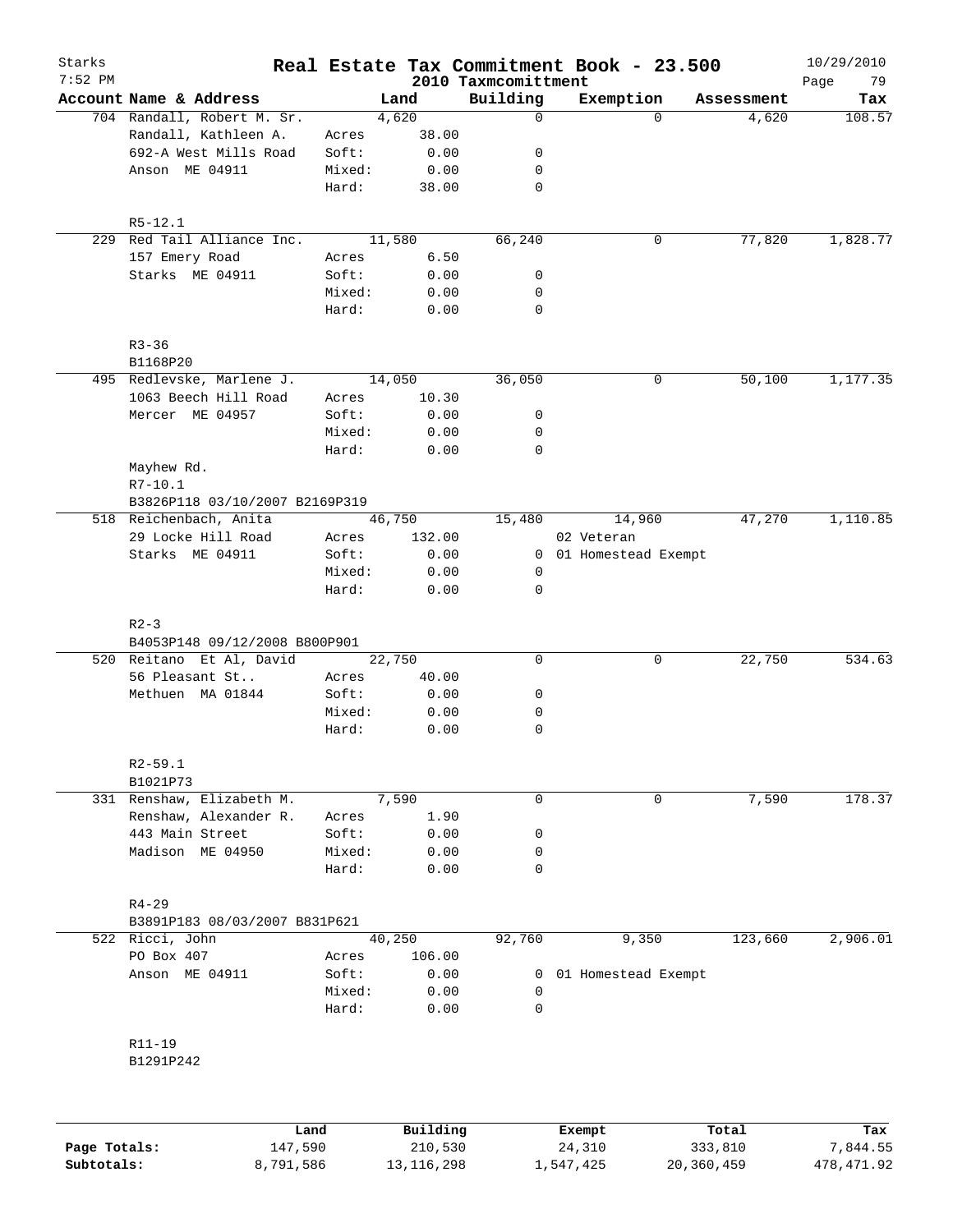| Starks<br>$7:52$ PM |                                 |        |        | 2010 Taxmcomittment | Real Estate Tax Commitment Book - 23.500 |            | 10/29/2010<br>80<br>Page |
|---------------------|---------------------------------|--------|--------|---------------------|------------------------------------------|------------|--------------------------|
|                     | Account Name & Address          |        | Land   | Building            | Exemption                                | Assessment | Tax                      |
|                     | 523 Richards, Wayne M           |        | 15,800 | 30, 336             | $\Omega$                                 | 46,136     | 1,084.20                 |
|                     | Richards Linda L.               | Acres  | 13.00  |                     |                                          |            |                          |
|                     | 392 Plain Street                | Soft:  | 0.00   | 0                   |                                          |            |                          |
|                     | Hanover Ma 02339                | Mixed: | 0.00   | 0                   |                                          |            |                          |
|                     |                                 | Hard:  | 0.00   | $\mathbf 0$         |                                          |            |                          |
|                     | $R5 - 3.1$                      |        |        |                     |                                          |            |                          |
|                     | B1045P50                        |        |        |                     |                                          |            |                          |
|                     | 524 Richards, Wayne M.          |        | 21,250 | $\mathbf 0$         | 0                                        | 21,250     | 499.38                   |
|                     | Richards Linda                  | Acres  | 34.00  |                     |                                          |            |                          |
|                     | 392 Plain Street                | Soft:  | 0.00   | 0                   |                                          |            |                          |
|                     | Hanover MA 02339                | Mixed: | 0.00   | 0                   |                                          |            |                          |
|                     |                                 | Hard:  | 0.00   | $\mathbf 0$         |                                          |            |                          |
|                     | $R7 - 24.1$                     |        |        |                     |                                          |            |                          |
|                     | B3416P336                       |        |        |                     |                                          |            |                          |
|                     | 527 Riley, Margot               |        | 30,750 | 60,480              | 0                                        | 91,230     | 2,143.91                 |
|                     | % Lincoln Acadamy               | Acres  | 68.00  |                     |                                          |            |                          |
|                     | RR 1 Box 382                    | Soft:  | 0.00   | 0                   |                                          |            |                          |
|                     | Newcastle ME 04553              | Mixed: | 0.00   | 0                   |                                          |            |                          |
|                     |                                 | Hard:  | 0.00   | 0                   |                                          |            |                          |
|                     | $R2-9$                          |        |        |                     |                                          |            |                          |
|                     | B1514P319                       |        |        |                     |                                          |            |                          |
|                     | 528 Rioux, Robert &<br>Kathleen |        | 6,930  | 6,240               | 0                                        | 13,170     | 309.50                   |
|                     | 17 Sherridan Ave.               | Acres  | 0.75   |                     |                                          |            |                          |
|                     | Rochester NH 03867              | Soft:  | 0.00   | 0                   |                                          |            |                          |
|                     |                                 | Mixed: | 0.00   | 0                   |                                          |            |                          |
|                     |                                 | Hard:  | 0.00   | $\mathbf 0$         |                                          |            |                          |
|                     | $R8 - 35$                       |        |        |                     |                                          |            |                          |
|                     | B1401P213                       |        |        |                     |                                          |            |                          |
|                     | 529 Robbins, Gary L.            |        | 8,650  | 43,800              | 0                                        | 52,450     | 1,232.58                 |
|                     | Robbins Laurie E.               | Acres  | 2.00   |                     |                                          |            |                          |
|                     | 552 Sandy River Road            | Soft:  | 0.00   | 0                   |                                          |            |                          |
|                     | Starks ME 04911                 | Mixed: | 0.00   | 0                   |                                          |            |                          |
|                     |                                 | Hard:  | 0.00   | 0                   |                                          |            |                          |
|                     | $R10-24.2$                      |        |        |                     |                                          |            |                          |
|                     | B3008P117                       |        |        |                     |                                          |            |                          |
|                     | 530 Robinson, John              |        | 37,380 | 81,360              | 9,350                                    | 109,390    | 2,570.67                 |
|                     | 209 Sandy River Road            | Acres  | 111.00 |                     |                                          |            |                          |
|                     | Starks ME 04911                 | Soft:  | 10.00  | 1,283               | 01 Homestead Exempt                      |            |                          |
|                     |                                 | Mixed: | 15.00  | 1,981               |                                          |            |                          |
|                     |                                 | Hard:  | 10.00  | 1,321               |                                          |            |                          |
|                     | River Rd                        |        |        |                     |                                          |            |                          |
|                     | $R9-1$                          |        |        |                     |                                          |            |                          |
|                     | B1839P50                        |        |        |                     |                                          |            |                          |
|                     | 532 Rodin, Irmgard              |        | 8,260  | 11,760              | $\mathbf 0$                              | 20,020     | 470.47                   |
|                     | Rodin, George                   | Acres  | 1.40   |                     |                                          |            |                          |
|                     | 11 Smith St.                    | Soft:  | 0.00   | 0                   |                                          |            |                          |
|                     | Howell NJ 07731                 | Mixed: | 0.00   | 0                   |                                          |            |                          |
|                     |                                 | Hard:  | 0.00   | 0                   |                                          |            |                          |
|                     | $R4 - 24$                       |        |        |                     |                                          |            |                          |
|                     | B4102P295 02/18/2009 B840P179   |        |        |                     |                                          |            |                          |
|                     |                                 |        |        |                     |                                          |            |                          |

|              | Land      | Building   | Exempt    | Total      | Tax        |
|--------------|-----------|------------|-----------|------------|------------|
| Page Totals: | 129,020   | 233,976    | 9,350     | 353,646    | 8,310.71   |
| Subtotals:   | 8,920,606 | 13,350,274 | 1,556,775 | 20,714,105 | 486,782.63 |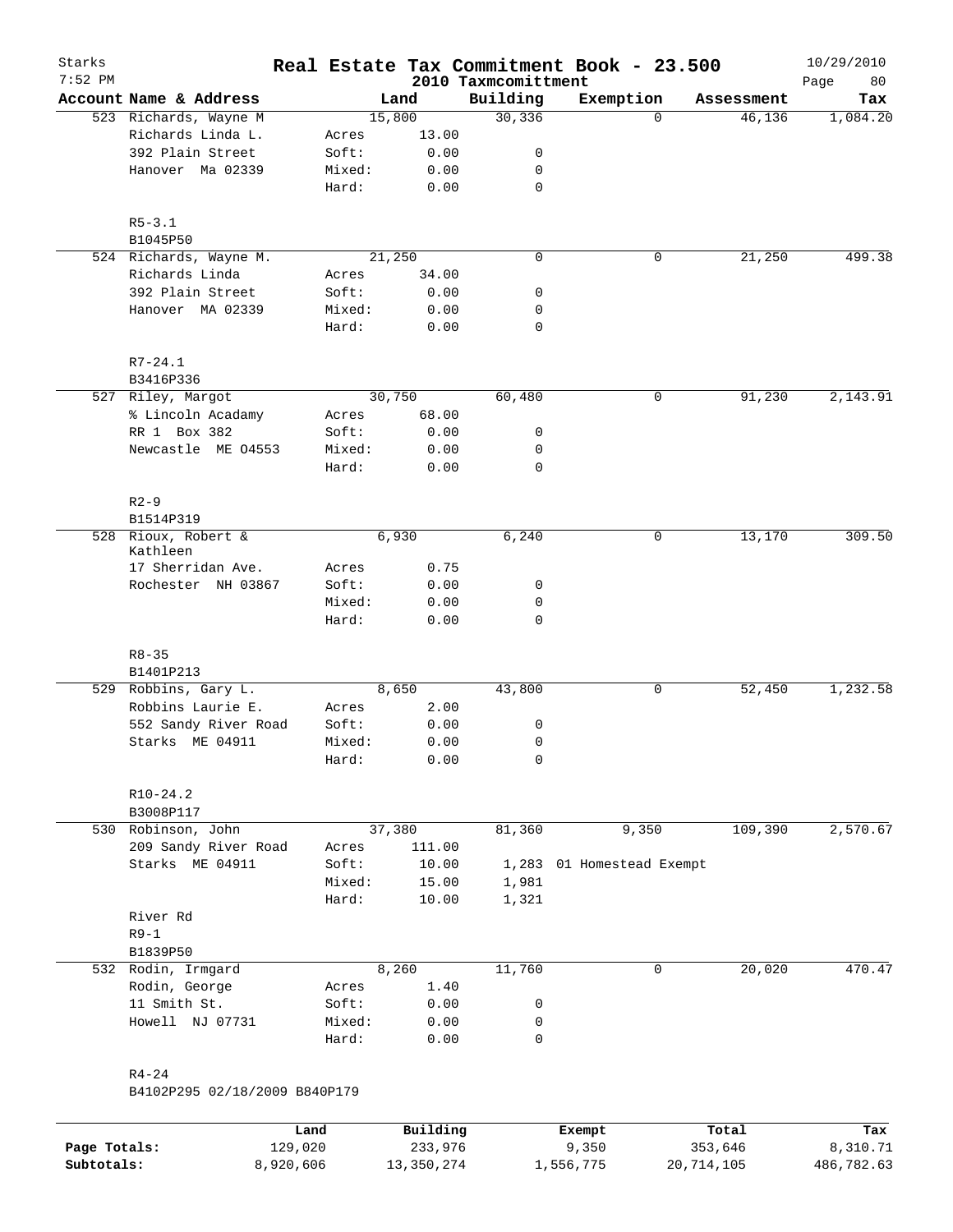| Starks                     |                                |                      |                 |                       |                                 | Real Estate Tax Commitment Book - 23.500 |                         | 10/29/2010              |
|----------------------------|--------------------------------|----------------------|-----------------|-----------------------|---------------------------------|------------------------------------------|-------------------------|-------------------------|
| $7:52$ PM                  | Account Name & Address         |                      |                 | Land                  | 2010 Taxmcomittment<br>Building | Exemption                                | Assessment              | Page<br>81<br>Tax       |
|                            | 531 Rodin, Irmgard             |                      |                 | 17,250                | $\mathbf 0$                     | $\Omega$                                 | 17,250                  | 405.38                  |
|                            | Rodin, George                  |                      | Acres           | 18.00                 |                                 |                                          |                         |                         |
|                            | 11 Smith St.                   |                      | Soft:           | 0.00                  | 0                               |                                          |                         |                         |
|                            | Howell NJ 07731                |                      | Mixed:          | 0.00                  | 0                               |                                          |                         |                         |
|                            |                                |                      | Hard:           | 0.00                  | $\mathbf 0$                     |                                          |                         |                         |
|                            | $R5 - 21$                      |                      |                 |                       |                                 |                                          |                         |                         |
|                            | B4102P295 02/18/2009 B843P744  |                      |                 |                       |                                 |                                          |                         |                         |
|                            | 533 Rodrigue, Joseph C.        |                      |                 | 8,000                 | 58,540                          | 0                                        | 66,540                  | 1,563.69                |
|                            | 3261 Brodway                   |                      | Acres           | 1.00                  |                                 |                                          |                         |                         |
|                            | Bangor ME 04401                |                      | Soft:           | 0.00                  | 0                               |                                          |                         |                         |
|                            |                                |                      | Mixed:          | 0.00                  | 0                               |                                          |                         |                         |
|                            |                                |                      | Hard:           | 0.00                  | 0                               |                                          |                         |                         |
|                            | Anson Rd.                      |                      |                 |                       |                                 |                                          |                         |                         |
|                            | $R7 - 7.1$                     |                      |                 |                       |                                 |                                          |                         |                         |
|                            | B2815P225                      |                      |                 |                       |                                 |                                          |                         |                         |
|                            | 534 Rodriguez, Joel J.         |                      |                 | 17,170                | 18,410                          | 0                                        | 35,580                  | 836.13                  |
|                            | Rodriguez Marie C.             |                      | Acres           | 15.10                 |                                 |                                          |                         |                         |
|                            | 224 Atlantic St.               |                      | Soft:           | 0.00                  | 0                               |                                          |                         |                         |
|                            | Gloucester MA 01930            |                      | Mixed:          | 0.00                  | 0                               |                                          |                         |                         |
|                            |                                |                      | Hard:           | 0.00                  | 0                               |                                          |                         |                         |
|                            | $R9 - 7.3$                     |                      |                 |                       |                                 |                                          |                         |                         |
|                            | B1444P259                      |                      |                 |                       |                                 |                                          |                         |                         |
| 535                        | Ross and Paula A. Day,         |                      |                 | 40,500                | 83,960                          | 9,350                                    | 115,110                 | 2,705.09                |
|                            | Edward H.<br>94 Waugh Road     |                      |                 | 107.00                |                                 |                                          |                         |                         |
|                            |                                |                      | Acres           |                       |                                 |                                          |                         |                         |
|                            | Starks ME 04911                |                      | Soft:           | 0.00                  | 0<br>0                          | 01 Homestead Exempt                      |                         |                         |
|                            |                                |                      | Mixed:<br>Hard: | 0.00<br>0.00          | 0                               |                                          |                         |                         |
|                            | $R11 - 10$                     |                      |                 |                       |                                 |                                          |                         |                         |
|                            | B2043P31                       |                      |                 |                       |                                 |                                          |                         |                         |
|                            | 536 Russell, Franklin A        |                      |                 | 21,750                | 88,680                          | 9,350                                    | 101,080                 | 2,375.38                |
|                            | Kremer, Robin R.               |                      | Acres           | 32.00                 |                                 |                                          |                         |                         |
|                            | 869 Mayhew Road                |                      | Soft:           | 0.00                  | 0                               | 01 Homestead Exempt                      |                         |                         |
|                            | Starks ME 04911                |                      | Mixed:          | 0.00                  | 0                               |                                          |                         |                         |
|                            |                                |                      | Hard:           | 0.00                  | 0                               |                                          |                         |                         |
|                            | $R6 - 15$                      |                      |                 |                       |                                 |                                          |                         |                         |
|                            | B3913P325 09/26/2007 B862P1109 |                      |                 |                       |                                 |                                          |                         |                         |
|                            | 665 Russo, Diane M.            |                      |                 | 20,000                | 55,456                          | 9,350                                    | 66,106                  | 1,553.49                |
|                            | 1660 New Sharon Road           |                      | Acres           | 25.00                 |                                 |                                          |                         |                         |
|                            | Starks ME 04911                |                      | Soft:           | 0.00                  | 0                               | 01 Homestead Exempt                      |                         |                         |
|                            |                                |                      | Mixed:          | 0.00                  | $\mathbf 0$                     |                                          |                         |                         |
|                            |                                |                      | Hard:           | 0.00                  | 0                               |                                          |                         |                         |
|                            | $R2 - 46$                      |                      |                 |                       |                                 |                                          |                         |                         |
|                            | B868P482                       |                      |                 |                       |                                 |                                          |                         |                         |
|                            | 666 Russo, Diane M.            |                      |                 | 1,040                 | 0                               | 0                                        | 1,040                   | 24.44                   |
|                            | 1660 New Sharon Road           |                      | Acres           | 1.60                  |                                 |                                          |                         |                         |
|                            | Starks ME 04911                |                      | Soft:           | 0.00                  | 0                               |                                          |                         |                         |
|                            |                                |                      | Mixed:          | 0.00                  | 0                               |                                          |                         |                         |
|                            |                                |                      | Hard:           | 0.00                  | 0                               |                                          |                         |                         |
|                            | $R8 - 4$                       |                      |                 |                       |                                 |                                          |                         |                         |
|                            |                                |                      |                 |                       |                                 |                                          |                         |                         |
|                            |                                | Land                 |                 | Building              |                                 | Exempt                                   | Total                   | Tax                     |
| Page Totals:<br>Subtotals: |                                | 125,710<br>9,046,316 |                 | 305,046<br>13,655,320 |                                 | 28,050<br>1,584,825                      | 402,706<br>21, 116, 811 | 9,463.60<br>496, 246.23 |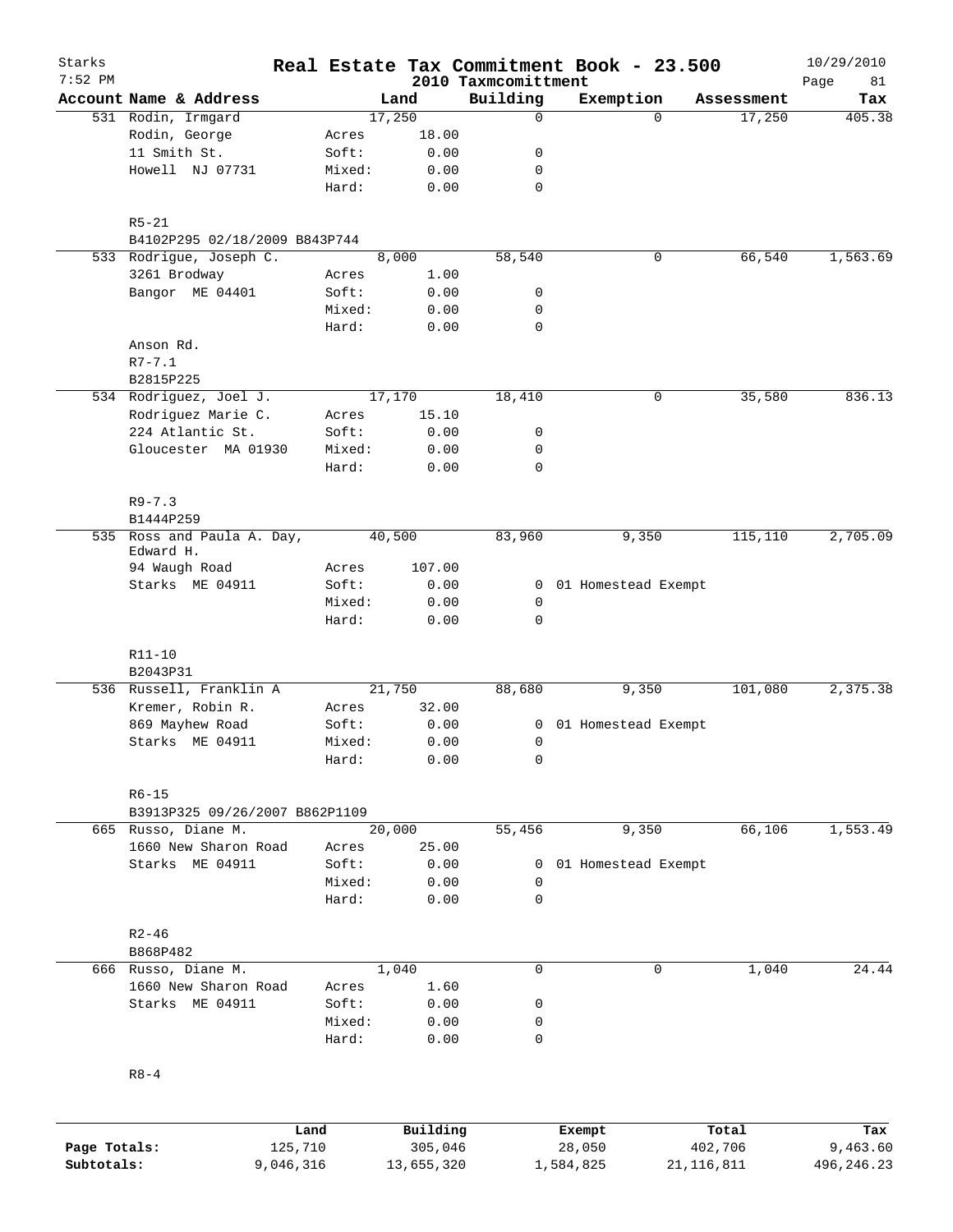| Starks    |                                                    |                |                  |                     | Real Estate Tax Commitment Book - 23.500 |            | 10/29/2010 |
|-----------|----------------------------------------------------|----------------|------------------|---------------------|------------------------------------------|------------|------------|
| $7:52$ PM |                                                    |                |                  | 2010 Taxmcomittment |                                          |            | Page<br>82 |
|           | Account Name & Address                             |                | Land             | Building            | Exemption                                | Assessment | Tax        |
|           | 538 Russo, Robert G.<br>400 E. 59Th St Apt.<br>3Е  | Acres          | 20, 250<br>26.00 | 2,400               | $\Omega$                                 | 22,650     | 532.28     |
|           | New York City NY 10012 Soft:                       |                | 0.00             | 0                   |                                          |            |            |
|           |                                                    | Mixed:         | 0.00             | 0                   |                                          |            |            |
|           |                                                    | Hard:          | 0.00             | $\mathbf 0$         |                                          |            |            |
|           | $R2 - 47$                                          |                |                  |                     |                                          |            |            |
|           | B1076P253                                          |                |                  |                     |                                          |            |            |
|           | 539 Ryan, Kathleen A                               |                | 16,100           | 0                   | 0                                        | 16,100     | 378.35     |
|           | Blais David                                        | Acres          | 15.00            |                     |                                          |            |            |
|           | 203 Beans Corner Rd                                | Soft:          | 0.00             | 0                   |                                          |            |            |
|           | New Sharon Me 04955                                | Mixed:         | 0.00             | 0                   |                                          |            |            |
|           |                                                    | Hard:          | 0.00             | $\mathbf 0$         |                                          |            |            |
|           | Beans Cor. Rd.<br>R1-13.1, 13.2, 13.3<br>B1728P259 |                |                  |                     |                                          |            |            |
|           | 542 Saleeby, Jon                                   |                | 18,670           | 27,712              | 0                                        | 46,382     | 1,089.98   |
|           | Phoenix, Lolly                                     | Acres          | 23.69            |                     |                                          |            |            |
|           | PO Box 12                                          | Soft:          | 0.00             | 0                   |                                          |            |            |
|           | N.New Portland ME<br>04961                         | Mixed:         | 0.00             | 0                   |                                          |            |            |
|           |                                                    | Hard:          | 0.00             | $\mathbf 0$         |                                          |            |            |
|           | Sawyers Mills Rd<br>$R4 - 35$                      |                |                  |                     |                                          |            |            |
|           | B253P280                                           |                |                  |                     |                                          |            |            |
|           | 543 Sanders Jr., Norman J<br>Sanders Linda         |                | 9,320            | 62,640              | 0                                        | 71,960     | 1,691.06   |
|           | 16 Winter St.                                      | Acres<br>Soft: | 3.03<br>0.00     | 0                   |                                          |            |            |
|           | Everette MA 02149                                  | Mixed:         | 0.00             | 0                   |                                          |            |            |
|           |                                                    | Hard:          | 0.00             | 0                   |                                          |            |            |
|           | Route #43                                          |                |                  |                     |                                          |            |            |
|           | $R8 - 39.1$                                        |                |                  |                     |                                          |            |            |
|           | B3272P162                                          |                |                  |                     |                                          |            |            |
| 228       | Santiago, Barbara et<br>All                        |                | 62,640           | 81,840              | 20,570                                   | 123,910    | 2,911.89   |
|           | Earle Gray                                         | Acres          | 341.00           |                     | 02 Veteran                               |            |            |
|           | 123 Madison Ave.                                   | Soft:          | 127.00           |                     | 16,813 02 Veteran                        |            |            |
|           | Madison ME 04950                                   | Mixed:         | 123.00           |                     | 19,545 01 Homestead Exempt               |            |            |
|           |                                                    | Hard:          | 8.00             | $\mathbf 0$         |                                          |            |            |
|           | Route 43                                           |                |                  |                     |                                          |            |            |
|           | R12-19, 20, 21, 23                                 |                |                  |                     |                                          |            |            |
|           | B1165P87                                           |                |                  |                     |                                          |            |            |
|           | 736 Sanville Jr., Robert W.                        |                | 8,650            | 9,000               | 9,350                                    | 8,300      | 195.05     |
|           | 2635 Industry Road                                 | Acres          | 2.00             |                     | 01 Homestead Exempt                      |            |            |
|           | Starks ME 04911                                    | Soft:          | 0.00             | 0                   |                                          |            |            |
|           |                                                    | Mixed:         | 0.00             | 0                   |                                          |            |            |
|           |                                                    | Hard:          | 0.00             | 0                   |                                          |            |            |
|           | $R2 - 42.1B$<br>B4185P259 08/28/2009               |                |                  |                     |                                          |            |            |

|              | Land      | Building   | Exempt    | Total      | Tax        |
|--------------|-----------|------------|-----------|------------|------------|
| Page Totals: | 135,630   | 183,592    | 29,920    | 289,302    | 6,798.61   |
| Subtotals:   | 9,181,946 | 13,838,912 | 1,614,745 | 21,406,113 | 503,044.84 |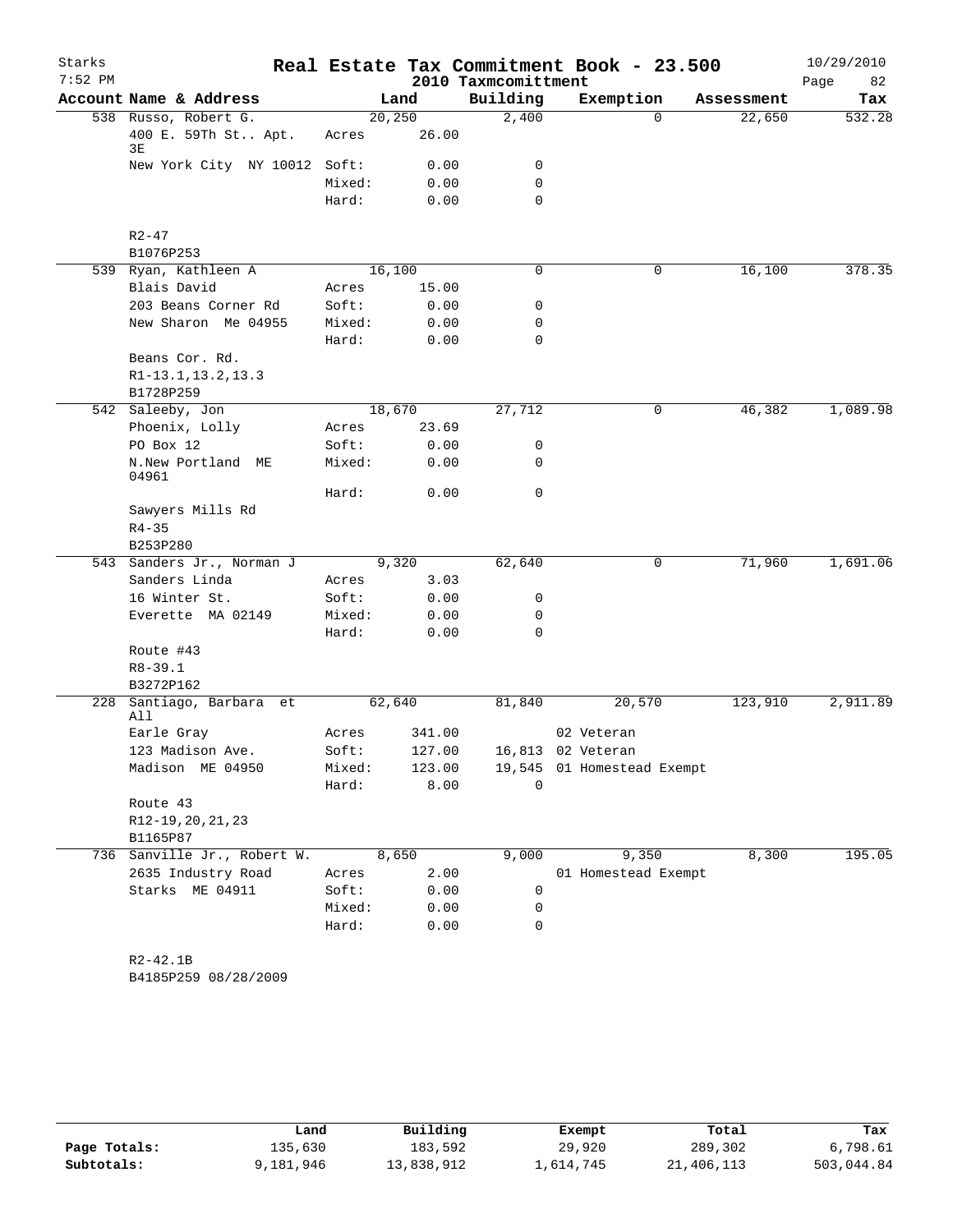| Starks<br>$7:52$ PM |                                         |                 |              | 2010 Taxmcomittment        | Real Estate Tax Commitment Book - 23.500 |            | 10/29/2010        |
|---------------------|-----------------------------------------|-----------------|--------------|----------------------------|------------------------------------------|------------|-------------------|
|                     | Account Name & Address                  |                 | Land         | Building                   | Exemption                                | Assessment | 83<br>Page<br>Tax |
|                     | 130 Sanville, Robert Sr                 |                 | 8,650        | 23,280                     | 9,350                                    | 22,580     | 530.63            |
|                     | 2643 Industry Rd                        | Acres           | 2.00         |                            |                                          |            |                   |
|                     | Starks ME 04911                         | Soft:           | 0.00         |                            | 0 01 Homestead Exempt                    |            |                   |
|                     |                                         | Mixed:          | 0.00         | 0                          |                                          |            |                   |
|                     |                                         | Hard:           | 0.00         | $\mathbf 0$                |                                          |            |                   |
|                     | $R2 - 42.1A - 1$                        |                 |              |                            |                                          |            |                   |
|                     | B4122P55 04/14/2009 B1455P349           |                 |              |                            |                                          |            |                   |
|                     | 544 Sasville, Norman A.                 |                 | 18,520       | $\mathbf 0$                | 0                                        | 18,520     | 435.22            |
|                     | 46 Purchase St                          | Acres           | 23.07        |                            |                                          |            |                   |
|                     | Middleboro MA 02346                     | Soft:           | 0.00         | 0                          |                                          |            |                   |
|                     |                                         | Mixed:          | 0.00         | 0                          |                                          |            |                   |
|                     |                                         | Hard:           | 0.00         | 0                          |                                          |            |                   |
|                     | $R8 - 38 - 9$                           |                 |              |                            |                                          |            |                   |
|                     | B2307P110                               |                 |              |                            |                                          |            |                   |
|                     | 545 Schleier, Richard. &<br>Georgette M |                 | 12,550       | 37,200                     | 14,960                                   | 34,790     | 817.57            |
|                     | 735 Sandy River Road                    | Acres           | 8.00         |                            | 02 Veteran                               |            |                   |
|                     | Starks ME 04911                         | Soft:           | 0.00         |                            | 0 01 Homestead Exempt                    |            |                   |
|                     |                                         | Mixed:          | 0.00         | 0                          |                                          |            |                   |
|                     |                                         | Hard:           | 0.00         | $\mathbf 0$                |                                          |            |                   |
|                     | R10-11, R10-12                          |                 |              |                            |                                          |            |                   |
|                     | B886P33                                 |                 |              |                            |                                          |            |                   |
|                     | 546 Scioscia, Eugene. M                 |                 | 17,120       | 17,210                     | 0                                        | 34,330     | 806.76            |
|                     | Scioscia, Gail L.                       | Acres           | 15.03        |                            |                                          |            |                   |
|                     | 6 Gioioso Drive                         | Soft:           | 0.00         | $\mathsf{O}$               |                                          |            |                   |
|                     | Holbrook MA 02343                       | Mixed:<br>Hard: | 0.00<br>0.00 | $\mathbf 0$<br>$\mathbf 0$ |                                          |            |                   |
|                     | West Mills Rd                           |                 |              |                            |                                          |            |                   |
|                     | R7-11.1<br>B2546P86                     |                 |              |                            |                                          |            |                   |
|                     | 547 Seamon, Daryl O.                    |                 | 12,230       | 9,600                      | 0                                        | 21,830     | 513.01            |
|                     | 1550 New Sharon Road                    | Acres           | 7.50         |                            |                                          |            |                   |
|                     | Starks ME 04911                         | Soft:           | 0.00         | 0                          |                                          |            |                   |
|                     |                                         | Mixed:          | 0.00         | 0                          |                                          |            |                   |
|                     |                                         | Hard:           | 0.00         | 0                          |                                          |            |                   |
|                     | $R8 - 10.3$                             |                 |              |                            |                                          |            |                   |
|                     | B2708P164                               |                 |              |                            |                                          |            |                   |
|                     | 548 Seamon, Daryl O.                    |                 | 17,100       | 46,030                     | 9,350                                    | 53,780     | 1,263.83          |
|                     | 1550 New Sharon Road                    | Acres           | 15.00        |                            |                                          |            |                   |
|                     | Starks ME 04911                         | Soft:           | 0.00         | 0                          | 01 Homestead Exempt                      |            |                   |
|                     |                                         | Mixed:          | 0.00         | 0                          |                                          |            |                   |
|                     |                                         | Hard:           | 0.00         | $\mathbf 0$                |                                          |            |                   |
|                     | Newsharon Rd                            |                 |              |                            |                                          |            |                   |
|                     | $R8-10.4, R8-10.5$<br>B2411P93          |                 |              |                            |                                          |            |                   |
|                     | 549 Seamon, Thomas J                    |                 | 11,810       | $\mathbf 0$                | $\mathbf 0$                              | 11,810     | 277.54            |
|                     | 1550 New Sharon Road                    | Acres           | 8.40         |                            |                                          |            |                   |
|                     | Starks Me 04911                         | Soft:           | 0.00         | 0                          |                                          |            |                   |
|                     |                                         | Mixed:          | 0.00         | 0                          |                                          |            |                   |
|                     |                                         | Hard:           | 0.00         | 0                          |                                          |            |                   |
|                     | Rt.134 New Sharon Rd.<br>$R8 - 10.2$    |                 |              |                            |                                          |            |                   |
|                     | B3637P282 01/30/2006 B1485P77           |                 |              |                            |                                          |            |                   |
|                     | Land                                    |                 | Building     |                            | Exempt                                   | Total      | Tax               |
| Page Totals:        | 97,980                                  |                 | 133,320      |                            | 33,660                                   | 197,640    | 4,644.56          |
| Subtotals:          | 9,279,926                               |                 | 13,972,232   |                            | 1,648,405                                | 21,603,753 | 507,689.40        |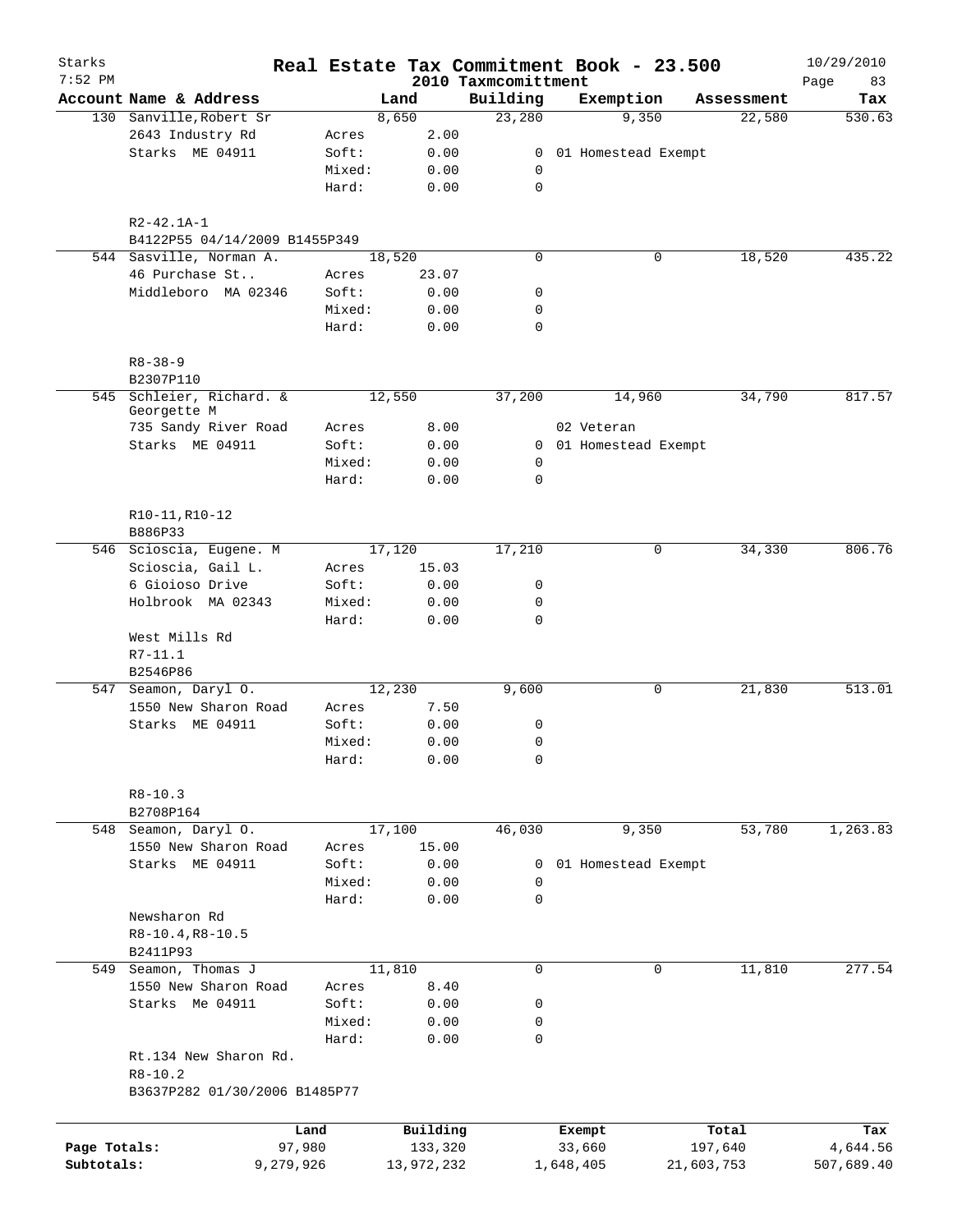| Starks<br>$7:52$ PM |                                                                       |        |                    | 2010 Taxmcomittment | Real Estate Tax Commitment Book - 23.500 |            | 10/29/2010<br>Page<br>84 |
|---------------------|-----------------------------------------------------------------------|--------|--------------------|---------------------|------------------------------------------|------------|--------------------------|
|                     | Account Name & Address                                                |        | Land               | Building            | Exemption                                | Assessment | Tax                      |
|                     | 654 Seamon, Thomas J.                                                 |        | 11,030             | 0                   | $\Omega$                                 | 11,030     | 259.21                   |
|                     | 1550 New Sharon Road                                                  | Acres  | 7.20               |                     |                                          |            |                          |
|                     | Starks ME 04911                                                       | Soft:  | 0.00               | 0                   |                                          |            |                          |
|                     |                                                                       | Mixed: | 0.00               | 0                   |                                          |            |                          |
|                     |                                                                       | Hard:  | 0.00               | 0                   |                                          |            |                          |
|                     | Rt.134 New Sharon Rd.<br>$R8 - 10.1$<br>B3359P254 09/14/2005 B1936P46 |        |                    |                     |                                          |            |                          |
| 463                 | Semas Joseph, J                                                       |        | 16,910             | 40,920              | 9,350                                    | 48,480     | 1,139.28                 |
|                     | Semas Margaret, A                                                     | Acres  | 14.70              |                     | 01 Homestead Exempt                      |            |                          |
|                     | 248 Dill Road                                                         | Soft:  | 0.00               | 0                   |                                          |            |                          |
|                     | Starks Me 04911                                                       | Mixed: | 0.00               | 0                   |                                          |            |                          |
|                     |                                                                       | Hard:  | 0.00               | 0                   |                                          |            |                          |
|                     | Dill Rd                                                               |        |                    |                     |                                          |            |                          |
|                     | $R6 - 22.4A$                                                          |        |                    |                     |                                          |            |                          |
|                     | B3755P79 09/22/2006 B1446P306                                         |        |                    |                     |                                          |            |                          |
|                     | 550 Severn, Floyd K.                                                  |        | $\overline{2,000}$ | 0                   | 0                                        | 2,000      | 47.00                    |
|                     | 535 Sawyers Mills Road                                                | Acres  | 15.00              |                     |                                          |            |                          |
|                     | Starks ME 04911                                                       | Soft:  | 0.00               | 0                   |                                          |            |                          |
|                     |                                                                       | Mixed: | 0.00               | 0                   |                                          |            |                          |
|                     |                                                                       | Hard:  | 15.00              | 1,981               |                                          |            |                          |
|                     |                                                                       |        |                    |                     |                                          |            |                          |
|                     | $R5 - 19.1$                                                           |        |                    |                     |                                          |            |                          |
|                     | B1067P238                                                             |        |                    |                     |                                          |            |                          |
|                     | 551 Severn, Floyd K.                                                  |        | 9,470              | 79,260              | 9,350                                    | 79,380     | 1,865.43                 |
|                     | Hickey Maureen E                                                      | Acres  | 12.00              |                     |                                          |            |                          |
|                     | 535 Sawyers Mills Road                                                | Soft:  | 0.00               | 0                   | 01 Homestead Exempt                      |            |                          |
|                     | Starks ME 04911                                                       | Mixed: | 0.00               | $\mathbf 0$         |                                          |            |                          |
|                     |                                                                       | Hard:  | 11.00              | 1,453               |                                          |            |                          |
|                     |                                                                       |        |                    |                     |                                          |            |                          |
|                     | $R5 - 20$                                                             |        |                    |                     |                                          |            |                          |
|                     | B2228P347                                                             |        |                    |                     |                                          |            |                          |
|                     | 552 Severn, Floyd. K                                                  |        | 1,740              | 0                   | 0                                        | 1,740      | 40.89                    |
|                     | Hickey Maureen E.                                                     | Acres  | 13.00              |                     |                                          |            |                          |
|                     | 535 Sawyers Mills Road                                                | Soft:  | 0.00               | 0                   |                                          |            |                          |
|                     | Starks ME 04911                                                       | Mixed: | 13.00              | 1,717               |                                          |            |                          |
|                     |                                                                       | Hard:  | 0.00               | $\mathbf 0$         |                                          |            |                          |
|                     |                                                                       |        |                    |                     |                                          |            |                          |
|                     | $R4 - 25.2$                                                           |        |                    |                     |                                          |            |                          |
|                     | B1143P261                                                             |        |                    |                     |                                          |            |                          |
| 243                 | Shaw, Daniel C                                                        |        | 12,350             | 29,520              | 0                                        | 41,870     | 983.95                   |
|                     | Shaw, Sylvia F.                                                       | Acres  | 27.60              |                     |                                          |            |                          |
|                     | P.O.Box 593                                                           | Soft:  | 6.00               | 770                 |                                          |            |                          |
|                     | Bingham ME 04920                                                      | Mixed: | 12.00              | 1,849               |                                          |            |                          |
|                     |                                                                       | Hard:  | 5.00               | 660                 |                                          |            |                          |
|                     | West Mills Rd                                                         |        |                    |                     |                                          |            |                          |
|                     | $R4 - 38$                                                             |        |                    |                     |                                          |            |                          |
|                     | B4206P109 10/26/2100 B1890P18                                         |        |                    |                     |                                          |            |                          |
|                     | 554 Shaw, David J.                                                    |        | 26,250             | 0                   | 0                                        | 26,250     | 616.88                   |
|                     | Flagg-Shaw, Pamela                                                    | Acres  | 54.00              |                     |                                          |            |                          |
|                     | 66 Central Street                                                     | Soft:  | 0.00               | 0                   |                                          |            |                          |
|                     | Randolph ME 04346                                                     | Mixed: | 0.00               | 0                   |                                          |            |                          |
|                     |                                                                       | Hard:  | 0.00               | 0                   |                                          |            |                          |
|                     |                                                                       |        |                    |                     |                                          |            |                          |
|                     | $R10 - 7$                                                             |        |                    |                     |                                          |            |                          |
|                     | B3633P178 02/14/2006 B2291P238                                        |        |                    |                     |                                          |            |                          |
|                     |                                                                       |        |                    |                     |                                          |            |                          |

|              | Land      | Building     | Exempt    | Total      | Tax        |
|--------------|-----------|--------------|-----------|------------|------------|
| Page Totals: | 79.750    | 149,700      | 18,700    | 210,750    | 4,952.64   |
| Subtotals:   | 9,359,676 | 14, 121, 932 | ⊥,667,105 | 21,814,503 | 512,642.04 |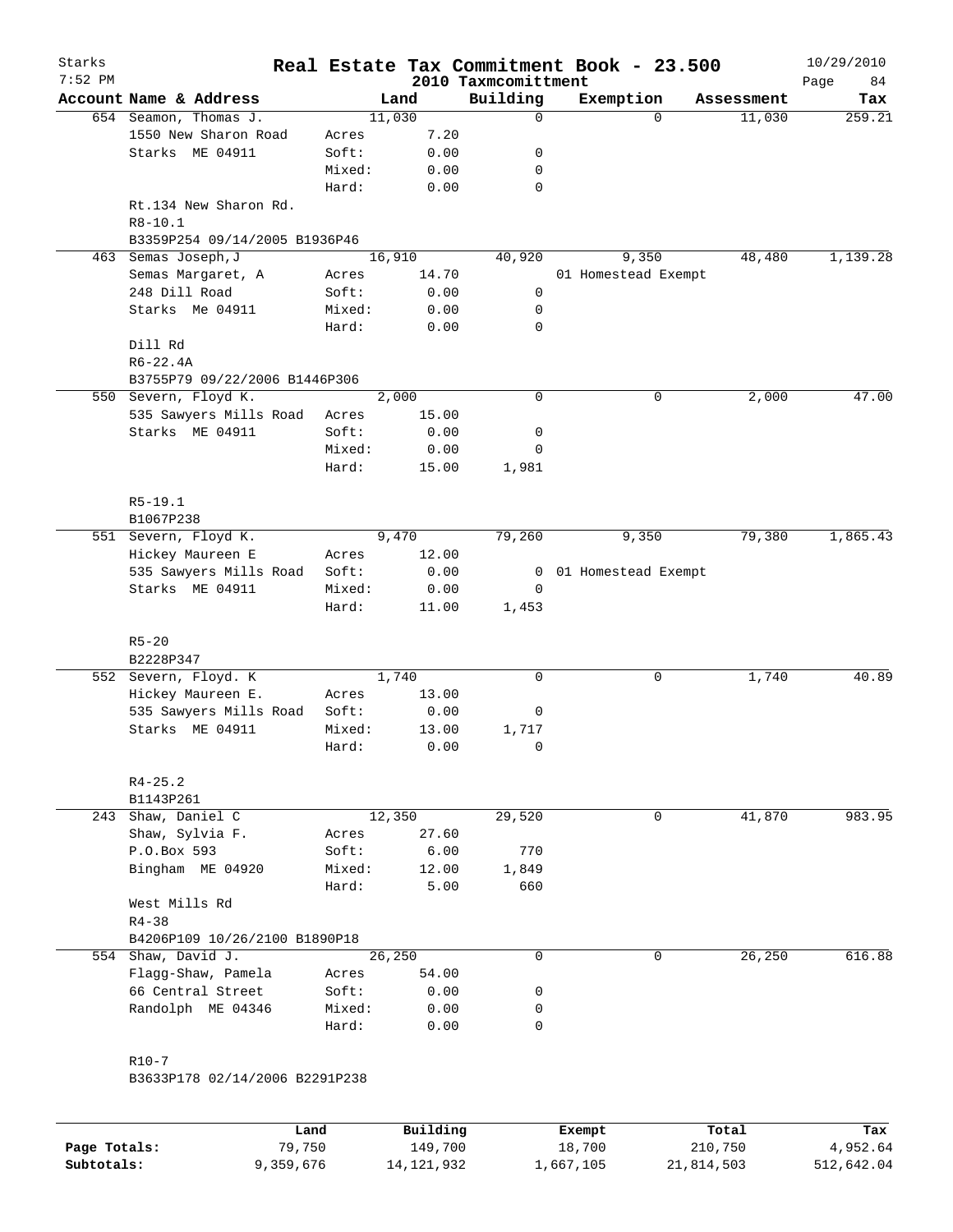| Starks                     |                                      |                 |                        | Real Estate Tax Commitment Book - 23.500 |                |                       | 10/29/2010             |
|----------------------------|--------------------------------------|-----------------|------------------------|------------------------------------------|----------------|-----------------------|------------------------|
| $7:52$ PM                  | Account Name & Address               |                 | Land                   | 2010 Taxmcomittment<br>Building          | Exemption      | Assessment            | Page<br>85<br>Tax      |
|                            | 553 Shaw, David J.                   |                 | 25,380                 | 3,960                                    | $\Omega$       | 29,340                | 689.49                 |
|                            | Flagg-Shaw, Pamela                   | Acres           | 46.50                  |                                          |                |                       |                        |
|                            | 66 Central Street                    | Soft:           | 0.00                   | 0                                        |                |                       |                        |
|                            | Randolph ME 04346                    | Mixed:          | 0.00                   | 0                                        |                |                       |                        |
|                            |                                      | Hard:           | 0.00                   | $\mathbf 0$                              |                |                       |                        |
|                            | $R10-2.2, R10-2.6$                   |                 |                        |                                          |                |                       |                        |
|                            | B3633P178 02/14/2006 B2291P238       |                 |                        |                                          |                |                       |                        |
|                            | 555 Shaw, Kenneth                    |                 | 8,780                  | 21,070                                   | 0              | 29,850                | 701.48                 |
|                            | PO Box 34                            | Acres           | 2.20                   |                                          |                |                       |                        |
|                            | New Sharon ME 04955                  | Soft:           | 0.00                   | 0                                        |                |                       |                        |
|                            |                                      | Mixed:<br>Hard: | 0.00<br>0.00           | 0<br>$\mathbf 0$                         |                |                       |                        |
|                            |                                      |                 |                        |                                          |                |                       |                        |
|                            | $R1 - 10$<br>B2018P38                |                 |                        |                                          |                |                       |                        |
|                            | 556 Sheen, Albert & Jada F.          |                 | 23,750                 | $\mathbf 0$                              | 0              | 23,750                | 558.13                 |
|                            | P.O. Box 950                         | Acres           | 44.00                  |                                          |                |                       |                        |
|                            | Christiansted, St.<br>Croix VI 00821 | Soft:           | 0.00                   | 0                                        |                |                       |                        |
|                            |                                      | Mixed:          | 0.00                   | $\mathbf 0$                              |                |                       |                        |
|                            |                                      | Hard:           | 0.00                   | $\mathbf 0$                              |                |                       |                        |
|                            | $R2 - 59.2$                          |                 |                        |                                          |                |                       |                        |
|                            | B1022P73                             |                 |                        |                                          |                |                       |                        |
|                            | 557 Shepard, Stephen C.              |                 | 20,250                 | 19,800                                   | 0              | 40,050                | 941.18                 |
|                            | 127 Riverside Dr.                    | Acres           | 26.00                  |                                          |                |                       |                        |
|                            | Auburn ME 04212                      | Soft:           | 0.00                   | 0                                        |                |                       |                        |
|                            |                                      | Mixed:          | 0.00                   | 0<br>$\mathbf 0$                         |                |                       |                        |
|                            | Brann Mills Road                     | Hard:           | 0.00                   |                                          |                |                       |                        |
|                            | $R2-20, R2-21, R2-25$<br>B897P791    |                 |                        |                                          |                |                       |                        |
|                            | 558 Sherrer, Charles R.              |                 | 12,750                 | 35,400                                   | 0              | 48,150                | 1,131.53               |
|                            | 235 NE 199 Lane                      | Acres           | 8.30                   |                                          |                |                       |                        |
|                            | Miami FL 33179                       | Soft:           | 0.00                   | 0                                        |                |                       |                        |
|                            |                                      | Mixed:          | 0.00                   | $\mathbf 0$                              |                |                       |                        |
|                            |                                      | Hard:           | 0.00                   | 0                                        |                |                       |                        |
|                            | Chicken St                           |                 |                        |                                          |                |                       |                        |
|                            | $R3 - 41.5$                          |                 |                        |                                          |                |                       |                        |
|                            | B2452P128                            |                 |                        |                                          |                |                       |                        |
|                            | 559 Sherrer, Christopher             |                 | 11,360                 | $\mathbf 0$                              | $\mathbf 0$    | 11,360                | 266.96                 |
|                            | 21645 Fall River Rd.                 | Acres           | 7.70                   |                                          |                |                       |                        |
|                            | Boca Raton FL 33428                  | Soft:           | 0.00                   | 0                                        |                |                       |                        |
|                            |                                      | Mixed:          | 0.00                   | 0                                        |                |                       |                        |
|                            |                                      | Hard:           | 0.00                   | $\mathbf 0$                              |                |                       |                        |
|                            | $R3 - 41.2$                          |                 |                        |                                          |                |                       |                        |
|                            | 560 Sherrer, Earskin                 |                 | 11,550                 | $\mathbf 0$                              | 0              | 11,550                | 271.43                 |
|                            | 531 Belmont Park N Apt<br>404        | Acres           | 8.00                   |                                          |                |                       |                        |
|                            | Dayton OH 45405                      | Soft:           | 0.00                   | 0                                        |                |                       |                        |
|                            |                                      | Mixed:<br>Hard: | 0.00<br>0.00           | $\mathbf 0$<br>$\mathbf 0$               |                |                       |                        |
|                            | $R3 - 41.6$<br>B3344P84              |                 |                        |                                          |                |                       |                        |
|                            |                                      |                 |                        |                                          |                |                       |                        |
|                            |                                      | Land            | Building               |                                          | Exempt         | Total                 | Tax                    |
| Page Totals:<br>Subtotals: | 113,820<br>9,473,496                 |                 | 80,230<br>14, 202, 162 |                                          | 0<br>1,667,105 | 194,050<br>22,008,553 | 4,560.20<br>517,202.24 |
|                            |                                      |                 |                        |                                          |                |                       |                        |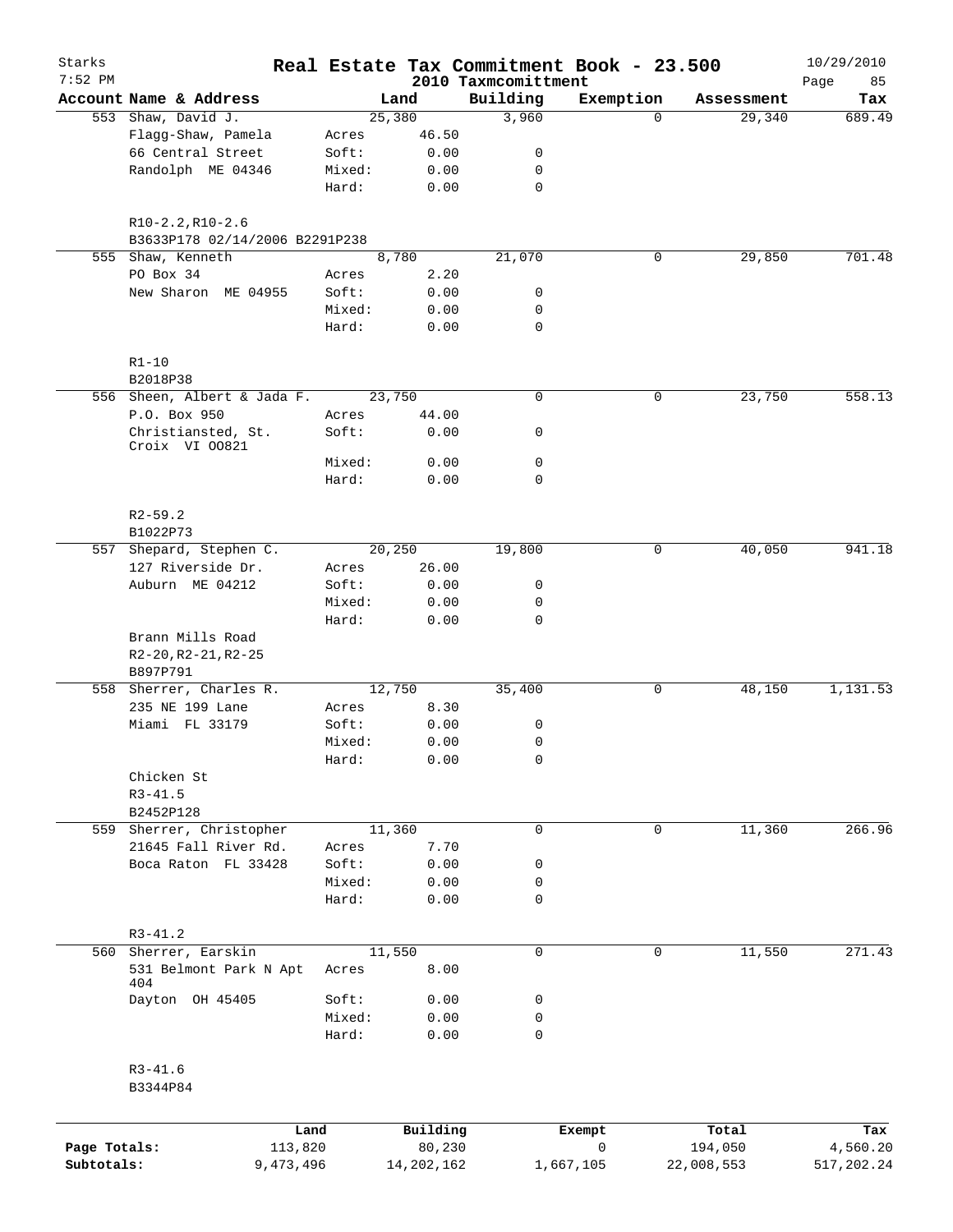| Starks    |                                            |                |             |                     | Real Estate Tax Commitment Book - 23.500 |                      | 10/29/2010    |
|-----------|--------------------------------------------|----------------|-------------|---------------------|------------------------------------------|----------------------|---------------|
| $7:52$ PM | Account Name & Address                     |                |             | 2010 Taxmcomittment |                                          |                      | 86<br>Page    |
|           |                                            | Land<br>12,070 |             | Building<br>0       | Exemption<br>$\Omega$                    | Assessment<br>12,070 | Tax<br>283.65 |
|           | 562 Sherrer, John<br>12 Yale Ave.          | Acres          | 8.80        |                     |                                          |                      |               |
|           | Dayton OH 45406                            | Soft:          | 0.00        | 0                   |                                          |                      |               |
|           |                                            | Mixed:         | 0.00        | 0                   |                                          |                      |               |
|           |                                            | Hard:          | 0.00        | $\mathbf 0$         |                                          |                      |               |
|           |                                            |                |             |                     |                                          |                      |               |
|           | $R3 - 41.4$                                |                |             |                     |                                          |                      |               |
|           | 563 Sherrer, Lucy Geneva                   | 19,750         |             | $\mathbf 0$         | 0                                        | 19,750               | 464.13        |
|           | c/o John Sherrer                           | Acres          | 28.00       |                     |                                          |                      |               |
|           | 12 Yale Ave                                | Soft:          | 0.00        | 0                   |                                          |                      |               |
|           | Dayton Oh 45406                            | Mixed:         | 0.00        | 0                   |                                          |                      |               |
|           |                                            | Hard:          | 0.00        | 0                   |                                          |                      |               |
|           | $R3 - 41$<br>B4242P226 09/28/2009 B1263P84 |                |             |                     |                                          |                      |               |
|           | 537 Shurtleff, Charles P                   | 10,540         |             | 43,320              | 0                                        | 53,860               | 1,265.71      |
|           | and Donna M.                               |                |             |                     |                                          |                      |               |
|           | 303 Wood Street                            | Acres          | 20.00       |                     |                                          |                      |               |
|           | New Bedford, MA 02745                      | Soft:          | 0.00        | 0                   |                                          |                      |               |
|           |                                            | Mixed:         | 19.00       | 2,509               |                                          |                      |               |
|           |                                            | Hard:          | 0.00        | 0                   |                                          |                      |               |
|           | $R2 - 49$<br>B3811P16 02/08/2007 B1486P44  |                |             |                     |                                          |                      |               |
|           | 566 Simone, Michael R                      | 4,000          |             | 34,320              | 9,350                                    | 28,970               | 680.80        |
|           | 3 Locke Hill Road                          | Acres          | 0.25        |                     |                                          |                      |               |
|           | Starks ME 04911                            | Soft:          | 0.00        | $\mathbf{0}$        | 01 Homestead Exempt                      |                      |               |
|           |                                            | Mixed:         | 0.00        | 0                   |                                          |                      |               |
|           |                                            | Hard:          | 0.00        | $\Omega$            |                                          |                      |               |
|           | Locke Hill Rd                              |                |             |                     |                                          |                      |               |
|           | $U2-5$                                     |                |             |                     |                                          |                      |               |
|           | B4146P150 05/14/2009 B2688P197             |                |             |                     |                                          |                      |               |
|           | 155 Sjostrom , John W.Jr                   | 14,550         |             | 0                   | 0                                        | 14,550               | 341.93        |
|           | Sjostrom Gail. J                           | Acres          | 12.61       |                     |                                          |                      |               |
|           | 93 Bridge Street                           | Soft:          | 0.00        | 0                   |                                          |                      |               |
|           | Salem NH 03079                             | Mixed:         | 0.00        | 0                   |                                          |                      |               |
|           |                                            | Hard:          | 0.00        | 0                   |                                          |                      |               |
|           | $R8 - 38 - 7$                              |                |             |                     |                                          |                      |               |
|           | B3823P233 03/10/2007 B2308P33              |                |             |                     |                                          |                      |               |
|           | 568 Slawson, John A.                       | 17,750         |             | 18,720              | 9,350                                    | 27,120               | 637.32        |
|           | P.O. Box 471                               | Acres          | 36.00       |                     |                                          |                      |               |
|           | Anson ME 04911                             | Soft:          | 0.00        | 0                   | 01 Homestead Exempt                      |                      |               |
|           |                                            | Mixed:         | 0.00        | 0                   |                                          |                      |               |
|           |                                            | Hard:          | 0.00        | 0                   |                                          |                      |               |
|           | Anson Road                                 |                |             |                     |                                          |                      |               |
|           | $R8 - 40$                                  |                |             |                     |                                          |                      |               |
|           | B2611P209                                  |                |             |                     |                                          |                      |               |
|           | 731 Smedburg, Elizabeth                    |                | $\mathbf 0$ | 16, 113             | 9,350                                    | 6,763                | 158.93        |
|           | Abijah Hill Road                           |                |             |                     | 01 Homestead Exempt                      |                      |               |
|           | Starks ME 04911                            |                |             |                     |                                          |                      |               |
|           |                                            |                |             |                     |                                          |                      |               |

R 2-41ON

|              | Land      | Building     | Exempt    | Total      | Tax        |
|--------------|-----------|--------------|-----------|------------|------------|
| Page Totals: | 78,660    | 112,473      | 28,050    | 163,083    | 3,832.47   |
| Subtotals:   | 9,552,156 | 14, 314, 635 | 1,695,155 | 22,171,636 | 521,034.71 |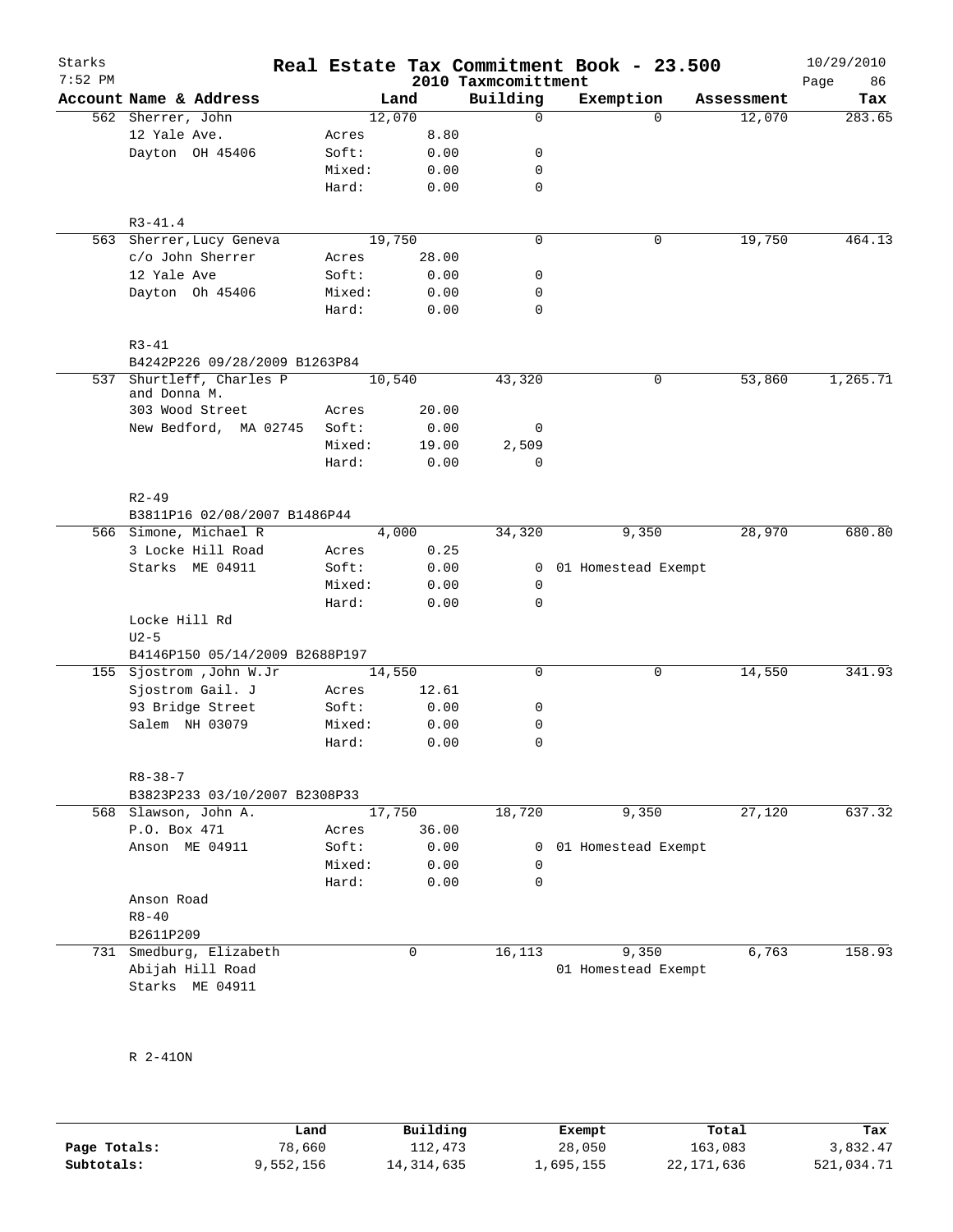| Starks<br>$7:52$ PM |                                |        |        | 2010 Taxmcomittment | Real Estate Tax Commitment Book - 23.500 |            | 10/29/2010        |
|---------------------|--------------------------------|--------|--------|---------------------|------------------------------------------|------------|-------------------|
|                     | Account Name & Address         |        | Land   | Building            | Exemption                                | Assessment | Page<br>87<br>Tax |
|                     | 570 Smith, Michael, b.         |        | 10,600 | 21,600              | $\Omega$                                 | 32,200     | 756.70            |
|                     | 1424 Industry Road             | Acres  | 5.00   |                     |                                          |            |                   |
|                     | Industry ME 04938              | Soft:  | 0.00   | 0                   |                                          |            |                   |
|                     |                                | Mixed: | 0.00   | 0                   |                                          |            |                   |
|                     |                                | Hard:  | 0.00   | $\mathbf 0$         |                                          |            |                   |
|                     | Sandy River Estates            |        |        |                     |                                          |            |                   |
|                     | $R1 - 34.5$                    |        |        |                     |                                          |            |                   |
|                     | B2114P150                      |        |        |                     |                                          |            |                   |
| 31                  | Smith, Perry                   |        | 9,400  | 33,792              | 0                                        | 43,192     | 1,015.01          |
|                     | Smith, Kimberly                | Acres  | 19.00  |                     |                                          |            |                   |
|                     | 457 Hubbard Road               | Soft:  | 0.00   | 0                   |                                          |            |                   |
|                     | Berwick ME 03901               | Mixed: | 7.00   | 924                 |                                          |            |                   |
|                     |                                | Hard:  | 11.00  | 1,453               |                                          |            |                   |
|                     | $R3 - 46.3$                    |        |        |                     |                                          |            |                   |
|                     | B3406P232 11/12/2004 B1961P137 |        |        |                     |                                          |            |                   |
|                     | 571 Smithers Ralph             |        | 36,910 | 84,240              | 9,350                                    | 111,800    | 2,627.30          |
|                     | Smithers, Linda Whitmore Acres |        | 108.00 |                     |                                          |            |                   |
|                     | 404 Sandy River Road           | Soft:  | 0.00   | 0                   | 01 Homestead Exempt                      |            |                   |
|                     | Starks ME 04911                | Mixed: | 0.00   | 0                   |                                          |            |                   |
|                     |                                | Hard:  | 33.00  | 4,358               |                                          |            |                   |
|                     | $9 - 6, 6.1, 7.8, 7.9, 7$      |        |        |                     |                                          |            |                   |
|                     | B4225P264 12/18/2009 B1639P178 |        |        |                     |                                          |            |                   |
|                     | 38 Sontheimer, Edward C.       |        | 21,380 | 101,277             | 9,350                                    | 113,307    | 2,662.71          |
|                     | 304 Sawyers Mills Rd.          | Acres  | 30.50  |                     | 01 Homestead Exempt                      |            |                   |
|                     | Starks Me 04911                | Soft:  | 0.00   | 0                   |                                          |            |                   |
|                     |                                | Mixed: | 0.00   | 0                   |                                          |            |                   |
|                     |                                | Hard:  | 0.00   | $\mathbf 0$         |                                          |            |                   |
|                     | West Millsroad                 |        |        |                     |                                          |            |                   |
|                     | $R3 - 14$                      |        |        |                     |                                          |            |                   |
|                     | B4220P54 11/23/2009 B2675P81   |        |        |                     |                                          |            |                   |
|                     | 707 Sours, Shane               |        | 9,600  | 0                   | 0                                        | 9,600      | 225.60            |
|                     | 2725 Industry Road             | Acres  | 5.00   |                     |                                          |            |                   |
|                     | Starks ME 04911                | Soft:  | 0.00   | 0                   |                                          |            |                   |
|                     |                                | Mixed: | 0.00   | 0                   |                                          |            |                   |
|                     |                                | Hard:  | 0.00   | $\mathbf 0$         |                                          |            |                   |
|                     | Thompson Bridge Road           |        |        |                     |                                          |            |                   |
|                     | $R3 - 43.1$                    |        |        |                     |                                          |            |                   |
|                     | B3749P111 09/22/2006           |        |        |                     |                                          |            |                   |
|                     | 708 Sours, Shane L.            |        | 8,950  | 0                   | 0                                        | 8,950      | 210.33            |
|                     | 2725 Industry Road             | Acres  | 4.00   |                     |                                          |            |                   |
|                     | Starks ME 04911                | Soft:  | 0.00   | 0                   |                                          |            |                   |
|                     |                                | Mixed: | 0.00   | 0                   |                                          |            |                   |
|                     |                                | Hard:  | 0.00   | $\mathbf 0$         |                                          |            |                   |
|                     | $R3 - 43.2$                    |        |        |                     |                                          |            |                   |
|                     | B3827P352 09/22/2006           |        |        |                     |                                          |            |                   |
|                     | 521 Sours, Shane L.            |        | 4,160  | 29,400              | 9,350                                    | 24,210     | 568.93            |
|                     | Walls, Dawn R.                 | Acres  | 0.27   |                     | 01 Homestead Exempt                      |            |                   |
|                     | 2725 Industry Road             | Soft:  | 0.00   | 0                   |                                          |            |                   |
|                     | Starks ME 04911                | Mixed: | 0.00   | 0                   |                                          |            |                   |
|                     |                                | Hard:  | 0.00   | 0                   |                                          |            |                   |
|                     | $UI-12$                        |        |        |                     |                                          |            |                   |
|                     | B3819P229 09/22/2006 B825P380  |        |        |                     |                                          |            |                   |
|                     |                                |        |        |                     |                                          |            |                   |
|                     |                                |        |        |                     |                                          |            |                   |

|              | Land      | Building   | Exempt    | Total      | Tax        |
|--------------|-----------|------------|-----------|------------|------------|
| Page Totals: | 101,000   | 270,309    | 28,050    | 343,259    | 8,066.58   |
| Subtotals:   | 9,653,156 | 14,584,944 | 1,723,205 | 22,514,895 | 529,101.29 |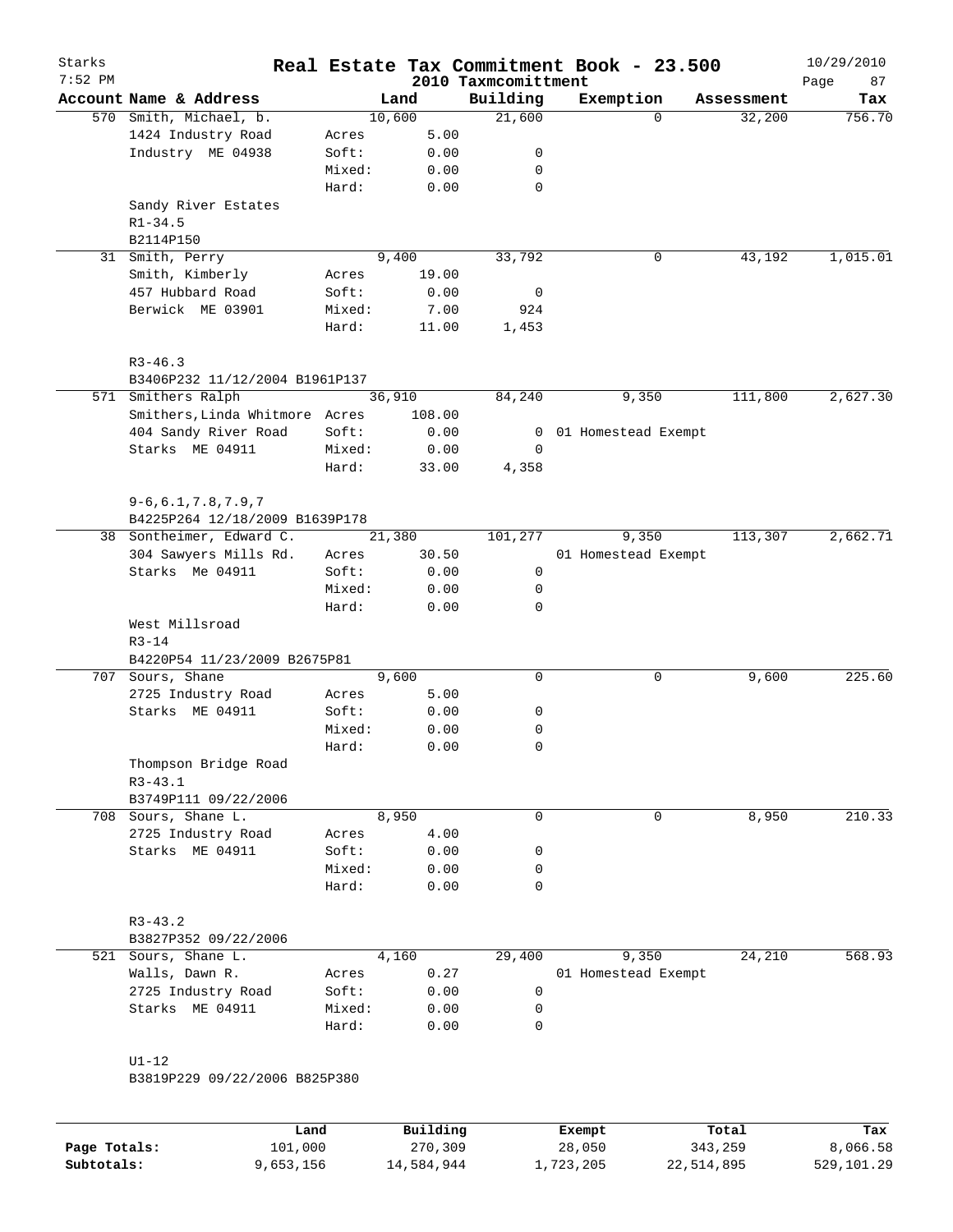| Starks<br>$7:52$ PM |                                                    |           |        |        |            |                                 | Real Estate Tax Commitment Book - 23.500 |             |            | 10/29/2010        |
|---------------------|----------------------------------------------------|-----------|--------|--------|------------|---------------------------------|------------------------------------------|-------------|------------|-------------------|
|                     | Account Name & Address                             |           |        | Land   |            | 2010 Taxmcomittment<br>Building | Exemption                                |             | Assessment | 88<br>Page<br>Tax |
|                     | 417 Sprague, Richard J.                            |           |        | 8,890  |            | $\mathbf 0$                     |                                          | $\Omega$    | 8,890      | 208.92            |
|                     | 109 Bradbury Hill Road                             |           | Acres  |        | 3.90       |                                 |                                          |             |            |                   |
|                     | Minot ME 04258                                     |           | Soft:  |        | 0.00       | 0                               |                                          |             |            |                   |
|                     |                                                    |           | Mixed: |        | 0.00       | 0                               |                                          |             |            |                   |
|                     |                                                    |           | Hard:  |        | 0.00       | $\mathbf 0$                     |                                          |             |            |                   |
|                     | $R1-2$                                             |           |        |        |            |                                 |                                          |             |            |                   |
|                     | B3474P126 04/22/2005 B812P93                       |           |        |        |            |                                 |                                          |             |            |                   |
|                     | 575 St. Claire, Michelle T.                        |           |        | 9,930  |            | $\mathbf 0$                     |                                          | 0           | 9,930      | 233.36            |
|                     | P.O. Box 321                                       |           | Acres  |        | 5.50       |                                 |                                          |             |            |                   |
|                     | Farmington ME 04938                                |           | Soft:  |        | 0.00       | 0                               |                                          |             |            |                   |
|                     |                                                    |           | Mixed: |        | 0.00       | 0                               |                                          |             |            |                   |
|                     |                                                    |           | Hard:  |        | 0.00       | $\mathbf 0$                     |                                          |             |            |                   |
|                     | Beans Cor. Rd.                                     |           |        |        |            |                                 |                                          |             |            |                   |
|                     | $R1 - 7.1$                                         |           |        |        |            |                                 |                                          |             |            |                   |
|                     | B2676P108                                          |           |        |        |            |                                 |                                          |             |            |                   |
|                     | 576 Standley, Charles &                            |           |        | 12,530 |            | $\mathbf 0$                     |                                          | 0           | 12,530     | 294.46            |
|                     | Virginia                                           |           |        |        |            |                                 |                                          |             |            |                   |
|                     | 2 Bailey Ave.                                      |           | Acres  |        | 9.50       |                                 |                                          |             |            |                   |
|                     | Beverly MA 01915                                   |           | Soft:  |        | 0.00       | 0                               |                                          |             |            |                   |
|                     |                                                    |           | Mixed: |        | 0.00       | 0                               |                                          |             |            |                   |
|                     |                                                    |           | Hard:  |        | 0.00       | $\mathbf 0$                     |                                          |             |            |                   |
|                     | $R5 - 32$                                          |           |        |        |            |                                 |                                          |             |            |                   |
|                     | B1033P171                                          |           |        |        |            |                                 |                                          |             |            |                   |
|                     | 574 Stanley, Adam L                                |           |        | 10,020 |            | 30,560                          |                                          | $\mathbf 0$ | 40,580     | 953.63            |
|                     | 307 Chicken Street                                 |           | Acres  |        | 4.10       |                                 |                                          |             |            |                   |
|                     | Starks Me 04911                                    |           | Soft:  |        | 0.00       | $\mathsf{O}$                    |                                          |             |            |                   |
|                     |                                                    |           | Mixed: |        | 0.00       | $\mathbf 0$                     |                                          |             |            |                   |
|                     |                                                    |           | Hard:  |        | 0.00       | $\Omega$                        |                                          |             |            |                   |
|                     | $R4 - 3$                                           |           |        |        |            |                                 |                                          |             |            |                   |
|                     | B4171P195 07/30/2009 B3751P89 10/02/2006 B1139P150 |           |        |        |            |                                 |                                          |             |            |                   |
|                     | 137 Stanwood, Allan L.                             |           |        | 8,850  |            | 70,050                          | 18,700                                   |             | 60,200     | 1,414.70          |
|                     | Marshall, Donna M.                                 |           | Acres  |        | 2.30       |                                 | 01 Homestead Exempt                      |             |            |                   |
|                     | PO Box 563                                         |           | Soft:  |        | 0.00       |                                 | 0 16 2 WW2 Vets Res.                     |             |            |                   |
|                     | Anson ME 04911                                     |           | Mixed: |        | 0.00       | 0                               |                                          |             |            |                   |
|                     |                                                    |           | Hard:  |        | 0.00       | 0                               |                                          |             |            |                   |
|                     | $R8 - 43$                                          |           |        |        |            |                                 |                                          |             |            |                   |
|                     | B3641P267 03/03/2006 B788P1121                     |           |        |        |            |                                 |                                          |             |            |                   |
|                     | 578 Stapelin, John W. &                            |           |        | 13,660 |            | 23,940                          | 14,960                                   |             | 22,640     | 532.04            |
|                     | Frances E.                                         |           |        |        |            |                                 |                                          |             |            |                   |
|                     | 1117 New Sharon Road                               |           | Acres  |        | 9.70       |                                 | 02 Veteran                               |             |            |                   |
|                     | Starks ME 04911                                    |           | Soft:  |        | 0.00       | 0                               | 01 Homestead Exempt                      |             |            |                   |
|                     |                                                    |           | Mixed: |        | 0.00       | 0                               |                                          |             |            |                   |
|                     |                                                    |           | Hard:  |        | 0.00       | $\mathbf 0$                     |                                          |             |            |                   |
|                     | $R1 - 38$                                          |           |        |        |            |                                 |                                          |             |            |                   |
|                     | B838P458                                           |           |        |        |            |                                 |                                          |             |            |                   |
|                     | 579 Staph, Mike                                    |           |        | 14,870 |            | 32,980                          |                                          | 0           | 47,850     | 1,124.47          |
|                     | Matta Kelly                                        |           | Acres  |        | 11.57      |                                 |                                          |             |            |                   |
|                     | 17 Rainbow Circle                                  |           | Soft:  |        | 0.00       | 0                               |                                          |             |            |                   |
|                     | Middleboro Ma 02346                                |           | Mixed: |        | 0.00       | 0                               |                                          |             |            |                   |
|                     |                                                    |           | Hard:  |        | 0.00       | 0                               |                                          |             |            |                   |
|                     | Felker Hill Rd.                                    |           |        |        |            |                                 |                                          |             |            |                   |
|                     | R8-38.17                                           |           |        |        |            |                                 |                                          |             |            |                   |
|                     | B2752P288                                          |           |        |        |            |                                 |                                          |             |            |                   |
|                     |                                                    | Land      |        |        | Building   |                                 | Exempt                                   |             | Total      | Tax               |
| Page Totals:        |                                                    | 78,750    |        |        | 157,530    |                                 | 33,660                                   |             | 202,620    | 4,761.58          |
| Subtotals:          |                                                    | 9,731,906 |        |        | 14,742,474 |                                 | 1,756,865                                |             | 22,717,515 | 533,862.87        |
|                     |                                                    |           |        |        |            |                                 |                                          |             |            |                   |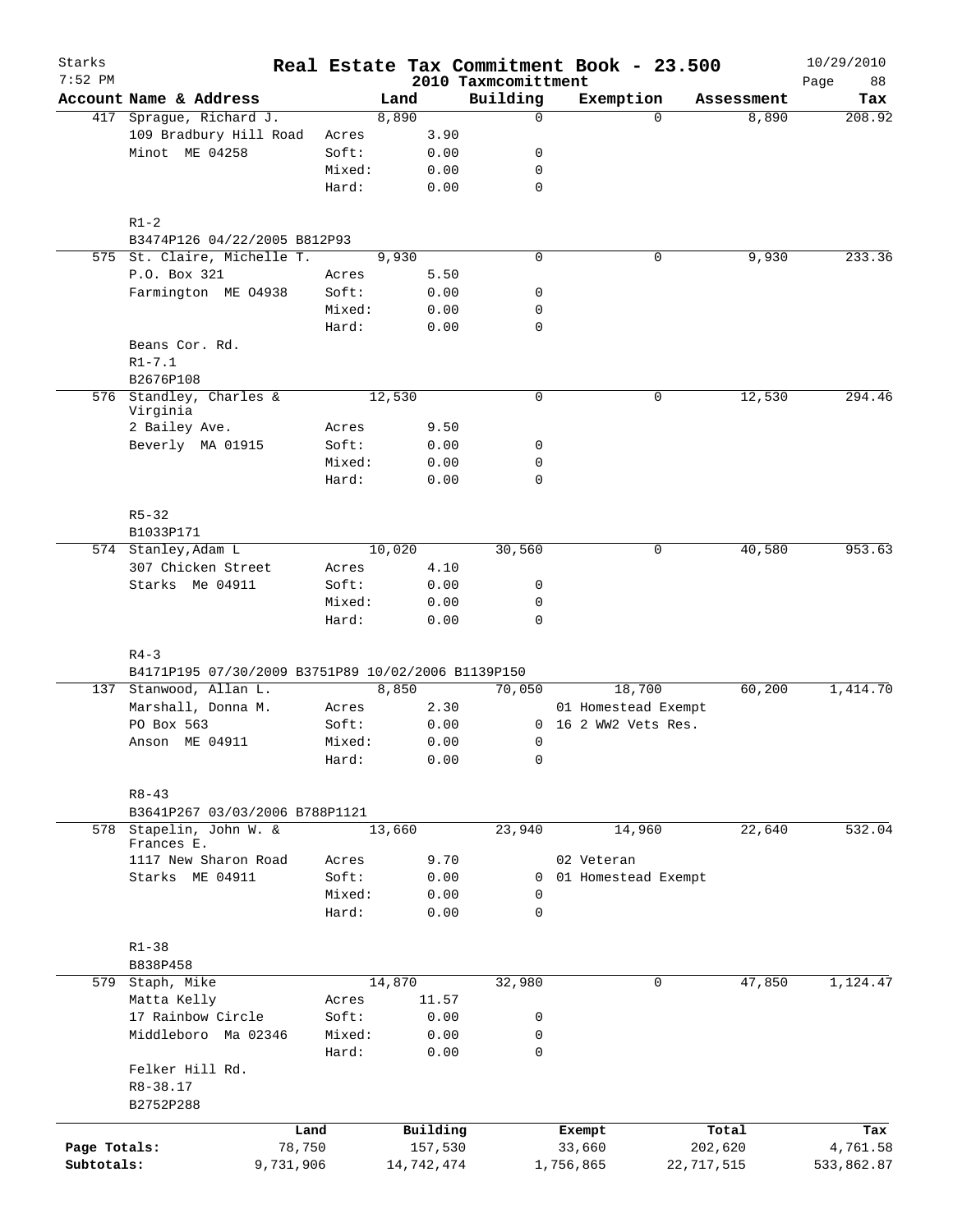| Starks<br>$7:52$ PM |                                         |        |        | 2010 Taxmcomittment | Real Estate Tax Commitment Book - 23.500 |                     | 10/29/2010<br>Page<br>89 |
|---------------------|-----------------------------------------|--------|--------|---------------------|------------------------------------------|---------------------|--------------------------|
|                     | Account Name & Address                  |        | Land   | Building            | Exemption                                | Assessment          | Tax                      |
|                     | 581 Staples & Robert<br>Sirois, Dana    | 19,000 |        | $\mathbf 0$         | $\Omega$                                 | 19,000              | 446.50                   |
|                     | 249 Seamon Rd.                          | Acres  | 25.00  |                     |                                          |                     |                          |
|                     | Farmington ME 04938                     | Soft:  | 0.00   | 0                   |                                          |                     |                          |
|                     |                                         | Mixed: | 0.00   | $\mathbf 0$         |                                          |                     |                          |
|                     |                                         | Hard:  | 0.00   | $\mathbf 0$         |                                          |                     |                          |
|                     | $R1 - 25.1$                             |        |        |                     |                                          |                     |                          |
|                     | B1692P80                                |        |        |                     |                                          |                     |                          |
|                     | 583 Staples & Robert<br>Sirois, Dana E. | 34,100 |        | $\mathbf 0$         | 0                                        | $3\overline{4,100}$ | 801.35                   |
|                     | 249 Seamon Rd.                          | Acres  | 170.00 |                     |                                          |                     |                          |
|                     | Farmington ME 04938                     | Soft:  | 30.00  | 3,850               |                                          |                     |                          |
|                     |                                         | Mixed: | 60.00  | 7,924               |                                          |                     |                          |
|                     |                                         | Hard:  | 70.00  | 9,244               |                                          |                     |                          |
|                     | New Sharon Rd                           |        |        |                     |                                          |                     |                          |
|                     | $R1 - 41$                               |        |        |                     |                                          |                     |                          |
|                     | B1495P24                                |        |        |                     |                                          |                     |                          |
|                     | 582 Staples & Robert<br>Sirois, Dana E. | 14,150 |        | $\mathbf 0$         | $\mathbf 0$                              | 14,150              | 332.53                   |
|                     | 249 Seamon Rd.                          | Acres  | 12.00  |                     |                                          |                     |                          |
|                     | Farmington ME 04938                     | Soft:  | 0.00   | 0                   |                                          |                     |                          |
|                     |                                         | Mixed: | 0.00   | 0                   |                                          |                     |                          |
|                     |                                         | Hard:  | 0.00   | $\mathbf 0$         |                                          |                     |                          |
|                     | $R1 - 28$                               |        |        |                     |                                          |                     |                          |
|                     | B1692P266                               |        |        |                     |                                          |                     |                          |
|                     | 580 Staples, Wallace E                  | 13,980 |        | 6,600               | 0                                        | 20,580              | 483.63                   |
|                     | Staples Sharon A.                       | Acres  | 10.20  |                     |                                          |                     |                          |
|                     | 117 Dana Mill Rd.                       | Soft:  | 0.00   | 0                   |                                          |                     |                          |
|                     | Woolwich ME 04579                       | Mixed: | 0.00   | 0                   |                                          |                     |                          |
|                     |                                         | Hard:  | 0.00   | $\mathbf 0$         |                                          |                     |                          |
|                     | Mayhew Road                             |        |        |                     |                                          |                     |                          |
|                     | $R7 - 10.2$                             |        |        |                     |                                          |                     |                          |
|                     | B2501P82                                |        |        |                     |                                          |                     |                          |
| 585                 | Starks Presbyterian<br>Church           |        | 5,445  | 0                   | 0                                        | 5,445               | 127.96                   |
|                     | % Anita Reichenbach                     | Acres  | 41.00  |                     |                                          |                     |                          |
|                     | 29 Locke Hill Road                      | Soft:  | 10.00  | 1,283               |                                          |                     |                          |
|                     | Starks ME 04911                         | Mixed: | 31.00  | 4,094               |                                          |                     |                          |
|                     |                                         | Hard:  | 0.00   | 0                   |                                          |                     |                          |
|                     | $R7 - 8$                                |        |        |                     |                                          |                     |                          |
|                     | 586 Starks Presbyterian<br>Church       | 16,220 |        | $\mathbf 0$         | $\mathbf 0$                              | 16,220              | 381.17                   |
|                     | % Anita Reichenbach                     | Acres  | 59.00  |                     |                                          |                     |                          |
|                     | 29 Locke Hill Road                      | Soft:  | 20.00  | 2,567               |                                          |                     |                          |
|                     | Starks ME 04911                         | Mixed: | 10.00  | 1,321               |                                          |                     |                          |
|                     |                                         | Hard:  | 25.00  | 3,302               |                                          |                     |                          |

R3-10

|              | Land      | Building   | Exempt    | Total      | Tax        |
|--------------|-----------|------------|-----------|------------|------------|
| Page Totals: | 102,895   | 6,600      |           | 109,495    | 2,573.14   |
| Subtotals:   | 9,834,801 | 14,749,074 | 1,756,865 | 22,827,010 | 536,436.01 |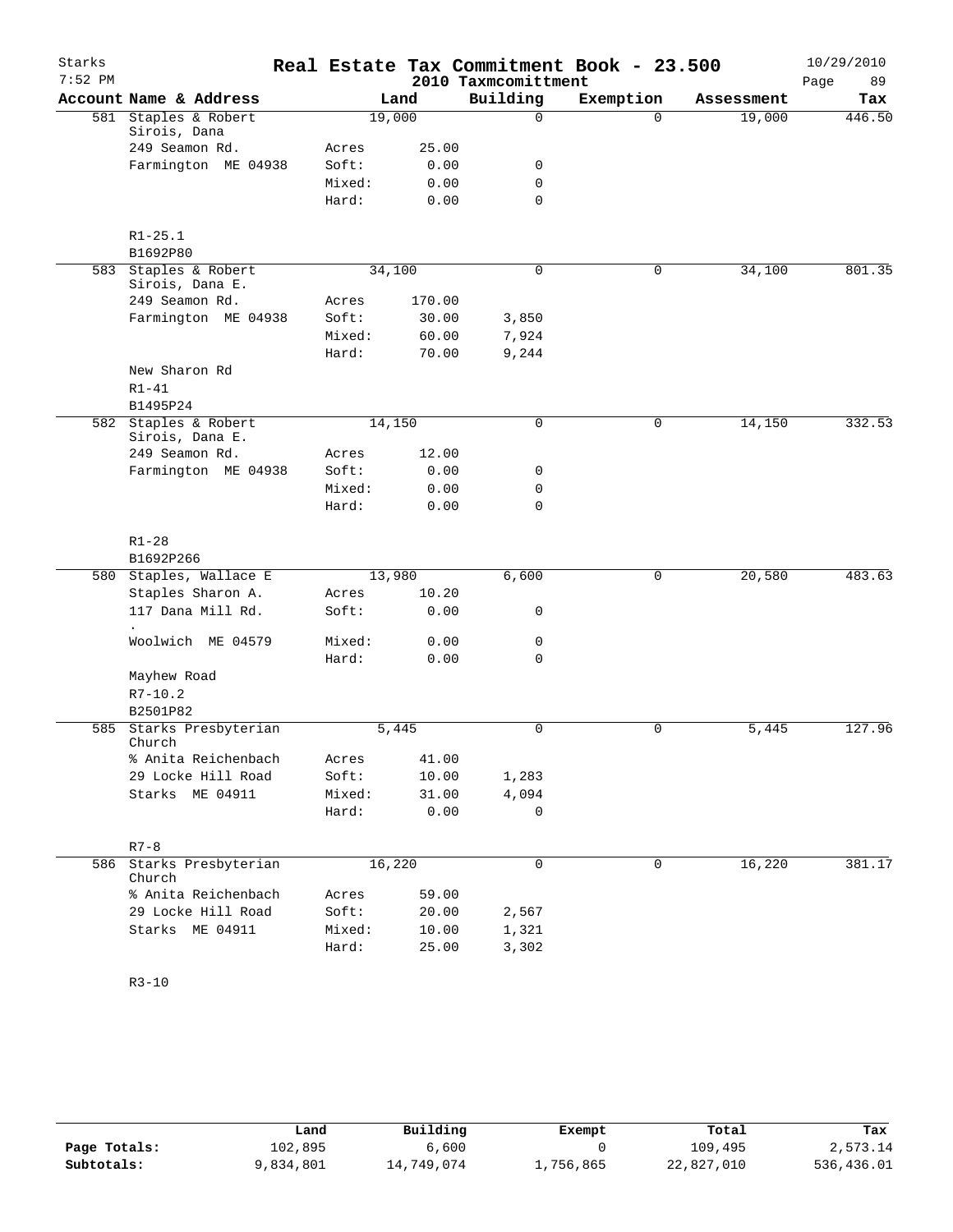| Starks       |                                        |        |          |                                 | Real Estate Tax Commitment Book - 23.500 |            | 10/29/2010        |
|--------------|----------------------------------------|--------|----------|---------------------------------|------------------------------------------|------------|-------------------|
| $7:52$ PM    | Account Name & Address                 |        | Land     | 2010 Taxmcomittment<br>Building | Exemption                                | Assessment | Page<br>90<br>Tax |
|              | 156 Stelmark, Brenda J.                |        | 13,070   | 46,656                          | $\Omega$                                 | 59,726     | 1,403.56          |
|              | 2088 Phillips Road                     | Acres  | 8.80     |                                 |                                          |            |                   |
|              | New Bedford MA 02745                   | Soft:  | 0.00     | 0                               |                                          |            |                   |
|              |                                        | Mixed: | 0.00     | 0                               |                                          |            |                   |
|              |                                        | Hard:  | 0.00     | $\mathbf 0$                     |                                          |            |                   |
|              | Mayhew Rd                              |        |          |                                 |                                          |            |                   |
|              | $R7 - 11$                              |        |          |                                 |                                          |            |                   |
|              | B3521P253 B1893P99                     |        |          |                                 |                                          |            |                   |
|              | 593 Sterry Earl R. Jr.                 |        | 8,130    | 25,920                          | 0                                        | 34,050     | 800.18            |
|              | 111 Chicken Street                     | Acres  | 1.20     |                                 |                                          |            |                   |
|              | Starks ME 04911                        | Soft:  | 0.00     | 0                               |                                          |            |                   |
|              |                                        | Mixed: | 0.00     | 0                               |                                          |            |                   |
|              |                                        | Hard:  | 0.00     | $\mathbf 0$                     |                                          |            |                   |
|              | Chicken Street                         |        |          |                                 |                                          |            |                   |
|              | $R3 - 17$                              |        |          |                                 |                                          |            |                   |
|              | B3662P65 04/16/2006 B2602P316          |        |          |                                 |                                          |            |                   |
|              | 102 Sterry, Earl R.                    |        | 13,830   | 85,883                          | 9,350                                    | 90,363     | 2,123.53          |
|              | Coles, Carol R.                        | Acres  | 11.50    |                                 | 01 Homestead Exempt                      |            |                   |
|              | 282 Sawyers Mills Road                 | Soft:  | 0.00     | 0                               |                                          |            |                   |
|              | Starks ME 04911                        | Mixed: | 0.00     | 0                               |                                          |            |                   |
|              |                                        | Hard:  | 0.00     | $\mathbf 0$                     |                                          |            |                   |
|              |                                        |        |          |                                 |                                          |            |                   |
|              | $R3-14.4$                              |        |          |                                 |                                          |            |                   |
|              | B3329P1                                |        |          |                                 |                                          |            |                   |
|              | 590 Sterry, Troy                       |        | 11,120   | 54,464                          | 9,350                                    | 56,234     | 1,321.50          |
|              | P.O.Box 566                            | Acres  | 5.80     |                                 |                                          |            |                   |
|              | Starks ME 04911                        | Soft:  | 0.00     | 0                               | 01 Homestead Exempt                      |            |                   |
|              |                                        | Mixed: | 0.00     | 0                               |                                          |            |                   |
|              |                                        | Hard:  | 0.00     | $\mathbf 0$                     |                                          |            |                   |
|              | Anson Rd                               |        |          |                                 |                                          |            |                   |
|              | $R8 - 45$                              |        |          |                                 |                                          |            |                   |
|              | B2556P273                              |        |          |                                 |                                          |            |                   |
|              | 726 Sterry, Troy R                     |        | 8,490    | 5,000                           | 0                                        | 13,490     | 317.02            |
|              | P.O.Box 381                            | Acres  | 1.75     |                                 |                                          |            |                   |
|              | Farmington ME 04938                    | Soft:  | 0.00     | 0                               |                                          |            |                   |
|              |                                        | Mixed: | 0.00     | 0                               |                                          |            |                   |
|              |                                        | Hard:  | 0.00     | 0                               |                                          |            |                   |
|              | River Road                             |        |          |                                 |                                          |            |                   |
|              | $R9-5.4B$                              |        |          |                                 |                                          |            |                   |
|              | B4189P71 09/03/2009 B4112P4 03/19/2009 |        |          |                                 |                                          |            |                   |
|              | 352 Sterry, Earl                       |        | 8,300    | 0                               | 0                                        | 8,300      | 195.05            |
|              | 282 Sawyers Mills Rd.                  | Acres  | 3.00     |                                 |                                          |            |                   |
|              | Starks ME 04911                        | Soft:  | 0.00     | 0                               |                                          |            |                   |
|              |                                        | Mixed: | 0.00     | 0                               |                                          |            |                   |
|              |                                        | Hard:  | 0.00     | $\mathbf 0$                     |                                          |            |                   |
|              |                                        |        |          |                                 |                                          |            |                   |
|              | $R8 - 38$                              |        |          |                                 |                                          |            |                   |
|              | B4242P225 09/28/2009                   |        |          |                                 |                                          |            |                   |
| 9            | Sterry, Earl                           |        | 8,200    | 24,600                          | 9,350                                    | 23,450     | 551.08            |
|              | 282 Sawyersw Mills Rd.                 | Acres  | 1.30     |                                 |                                          |            |                   |
|              | Starks ME 04911                        | Soft:  | 0.00     | 0                               | 01 Homestead Exempt                      |            |                   |
|              |                                        | Mixed: | 0.00     | 0                               |                                          |            |                   |
|              |                                        | Hard:  | 0.00     | $\Omega$                        |                                          |            |                   |
|              | Chicken St.                            |        |          |                                 |                                          |            |                   |
|              | $U2-15$                                |        |          |                                 |                                          |            |                   |
|              | B4242P224 09/28/2009 B902P42           |        |          |                                 |                                          |            |                   |
|              |                                        |        |          |                                 |                                          |            |                   |
|              |                                        |        |          |                                 |                                          |            |                   |
|              |                                        | Land   | Building |                                 | Exempt                                   | Total      | Tax               |
| Page Totals: |                                        | 71,140 | 242,523  |                                 | 28,050                                   | 285,613    | 6,711.92          |

**Subtotals:** 9,905,941 14,991,597 1,784,915 23,112,623 543,147.93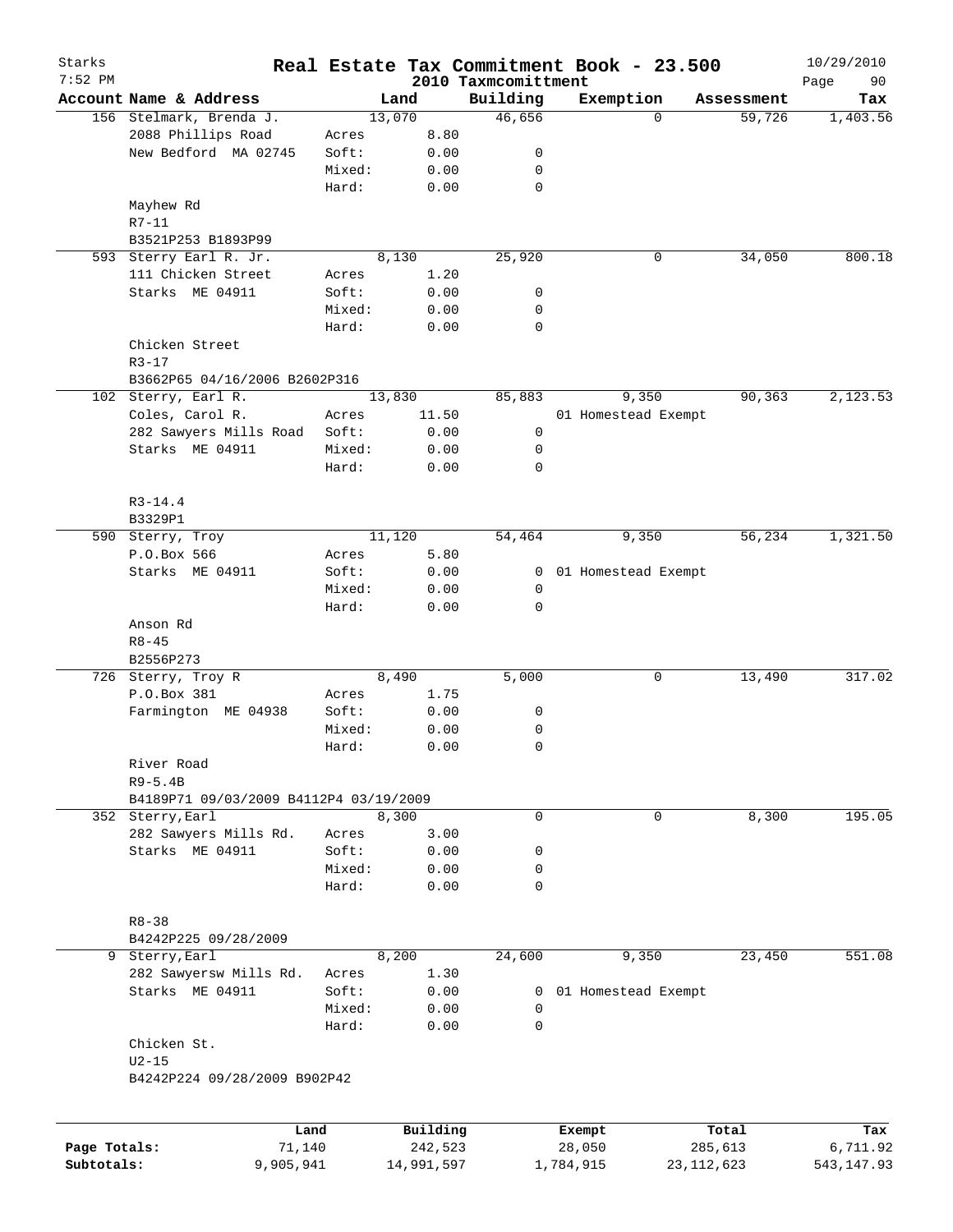| Starks<br>$7:52$ PM |                                     |                 |              | Real Estate Tax Commitment Book - 23.500 |                     |             |              | 10/29/2010        |
|---------------------|-------------------------------------|-----------------|--------------|------------------------------------------|---------------------|-------------|--------------|-------------------|
|                     | Account Name & Address              |                 | Land         | 2010 Taxmcomittment<br>Building          | Exemption           |             | Assessment   | Page<br>91<br>Tax |
|                     | 561 Sterry, Troy                    |                 | 13,830       | $\mathbf 0$                              |                     | $\Omega$    | 13,830       | 325.01            |
|                     | P.O.Box 381                         | Acres           | 11.50        |                                          |                     |             |              |                   |
|                     | Farminton Me<br>45406-4938          | Soft:           | 0.00         | 0                                        |                     |             |              |                   |
|                     |                                     | Mixed:          | 0.00         | 0                                        |                     |             |              |                   |
|                     |                                     | Hard:           | 0.00         | 0                                        |                     |             |              |                   |
|                     | Emery Road                          |                 |              |                                          |                     |             |              |                   |
|                     | $R3 - 41.1$                         |                 |              |                                          |                     |             |              |                   |
|                     | B4242P226 09/28/2009 B2452P124      |                 |              |                                          |                     |             |              |                   |
|                     | 594 Stevens, Alan R.                |                 | 31,500       | 78,790                                   |                     | 9,350       | 100,940      | 2,372.09          |
|                     | Stevens Vicki R.                    | Acres           | 71.00        |                                          | 01 Homestead Exempt |             |              |                   |
|                     | 27 Remick Road                      | Soft:           | 0.00         | 0                                        |                     |             |              |                   |
|                     | Starks ME 04911                     | Mixed:          | 0.00         | $\mathbf 0$                              |                     |             |              |                   |
|                     |                                     | Hard:           | 0.00         | 0                                        |                     |             |              |                   |
|                     | $R6-4$                              |                 |              |                                          |                     |             |              |                   |
|                     | B2228P290                           |                 |              |                                          |                     |             |              |                   |
|                     | 691 Stevens, Charles L.             |                 | 12,790       | 12,081                                   |                     | 0           | 24,871       | 584.47            |
|                     | Stevens, Melissa S.                 | Acres           | 40.00        |                                          |                     |             |              |                   |
|                     | 258 Dill Road                       | Soft:           | 11.00        | 1,412                                    |                     |             |              |                   |
|                     | Starks ME 04911                     | Mixed:          | 27.00        | 3,830                                    |                     |             |              |                   |
|                     |                                     | Hard:           | 0.00         | 0                                        |                     |             |              |                   |
|                     | $R6 - 22.2$<br>B3577P328 10/07/2005 |                 |              |                                          |                     |             |              |                   |
|                     | 415 Strople, Charles H.             |                 | 18,500       | 46,920                                   |                     | 0           | 65,420       | 1,537.37          |
|                     | Strople, Ingrid E.                  | Acres           | 19.00        |                                          |                     |             |              |                   |
|                     | 8 Phillips Avenue                   | Soft:           | 0.00         | 0                                        |                     |             |              |                   |
|                     | Rockport MA 01966-1122              | Mixed:          | 0.00         | 0                                        |                     |             |              |                   |
|                     |                                     | Hard:           | 0.00         | 0                                        |                     |             |              |                   |
|                     | Brann Mills Rd                      |                 |              |                                          |                     |             |              |                   |
|                     | $R1 - 32$                           |                 |              |                                          |                     |             |              |                   |
|                     | B3709P301 07/12/2006 B1629P298      |                 |              |                                          |                     |             |              |                   |
|                     | 596 Sullo, David A                  |                 | 33,380       | 10,560                                   |                     | 0           | 43,940       | 1,032.59          |
|                     | 70 Kendrick Rd.                     | Acres           | 78.50        |                                          |                     |             |              |                   |
|                     | Wakefield MA 01880                  | Soft:           | 0.00         | 0                                        |                     |             |              |                   |
|                     |                                     | Mixed:          | 0.00         | 0                                        |                     |             |              |                   |
|                     |                                     | Hard:           | 0.00         | 0                                        |                     |             |              |                   |
|                     | Rt. 134 New Sharon Rd.              |                 |              |                                          |                     |             |              |                   |
|                     | $R8 - 15$                           |                 |              |                                          |                     |             |              |                   |
|                     | B2541P215                           |                 |              |                                          |                     |             |              |                   |
| 597                 | Sullo, David A.                     |                 | 8,780        | 27,240                                   |                     | $\mathbf 0$ | 36,020       | 846.47            |
|                     | 70 Kendrick Rd                      | Acres           | 2.20         |                                          |                     |             |              |                   |
|                     | Wakefield MA 01880                  | Soft:           | 0.00         | 0                                        |                     |             |              |                   |
|                     |                                     | Mixed:          | 0.00         | 0                                        |                     |             |              |                   |
|                     |                                     | Hard:           | 0.00         | $\mathbf 0$                              |                     |             |              |                   |
|                     | $R8 - 13$                           |                 |              |                                          |                     |             |              |                   |
|                     | B1119P54                            |                 |              |                                          |                     |             |              |                   |
|                     | 598 Sullo, Ruth                     |                 | 5,860        | $\mathbf 0$                              |                     | 0           | 5,860        | 137.71            |
|                     | % David Sullo                       | Acres           | 0.70         |                                          |                     |             |              |                   |
|                     | 70 Kendrick Rd.                     | Soft:           | 0.00         | 0                                        |                     |             |              |                   |
|                     | Wakefield MA 01880                  | Mixed:<br>Hard: | 0.00<br>0.00 | 0<br>0                                   |                     |             |              |                   |
|                     | $R8 - 14$                           |                 |              |                                          |                     |             |              |                   |
|                     | B809P376                            |                 |              |                                          |                     |             |              |                   |
|                     |                                     | Land            | Building     |                                          | Exempt              |             | Total        | Tax               |
| Page Totals:        |                                     | 124,640         | 175,591      |                                          | 9,350               |             | 290,881      | 6,835.71          |
| Subtotals:          | 10,030,581                          |                 | 15, 167, 188 |                                          | 1,794,265           |             | 23, 403, 504 | 549,983.64        |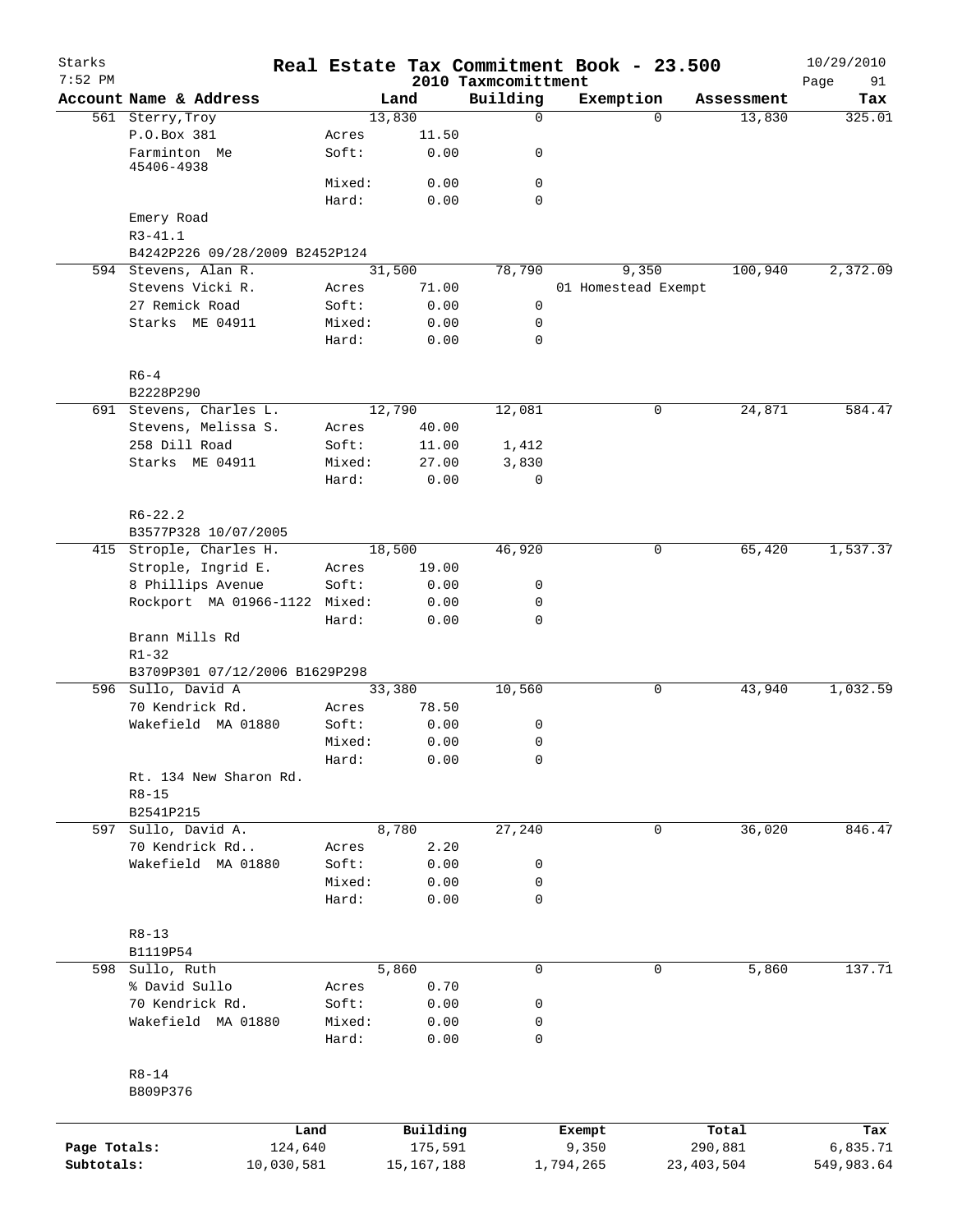| Starks<br>$7:52$ PM |                                      |                |               | 2010 Taxmcomittment | Real Estate Tax Commitment Book - 23.500 |            | 10/29/2010<br>92<br>Page |
|---------------------|--------------------------------------|----------------|---------------|---------------------|------------------------------------------|------------|--------------------------|
|                     | Account Name & Address               |                | Land          | Building            | Exemption                                | Assessment | Tax                      |
|                     | 599 Sutherby, William G &            |                | 17,750        | $\mathbf 0$         | $\Omega$                                 | 17,750     | 417.13                   |
|                     | Robin L                              |                |               |                     |                                          |            |                          |
|                     | 2 Cottage Street<br>Shirley MA 01464 | Acres<br>Soft: | 20.00<br>0.00 | 0                   |                                          |            |                          |
|                     |                                      | Mixed:         | 0.00          | $\mathbf 0$         |                                          |            |                          |
|                     |                                      | Hard:          | 0.00          | $\mathbf 0$         |                                          |            |                          |
|                     | Thompson Bridge Road                 |                |               |                     |                                          |            |                          |
|                     | $R3 - 46.2$                          |                |               |                     |                                          |            |                          |
|                     | B2073P194                            |                |               |                     |                                          |            |                          |
|                     | 722 Swisher, John R.                 |                | 9,600         | $\mathbf 0$         | 0                                        | 9,600      | 225.60                   |
|                     | 454 Mile Hill Road                   | Acres          | 5.00          |                     |                                          |            |                          |
|                     | New Sharon ME 04955                  | Soft:          | 0.00          | 0                   |                                          |            |                          |
|                     |                                      | Mixed:         | 0.00          | $\mathbf 0$         |                                          |            |                          |
|                     |                                      | Hard:          | 0.00          | $\mathbf 0$         |                                          |            |                          |
|                     | $R3 - 38.1$                          |                |               |                     |                                          |            |                          |
|                     | B3920P247 10/15/2007                 |                |               |                     |                                          |            |                          |
|                     | 32 Talbot Rosemarie                  |                | 21,250        | 10,800              | 0                                        | 32,050     | 753.18                   |
|                     | P.O.Box 125                          | Acres          | 30.00         |                     |                                          |            |                          |
|                     | Anson ME 04911-0125                  | Soft:          | 0.00          | 0                   |                                          |            |                          |
|                     |                                      | Mixed:         | 0.00          | 0                   |                                          |            |                          |
|                     |                                      | Hard:          | 0.00          | $\mathbf 0$         |                                          |            |                          |
|                     | Mayhew Rd                            |                |               |                     |                                          |            |                          |
|                     | $R7-16.2$                            |                |               |                     |                                          |            |                          |
|                     | B3599P123 B133P123                   |                |               |                     |                                          |            |                          |
|                     | 601 Talbot, Rosemarie                |                | 23,750        | 26,240              | 9,350                                    | 40,640     | 955.04                   |
|                     | P.O. Box 125                         | Acres          | 40.00         |                     |                                          |            |                          |
|                     | Anson Me 04911                       | Soft:          | 0.00          | 0                   | 01 Homestead Exempt                      |            |                          |
|                     |                                      | Mixed:         | 0.00          | 0                   |                                          |            |                          |
|                     |                                      | Hard:          | 0.00          | $\mathbf 0$         |                                          |            |                          |
|                     | $R7 - 14$                            |                |               |                     |                                          |            |                          |
|                     | B1440P78                             |                |               |                     |                                          |            |                          |
|                     | 600 Talbot, Rosemarie                |                | 10,900        | 0                   | 0                                        | 10,900     | 256.15                   |
|                     | P.O. Box 125                         | Acres          | 7.00          |                     |                                          |            |                          |
|                     | Anson Me 04911                       | Soft:          | 0.00          | 0                   |                                          |            |                          |
|                     |                                      | Mixed:         | 0.00          | 0                   |                                          |            |                          |
|                     |                                      | Hard:          | 0.00          | 0                   |                                          |            |                          |
|                     | $R7 - 14.1$                          |                |               |                     |                                          |            |                          |
|                     | B1688P1                              |                |               |                     |                                          |            |                          |
| 602                 | Tanner, Richard A. &                 |                | 12,360        | 0                   | 0                                        | 12,360     | 290.46                   |
|                     | Alice B.                             |                |               |                     |                                          |            |                          |
|                     | 97 Waites Corner Rd.                 | Acres          | 9.25          |                     |                                          |            |                          |
|                     | West Kingston RI 02892 Soft:         | Mixed:         | 0.00<br>0.00  | 0<br>0              |                                          |            |                          |
|                     |                                      | Hard:          | 0.00          | $\mathbf 0$         |                                          |            |                          |
|                     | Mayhew Road                          |                |               |                     |                                          |            |                          |
|                     | $R5 - 6.1$                           |                |               |                     |                                          |            |                          |
|                     | B1494P94                             |                |               |                     |                                          |            |                          |
|                     | 603 Taylor, Brandon                  |                | 25,000        | 76,630              | 9,350                                    | 92,280     | 2,168.58                 |
|                     | 1234 New Sharon Road                 | Acres          | 45.00         |                     |                                          |            |                          |
|                     | Starks ME 04911                      | Soft:          | 0.00          |                     | 0 01 Homestead Exempt                    |            |                          |
|                     |                                      | Mixed:         | 0.00          | 0                   |                                          |            |                          |
|                     |                                      | Hard:          | 0.00          | 0                   |                                          |            |                          |
|                     | Route 134                            |                |               |                     |                                          |            |                          |
|                     | $R2 - 38.1B$                         |                |               |                     |                                          |            |                          |
|                     | B2086P176                            |                |               |                     |                                          |            |                          |
|                     | Land                                 |                | Building      |                     | Exempt                                   | Total      | Tax                      |
| Page Totals:        | 120,610                              |                | 113,670       |                     | 18,700                                   | 215,580    | 5,066.14                 |
| Subtotals:          | 10,151,191                           |                | 15,280,858    |                     | 1,812,965                                | 23,619,084 | 555,049.78               |
|                     |                                      |                |               |                     |                                          |            |                          |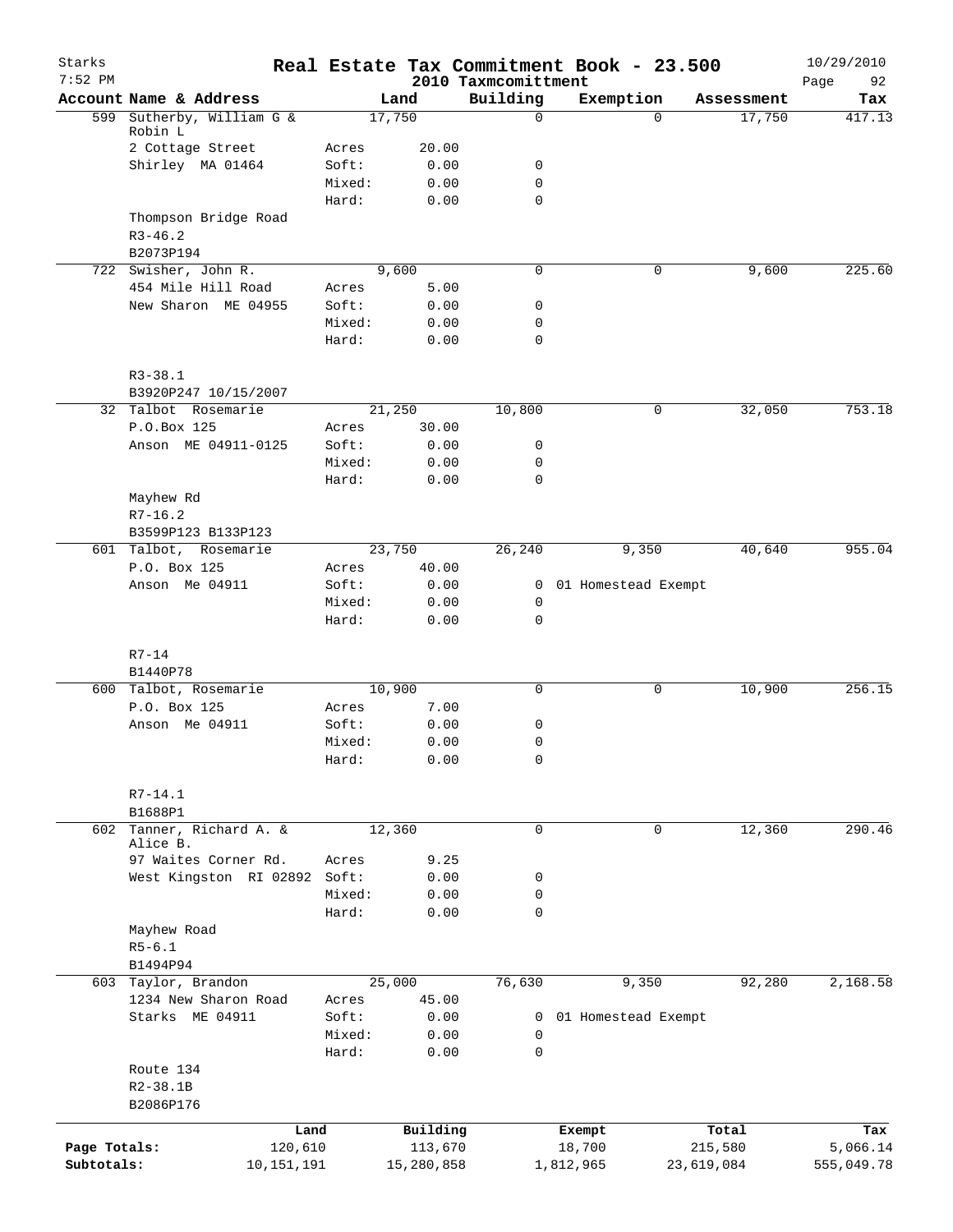| Starks<br>$7:52$ PM |                        |        |        | 2010 Taxmcomittment | Real Estate Tax Commitment Book - 23.500 |            | 10/29/2010<br>Page<br>93 |
|---------------------|------------------------|--------|--------|---------------------|------------------------------------------|------------|--------------------------|
|                     | Account Name & Address |        | Land   | Building            | Exemption                                | Assessment | Tax                      |
|                     | 604 Taylor, Darlene A. |        | 10,600 | 73,200              | 9,350                                    | 74,450     | 1,749.58                 |
|                     | 1226 New Sharon Road   | Acres  | 5.00   |                     |                                          |            |                          |
|                     | Starks ME 04911        | Soft:  | 0.00   | $\overline{0}$      | 01 Homestead Exempt                      |            |                          |
|                     |                        | Mixed: | 0.00   | 0                   |                                          |            |                          |
|                     |                        | Hard:  | 0.00   | $\mathbf 0$         |                                          |            |                          |
|                     | Route 134              |        |        |                     |                                          |            |                          |
|                     | $R2 - 38.1A$           |        |        |                     |                                          |            |                          |
|                     | B2086P175              |        |        |                     |                                          |            |                          |
|                     | 606 Taylor, Darlene A. |        | 14,800 | $\mathbf 0$         | $\mathsf{O}$                             | 14,800     | 347.80                   |
|                     | 1226 New Sharon Road   | Acres  | 13.00  |                     |                                          |            |                          |
|                     | Starks ME 04911        | Soft:  | 0.00   | $\mathsf{O}$        |                                          |            |                          |
|                     |                        | Mixed: | 0.00   | 0                   |                                          |            |                          |
|                     |                        | Hard:  | 0.00   | $\mathbf 0$         |                                          |            |                          |
|                     | $R8 - 21.1$            |        |        |                     |                                          |            |                          |
|                     | B3706P73 06/20/2006    |        |        |                     |                                          |            |                          |
|                     | 605 Taylor, David E.   |        | 11,800 | $\mathbf 0$         | $\mathsf{O}$                             | 11,800     | 277.30                   |
|                     | 274 Sawyers Mills Road | Acres  | 6.85   |                     |                                          |            |                          |
|                     | Starks ME 04911        | Soft:  | 0.00   | 0                   |                                          |            |                          |
|                     |                        | Mixed: | 0.00   | 0                   |                                          |            |                          |
|                     |                        | Hard:  | 0.00   | 0                   |                                          |            |                          |
|                     |                        |        |        |                     |                                          |            |                          |
|                     | $R3 - 14.3$            |        |        |                     |                                          |            |                          |
|                     | B3760P204 10/16/2006   |        |        |                     |                                          |            |                          |
|                     | 607 Taylor, Justine D  |        | 75,250 | 28,320              | 9,350                                    | 94,220     | 2, 214.17                |
|                     | 31 Poor Farm Road      | Acres  | 246.00 |                     |                                          |            |                          |
|                     | Starks ME 04911        | Soft:  | 0.00   | 0                   | 01 Homestead Exempt                      |            |                          |
|                     |                        | Mixed: | 0.00   | 0                   |                                          |            |                          |
|                     |                        | Hard:  | 0.00   | 0                   |                                          |            |                          |
|                     | $R2 - 38$              |        |        |                     |                                          |            |                          |
|                     | 609 Taylor, Justine D  |        | 22,750 | $\mathbf 0$         | $\mathbf 0$                              | 22,750     | 534.63                   |
|                     | 31 Poor Farm Road      | Acres  | 40.00  |                     |                                          |            |                          |
|                     | Starks ME 04911        | Soft:  | 0.00   | 0                   |                                          |            |                          |
|                     |                        | Mixed: | 0.00   | 0                   |                                          |            |                          |
|                     |                        | Hard:  | 0.00   | 0                   |                                          |            |                          |
|                     | River Road             |        |        |                     |                                          |            |                          |
|                     | $R8 - 21$              |        |        |                     |                                          |            |                          |
|                     | B2076P3                |        |        |                     |                                          |            |                          |
|                     | 608 Taylor, Justine D  |        | 17,250 | $\mathbf 0$         | $\mathbf 0$                              | 17,250     | 405.38                   |
|                     | 31 Poor Farm Road      | Acres  | 18.00  |                     |                                          |            |                          |
|                     | Starks ME 04911        | Soft:  | 0.00   | 0                   |                                          |            |                          |
|                     |                        | Mixed: | 0.00   | 0                   |                                          |            |                          |
|                     |                        | Hard:  | 0.00   | 0                   |                                          |            |                          |
|                     | $R2 - 31$              |        |        |                     |                                          |            |                          |
|                     | 610 Taylor, Justine D. |        | 26,750 | $\mathbf 0$         | 0                                        | 26,750     | 628.63                   |
|                     | 31 Poor Farm Road      | Acres  | 56.00  |                     |                                          |            |                          |
|                     | Starks ME 04911        | Soft:  | 0.00   | 0                   |                                          |            |                          |
|                     |                        | Mixed: | 0.00   | 0                   |                                          |            |                          |
|                     |                        | Hard:  | 0.00   | 0                   |                                          |            |                          |
|                     |                        |        |        |                     |                                          |            |                          |
|                     | $R8 - 21.2$            |        |        |                     |                                          |            |                          |
|                     | B3264P86               |        |        |                     |                                          |            |                          |
|                     |                        |        |        |                     |                                          |            |                          |

|              | Land       | Building   | Exempt    | Total      | Tax         |
|--------------|------------|------------|-----------|------------|-------------|
| Page Totals: | L79,200    | 101,520    | 18,700    | 262,020    | 6,157.49    |
| Subtotals:   | 10,330,391 | 15,382,378 | ⊥,831,665 | 23,881,104 | 561, 207.27 |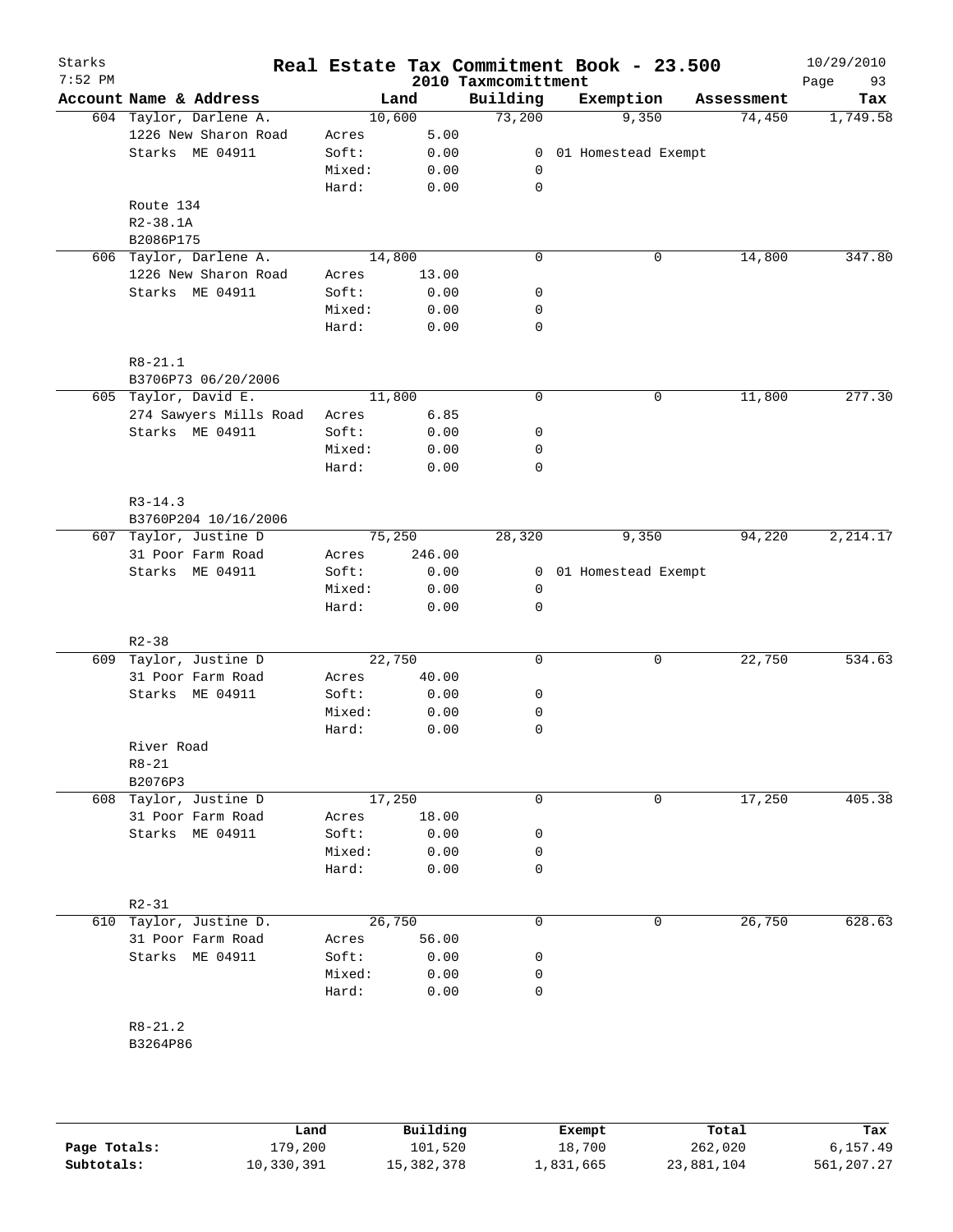| Starks<br>$7:52$ PM |                                                    |        |            | 2010 Taxmcomittment | Real Estate Tax Commitment Book - 23.500 |             |            | 10/29/2010<br>Page<br>94 |
|---------------------|----------------------------------------------------|--------|------------|---------------------|------------------------------------------|-------------|------------|--------------------------|
|                     | Account Name & Address                             |        | Land       | Building            | Exemption                                |             | Assessment | Tax                      |
|                     | 611 Taylor, Linnie                                 |        | 14,500     | 36,780              | 9,350                                    |             | 41,930     | 985.36                   |
|                     | 1101 New Sharon Road                               | Acres  | 11.00      |                     |                                          |             |            |                          |
|                     | Starks ME 04911                                    | Soft:  | 0.00       | 0                   | 01 Homestead Exempt                      |             |            |                          |
|                     |                                                    | Mixed: | 0.00       | 0                   |                                          |             |            |                          |
|                     |                                                    | Hard:  | 0.00       | $\mathbf 0$         |                                          |             |            |                          |
|                     | $R1 - 40$                                          |        |            |                     |                                          |             |            |                          |
|                     | B3736P55 08/03/0200 B1119P195                      |        |            |                     |                                          |             |            |                          |
|                     | 612 Tedeschi, Albert M.                            |        | 21,000     | $\mathbf 0$         |                                          | $\mathbf 0$ | 21,000     | 493.50                   |
|                     | Tedeschi Elizabeth A.                              | Acres  | 33.00      |                     |                                          |             |            |                          |
|                     | 55 Church St.                                      | Soft:  | 0.00       | 0                   |                                          |             |            |                          |
|                     | Cranston, RI 02920                                 | Mixed: | 0.00       | 0                   |                                          |             |            |                          |
|                     |                                                    | Hard:  | 0.00       | $\mathbf 0$         |                                          |             |            |                          |
|                     | $R7-19.1$                                          |        |            |                     |                                          |             |            |                          |
|                     | B995P350                                           |        |            |                     | 9,350                                    |             |            |                          |
|                     | 613 Thayer, James & Elaine                         |        | 13,850     | 44,760              |                                          |             | 49,260     | 1,157.61                 |
|                     | 2066 Industry Road                                 | Acres  | 10.00      |                     |                                          |             |            |                          |
|                     | Starks ME 04911                                    | Soft:  | 0.00       | 0                   | 01 Homestead Exempt                      |             |            |                          |
|                     |                                                    | Mixed: | 0.00       | 0                   |                                          |             |            |                          |
|                     |                                                    | Hard:  | 0.00       | $\mathbf 0$         |                                          |             |            |                          |
|                     | $R2 - 24.2$<br>B1589P150                           |        |            |                     |                                          |             |            |                          |
|                     | 614 Thayer, James W. &                             |        | 12,850     | 0                   |                                          | 0           | 12,850     | 301.98                   |
|                     | Christopher                                        |        |            |                     |                                          |             |            |                          |
|                     | 2066 Industry Rd                                   | Acres  | 10.00      |                     |                                          |             |            |                          |
|                     | Starks ME 04911                                    | Soft:  | 0.00       | 0                   |                                          |             |            |                          |
|                     |                                                    | Mixed: | 0.00       | $\mathbf 0$         |                                          |             |            |                          |
|                     |                                                    | Hard:  | 0.00       | $\mathbf 0$         |                                          |             |            |                          |
|                     | Industry Road                                      |        |            |                     |                                          |             |            |                          |
|                     | $R2 - 24.3$                                        |        |            |                     |                                          |             |            |                          |
|                     | B1867P122                                          |        |            |                     |                                          |             |            |                          |
|                     | 615 Thayer, Timothy                                |        | 13,850     | 40,200              | 9,350                                    |             | 44,700     | 1,050.45                 |
|                     | 2056 Industry Road                                 | Acres  | 10.00      |                     |                                          |             |            |                          |
|                     | Starks ME 04911                                    | Soft:  | 0.00       | 0                   | 01 Homestead Exempt                      |             |            |                          |
|                     |                                                    | Mixed: | 0.00       | 0                   |                                          |             |            |                          |
|                     |                                                    | Hard:  | 0.00       | 0                   |                                          |             |            |                          |
|                     | Farmington Rd                                      |        |            |                     |                                          |             |            |                          |
|                     | $R2 - 24.1$                                        |        |            |                     |                                          |             |            |                          |
|                     | B3708P323 07/07/2006 B3093P92 11/11/2008 B2578P352 |        |            |                     |                                          |             |            |                          |
|                     | 616 The 184 Shawmut Ave.                           |        | 9,990      | $\mathbf 0$         |                                          | 0           | 9,990      | 234.77                   |
|                     | Realty Trust                                       |        |            |                     |                                          |             |            |                          |
|                     | 184 Shawmut Ave.                                   | Acres  | 5.60       |                     |                                          |             |            |                          |
|                     | New Bedford MA 02740                               | Soft:  | 0.00       | 0                   |                                          |             |            |                          |
|                     |                                                    | Mixed: | 0.00       | 0                   |                                          |             |            |                          |
|                     |                                                    | Hard:  | 0.00       | $\mathbf 0$         |                                          |             |            |                          |
|                     | $R8 - 25$                                          |        |            |                     |                                          |             |            |                          |
|                     | B2902P206                                          |        |            |                     |                                          |             |            |                          |
| 701                 | Thebarge, Eric D.                                  |        | 11,420     | 0                   |                                          | 0           | 11,420     | 268.37                   |
|                     | Thebarge, Alicia A.                                | Acres  | 7.80       |                     |                                          |             |            |                          |
|                     | 1394 Lakewood Road                                 | Soft:  | 0.00       | 0                   |                                          |             |            |                          |
|                     | Madison ME 04950                                   | Mixed: | 0.00       | 0                   |                                          |             |            |                          |
|                     |                                                    | Hard:  | 0.00       | 0                   |                                          |             |            |                          |
|                     |                                                    |        |            |                     |                                          |             |            |                          |
|                     | $R5 - 6.3$<br>B3793P275 12/28/2006                 |        |            |                     |                                          |             |            |                          |
|                     |                                                    | Land   | Building   |                     | Exempt                                   |             | Total      | Tax                      |
| Page Totals:        | 97,460                                             |        | 121,740    |                     | 28,050                                   |             | 191,150    | 4,492.04                 |
| Subtotals:          | 10,427,851                                         |        | 15,504,118 |                     | 1,859,715                                | 24,072,254  |            | 565,699.31               |
|                     |                                                    |        |            |                     |                                          |             |            |                          |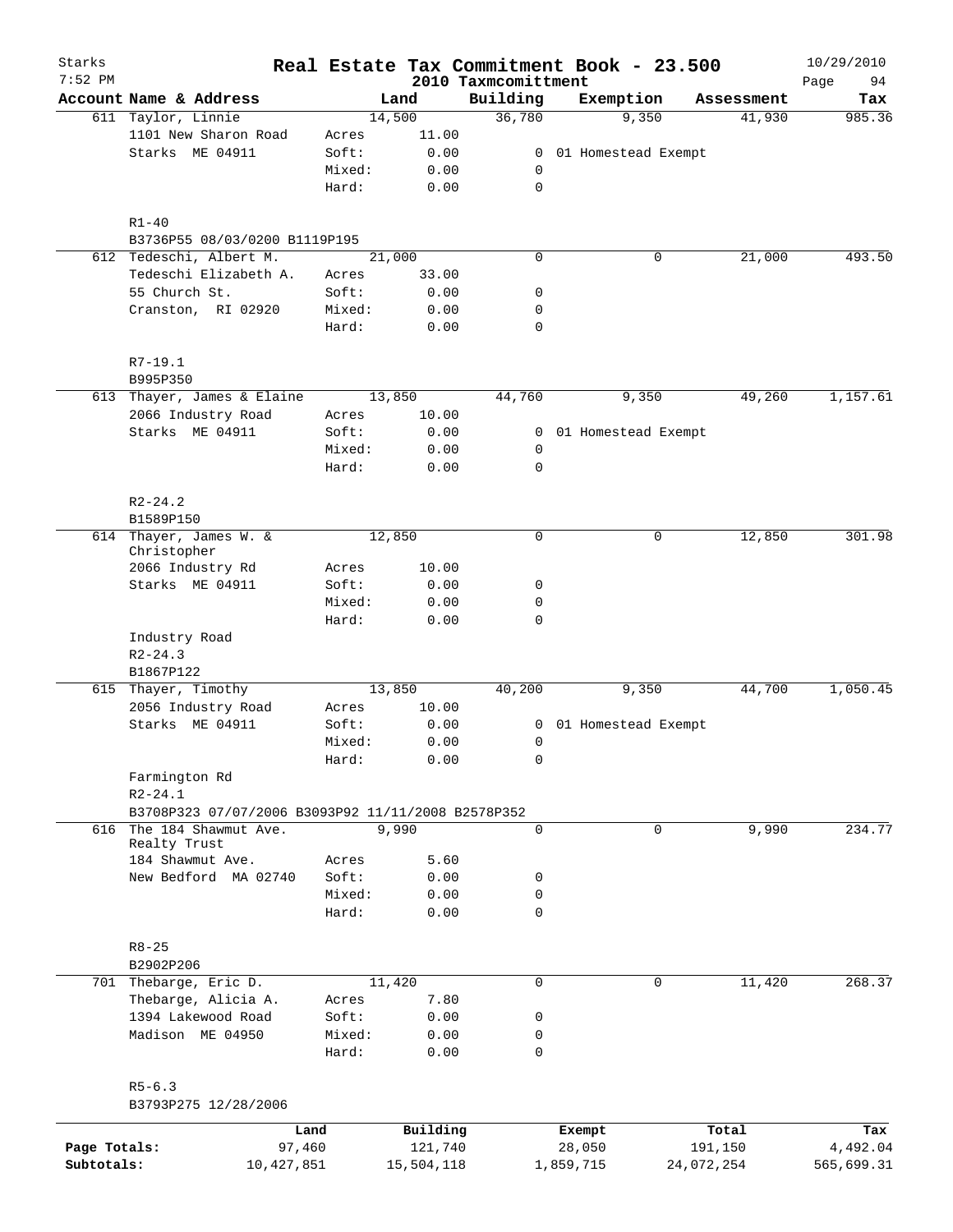| Starks    |                                        |                 |              |                     | Real Estate Tax Commitment Book - 23.500 |            | 10/29/2010 |
|-----------|----------------------------------------|-----------------|--------------|---------------------|------------------------------------------|------------|------------|
| $7:52$ PM |                                        |                 |              | 2010 Taxmcomittment |                                          |            | 95<br>Page |
|           | Account Name & Address                 |                 | Land         | Building            | Exemption                                | Assessment | Tax        |
|           | 617 Theberge, Andre &<br>Patricia      |                 | 8,980        | 133,560             | 9,350                                    | 133,190    | 3,129.97   |
|           | 113 Dill Road                          | Acres           | 2.50         |                     |                                          |            |            |
|           | Starks ME 04911                        | Soft:           | 0.00         | $\mathbf{0}$        | 01 Homestead Exempt                      |            |            |
|           |                                        | Mixed:          | 0.00         | 0                   |                                          |            |            |
|           |                                        | Hard:           | 0.00         | $\mathbf 0$         |                                          |            |            |
|           | $R6 - 23.2$                            |                 |              |                     |                                          |            |            |
|           | B1610P272                              |                 |              |                     |                                          |            |            |
|           | 618 Therrien, John Michael             |                 | 15,280       | 12,480              | 0                                        | 27,760     | 652.36     |
|           | 409 Sandy River Road                   | Acres           | 12.20        |                     |                                          |            |            |
|           | Starks ME 04911                        | Soft:           | 0.00         | 0                   |                                          |            |            |
|           |                                        | Mixed:          | 0.00         | $\mathbf 0$         |                                          |            |            |
|           |                                        | Hard:           | 0.00         | $\mathbf 0$         |                                          |            |            |
|           | River Road                             |                 |              |                     |                                          |            |            |
|           | $R9 - 7.7$                             |                 |              |                     |                                          |            |            |
|           | B2719P245                              |                 |              |                     |                                          |            |            |
|           | 620 Thornton, David J.                 |                 | 3,990        | 0                   | 0                                        | 3,990      | 93.77      |
|           | Thornton, Catherine S.                 | Acres           | 30.00        |                     |                                          |            |            |
|           | 6342 Oak Square E<br>Lakeland Fl 33813 | Soft:<br>Mixed: | 5.00<br>0.00 | 642<br>0            |                                          |            |            |
|           |                                        | Hard:           | 25.00        | 3,302               |                                          |            |            |
|           | Pease Rd                               |                 |              |                     |                                          |            |            |
|           | R12-11.3                               |                 |              |                     |                                          |            |            |
|           | B2597P217                              |                 |              |                     |                                          |            |            |
|           | 621 Thurston, Becky J.                 |                 | 10,670       | 720                 | 0                                        | 11,390     | 267.67     |
|           | 159 F Street                           | Acres           | 5.11         |                     |                                          |            |            |
|           | Pittsfield ME 04967                    | Soft:           | 0.00         | 0                   |                                          |            |            |
|           |                                        | Mixed:          | 0.00         | 0                   |                                          |            |            |
|           |                                        | Hard:           | 0.00         | 0                   |                                          |            |            |
|           | Rt. 43 Madison Rd.                     |                 |              |                     |                                          |            |            |
|           | R12-11.1-1                             |                 |              |                     |                                          |            |            |
|           | B2492P313                              |                 |              |                     |                                          |            |            |
|           | 622 Toothaker, Nona L.                 |                 | 8,680        | 38,010              | 9,350                                    | 37,340     | 877.49     |
|           | 992 New Sharon Road                    | Acres           | 2.05         |                     |                                          |            |            |
|           | Starks ME 04911                        | Soft:<br>Mixed: | 0.00<br>0.00 | 0<br>0              | 01 Homestead Exempt                      |            |            |
|           |                                        | Hard:           | 0.00         | 0                   |                                          |            |            |
|           |                                        |                 |              |                     |                                          |            |            |
|           | $R1 - 44$                              |                 |              |                     |                                          |            |            |
|           | B1359P210                              |                 |              |                     |                                          |            |            |
|           | 627 Tracy, Alice C. and<br>Truman G.   |                 | 3,500        | 0                   | 0                                        | 3,500      | 82.25      |
|           | 25 Chicken Street                      | Acres           | 0.25         |                     |                                          |            |            |
|           | Starks ME 04911                        | Soft:           | 0.00         | 0                   |                                          |            |            |
|           |                                        | Mixed:          | 0.00         | 0                   |                                          |            |            |
|           |                                        | Hard:           | 0.00         | 0                   |                                          |            |            |
|           | Chicken St.                            |                 |              |                     |                                          |            |            |
|           | $U2-22$                                |                 |              |                     |                                          |            |            |
|           | B2688P12                               |                 |              |                     |                                          |            |            |

|              | Land       | Building   | Exempt    | Total        | Tax        |
|--------------|------------|------------|-----------|--------------|------------|
| Page Totals: | 51,100     | 184,770    | 18,700    | 217,170      | 5,103.51   |
| Subtotals:   | 10,478,951 | 15,688,888 | 1,878,415 | 24, 289, 424 | 570,802.82 |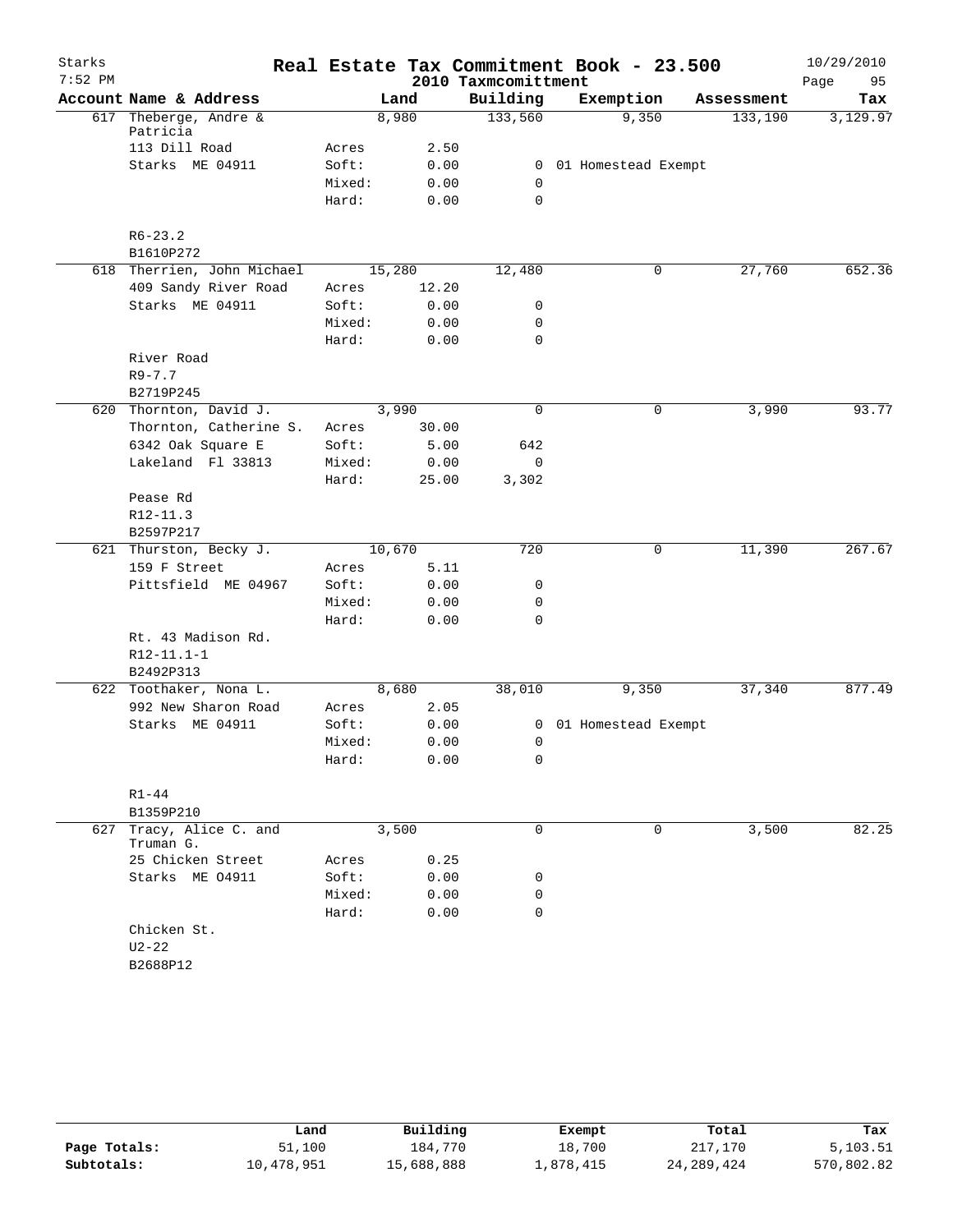| Starks    |                                      |        |        |                     | Real Estate Tax Commitment Book - 23.500 |            | 10/29/2010 |
|-----------|--------------------------------------|--------|--------|---------------------|------------------------------------------|------------|------------|
| $7:52$ PM |                                      |        |        | 2010 Taxmcomittment |                                          |            | Page<br>96 |
|           | Account Name & Address               |        | Land   | Building            | Exemption                                | Assessment | Tax        |
|           | 628 Tracy, Alice C. and<br>Truman G. |        | 8,980  | 21,120              | 9,350                                    | 20,750     | 487.63     |
|           | 25 Chicken Street                    | Acres  | 2.50   |                     |                                          |            |            |
|           | Starks ME 04911                      | Soft:  | 0.00   | $\mathbf{0}$        | 01 Homestead Exempt                      |            |            |
|           |                                      | Mixed: | 0.00   | 0                   |                                          |            |            |
|           |                                      | Hard:  | 0.00   | $\mathbf 0$         |                                          |            |            |
|           | Chicken Street                       |        |        |                     |                                          |            |            |
|           | $U2 - 21, U2 - 23$                   |        |        |                     |                                          |            |            |
|           | B2688P15                             |        |        |                     |                                          |            |            |
|           | 631 Tutt, Dawn                       |        | 17,100 | 47,400              | 9,350                                    | 55,150     | 1,296.03   |
|           | 423 Anson Road                       | Acres  | 15.00  |                     |                                          |            |            |
|           | Starks ME 04911                      | Soft:  | 0.00   | 0                   | 01 Homestead Exempt                      |            |            |
|           |                                      | Mixed: | 0.00   | 0                   |                                          |            |            |
|           |                                      | Hard:  | 0.00   | $\mathbf 0$         |                                          |            |            |
|           | Anson Rd                             |        |        |                     |                                          |            |            |
|           | $R10-2.1$                            |        |        |                     |                                          |            |            |
|           | B2654P231                            |        |        |                     |                                          |            |            |
|           | 632 Tweedie, Gene D. &<br>Pamela R.  |        | 13,850 | 45,480              | 14,960                                   | 44,370     | 1,042.70   |
|           | 713 Mayhew Road                      | Acres  | 10.00  |                     | 02 Veteran                               |            |            |
|           | Starks ME 04911                      | Soft:  | 0.00   | 0                   | 01 Homestead Exempt                      |            |            |
|           |                                      | Mixed: | 0.00   | 0                   |                                          |            |            |
|           |                                      | Hard:  | 0.00   | 0                   |                                          |            |            |
|           | $R6 - 2.6$                           |        |        |                     |                                          |            |            |
|           | B1364P48                             |        |        |                     |                                          |            |            |
|           | 633 Tyler, Robert                    |        | 8,590  | 21,000              | 0                                        | 29,590     | 695.37     |
|           | Tyler Irene                          | Acres  | 1.90   |                     |                                          |            |            |
|           | 370 Dutile                           | Soft:  | 0.00   | 0                   |                                          |            |            |
|           | Belmont NH 03220                     | Mixed: | 0.00   | 0                   |                                          |            |            |
|           |                                      | Hard:  | 0.00   | $\mathbf 0$         |                                          |            |            |
|           | Chicken St                           |        |        |                     |                                          |            |            |
|           | $R3 - 20$                            |        |        |                     |                                          |            |            |
|           | B808P373                             |        |        |                     |                                          |            |            |
|           | 635 Urquhart, Pearl J.               |        | 6,200  | 21,000              | 0                                        | 27,200     | 639.20     |
|           | 20 Bean St                           | Acres  | 0.60   |                     |                                          |            |            |
|           | Madison ME 04950                     | Soft:  | 0.00   | 0                   |                                          |            |            |
|           |                                      | Mixed: | 0.00   | 0                   |                                          |            |            |
|           |                                      | Hard:  | 0.00   | 0                   |                                          |            |            |
|           | $R8 - 2$                             |        |        |                     |                                          |            |            |
|           | B988P80                              |        |        |                     |                                          |            |            |
|           | 636 Van Tol, Gary                    |        | 6,350  | 14,520              | 9,350                                    | 11,520     | 270.72     |
|           | 36 Chicken Street                    | Acres  | 0.63   |                     |                                          |            |            |
|           | Starks ME 04911                      | Soft:  | 0.00   | 0                   | 01 Homestead Exempt                      |            |            |
|           |                                      | Mixed: | 0.00   | 0                   |                                          |            |            |
|           |                                      | Hard:  | 0.00   | $\mathbf 0$         |                                          |            |            |
|           | $U2-11$                              |        |        |                     |                                          |            |            |
|           | B1462P118                            |        |        |                     |                                          |            |            |

|              | Land       | Building   | Exempt    | Total      | Tax         |
|--------------|------------|------------|-----------|------------|-------------|
| Page Totals: | 61,070     | 170,520    | 43,010    | 188,580    | 4,431.65    |
| Subtotals:   | 10,540,021 | 15,859,408 | ⊥,921,425 | 24,478,004 | 575, 234.47 |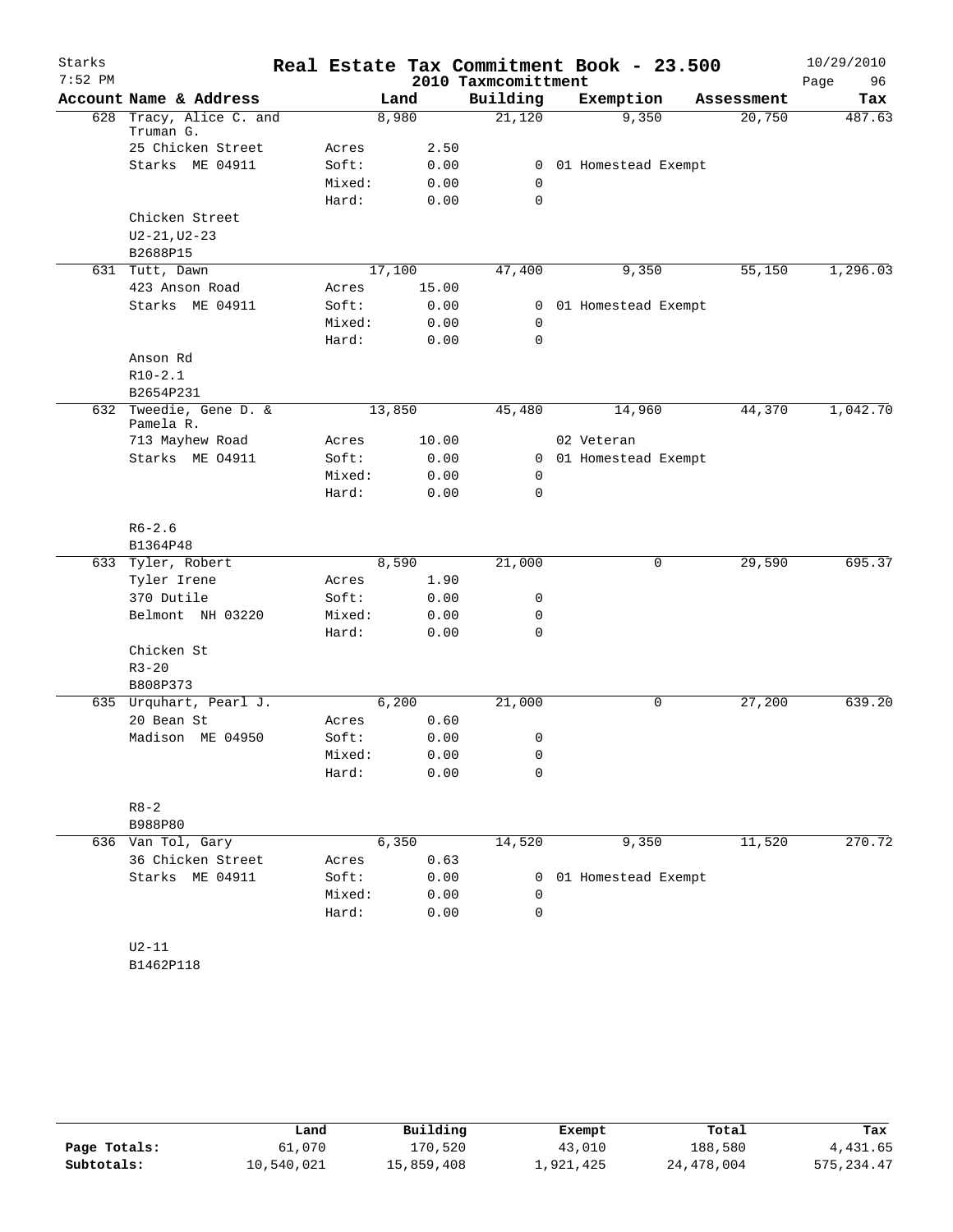| Starks<br>$7:52$ PM |                                                    |        |       | 2010 Taxmcomittment | Real Estate Tax Commitment Book - 23.500 |            | 10/29/2010<br>Page<br>97 |
|---------------------|----------------------------------------------------|--------|-------|---------------------|------------------------------------------|------------|--------------------------|
|                     | Account Name & Address                             |        | Land  | Building            | Exemption                                | Assessment | Tax                      |
|                     | 467 Vanderbilt Mortgage and<br>Finance Inc.        | 13,330 |       | 52,920              | $\Omega$                                 | 66,250     | 1,556.88                 |
|                     | c/o Jerome J. Gamache                              | Acres  | 9.20  |                     |                                          |            |                          |
|                     | Esq.<br>P.O. Box 2412                              | Soft:  | 0.00  | 0                   |                                          |            |                          |
|                     | South Portland ME                                  | Mixed: | 0.00  | $\Omega$            |                                          |            |                          |
|                     | 04116-2412                                         |        |       |                     |                                          |            |                          |
|                     |                                                    | Hard:  | 0.00  | $\mathbf 0$         |                                          |            |                          |
|                     | $R8 - 38 - 15$                                     |        |       |                     |                                          |            |                          |
|                     | B3680P46 05/19/2006 B3233P281                      |        |       |                     |                                          |            |                          |
|                     | 638 Vessella, David A                              | 13,850 |       | 47,850              | 0                                        | 61,700     | 1,449.95                 |
|                     | 168 Thunder Trail                                  | Acres  | 10.00 |                     |                                          |            |                          |
|                     | Cranston RI 02720                                  | Soft:  | 0.00  | 0                   |                                          |            |                          |
|                     |                                                    | Mixed: | 0.00  | $\mathbf 0$         |                                          |            |                          |
|                     |                                                    | Hard:  | 0.00  | 0                   |                                          |            |                          |
|                     | $R2 - 24.4$                                        |        |       |                     |                                          |            |                          |
|                     | B1023P209                                          |        |       |                     |                                          |            |                          |
|                     | 639 Vincent, Edward B.                             |        | 8,170 | 0                   | $\mathbf 0$                              | 8,170      | 192.00                   |
|                     | Brackett-Vincent<br>Cynthia                        | Acres  | 2.80  |                     |                                          |            |                          |
|                     | 423 Beans Corner Rd.                               | Soft:  | 0.00  | 0                   |                                          |            |                          |
|                     | New Sharon Me 04955                                | Mixed: | 0.00  | 0                   |                                          |            |                          |
|                     |                                                    | Hard:  | 0.00  | $\mathbf 0$         |                                          |            |                          |
|                     | New Sharon Town Line                               |        |       |                     |                                          |            |                          |
|                     | $R1-4$                                             |        |       |                     |                                          |            |                          |
|                     | B2672P327                                          |        |       |                     |                                          |            |                          |
|                     | 656 Vogel Jr., Frederick B.                        | 22,250 |       | $\mathbf 0$         | 0                                        | 22,250     | 522.88                   |
|                     | 253 Mayhew Road                                    | Acres  | 38.00 |                     |                                          |            |                          |
|                     | Starks ME 04911                                    | Soft:  | 0.00  | 0                   |                                          |            |                          |
|                     |                                                    | Mixed: | 0.00  | 0                   |                                          |            |                          |
|                     |                                                    | Hard:  | 0.00  | $\Omega$            |                                          |            |                          |
|                     | $R7 - 21$                                          |        |       |                     |                                          |            |                          |
|                     | B4236P74 01/28/2010 B4049P163 09/02/2008 B1114P203 |        |       |                     |                                          |            |                          |
|                     | 641 Vogel, Jr.Frederick B                          | 14,150 |       | 0                   | 0                                        | 14,150     | 332.53                   |
|                     | 253 Mayhew Road                                    | Acres  | 12.00 |                     |                                          |            |                          |
|                     | Starks Me 04911                                    | Soft:  | 0.00  | 0                   |                                          |            |                          |
|                     |                                                    | Mixed: | 0.00  | 0                   |                                          |            |                          |
|                     |                                                    | Hard:  | 0.00  | 0                   |                                          |            |                          |
|                     | $R7 - 23$                                          |        |       |                     |                                          |            |                          |
|                     | B2822P130                                          |        |       |                     |                                          |            |                          |
|                     | 640 Vogel, Jr.Frederick B                          | 35,250 |       | 42,210              | 9,350                                    | 68,110     | 1,600.59                 |
|                     | 253 Mayhew Road                                    | Acres  | 86.00 |                     | 01 Homestead Exempt                      |            |                          |
|                     | Starks Me 04911                                    | Soft:  | 0.00  | 0                   |                                          |            |                          |
|                     |                                                    | Mixed: | 0.00  | 0                   |                                          |            |                          |
|                     |                                                    | Hard:  | 0.00  | 0                   |                                          |            |                          |
|                     | $R7 - 22$                                          |        |       |                     |                                          |            |                          |
|                     |                                                    |        |       |                     |                                          |            |                          |
|                     | B2822P130                                          |        |       |                     |                                          |            |                          |
|                     |                                                    |        |       |                     |                                          |            |                          |
|                     |                                                    |        |       |                     |                                          |            |                          |

|              |            | Building   |           | Total      | Tax        |
|--------------|------------|------------|-----------|------------|------------|
|              | Land       |            | Exempt    |            |            |
| Page Totals: | 107,000    | 142,980    | 9,350     | 240,630    | 5,654.83   |
| Subtotals:   | 10,647,021 | 16,002,388 | ⊥,930,775 | 24,718,634 | 580,889.30 |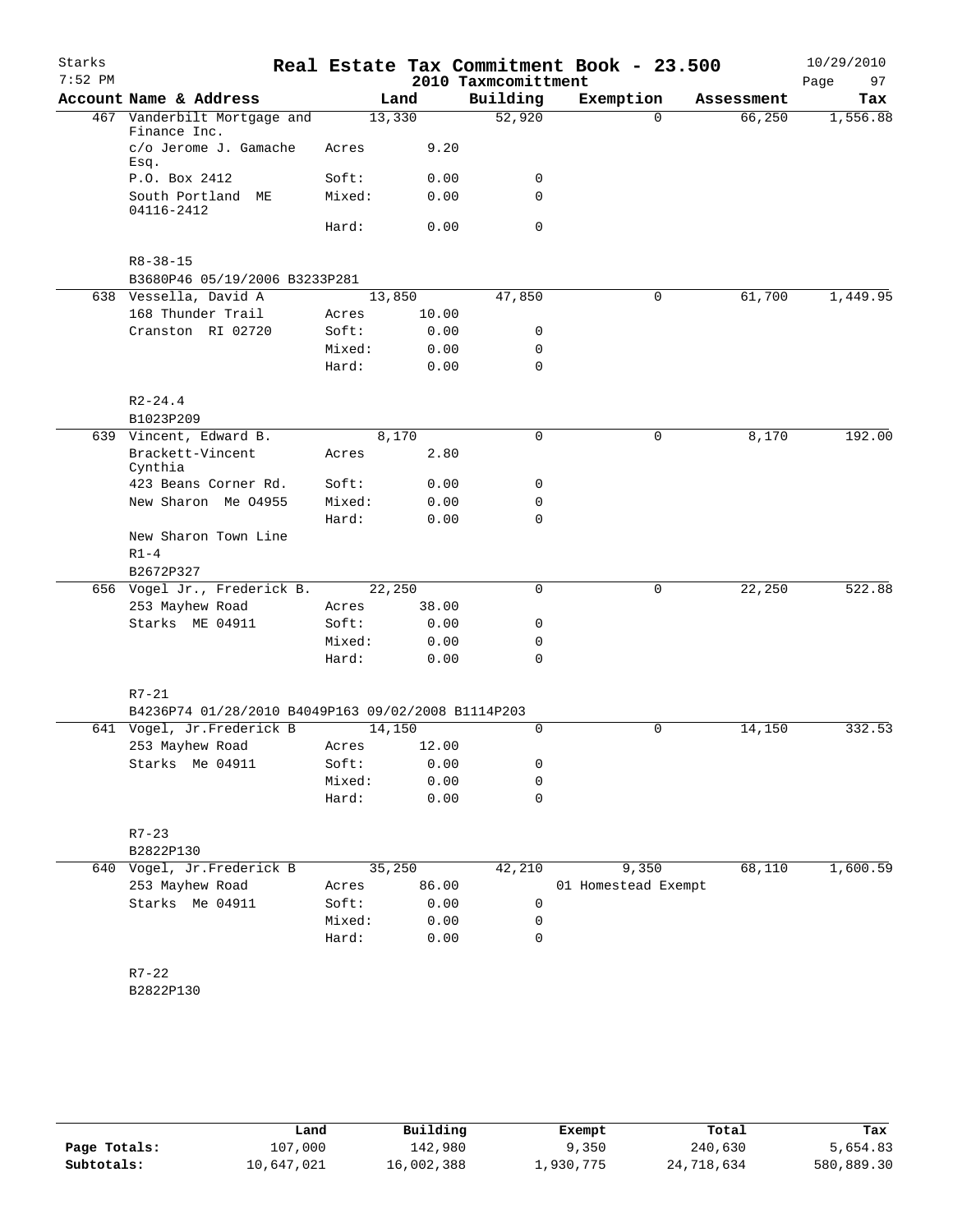| Starks<br>$7:52$ PM |                                    |        |             | 2010 Taxmcomittment | Real Estate Tax Commitment Book - 23.500 |            | 10/29/2010<br>Page<br>98 |
|---------------------|------------------------------------|--------|-------------|---------------------|------------------------------------------|------------|--------------------------|
|                     | Account Name & Address             |        | Land        | Building            | Exemption                                | Assessment | Tax                      |
| 337                 | Walker, Sonja and Susan<br>Kennedy |        | 12,940      | 720                 | $\Omega$                                 | 13,660     | 321.01                   |
|                     | Gladys Lambert Estate              | Acres  | 8.60        |                     |                                          |            |                          |
|                     | P.O.Box 234                        | Soft:  | 0.00        | 0                   |                                          |            |                          |
|                     | Strong ME 04983                    | Mixed: | 0.00        | 0                   |                                          |            |                          |
|                     |                                    | Hard:  | 0.00        | 0                   |                                          |            |                          |
|                     | West Mills Rd                      |        |             |                     |                                          |            |                          |
|                     | $R4 - 37$                          |        |             |                     |                                          |            |                          |
|                     | B4185P16 06/16/2009 B2791P24       |        |             |                     |                                          |            |                          |
|                     | 642 Wallace, Joseph C.             |        | $\mathbf 0$ | 6,000               | $\mathbf 0$                              | 6,000      | 141.00                   |
|                     | Wallace, Bernadette                |        |             |                     |                                          |            |                          |
|                     | 53 Jacob Lane                      |        |             |                     |                                          |            |                          |
|                     | Starks ME 04911                    |        |             |                     |                                          |            |                          |
|                     |                                    |        |             |                     |                                          |            |                          |
|                     | Lockhill Road                      |        |             |                     |                                          |            |                          |
|                     | $R3 - 4.30N$                       |        |             |                     |                                          |            |                          |
|                     | 643 Wallace, Kellly J.             |        | 15,800      | 24,880              | 9,350                                    | 31,330     | 736.26                   |
|                     | Wallace, Bernadette                | Acres  | 13.00       |                     |                                          |            |                          |
|                     | 53 Jacob Lane                      | Soft:  | 0.00        | 0                   | 01 Homestead Exempt                      |            |                          |
|                     | Starks ME 04911                    | Mixed: | 0.00        | $\mathbf 0$         |                                          |            |                          |
|                     |                                    | Hard:  | 0.00        | 0                   |                                          |            |                          |
|                     | Locke Hill Road                    |        |             |                     |                                          |            |                          |
|                     | $R3-4.3A$                          |        |             |                     |                                          |            |                          |
|                     | B2725P113                          |        |             |                     |                                          |            |                          |
|                     | 646 Ward, Robert                   |        | 33,250      | 0                   | 0                                        | 33,250     | 781.38                   |
|                     | 61 Heald St                        | Acres  | 82.00       |                     |                                          |            |                          |
|                     | Madison ME 04950                   | Soft:  | 0.00        | 0                   |                                          |            |                          |
|                     |                                    | Mixed: | 0.00        | 0                   |                                          |            |                          |
|                     |                                    | Hard:  | 0.00        | 0                   |                                          |            |                          |
|                     | Mt. Hungar Road                    |        |             |                     |                                          |            |                          |
|                     | $R5 - 15$                          |        |             |                     |                                          |            |                          |
|                     | B2248P116                          |        |             |                     |                                          |            |                          |
|                     | 645 Ward, Robert                   |        | 20,750      | 0                   | 0                                        | 20,750     | 487.63                   |
|                     | 61 Heald St                        | Acres  | 32.00       |                     |                                          |            |                          |
|                     | Madison ME 04950                   | Soft:  | 0.00        | 0                   |                                          |            |                          |
|                     |                                    | Mixed: | 0.00        | 0                   |                                          |            |                          |
|                     |                                    | Hard:  | 0.00        | 0                   |                                          |            |                          |
|                     | Mt. Hungar Road                    |        |             |                     |                                          |            |                          |
|                     | $R5 - 11$                          |        |             |                     |                                          |            |                          |
|                     | B2248P115                          |        |             |                     |                                          |            |                          |
|                     | 647 Waters, Leona                  |        | 25,000      | 51,000              | 9,350                                    | 66,650     | 1,566.28                 |
|                     | 1218 New Sharon Road               | Acres  | 45.00       |                     |                                          |            |                          |
|                     | Starks ME 04911                    | Soft:  | 0.00        | $\overline{0}$      | 01 Homestead Exempt                      |            |                          |
|                     |                                    | Mixed: | 0.00        | $\mathbf 0$         |                                          |            |                          |
|                     |                                    | Hard:  | 0.00        | 0                   |                                          |            |                          |
|                     | $R1 - 29.4$                        |        |             |                     |                                          |            |                          |
|                     | B3755P136 10/06/2006 B1524P236     |        |             |                     |                                          |            |                          |
|                     | 648 Waters, Harry E.               |        | 23,000      | 20,772              | 9,350                                    | 34,422     | 808.92                   |
|                     | 1194 New Sharon Road               | Acres  | 37.00       |                     | 01 Homestead Exempt                      |            |                          |
|                     | Starks ME 04911                    | Soft:  | 0.00        | $\mathbf 0$         |                                          |            |                          |
|                     |                                    | Mixed: | 0.00        | $\mathbf 0$         |                                          |            |                          |
|                     |                                    | Hard:  | 0.00        | 0                   |                                          |            |                          |
|                     |                                    |        |             |                     |                                          |            |                          |
|                     | $R1 - 33$                          |        |             |                     |                                          |            |                          |
|                     | B3632P164 02/10/2006 B1430P228     |        |             |                     |                                          |            |                          |
|                     |                                    |        |             |                     |                                          |            |                          |
|                     |                                    |        |             |                     |                                          |            |                          |
|                     |                                    |        |             |                     |                                          |            |                          |

|              | Land       | Building   | Exempt    | Total      | Tax        |
|--------------|------------|------------|-----------|------------|------------|
| Page Totals: | 130,740    | 103,372    | 28,050    | 206,062    | 4,842.48   |
| Subtotals:   | 10,777,761 | 16,105,760 | 1,958,825 | 24,924,696 | 585,731.78 |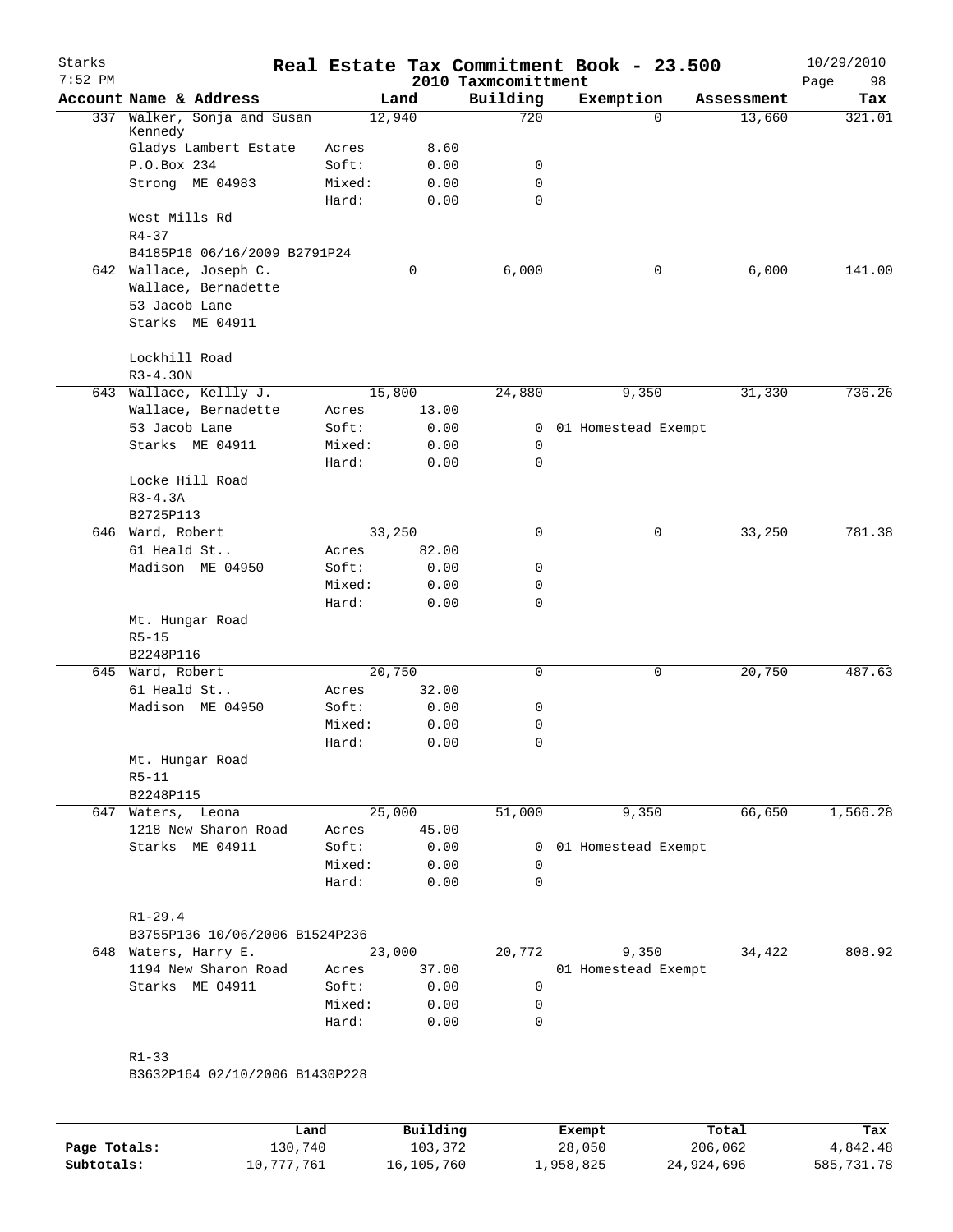| Starks    |                                    |        |        |                     | Real Estate Tax Commitment Book - 23.500 |             |        | 10/29/2010 |
|-----------|------------------------------------|--------|--------|---------------------|------------------------------------------|-------------|--------|------------|
| $7:52$ PM |                                    |        |        | 2010 Taxmcomittment |                                          |             |        | Page<br>99 |
|           | Account Name & Address             |        | Land   | Building            | Exemption                                | Assessment  |        | Tax        |
|           | 652 Welch, Joice                   |        | 9,430  | 6,120               | 9,350                                    |             | 6,200  | 145.70     |
|           | 2709 Industry Road                 | Acres  | 3.20   |                     |                                          |             |        |            |
|           | Starks, ME 04911                   | Soft:  | 0.00   | $\mathbf{0}$        | 01 Homestead Exempt                      |             |        |            |
|           |                                    | Mixed: | 0.00   | 0                   |                                          |             |        |            |
|           |                                    | Hard:  | 0.00   | $\mathbf 0$         |                                          |             |        |            |
|           | $U1-13$                            |        |        |                     |                                          |             |        |            |
| 653       | Welcome, Jeffrey W. &              |        | 11,620 | 64,872              | 9,350                                    |             | 67,142 | 1,577.84   |
|           | Linda G.                           |        |        |                     |                                          |             |        |            |
|           | 254 Chicken Street                 | Acres  | 6.57   |                     |                                          |             |        |            |
|           | Starks ME 04911                    | Soft:  | 0.00   |                     | 0 01 Homestead Exempt                    |             |        |            |
|           |                                    | Mixed: | 0.00   | 0                   |                                          |             |        |            |
|           |                                    | Hard:  | 0.00   | $\Omega$            |                                          |             |        |            |
|           |                                    |        |        |                     |                                          |             |        |            |
|           | $R3 - 24.1$<br>B2443P137           |        |        |                     |                                          |             |        |            |
|           | 655 Weston, Serena E.              |        | 8,650  | 2,400               |                                          | 0           | 11,050 | 259.68     |
|           | Personal Representative            |        |        |                     |                                          |             |        |            |
|           | 10 Long St.                        | Acres  | 2.00   |                     |                                          |             |        |            |
|           | Brunswick ME 04011                 | Soft:  | 0.00   | 0                   |                                          |             |        |            |
|           |                                    | Mixed: | 0.00   | $\mathbf 0$         |                                          |             |        |            |
|           |                                    | Hard:  | 0.00   | $\Omega$            |                                          |             |        |            |
|           | River Rd                           |        |        |                     |                                          |             |        |            |
|           | $R8 - 26$                          |        |        |                     |                                          |             |        |            |
|           | B3789P336 11/07/2006 B2035P239     |        |        |                     |                                          |             |        |            |
|           | 658 Whipple, Charles Bruce         |        | 0      | 6,000               |                                          | 0           | 6,000  | 141.00     |
|           | Estate of Valerie                  |        |        |                     |                                          |             |        |            |
|           | Whipple<br>733 Farmington Falls    |        |        |                     |                                          |             |        |            |
|           | Road                               |        |        |                     |                                          |             |        |            |
|           | New Sharon ME 04955                |        |        |                     |                                          |             |        |            |
|           |                                    |        |        |                     |                                          |             |        |            |
|           | R8-120N2                           |        |        |                     |                                          |             |        |            |
|           | B885P912                           |        |        |                     |                                          |             |        |            |
| 657       | Whipple, Darrin                    |        | 0      | 12,740              | 9,350                                    |             | 3,390  | 79.67      |
|           | 1422 New Sharon Road               |        |        |                     |                                          |             |        |            |
|           | Starks ME 04911                    |        |        |                     | 01 Homestead Exempt                      |             |        |            |
|           |                                    |        |        |                     |                                          |             |        |            |
|           |                                    |        |        |                     |                                          |             |        |            |
|           |                                    |        |        |                     |                                          |             |        |            |
| 659       | R8-120N1<br>Whipple, Charles Bruce |        | 25,592 | 28,440              |                                          | $\mathbf 0$ | 54,032 | 1,269.75   |
|           | Whipple, Valerie M                 | Acres  | 5.45   |                     |                                          |             |        |            |
|           | Estate                             |        |        |                     |                                          |             |        |            |
|           | 733 Farmington Falls               | Soft:  | 0.00   | 0                   |                                          |             |        |            |
|           | Rd.                                |        |        |                     |                                          |             |        |            |
|           | New Sharon ME 04955                | Mixed: | 0.00   | 0                   |                                          |             |        |            |
|           |                                    | Hard:  | 0.00   | $\Omega$            |                                          |             |        |            |
|           | New Sharon Rd                      |        |        |                     |                                          |             |        |            |
|           | $R8 - 12$                          |        |        |                     |                                          |             |        |            |
|           | B898P80                            |        |        |                     |                                          |             |        |            |
|           |                                    |        |        |                     |                                          |             |        |            |

|              | Land       | Building   | Exempt    | Total      | Tax        |
|--------------|------------|------------|-----------|------------|------------|
| Page Totals: | 55,292     | 120,572    | 28,050    | 147,814    | 3,473.64   |
| Subtotals:   | 10,833,053 | 16,226,332 | ⊥,986,875 | 25,072,510 | 589,205.42 |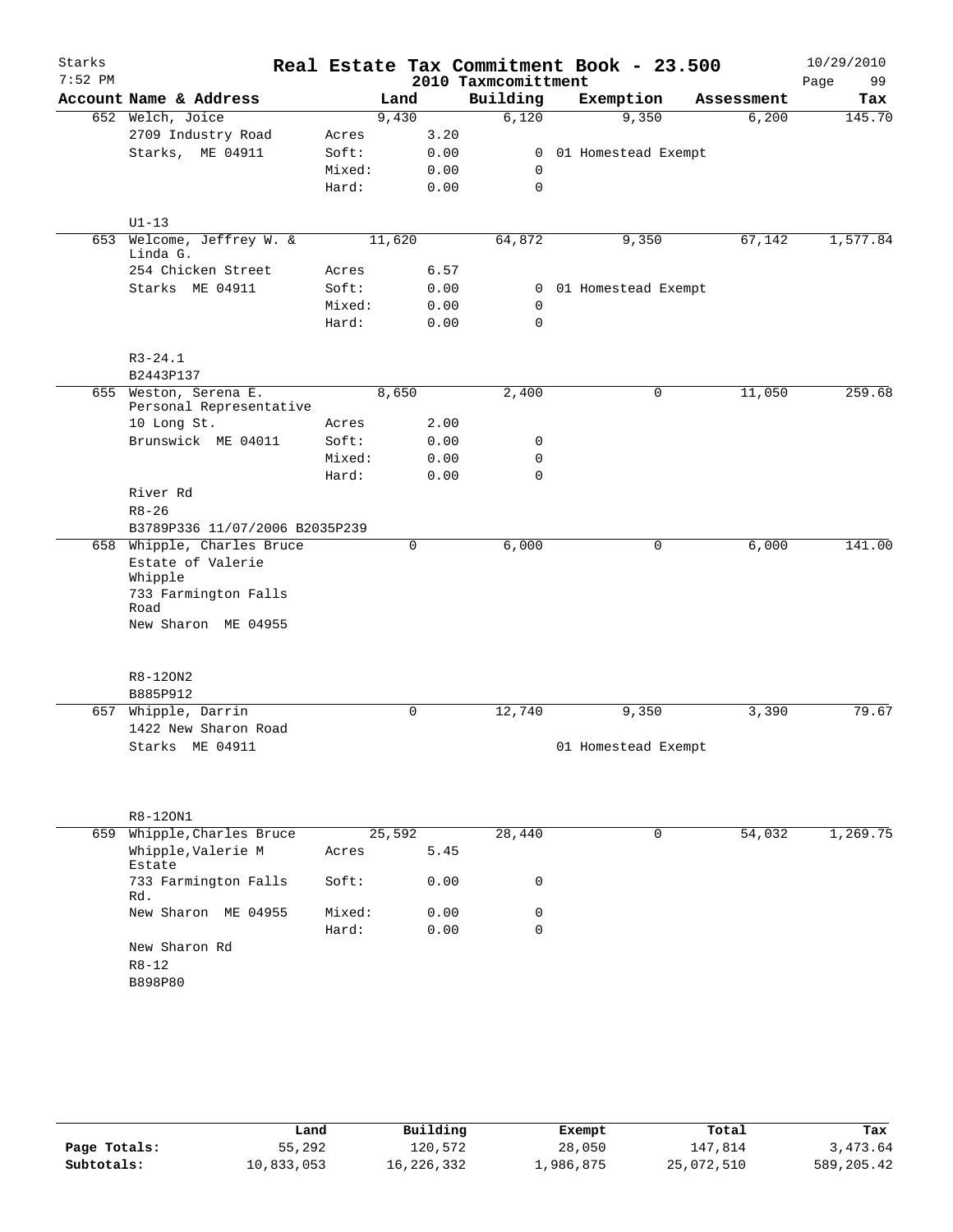| Building<br>Account Name & Address<br>Exemption<br>Land<br>Assessment<br>Tax<br>22,500<br>3,000<br>660 White, Stephen<br>$\Omega$<br>25,500<br>White, Michael<br>35.00<br>Acres<br>4 White Ave.<br>Soft:<br>0.00<br>0<br>0.00<br>Jay ME 04239<br>Mixed:<br>0<br>$\mathbf 0$<br>Hard:<br>0.00<br>$R7 - 20$<br>B3700P323 06/16/2006 B1170P232<br>661 Whitford, Henry W<br>13,850<br>24,960<br>0<br>38,810<br>Whitford Patricia A<br>10.00<br>Acres<br>466 Day Mt. Rd.<br>Soft:<br>0.00<br>0<br>Temple ME 04984<br>Mixed:<br>0.00<br>0<br>Hard:<br>0.00<br>0<br>$R2 - 39.1$<br>B2042P319<br>662 Whittemore, Nicholas<br>13,500<br>$\mathbf 0$<br>0<br>13,500<br>Box 96<br>11.00<br>Acres<br>Farmington Falls ME<br>Soft:<br>0.00<br>0<br>04940<br>0<br>Mixed:<br>0.00<br>Hard:<br>0.00<br>$\Omega$<br>$R1 - 46$<br>B1084P10<br>664 Willis, Neil E, & Susan<br>19,750<br>9,350<br>36,440<br>26,040<br>D.<br>24.00<br>30 Anson Road<br>Acres<br>Starks ME 04911<br>Soft:<br>0.00<br>0 01 Homestead Exempt<br>Mixed:<br>0.00<br>0<br>Hard:<br>0.00<br>0<br>$U2 - 30$<br>B2055P123<br>Winder, James And<br>11,550<br>$\mathbf 0$<br>0<br>11,550<br>667<br>Constance<br>49 Church St.<br>8.00<br>Acres<br>Old Orchard Beach ME<br>Soft:<br>0.00<br>0<br>04064<br>0.00<br>Mixed:<br>0<br>0.00<br>$\mathbf 0$<br>Hard:<br>Mayhew Road<br>$R5 - 6$<br>B2522P246<br>16,920<br>668 Winder, James W.<br>15,310<br>0<br>32,230<br>Winder, Constance E.<br>12.25<br>Acres<br>49 Church St<br>Soft:<br>0.00<br>0<br>Old Orchard Beach ME<br>Mixed:<br>0.00<br>0<br>04064<br>$\mathbf 0$<br>Hard:<br>0.00<br>Mayhew Road<br>$R5 - 6.2$<br>B2174P132 | Starks<br>$7:52$ PM |  |  | 2010 Taxmcomittment | Real Estate Tax Commitment Book - 23.500 |  | 10/29/2010<br>Page<br>100 |
|-----------------------------------------------------------------------------------------------------------------------------------------------------------------------------------------------------------------------------------------------------------------------------------------------------------------------------------------------------------------------------------------------------------------------------------------------------------------------------------------------------------------------------------------------------------------------------------------------------------------------------------------------------------------------------------------------------------------------------------------------------------------------------------------------------------------------------------------------------------------------------------------------------------------------------------------------------------------------------------------------------------------------------------------------------------------------------------------------------------------------------------------------------------------------------------------------------------------------------------------------------------------------------------------------------------------------------------------------------------------------------------------------------------------------------------------------------------------------------------------------------------------------------------------------------------------------------------------------------------------------------------|---------------------|--|--|---------------------|------------------------------------------|--|---------------------------|
|                                                                                                                                                                                                                                                                                                                                                                                                                                                                                                                                                                                                                                                                                                                                                                                                                                                                                                                                                                                                                                                                                                                                                                                                                                                                                                                                                                                                                                                                                                                                                                                                                                   |                     |  |  |                     |                                          |  |                           |
|                                                                                                                                                                                                                                                                                                                                                                                                                                                                                                                                                                                                                                                                                                                                                                                                                                                                                                                                                                                                                                                                                                                                                                                                                                                                                                                                                                                                                                                                                                                                                                                                                                   |                     |  |  |                     |                                          |  | 599.25                    |
|                                                                                                                                                                                                                                                                                                                                                                                                                                                                                                                                                                                                                                                                                                                                                                                                                                                                                                                                                                                                                                                                                                                                                                                                                                                                                                                                                                                                                                                                                                                                                                                                                                   |                     |  |  |                     |                                          |  |                           |
|                                                                                                                                                                                                                                                                                                                                                                                                                                                                                                                                                                                                                                                                                                                                                                                                                                                                                                                                                                                                                                                                                                                                                                                                                                                                                                                                                                                                                                                                                                                                                                                                                                   |                     |  |  |                     |                                          |  |                           |
|                                                                                                                                                                                                                                                                                                                                                                                                                                                                                                                                                                                                                                                                                                                                                                                                                                                                                                                                                                                                                                                                                                                                                                                                                                                                                                                                                                                                                                                                                                                                                                                                                                   |                     |  |  |                     |                                          |  |                           |
|                                                                                                                                                                                                                                                                                                                                                                                                                                                                                                                                                                                                                                                                                                                                                                                                                                                                                                                                                                                                                                                                                                                                                                                                                                                                                                                                                                                                                                                                                                                                                                                                                                   |                     |  |  |                     |                                          |  |                           |
| 912.04<br>317.25                                                                                                                                                                                                                                                                                                                                                                                                                                                                                                                                                                                                                                                                                                                                                                                                                                                                                                                                                                                                                                                                                                                                                                                                                                                                                                                                                                                                                                                                                                                                                                                                                  |                     |  |  |                     |                                          |  |                           |
|                                                                                                                                                                                                                                                                                                                                                                                                                                                                                                                                                                                                                                                                                                                                                                                                                                                                                                                                                                                                                                                                                                                                                                                                                                                                                                                                                                                                                                                                                                                                                                                                                                   |                     |  |  |                     |                                          |  |                           |
|                                                                                                                                                                                                                                                                                                                                                                                                                                                                                                                                                                                                                                                                                                                                                                                                                                                                                                                                                                                                                                                                                                                                                                                                                                                                                                                                                                                                                                                                                                                                                                                                                                   |                     |  |  |                     |                                          |  |                           |
|                                                                                                                                                                                                                                                                                                                                                                                                                                                                                                                                                                                                                                                                                                                                                                                                                                                                                                                                                                                                                                                                                                                                                                                                                                                                                                                                                                                                                                                                                                                                                                                                                                   |                     |  |  |                     |                                          |  |                           |
|                                                                                                                                                                                                                                                                                                                                                                                                                                                                                                                                                                                                                                                                                                                                                                                                                                                                                                                                                                                                                                                                                                                                                                                                                                                                                                                                                                                                                                                                                                                                                                                                                                   |                     |  |  |                     |                                          |  |                           |
|                                                                                                                                                                                                                                                                                                                                                                                                                                                                                                                                                                                                                                                                                                                                                                                                                                                                                                                                                                                                                                                                                                                                                                                                                                                                                                                                                                                                                                                                                                                                                                                                                                   |                     |  |  |                     |                                          |  |                           |
|                                                                                                                                                                                                                                                                                                                                                                                                                                                                                                                                                                                                                                                                                                                                                                                                                                                                                                                                                                                                                                                                                                                                                                                                                                                                                                                                                                                                                                                                                                                                                                                                                                   |                     |  |  |                     |                                          |  |                           |
|                                                                                                                                                                                                                                                                                                                                                                                                                                                                                                                                                                                                                                                                                                                                                                                                                                                                                                                                                                                                                                                                                                                                                                                                                                                                                                                                                                                                                                                                                                                                                                                                                                   |                     |  |  |                     |                                          |  |                           |
|                                                                                                                                                                                                                                                                                                                                                                                                                                                                                                                                                                                                                                                                                                                                                                                                                                                                                                                                                                                                                                                                                                                                                                                                                                                                                                                                                                                                                                                                                                                                                                                                                                   |                     |  |  |                     |                                          |  |                           |
|                                                                                                                                                                                                                                                                                                                                                                                                                                                                                                                                                                                                                                                                                                                                                                                                                                                                                                                                                                                                                                                                                                                                                                                                                                                                                                                                                                                                                                                                                                                                                                                                                                   |                     |  |  |                     |                                          |  |                           |
|                                                                                                                                                                                                                                                                                                                                                                                                                                                                                                                                                                                                                                                                                                                                                                                                                                                                                                                                                                                                                                                                                                                                                                                                                                                                                                                                                                                                                                                                                                                                                                                                                                   |                     |  |  |                     |                                          |  |                           |
|                                                                                                                                                                                                                                                                                                                                                                                                                                                                                                                                                                                                                                                                                                                                                                                                                                                                                                                                                                                                                                                                                                                                                                                                                                                                                                                                                                                                                                                                                                                                                                                                                                   |                     |  |  |                     |                                          |  |                           |
|                                                                                                                                                                                                                                                                                                                                                                                                                                                                                                                                                                                                                                                                                                                                                                                                                                                                                                                                                                                                                                                                                                                                                                                                                                                                                                                                                                                                                                                                                                                                                                                                                                   |                     |  |  |                     |                                          |  |                           |
|                                                                                                                                                                                                                                                                                                                                                                                                                                                                                                                                                                                                                                                                                                                                                                                                                                                                                                                                                                                                                                                                                                                                                                                                                                                                                                                                                                                                                                                                                                                                                                                                                                   |                     |  |  |                     |                                          |  |                           |
|                                                                                                                                                                                                                                                                                                                                                                                                                                                                                                                                                                                                                                                                                                                                                                                                                                                                                                                                                                                                                                                                                                                                                                                                                                                                                                                                                                                                                                                                                                                                                                                                                                   |                     |  |  |                     |                                          |  |                           |
| 856.34<br>271.43                                                                                                                                                                                                                                                                                                                                                                                                                                                                                                                                                                                                                                                                                                                                                                                                                                                                                                                                                                                                                                                                                                                                                                                                                                                                                                                                                                                                                                                                                                                                                                                                                  |                     |  |  |                     |                                          |  |                           |
|                                                                                                                                                                                                                                                                                                                                                                                                                                                                                                                                                                                                                                                                                                                                                                                                                                                                                                                                                                                                                                                                                                                                                                                                                                                                                                                                                                                                                                                                                                                                                                                                                                   |                     |  |  |                     |                                          |  |                           |
|                                                                                                                                                                                                                                                                                                                                                                                                                                                                                                                                                                                                                                                                                                                                                                                                                                                                                                                                                                                                                                                                                                                                                                                                                                                                                                                                                                                                                                                                                                                                                                                                                                   |                     |  |  |                     |                                          |  |                           |
|                                                                                                                                                                                                                                                                                                                                                                                                                                                                                                                                                                                                                                                                                                                                                                                                                                                                                                                                                                                                                                                                                                                                                                                                                                                                                                                                                                                                                                                                                                                                                                                                                                   |                     |  |  |                     |                                          |  |                           |
|                                                                                                                                                                                                                                                                                                                                                                                                                                                                                                                                                                                                                                                                                                                                                                                                                                                                                                                                                                                                                                                                                                                                                                                                                                                                                                                                                                                                                                                                                                                                                                                                                                   |                     |  |  |                     |                                          |  |                           |
|                                                                                                                                                                                                                                                                                                                                                                                                                                                                                                                                                                                                                                                                                                                                                                                                                                                                                                                                                                                                                                                                                                                                                                                                                                                                                                                                                                                                                                                                                                                                                                                                                                   |                     |  |  |                     |                                          |  |                           |
|                                                                                                                                                                                                                                                                                                                                                                                                                                                                                                                                                                                                                                                                                                                                                                                                                                                                                                                                                                                                                                                                                                                                                                                                                                                                                                                                                                                                                                                                                                                                                                                                                                   |                     |  |  |                     |                                          |  |                           |
|                                                                                                                                                                                                                                                                                                                                                                                                                                                                                                                                                                                                                                                                                                                                                                                                                                                                                                                                                                                                                                                                                                                                                                                                                                                                                                                                                                                                                                                                                                                                                                                                                                   |                     |  |  |                     |                                          |  |                           |
|                                                                                                                                                                                                                                                                                                                                                                                                                                                                                                                                                                                                                                                                                                                                                                                                                                                                                                                                                                                                                                                                                                                                                                                                                                                                                                                                                                                                                                                                                                                                                                                                                                   |                     |  |  |                     |                                          |  |                           |
|                                                                                                                                                                                                                                                                                                                                                                                                                                                                                                                                                                                                                                                                                                                                                                                                                                                                                                                                                                                                                                                                                                                                                                                                                                                                                                                                                                                                                                                                                                                                                                                                                                   |                     |  |  |                     |                                          |  |                           |
|                                                                                                                                                                                                                                                                                                                                                                                                                                                                                                                                                                                                                                                                                                                                                                                                                                                                                                                                                                                                                                                                                                                                                                                                                                                                                                                                                                                                                                                                                                                                                                                                                                   |                     |  |  |                     |                                          |  |                           |
|                                                                                                                                                                                                                                                                                                                                                                                                                                                                                                                                                                                                                                                                                                                                                                                                                                                                                                                                                                                                                                                                                                                                                                                                                                                                                                                                                                                                                                                                                                                                                                                                                                   |                     |  |  |                     |                                          |  |                           |
| 757.41                                                                                                                                                                                                                                                                                                                                                                                                                                                                                                                                                                                                                                                                                                                                                                                                                                                                                                                                                                                                                                                                                                                                                                                                                                                                                                                                                                                                                                                                                                                                                                                                                            |                     |  |  |                     |                                          |  |                           |
|                                                                                                                                                                                                                                                                                                                                                                                                                                                                                                                                                                                                                                                                                                                                                                                                                                                                                                                                                                                                                                                                                                                                                                                                                                                                                                                                                                                                                                                                                                                                                                                                                                   |                     |  |  |                     |                                          |  |                           |
|                                                                                                                                                                                                                                                                                                                                                                                                                                                                                                                                                                                                                                                                                                                                                                                                                                                                                                                                                                                                                                                                                                                                                                                                                                                                                                                                                                                                                                                                                                                                                                                                                                   |                     |  |  |                     |                                          |  |                           |
|                                                                                                                                                                                                                                                                                                                                                                                                                                                                                                                                                                                                                                                                                                                                                                                                                                                                                                                                                                                                                                                                                                                                                                                                                                                                                                                                                                                                                                                                                                                                                                                                                                   |                     |  |  |                     |                                          |  |                           |
|                                                                                                                                                                                                                                                                                                                                                                                                                                                                                                                                                                                                                                                                                                                                                                                                                                                                                                                                                                                                                                                                                                                                                                                                                                                                                                                                                                                                                                                                                                                                                                                                                                   |                     |  |  |                     |                                          |  |                           |
|                                                                                                                                                                                                                                                                                                                                                                                                                                                                                                                                                                                                                                                                                                                                                                                                                                                                                                                                                                                                                                                                                                                                                                                                                                                                                                                                                                                                                                                                                                                                                                                                                                   |                     |  |  |                     |                                          |  |                           |
|                                                                                                                                                                                                                                                                                                                                                                                                                                                                                                                                                                                                                                                                                                                                                                                                                                                                                                                                                                                                                                                                                                                                                                                                                                                                                                                                                                                                                                                                                                                                                                                                                                   |                     |  |  |                     |                                          |  |                           |
|                                                                                                                                                                                                                                                                                                                                                                                                                                                                                                                                                                                                                                                                                                                                                                                                                                                                                                                                                                                                                                                                                                                                                                                                                                                                                                                                                                                                                                                                                                                                                                                                                                   |                     |  |  |                     |                                          |  |                           |
|                                                                                                                                                                                                                                                                                                                                                                                                                                                                                                                                                                                                                                                                                                                                                                                                                                                                                                                                                                                                                                                                                                                                                                                                                                                                                                                                                                                                                                                                                                                                                                                                                                   |                     |  |  |                     |                                          |  |                           |
|                                                                                                                                                                                                                                                                                                                                                                                                                                                                                                                                                                                                                                                                                                                                                                                                                                                                                                                                                                                                                                                                                                                                                                                                                                                                                                                                                                                                                                                                                                                                                                                                                                   |                     |  |  |                     |                                          |  |                           |
|                                                                                                                                                                                                                                                                                                                                                                                                                                                                                                                                                                                                                                                                                                                                                                                                                                                                                                                                                                                                                                                                                                                                                                                                                                                                                                                                                                                                                                                                                                                                                                                                                                   |                     |  |  |                     |                                          |  |                           |
|                                                                                                                                                                                                                                                                                                                                                                                                                                                                                                                                                                                                                                                                                                                                                                                                                                                                                                                                                                                                                                                                                                                                                                                                                                                                                                                                                                                                                                                                                                                                                                                                                                   |                     |  |  |                     |                                          |  |                           |
|                                                                                                                                                                                                                                                                                                                                                                                                                                                                                                                                                                                                                                                                                                                                                                                                                                                                                                                                                                                                                                                                                                                                                                                                                                                                                                                                                                                                                                                                                                                                                                                                                                   |                     |  |  |                     |                                          |  |                           |
|                                                                                                                                                                                                                                                                                                                                                                                                                                                                                                                                                                                                                                                                                                                                                                                                                                                                                                                                                                                                                                                                                                                                                                                                                                                                                                                                                                                                                                                                                                                                                                                                                                   |                     |  |  |                     |                                          |  |                           |
|                                                                                                                                                                                                                                                                                                                                                                                                                                                                                                                                                                                                                                                                                                                                                                                                                                                                                                                                                                                                                                                                                                                                                                                                                                                                                                                                                                                                                                                                                                                                                                                                                                   |                     |  |  |                     |                                          |  |                           |

|              | Land       | Building   | Exempt    | Total        | Tax        |
|--------------|------------|------------|-----------|--------------|------------|
| Page Totals: | 96,460     | 70,920     | 9,350     | 158,030      | 3,713.72   |
| Subtotals:   | 10,929,513 | 16,297,252 | 1,996,225 | 25, 230, 540 | 592,919.14 |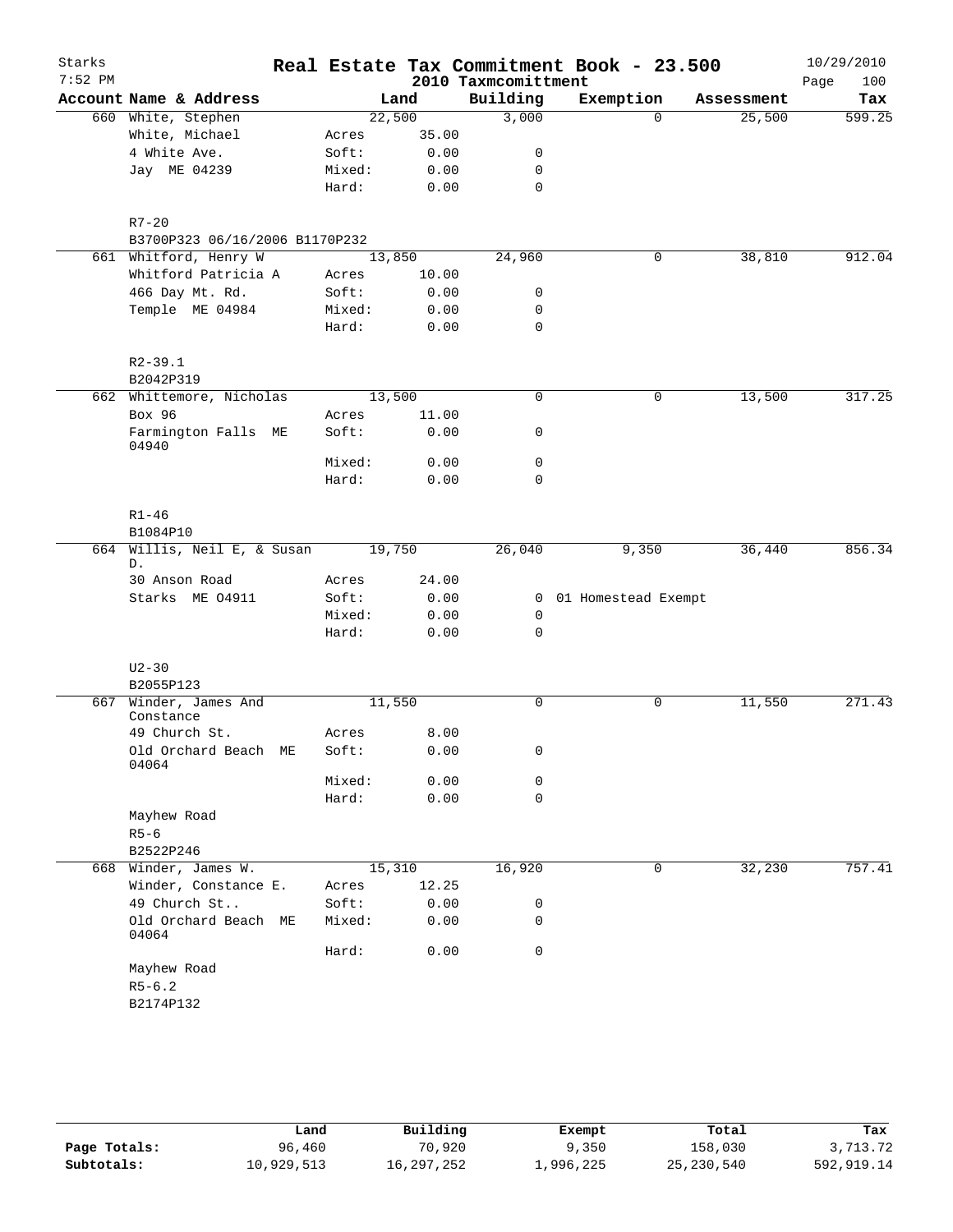| Starks<br>$7:52$ PM |                                          |        |        | 2010 Taxmcomittment | Real Estate Tax Commitment Book - 23.500 |            | 10/29/2010<br>101<br>Page |
|---------------------|------------------------------------------|--------|--------|---------------------|------------------------------------------|------------|---------------------------|
|                     | Account Name & Address                   |        | Land   | Building            | Exemption                                | Assessment | Tax                       |
|                     | 669 Wing, Ronald                         |        | 22,750 | 0                   | $\Omega$                                 | 22,750     | 534.63                    |
|                     | Elizabeth Wing                           | Acres  | 40.00  |                     |                                          |            |                           |
|                     | 525 W. Mills Rd                          | Soft:  | 0.00   | 0                   |                                          |            |                           |
|                     | Industry ME 04938                        | Mixed: | 0.00   | 0                   |                                          |            |                           |
|                     |                                          | Hard:  | 0.00   | 0                   |                                          |            |                           |
|                     | $R1 - 49$                                |        |        |                     |                                          |            |                           |
|                     | B797P790                                 |        |        |                     |                                          |            |                           |
|                     | 670 Wing, Ronald D. &                    |        | 30,000 | 0                   | $\mathbf 0$                              | 30,000     | 705.00                    |
|                     | Elizabeth M.                             |        |        |                     |                                          |            |                           |
|                     | 525 W.Mills Rd.                          | Acres  | 69.00  |                     |                                          |            |                           |
|                     | Industry ME 04938                        | Soft:  | 0.00   | 0                   |                                          |            |                           |
|                     |                                          | Mixed: | 0.00   | 0                   |                                          |            |                           |
|                     |                                          | Hard:  | 0.00   | 0                   |                                          |            |                           |
|                     | $R1 - 36$                                |        |        |                     |                                          |            |                           |
|                     | B1378P9                                  |        |        |                     |                                          |            |                           |
|                     | 671 Winslow, Paul H.<br>Trustee          |        | 34,750 | 0                   | 0                                        | 34,750     | 816.63                    |
|                     | Winslow, Barbara T.<br>Trustee           | Acres  | 88.00  |                     |                                          |            |                           |
|                     | 466 Smithfield Rd.                       | Soft:  | 0.00   | 0                   |                                          |            |                           |
|                     | Norridgewock ME 04957                    | Mixed: | 0.00   | 0                   |                                          |            |                           |
|                     |                                          | Hard:  | 0.00   | $\mathbf 0$         |                                          |            |                           |
|                     | $R5 - 24$                                |        |        |                     |                                          |            |                           |
|                     | B3913P153 09/28/2007 B845P468            |        |        |                     |                                          |            |                           |
|                     | 672 Winslow, Peter V. and<br>Michelle A. |        | 13,010 | 12,480              | $\mathsf{O}$                             | 25,490     | 599.02                    |
|                     | 258 Farmington Falls<br>Road             | Acres  | 8.70   |                     |                                          |            |                           |
|                     | New Sharon ME 04955                      | Soft:  | 0.00   | 0                   |                                          |            |                           |
|                     |                                          | Mixed: | 0.00   | 0                   |                                          |            |                           |
|                     |                                          | Hard:  | 0.00   | 0                   |                                          |            |                           |
|                     | River Rd                                 |        |        |                     |                                          |            |                           |
|                     | $R8 - 22$                                |        |        |                     |                                          |            |                           |
|                     | B2727P141                                |        |        |                     |                                          |            |                           |
|                     | 673 Wong, Wing Wa                        |        | 5,490  | 18,720              | 0                                        | 24,210     | 568.93                    |
|                     | 668 Lowell St                            | Acres  | 0.47   |                     |                                          |            |                           |
|                     | Carlisle MA 01741                        | Soft:  | 0.00   | 0                   |                                          |            |                           |
|                     |                                          | Mixed: | 0.00   | 0                   |                                          |            |                           |
|                     |                                          | Hard:  | 0.00   | 0                   |                                          |            |                           |
|                     | $U2-14$                                  |        |        |                     |                                          |            |                           |
|                     | B1996P251                                |        |        |                     |                                          |            |                           |
|                     | 674 Woodward, Dana G.                    |        | 12,550 | 53,520              | 9,350                                    | 56,720     | 1,332.92                  |
|                     | 39 Dill Road                             | Acres  | 8.00   |                     |                                          |            |                           |
|                     | Starks ME 04911                          | Soft:  | 0.00   | 0                   | 01 Homestead Exempt                      |            |                           |
|                     |                                          | Mixed: | 0.00   | 0                   |                                          |            |                           |
|                     |                                          | Hard:  | 0.00   | $\Omega$            |                                          |            |                           |
|                     | $R12-5$                                  |        |        |                     |                                          |            |                           |
|                     | B1652P143                                |        |        |                     |                                          |            |                           |
|                     |                                          |        |        |                     |                                          |            |                           |
|                     |                                          |        |        |                     |                                          |            |                           |

|              | Land       | Building   | Exempt    | Total        | Tax         |
|--------------|------------|------------|-----------|--------------|-------------|
| Page Totals: | 118,550    | 84,720     | 9,350     | 193,920      | 4,557.13    |
| Subtotals:   | 11,048,063 | 16,381,972 | 2,005,575 | 25, 424, 460 | 597, 476.27 |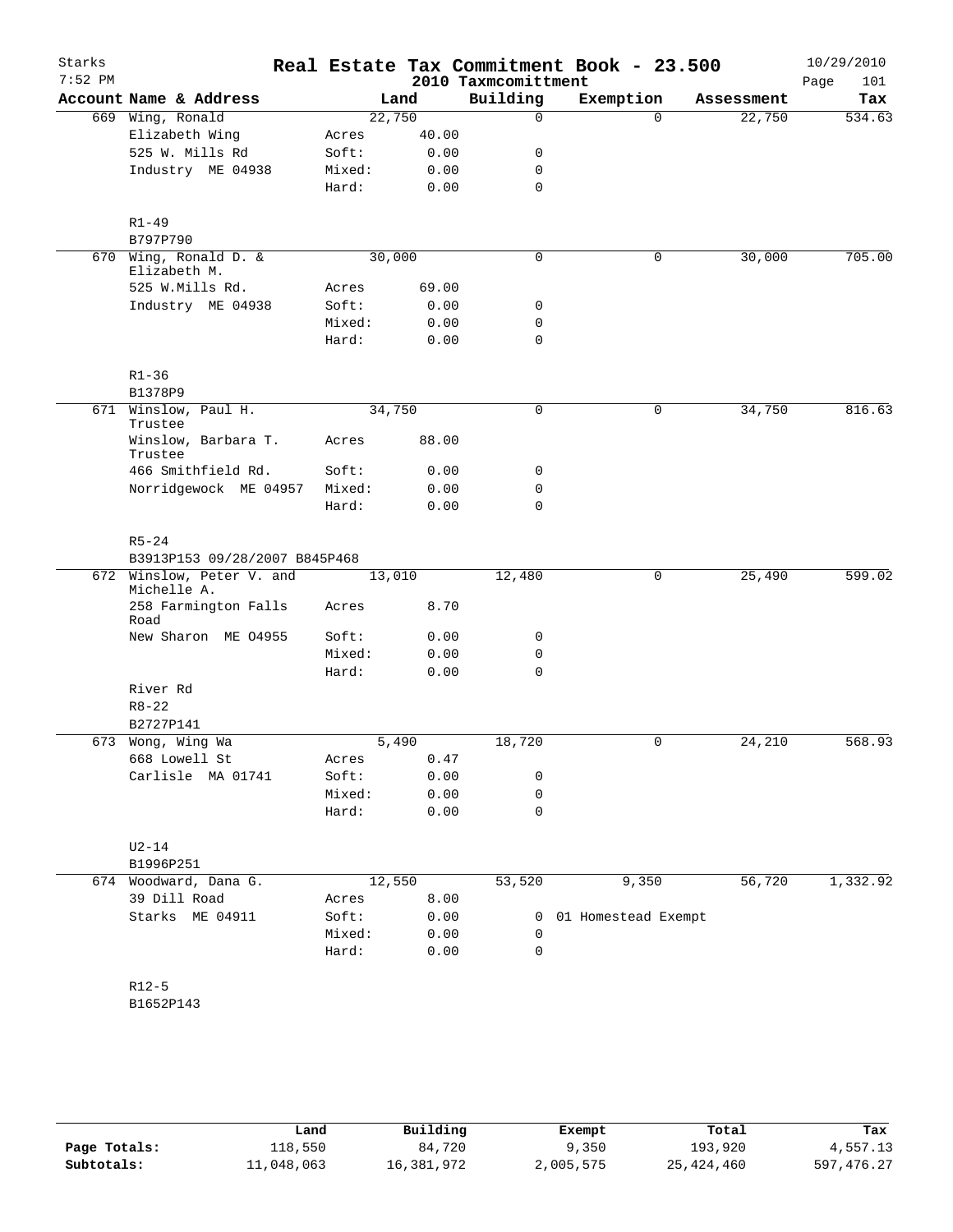| Starks<br>$7:52$ PM |                                     |        |          | 2010 Taxmcomittment | Real Estate Tax Commitment Book - 23.500 |            | 10/29/2010<br>Page<br>102 |
|---------------------|-------------------------------------|--------|----------|---------------------|------------------------------------------|------------|---------------------------|
|                     | Account Name & Address              |        | Land     | Building            | Exemption                                | Assessment | Tax                       |
|                     | 675 Wooster, James A.               |        | 14,950   | 34,733              | 9,350                                    | 40,333     | 947.83                    |
|                     | Wooster, Nicole M.                  | Acres  | 50.00    |                     |                                          |            |                           |
|                     | 258 Locke Hill Road                 | Soft:  | 30.00    |                     | 3,850 01 Homestead Exempt                |            |                           |
|                     | Starks ME 04911                     | Mixed: | 10.00    | 1,321               |                                          |            |                           |
|                     |                                     | Hard:  | 8.00     | 1,056               |                                          |            |                           |
|                     | Locke Hill Rd<br>$R2 - 57$          |        |          |                     |                                          |            |                           |
|                     | B2660P24                            |        |          |                     |                                          |            |                           |
|                     | 676 Worthley, Melinda               |        | 12, 230  | 23,599              | 9,350                                    | 26,479     | 622.26                    |
|                     | 87 Emery Road                       | Acres  | 7.50     |                     |                                          |            |                           |
|                     | Starks ME 04911                     | Soft:  | 0.00     | 0                   | 01 Homestead Exempt                      |            |                           |
|                     |                                     | Mixed: | 0.00     | 0                   |                                          |            |                           |
|                     |                                     | Hard:  | 0.00     | 0                   |                                          |            |                           |
|                     | emery road                          |        |          |                     |                                          |            |                           |
|                     | $R3-32A$                            |        |          |                     |                                          |            |                           |
|                     | B4139P135 04/17/2009 B2727P323      |        |          |                     |                                          |            |                           |
|                     | 677 Worthley, Melinda               |        | 7,460    | 0                   | 0                                        | 7,460      | 175.31                    |
|                     | 87 Emery Road                       | Acres  | 1.70     |                     |                                          |            |                           |
|                     | Starks ME 04911                     | Soft:  | 0.00     | 0                   |                                          |            |                           |
|                     |                                     | Mixed: | 0.00     | 0                   |                                          |            |                           |
|                     |                                     | Hard:  | 0.00     | 0                   |                                          |            |                           |
|                     | emery road                          |        |          |                     |                                          |            |                           |
|                     | $R4 - 9$                            |        |          |                     |                                          |            |                           |
|                     | B2727P323                           |        |          |                     |                                          |            |                           |
| 663                 | Wright, Albert                      |        | 13,980   | 10,200              | 0                                        | 24,180     | 568.23                    |
|                     | Wright, Maureen                     | Acres  | 10.20    |                     |                                          |            |                           |
|                     | 484 Cedar Swamp Road                | Soft:  | 0.00     | 0                   |                                          |            |                           |
|                     | Jackson NJ 08527                    | Mixed: | 0.00     | 0                   |                                          |            |                           |
|                     |                                     | Hard:  | 0.00     | $\mathbf 0$         |                                          |            |                           |
|                     |                                     |        |          |                     |                                          |            |                           |
|                     | $R8 - 10.7$                         |        |          |                     |                                          |            |                           |
|                     | B3469P199 04/12/2005 B1056P158      |        |          |                     |                                          |            |                           |
|                     | 678 Wurpel, Patricia A              |        | 24,420   | 55,920              | 9,350                                    | 70,990     | 1,668.27                  |
|                     | Wurpel Richard E                    | Acres  | 117.00   |                     |                                          |            |                           |
|                     | 2348 Industry Road                  | Soft:  | 26.00    |                     | 3,337 01 Homestead Exempt                |            |                           |
|                     | Starks ME 04911                     | Mixed: | 52.00    | 6,867               |                                          |            |                           |
|                     |                                     | Hard:  | 36.00    | 4,754               |                                          |            |                           |
|                     |                                     |        |          |                     |                                          |            |                           |
|                     |                                     |        |          |                     |                                          |            |                           |
|                     | $R2 - 29$                           |        |          |                     |                                          |            |                           |
|                     | B849P84                             |        |          |                     |                                          |            |                           |
|                     | 692 Zink Jr., George H.             |        | 24,000   | $\mathbf 0$         | 0                                        | 24,000     | 564.00                    |
|                     | Joyce, Davie and<br>Jenkinson, John | Acres  | 45.00    |                     |                                          |            |                           |
|                     | 83 Baker Road                       | Soft:  | 0.00     | 0                   |                                          |            |                           |
|                     | Starks ME 04911                     | Mixed: | 0.00     | $\mathbf 0$         |                                          |            |                           |
|                     |                                     |        |          | $\Omega$            |                                          |            |                           |
|                     |                                     | Hard:  | 0.00     |                     |                                          |            |                           |
|                     | $R4 - 14.3$                         |        |          |                     |                                          |            |                           |
|                     | 681 Zink, George H. Jr.             |        | 15,010   | 28,080              | 9,350                                    | 33,740     | 792.89                    |
|                     | 83 Baker Road                       |        | 38.00    |                     |                                          |            |                           |
|                     |                                     | Acres  |          |                     |                                          |            |                           |
|                     | Starks ME 04911                     | Soft:  | 0.00     | 0                   | 01 Homestead Exempt                      |            |                           |
|                     |                                     | Mixed: | 9.00     | 1,189               |                                          |            |                           |
|                     |                                     | Hard:  | 24.00    | 3,169               |                                          |            |                           |
|                     |                                     |        |          |                     |                                          |            |                           |
|                     | $R4 - 32$                           |        |          |                     |                                          |            |                           |
|                     | B1299P74                            |        |          |                     |                                          |            |                           |
|                     |                                     |        |          |                     |                                          |            |                           |
|                     |                                     |        |          |                     |                                          |            |                           |
|                     |                                     | Land   | Building |                     | Exempt                                   | Total      | Tax                       |

|               | Land       | Building   | Exempt    | Total      | Tax        |
|---------------|------------|------------|-----------|------------|------------|
| Page Totals:  | 112,050    | 152,532    | 37,400    | 227,182    | 5,338.79   |
| Final Totals: | 11,160,113 | 16,534,504 | 2,042,975 | 25,651,642 | 602,815.06 |